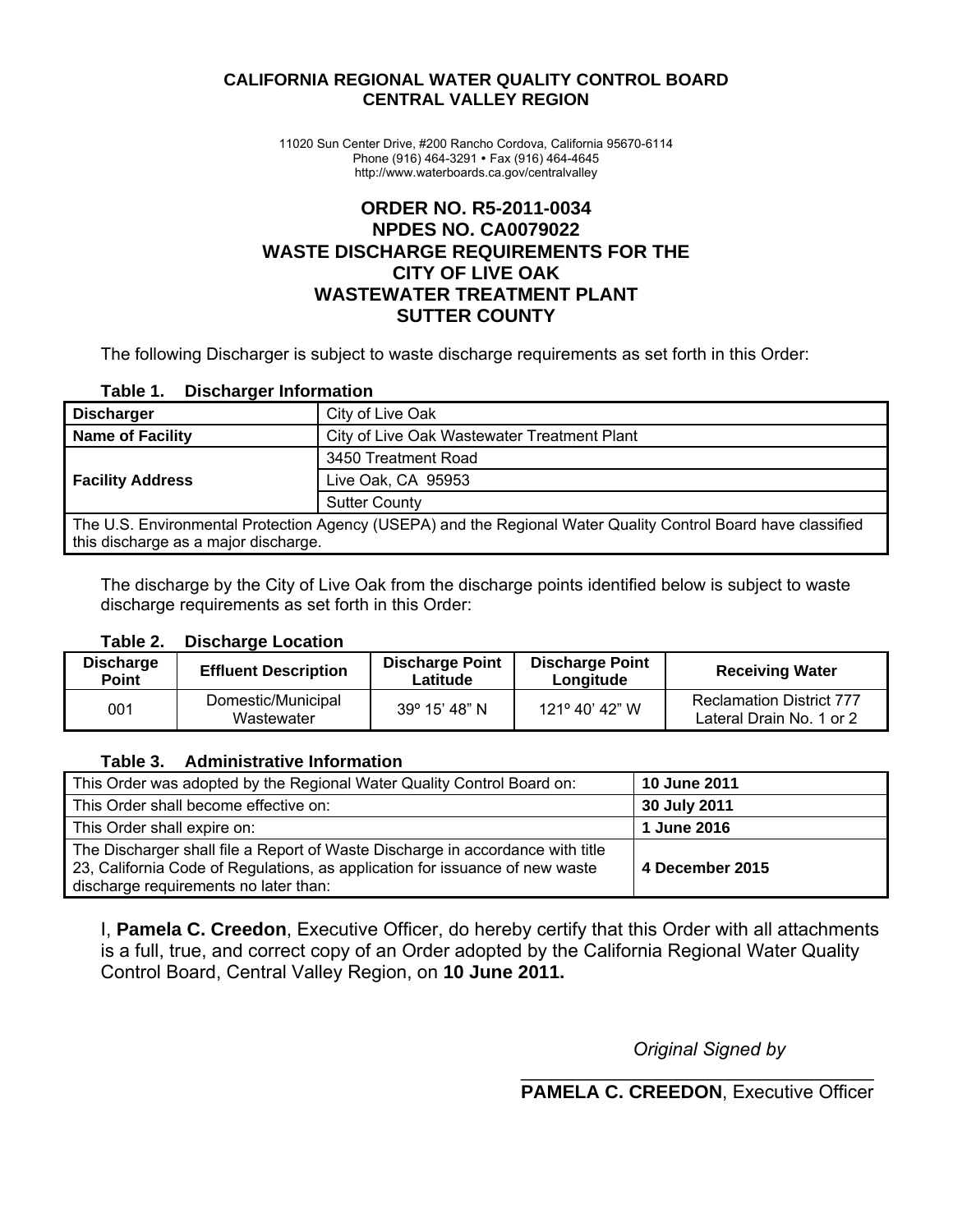# **Table of Contents**

| Ш.   |                                                                                 |  |
|------|---------------------------------------------------------------------------------|--|
| III. |                                                                                 |  |
| IV.  |                                                                                 |  |
|      |                                                                                 |  |
|      | B. .                                                                            |  |
|      | $C_{\cdot}$                                                                     |  |
| V.   |                                                                                 |  |
|      |                                                                                 |  |
|      | B.                                                                              |  |
| VI.  |                                                                                 |  |
|      | A                                                                               |  |
|      | В.                                                                              |  |
|      | C.                                                                              |  |
|      |                                                                                 |  |
|      | 2. Special Studies, Technical Reports and Additional Monitoring Requirements 21 |  |
|      |                                                                                 |  |
|      |                                                                                 |  |
|      |                                                                                 |  |
|      |                                                                                 |  |
| VII. |                                                                                 |  |

# **List of Tables**

## **List of Attachments**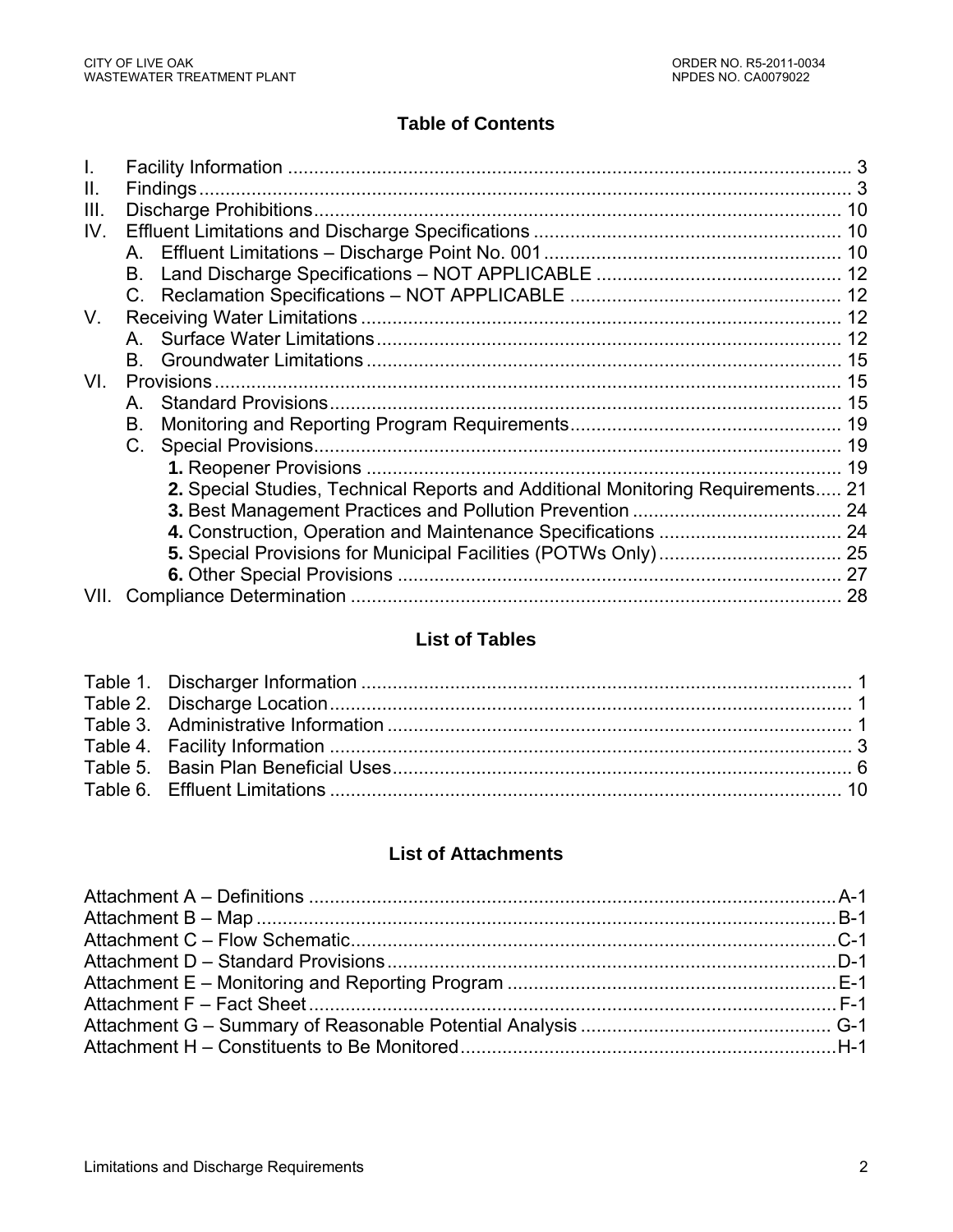## **I. FACILITY INFORMATION**

The following Discharger is subject to waste discharge requirements as set forth in this Order:

| <b>Discharger</b>                                                                                   | City of Live Oak                            |  |  |
|-----------------------------------------------------------------------------------------------------|---------------------------------------------|--|--|
| <b>Name of Facility</b>                                                                             | City of Live Oak Wastewater Treatment Plant |  |  |
|                                                                                                     | 3450 Treatment Road                         |  |  |
| <b>Facility Address</b>                                                                             | Live Oak, CA 95953                          |  |  |
|                                                                                                     | <b>Sutter County</b>                        |  |  |
|                                                                                                     | Mr. Jim Goodwin                             |  |  |
| <b>Facility Contact, Title, and</b><br><b>Phone</b>                                                 | City Manager                                |  |  |
|                                                                                                     | 530.695.2112                                |  |  |
| <b>Mailing Address</b>                                                                              | 9955 Live Oak Boulevard                     |  |  |
|                                                                                                     | Live Oak, CA 95953                          |  |  |
| <b>Type of Facility</b>                                                                             | <b>Publicly Owned Treatment Works</b>       |  |  |
| 1.4 million gallons per day (MGD) average dry weather flow (ADWF)<br><b>Facility Permitted Flow</b> |                                             |  |  |
| 1.4 MGD<br><b>Current Facility Design Flow</b>                                                      |                                             |  |  |

#### **Table 4. Facility Information**

#### **II. FINDINGS**

The California Regional Water Quality Control Board, Central Valley Region (hereinafter Central Valley Water Board), finds:

**A. Background.** The City of Live Oak (hereinafter Discharger) is currently discharging pursuant to Order No. R5-2004-0096 and National Pollutant Discharge Elimination System (NPDES) Permit No.CA0079022. The Discharger submitted a Report of Waste Discharge on 30 September 2008, and applied for a NPDES permit renewal to discharge up to 1.4 MGD of treated wastewater from the City of Live Oak Wastewater Treatment Plant, (hereinafter Facility).

For the purposes of this Order, references to the "discharger" or "permittee" in applicable federal and state laws, regulations, plans, or policy are held to be equivalent to references to the Discharger herein.

**B. Facility Description**. The Discharger owns and operates the Publicly Owned Treatment Works. The Discharger provides sewerage service for the City of Live Oak and serves a population of approximately 8,000. The design daily average dry weather flow capacity of the Facility is 1.4 MGD. The Facility currently provides secondary treatment of domestic wastewater from within the City limits. The collection system consists of 25 miles of sewer lines and six pump stations. The Discharger's potable water is supplied by five City-owned groundwater wells. The current Facility consists of aerated lagoons, oxidation ponds, disinfection by chlorine, and dechlorination. Wastewater is discharged from the Facility at Discharge Point No. 001 to the receiving water, Reclamation District 777 Lateral Drain No. 1 (a constructed agricultural drain), a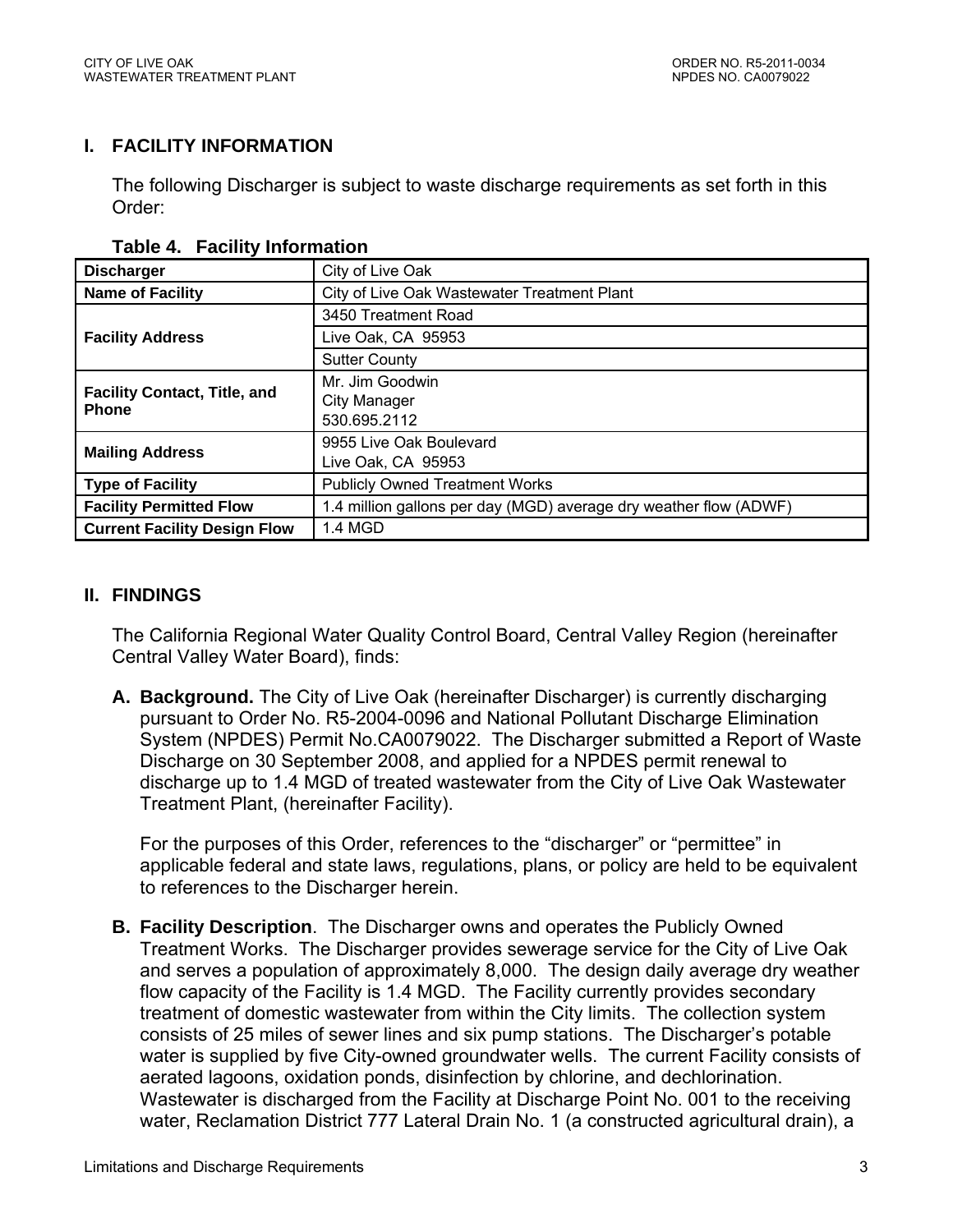tributary to the East Interceptor Canal, then Wadsworth Canal, and then the Sutter Bypass.

The Discharger began construction of major tertiary treatment upgrades to the Facility in September 2009. The new tertiary treatment plant will include a lined equalization basin, an unlined emergency storage basin, and a stormwater detention basin. The upgraded treatment system will also include nitrification and will consist of an odor control system at the headworks, secondary feed pump station, selector basin, two oxidation ditches, two secondary clarifiers, cloth media filters, and ultraviolet disinfection system. Solids handling facilities will consist of storage basins and solar drying beds. Wastewater will be discharged from Discharge Point No. 001 and the plan for the new facility is to discharge to the Reclamation District 777 Lateral Drain No. 2 (a constructed agricultural drain). Attachment B provides a map of the area around the Facility. Attachment C provides a flow schematic of the new Facility.

- **C. Legal Authorities.** This Order is issued pursuant to section 402 of the Clean Water Act (CWA) and implementing regulations adopted by USEPA and chapter 5.5, division 7 of the California Water Code (CWC; commencing with section 13370). It shall serve as a NPDES permit for point source discharges from this facility to surface waters. This Order also serves as Waste Discharge Requirements (WDRs) pursuant to article 4, chapter 4, division 7 of the CWC (commencing with section 13260).
- **D. Background and Rationale for Requirements.** The Central Valley Water Board developed the requirements in this Order based on information submitted as part of the application, through monitoring and reporting programs, and other available information. The Fact Sheet (Attachment F), which contains background information and rationale for Order requirements, is hereby incorporated into this Order and constitutes part of the Findings for this Order. Attachments A through H are also incorporated into this Order.
- **E. California Environmental Quality Act (CEQA).** Under CWC section 13389, this action to adopt an NPDES permit is exempt from the provisions of CEQA, Public Resources Code sections 21100-21177.
- **F. Technology-based Effluent Limitations.** Section 301(b) of the CWA and implementing USEPA permit regulations at section 122.44, title 40 of the Code of Federal Regulations (40 CFR 122.44), require that permits include conditions meeting applicable technology-based requirements at a minimum, and any more stringent effluent limitations necessary to meet applicable water quality standards. The discharge authorized by this Order must meet minimum federal technology-based requirements based on Secondary Treatment Standards at 40 CFR Part 133 in accordance with 40 CFR 125.3. A detailed discussion of the technology-based effluent limitations development is included in the Fact Sheet.
- **G. Water Quality-Based Effluent Limitations (WQBELs).** Section 301(b) of the CWA and 40 CFR 122.44(d) require that permits include limitations more stringent than applicable federal technology-based requirements where necessary to achieve applicable water quality standards. This Order contains requirements, expressed as a technology equivalence requirement, that are necessary to achieve water quality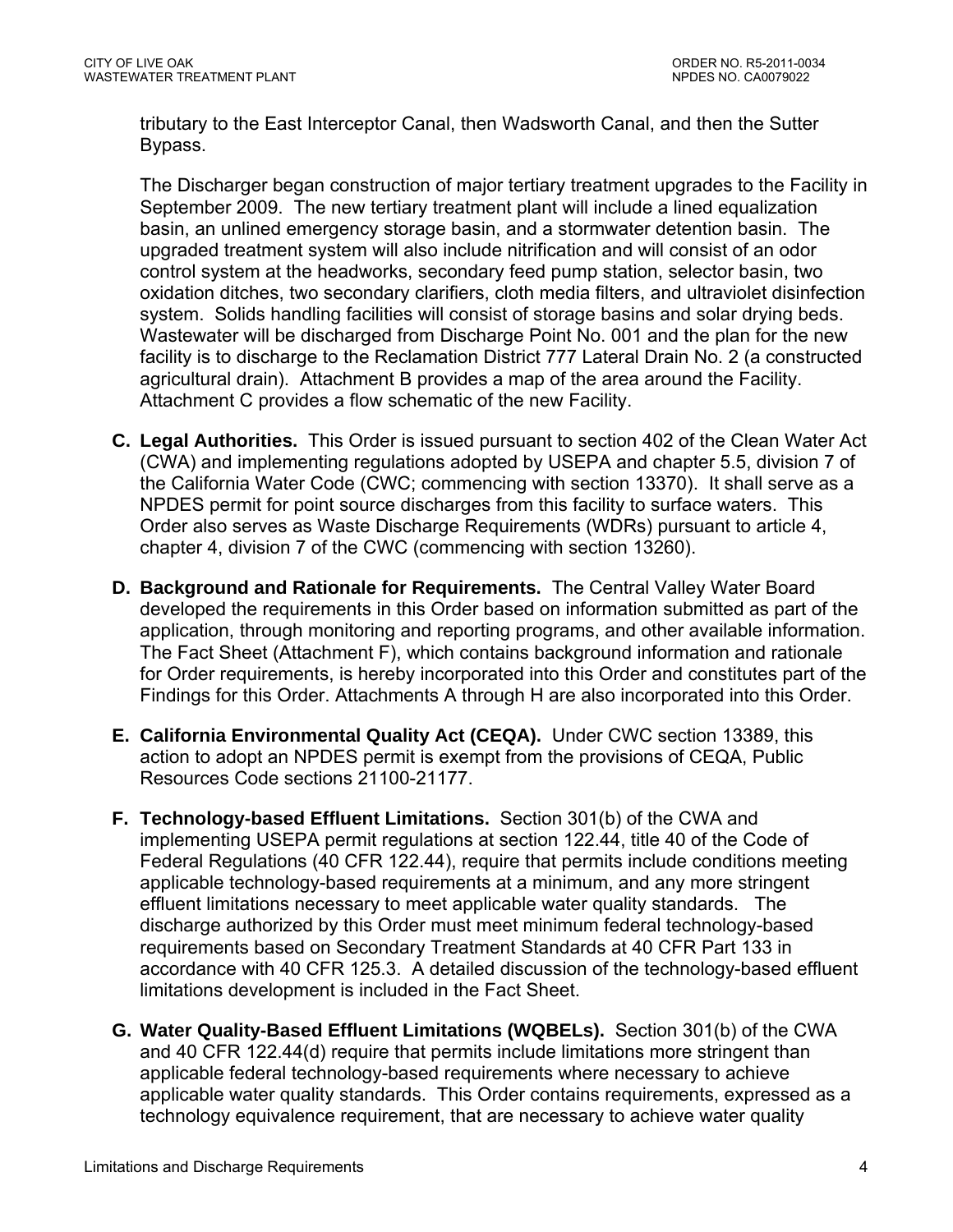standards. The Central Valley Water Board has considered the factors listed in CWC Section 13241 in establishing these requirements. The rationale for these requirements, which consist of tertiary treatment or equivalent requirements, is discussed in the Fact Sheet.

40 CFR 122.44(d)(1)(i) mandates that permits include effluent limitations for all pollutants that are or may be discharged at levels that have the reasonable potential to cause or contribute to an exceedance of a water quality standard, including numeric and narrative objectives within a standard. Where reasonable potential has been established for a pollutant, but there is no numeric criterion or objective for the pollutant, WQBELs must be established using: (1) USEPA criteria guidance under CWA section 304(a), supplemented where necessary by other relevant information; (2) an indicator parameter for the pollutant of concern; or (3) a calculated numeric water quality criterion, such as a proposed state criterion or policy interpreting the state's narrative criterion, supplemented with other relevant information, as provided in 40 CFR 122.44(d)(1)(vi).

**H. Water Quality Control Plans.** The Central Valley Water Board adopted a *Water Quality Control Plan, Fourth Edition (Revised September 2009)*, for the Sacramento River and San Joaquin River Basins (hereinafter Basin Plan) that designates beneficial uses, establishes water quality objectives, and contains implementation programs and policies to achieve those objectives for all waters addressed through the plan. The Basin Plan at page II-2.00 states that the "…*beneficial uses of any specifically identified water body generally apply to its tributary streams*." The Basin Plan does not specifically identify beneficial uses for Reclamation District 777 Lateral Drain No. 1 or for Lateral Drain No. 2, but does identify present and potential uses for the Sutter Bypass, to which Reclamation District 777 Lateral Drain No. 1 and Lateral Drain No. 2 are tributary. According to the Basin Plan, municipal and domestic supply is not a beneficial use of the Sutter Bypass.

However the Basin Plan implements State Water Resources Control Board (State Water Board) Resolution No. 88-63, which established state policy that all waters, with certain exceptions, should be considered suitable or potentially suitable for municipal and domestic supply. One exception is if the water is in systems designed or modified for the primary purpose of conveying or holding agricultural drainage waters, provided that the discharge from such systems is monitored to assure compliance with all relevant water quality objectives as required by the Regional Boards. In accordance with Chapter IV of the Basin Plan, the Central Valley Water Board must adopt a formal Basin Plan Amendment to grant an exception to Resolution No. 88-63. Therefore, until the Central Valley Water Board adopts a Basin Plan Amendment for an exception, and the State Water Board and Office of Administrative Law approve the Basin Plan Amendment, the receiving water is considered to be suitable or potentially suitable for municipal or domestic supply in accordance with State Water Board Resolution No. 88- 63. Thus, as discussed in detail in the Fact Sheet, beneficial uses applicable to the receiving water are as follows: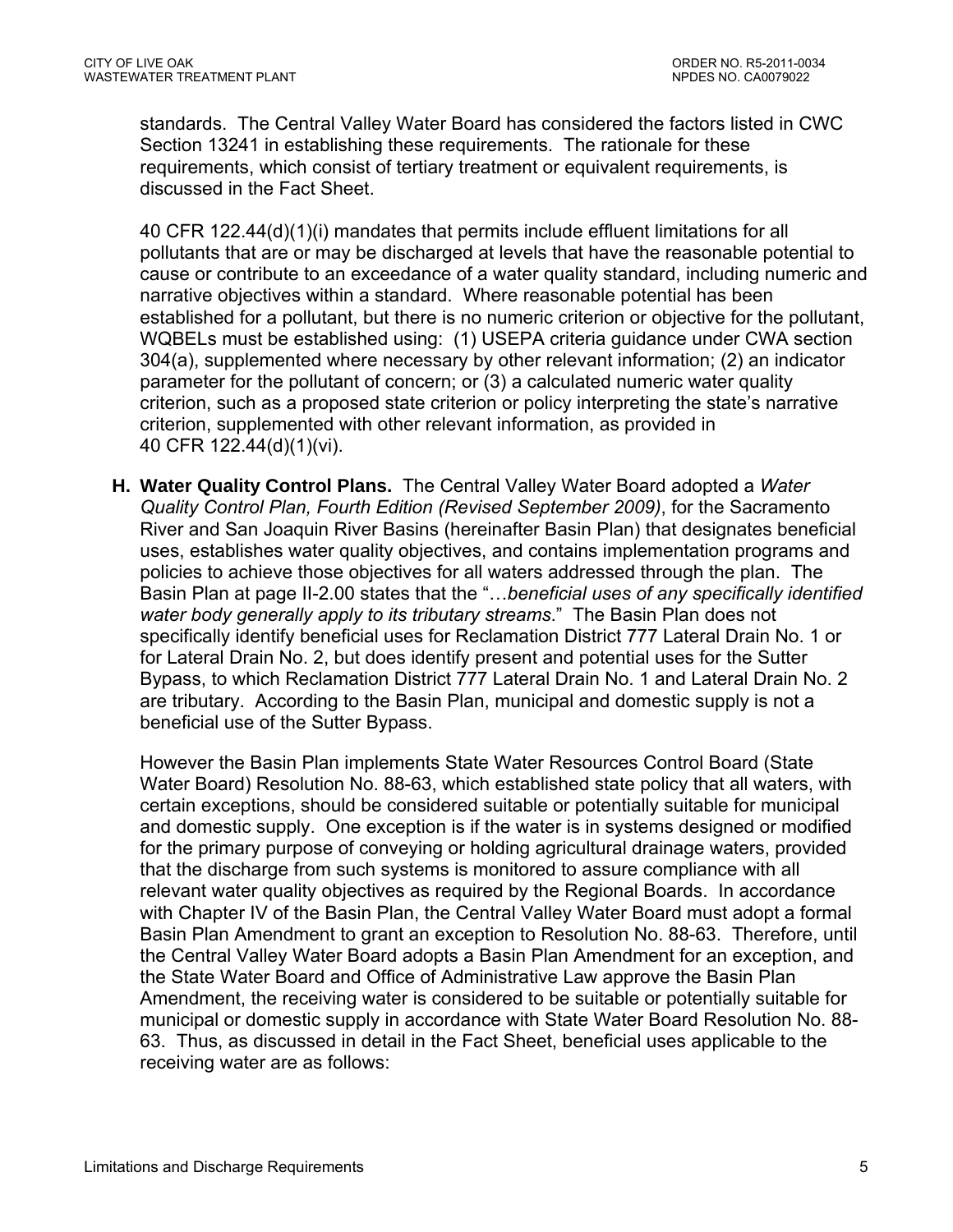| <b>Discharge Point</b> | <b>Receiving Water Name</b>                                                                                                                 | <b>Beneficial Use(s)</b>                                                                                                                                                                                                                                                                                                                       |  |  |
|------------------------|---------------------------------------------------------------------------------------------------------------------------------------------|------------------------------------------------------------------------------------------------------------------------------------------------------------------------------------------------------------------------------------------------------------------------------------------------------------------------------------------------|--|--|
| 001                    | <b>Reclamation District 777</b><br>Lateral Drain No. 1<br>and Reclamation District<br>777 Lateral Drain No. 2<br>(planned for new facility) | Municipal and domestic supply (MUN);<br>Agricultural irrigation (AGR);<br>Water contact recreation (REC-1);<br>Warm freshwater habitat (WARM);<br>Cold freshwater migration (MGR);<br>Spawning, reproduction, and/or early development (SPWN);<br>Wildlife habitat (WILD).<br>Ground water recharge (GWR);<br>Freshwater replenishment (FRSH). |  |  |

**Table 5. Basin Plan Beneficial Uses** 

The Basin Plan includes a list of Water Quality Limited Segments (WQLSs), which are defined as "…*those sections of lakes, streams, rivers or other fresh water bodies where water quality does not meet (or is not expected to meet) water quality standards even after the application of appropriate limitations for point sources (40 CFR 130, et seq.)*." The Basin Plan also states, "*Additional treatment beyond minimum federal standards will be imposed on dischargers to WQLSs. Dischargers will be assigned or allocated a maximum allowable load of critical pollutants so that water quality objectives can be met in the segment*." Wadsworth Canal is listed as a WQLS for diazinon in the current final 303(d) list of impaired water bodies, but the Sutter Bypass and the East Interceptor Canal are not listed. However, on 11 June 2009, the Central Valley Water Board approved the updated 303(d) list (Integrated Report) for the Central Valley Region that, in part, identified Sutter Bypass as impaired for mercury and Wadsworth Canal also impaired for chlorpyrifos. The State Water Board approved the Integrated Report on 4 August 2010, and the Integrated Report to update the 303(d) list has been submitted to USEPA for final approval. The Discharger has been monitoring diazinon on a monthly basis according to Order No. R5-2004-0096 and the monitoring results show no reasonable potential, therefore, a final effluent limit for diazinon is not included in this Order. Monitoring results show no reasonable potential for mercury, but because mercury is bioaccumulative, a final mass-based effluent limit is included in this Order. Additionally, monitoring is included for diazinon, mercury, and chlorpyrifos in the Monitoring and Reporting Program (Attachment E) of this Order.

Requirements of this Order implement the Basin Plan.

- **I. National Toxics Rule (NTR) and California Toxics Rule (CTR).** USEPA adopted the NTR on 22 December 1992, and later amended it on 4 May 1995 and 9 November 1999. About 40 criteria in the NTR applied in California. On 18 May 2000, USEPA adopted the CTR. The CTR promulgated new toxics criteria for California and, in addition, incorporated the previously adopted NTR criteria that were applicable in the state. The CTR was amended on 13 February 2001. These rules contain water quality criteria for priority pollutants.
- **J. State Implementation Policy.** On 2 March 2000, the State Water Board adopted the *Policy for Implementation of Toxics Standards for Inland Surface Waters, Enclosed Bays, and Estuaries of California* (State Implementation Policy or SIP). The SIP became effective on 28 April 2000 with respect to the priority pollutant criteria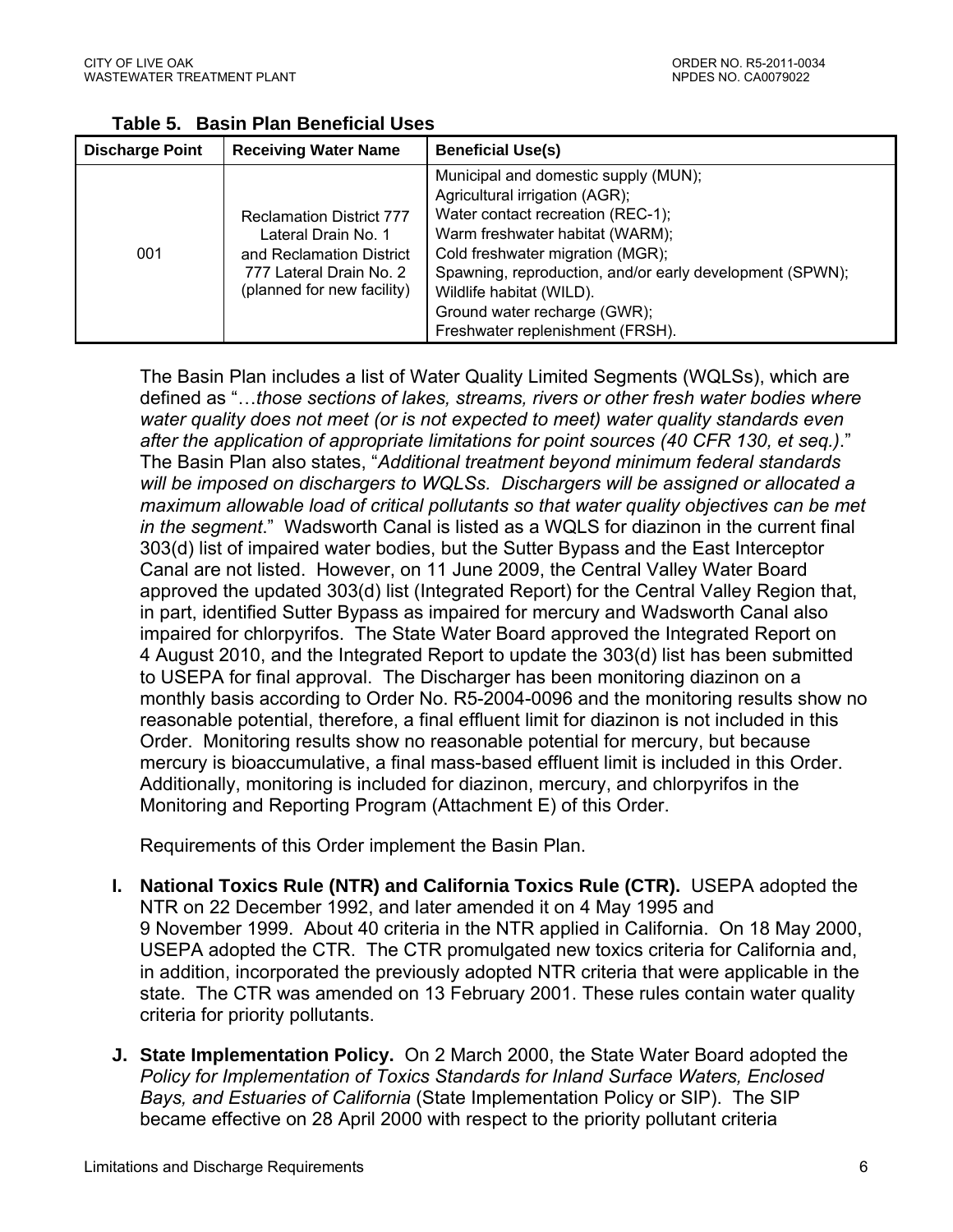promulgated for California by USEPA through the NTR and to the priority pollutant objectives established by the Central Valley Water Board in the Basin Plan. The SIP became effective on 18 May 2000 with respect to the priority pollutant criteria promulgated by USEPA through the CTR. The State Water Board adopted amendments to the SIP on 24 February 2005 that became effective on 13 July 2005. The SIP establishes implementation provisions for priority pollutant criteria and objectives and provisions for chronic toxicity control. Requirements of this Order implement the SIP.

**K. Compliance Schedules and Interim Requirements.** In general, an NPDES permit must include final effluent limitations that are consistent with CWA section 301 and with 40 CFR 122.44(d). There are exceptions to this general rule. The State Water Board's *Policy for Compliance Schedules in National Pollutant Discharge Elimination System Permits* (Compliance Schedule Policy) allows compliance schedules for new, revised, or newly interpreted water quality objectives or criteria, or in accordance with a TMDL. All compliance schedules must be as short as possible, and may not exceed ten years from the effective date of the adoption, revision, or new interpretation of the applicable water quality objective or criterion, unless a TMDL allows a longer schedule. The Central Valley Water Board, however, is not required to include a compliance schedule, but may issue a Time Schedule Order pursuant to CWC section 13300 or a Cease and Desist Order pursuant to CWC section 13301 where it finds that the discharger is violating or threatening to violate the permit. The Central Valley Water Board will consider the merits of each case in determining whether it is appropriate to include a compliance schedule in a permit, and, consistent with the Compliance Schedule Policy, should consider feasibility of achieving compliance, and must impose a schedule that is as short as possible to achieve compliance with the effluent limit based on the objective or criteria.

The Compliance Schedule Policy and the SIP do not allow compliance schedules for priority pollutants beyond 18 May 2010, except for new or more stringent priority pollutant criteria adopted by USEPA after 17 December 2008.

Where a compliance schedule for a final effluent limitation exceeds one year, the Order must include interim numeric limitations for that constituent or parameter, interim milestones and compliance reporting within 14 days after each interim milestone. The permit may also include interim requirements to control the pollutant, such as pollutant minimization and source control measures.

**L. Alaska Rule.** On 30 March 2000, USEPA revised its regulation that specifies when new and revised state and tribal water quality standards become effective for CWA purposes. (40 CFR 131.21 and 65 FR 24641 (27 April 2000).) Under the revised regulation (also known as the Alaska rule), new and revised standards submitted to USEPA after 30 May 2000, must be approved by USEPA before being used for CWA purposes. The final rule also provides that standards already in effect and submitted to USEPA by 30 May 2000 may be used for CWA purposes, whether or not approved by USEPA.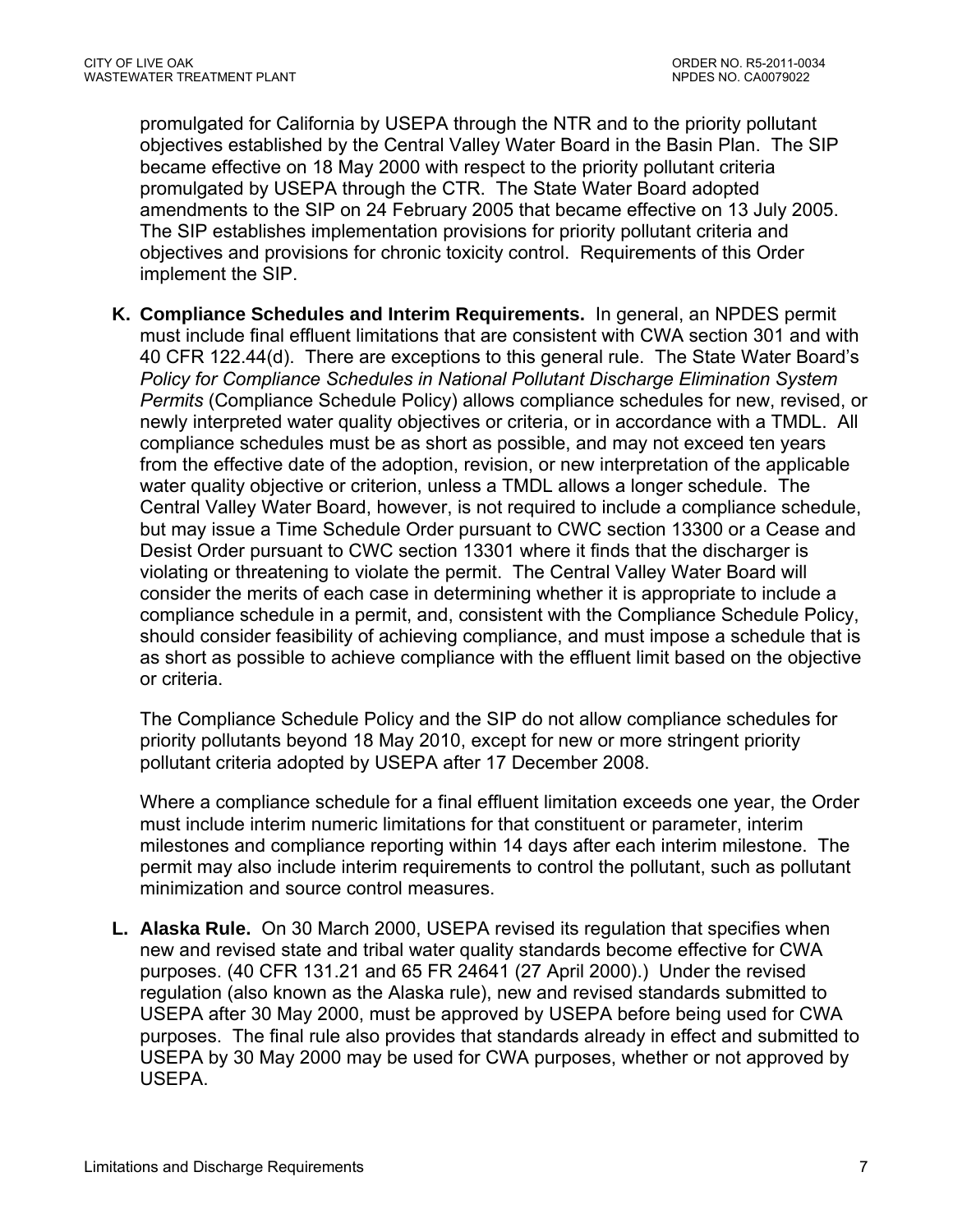**M. Stringency of Requirements for Individual Pollutants.** This Order contains both technology-based effluent limitations and WQBELs for individual pollutants. The technology-based effluent limitations consist of restrictions on flow, percent removal requirements for 5-day biochemical oxygen demand (BOD<sub>5</sub>), total suspended solids (TSS), total coliform organisms, and pH. The WQBELs consist of restrictions on chlorine residual, aluminum, ammonia, BOD5, TSS, copper, cadmium, and toxicity. This Order's technology-based pollutant restrictions implement the minimum, applicable federal technology-based requirements. In addition, this Order includes new effluent limitations for nitrate, dibromochloromethane, dichlorobromomethane, total trihalomethanes (THMs), arsenic, iron, manganese, alpha BHC, 4,4'-DDE, alpha Endosulfan, Endrin Aldehyde, and electrical conductivity to meet numeric objectives or protect beneficial uses.

WQBELs have been scientifically derived to implement water quality objectives that protect beneficial uses. Both the beneficial uses and the water quality objectives have been approved pursuant to federal law and are the applicable federal water quality standards. To the extent that toxic pollutant WQBELs were derived from the CTR, the CTR is the applicable standard pursuant to 40 CFR 131.38. The scientific procedures for calculating the individual WQBELs for priority pollutants are based on the CTR-SIP, which was approved by USEPA on 18 May 2000. All beneficial uses and water quality objectives contained in the Basin Plan were approved under state law and submitted to and approved by USEPA prior to 30 May 2000. Any water quality objectives and beneficial uses submitted to USEPA prior to 30 May 2000, but not approved by USEPA before that date, are nonetheless "*applicable water quality standards for purposes of the [Clean Water] Act*" pursuant to 40 CFR 131.21(c)(1). Collectively, this Order's restrictions on individual pollutants are no more stringent than required to implement the technology-based requirements of the CWA and the applicable water quality standards for purposes of the CWA.

- **N. Antidegradation Policy**. 40 CFR 131.12 requires that the state water quality standards include an antidegradation policy consistent with the federal policy. The State Water Board established California's antidegradation policy in State Water Board Resolution No. 68-16. Resolution No. 68-16 incorporates the federal antidegradation policy where the federal policy applies under federal law. Resolution No. 68-16 requires that existing quality of waters be maintained unless degradation is justified based on specific findings. The Central Valley Water Board's Basin Plan implements, and incorporates by reference, both the state and federal antidegradation policies. As discussed in detail in the Fact Sheet, the permitted discharge is consistent with the antidegradation provision of 40 CFR 131.12 and Resolution No. 68-16.
- **O. Anti-Backsliding Requirements.** Sections 402(o)(2) and 303(d)(4) of the CWA and federal regulations at 40 CFR 122.44(l) prohibit backsliding in NPDES permits. These anti-backsliding provisions require effluent limitations in a reissued permit to be as stringent as those in the previous permit, with some exceptions where limitations may be relaxed. Some effluent limitations in this Order are less stringent that those in Order No. R5-2004-0096. As discussed in detail in the Fact Sheet, this relaxation of effluent limitations is consistent with the anti-backsliding requirements of the CWA and federal regulations.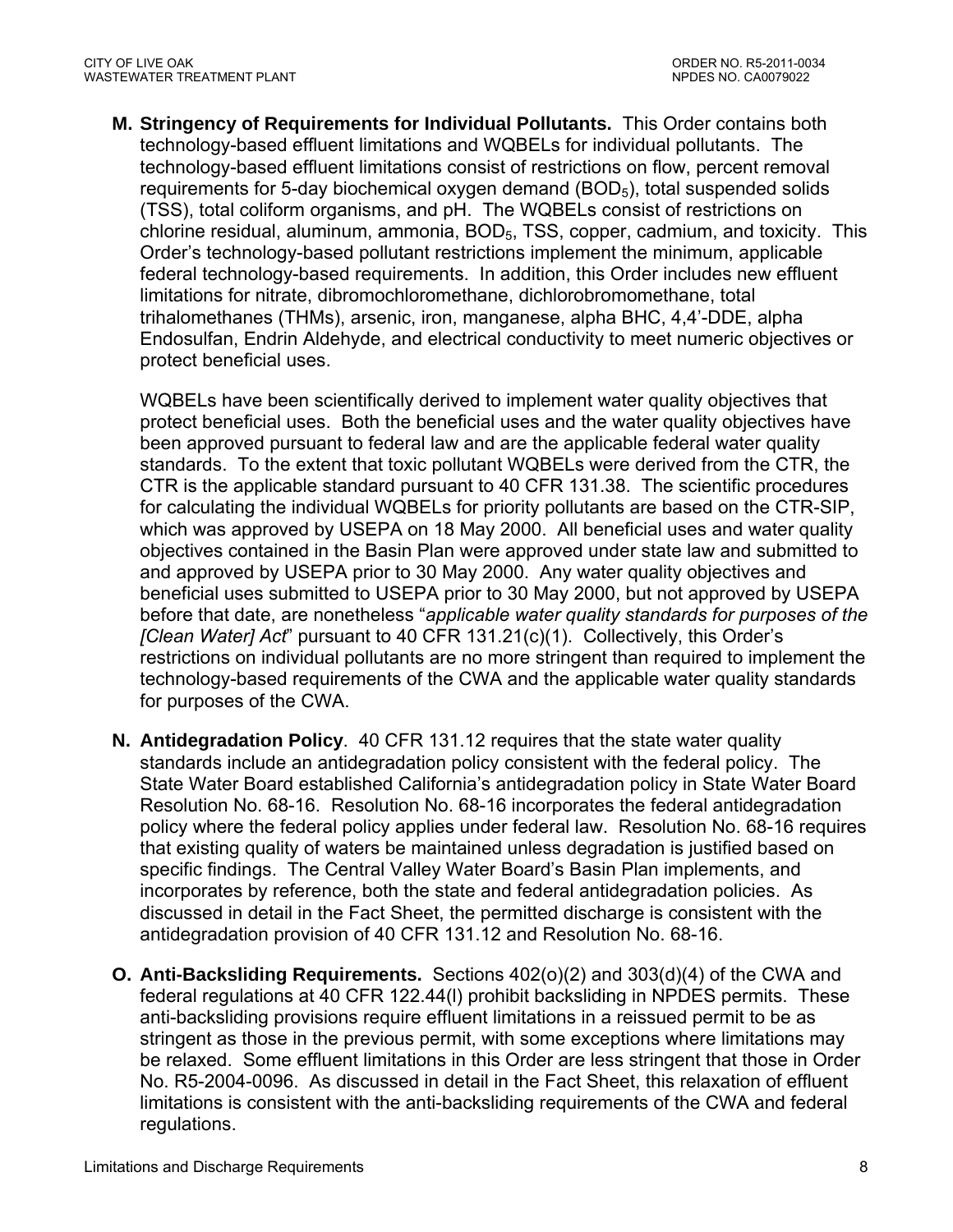- **P. Endangered Species Act.** This Order does not authorize any act that results in the taking of a threatened or endangered species or any act that is now prohibited, or becomes prohibited in the future, under either the California Endangered Species Act (Fish and Game Code sections 2050 to 2097) or the Federal Endangered Species Act (16 U.S.C.A. sections 1531 to 1544). This Order requires compliance with effluent limits, receiving water limits, and other requirements to protect the beneficial uses of waters of the state. The discharger is responsible for meeting all requirements of the applicable Endangered Species Act.
- **Q. Monitoring and Reporting.** 40 CFR 122.48 requires that all NPDES permits specify requirements for recording and reporting monitoring results. CWC sections 13267 and 13383 authorize the Central Valley Water Board to require technical and monitoring reports. The Monitoring and Reporting Program establishes monitoring and reporting requirements to implement federal and State requirements. The Monitoring and Reporting Program is provided in Attachment E.
- **R. Standard and Special Provisions.** Standard Provisions, which apply to all NPDES permits in accordance with 40 CFR 122.41, and additional conditions applicable to specified categories of permits in accordance with 40 CFR 122.42, are provided in Attachment D. The discharger must comply with all standard provisions and with those additional conditions that are applicable under 40 CFR 122.42. The Central Valley Water Board has also included in this Order special provisions applicable to the Discharger. A rationale for the special provisions contained in this Order is provided in the Fact Sheet.
- **S. Provisions and Requirements Implementing State Law.** The provisions/requirements in sections V.B, and VI.C. 4.b. and 6.a. of this Order are included to implement state law only. These provisions/requirements are not required or authorized under the federal CWA; consequently, violations of these provisions/requirements are not subject to the enforcement remedies that are available for NPDES violations.
- **T. Notification of Interested Parties.** The Central Valley Water Board has notified the Discharger and interested agencies and persons of its intent to prescribe WDRs for the discharge and has provided them with an opportunity to submit their written comments and recommendations. Details of notification are provided in the Fact Sheet of this Order.
- **U. Consideration of Public Comment.** The Central Valley Water Board, in a public meeting, heard and considered all comments pertaining to the discharge. Details of the Public Hearing are provided in the Fact Sheet.

THEREFORE, IT IS HEREBY ORDERED, that Order No. R5-2004-0096 is rescinded upon the effective date of this Order except for enforcement purposes, and, in order to meet the provisions contained in division 7 of the CWC (commencing with section 13000) and regulations adopted thereunder, and the provisions of the federal CWA and regulations and guidelines adopted thereunder, the Discharger shall comply with the requirements in this Order.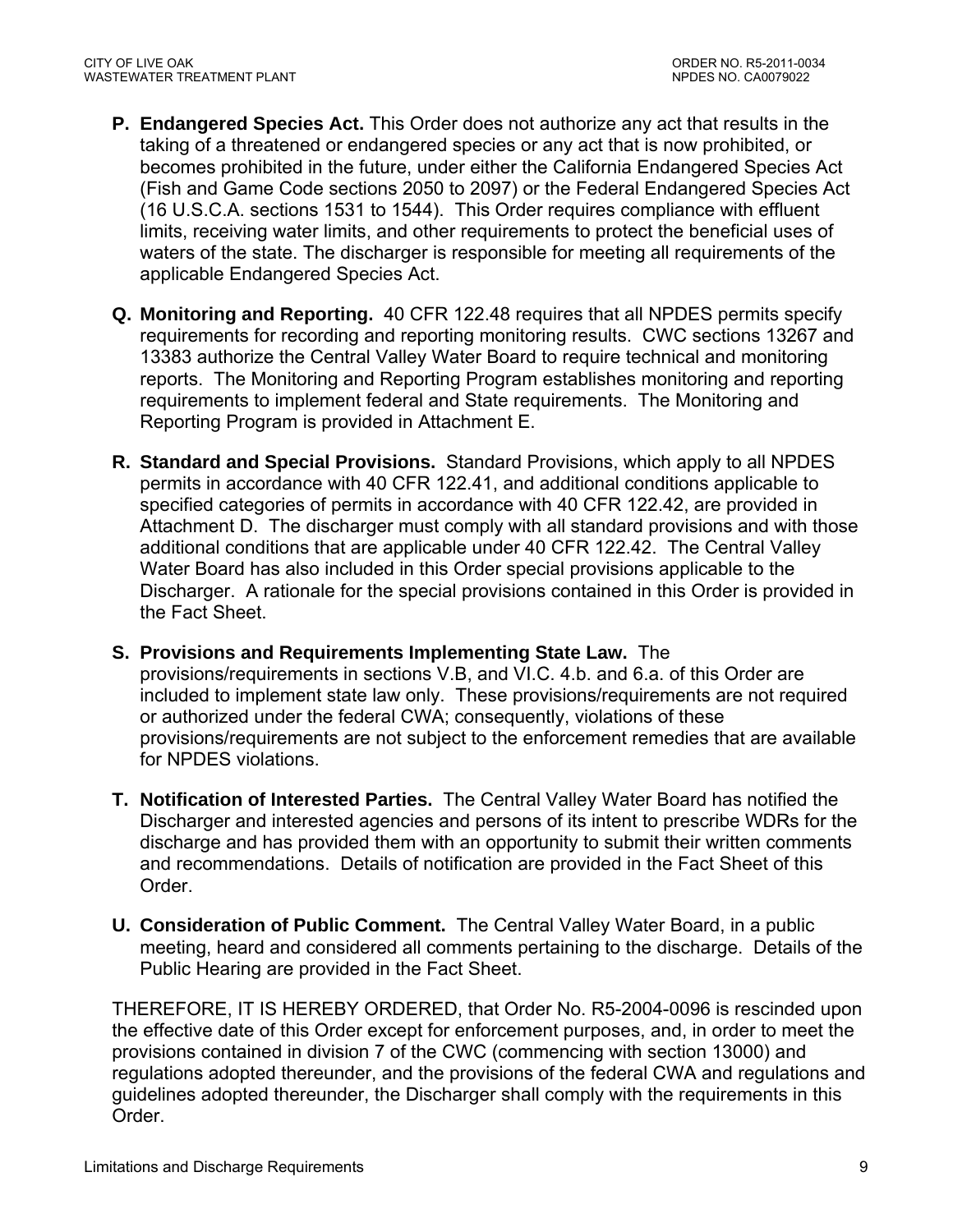## **III. DISCHARGE PROHIBITIONS**

- **A.** Discharge of wastewater at a location or in a manner different from that described in the Findings is prohibited.
- **B.** The by-pass or overflow of wastes to surface waters is prohibited, except as allowed by Federal Standard Provisions I.G. and I.H. (Attachment D).
- **C.** Neither the discharge nor its treatment shall create a nuisance as defined in section 13050 of the CWC.
- **D.** The Discharger shall not allow pollutant-free wastewater to be discharged into the collection, treatment, and disposal system in amounts that significantly diminish the system's capability to comply with this Order. Pollutant-free wastewater means rainfall, groundwater, cooling waters, and condensates that are essentially free of pollutants.

## **IV. EFFLUENT LIMITATIONS AND DISCHARGE SPECIFICATIONS**

#### **A. Effluent Limitations – Discharge Point No. 001**

#### **1. Final Effluent Limitations – Discharge Point No. 001**

**Effective immediately,** the Discharger shall maintain compliance with the following effluent limitations at Discharge Point No. 001, with compliance measured at Monitoring Location EFF-001and at Monitoring Location EFF-002 as described in the Monitoring and Reporting Program (Attachment E):

**a.** The Discharger shall maintain compliance with the effluent limitations specified in Table 6:

|                                |                      | <b>Effluent Limitations</b> |                   |                                |                                        |                                        |  |
|--------------------------------|----------------------|-----------------------------|-------------------|--------------------------------|----------------------------------------|----------------------------------------|--|
| <b>Parameter</b>               | <b>Units</b>         | Average<br><b>Monthly</b>   | Average<br>Weekly | <b>Maximum</b><br><b>Daily</b> | <b>Instantaneous</b><br><b>Minimum</b> | <b>Instantaneous</b><br><b>Maximum</b> |  |
| <b>Biochemical Oxygen</b>      | mg/L                 | 10                          | 15                | 20                             |                                        |                                        |  |
| Demand 5-day @ 20°C            | lbs/day <sup>1</sup> | 120                         | 180               | 230                            |                                        |                                        |  |
| <b>Total Suspended Solids</b>  | mg/L                 | 10                          | 15                | 20                             | --                                     | --                                     |  |
|                                | lbs/day <sup>1</sup> | 120                         | 180               | 230                            | --                                     |                                        |  |
| pH                             | standard<br>units    |                             |                   |                                | 6.5                                    | 8.3                                    |  |
| Ammonia, Total (as N)          | mg/L                 | 1.4                         |                   | 2.8                            | --                                     | --                                     |  |
|                                | lbs/day <sup>1</sup> | 16                          |                   | 33                             | --                                     | --                                     |  |
| Aluminum, Total<br>Recoverable | $\mu$ g/L            | 260                         |                   | 750                            |                                        |                                        |  |
| Arsenic                        | $\mu$ g/L            | 10                          | --                | 20.1                           | --                                     | --                                     |  |
| Copper, Total<br>Recoverable   | $\mu$ g/L            | 15                          |                   | 28                             | --                                     |                                        |  |

## **Table 6. Effluent Limitations**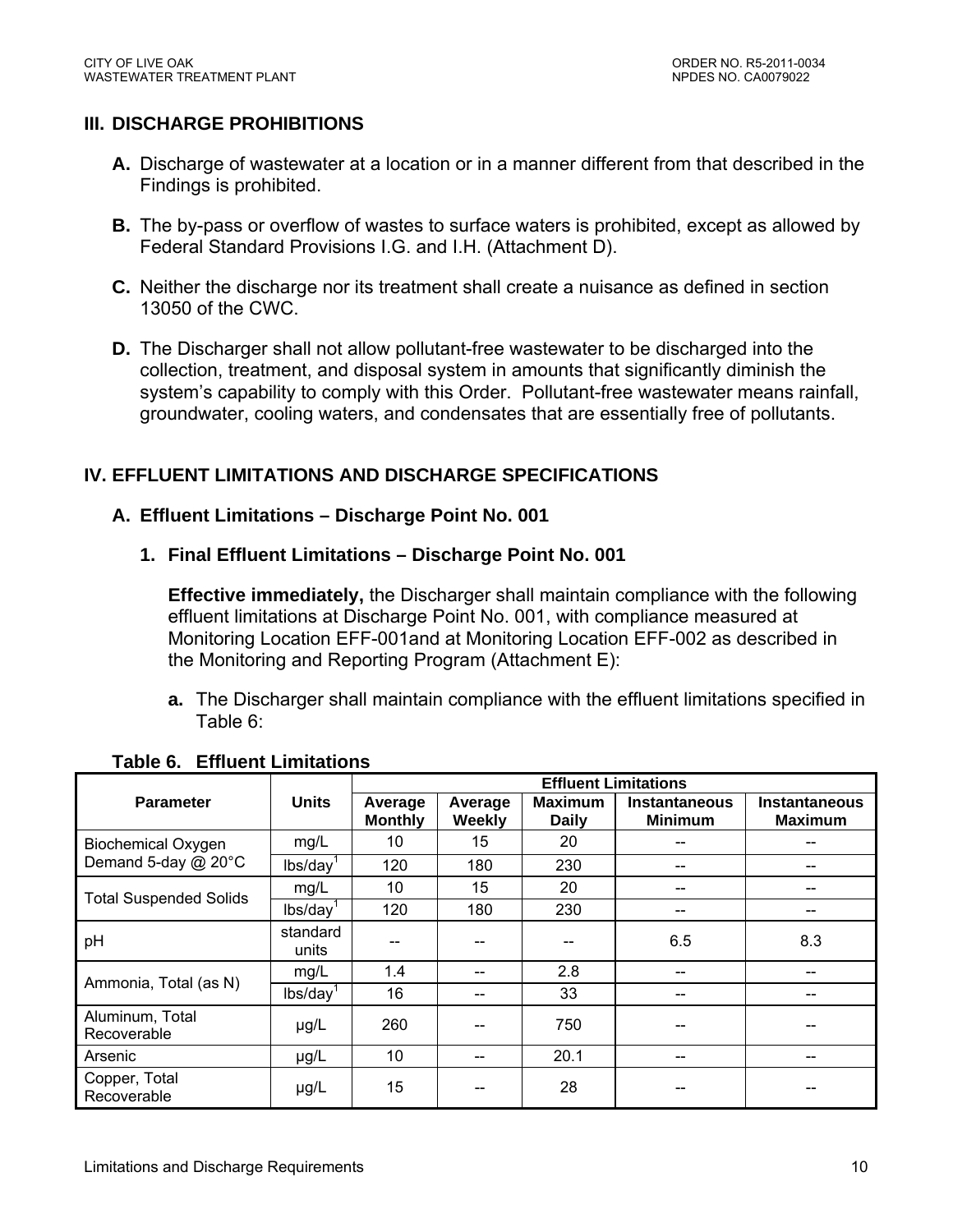|                               |              | <b>Effluent Limitations</b> |                   |                                |                                        |                                        |
|-------------------------------|--------------|-----------------------------|-------------------|--------------------------------|----------------------------------------|----------------------------------------|
| <b>Parameter</b>              | <b>Units</b> | Average<br><b>Monthly</b>   | Average<br>Weekly | <b>Maximum</b><br><b>Daily</b> | <b>Instantaneous</b><br><b>Minimum</b> | <b>Instantaneous</b><br><b>Maximum</b> |
| Cadmium, Total<br>Recoverable | $\mu$ g/L    | 3.8                         |                   | 7.6                            | --                                     |                                        |
| Dibromochloromethane          | $\mu$ g/L    | 0.41                        |                   | 0.82                           | --                                     | --                                     |
| Dichlorobromomethane          | $\mu$ g/L    | 0.56                        |                   | 1.2                            | --                                     | --                                     |
| Alpha BHC                     | $\mu$ g/L    |                             |                   |                                | --                                     | <b>ND</b>                              |
| $4.4'$ -DDE                   | $\mu$ g/L    |                             |                   |                                | --                                     | <b>ND</b>                              |
| Alpha Endosulfan              | $\mu$ g/L    |                             |                   |                                | $-$                                    | <b>ND</b>                              |
| Endrin Aldelhyde              | $\mu$ g/L    |                             |                   |                                | $-$                                    | <b>ND</b>                              |
| Nitrate (as N)                | mg/L         | 10                          |                   |                                | $- -$                                  | $- -$                                  |
| <b>Total Trihalomethanes</b>  | $\mu$ g/L    | 80                          |                   |                                | --                                     | --                                     |

1 Mass-based effluent limitations are based on a permitted average dry weather flow of 1.4 MGD.

- **b. Percent Removal.** The average monthly percent removal of 5-day biochemical oxygen demand  $(BOD<sub>5</sub>)$  and total suspended solids (TSS) shall not be less than 85 percent.
- **c. Acute Whole Effluent Toxicity.** Survival of aquatic organisms in 96-hour bioassays of undiluted waste shall be no less than:
	- **i.** 70%, minimum for any one bioassay; and
	- **ii.** 90%, median for any three consecutive bioassays.
- **d. Chronic Whole Effluent Toxicity.** Effective 30 September 2012, there shall be no chronic toxicity in the effluent discharge.
- **e. Total Residual Chlorine.** Effluent total residual chlorine shall not exceed:
	- **i.** 0.011 mg/L, as a 4-day average; and
	- **ii.** 0.019 mg/L, as a 1-hour average.
- **f. Total Coliform Organisms.** Effluent total coliform organisms shall not exceed:
	- **i.** 2.2 most probable number (MPN) per 100 mL, as a 7-day median; and
	- **ii.** 23 MPN/100 mL, more than once in any 30-day period, and
	- **iii.** 240 MPN/100 mL, instantaneous maximum.
- **g. Average Dry Weather Flow.** The average dry weather discharge flow shall not exceed 1.4 MGD.
- **h. Iron.** For a calendar year, the annual average effluent total recoverable iron shall not exceed 300 µg/L.
- **i. Manganese.** For a calendar year, the annual average effluent total recoverable manganese shall not exceed 50 µg/L.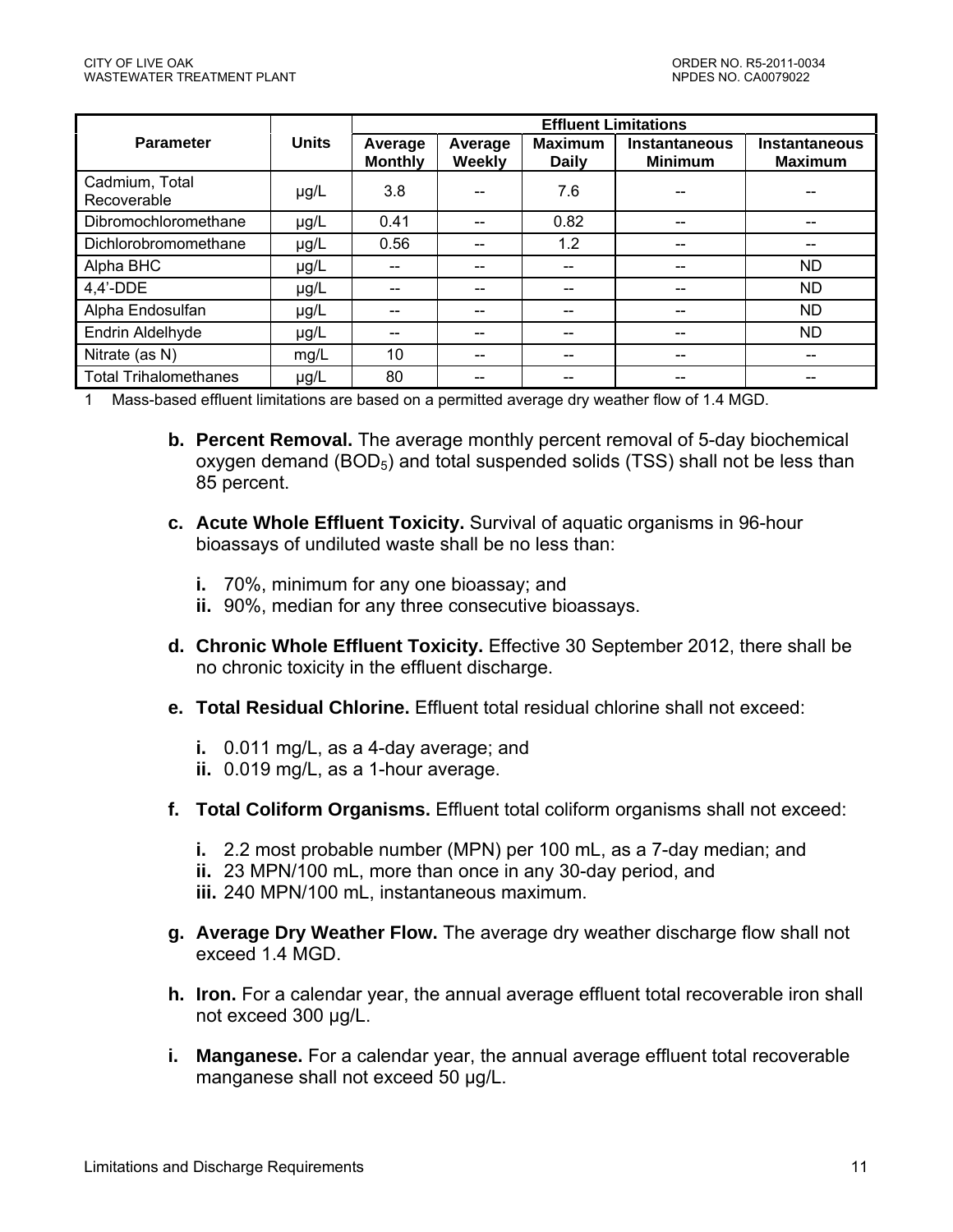- **j. Aluminum.** For a calendar year, the annual average effluent total recoverable aluminum shall not exceed 200 µg/L.
- **k. Electrical Conductivity.** For a calendar year, the annual average effluent electrical conductivity shall not exceed 1100 µmhos/cm.
- **l. Mercury.** Effective immediately, the total calendar year annual mass discharge of total mercury shall not exceed 0.057 lbs. This performance-based limitation shall be in effect until the Central Valley Water Board establishes final effluent limitations after adoption of a mercury TMDL.

## **2. Interim Effluent Limitations**

- **a. Total Trihalomethanes. Effective immediately and ending by 3 years from the adoption date of this Order, or compliance with the final effluent limits, whichever is sooner**, the Discharger shall maintain compliance with the interim effluent limitation at Discharge Point No. 001, with compliance measured at Monitoring Location EFF-001 as described in the Monitoring and Reporting Program (Attachment E). The interim effluent limitation for Total Trihalomethanes is 567.3 µg/L as a daily average. This interim effluent limitation shall apply in lieu of the final effluent limitation for Total Trihalomethanes specified in Table 6 of this Order during the time period specified in this provision.
- **b. Arsenic. Effective immediately and ending by 5 years from the adoption date of this Order, or compliance with the final effluent limits, whichever is sooner,** the Discharger shall maintain compliance with the interim effluent limitation at Discharge Point No. 001, with compliance measured at Monitoring Location EFF-001 as described in the Monitoring and Reporting Program (Attachment E). The interim effluent limitation for Arsenic is 88.9 µg/L as a daily average. This interim effluent limitation shall apply in lieu of all of the final effluent limitations for Arsenic specified in Table 6 of this Order during the time period specified in this provision.

## **B. Land Discharge Specifications – NOT APPLICABLE**

**C. Reclamation Specifications – NOT APPLICABLE** 

## **V. RECEIVING WATER LIMITATIONS**

## **A. Surface Water Limitations**

Receiving water limitations are based on water quality objectives contained in the Basin Plan and are a required part of this Order. The discharge shall not cause the following in Reclamation District 777 Lateral Drain No. 1 or Lateral Drain No. 2: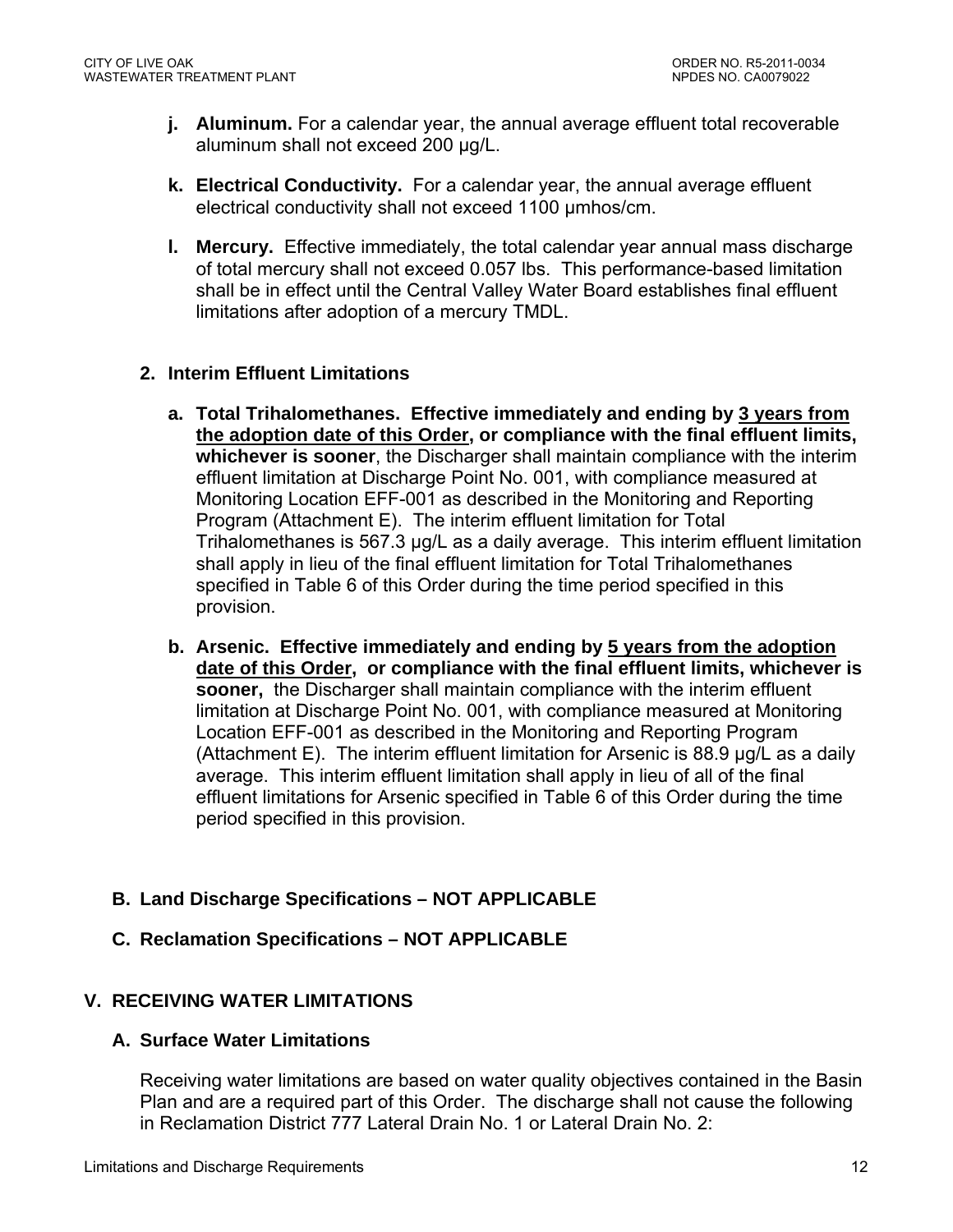- **1. Bacteria.** The fecal coliform concentration, based on a minimum of not less than five samples for any 30-day period, to exceed a geometric mean of 200 MPN/100 mL, nor more than 10 percent of the total number of fecal coliform samples taken during any 30-day period to exceed 400 MPN/100 mL.
- **2. Biostimulatory Substances.** Water to contain biostimulatory substances which promote aquatic growths in concentrations that cause nuisance or adversely affect beneficial uses.
- **3. Chemical Constituents.** Chemical constituents to be present in concentrations that adversely affect beneficial uses.
- **4. Color.** Discoloration that causes nuisance or adversely affects beneficial uses.
- **5. Dissolved Oxygen.** The dissolved oxygen concentration to be reduced below 7.0 mg/L at any time.
- **6. Floating Material.** Floating material to be present in amounts that cause nuisance or adversely affect beneficial uses.
- **7. Oil and Grease.** Oils, greases, waxes, or other materials to be present in concentrations that cause nuisance, result in a visible film or coating on the surface of the water or on objects in the water, or otherwise adversely affect beneficial uses.
- **8. pH.** The pH to be depressed below 6.5 nor raised above 8.5.

#### **9. Pesticides:**

- **a.** Pesticides to be present, individually or in combination, in concentrations that adversely affect beneficial uses;
- **b.** Pesticides to be present in bottom sediments or aquatic life in concentrations that adversely affect beneficial uses;
- **c.** Total identifiable persistent chlorinated hydrocarbon pesticides to be present in the water column at concentrations detectable within the accuracy of analytical methods approved by USEPA or the Executive Officer;
- **d.** Pesticide concentrations to exceed those allowable by applicable antidegradation policies (see State Water Board Resolution No. 68-16 and 40 CFR 131.12.);
- **e.** Pesticide concentrations to exceed the lowest levels technically and economically achievable;
- **f.** Pesticides to be present in concentration in excess of the maximum contaminant levels set forth in CCR, Title 22, division 4, chapter 15; nor
- **g.** Thiobencarb to be present in excess of 1.0 µg/L.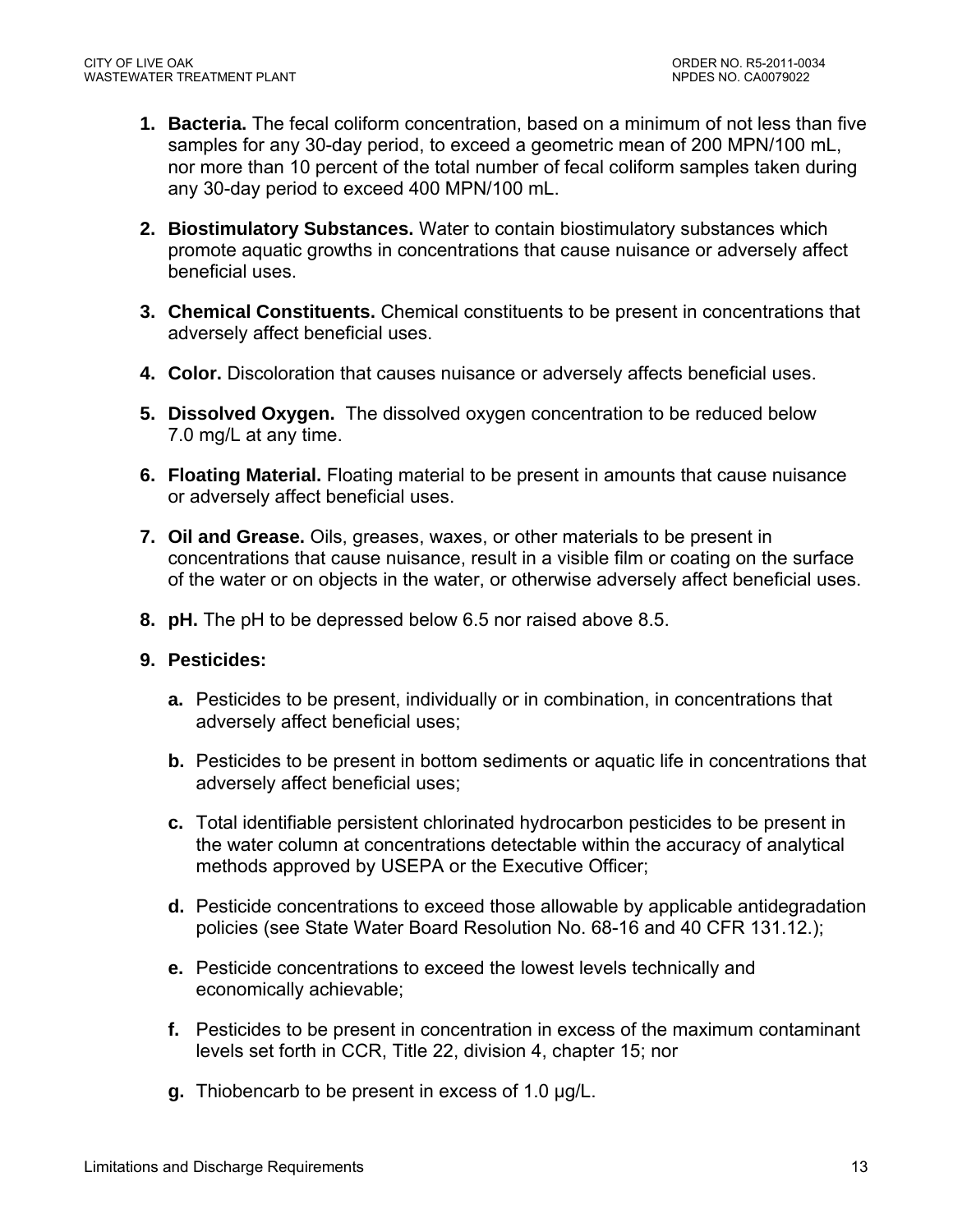## **10. Radioactivity:**

- **a.** Radionuclides to be present in concentrations that are harmful to human, plant, animal, or aquatic life nor that result in the accumulation of radionuclides in the food web to an extent that presents a hazard to human, plant, animal, or aquatic life; nor
- **b.** Radionuclides to be present in excess of the maximum contaminant levels specified in Table 4 (MCL Radioactivity) of Section 64443 of Title 22 of the California Code of Regulations.
- **11. Suspended Sediments.** The suspended sediment load and suspended sediment discharge rate of surface waters to be altered in such a manner as to cause nuisance or adversely affect beneficial uses.
- **12. Settleable Substances.** Substances to be present in concentrations that result in the deposition of material that causes nuisance or adversely affects beneficial uses.
- **13. Suspended Material.** Suspended material to be present in concentrations that cause nuisance or adversely affect beneficial uses.
- **14. Taste and Odors.** Taste- or odor-producing substances to be present in concentrations that impart undesirable tastes or odors to fish flesh or other edible products of aquatic origin, or that cause nuisance, or otherwise adversely affect beneficial uses.
- **15. Temperature.** The instantaneous natural temperature to be increased by more than 5°F. Compliance to be determined based on the difference in temperature at RSW-001 and RSW-002.
- **16. Toxicity.** Toxic substances to be present, individually or in combination, in concentrations that produce detrimental physiological responses in human, plant, animal, or aquatic life.

## **17. Turbidity.**

- **a.** Turbidity to exceed 2 Nephelometric Turbidity Unit (NTU) where natural turbidity is less than 1 NTU;
- **b.** Turbidity to increase more than 1 NTU where natural turbidity is between 1 and 5 NTUs;
- **c.** Turbidity to increase more than 20 percent where natural turbidity is between 5 and 50 NTUs;
- **d.** Turbidity to increase more than 10 NTU where natural turbidity is between 50 and 100 NTUs; nor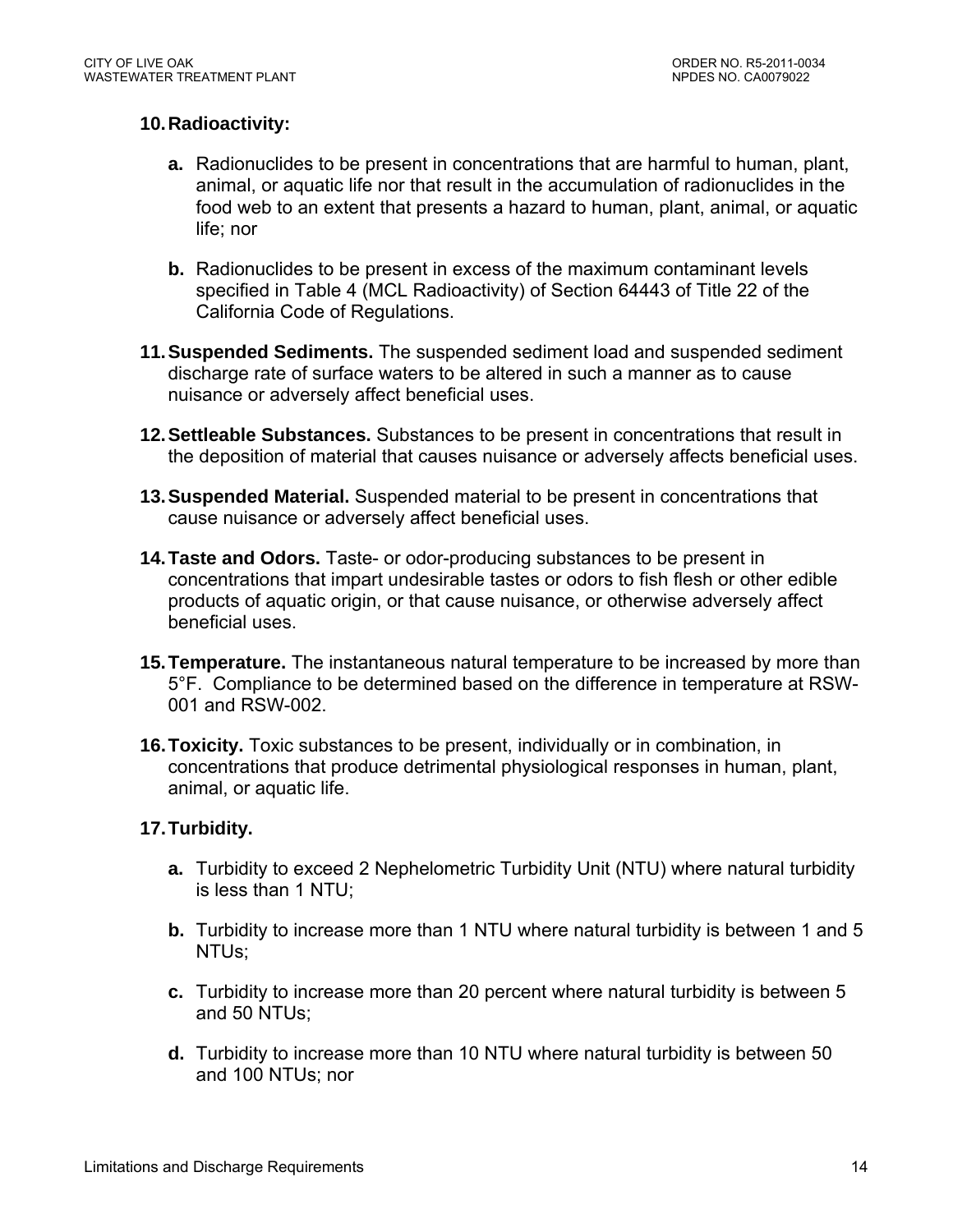**e.** Turbidity to increase more than 10 percent where natural turbidity is greater than 100 NTUs.

Compliance to be determined based on the difference in turbidity at RSW-001 and RSW-002.

## **B. Groundwater Limitations**

**1.** Release of waste constituents from any portion of the Facility shall not cause groundwater to contain waste constituents in concentrations greater than background water quality or water quality objectives, whichever is greater. The discharge shall not cause the groundwater to exceed water quality objectives, unreasonably affect beneficial uses, or cause a condition of pollution or nuisance.

## **VI. PROVISIONS**

## **A. Standard Provisions**

- **1.** The Discharger shall comply with all Standard Provisions included in Attachment D of this Order.
- **2.** The Discharger shall comply with the following provisions:
	- **a.** If the Discharger's wastewater treatment plant is publicly owned or subject to regulation by California Public Utilities Commission, it shall be supervised and operated by persons possessing certificates of appropriate grade according to Title 23, CCR, division 3, chapter 26.
	- **b.** After notice and opportunity for a hearing, this Order may be terminated or modified for cause, including, but not limited to:
		- **i.** violation of any term or condition contained in this Order;
		- **ii.** obtaining this Order by misrepresentation or by failing to disclose fully all relevant facts;
		- **iii.** a change in any condition that requires either a temporary or permanent reduction or elimination of the authorized discharge; and
		- **iv.** a material change in the character, location, or volume of discharge.

The causes for modification include:

 *New regulations.* New regulations have been promulgated under section 405(d) of the CWA, or the standards or regulations on which the permit was based have been changed by promulgation of amended standards or regulations or by judicial decision after the permit was issued.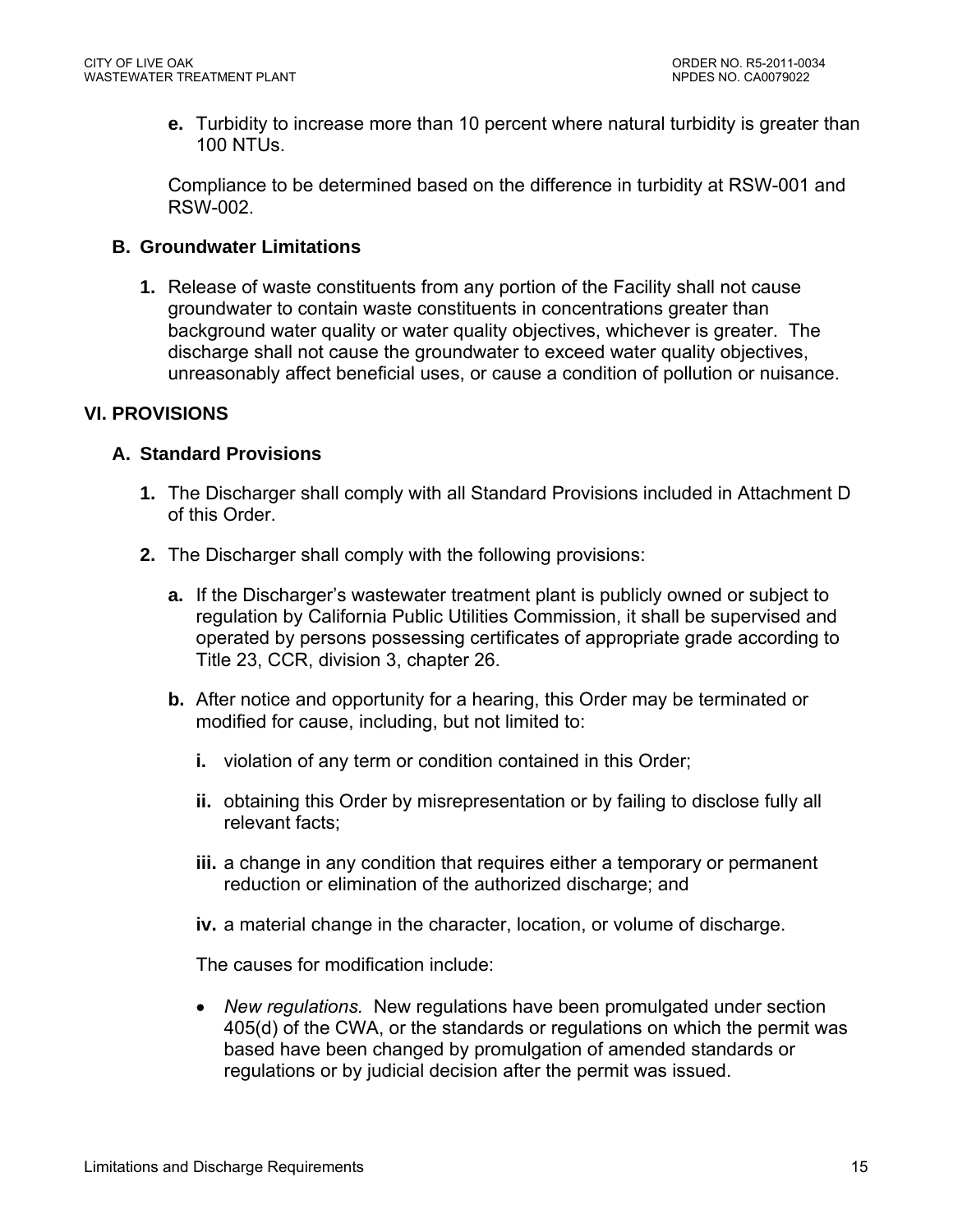- *Land application plans.* When required by a permit condition to incorporate a land application plan for beneficial reuse of sewage sludge, to revise an existing land application plan, or to add a land application plan.
- *Change in sludge use or disposal practice.* Under 40 CFR 122.62(a)(1), a change in the Discharger's sludge use or disposal practice is a cause for modification of the permit. It is cause for revocation and reissuance if the Discharger requests or agrees.

The Central Valley Water Board may review and revise this Order at any time upon application of any affected person or the Central Valley Water Board's own motion.

**c.** If a toxic effluent standard or prohibition (including any scheduled compliance specified in such effluent standard or prohibition) is established under section 307(a) of the CWA, or amendments thereto, for a toxic pollutant that is present in the discharge authorized herein, and such standard or prohibition is more stringent than any limitation upon such pollutant in this Order, the Central Valley Water Board will revise or modify this Order in accordance with such toxic effluent standard or prohibition.

The Discharger shall comply with effluent standards and prohibitions within the time provided in the regulations that establish those standards or prohibitions, even if this Order has not yet been modified.

- **d.** This Order shall be modified, or alternately revoked and reissued, to comply with any applicable effluent standard or limitation issued or approved under sections 301(b)(2)(C) and (D), 304(b)(2), and 307(a)(2) of the CWA, if the effluent standard or limitation so issued or approved:
	- **i.** contains different conditions or is otherwise more stringent than any effluent limitation in the Order; or
	- **ii.** controls any pollutant limited in the Order.

The Order, as modified or reissued under this paragraph, shall also contain any other requirements of the CWA then applicable.

- **e.** The provisions of this Order are severable. If any provision of this Order is found invalid, the remainder of this Order shall not be affected.
- **f.** The Discharger shall take all reasonable steps to minimize any adverse effects to waters of the State or users of those waters resulting from any discharge or sludge use or disposal in violation of this Order. Reasonable steps shall include such accelerated or additional monitoring as necessary to determine the nature and impact of the non-complying discharge or sludge use or disposal.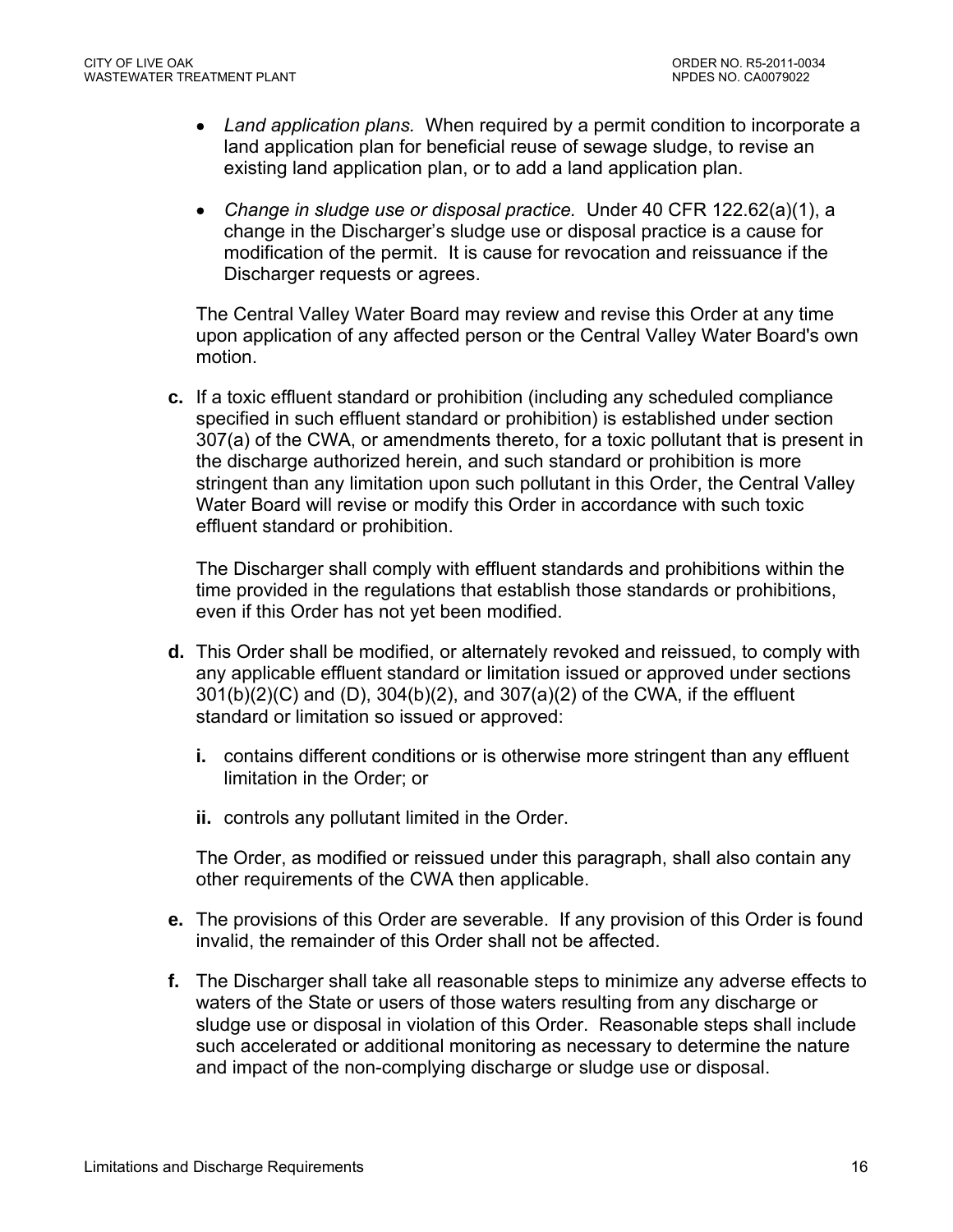- **g.** The Discharger shall ensure compliance with any existing or future pretreatment standard promulgated by USEPA under section 307 of the CWA, or amendment thereto, for any discharge to the municipal system.
- **h.** A copy of this Order shall be maintained at the discharge facility and be available at all times to operating personnel. Key operating personnel shall be familiar with its content.
- **i.** Safeguard to electric power failure:
	- **i.** The Discharger shall provide safeguards to assure that, should there be reduction, loss, or failure of electric power, the discharge shall comply with the terms and conditions of this Order.
	- **ii.** Upon written request by the Central Valley Water Board the Discharger shall submit a written description of safeguards. Such safeguards may include alternate power sources, standby generators, retention capacity, operating procedures, or other means. A description of the safeguards provided shall include an analysis of the frequency, duration, and impact of power failures experienced over the past 5 years on effluent quality and on the capability of the Discharger to comply with the terms and conditions of the Order. The adequacy of the safeguards is subject to the approval of the Central Valley Water Board.
	- **iii.** Should the treatment works not include safeguards against reduction, loss, or failure of electric power, or should the Central Valley Water Board not approve the existing safeguards, the Discharger shall, within 90 days of having been advised in writing by the Central Valley Water Board that the existing safeguards are inadequate, provide to the Central Valley Water Board and USEPA a schedule of compliance for providing safeguards such that in the event of reduction, loss, or failure of electric power, the Discharger shall comply with the terms and conditions of this Order. The schedule of compliance shall, upon approval of the Central Valley Water Board, become a condition of this Order.
- **j.** The Discharger, upon written request of the Central Valley Water Board, shall file with the Board a technical report on its preventive (failsafe) and contingency (cleanup) plans for controlling accidental discharges, and for minimizing the effect of such events. This report may be combined with that required under Central Valley Water Board Standard Provision contained in section VI.A.2.i. of this Order.

The technical report shall:

**i.** Identify the possible sources of spills, leaks, untreated waste by-pass, and contaminated drainage. Loading and storage areas, power outage, waste treatment unit outage, and failure of process equipment, tanks and pipes should be considered.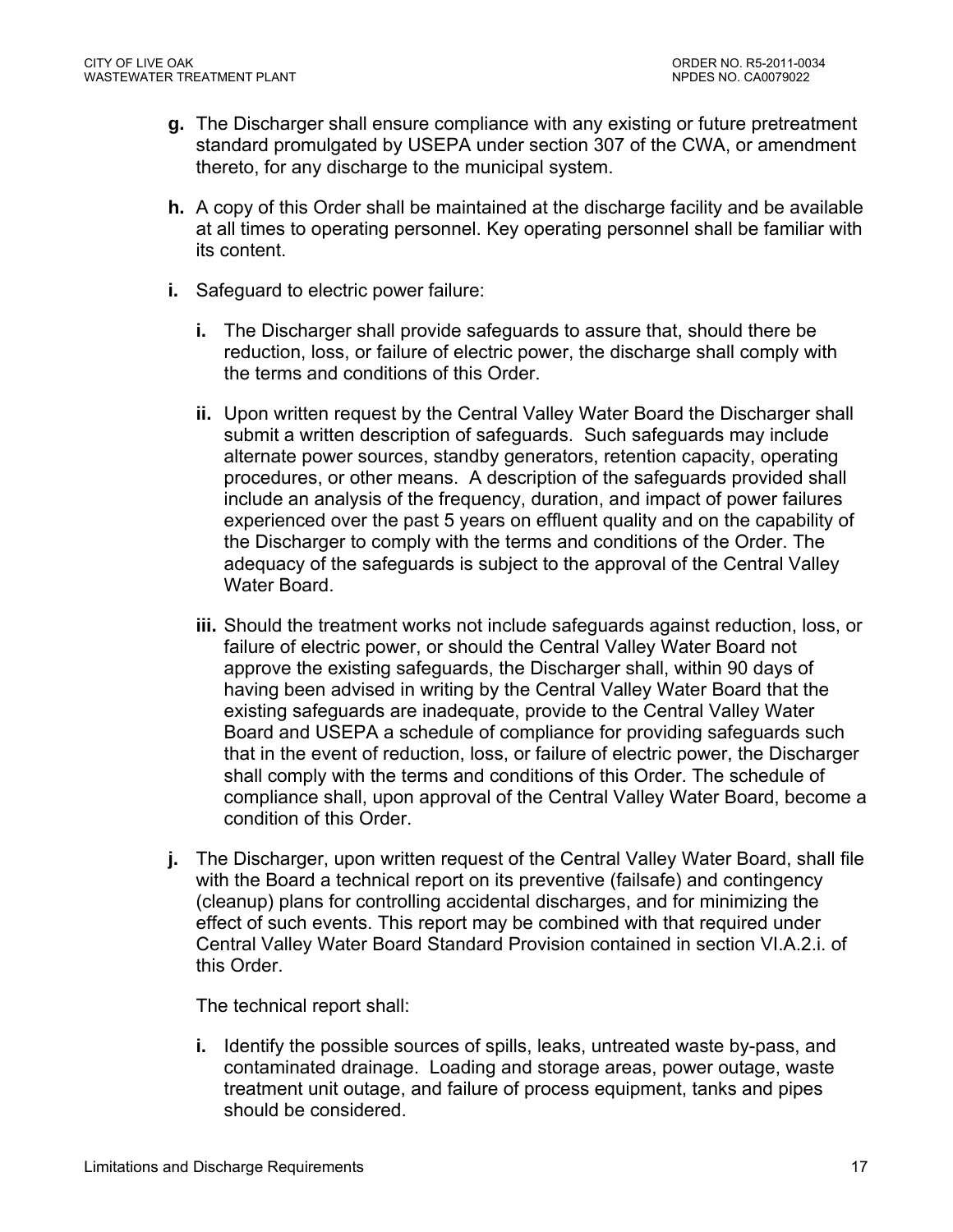- **ii.** Evaluate the effectiveness of present facilities and procedures and state when they became operational.
- **iii.** Predict the effectiveness of the proposed facilities and procedures and provide an implementation schedule containing interim and final dates when they will be constructed, implemented, or operational.

The Central Valley Water Board, after review of the technical report, may establish conditions which it deems necessary to control accidental discharges and to minimize the effects of such events. Such conditions shall be incorporated as part of this Order, upon notice to the Discharger.

- **k.** A publicly owned treatment works whose waste flow has been increasing, or is projected to increase, shall estimate when flows will reach hydraulic and treatment capacities of its treatment and disposal facilities. The projections shall be made in January, based on the last 3 years' average dry weather flows, peak wet weather flows and total annual flows, as appropriate. When any projection shows that capacity of any part of the facilities may be exceeded in 4 years, the Discharger shall notify the Central Valley Water Board by 31 January. A copy of the notification shall be sent to appropriate local elected officials, local permitting agencies and the press. Within 120 days of the notification, the Discharger shall submit a technical report showing how it will prevent flow volumes from exceeding capacity or how it will increase capacity to handle the larger flows. The Central Valley Water Board may extend the time for submitting the report.
- **l.** The Discharger shall submit technical reports as directed by the Executive Officer. All technical reports required herein that involve planning, investigation, evaluation, or design, or other work requiring interpretation and proper application of engineering or geologic sciences, shall be prepared by or under the direction of persons registered to practice in California pursuant to California Business and Professions Code, sections 6735, 7835, and 7835.1. To demonstrate compliance with Title 16, CCR, sections 415 and 3065, all technical reports must contain a statement of the qualifications of the responsible registered professional(s). As required by these laws, completed technical reports must bear the signature(s) and seal(s) of the registered professional(s) in a manner such that all work can be clearly attributed to the professional responsible for the work.
- **m.** The Central Valley Water Board is authorized to enforce the terms of this permit under several provisions of the CWC, including, but not limited to, sections 13385, 13386, and 13387.
- **n.** For publicly owned treatment works, prior to making any change in the point of discharge, place of use, or purpose of use of treated wastewater that results in a decrease of flow in any portion of a watercourse, the Discharger must file a petition with the State Water Board, Division of Water Rights, and receive approval for such a change. (CWC section 1211).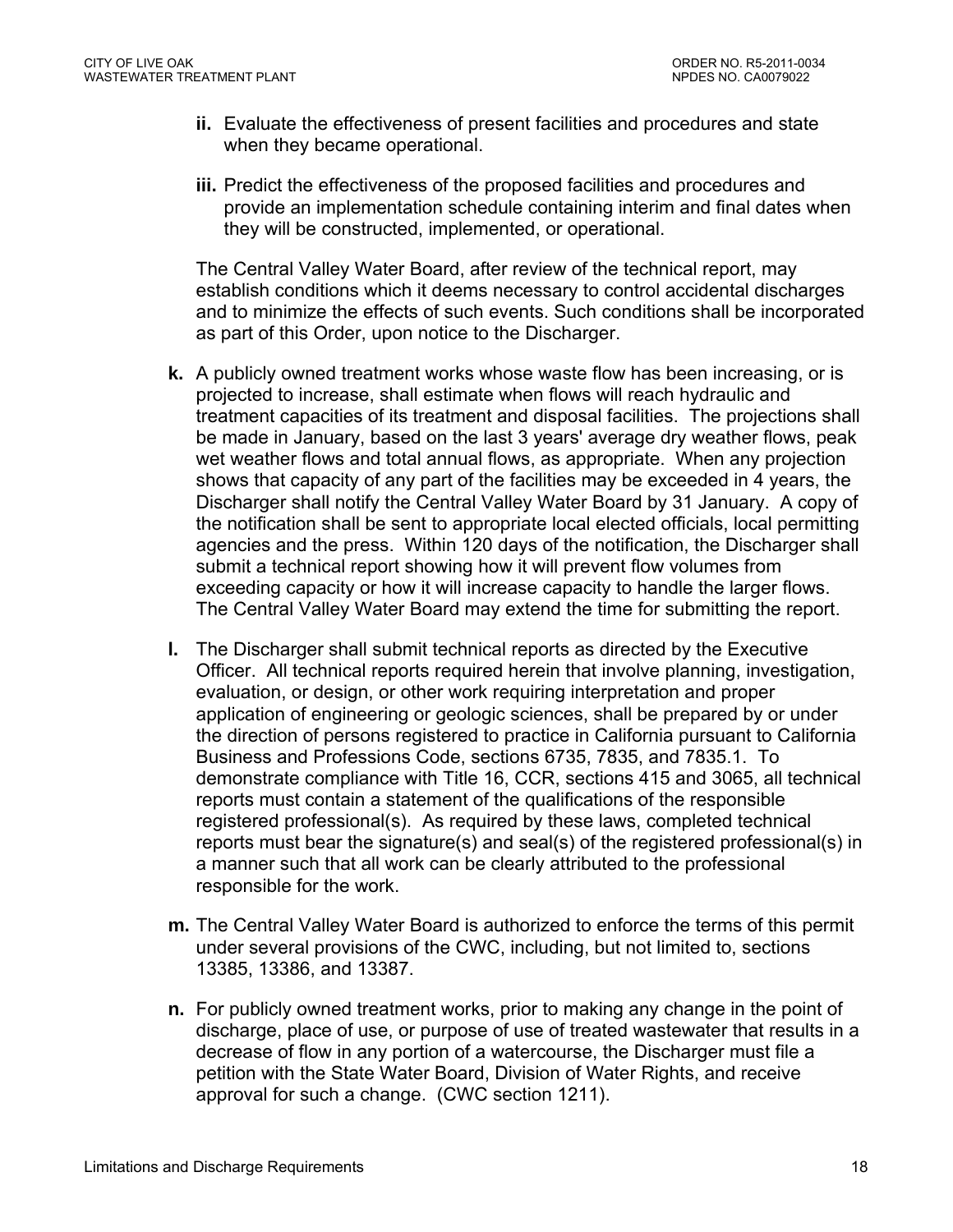- **o.** In the event the Discharger does not comply or will be unable to comply for any reason, with any prohibition, maximum daily effluent limitation, 1-hour average effluent limitation, or receiving water limitation contained in this Order, the Discharger shall notify the Central Valley Water Board by telephone (916) 464- 3291 within 24 hours of having knowledge of such noncompliance, and shall confirm this notification in writing within 5 days, unless the Central Valley Water Board waives confirmation. The written notification shall include the information required by the Standard Provision contained in Attachment D section V.E.1. [40 CFR 122.41(l)(6)(i)].
- **p.** Failure to comply with provisions or requirements of this Order, or violation of other applicable laws or regulations governing discharges from this facility, may subject the Discharger to administrative or civil liabilities, criminal penalties, and/or other enforcement remedies to ensure compliance. Additionally, certain violations may subject the Discharger to civil or criminal enforcement from appropriate local, state, or federal law enforcement entities.
- **q.** In the event of any change in control or ownership of land or waste discharge facilities presently owned or controlled by the Discharger, the Discharger shall notify the succeeding owner or operator of the existence of this Order by letter, a copy of which shall be immediately forwarded to the Central Valley Water Board.

To assume operation under this Order, the succeeding owner or operator must apply in writing to the Executive Officer requesting transfer of the Order. The request must contain the requesting entity's full legal name, the state of incorporation if a corporation, address and telephone number of the persons responsible for contact with the Central Valley Water Board and a statement. The statement shall comply with the signatory and certification requirements in the federal Standard Provisions (Attachment D, section V.B) and state that the new owner or operator assumes full responsibility for compliance with this Order. Failure to submit the request shall be considered a discharge without requirements, a violation of the CWC. Transfer shall be approved or disapproved in writing by the Executive Officer.

## **B. Monitoring and Reporting Program Requirements**

The Discharger shall comply with the Monitoring and Reporting Program, and future revisions thereto, in Attachment E of this Order.

## **C. Special Provisions**

## **1. Reopener Provisions**

- **a.** Conditions that necessitate a major modification of a permit are described in 40 CFR 122.62, including:
	- **i.** If new or amended applicable water quality standards are promulgated or approved pursuant to section 303 of the CWA, or amendments thereto, this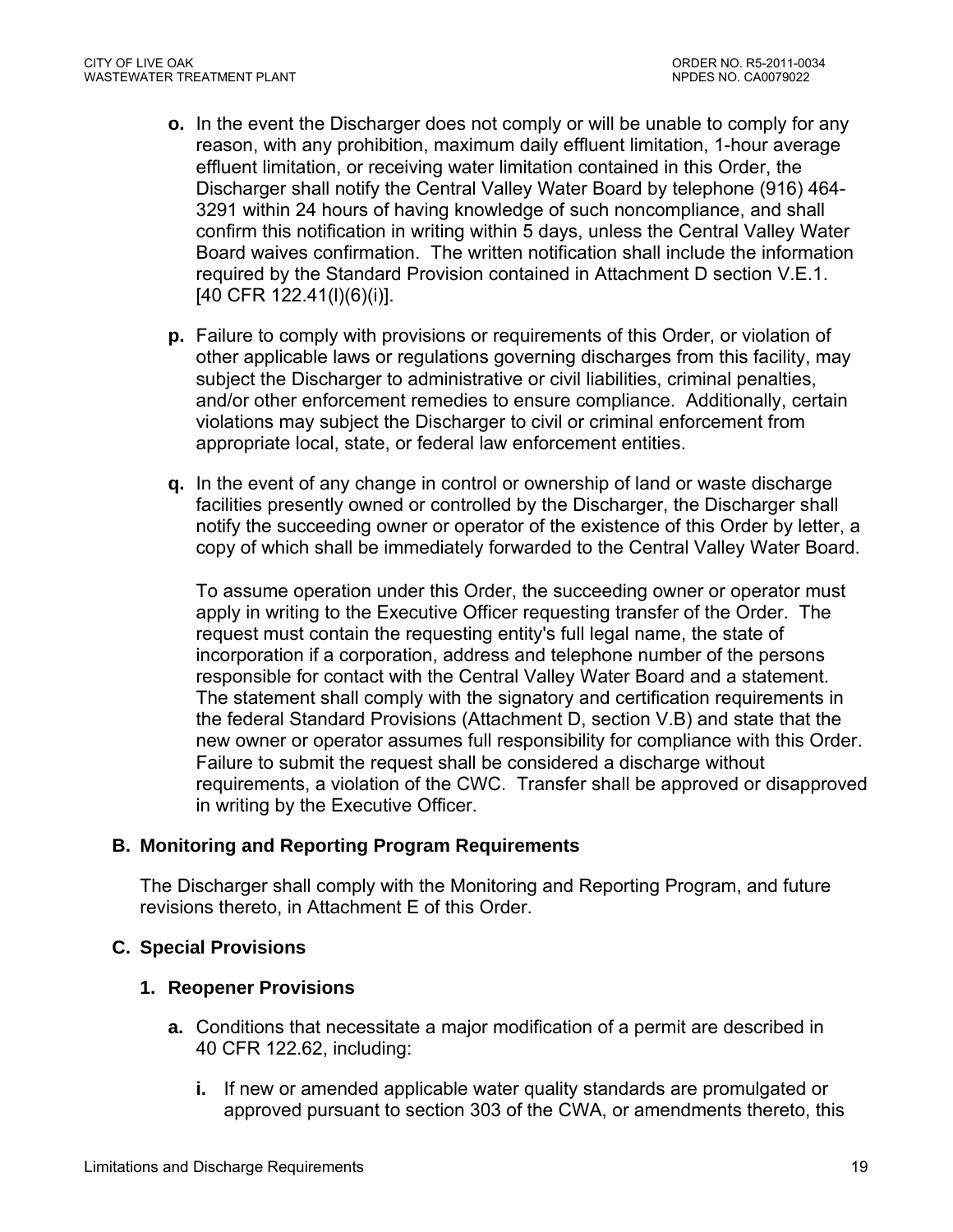permit may be reopened and modified in accordance with the new or amended standards.

- **ii.** When new information, that was not available at the time of permit issuance, would have justified different permit conditions at the time of issuance.
- **b.** This Order may be reopened for modification, or revocation and reissuance, as a result of the detection of a reportable priority pollutant generated by special conditions included in this Order. These special conditions may be, but are not limited to, fish tissue sampling, whole effluent toxicity, monitoring requirements on internal waste stream(s), and monitoring for surrogate parameters. Additional requirements may be included in this Order as a result of the special condition monitoring data.
- **c. Mercury.** If mercury is found to be causing toxicity based on acute or chronic toxicity test results, or if a TMDL program is adopted, this Order shall be reopened and the interim mass effluent limitation modified (higher or lower) or an effluent concentration limitation imposed. If the Central Valley Water Board determines that a mercury offset program is feasible for Dischargers subject to a NPDES permit, then this Order may be reopened to reevaluate the interim mercury mass loading limitation(s) and the need for a mercury offset program for the Discharger.
- **d. Whole Effluent Toxicity.** As a result of a Toxicity Reduction Evaluation (TRE), this Order may be reopened to include a new acute or chronic toxicity limitation, and/or a limitation for a specific toxicant identified in the TRE. Additionally, if the State Water Board revises the SIP's toxicity control provisions that would require the establishment of numeric chronic toxicity effluent limitations, this Order may be reopened to include a numeric chronic toxicity effluent limitation based on the new provisions.
- **e. Water Effects Ratios (WER) and Metal Translators.** A default WER of 1.0 has been used in this Order for calculating CTR criteria for applicable priority pollutant inorganic constituents. In addition, default dissolved-to-total metal translators have been used to convert water quality objectives from dissolved to total recoverable when developing effluent limitations for aluminum, copper, and cadmium. If the Discharger performs studies to determine site-specific WERs and/or site-specific dissolved-to-total metal translators, this Order may be reopened to modify the effluent limitations for the applicable inorganic constituents.
- **f. Salinity/EC Site-Specific Studies.** This Order requires the Discharger to complete and submit a report on the results of salinity/EC site-specific studies to determine appropriate salinity/EC levels necessary to protect downstream beneficial uses. The studies shall be completed and submitted to the Central Valley Water Board as specified in section VI.C.2.b of this Order. Based on a review of the results of the report on the salinity/EC site-specific studies this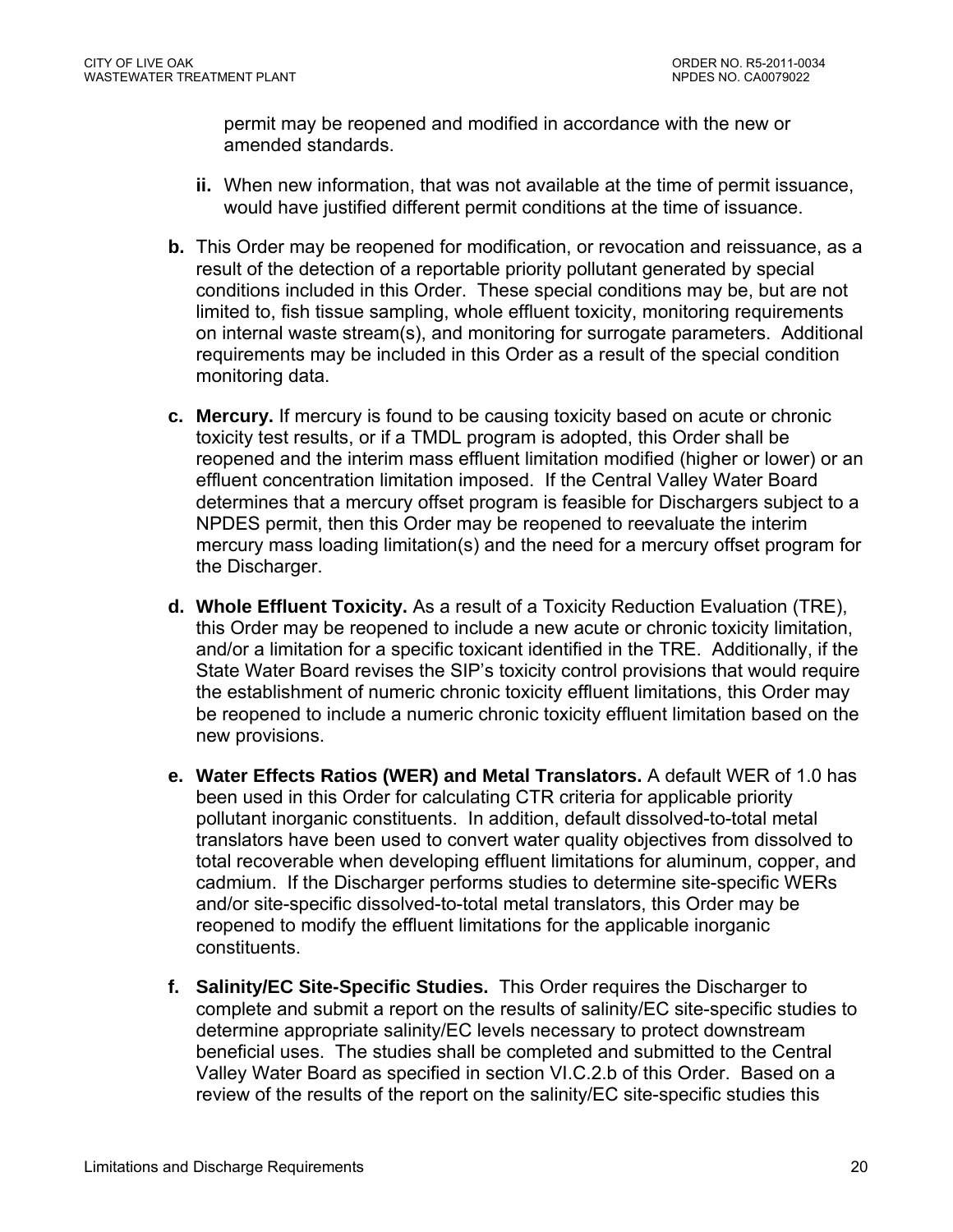Order may be reopened to modify the effluent limitation and requirements for salinity and/or EC.

## **2. Special Studies, Technical Reports and Additional Monitoring Requirements**

- **a. Chronic Whole Effluent Toxicity.** For compliance with the Basin Plan's narrative toxicity objective, this Order requires the Discharger to conduct chronic whole effluent toxicity (WET) testing, as specified in the Monitoring and Reporting Program (Attachment E, section V). Furthermore, this Provision requires the Discharger to investigate the causes of, and identify corrective actions to reduce or eliminate effluent toxicity. If the discharge exhibits toxicity exceeding the numeric toxicity monitoring trigger during accelerated monitoring established in this Provision, the Discharger is required to initiate a TRE in accordance with an approved TRE Workplan, and take actions to mitigate the impact of the discharge and prevent recurrence of toxicity. A TRE is a site-specific study conducted in a stepwise process to identify the source(s) of toxicity and the effective control measures for effluent toxicity. TREs are designed to identify the causative agents and sources of effluent toxicity, evaluate the effectiveness of the toxicity control options, and confirm the reduction in effluent toxicity. This Provision includes requirements for the Discharger to develop and submit a TRE Workplan and includes procedures for accelerated chronic toxicity monitoring and TRE initiation.
	- **i. Initial Investigative TRE Workplan.** Within 90 days of the effective date of this Order, the Discharger shall submit to the Central Valley Water Board an Initial Investigative TRE Workplan for approval by the Executive Officer. This should be a one to two page document including, at a minimum:
		- **(a)** A description of the investigation and evaluation techniques that will be used to identify potential causes and sources of effluent toxicity, effluent variability, and treatment system efficiency;
		- **(b)** A description of the facility's methods of maximizing in-house treatment efficiency and good housekeeping practices, and a list of all chemicals used in operation of the facility; and
		- **(c)** A discussion of who will conduct the Toxicity Identification Evaluation (TIE), if necessary (e.g., an in-house expert or outside contractor).
	- **ii. Accelerated Monitoring and TRE Initiation. Effective 1 October 2012**, when the numeric toxicity monitoring trigger is exceeded during regular chronic toxicity monitoring, and the testing meets all test acceptability criteria, the Discharger shall initiate accelerated monitoring as required in the Accelerated Monitoring Specifications. The Discharger shall initiate a TRE to address effluent toxicity if any WET testing results exceed the numeric toxicity monitoring trigger during accelerated monitoring.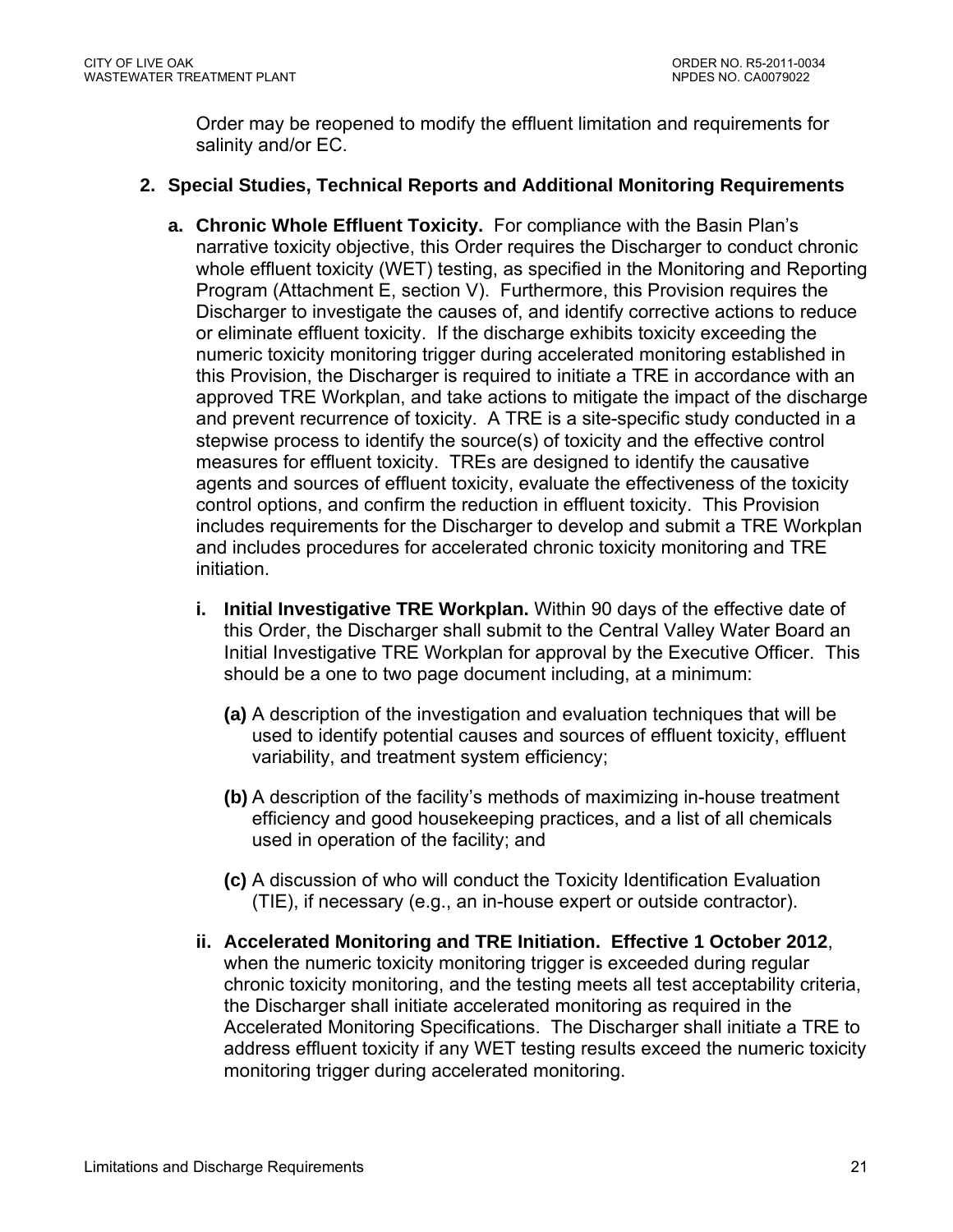- **iii. Numeric Toxicity Monitoring Trigger. Effective 1 October 2012**, the numeric toxicity monitoring trigger to initiate a TRE is  $> 1$  TU<sub>C</sub> (where TU<sub>C</sub> = 100/NOEC). The monitoring trigger is not an effluent limitation; it is the toxicity threshold at which the Discharger is required to begin accelerated monitoring and initiate a TRE when the effluent exhibits toxicity.
- **iv. Accelerated Monitoring Specifications. Effective 1 October 2012**, if the numeric toxicity monitoring trigger is exceeded during regular chronic toxicity testing, the Discharger shall initiate accelerated monitoring within 14 days of notification by the laboratory of the exceedance. Accelerated monitoring shall consist of four (4) chronic toxicity tests conducted once every 2 weeks using the species that exhibited toxicity. The following protocol shall be used for accelerated monitoring and TRE initiation:
	- **(a)** If the results of four (4) consecutive accelerated monitoring tests do not exceed the monitoring trigger, the Discharger may cease accelerated monitoring and resume regular chronic toxicity monitoring. However, notwithstanding the accelerated monitoring results, if there is adequate evidence of effluent toxicity, the Executive Officer may require that the Discharger initiate a TRE.
	- **(b)** If the source(s) of the toxicity is easily identified (e.g., temporary plant upset), the Discharger shall make necessary corrections to the facility and shall continue accelerated monitoring until four (4) consecutive accelerated tests do not exceed the monitoring trigger. Upon confirmation that the effluent toxicity has been removed, the Discharger may cease accelerated monitoring and resume regular chronic toxicity monitoring.
	- **(c)** If the result of any accelerated toxicity test exceeds the monitoring trigger, the Discharger shall cease accelerated monitoring and begin a TRE to investigate the cause(s) of, and identify corrective actions to reduce or eliminate effluent toxicity. Within thirty (30) days of notification by the laboratory of any test result exceeding the monitoring trigger during accelerated monitoring, the Discharger shall submit a TRE Action Plan to the Central Valley Water Board including, at minimum:
		- **(1)** Specific actions the Discharger will take to investigate and identify the cause(s) of toxicity, including a TRE WET monitoring schedule;
		- **(2)** Specific actions the Discharger will take to mitigate the impact of the discharge and prevent the recurrence of toxicity; and
		- **(3)** A schedule for these actions.

Within sixty (60) days of notification by the laboratory of the test results, the Discharger shall submit to the Central Valley Water Board a detailed TRE Workplan for approval by the Executive Officer. The TRE Workplan shall outline the procedures for identifying the source(s) of, and reducing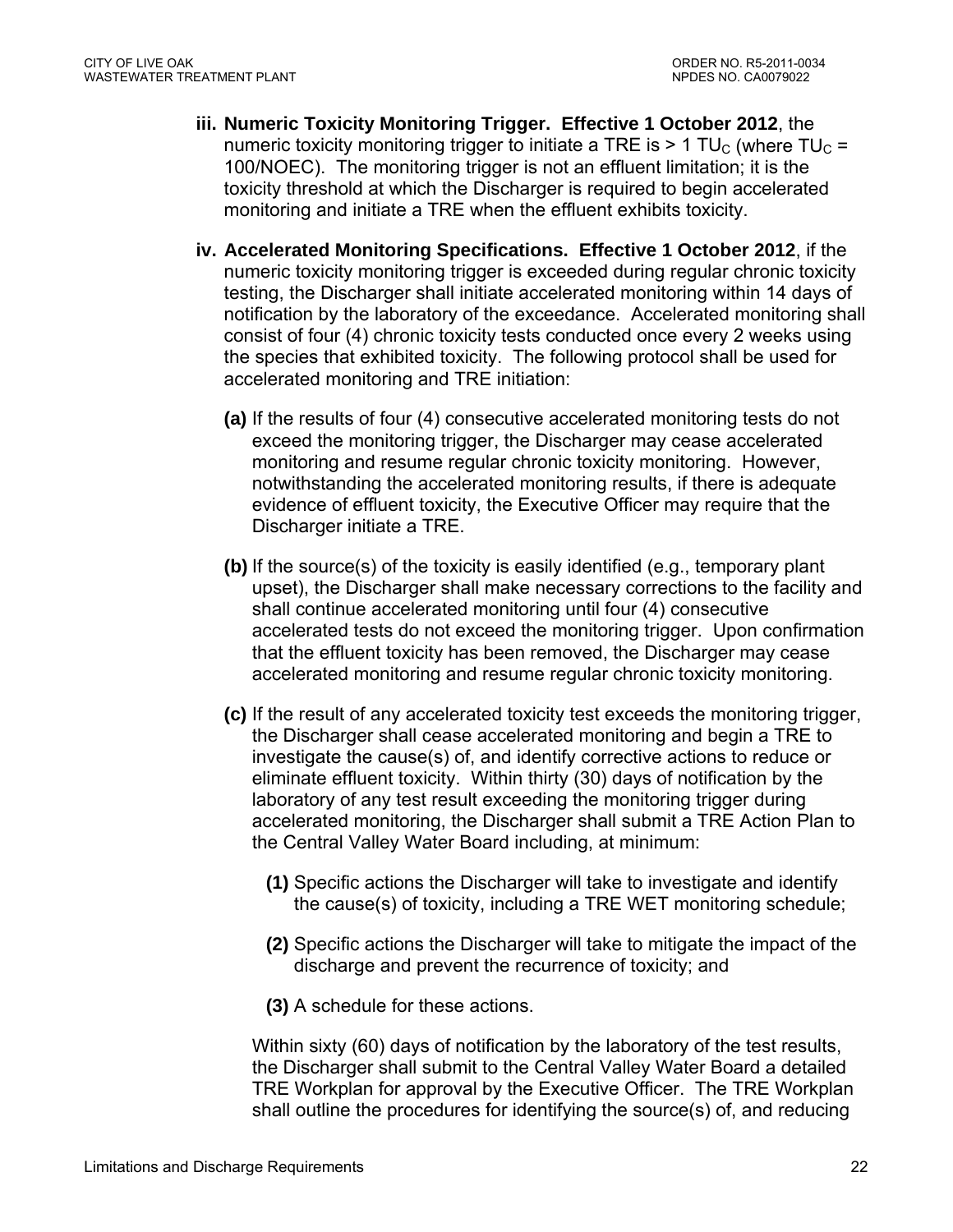or eliminating effluent toxicity. The TRE Workplan must be developed in accordance with USEPA guidance<sup>1</sup>.

- **b. Salinity/EC Site-Specific Study.** If, after one year following construction of the tertiary Facility, the effluent EC level is greater than 700 µmhos/cm for the annual average EC discharge, the Discharger shall complete and submit to the Central Valley Water Board a report on the results of a site-specific investigation of appropriate EC levels to protect the beneficial uses of the receiving water (i.e. AGR and MUN). For protection of the AGR beneficial use the study must consider how climate, soil chemistry, background water quality (surface water and groundwater), rainfall, and flooding affect salinity (EC) requirements necessary to protect the AGR beneficial use. The study shall include, at minimum, the following:
	- **i.** The most salt sensitive crops in areas irrigated with Reclamation District 777 Lateral Drain No. 1 or Lateral Drain No. 2 waters in the vicinity of the discharge under reasonable worst-case conditions.
	- **ii.** The sodium adsorption ratio of soils in the affected area.
	- **iii.** The alkalinity of soils to whether site specific conditions would reduce fluoride impacts.
	- **iv.** The effects of rainfall and flood-induced leaching; and
	- **v.** The background receiving water quality.

Based on these factors, as well as economic and environmental impacts (such as increased irrigation water usage, groundwater hydraulics and degraded water quality), the study shall recommend site-specific numeric values for EC that provide reasonable protection for the agricultural supply use designation in the receiving water.

 $\overline{a}$ 

- i. Submit results and summary of EC monitoring from the tertiary Facility. If annual average effluent EC level is greater than 700 µmhos/cm, follow tasks ii. and iii. below.
- ii. Submit Site-Specific Study Workplan and Time Schedule, for approval by the Executive Officer.
- iii. Complete Site-Specific Study and submit Study Report.

Task Compliance Date Compliance Date Compliance Date Compliance Date Compliance Date **Within 15 months** following construction of the new tertiary Facility.

> **Within 18 months** following construction of the new tertiary Facility.

**Within 15 months** following Executive Officer approval of the Workplan and Time Schedule.

<sup>1</sup> See the Fact Sheet (Attachment F section VII.B.2.a.) for a list of USEPA guidance documents that must be considered in development of the TRE Workplan.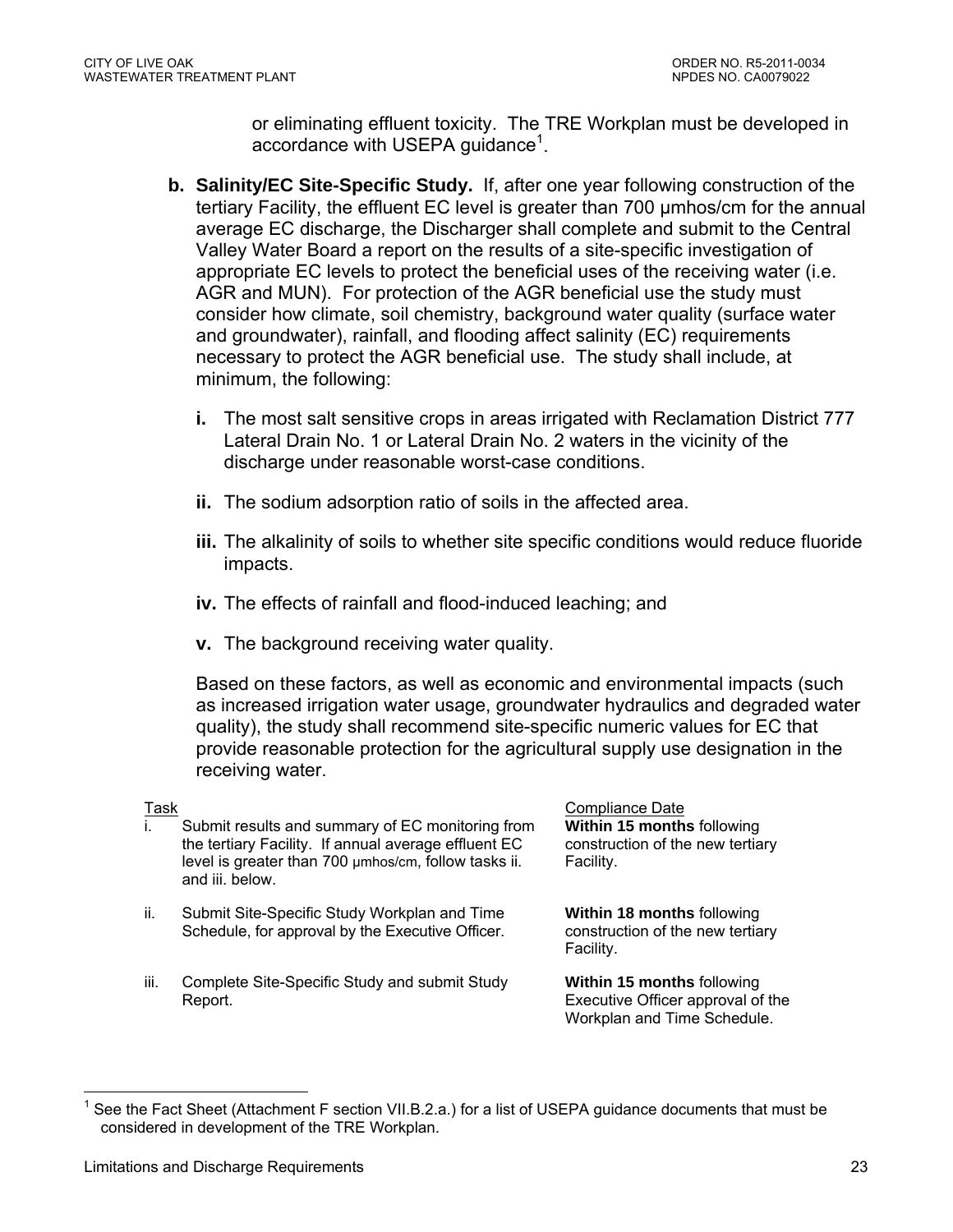#### **3. Best Management Practices and Pollution Prevention**

- **a. Salinity Evaluation and Minimization Plan.** The Discharger shall prepare and implement a salinity evaluation and minimization plan to address sources of salinity from the Facility. The salinity evaluation and minimization plan shall be completed and submitted to the Central Valley Water Board **within 14 months of the effective date of this Order** for approval by the Executive Officer, and progress reports shall be submitted annually in accordance with the Monitoring and Reporting Program (Attachment E, Section X.D.1.).
- **b. Mercury Evaluation and Minimization Plan.** The Discharger shall prepare and implement a mercury evaluation and minimization plan to address sources of mercury from the Facility. The plan shall be completed and submitted to the Central Valley Water Board **within 14 months of the adoption date of this Order** for the approval by the Executive Officer, and progress reports shall be submitted annually in accordance with the Monitoring and Reporting Program (Attachment E, Section X.D.1.).

#### **4. Construction, Operation and Maintenance Specifications**

- **a. Turbidity.** Effluent turbidity shall not exceed the following upon initiation of operation of the new tertiary treatment facility:
	- **i.** 2 NTU, as a daily average;
	- **ii.** 5 NTU, more than 5% of the time within a 24-hour period; and
	- **iii.** 10 NTU, at any time.

#### **b. Emergency Pond Operating Requirements.**

- **i.** The treatment facilities shall be designed, constructed, operated, and maintained to prevent inundation or washout due to floods with a 100-year return frequency.
- **ii.** Public contact with wastewater shall be precluded through such means as fences, signs, and other acceptable alternatives.
- **iii.** Ponds shall be managed to prevent breeding of mosquitoes. In particular,
	- **(a)** An erosion control program should assure that small coves and irregularities are not created around the perimeter of the water surface.
	- **(b)** Weeds shall be minimized.
	- **(c)** Dead algae, vegetation, and debris shall not accumulate on the water surface.
- **iv.** Freeboard shall never be less than 2 feet (measured vertically to the lowest point of overflow.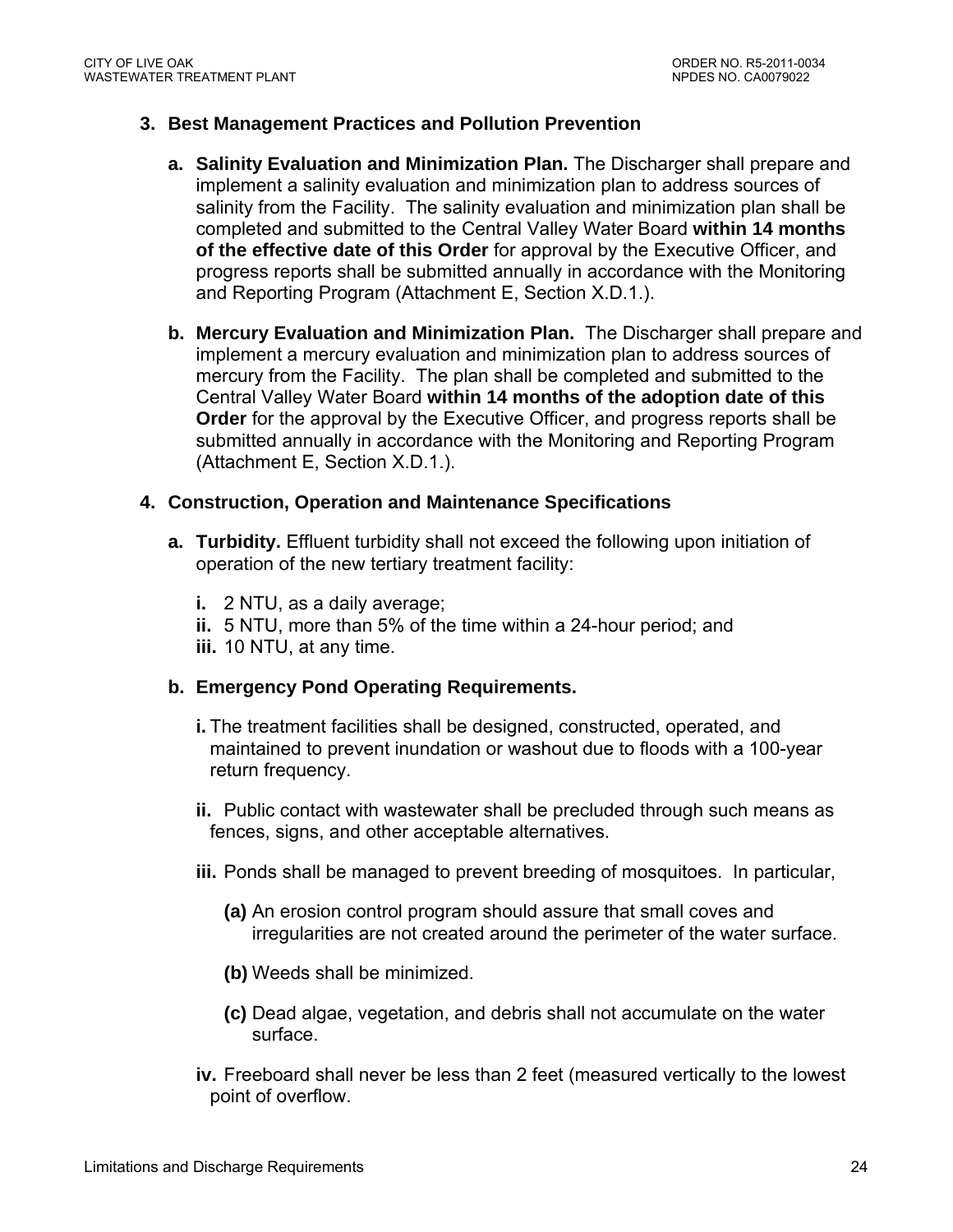- **v.** The discharge of waste classified as "hazardous" as defined in section 2521(a) of Title 23, California Code of Regulations (CCR), or "designated", as defined in section 13173 of the CWC, to the treatment ponds is prohibited.
- **vi.** Objectionable odors originating at this Facility shall not be perceivable beyond the limits of the wastewater treatment and disposal areas (or property owned by the Discharger).
- **c. Ultraviolet (UV) Disinfection System Operating Requirements.** The Discharger shall operate the UV disinfection system to provide a minimum UV dose of 100 millijoules per square centimeter (mJ/cm<sup>2</sup>) at peak daily flow, unless otherwise approved by the California Department of Public Health.
	- **i.** The Discharger shall provide continuous, reliable monitoring of flow, UV transmittance, UV power, and turbidity.
	- **ii.** The Discharger shall operate the treatment system to insure that turbidity prior to disinfection shall not exceed specifications in Provision VI.C.4.a. of this Order
	- **iii.** The UV transmittance (at 254 nanometers) in the wastewater exiting the UV disinfection system shall not fall below 55 percent of maximum at any time.
	- **iv.** The quartz sleeve and cleaning system components must be visually inspected per the manufacturer's operations manual for physical wear (scoring, solarization, seal leaks, cleaning fluid levels, etc.) and to check the efficacy of the cleaning system.
	- **v.** The sleeves must be cleaned periodically as necessary to meet the requirements.
	- **vi.** Lamps must be replaced per the manufacturer's operations manual, or sooner, if there are indications the lamps are failing to provide adequate disinfection. Lamp age and lamp replacement records must be maintained.
	- **vii.** The Facility must be operated in accordance with an operations and maintenance program that assures adequate disinfection.

## **5. Special Provisions for Municipal Facilities (POTWs Only)**

## **a. Sludge/Biosolids Discharge Specifications**

**i.** Collected screenings, residual sludge, biosolids, and other solids removed from liquid wastes shall be disposed of in a manner approved by the Executive Officer, and consistent with Consolidated Regulations for Treatment, Storage, Processing, or Disposal of Solid Waste, as set forth in Title 27, CCR, division 2, subdivision 1, section 20005, et seq. Removal for further treatment, disposal, or reuse at sites (e.g., landfill, composting sites, soil amendment sites) that are operated in accordance with valid waste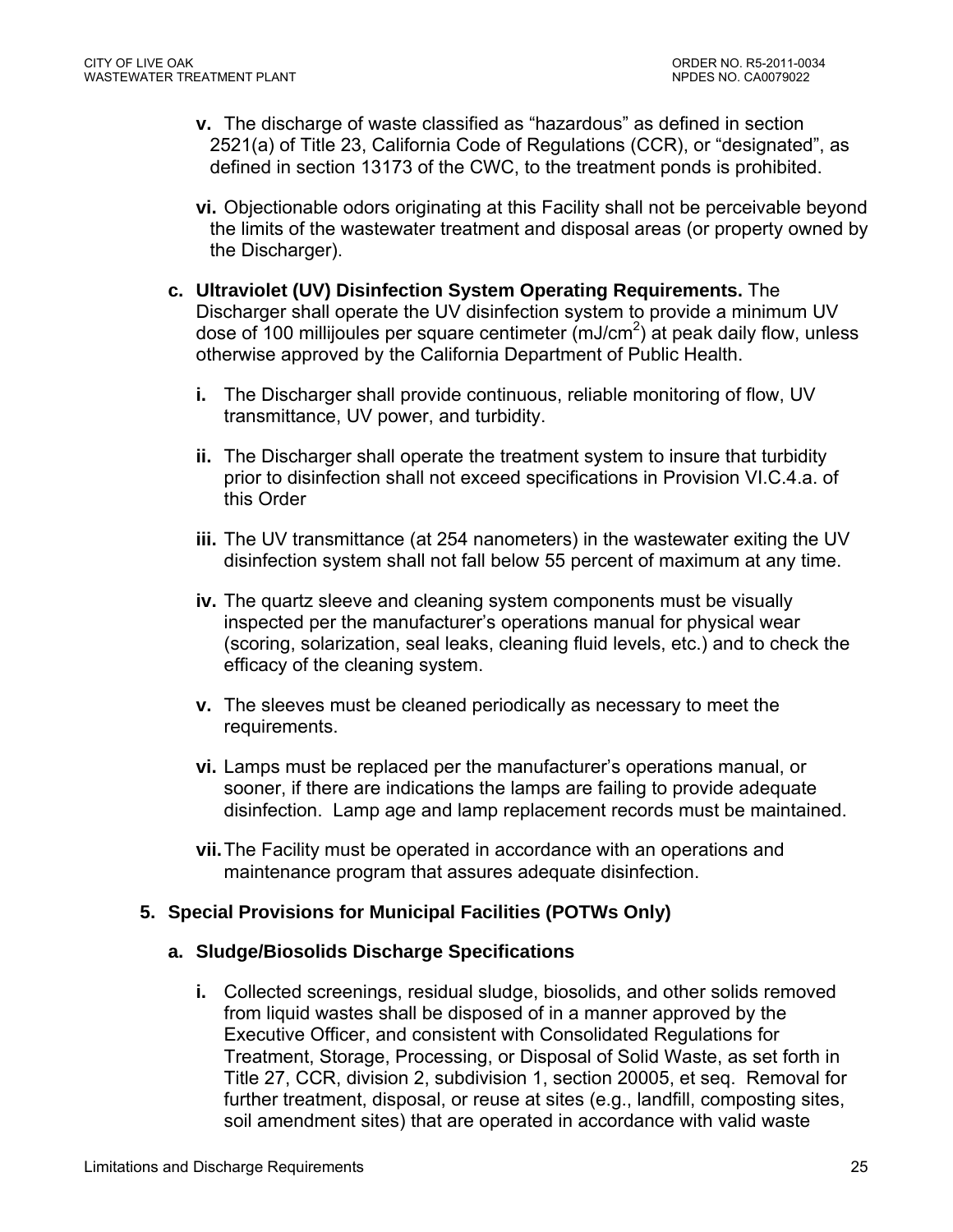discharge requirements issued by a Central Valley Water Board will satisfy these specifications.

- **ii.** Sludge and solid waste shall be removed from screens, sumps, ponds, clarifiers, etc. as needed to ensure optimal plant performance.
- **iii.** The treatment of sludge generated at the Facility shall be confined to the Facility property and conducted in a manner that precludes infiltration of waste constituents into soils in a mass or concentration that will violate groundwater limitations in section V.B. of this Order. In addition, the storage of residual sludge, solid waste, and biosolids on Facility property shall be temporary and controlled, and contained in a manner that minimizes leachate formation and precludes infiltration of waste constituents into soils in a mass or concentration that will violate groundwater limitations included in section V.B. of this Order.
- **iv.** The use and disposal of biosolids shall comply with existing federal and state laws and regulations, including permitting requirements and technical standards included in 40 CFR Part 503. If the State Water Board and the Central Valley Water Board are given the authority to implement regulations contained in 40 CFR Part 503, this Order may be reopened to incorporate appropriate time schedules and technical standards. The Discharger must comply with the standards and time schedules contained in 40 CFR Part 503 whether or not they have been incorporated into this Order.

## **b. Biosolids Disposal Requirements**

- **i.** The Discharger shall comply with the Monitoring and Reporting Program for biosolids disposal contained in Attachment E.
- **ii.** Any proposed change in biosolids use or disposal practice from a previously approved practice shall be reported to the Executive Officer and USEPA Regional Administrator at least 90 days in advance of the change.
- **iii.** The Discharger is encouraged to comply with the "Manual of Good Practice for Agricultural Land Application of Biosolids" developed by the California Water Environment Association

## **c. Biosolids Storage Requirements**

- **i.** Facilities for the storage of Class B biosolids shall be located, designed and maintained to restrict public access to biosolids.
- **ii.** Biosolids storage facilities shall be designed and maintained to prevent washout or inundation from a storm or flood with a return frequency of 100 years.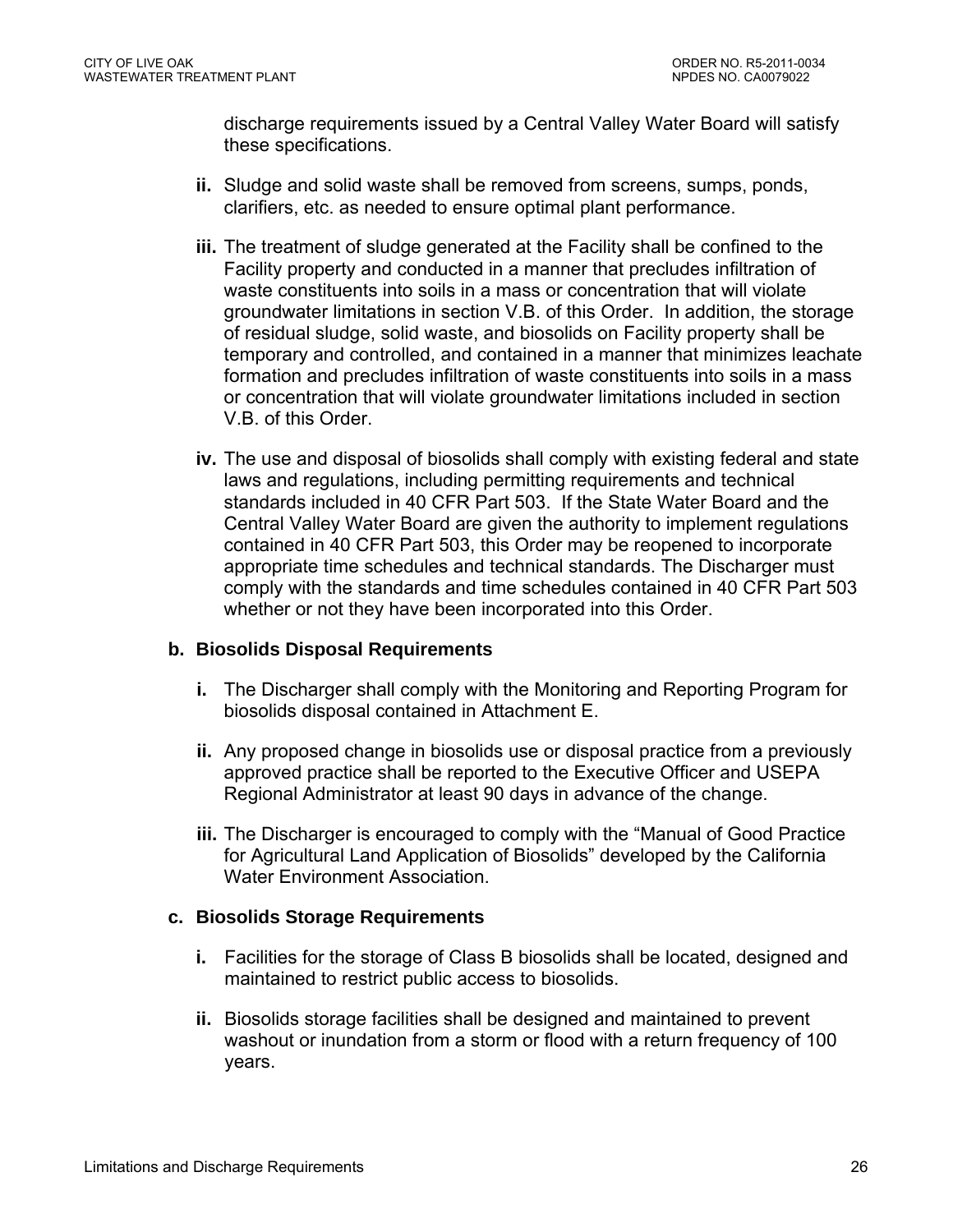- **iii.** Biosolids storage facilities, which contain biosolids, shall be designed and maintained to contain all storm water falling on the biosolids storage area during a rainfall year with a return frequency of 100 years.
- **iv.** Biosolids storage facilities shall be designed, maintained and operated to minimize the generation of leachate.
- **d. Collection System.** On 2 May 2006, the State Water Board adopted State Water Board Order No. 2006-0003, a Statewide General WDR for Sanitary Sewer Systems. The Discharger shall be subject to the requirements of Order No. 2006-0003 and any future revisions thereto. Order No. 2006-0003 requires that all public agencies that currently own or operate sanitary sewer systems apply for coverage under the General WDR. The Discharger has applied for and has been approved for coverage under State Water Board Order 2006-0003 for operation of its wastewater collection system.

Regardless of the coverage obtained under Order No. 2006-0003, the Discharger's collection system is part of the treatment system that is subject to this Order. As such, pursuant to federal regulations, the Discharger must properly operate and maintain its collection system [40 CFR 122.41(e)], report any non-compliance [40 CFR 122.41(l)(6) and (7)], and mitigate any discharge from the collection system in violation of this Order [40 CFR 122.41(d)].

**e.** This permit, and the Monitoring and Reporting Program which is a part of this permit, requires that certain parameters be monitored on a continuous basis. The wastewater treatment plant is not staffed on a full time basis. Permit violations or system upsets can go undetected during this period. The Discharger is required to establish an electronic system for operator notification for continuous recording device alarms. For existing continuous monitoring systems, the electronic notification system shall be installed within 6 months of adoption of this permit. For systems installed following permit adoption, the notification system shall be installed simultaneously.

## **6. Other Special Provisions**

**a**. Wastewater shall be oxidized, coagulated, filtered, and adequately disinfected pursuant to the Department of Public Health (DPH; formerly the Department of Health Services) reclamation criteria, CCR, Title 22, division 4, chapter 3, (Title 22), or equivalent. This Order does not include the requirements for unrestricted beneficial reuse contained in Chapter 3. For wastewater disposal, the Discharger is required to meet Title 22 tertiary numeric effluent quality (hence the use of "of equivalent"), but not the monitoring, alarm, process design, redundancy and storage requirements for beneficial reuse that is the full suite of Title 22 requirements.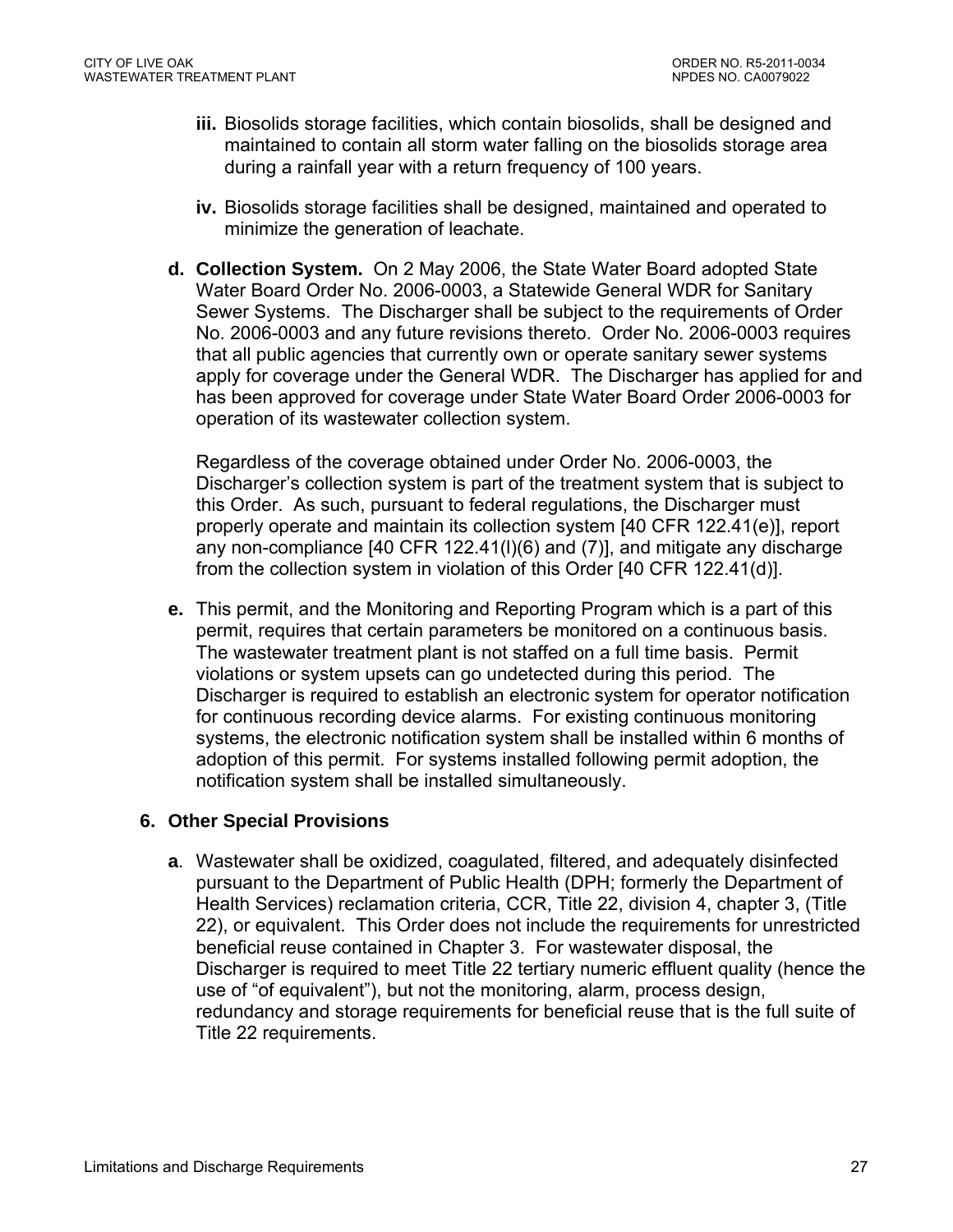## **7. Compliance Schedules**

**a. Compliance Schedule for Final Effluent Limitations for Arsenic and Total Trihalomethanes. This Order requires compliance with the final effluent limitations for total trihalomethanes by 3 years from the adoption date of this Order, and for arsenic by 5 years from the adoption date of this Order**. The Discharger shall comply with the following time schedule to ensure compliance with the final effluent limitations:

| Task |                                                                                                                   | Compliance Due                                  |
|------|-------------------------------------------------------------------------------------------------------------------|-------------------------------------------------|
| L.   | Update and Implement Pollution Prevention Plan (PPP) <sup>1</sup> for Total<br><b>Trihalomethanes and Arsenic</b> | Ongoing                                         |
| ii.  | Progress Reports <sup>2</sup>                                                                                     | 1 March and 1 September<br>of each year         |
|      | iii. Achieve Full Compliance with the Effluent Limitations IV.A.1.a for<br><b>Total Trihalomethanes.</b>          | 3 years from the adoption<br>date of this Order |
|      | iv. Achieve Full Compliance with the Effluent Limitations IV.A.1.a for<br>Arsenic.                                | 5 years from the adoption<br>date of this Order |

- **<sup>1</sup>** The PPP for total trihalomethanes and arsenic shall be updated and implemented in accordance with CWC section 13263.3(d)(3) as outlined in the Fact Sheet (Attachment F, Section VII.B.7.b.).
- 2 The progress reports shall detail what steps have been implemented towards achieving compliance with waste discharge requirements, including studies, construction progress, evaluation of measures implemented, and recommendations for additional measures as necessary to achieve full compliance by the final compliance date.

## **VII. COMPLIANCE DETERMINATION**

- A. BOD<sub>5</sub> and TSS Effluent Limitations (Section IV.A.1.a. and b.). Compliance with the final effluent limitations for  $BOD<sub>5</sub>$  and TSS required in Limitations and Discharge Requirements section IV.A.1.a., shall be ascertained by 24-hour composite samples. Compliance with effluent limitations required in Limitations and Discharge Requirements section IV.A.1.b., for percent removal shall be calculated using the arithmetic mean of BOD<sub>5</sub> and TSS in effluent samples collected over a monthly period as a percentage of the arithmetic mean of the values for influent samples collected at approximately the same times during the same period.
- **B. Aluminum Effluent Limitations (Section IV.A.1.a. and k.).** Compliance with the final effluent limitations for aluminum can be demonstrated using either total or acid-soluble (inductively coupled plasma/atomic emission spectrometry or inductively coupled plasma/mass spectrometry) analysis methods, as supported by USEPA's Ambient Water Quality Criteria for Aluminum document (EPA 440/5-86-008), or other standard methods that exclude aluminum silicate particles as approved by the Executive Officer.
- **C. Average Dry Weather Flow Effluent Limitations (Section IV.A.1.g.).** The average dry weather discharge flow represents the daily average flow when groundwater is at or near normal and runoff is not occurring. Compliance with the average dry weather flow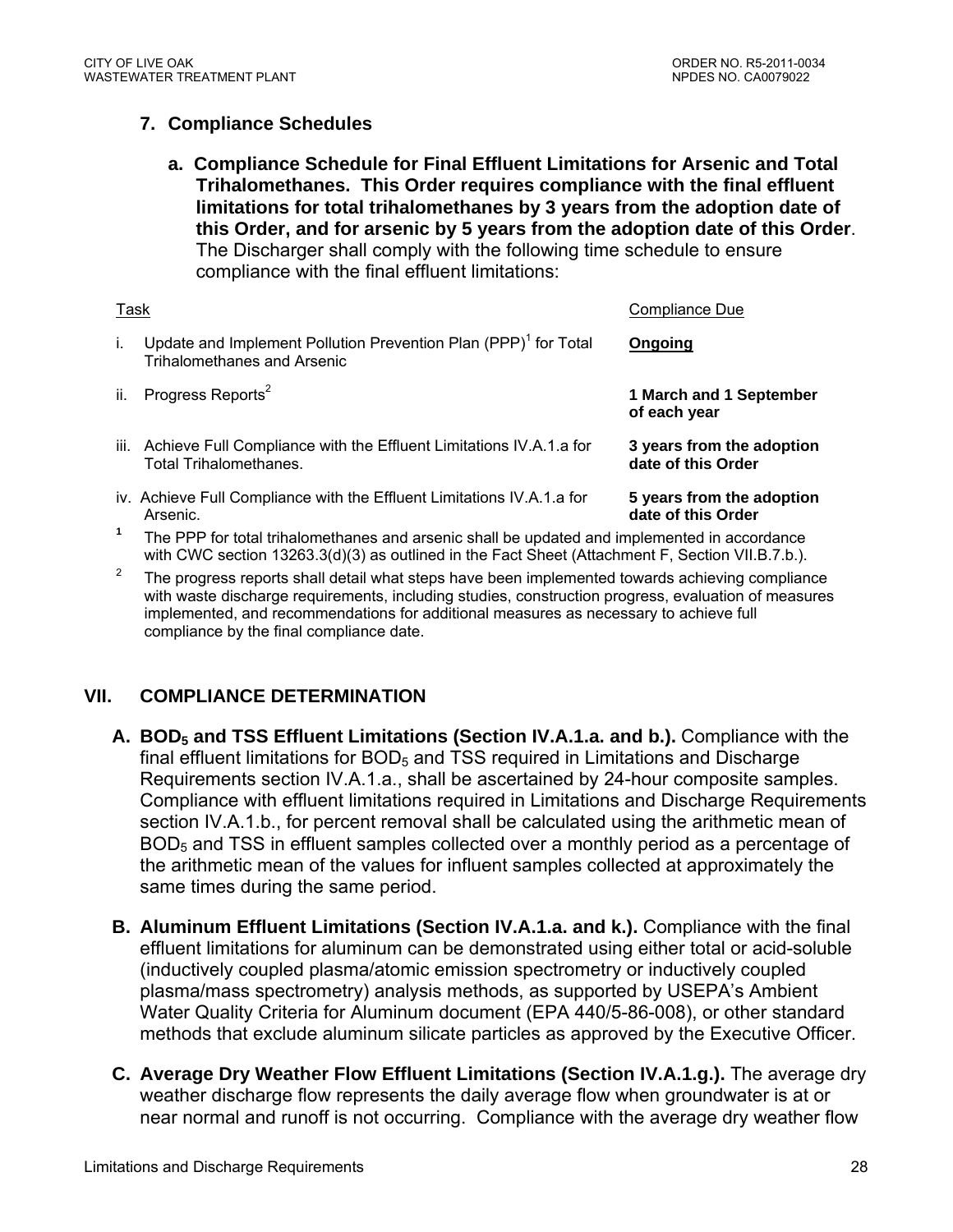effluent limitations will be determined annually based on the average daily flow over three consecutive dry weather months (e.g., July, August, and September).

- **D. Total Coliform Organisms Effluent Limitations (Section IV.A.1.f.).** For each day that an effluent sample is collected and analyzed for total coliform organisms, the 7-day median shall be determined by calculating the median concentration of total coliform bacteria in the effluent utilizing the bacteriological results of the last 7 days. For example, if a sample is collected on a Wednesday, the result from that sampling event and all results from the previous 6 days (i.e., Tuesday, Monday, Sunday, Saturday, Friday, and Thursday) are used to calculate the 7-day median. If the 7-day median of total coliform organisms exceeds a most probable number (MPN) of 2.2 per 100 milliliters, the Discharger will be considered out of compliance.
- **E. Total Residual Chlorine Effluent Limitations (Section IV.A.1.e.).** Continuous monitoring analyzers for chlorine residual or for dechlorination agent residual in the effluent are appropriate methods for compliance determination. A positive residual dechlorination agent in the effluent indicates that chlorine is not present in the discharge, which demonstrates compliance with the effluent limitations. This type of monitoring can also be used to prove that some chlorine residual exceedances are false positives. Continuous monitoring data showing either a positive dechlorination agent residual or a chlorine residual at or below the prescribed limit are sufficient to show compliance with the total residual chlorine effluent limitations, as long as the instruments are maintained and calibrated in accordance with the manufacturer's recommendations.

Any excursion above the 1-hour average or 4-day average total residual chlorine effluent limitations is a violation. If the Discharger conducts continuous monitoring and the Discharger can demonstrate, through data collected from a back-up monitoring system, that a chlorine spike recorded by the continuous monitor was not actually due to chlorine, then any excursion resulting from the recorded spike will not be considered an exceedance, but rather reported as a false positive. Records supporting validation of false positives shall be maintained in accordance with Section IV Standard Provisions (Attachment D).

- **F. Chronic Whole Effluent Toxicity Effluent Limitation (Section IV.A.1.d.).** Compliance with the accelerated monitoring and TRE/TIE provisions of Provision VI.C.2.a shall constitute compliance with the effluent limitation.
- **G. Total Mercury Mass Loading Effluent Limitations (Section IV.A.2.b.).** The procedures for calculation mass loadings are as follows:
	- **1.** The total pollutant mass load for each individual quarter shall be determined using an average of all concentration data collected that quarter and the corresponding total quarterly flow. All effluent monitoring data collected under the monitoring and reporting program, pretreatment program and any special studies shall be used for these calculations. The total annual mass loading shall be the sum of the individual quarters.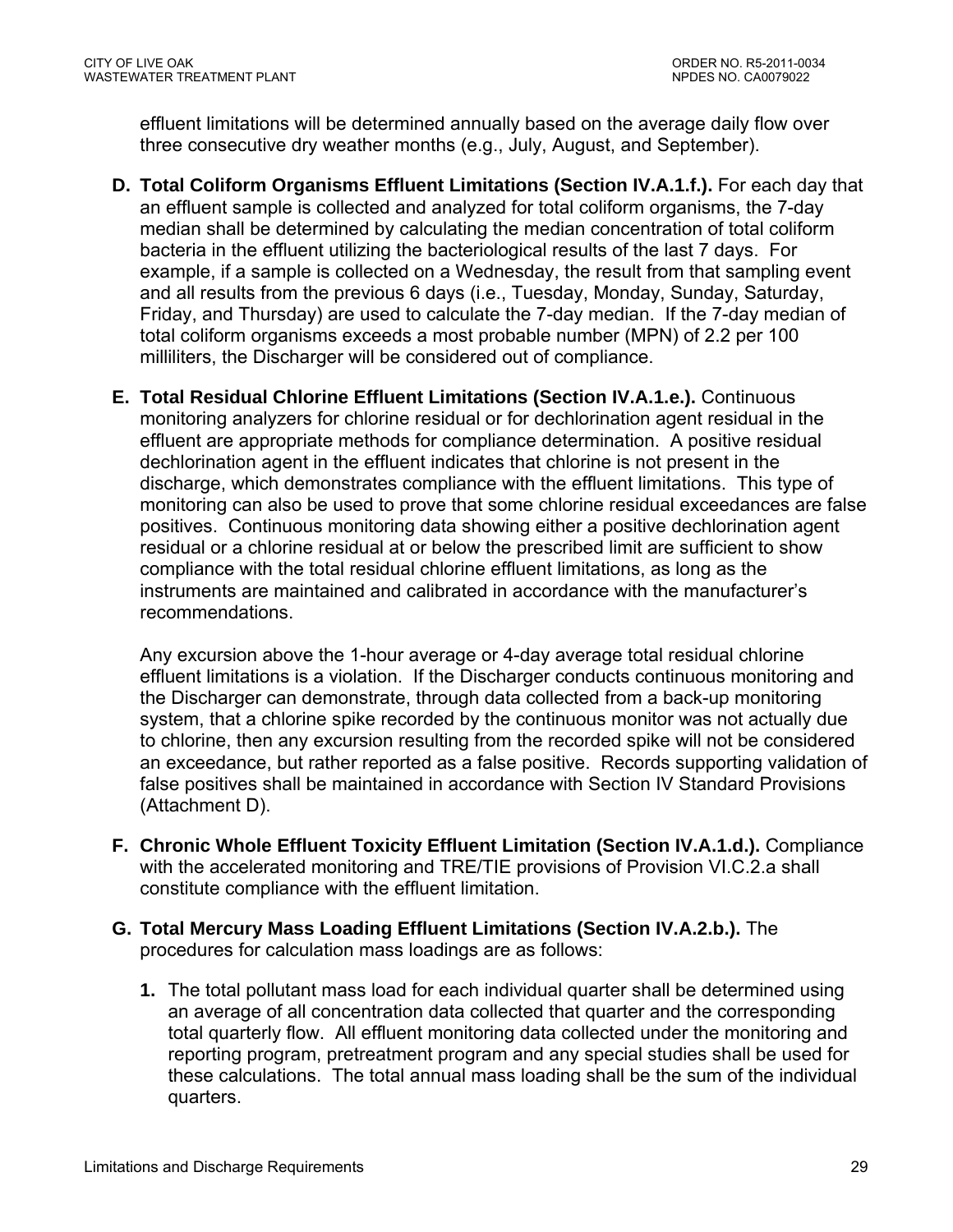- **2.** In calculating compliance, the Discharger shall count all non-detect measures at one-half of the detection level. If compliance with the effluent limitation is not attained due to the non-detect contribution, the Discharger shall improve and implement available analytical capabilities and compliance shall be evaluated with consideration of the detection limits.
- **H. Mass Effluent Limitations.** The mass effluent limitations contained in Final Effluent Limitations Section IV.A.1.a. and Interim Effluent Limitations Section IV.A.2.b. are based on the permitted average dry weather flow and calculated as follows:

Mass (lbs/day) = Flow (MGD) x Concentration (mg/L) x 8.34 (conversion factor)

If the effluent flow exceeds the permitted average dry weather flow during wet-weather seasons, the effluent mass limitations contained in Final Effluent Limitations Section IV.A.1.a. and Interim Limitations Section IV.A.2.b. shall not apply. If the effluent flow is below the permitted average dry weather flow during wet-weather seasons, the effluent mass limitations do apply.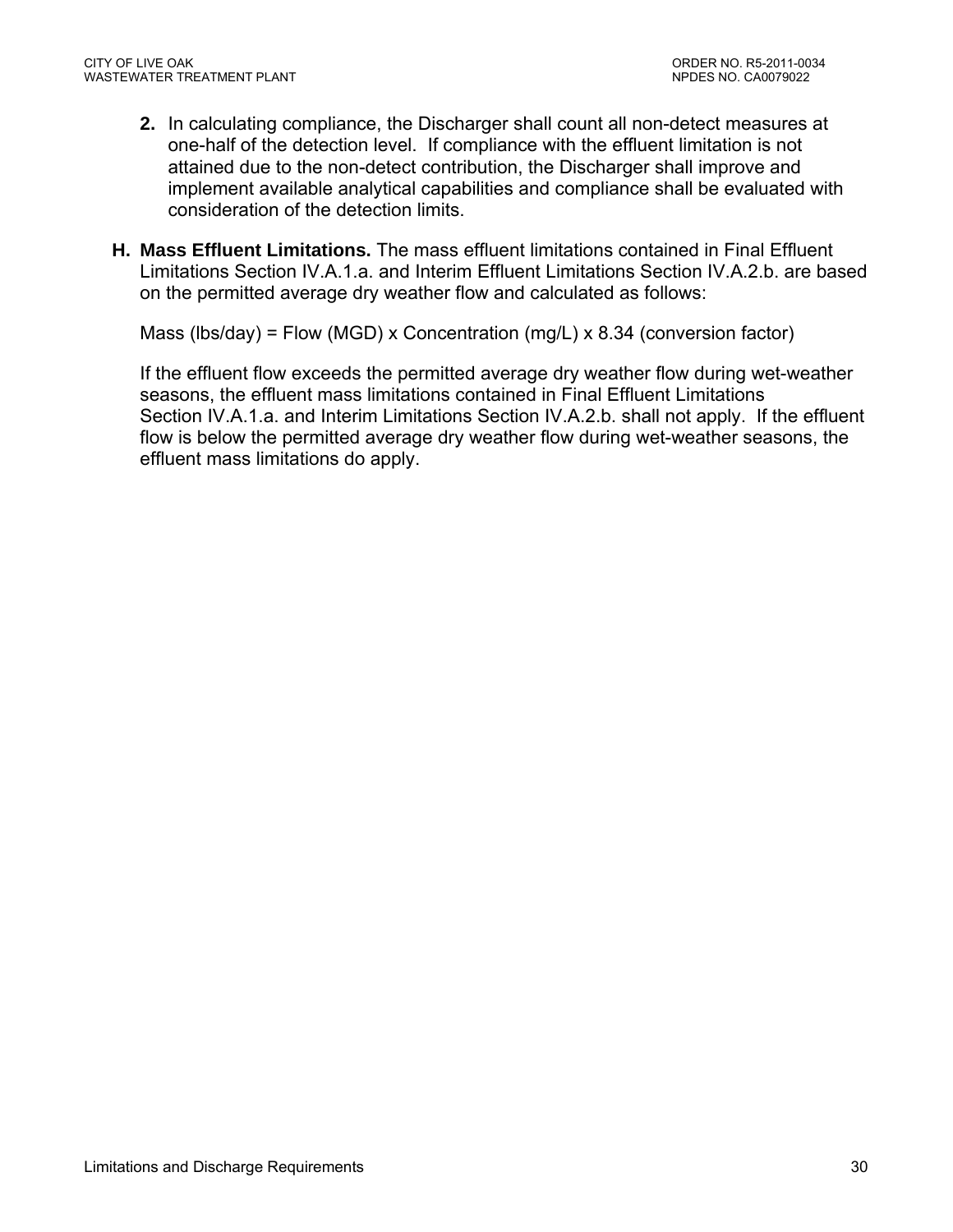## **ATTACHMENT A – DEFINITIONS**

#### **Arithmetic Mean ()**

Also called the average, is the sum of measured values divided by the number of samples. For ambient water concentrations, the arithmetic mean is calculated as follows:

Arithmetic mean =  $\mu$  =  $\Sigma x / n$  where:  $\Sigma x$  is the sum of the measured ambient water concentrations, and n is the number of samples.

## **Average Monthly Effluent Limitation (AMEL)**

The highest allowable average of daily discharges over a calendar month, calculated as the sum of all daily discharges measured during a calendar month divided by the number of daily discharges measured during that month.

## **Average Weekly Effluent Limitation (AWEL)**

The highest allowable average of daily discharges over a calendar week (Sunday through Saturday), calculated as the sum of all daily discharges measured during a calendar week divided by the number of daily discharges measured during that week.

#### **Bioaccumulative**

Those substances taken up by an organism from its surrounding medium through gill membranes, epithelial tissue, or from food and subsequently concentrated and retained in the body of the organism.

## **Carcinogenic**

Pollutants are substances that are known to cause cancer in living organisms.

## **Coefficient of Variation (CV)**

CV is a measure of the data variability and is calculated as the estimated standard deviation divided by the arithmetic mean of the observed values.

## **Daily Discharge**

Daily Discharge is defined as either: (1) the total mass of the constituent discharged over the calendar day (12:00 am through 11:59 pm) or any 24-hour period that reasonably represents a calendar day for purposes of sampling (as specified in the permit), for a constituent with limitations expressed in units of mass or; (2) the unweighted arithmetic mean measurement of the constituent over the day for a constituent with limitations expressed in other units of measurement (e.g., concentration).

The daily discharge may be determined by the analytical results of a composite sample taken over the course of 1 day (a calendar day or other 24-hour period defined as a day) or by the arithmetic mean of analytical results from one or more grab samples taken over the course of the day.

For composite sampling, if 1 day is defined as a 24-hour period other than a calendar day, the analytical result for the 24-hour period will be considered as the result for the calendar day in which the 24-hour period ends.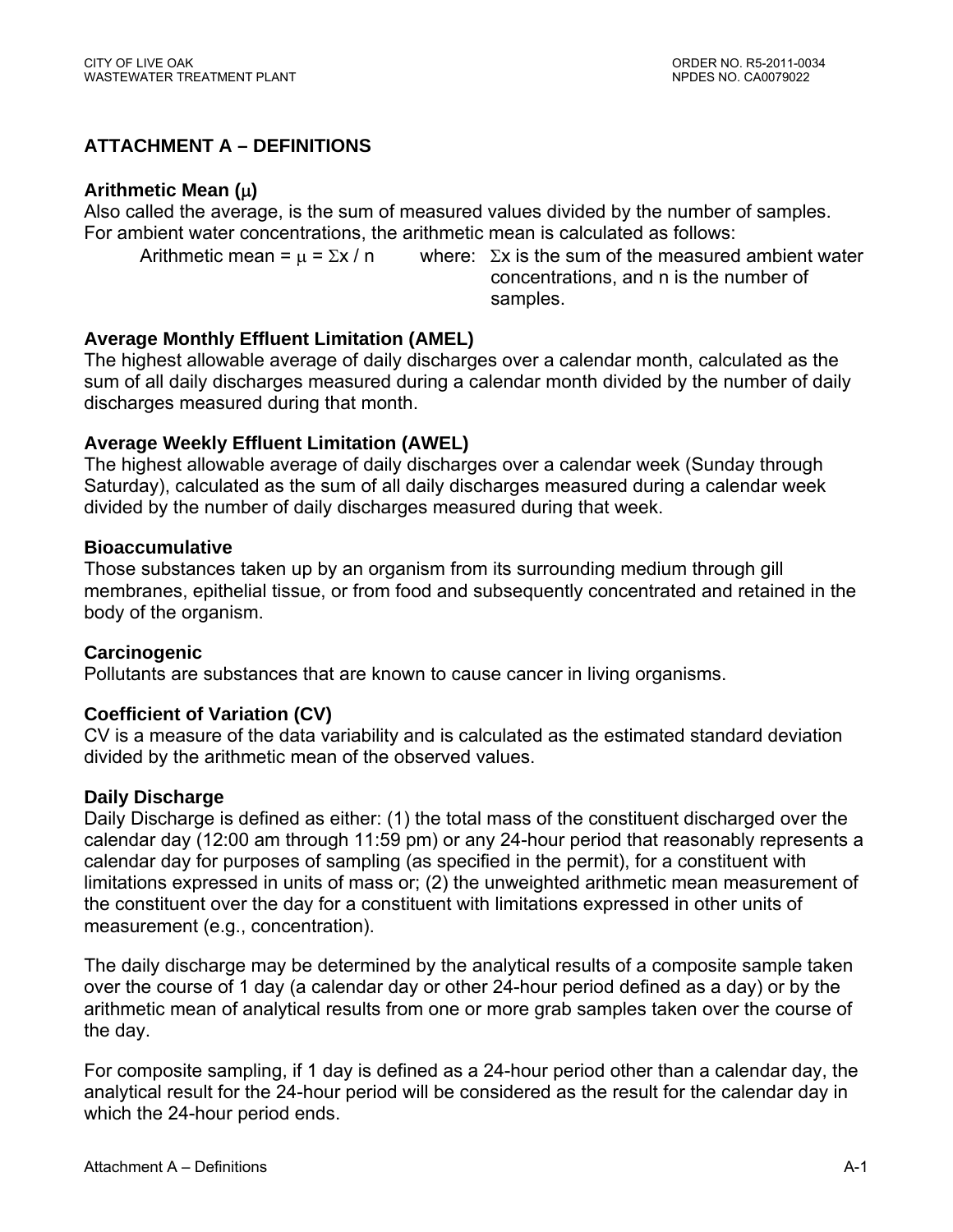## **Detected, but Not Quantified (DNQ)**

DNQ are those sample results less than the RL, but greater than or equal to the laboratory's MDL.

## **Dilution Credit**

Dilution Credit is the amount of dilution granted to a discharge in the calculation of a water quality-based effluent limitation, based on the allowance of a specified mixing zone. It is calculated from the dilution ratio or determined through conducting a mixing zone study or modeling of the discharge and receiving water.

## **Effluent Concentration Allowance (ECA)**

ECA is a value derived from the water quality criterion/objective, dilution credit, and ambient background concentration that is used, in conjunction with the coefficient of variation for the effluent monitoring data, to calculate a long-term average (LTA) discharge concentration. The ECA has the same meaning as waste load allocation (WLA) as used in USEPA guidance (Technical Support Document For Water Quality-based Toxics Control, March 1991, second printing, EPA/505/2-90-001).

## **Enclosed Bays**

Enclosed Bays means indentations along the coast that enclose an area of oceanic water within distinct headlands or harbor works. Enclosed bays include all bays where the narrowest distance between the headlands or outermost harbor works is less than 75 percent of the greatest dimension of the enclosed portion of the bay. Enclosed bays include, but are not limited to, Humboldt Bay, Bodega Harbor, Tomales Bay, Drake's Estero, San Francisco Bay, Morro Bay, Los Angeles-Long Beach Harbor, Upper and Lower Newport Bay, Mission Bay, and San Diego Bay. Enclosed bays do not include inland surface waters or ocean waters.

## **Estimated Chemical Concentration**

The estimated chemical concentration that results from the confirmed detection of the substance by the analytical method below the ML value.

## **Estuaries**

Estuaries means waters, including coastal lagoons, located at the mouths of streams that serve as areas of mixing for fresh and ocean waters. Coastal lagoons and mouths of streams that are temporarily separated from the ocean by sandbars shall be considered estuaries. Estuarine waters shall be considered to extend from a bay or the open ocean to a point upstream where there is no significant mixing of fresh water and seawater. Estuarine waters included, but are not limited to, the Sacramento-San Joaquin Delta, as defined in CWC section 12220, Suisun Bay, Carquinez Strait downstream to the Carquinez Bridge, and appropriate areas of the Smith, Mad, Eel, Noyo, Russian, Klamath, San Diego, and Otay rivers. Estuaries do not include inland surface waters or ocean waters.

## **Inland Surface Waters**

All surface waters of the State that do not include the ocean, enclosed bays, or estuaries.

## **Instantaneous Maximum Effluent Limitation**

The highest allowable value for any single grab sample or aliquot (i.e., each grab sample or aliquot is independently compared to the instantaneous maximum limitation).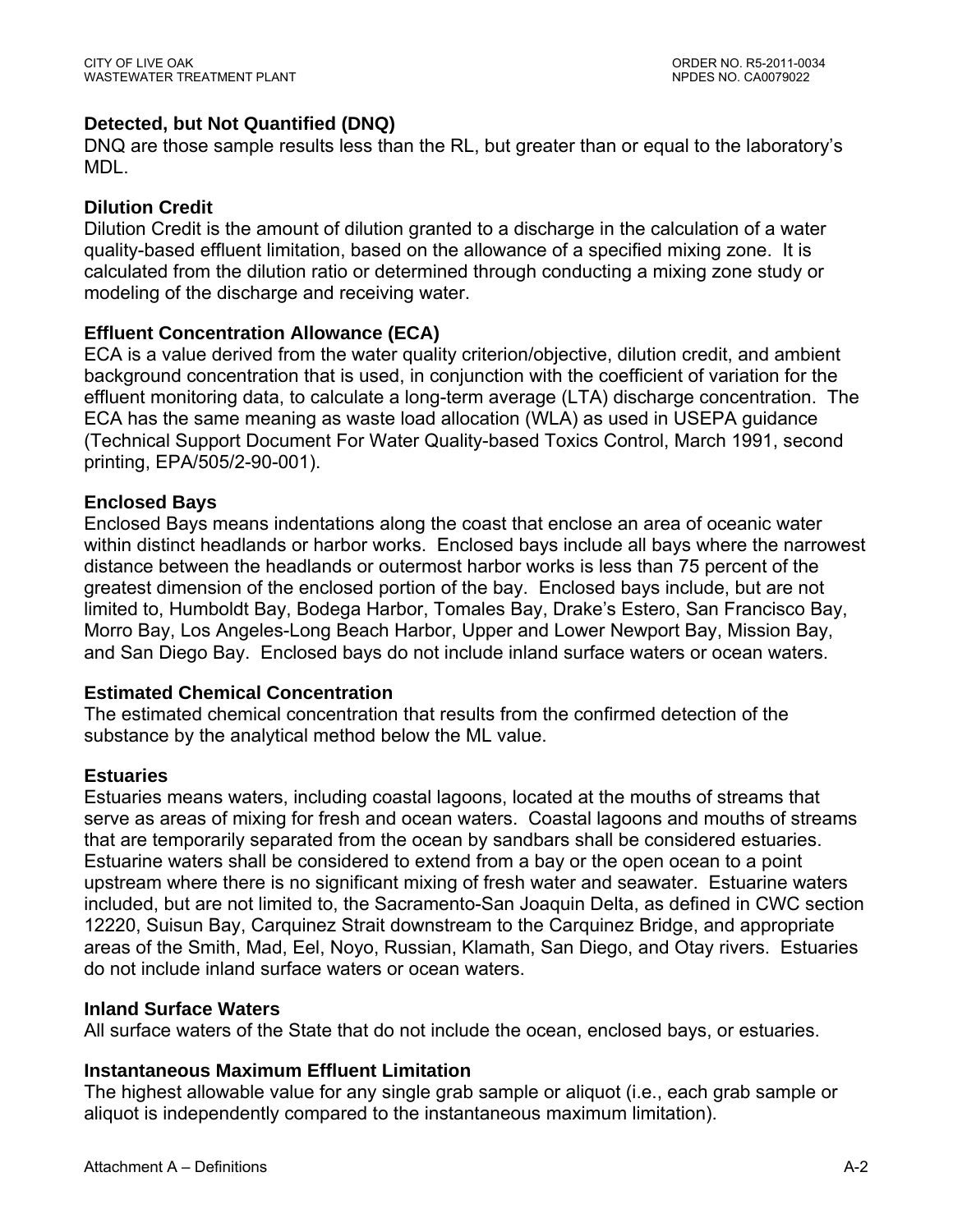## **Instantaneous Minimum Effluent Limitation**

The lowest allowable value for any single grab sample or aliquot (i.e., each grab sample or aliquot is independently compared to the instantaneous minimum limitation).

## **Maximum Daily Effluent Limitation (MDEL)**

The highest allowable daily discharge of a pollutant, over a calendar day (or 24-hour period). For pollutants with limitations expressed in units of mass, the daily discharge is calculated as the total mass of the pollutant discharged over the day. For pollutants with limitations expressed in other units of measurement, the daily discharge is calculated as the arithmetic mean measurement of the pollutant over the day.

## **Median**

The middle measurement in a set of data. The median of a set of data is found by first arranging the measurements in order of magnitude (either increasing or decreasing order). If the number of measurements (*n*) is odd, then the median =  $X_{(n+1)/2}$ . If *n* is even, then the median =  $(X_{n/2} + X_{(n/2)+1})/2$  (i.e., the midpoint between the  $n/2$  and  $n/2+1$ ).

## **Method Detection Limit (MDL)**

MDL is the minimum concentration of a substance that can be measured and reported with 99 percent confidence that the analyte concentration is greater than zero, as defined in 40 CFR Part 136, Attachment B, revised as of 3 July 1999.

## **Minimum Level (ML)**

ML is the concentration at which the entire analytical system must give a recognizable signal and acceptable calibration point. The ML is the concentration in a sample that is equivalent to the concentration of the lowest calibration standard analyzed by a specific analytical procedure, assuming that all the method specified sample weights, volumes, and processing steps have been followed.

## **Mixing Zone**

Mixing Zone is a limited volume of receiving water that is allocated for mixing with a wastewater discharge where water quality criteria can be exceeded without causing adverse effects to the overall water body.

## **Not Detected (ND)**

Sample results which are less than the laboratory's MDL.

## **Ocean Waters**

The territorial marine waters of the State as defined by California law to the extent these waters are outside of enclosed bays, estuaries, and coastal lagoons. Discharges to ocean waters are regulated in accordance with the State Water Board's California Ocean Plan.

## **Persistent Pollutants**

Persistent pollutants are substances for which degradation or decomposition in the environment is nonexistent or very slow.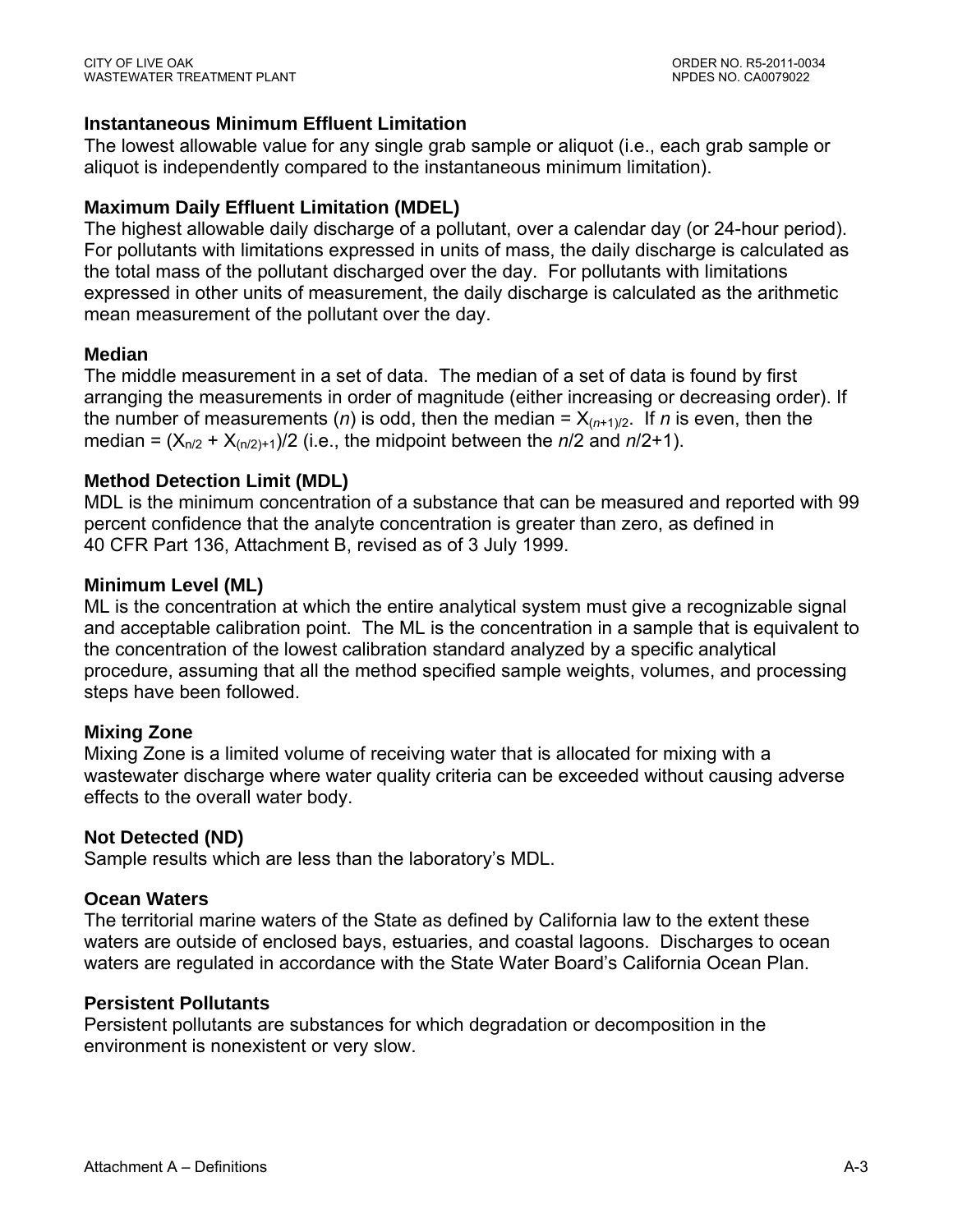## **Pollutant Minimization Program (PMP)**

PMP means waste minimization and pollution prevention actions that include, but are not limited to, product substitution, waste stream recycling, alternative waste management methods, and education of the public and businesses. The goal of the PMP shall be to reduce all potential sources of a priority pollutant(s) through pollutant minimization (control) strategies, including pollution prevention measures as appropriate, to maintain the effluent concentration at or below the water quality-based effluent limitation. Pollution prevention measures may be particularly appropriate for persistent bioaccumulative priority pollutants where there is evidence that beneficial uses are being impacted. The Central Valley Water Board may consider cost effectiveness when establishing the requirements of a PMP. The completion and implementation of a Pollution Prevention Plan, if required pursuant to CWC section 13263.3(d), shall be considered to fulfill the PMP requirements.

## **Pollution Prevention**

Pollution Prevention means any action that causes a net reduction in the use or generation of a hazardous substance or other pollutant that is discharged into water and includes, but is not limited to, input change, operational improvement, production process change, and product reformulation (as defined in Water Code section 13263.3). Pollution prevention does not include actions that merely shift a pollutant in wastewater from one environmental medium to another environmental medium, unless clear environmental benefits of such an approach are identified to the satisfaction of the State or Central Valley Water Board.

## **Reporting Level (RL)**

RL is the ML (and its associated analytical method) chosen by the Discharger for reporting and compliance determination from the MLs included in this Order. The MLs included in this Order correspond to approved analytical methods for reporting a sample result that are selected by the Central Valley Water Board either from Appendix 4 of the SIP in accordance with section 2.4.2 of the SIP or established in accordance with section 2.4.3 of the SIP. The ML is based on the proper application of method-based analytical procedures for sample preparation and the absence of any matrix interferences. Other factors may be applied to the ML depending on the specific sample preparation steps employed. For example, the treatment typically applied in cases where there are matrix-effects is to dilute the sample or sample aliquot by a factor of ten. In such cases, this additional factor must be applied to the ML in the computation of the RL.

## **Satellite Collection System**

The portion, if any, of a sanitary sewer system owned or operated by a different public agency than the agency that owns and operates the wastewater treatment facility that a sanitary sewer system is tributary to.

## **Source of Drinking Water**

Any water designated as municipal or domestic supply (MUN) in a Central Valley Water Board Basin Plan.

## **Standard Deviation ()**

Standard Deviation is a measure of variability that is calculated as follows:

$$
\sigma = (\sum [(x - \mu)^2]/(n - 1))^{0.5}
$$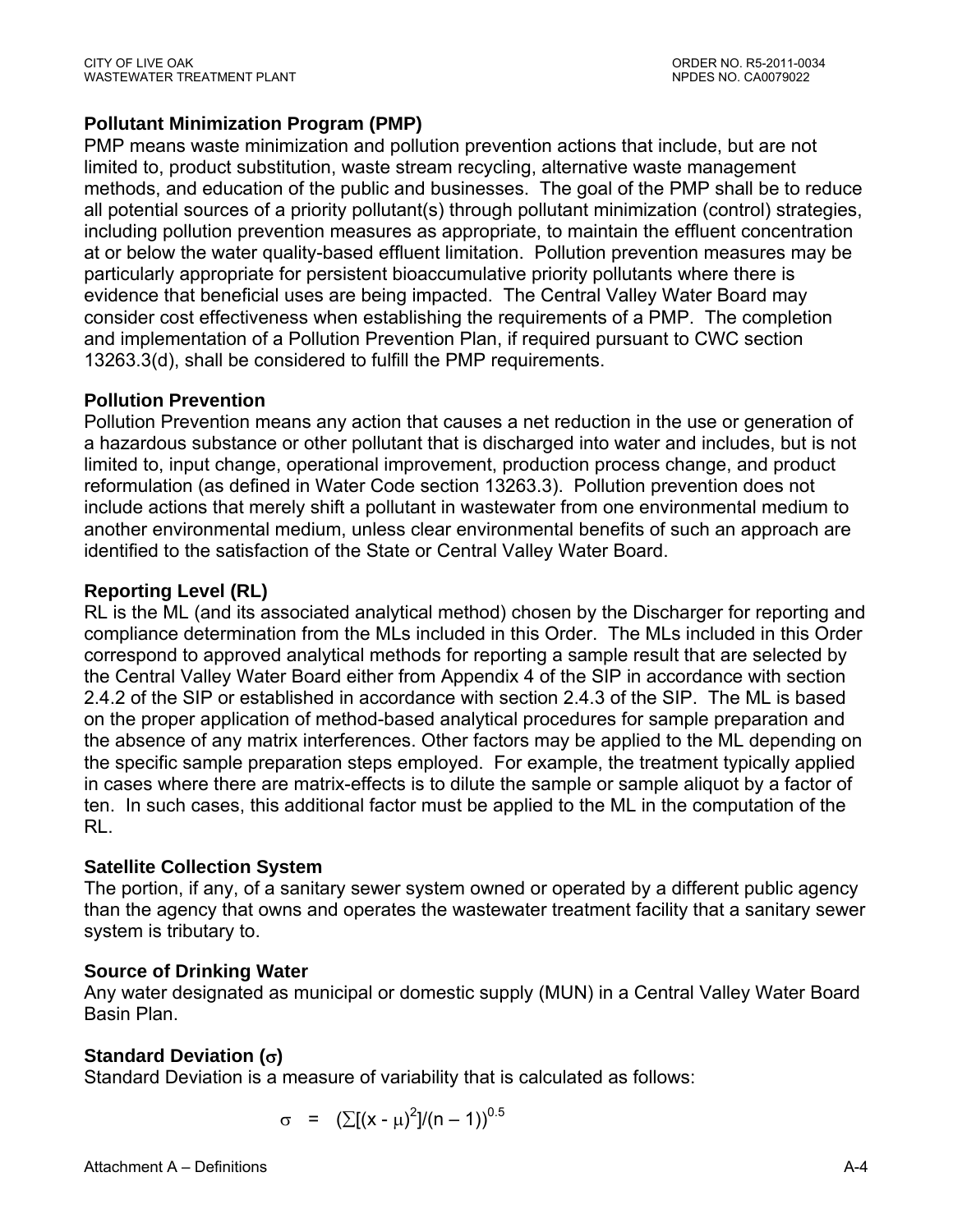where:

- x is the observed value;
- $\mu$  is the arithmetic mean of the observed values; and
- n is the number of samples.

#### **Toxicity Reduction Evaluation (TRE)**

TRE is a study conducted in a step-wise process designed to identify the causative agents of effluent or ambient toxicity, isolate the sources of toxicity, evaluate the effectiveness of toxicity control options, and then confirm the reduction in toxicity. The first steps of the TRE consist of the collection of data relevant to the toxicity, including additional toxicity testing, and an evaluation of facility operations and maintenance practices, and best management practices. A Toxicity Identification Evaluation (TIE) may be required as part of the TRE, if appropriate. (A TIE is a set of procedures to identify the specific chemical(s) responsible for toxicity. These procedures are performed in three phases (characterization, identification, and confirmation) using aquatic organism toxicity tests.)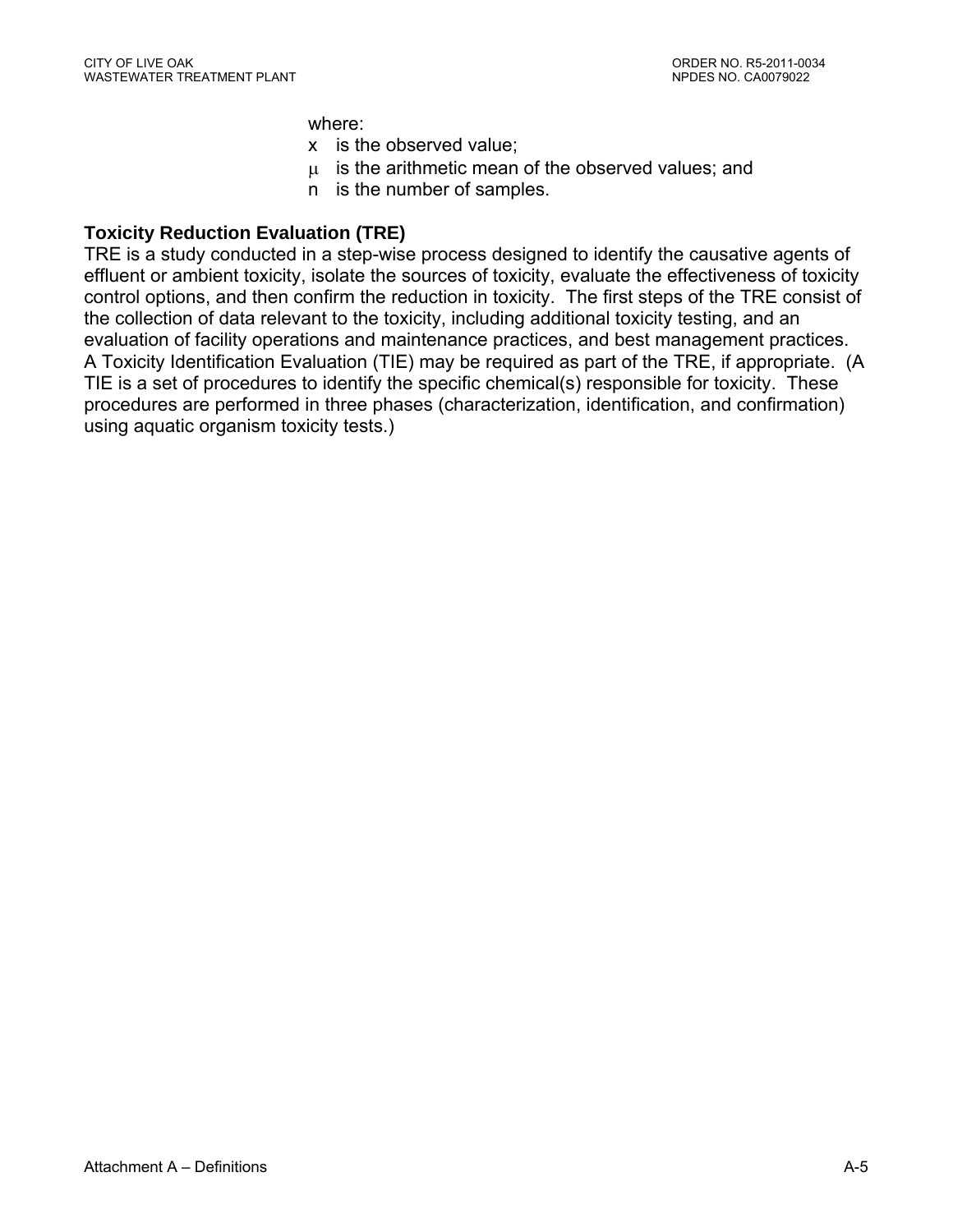**ATTACHMENT B – MAP** 

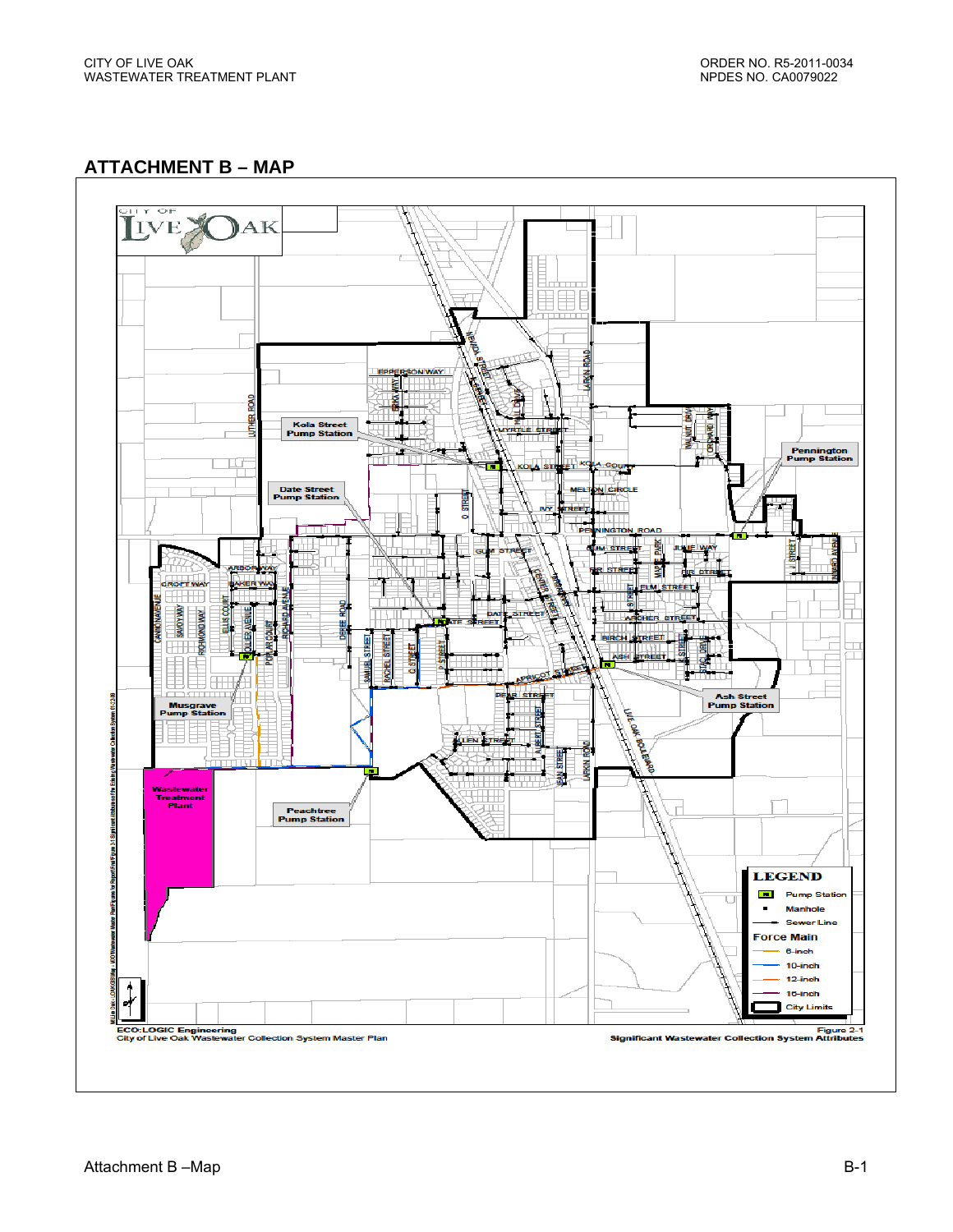#### .<br>Ж.Е. <del>он К.Е. (АДА) (АКЕ М</del> the set and the second **NEW DD ATM REGIS** - NEWS<br>Kollystwikin **RINTEL**<br>Externe j  $\begin{array}{c} 1 \\ 1 \\ 1 \end{array}$ ┉ ្ត្រី **ខេត្ត ក្រុ** a i<br>Se ้อ  $\ddot{\bf{d}}$  or  $\bullet$  $\leq$   $+$ **HEIMIDN** אטעשאר המעשי<br>אשעשאר המעשי Ē ζ 員 Į 語。<br>「<br>「<br>「<br>「 **ESHERN** Į İg 誯 쬁 FLAKT DRAIN<br>Fu**lf train** ¦Z¤ 1. FLORE LASTIN<br>PLORE LASTIN €<br>€  $^{\#+}$ **ECO:LOGIC BANDA** 턡 FIGURE 2-2 PLANT FLOW SCHESARTC DISINE ECTRIN<br>UV Ш **ENGINEER - COMMUTANTS** Ш **MINGH** Ξ å, 정보 역<br>PREM<br>PREMI na<br>Ba

## **ATTACHMENT C – FLOW SCHEMATIC (NEW PLANT UNDER CONSTRUCTION)**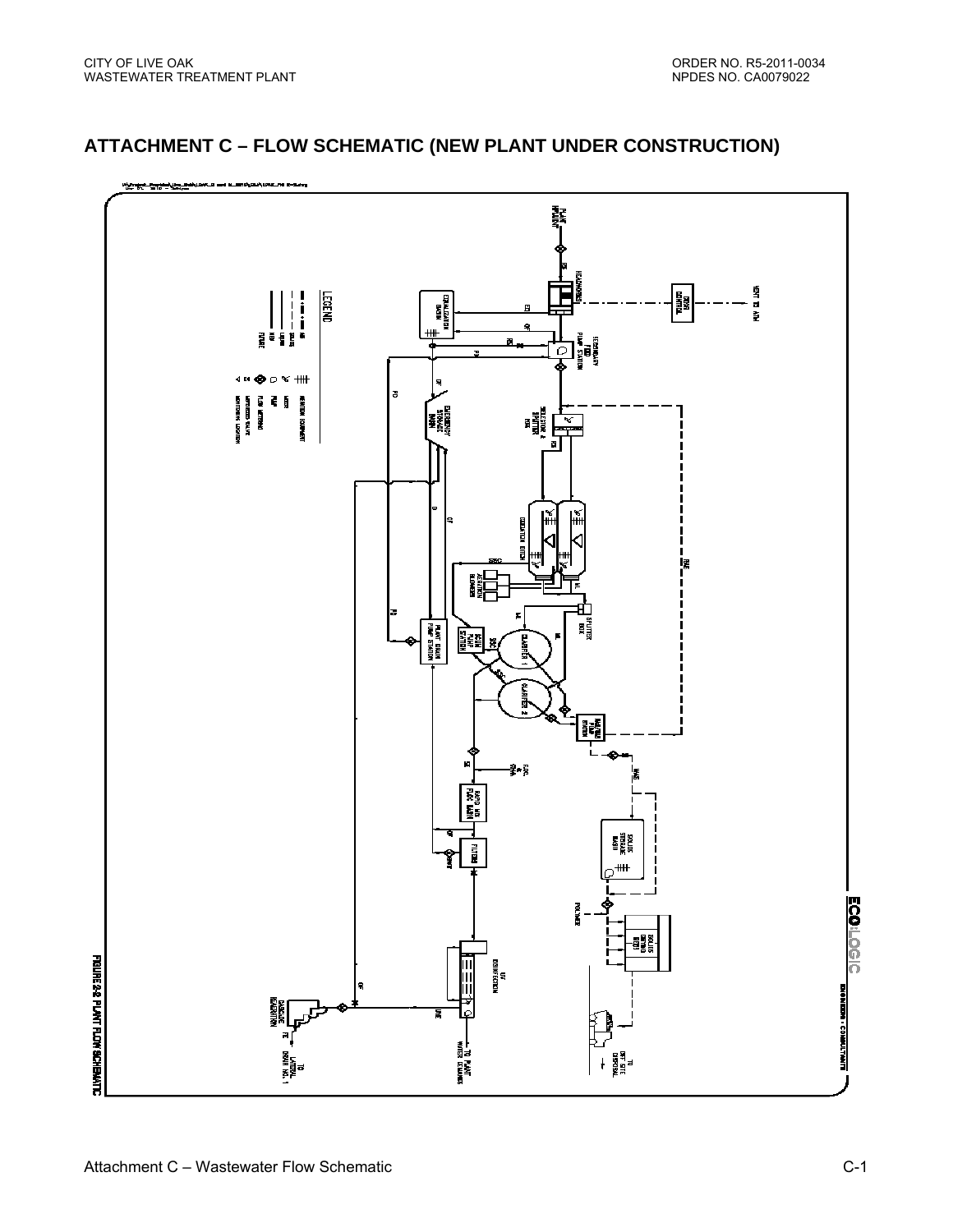# **ATTACHMENT D – STANDARD PROVISIONS**

#### **I. STANDARD PROVISIONS – PERMIT COMPLIANCE**

#### **A. Duty to Comply**

- **1.** The Discharger must comply with all of the conditions of this Order. Any noncompliance constitutes a violation of the Clean Water Act (CWA) and the California Water Code (CWC) and is grounds for enforcement action, for permit termination, revocation and reissuance, or modification; or denial of a permit renewal application. (40 CFR 122.41(a).)
- **2.** The Discharger shall comply with effluent standards or prohibitions established under section 307(a) of the CWA for toxic pollutants and with standards for sewage sludge use or disposal established under section 405(d) of the CWA within the time provided in the regulations that establish these standards or prohibitions, even if this Order has not yet been modified to incorporate the requirement. (40 CFR 122.41(a)(1).)

#### **B. Need to Halt or Reduce Activity Not a Defense**

It shall not be a defense for a Discharger in an enforcement action that it would have been necessary to halt or reduce the permitted activity in order to maintain compliance with the conditions of this Order. (40 CFR 122.41(c).)

#### **C. Duty to Mitigate**

The Discharger shall take all reasonable steps to minimize or prevent any discharge or sludge use or disposal in violation of this Order that has a reasonable likelihood of adversely affecting human health or the environment. (40 CFR 122.41(d).)

#### **D. Proper Operation and Maintenance**

The Discharger shall at all times properly operate and maintain all facilities and systems of treatment and control (and related appurtenances) which are installed or used by the Discharger to achieve compliance with the conditions of this Order. Proper operation and maintenance also includes adequate laboratory controls and appropriate quality assurance procedures. This provision requires the operation of backup or auxiliary facilities or similar systems that are installed by a Discharger only when necessary to achieve compliance with the conditions of this Order. (40 CFR 122.41(e).)

#### **E. Property Rights**

**1.** This Order does not convey any property rights of any sort or any exclusive privileges. (40 CFR 122.41(g).)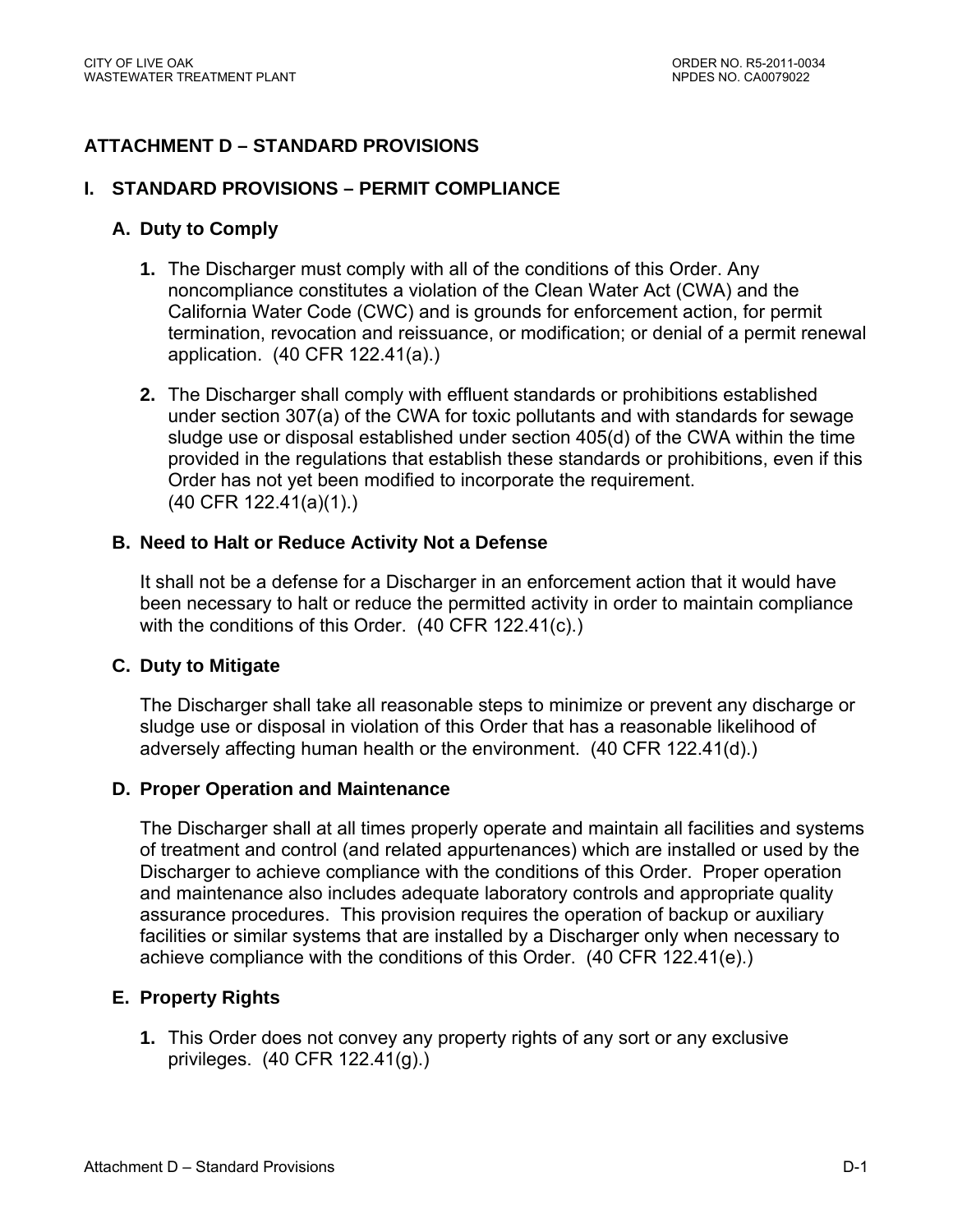**2.** The issuance of this Order does not authorize any injury to persons or property or invasion of other private rights, or any infringement of state or local law or regulations. (40 CFR 122.5(c).)

#### **F. Inspection and Entry**

The Discharger shall allow the Central Valley Water Board, State Water Board, United States Environmental Protection Agency (USEPA), and/or their authorized representatives (including an authorized contractor acting as their representative), upon the presentation of credentials and other documents, as may be required by law, to (40 CFR 122.41(i); CWC section 13383):

- **1.** Enter upon the Discharger's premises where a regulated facility or activity is located or conducted, or where records are kept under the conditions of this Order (40 CFR 122.41(i)(1));
- **2.** Have access to and copy, at reasonable times, any records that must be kept under the conditions of this Order (40 CFR 122.41(i)(2));
- **3.** Inspect and photograph, at reasonable times, any facilities, equipment (including monitoring and control equipment), practices, or operations regulated or required under this Order (40 CFR 122.41(i)(3)); and
- **4.** Sample or monitor, at reasonable times, for the purposes of assuring Order compliance or as otherwise authorized by the CWA or the CWC, any substances or parameters at any location. (40 CFR 122.41(i)(4).)

#### **G. Bypass**

- **1.** Definitions
	- **a.** "Bypass" means the intentional diversion of waste streams from any portion of a treatment facility. (40 CFR 122.41(m)(1)(i).)
	- **b.** "Severe property damage" means substantial physical damage to property, damage to the treatment facilities, which causes them to become inoperable, or substantial and permanent loss of natural resources that can reasonably be expected to occur in the absence of a bypass. Severe property damage does not mean economic loss caused by delays in production. (40 CFR 122.41(m)(1)(ii).)
- **2.** Bypass not exceeding limitations. The Discharger may allow any bypass to occur which does not cause exceedances of effluent limitations, but only if it is for essential maintenance to assure efficient operation. These bypasses are not subject to the provisions listed in Standard Provisions – Permit Compliance I.G.3, I.G.4, and I.G.5 below. (40 CFR 122.41(m)(2).)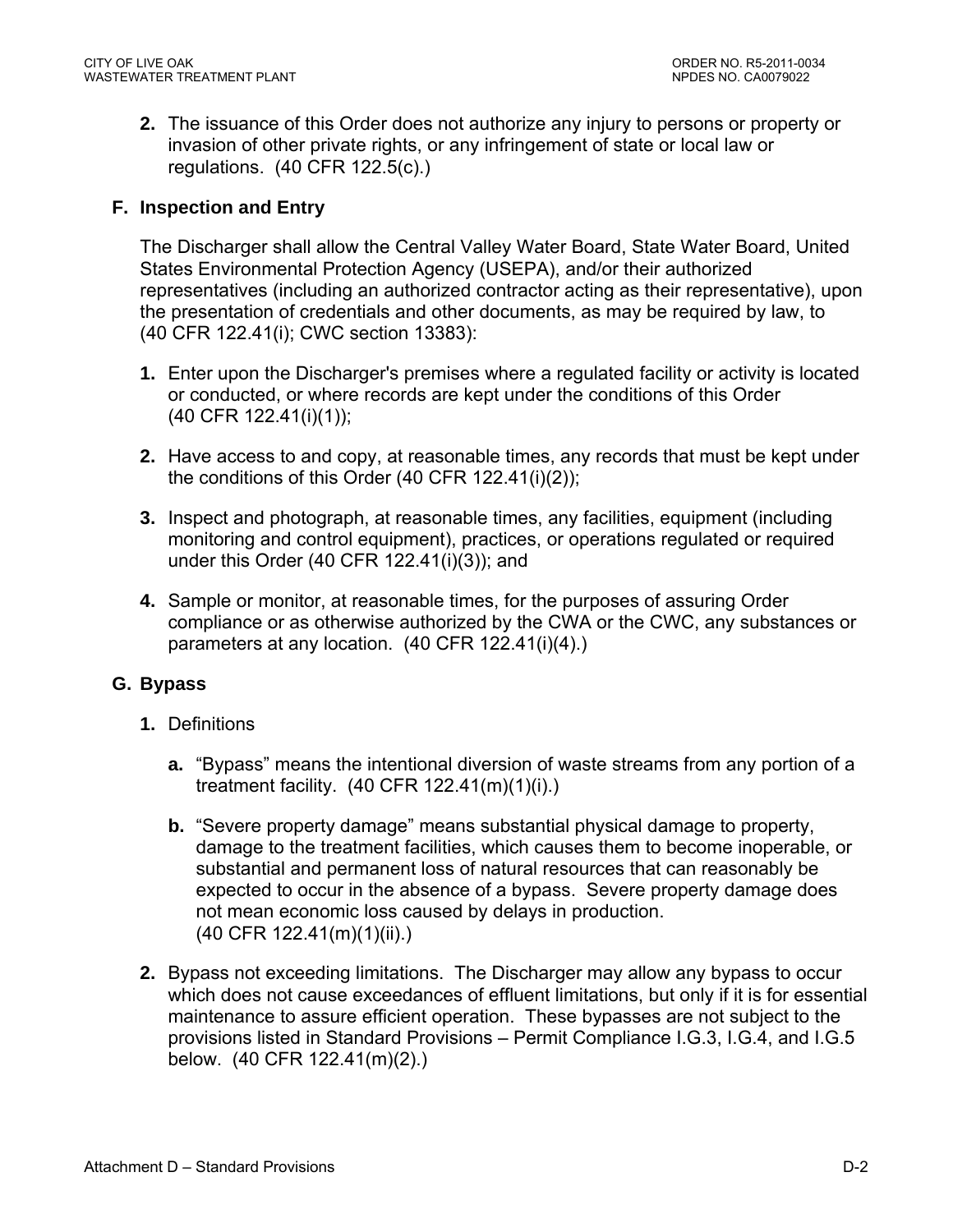- **3.** Prohibition of bypass. Bypass is prohibited, and the Central Valley Water Board may take enforcement action against a Discharger for bypass, unless (40 CFR 122.41(m)(4)(i)):
	- **a.** Bypass was unavoidable to prevent loss of life, personal injury, or severe property damage (40 CFR 122.41(m)(4)(i)(A));
	- **b.** There were no feasible alternatives to the bypass, such as the use of auxiliary treatment facilities, retention of untreated wastes, or maintenance during normal periods of equipment downtime. This condition is not satisfied if adequate back-up equipment should have been installed in the exercise of reasonable engineering judgment to prevent a bypass that occurred during normal periods of equipment downtime or preventive maintenance (40 CFR 122.41(m)(4)(i)(B)); and
	- **c.** The Discharger submitted notice to the Central Valley Water Board as required under Standard Provisions – Permit Compliance I.G.5 below. (40 CFR 122.41(m)(4)(i)(C).)
- **4.** The Central Valley Water Board may approve an anticipated bypass, after considering its adverse effects, if the Central Valley Water Board determines that it will meet the three conditions listed in Standard Provisions – Permit Compliance I.G.3 above. (40 CFR 122.41(m)(4)(ii).)
- **5.** Notice
	- **a.** Anticipated bypass. If the Discharger knows in advance of the need for a bypass, it shall submit a notice, if possible at least 10 days before the date of the bypass. (40 CFR 122.41(m)(3)(i).)
	- **b.** Unanticipated bypass. The Discharger shall submit notice of an unanticipated bypass as required in Standard Provisions - Reporting V.E below (24-hour notice). (40 CFR 122.41(m)(3)(ii).)

#### **H. Upset**

Upset means an exceptional incident in which there is unintentional and temporary noncompliance with technology based permit effluent limitations because of factors beyond the reasonable control of the Discharger. An upset does not include noncompliance to the extent caused by operational error, improperly designed treatment facilities, inadequate treatment facilities, lack of preventive maintenance, or careless or improper operation. (40 CFR 122.41(n)(1).)

**1.** Effect of an upset. An upset constitutes an affirmative defense to an action brought for noncompliance with such technology based permit effluent limitations if the requirements of Standard Provisions – Permit Compliance I.H.2 below are met. No determination made during administrative review of claims that noncompliance was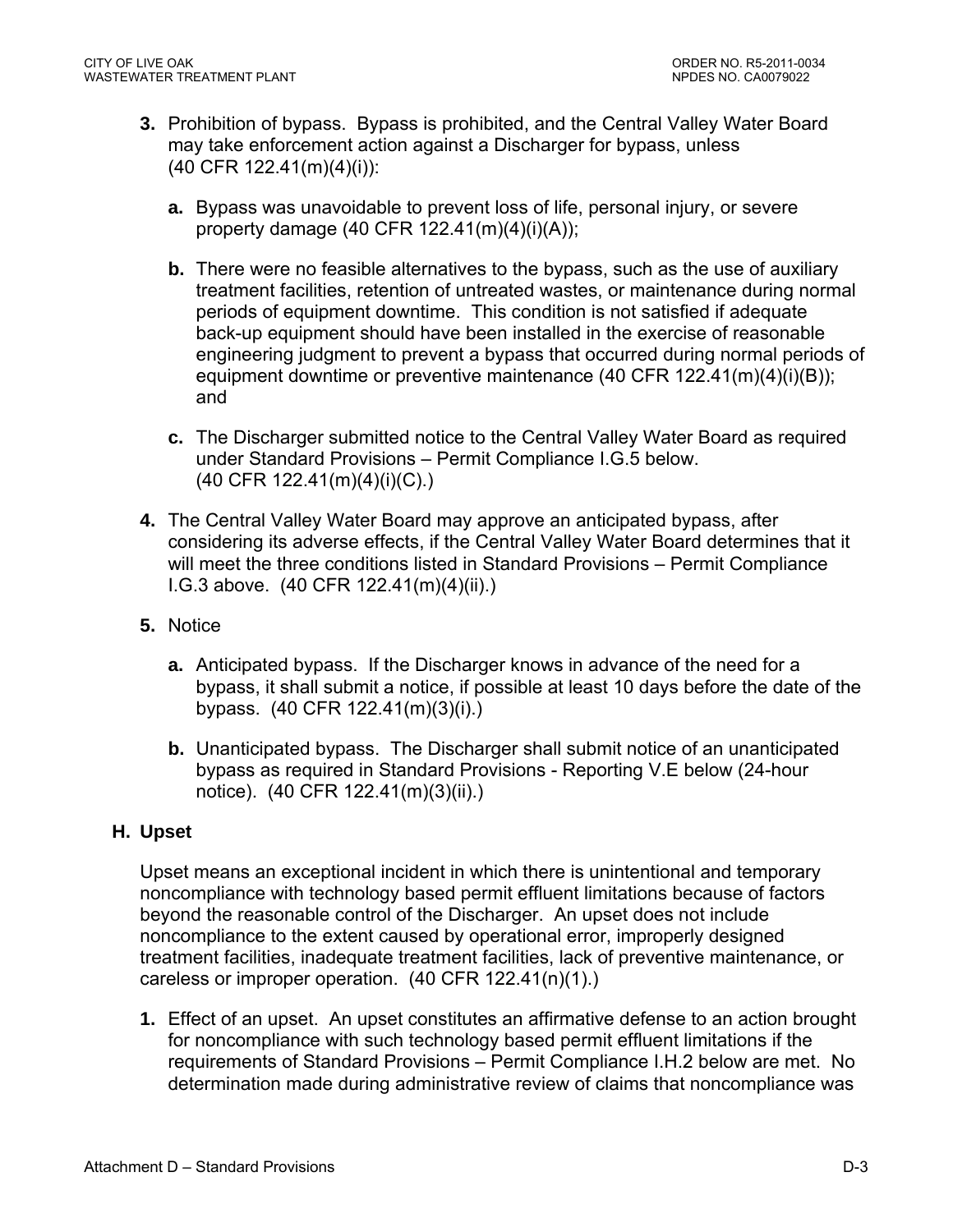caused by upset, and before an action for noncompliance, is final administrative action subject to judicial review. (40 CFR 122.41(n)(2).)

- **2.** Conditions necessary for a demonstration of upset. A Discharger who wishes to establish the affirmative defense of upset shall demonstrate, through properly signed, contemporaneous operating logs or other relevant evidence that (40 CFR 122.41(n)(3)):
	- **a.** An upset occurred and that the Discharger can identify the cause(s) of the upset (40 CFR 122.41(n)(3)(i));
	- **b.** The permitted facility was, at the time, being properly operated (40 CFR 122.41(n)(3)(ii));
	- **c.** The Discharger submitted notice of the upset as required in Standard Provisions – Reporting V.E.2.b below (24-hour notice) (40 CFR 122.41(n)(3)(iii)); and
	- **d.** The Discharger complied with any remedial measures required under Standard Provisions – Permit Compliance I.C above. (40 CFR 122.41(n)(3)(iv).)
- **3.** Burden of proof. In any enforcement proceeding, the Discharger seeking to establish the occurrence of an upset has the burden of proof. (40 CFR 122.41(n)(4).)

## **II. STANDARD PROVISIONS – PERMIT ACTION**

#### **A. General**

This Order may be modified, revoked and reissued, or terminated for cause. The filing of a request by the Discharger for modification, revocation and reissuance, or termination, or a notification of planned changes or anticipated noncompliance does not stay any Order condition. (40 CFR 122.41(f).)

#### **B. Duty to Reapply**

If the Discharger wishes to continue an activity regulated by this Order after the expiration date of this Order, the Discharger must apply for and obtain a new permit. (40 CFR 122.41(b).)

#### **C. Transfers**

This Order is not transferable to any person except after notice to the Central Valley Water Board. The Central Valley Water Board may require modification or revocation and reissuance of the Order to change the name of the Discharger and incorporate such other requirements as may be necessary under the CWA and the CWC. (40 CFR 122.41(l)(3) and 122.61.)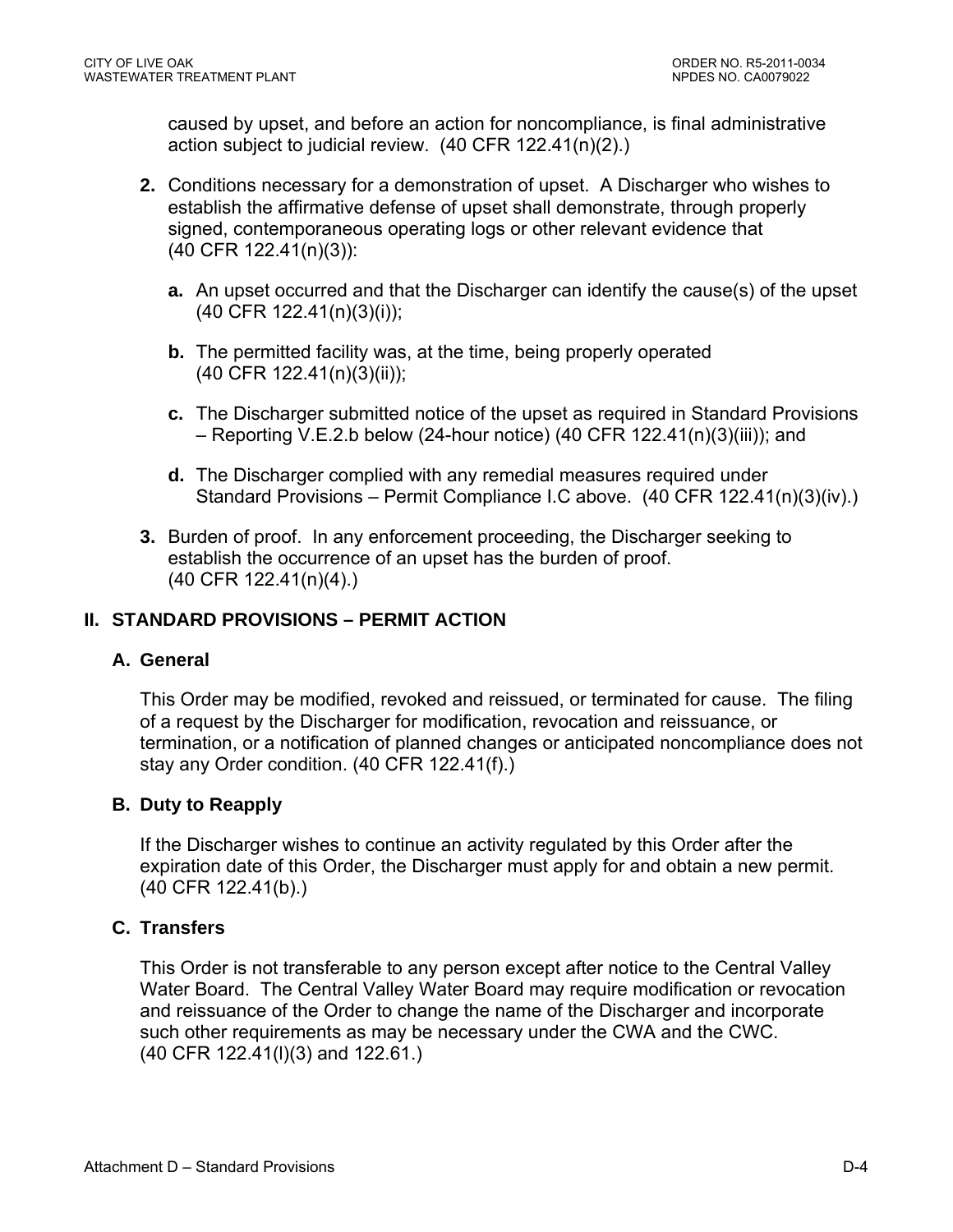### **III. STANDARD PROVISIONS – MONITORING**

- **A.** Samples and measurements taken for the purpose of monitoring shall be representative of the monitored activity. (40 CFR 122.41(j)(1).)
- **B.** Monitoring results must be conducted according to test procedures under 40 CFR Part 136 or, in the case of sludge use or disposal, approved under 40 CFR Part 136 unless otherwise specified in 40 CFR Part 503 unless other test procedures have been specified in this Order. (40 CFR 122.41(j)(4) and 122.44(i)(1)(iv).)

## **IV. STANDARD PROVISIONS – RECORDS**

**A.** Except for records of monitoring information required by this Order related to the Discharger's sewage sludge use and disposal activities, which shall be retained for a period of at least 5 years (or longer as required by 40 CFR Part 503), the Discharger shall retain records of all monitoring information, including all calibration and maintenance records and all original strip chart recordings for continuous monitoring instrumentation, copies of all reports required by this Order, and records of all data used to complete the application for this Order, for a period of at least three (3) years from the date of the sample, measurement, report or application. This period may be extended by request of the Central Valley Water Board Executive Officer at any time. (40 CFR 122.41(j)(2).)

#### **B. Records of monitoring information shall include:**

- **1.** The date, exact place, and time of sampling or measurements (40 CFR 122.41(j)(3)(i));
- **2.** The individual(s) who performed the sampling or measurements (40 CFR 122.41(j)(3)(ii));
- **3.** The date(s) analyses were performed (40 CFR 122.41(j)(3)(iii));
- **4.** The individual(s) who performed the analyses (40 CFR 122.41(j)(3)(iv));
- **5.** The analytical techniques or methods used (40 CFR 122.41(j)(3)(v)); and
- **6.** The results of such analyses. (40 CFR 122.41(j)(3)(vi).)
- **C. Claims of confidentiality for the following information will be denied (40 CFR 122.7(b)):** 
	- **1.** The name and address of any permit applicant or Discharger (40 CFR 122.7(b)(1)); and
	- **2.** Permit applications and attachments, permits and effluent data. (40 CFR 122.7(b)(2).)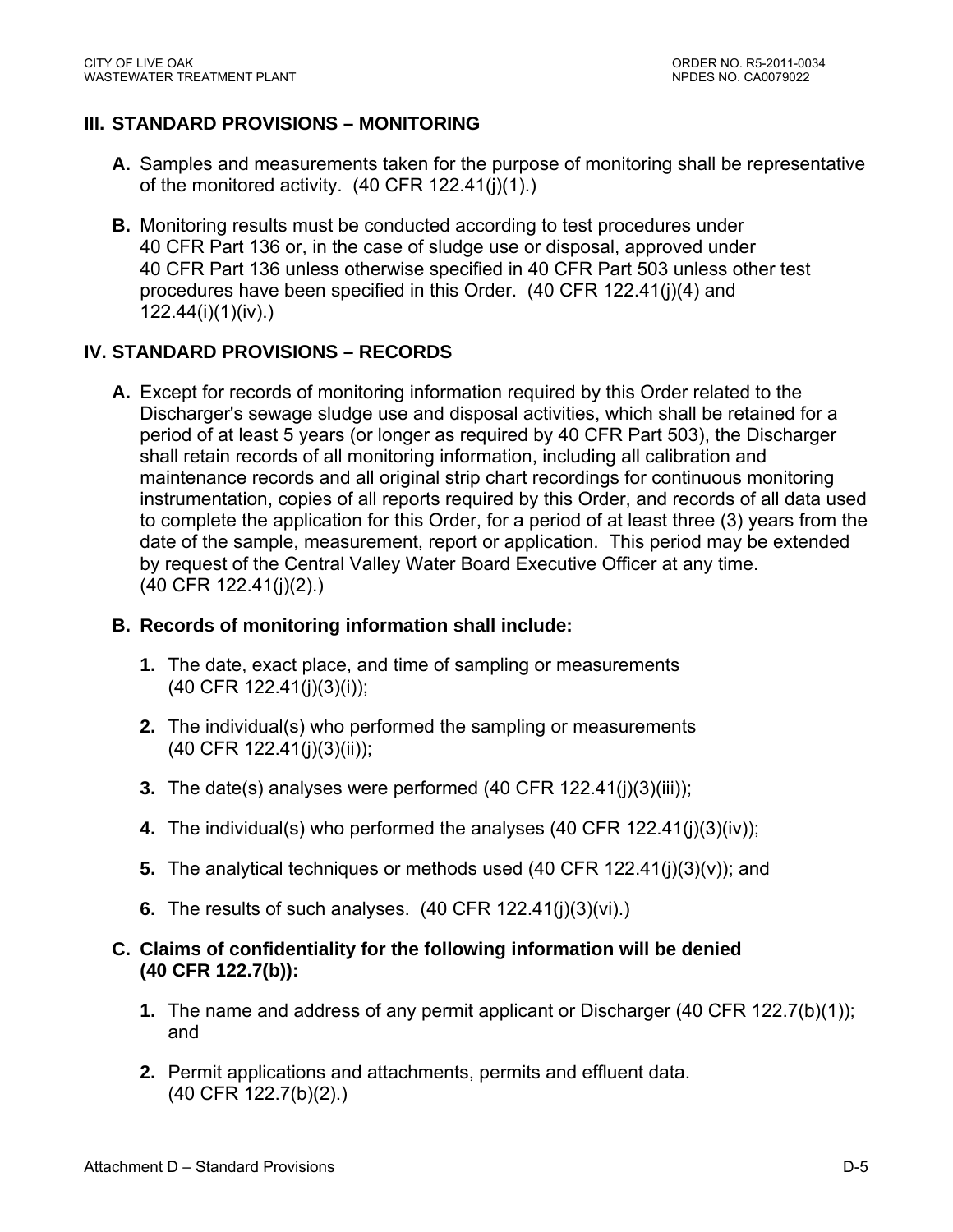### **V. STANDARD PROVISIONS – REPORTING**

#### **A. Duty to Provide Information**

The Discharger shall furnish to the Central Valley Water Board, State Water Board, or USEPA within a reasonable time, any information which the Central Valley Water Board, State Water Board, or USEPA may request to determine whether cause exists for modifying, revoking and reissuing, or terminating this Order or to determine compliance with this Order. Upon request, the Discharger shall also furnish to the Central Valley Water Board, State Water Board, or USEPA copies of records required to be kept by this Order. (40 CFR 122.41(h); Wat. Code, § 13267.)

#### **B. Signatory and Certification Requirements**

- **1.** All applications, reports, or information submitted to the Central Valley Water Board, State Water Board, and/or USEPA shall be signed and certified in accordance with Standard Provisions – Reporting V.B.2, V.B.3, V.B.4, and V.B.5 below. (40 CFR 122.41(k).)
- **2.** All permit applications shall be signed by either a principal executive officer or ranking elected official. For purposes of this provision, a principal executive officer of a federal agency includes: (i) the chief executive officer of the agency, or (ii) a senior executive officer having responsibility for the overall operations of a principal geographic unit of the agency (e.g., Regional Administrators of USEPA). (40 CFR 122.22(a)(3).).
- **3.** All reports required by this Order and other information requested by the Central Valley Water Board, State Water Board, or USEPA shall be signed by a person described in Standard Provisions – Reporting V.B.2 above, or by a duly authorized representative of that person. A person is a duly authorized representative only if:
	- **a.** The authorization is made in writing by a person described in Standard Provisions – Reporting V.B.2 above (40 CFR 122.22(b)(1));
	- **b.** The authorization specifies either an individual or a position having responsibility for the overall operation of the regulated facility or activity such as the position of plant manager, operator of a well or a well field, superintendent, position of equivalent responsibility, or an individual or position having overall responsibility for environmental matters for the company. (A duly authorized representative may thus be either a named individual or any individual occupying a named position.) (40 CFR 122.22(b)(2)); and
	- **c.** The written authorization is submitted to the Central Valley Water Board and State Water Board. (40 CFR 122.22(b)(3).)
- **4.** If an authorization under Standard Provisions Reporting V.B.3 above is no longer accurate because a different individual or position has responsibility for the overall operation of the facility, a new authorization satisfying the requirements of Standard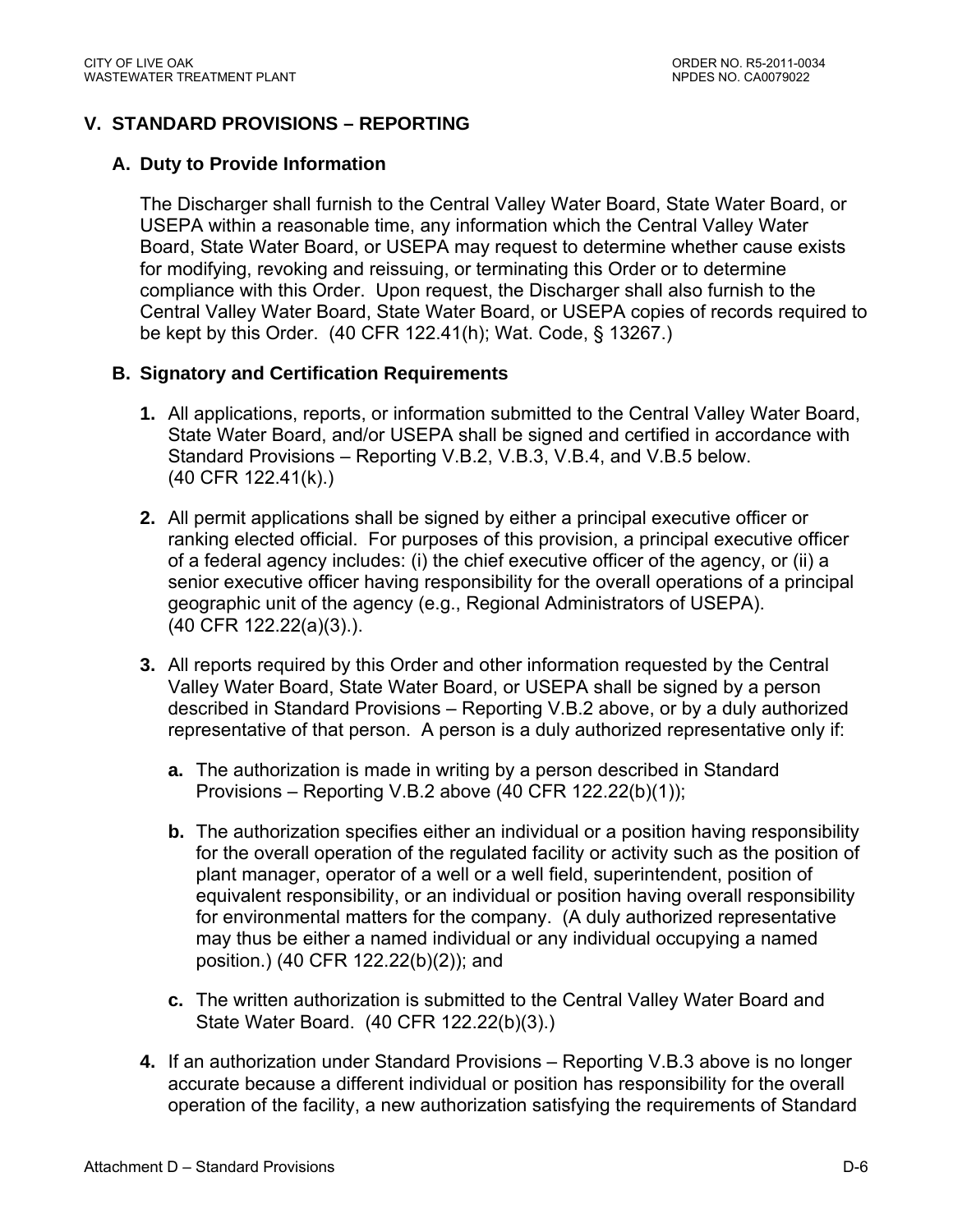Provisions – Reporting V.B.3 above must be submitted to the Central Valley Water Board and State Water Board prior to or together with any reports, information, or applications, to be signed by an authorized representative. (40 CFR 122.22(c).)

**5.** Any person signing a document under Standard Provisions – Reporting V.B.2 or V.B.3 above shall make the following certification:

"*I certify under penalty of law that this document and all attachments were prepared under my direction or supervision in accordance with a system designed to assure that qualified personnel properly gather and evaluate the information submitted. Based on my inquiry of the person or persons who manage the system or those persons directly responsible for gathering the information, the information submitted is, to the best of my knowledge and belief, true, accurate, and complete. I am aware that there are significant penalties for submitting false information, including the possibility of fine and imprisonment for knowing violations.*" (40 CFR 122.22(d).)

### **C. Monitoring Reports**

- **1.** Monitoring results shall be reported at the intervals specified in the Monitoring and Reporting Program (Attachment E) in this Order. (40 CFR 122.22(l)(4).)
- **2.** Monitoring results must be reported on a Discharge Monitoring Report (DMR) form or forms provided or specified by the Central Valley Water Board or State Water Board for reporting results of monitoring of sludge use or disposal practices. (40 CFR 122.41(l)(4)(i).)
- **3.** If the Discharger monitors any pollutant more frequently than required by this Order using test procedures approved under 40 CFR Part 136 or, in the case of sludge use or disposal, approved under 40 CFR Part 136 unless otherwise specified in 40 CFR Part 503, or as specified in this Order, the results of this monitoring shall be included in the calculation and reporting of the data submitted in the DMR or sludge reporting form specified by the Central Valley Water Board. (40 CFR 122.41(l)(4)(ii).)
- **4.** Calculations for all limitations, which require averaging of measurements, shall utilize an arithmetic mean unless otherwise specified in this Order. (40 CFR 122.41(l)(4)(iii).)

#### **D. Compliance Schedules**

Reports of compliance or noncompliance with, or any progress reports on, interim and final requirements contained in any compliance schedule of this Order, shall be submitted no later than 14 days following each schedule date. (40 CFR 122.41(l)(5).)

#### **E. Twenty-Four Hour Reporting**

**1.** The Discharger shall report any noncompliance that may endanger health or the environment. Any information shall be provided orally within 24 hours from the time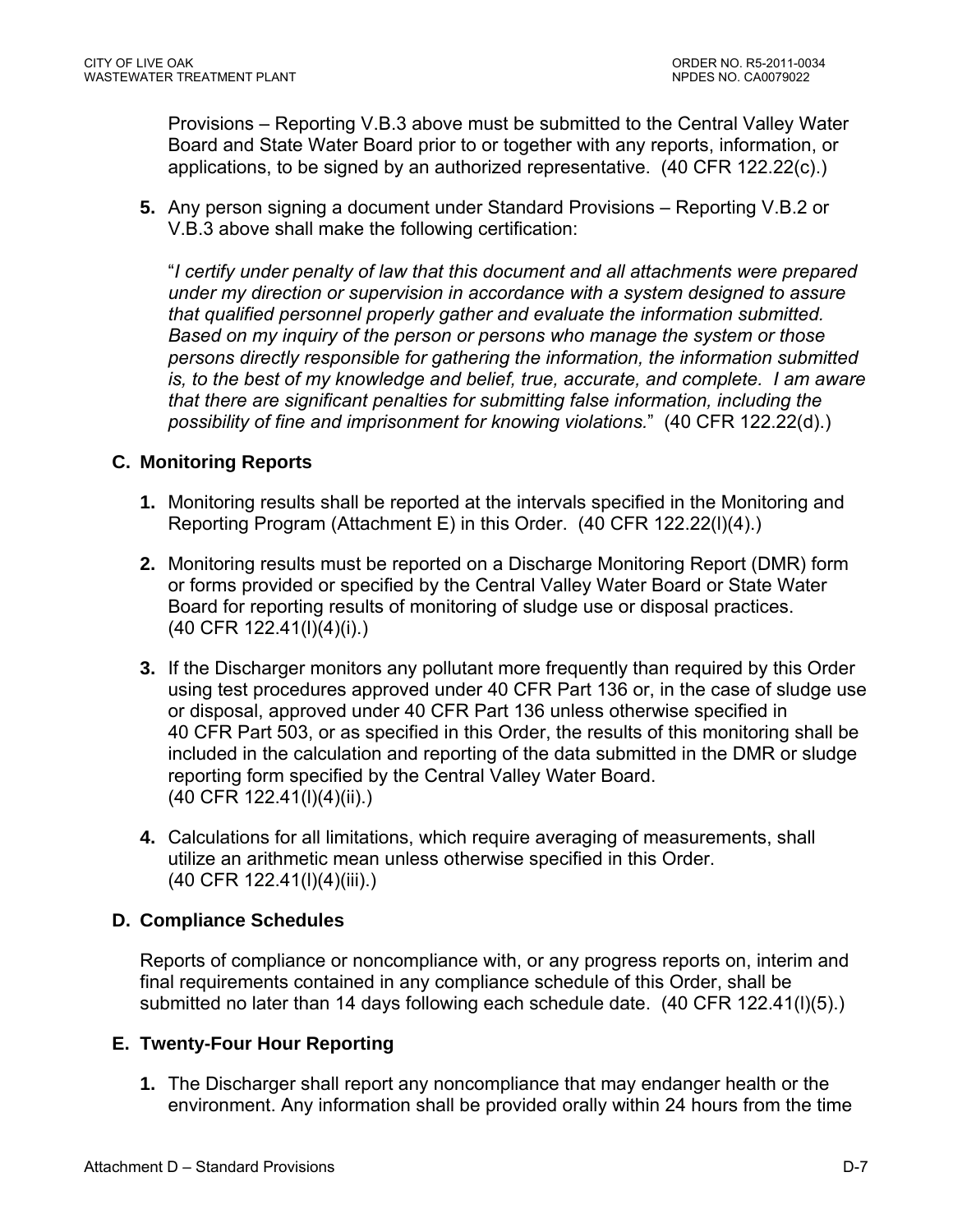the Discharger becomes aware of the circumstances. A written submission shall also be provided within five (5) days of the time the Discharger becomes aware of the circumstances. The written submission shall contain a description of the noncompliance and its cause; the period of noncompliance, including exact dates and times, and if the noncompliance has not been corrected, the anticipated time it is expected to continue; and steps taken or planned to reduce, eliminate, and prevent reoccurrence of the noncompliance. (40 CFR 122.41(l)(6)(i).)

- **2.** The following shall be included as information that must be reported within 24 hours under this paragraph  $(40$  CFR  $122.41(l)(6)(ii))$ :
	- **a.** Any unanticipated bypass that exceeds any effluent limitation in this Order. (40 CFR 122.41(l)(6)(ii)(A).)
	- **b.** Any upset that exceeds any effluent limitation in this Order. (40 CFR 122.41(l)(6)(ii)(B).)
- **3.** The Central Valley Water Board may waive the above-required written report under this provision on a case-by-case basis if an oral report has been received within 24 hours. (40 CFR 122.41(l)(6)(iii).)

## **F. Planned Changes**

The Discharger shall give notice to the Central Valley Water Board as soon as possible of any planned physical alterations or additions to the permitted facility. Notice is required under this provision only when (40 CFR 122.41(l)(1)):

- **1.** The alteration or addition to a permitted facility may meet one of the criteria for determining whether a facility is a new source in 40 CFR 122.29(b) (40 CFR 122.41(l)(1)(i)); or
- **2.** The alteration or addition could significantly change the nature or increase the quantity of pollutants discharged. This notification applies to pollutants that are not subject to effluent limitations in this Order. (40 CFR 122.41(l)(1)(ii).)
- **3.** The alteration or addition results in a significant change in the Discharger's sludge use or disposal practices, and such alteration, addition, or change may justify the application of permit conditions that are different from or absent in the existing permit, including notification of additional use or disposal sites not reported during the permit application process or not reported pursuant to an approved land application plan. (40 CFR 122.41(l)(1)(iii).)

## **G. Anticipated Noncompliance**

The Discharger shall give advance notice to the Central Valley Water Board or State Water Board of any planned changes in the permitted facility or activity that may result in noncompliance with General Order requirements. (40 CFR 122.41(l)(2).)

## **H. Other Noncompliance**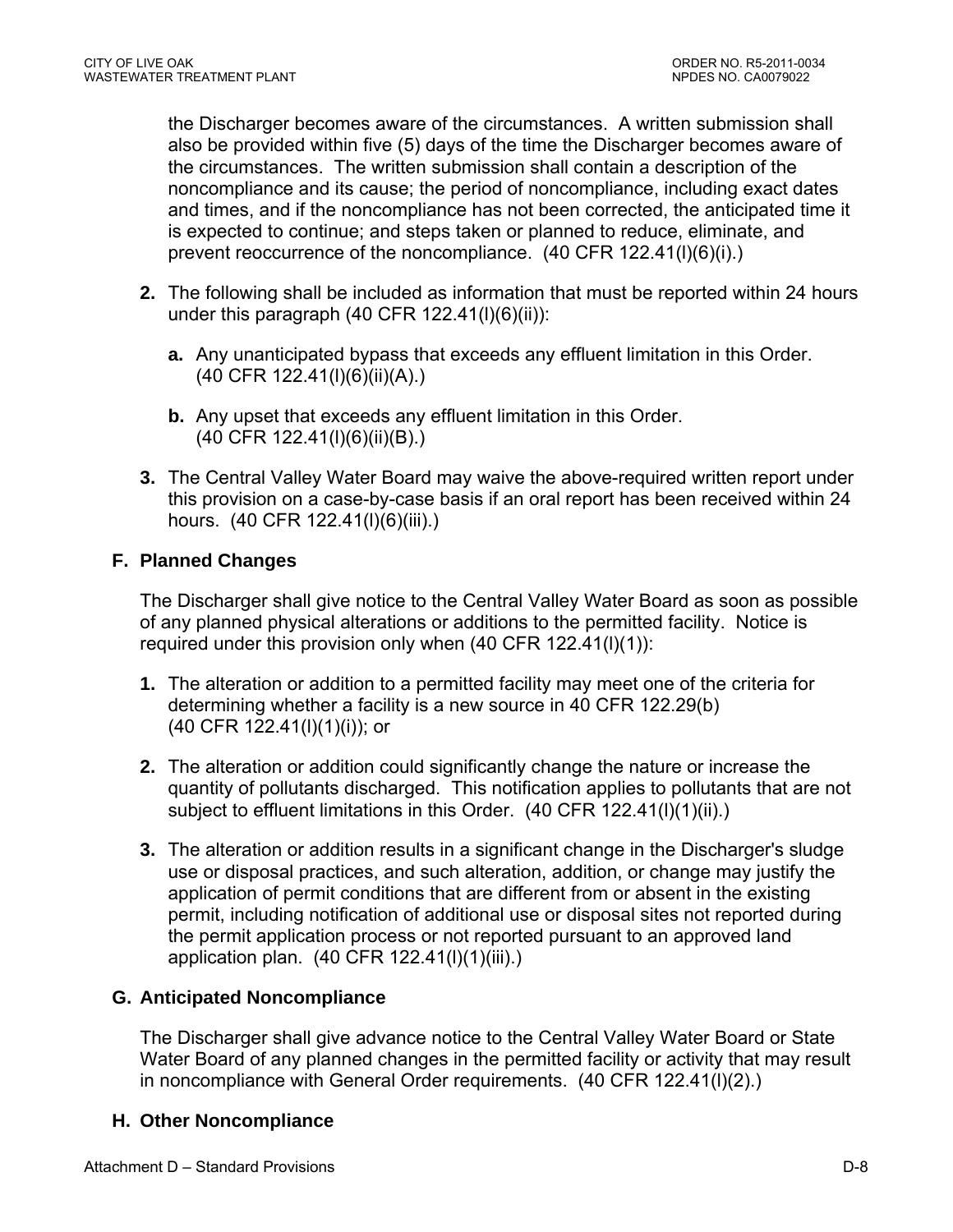The Discharger shall report all instances of noncompliance not reported under Standard Provisions – Reporting V.C, V.D, and V.E above at the time monitoring reports are submitted. The reports shall contain the information listed in Standard Provision – Reporting V.E above. (40 CFR 122.41(l)(7).)

### **I. Other Information**

When the Discharger becomes aware that it failed to submit any relevant facts in a permit application, or submitted incorrect information in a permit application or in any report to the Central Valley Water Board, State Water Board, or USEPA, the Discharger shall promptly submit such facts or information. (40 CFR 122.41(l)(8).)

### **VI. STANDARD PROVISIONS – ENFORCEMENT**

**A.** The Central Valley Water Board is authorized to enforce the terms of this permit under several provisions of the CWC, including, but not limited to, sections 13385, 13386, and 13387

## **VII. ADDITIONAL PROVISIONS – NOTIFICATION LEVELS**

### **A. Publicly-Owned Treatment Works (POTWs)**

All POTWs shall provide adequate notice to the Central Valley Water Board of the following (40 CFR 122.42(b)):

- **1.** Any new introduction of pollutants into the POTW from an indirect discharger that would be subject to sections 301 or 306 of the CWA if it were directly discharging those pollutants (40 CFR 122.42(b)(1)); and
- **2.** Any substantial change in the volume or character of pollutants being introduced into that POTW by a source introducing pollutants into the POTW at the time of adoption of the Order. (40 CFR 122.42(b)(2).)
- **3.** Adequate notice shall include information on the quality and quantity of effluent introduced into the POTW as well as any anticipated impact of the change on the quantity or quality of effluent to be discharged from the POTW. (40 CFR 122.42(b)(3).)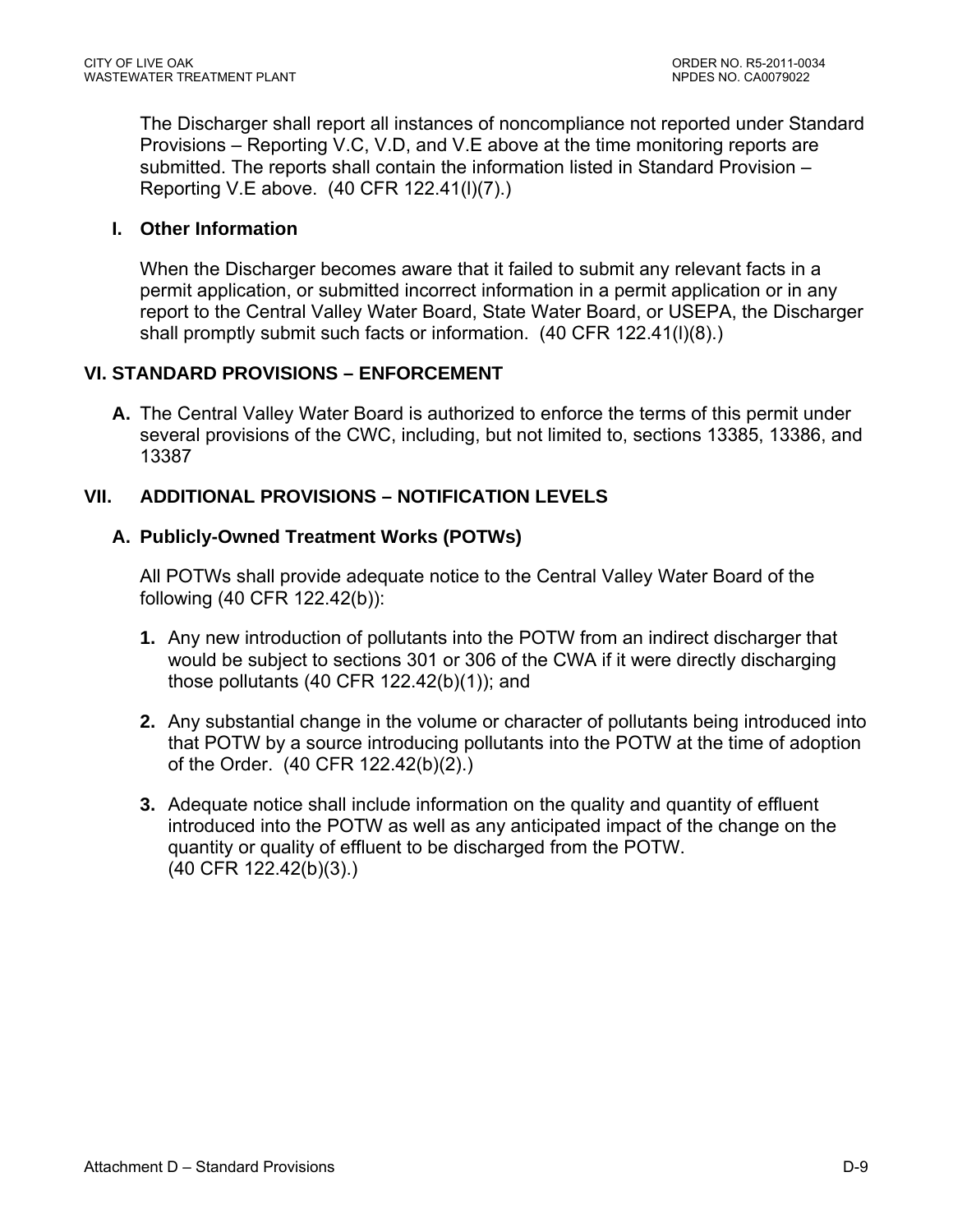# **ATTACHMENT E – MONITORING AND REPORTING PROGRAM**

#### **Table of Contents**

| Ш.    |                                                                              |  |
|-------|------------------------------------------------------------------------------|--|
| III.  |                                                                              |  |
|       |                                                                              |  |
| IV.   |                                                                              |  |
|       | A.                                                                           |  |
|       |                                                                              |  |
| V.    |                                                                              |  |
| VI.   |                                                                              |  |
| VII.  |                                                                              |  |
| VIII. | Receiving Water Monitoring Requirements - Surface Water and Groundwater E-10 |  |
|       |                                                                              |  |
|       |                                                                              |  |
| IX.   |                                                                              |  |
|       | A.                                                                           |  |
|       | В.                                                                           |  |
|       | 1.                                                                           |  |
|       | C.                                                                           |  |
|       | 1.                                                                           |  |
|       | D.                                                                           |  |
|       | 1.                                                                           |  |
|       | Е.                                                                           |  |
| X.    |                                                                              |  |
|       | A.                                                                           |  |
|       | <b>B</b> .                                                                   |  |
|       | $C_{\cdot}$                                                                  |  |
|       | D.                                                                           |  |

# **List of Tables**

| Table E-1.  |                                                                      |  |
|-------------|----------------------------------------------------------------------|--|
| Table E-2.  |                                                                      |  |
| Table E-3.  |                                                                      |  |
| Table E-4.  |                                                                      |  |
| Table E-5.  |                                                                      |  |
| Table E-6.  | Receiving Water Monitoring Requirements for RSW-001 and RSW-002 E-10 |  |
| Table E-7.  |                                                                      |  |
| Table E-8.  |                                                                      |  |
| Table E-9.  |                                                                      |  |
| Table E-10. |                                                                      |  |
| Table E-11. | Reporting Requirements for Special Provisions Progress Reports  E-19 |  |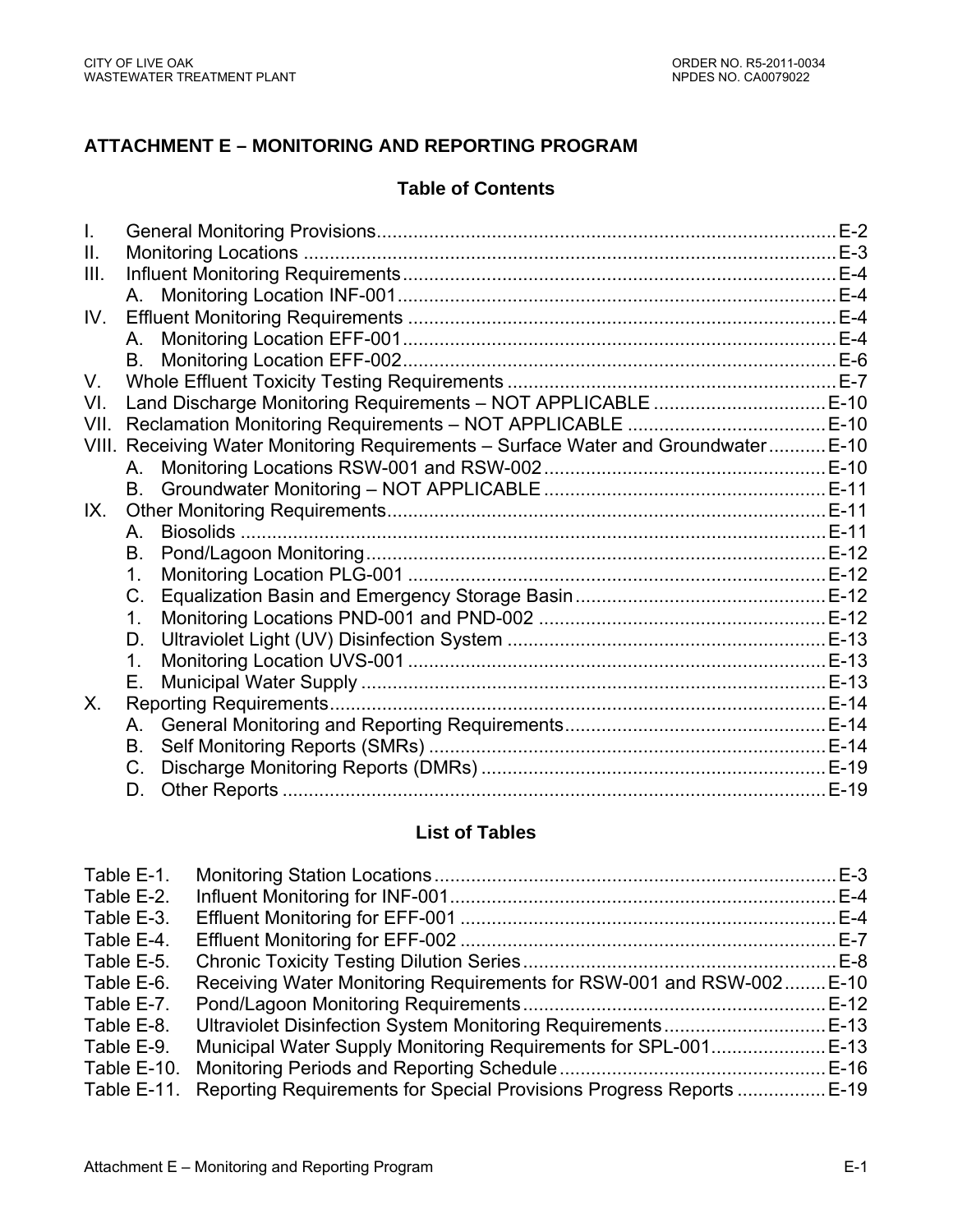## **ATTACHMENT E – MONITORING AND REPORTING PROGRAM**

Title 40 of the Code of Federal Regulations (CFR), section 122.48 (40 CFR 122.48) requires that all NPDES permits specify monitoring and reporting requirements. California Water Code (CWC) sections 13267 and 13383 also authorize the Regional Water Quality Control Board (Central Valley Water Board) to require technical and monitoring reports. This Monitoring and Reporting Program establishes monitoring and reporting requirements, which implement the federal and California regulations.

### **I. GENERAL MONITORING PROVISIONS**

- **A.** Samples and measurements taken as required herein shall be representative of the volume and nature of the monitored discharge. All samples shall be taken at the monitoring locations specified below and, unless otherwise specified, before the monitored flow joins or is diluted by any other waste stream, body of water, or substance. Monitoring locations shall not be changed without notification to and the approval of this Central Valley Water Board.
- **B.** Effluent samples shall be taken downstream of the last addition of wastes to the treatment or discharge works where a representative sample may be obtained prior to mixing with the receiving waters. Samples shall be collected at such a point and in such a manner to ensure a representative sample of the discharge.
- **C.** Chemical, bacteriological, and bioassay analyses shall be conducted at a laboratory certified for such analyses by the Department of Public Health (DPH; formerly the Department of Health Services). In the event a certified laboratory is not available to the Discharger, analyses performed by a noncertified laboratory will be accepted provided a Quality Assurance-Quality Control Program is instituted by the laboratory. A manual containing the steps followed in this program must be kept in the laboratory and shall be available for inspection by Central Valley Water Board staff. The Quality Assurance-Quality Control Program must conform to USEPA guidelines or to procedures approved by the Central Valley Water Board.
- **D.** All analyses shall be performed in a laboratory certified to perform such analyses by DPH. Laboratories that perform sample analyses must be identified in all monitoring reports submitted to the Central Valley Water Board.
- **E.** Appropriate flow measurement devices and methods consistent with accepted scientific practices shall be selected and used to ensure the accuracy and reliability of measurements of the volume of monitored discharges. All monitoring instruments and devices used by the Discharger to fulfill the prescribed monitoring program shall be properly maintained and calibrated as necessary, at least yearly, to ensure their continued accuracy. All flow measurement devices shall be calibrated at least once per year to ensure continued accuracy of the devices.
- **F.** Monitoring results, including noncompliance, shall be reported at intervals and in a manner specified in this Monitoring and Reporting Program.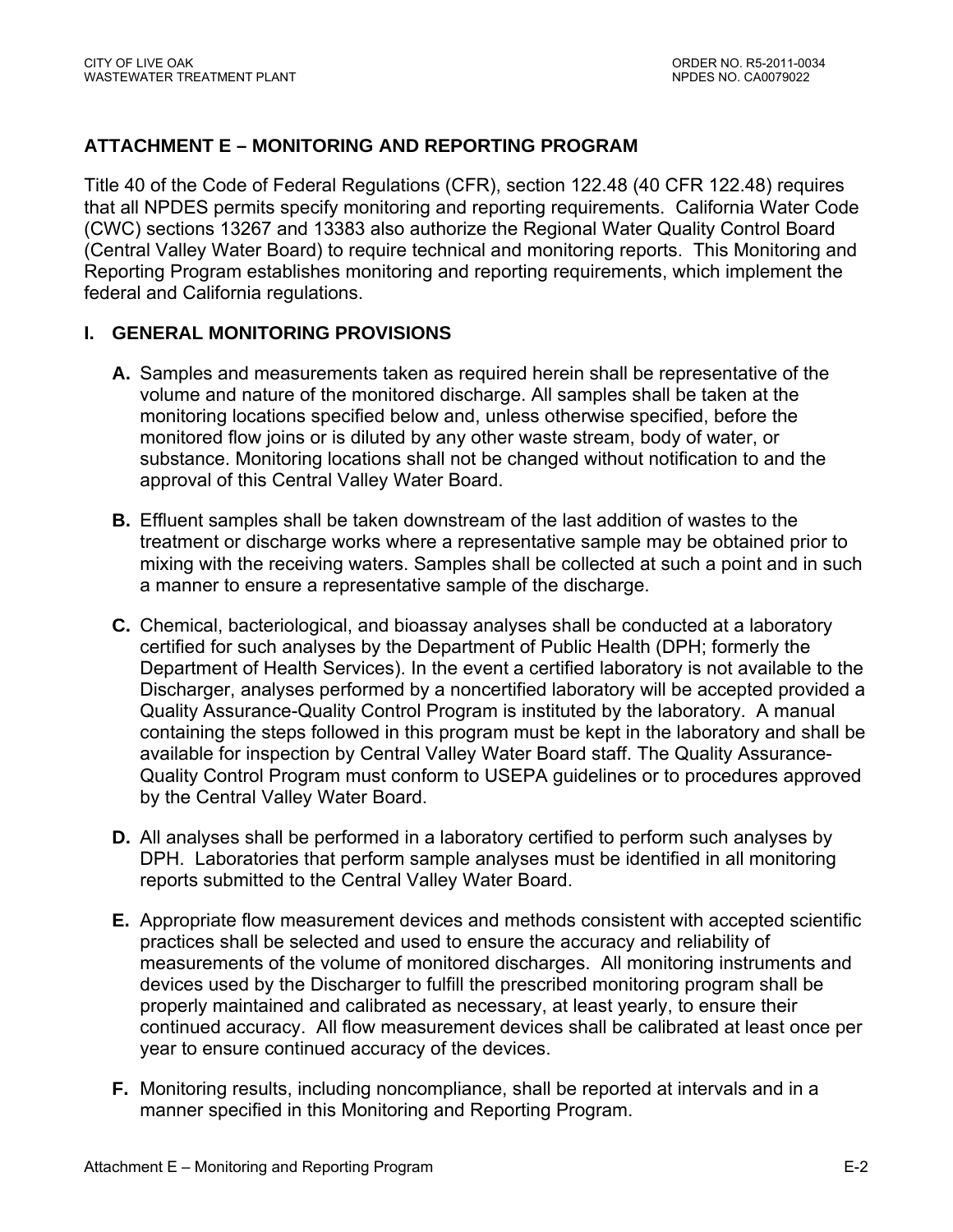- **G.** Laboratories analyzing monitoring samples shall be certified by DPH, in accordance with the provision of CWC section 13176, and must include quality assurance/quality control data with their reports.
- **H.** The Discharger shall conduct analysis on any sample provided by USEPA as part of the Discharge Monitoring Quality Assurance (DMQA) program. The results of any such analysis shall be submitted to USEPA's DMQA manager.
- **I.** The Discharger shall file with the Central Valley Water Board technical reports on selfmonitoring performed according to the detailed specifications contained in this Monitoring and Reporting Program.
- **J.** The results of all monitoring required by this Order shall be reported to the Central Valley Water Board, and shall be submitted in such a format as to allow direct comparison with the limitations and requirements of this Order. Unless otherwise specified, discharge flows shall be reported in terms of the monthly average and the daily maximum discharge flows.

### **II. MONITORING LOCATIONS**

The Discharger shall establish the following monitoring locations to demonstrate compliance with the effluent limitations, discharge specifications, and other requirements in this Order:

| <b>Discharge Point</b><br><b>Name</b> | <b>Monitoring Location</b><br><b>Name</b> | <b>Monitoring Location Description</b>                                                                                                                                                                                                  |
|---------------------------------------|-------------------------------------------|-----------------------------------------------------------------------------------------------------------------------------------------------------------------------------------------------------------------------------------------|
|                                       | <b>INF-001</b>                            | Location where a representative sample of the facility's<br>influent can be obtained, prior to any additives, treatment<br>processes, and plant return flows.                                                                           |
| $001^1$                               | <b>EFF-001</b>                            | Location where a representative sample of the facility's<br>effluent can be obtained prior to discharge into the receiving<br>water.                                                                                                    |
|                                       | <b>EFF-002</b>                            | Location where a representative sample of the facility's<br>effluent pH and turbidity can be obtained downstream of the<br>facility's tertiary filters and upstream of the UV disinfection<br>system. Note: New tertiary facility only. |
|                                       | $RSW-0011$                                | Approximately 50 feet upstream of Discharge Point No. 001 to<br>the receiving water.                                                                                                                                                    |
|                                       | $RSW-0021$                                | Approximately 200 feet downstream of Discharge Point No.<br>001 to the receiving water or upstream of the next ag drain.                                                                                                                |
| --                                    | <b>BIO-001</b>                            | Representative sample location for biosolids.                                                                                                                                                                                           |
|                                       | <b>PLG-001</b>                            | Representative sample location for pond/lagoon effluent.<br>Note: Existing secondary facility only.                                                                                                                                     |
|                                       | <b>PND-001</b>                            | Representative sample location for equalization pond effluent.<br>Note: New tertiary facility only.                                                                                                                                     |
|                                       | <b>PND-002</b>                            | Representative sample location for emergency storage pond<br>effluent. Note: New tertiary facility only.                                                                                                                                |
|                                       | <b>UVS-001</b>                            | Representative sample location for the ultraviolet light<br>disinfection system. Note: New tertiary facility only.                                                                                                                      |

**Table E-1. Monitoring Station Locations**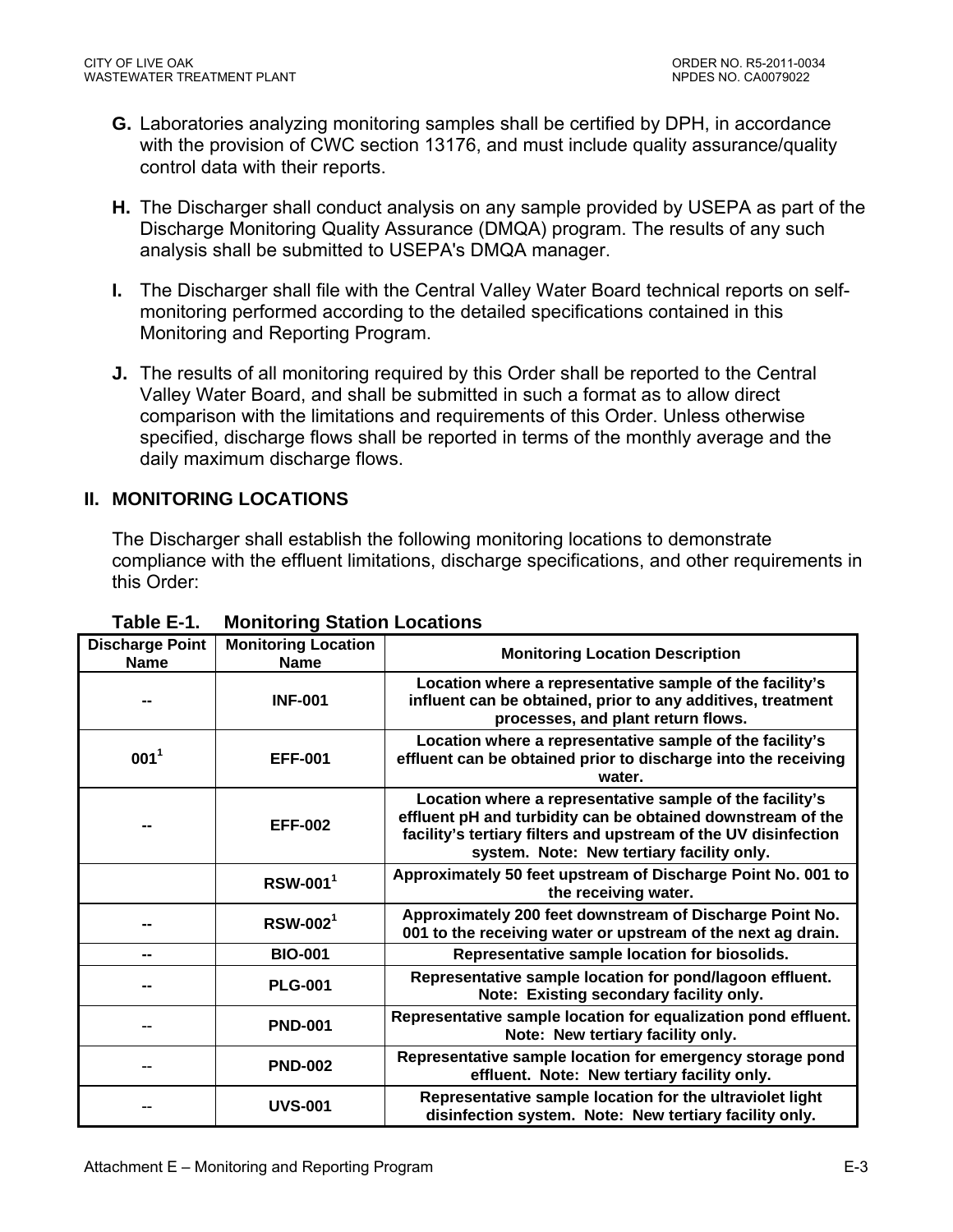| $\sim$ | <b>SPL-001</b> | A location where a representative sample for the municipal<br>water supply can be collected. If the water supply is from<br>more than one source, a flow weighted average should be<br>calculated. |
|--------|----------------|----------------------------------------------------------------------------------------------------------------------------------------------------------------------------------------------------|
|--------|----------------|----------------------------------------------------------------------------------------------------------------------------------------------------------------------------------------------------|

<sup>1</sup> Currently the Facility discharges from Discharge Point No. 001 into the receiving water, Reclamation District 777 Lateral Drain No. 1; however, following completion of the new tertiary treatment system, the Facility will discharge into Reclamation District 777 Lateral Drain No. 2.

### **III. INFLUENT MONITORING REQUIREMENTS**

#### **A. Monitoring Location INF-001**

**1.** The Discharger shall monitor influent to the facility at INF-001 as follows:

| <b>Parameter</b>                         | <b>Units</b>      | <b>Sample Type</b>           | <b>Minimum Sampling</b><br><b>Frequency</b> | <b>Required Analytical</b><br><b>Test Method</b> |
|------------------------------------------|-------------------|------------------------------|---------------------------------------------|--------------------------------------------------|
| <b>Flow</b>                              | MGD               | Meter                        | Continuous                                  |                                                  |
| рH                                       | Standard<br>Units | $G$ rab <sup>2</sup>         | 1/Week                                      |                                                  |
| BOD 5-day $@$ 20 $°C$                    | mg/L              | 24-hr Composite <sup>3</sup> | 1/Week                                      |                                                  |
| <b>Total Suspended Solids</b>            | mg/L              | 24-hr Composite <sup>3</sup> | 1/Week                                      |                                                  |
| <b>Electrical Conductivity</b><br>@ 25°C | µmhos/cm          | $G$ rab <sup>2</sup>         | 1/Month                                     |                                                  |
| <b>Total Dissolved Solids</b>            | mg/L              | $G$ rab <sup>2</sup>         | 1/Quarter                                   |                                                  |

**Table E-2. Influent Monitoring for INF-001** 

1 Pollutants shall be analyzed using the analytical methods described in 40 CFR Part 136; where no methods are specified for a given pollutant, method shall be approved by the Central Valley Water Board or the State Water Board.

<sup>2</sup> Grab samples shall not be collected at the same time each day to get a complete representation of variations in the influent.

 $3\quad$  24-hour flow proportional composite.

## **IV. EFFLUENT MONITORING REQUIREMENTS**

## **A. Monitoring Location EFF-001**

**1.** The Discharger shall monitor tertiary treated effluent at EFF-001 as follows. If more than one analytical test method is listed for a given parameter, the Discharger must select from the listed methods and corresponding Minimum Level:

| <b>Parameter</b>            | Units      | <b>Sample Type</b> | <b>Minimum Sampling</b><br><b>Frequency</b> | <b>Required Analytical</b><br><b>Test Method</b> |
|-----------------------------|------------|--------------------|---------------------------------------------|--------------------------------------------------|
| <b>Flow</b>                 | <b>MGD</b> | Meter              | Continuous                                  |                                                  |
| Chlorine, Total<br>Residual | mg/L       | Meter <sup>8</sup> | Continuous <sup>8</sup>                     | 1,8                                              |
| Tubidity <sup>10</sup>      | <b>NTU</b> | Grab'              | Daily                                       |                                                  |

**Table E-3. Effluent Monitoring for EFF-001**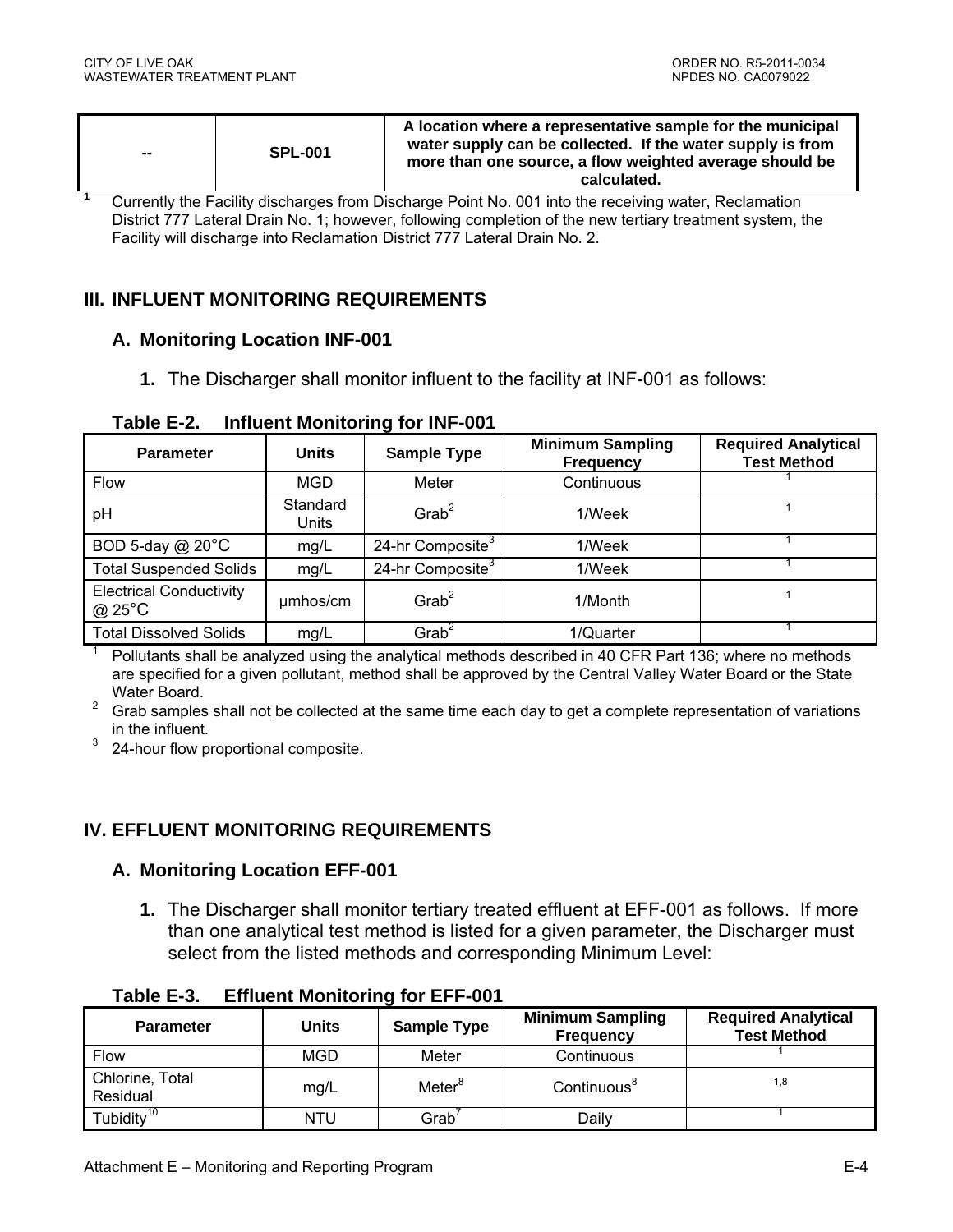| <b>Parameter</b>                                 | <b>Units</b>           | <b>Minimum Sampling</b><br><b>Sample Type</b><br><b>Frequency</b> |                     | <b>Required Analytical</b><br><b>Test Method</b> |
|--------------------------------------------------|------------------------|-------------------------------------------------------------------|---------------------|--------------------------------------------------|
| Temperature                                      | F<br>(or as C)         | Grab <sup>7</sup>                                                 | 1/Week <sup>5</sup> | $\mathbf{1}$                                     |
| <b>Total Coliform</b><br>Organisms               | MPN/100 mL             | Grab <sup>7</sup>                                                 | 2/Week              | $\mathbf{1}$                                     |
| <b>Electrical Conductivity</b><br>@ 25 C         | umhos/cm               | $24-hr$<br>Composite <sup>2</sup>                                 | 1/Week              | $\mathbf{1}$                                     |
| <b>Biochemical Oxygen</b><br>Demand 5-day @ 20 C | mg/L                   | $24-hr$<br>Composite $2$                                          | 1/Week              | $\mathbf{1}$                                     |
|                                                  | lbs/day                | Calculate                                                         | 1/Week              |                                                  |
| <b>Total Suspended</b><br>Solids                 | mg/L                   | $24-hr$<br>Composite <sup>2</sup>                                 | 1/Week              | $\mathbf{1}$                                     |
|                                                  | lbs/day                | Calculate                                                         | 1/Week              |                                                  |
|                                                  | mg/L                   | Grab <sup>7</sup>                                                 | $1/Week^{4,5}$      | 1                                                |
| Ammonia, Total (as N)                            | lbs/day                | Calculate                                                         | 1/Week              |                                                  |
| Dissolved Oxygen                                 | mg/L &<br>% saturation | Grab <sup>7</sup>                                                 | 1/Week              | $\mathbf{1}$                                     |
| $pH^{10}$                                        | Standard<br>Units      | Grab <sup>7</sup>                                                 | 1/Week              | $\mathbf{1}$                                     |
| Aluminum, Total<br>Recoverable                   | µg/L                   | $24-hr$<br>Composite <sup>2</sup>                                 | 1/Month             | 1,6                                              |
| Arsenic                                          | $\mu$ g/L              | $24-hr$<br>Composite <sup>2</sup>                                 | 1/Month             | 1,3                                              |
| Nitrate (as N)                                   | mg/L                   | Grab <sup>7</sup>                                                 | 1/Month             | $\overline{1}$                                   |
| Hardness (as CaCO <sub>3</sub> )                 | mg/L                   | $24-hr$<br>Composite <sup>2</sup>                                 | 1/Month             | $\mathbf{1}$                                     |
| Copper, Total<br>Recoverable                     | µg/L                   | $24-hr$<br>Composite <sup>2</sup>                                 | 1/Month             | 1,3                                              |
| <b>Total Trihalomethanes</b>                     | µg/L                   | $24-hr$<br>Composite <sup>2</sup>                                 | 1/Month             | 1,3                                              |
| Dibromochloromethane                             | µg/L                   | Grab <sup>7</sup>                                                 | 1/Month             | 1,3                                              |
| Dichlorobromomethane                             | µg/L                   | Grab <sup>7</sup>                                                 | 1/Month             | 1,3                                              |
| Cadmium, Total<br>Recoverable                    | µg/L                   | $24-hr$<br>Composite <sup>2</sup>                                 | 1/Quarter           | 1,3                                              |
| Alpha BHC                                        | µg/L                   | $24-hr$<br>Composite <sup>2</sup>                                 | 1/Quarter           | 1,3                                              |
| 4,4'-DDE                                         | µg/L                   | $24-hr$<br>Composite <sup>2</sup>                                 | 1/Quarter           | 1,3                                              |
| Alpha Endosulfan                                 | µg/L                   | $24-hr$<br>Composite <sup>2</sup>                                 | 1/Quarter           | 1,3                                              |
| Endrin Aldelhyde                                 | $\mu$ g/L              | $24-hr$<br>Composite <sup>2</sup>                                 | 1/Quarter           | 1,3                                              |
| Iron                                             | µg/L                   | $24-hr$<br>Composite <sup>2</sup>                                 | 1/Quarter           | $\mathbf{1}$                                     |
| Manganese                                        | $\mu$ g/L              | $24-hr$<br>Composite <sup>2</sup>                                 | 1/Quarter           | $\mathbf{1}$                                     |
| <b>Total Dissolved Solids</b>                    | mg/L                   | $24-hr$<br>Composite <sup>2</sup>                                 | $1/Q$ uarter $9$    | $\mathbf{1}$                                     |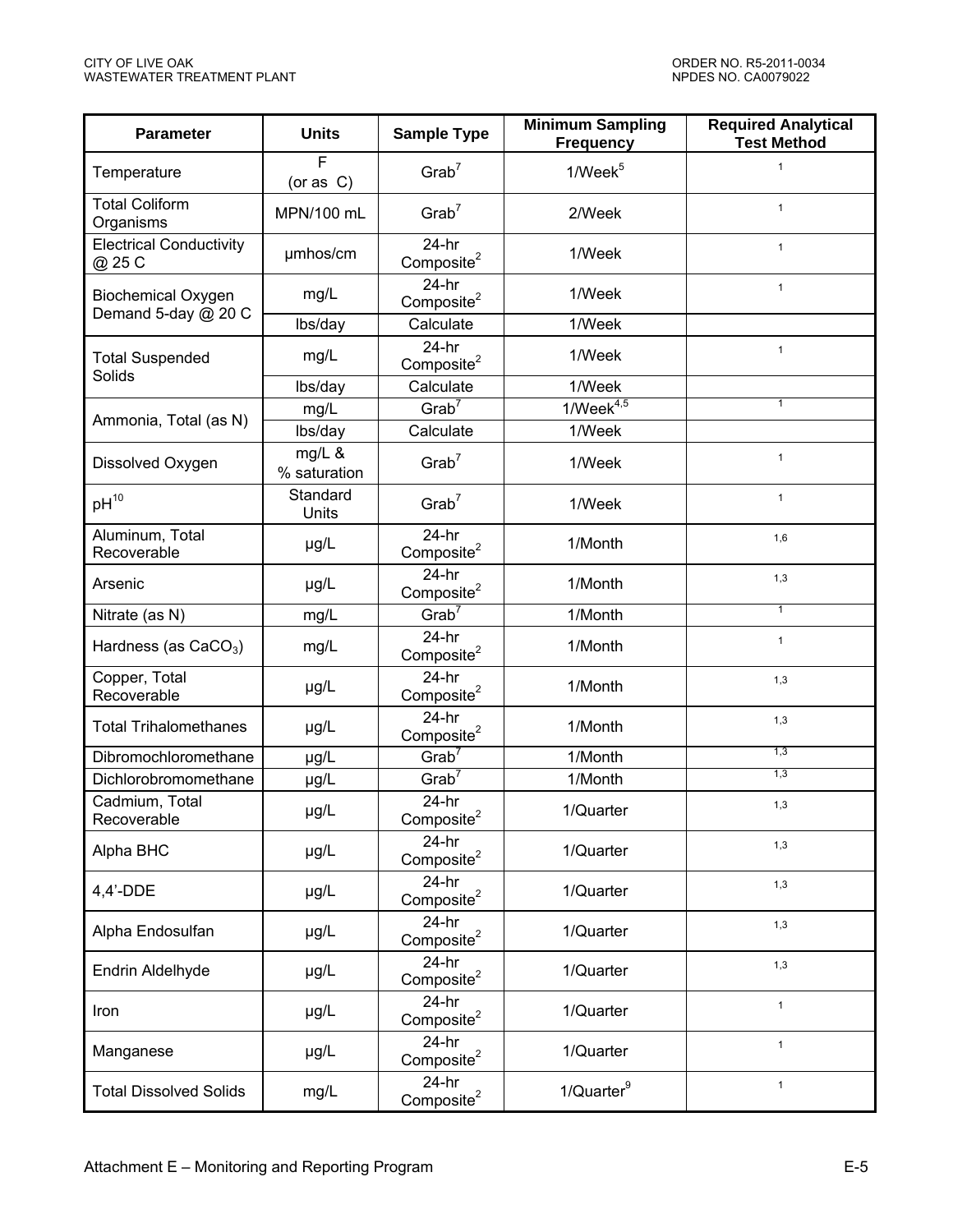| <b>Parameter</b>                                                                                                   | <b>Units</b> | <b>Sample Type</b>   | <b>Minimum Sampling</b><br><b>Frequency</b>                                | <b>Required Analytical</b><br><b>Test Method</b> |
|--------------------------------------------------------------------------------------------------------------------|--------------|----------------------|----------------------------------------------------------------------------|--------------------------------------------------|
| Mercury, Total<br>Recoverable                                                                                      | $\mu$ g/L    | Grab <sup>7</sup>    | 1/Quarter                                                                  | 9                                                |
| Mercury, Methyl                                                                                                    | $\mu$ g/L    | $G$ rab <sup>7</sup> | 1/Quarter                                                                  | 9                                                |
| Standard Minerals,<br>Priority Pollutant, and<br>Other Constituents of<br>Concern<br>(See Section X.D.5.<br>below) | $\mu$ g/L    | Grab <sup>7</sup>    | Quarterly during 3 <sup>rd</sup> or<br>4 <sup>th</sup> year of permit term | 1,3                                              |
| <b>Whole Effluent Toxicity</b><br>(see Section V. below)                                                           |              |                      |                                                                            |                                                  |

 Pollutants shall be analyzed using the analytical methods described in 40 CFR Part 136; where no methods are specified for a given pollutant, method shall be approved by the Central Valley Water Board or the State Water Board.

<sup>2</sup> 24-hour flow proportioned composite.

1

- $3$  For priority pollutant constituents with effluent limitations, detection limits shall be below the effluent limitations. If the lowest minimum level (ML) published in Appendix 4 of the Policy for Implementation of Toxics Standards for Inland Surface Waters, Enclosed Bays, and Estuaries of California (State Implementation Plan or SIP) is not below the effluent limitation, the detection limit shall be the lowest ML. For priority pollutant constituents without effluent limitations, the detection limits shall be equal to or less than the lowest ML published in Appendix 4 of the SIP.
- $^{4}$  Concurrent with whole effluent toxicity monitoring.
- $5$  pH and temperature shall be recorded at the time of ammonia sample collection.
- 6 Compliance with the final effluent limitations for aluminum can be demonstrated using either total or acidsoluble (inductively coupled plasma/atomic emission spectrometry or inductively coupled plasma/mass spectrometry) analysis methods, as supported by USEPA's Ambient Water Quality Criteria for Aluminum document (EPA 440/5-86-008), or other standard methods that exclude aluminum silicate particles as approved by the Executive Officer.
- <sup>7</sup> Grab samples shall not be collected at the same time each day to get a complete representation of variations in the effluent.
- **<sup>8</sup>**Total chlorine residual must be monitored with a method sensitive to and accurate at the permitted level of 0.01 mg/L. When effluent disinfection by chlorine is replaced by UV disinfection with the new Facility, total residual chlorine monitoring is required when the Facility uses chlorine for maintenance purposes and monitoring can be achieved by daily grab samples. Whenever chlorine is scheduled to be used for maintenance of the new Facility, the Discharger shall monitor chlorine residual one week prior to use and one week after the end of use. If chlorine is needed for an unforseen operational or maintenace event, chlorine residual shall be monitored beginning the first day of use until one day after the end of use of chlorine.
- <sup>9</sup> Unfiltered methyl mercury and total mercury samples shall be taken using clean hands/dirty hands procedures, as described in U.S. EPA method 1669: Sampling Ambient Water for Trace Metals at EPA Water Quality Criteria Levels, for collection of equipment blanks (section 9.4.4.2), and shall be analyzed by U.S. EPA method 1630/1631 (Revision E) with a method detection limit of 0.02 ng/l for methylmercury and 0.2 ng/l for total mercury.
- <sup>10</sup> When the new Facility is completed, monitoring for turbidity and pH shall be conducted according to Section IV.B. of the Monitoring and Reporting Program. Upon initiation of operation of the new Facility, the Discharger shall indicate in the SMR that the monitoring location has changed.

## **B. Monitoring Location EFF-002**

**1.** The Discharger shall monitor tertiary filtered effluent at EFF-002 as follows. If more than one analytical test method is listed for a given parameter, the Discharger must select from the listed methods and corresponding Minimum Level: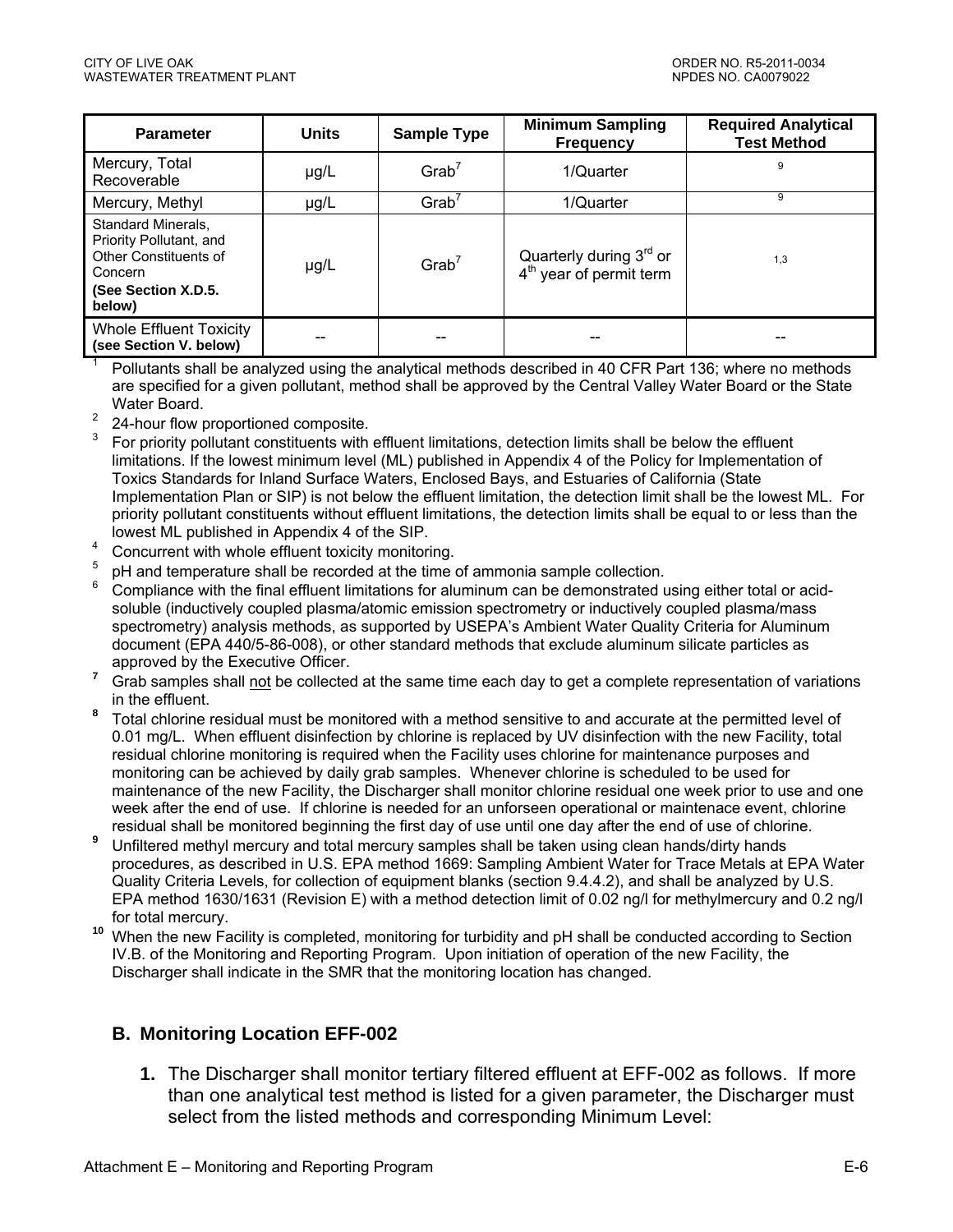1

| гаріе с-4.       | ETTIUGHT MONITORING TOT EFF-UUZ |                          |                                             |                                        |  |  |  |  |
|------------------|---------------------------------|--------------------------|---------------------------------------------|----------------------------------------|--|--|--|--|
| <b>Parameter</b> | Units                           | <b>Sample</b><br>$T$ ype | <b>Minimum Sampling</b><br><b>Frequency</b> | <b>Required Analytical Test Method</b> |  |  |  |  |
| Turbidity        | NTU                             | Meter                    | Continuous                                  |                                        |  |  |  |  |
| ∣ pH             | Standard<br>Jnits               | Grab <sup>2</sup>        | 1/Week                                      |                                        |  |  |  |  |

#### **Table E-4. Effluent Monitoring for EFF-002**

 Parameters shall be analyzed using the analytical methods described in 40 CFR Part 136; where no methods are specified for a given parameter, method shall be approved by the Central Valley Water Board or the State Water Board.

<sup>2</sup> Grab samples shall not be collected at the same time each day to get a complete representation of variations in the effluent.

### **V. WHOLE EFFLUENT TOXICITY TESTING REQUIREMENTS**

- **A. Acute Toxicity Testing.** The Discharger shall conduct acute toxicity testing to determine whether the effluent is contributing acute toxicity to the receiving water. The Discharger shall meet the following acute toxicity testing requirements:
	- **1.** *Monitoring Frequency* The Discharger shall perform quarterly acute toxicity testing, concurrent with effluent ammonia sampling.
	- **2.** *Sample Types*  For static non-renewal and static renewal testing, the samples shall be grab samples and shall be representative of the volume and quality of the discharge. The effluent samples shall be taken at the effluent monitoring location EFF-001.
	- **3.** *Test Species*  Test species shall be fathead minnows (Pimephales promelas).
	- **4.** *Methods*  The acute toxicity testing samples shall be analyzed using EPA-821-R-02-012, Fifth Edition. Temperature, total residual chlorine, and pH shall be recorded at the time of sample collection. No pH adjustment may be made unless approved by the Executive Officer. In lieu of performing a separate acute bioassay, the Discharger may report the 96-hour percent survival of the fathead minnow species with the results from the chronic toxicity test procedure for determination of compliance with acute toxicity requirements. The results for acute and chronic testing must be reported separately.
	- **5.** *Test Failure* If an acute toxicity test does not meet all test acceptability criteria, as specified in the test method, the Discharger must re-sample and re-test as soon as possible, not to exceed 7 days following notification of test failure.
- **B. Chronic Toxicity Testing.** The Discharger shall conduct three species chronic toxicity testing to determine whether the effluent is contributing chronic toxicity to the receiving water. The Discharger shall meet the following chronic toxicity testing requirements:
	- **1.** *Monitoring Frequency –* The Discharger shall perform quarterly three species chronic toxicity testing.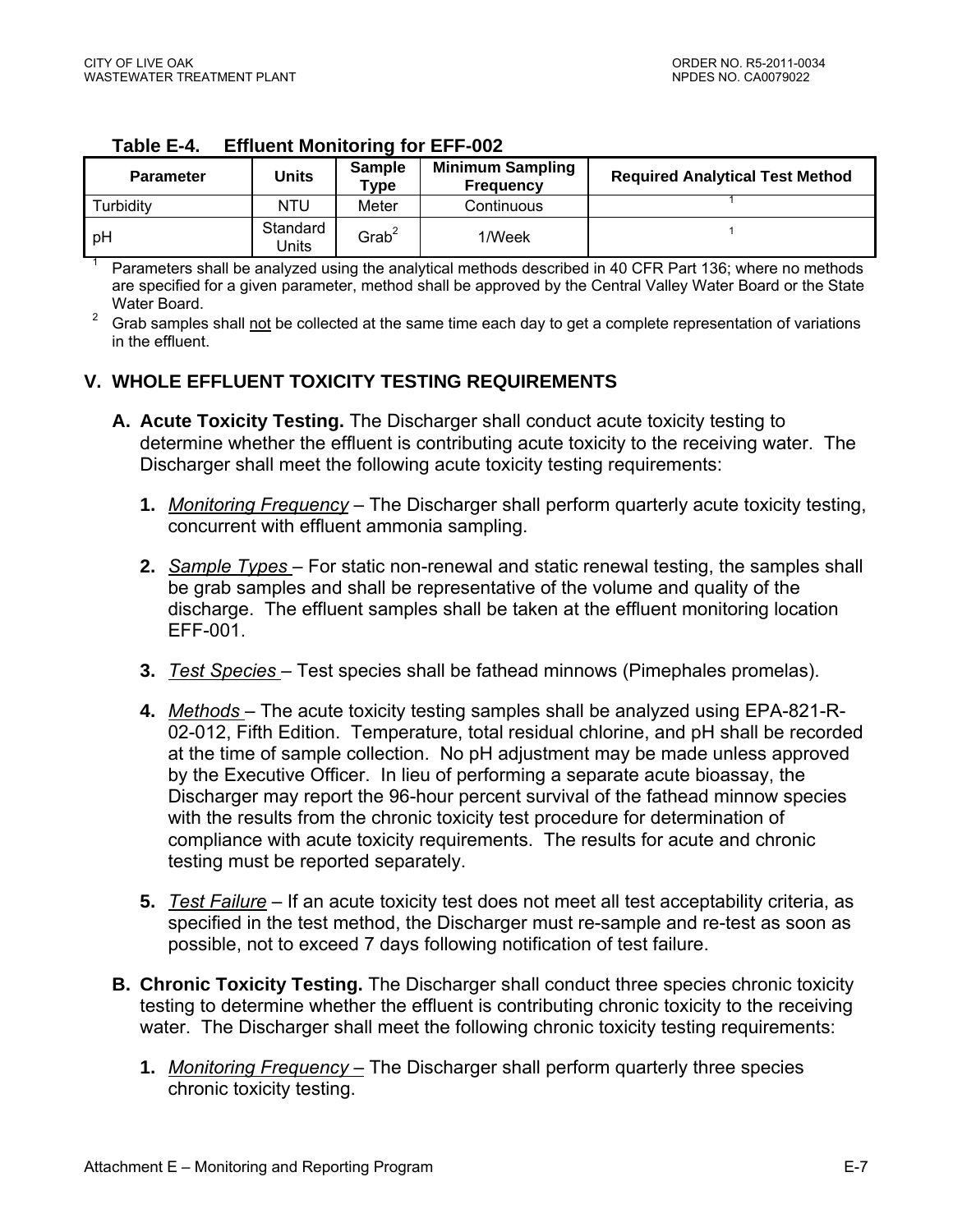- **2.** *Sample Types* Effluent samples shall be grab samples and shall be representative of the volume and quality of the discharge. The effluent samples shall be taken at the effluent monitoring location EFF-001. The receiving water control shall be a grab sample obtained from the RSW-001 sampling location, as identified in this Monitoring and Reporting Program.
- **3.** *Sample Volumes* Adequate sample volumes shall be collected to provide renewal water to complete the test in the event that the discharge is intermittent.
- **4.** *Test Species* Chronic toxicity testing measures sublethal (e.g., reduced growth, reproduction) and/or lethal effects to test organisms exposed to an effluent compared to that of the control organisms. The Discharger shall conduct chronic toxicity tests with:
	- The cladoceran, water flea, *Ceriodaphnia dubia* (survival and reproduction test);
	- The fathead minnow, *Pimephales promelas* (larval survival and growth test); and
	- The green alga, *Selenastrum capricornutum* (growth test).
- **5.** *Methods* The presence of chronic toxicity shall be estimated as specified in *Shortterm Methods for Estimating the Chronic Toxicity of Effluents and Receiving Waters to Freshwater Organisms, Fourth Edition*, EPA/821-R-02-013, October 2002.
- **6.** *Reference Toxicant* As required by the SIP, all chronic toxicity tests shall be conducted with concurrent testing with a reference toxicant and shall be reported with the chronic toxicity test results.
- **7.** *Dilutions* For regular and accelerated chronic toxicity testing it is not necessary to perform the test using a dilution series. The test may be performed using 100% effluent. If toxicity is found in any regular effluent test, the Discharger must immediately retest using the dilution series identified in Table E-5, below. For TRE monitoring, the chronic toxicity testing shall be performed using the full dilution series identified in Table E-5, below. The receiving water control shall be used as the diluent (unless the receiving water is toxic).

|                    |     | -<br>Dilutions (%) |    |    |      |                    | <b>Controls</b>     |
|--------------------|-----|--------------------|----|----|------|--------------------|---------------------|
| <b>Sample</b>      | 100 | 75                 | 50 | 25 | 12.5 | Receiving<br>Water | Laboratory<br>Water |
| % Effluent         | 100 | 75                 | 50 | 25 | 12.5 |                    |                     |
| % Receiving Water  |     | 25                 | 50 | 75 | 87.5 | 100                |                     |
| % Laboratory Water |     |                    |    |    |      |                    | 100                 |

**Table E-5. Chronic Toxicity Testing Dilution Series** 

**8.** *Test Failure* – The Discharger must re-sample and re-test as soon as possible, but no later than fourteen (14) days after receiving notification of a test failure. A test failure is defined as follows: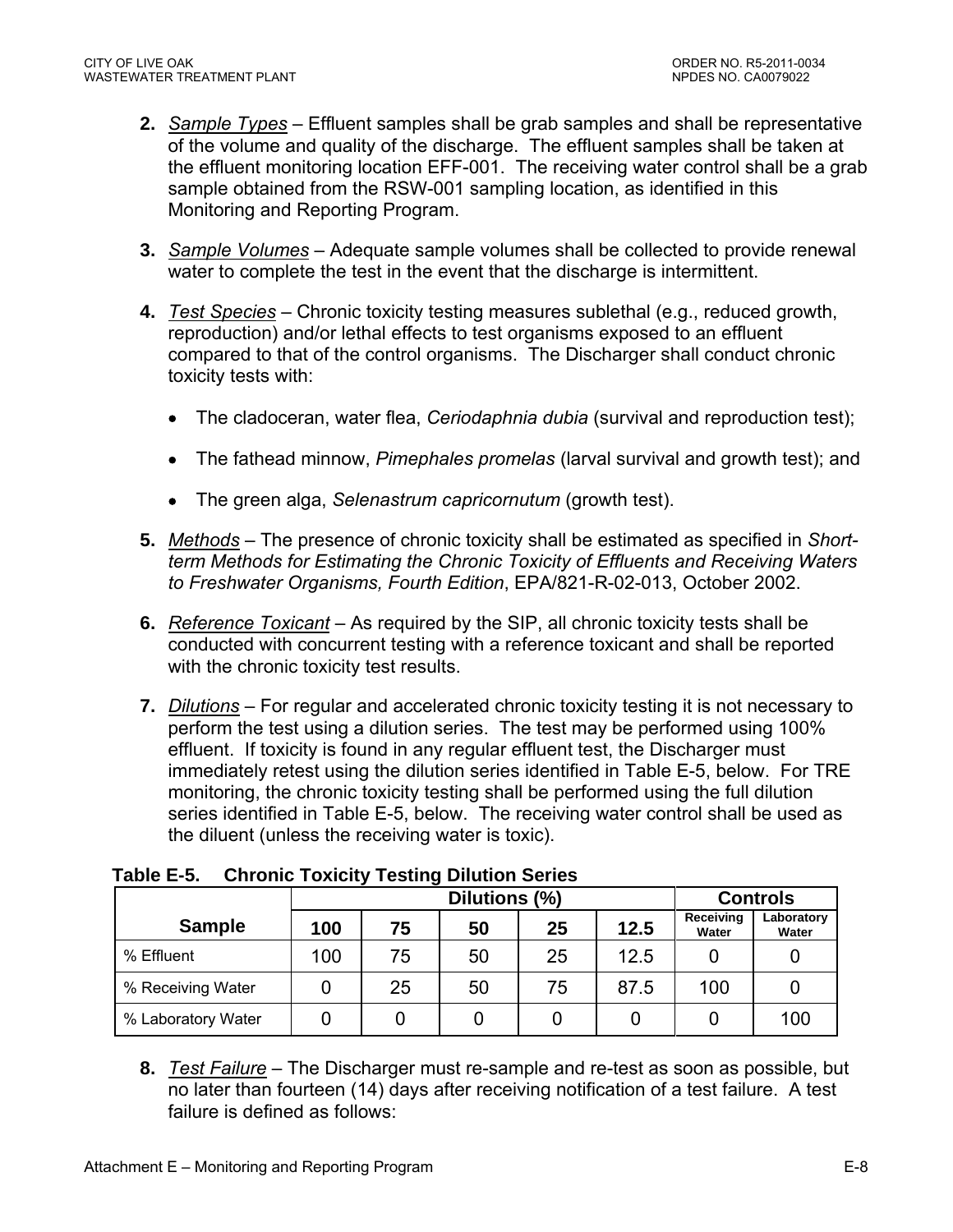- **a.** The reference toxicant test or the effluent test does not meet all test acceptability criteria as specified in the *Short-term Methods for Estimating the Chronic Toxicity of Effluents and Receiving Waters to Freshwater Organisms, Fourth Edition*, EPA/821-R-02-013, October 2002 (Method Manual), and its subsequent amendments or revisions; or
- **b.** The percent minimum significant difference (PMSD) measured for the test exceeds the upper PMSD bound variability criterion in Table 6 on page 52 of the Method Manual. (A retest is only required in this case if the test results do not exceed the monitoring trigger specified in the Special Provision at section VI. 2.a.iii. of the Order.)
- **C. WET Testing Notification Requirements.** The Discharger shall notify the Central Valley Water Board within 24-hours after the receipt of test results exceeding the monitoring trigger during regular or accelerated monitoring, or an exceedance of the acute toxicity effluent limitation.
- **D. WET Testing Reporting Requirements.** All toxicity test reports shall include the contracting laboratory's complete report provided to the Discharger and shall be in accordance with the appropriate "Report Preparation and Test Review" sections of the method manuals. At a minimum, whole effluent toxicity monitoring shall be reported as follows:
	- **1. Chronic WET Reporting.** Regular chronic toxicity monitoring results shall be reported to the Central Valley Water Board within 30 days following completion of the test, and shall contain, at minimum:
		- **a.** The results expressed in TUc, measured as 100/NOEC, and also measured as 100/LC50, 100/EC25, 100/IC25, and 100/IC50, as appropriate.
		- **b.** The statistical methods used to calculate endpoints;
		- **c.** The statistical output page, which includes the calculation of the percent minimum significant difference (PMSD);
		- **d.** The dates of sample collection and initiation of each toxicity test; and
		- **e.** The results compared to the numeric toxicity monitoring trigger.

Additionally, the monthly discharger self-monitoring reports shall contain an updated chronology of chronic toxicity test results expressed in TUc, and organized by test species, type of test (survival, growth or reproduction), and monitoring frequency, i.e., either quarterly, monthly, accelerated, or Toxicity Reduction Evaluation (TRE).

- **2. Acute WET Reporting.** Acute toxicity test results shall be submitted with the monthly discharger self-monitoring reports and reported as percent survival.
- **3. TRE Reporting.** Reports for TREs shall be submitted in accordance with the schedule contained in the Discharger's approved TRE Workplan.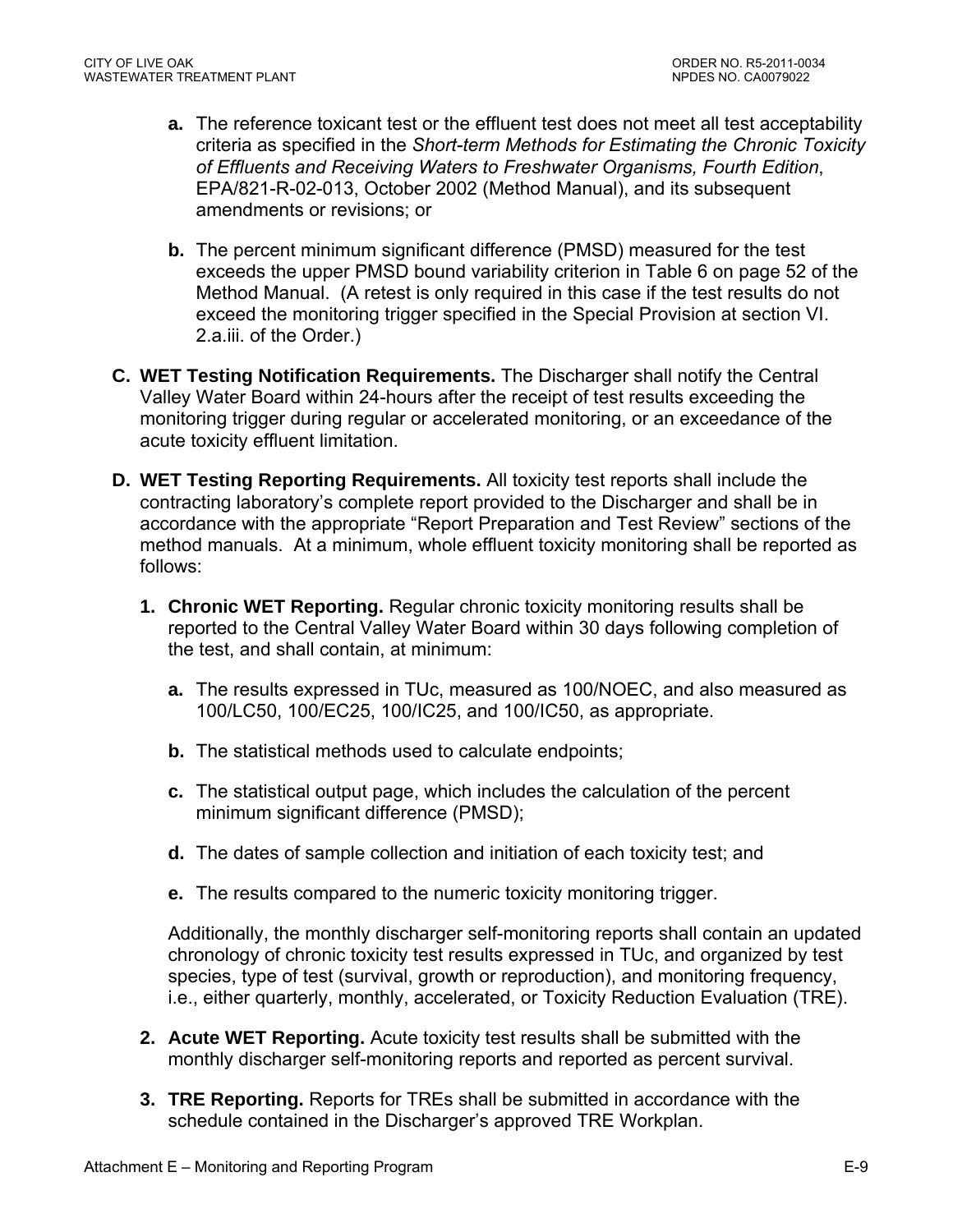- **4. Quality Assurance (QA).** The Discharger must provide the following information for QA purposes *(if applicable)*:
	- **a.** Results of the applicable reference toxicant data with the statistical output page giving the species, NOEC, LOEC, type of toxicant, dilution water used, concentrations used, PMSD, and dates tested.
	- **b.** The reference toxicant control charts for each endpoint, which include summaries of reference toxicant tests performed by the contracting laboratory.
	- **c.** Any information on deviations or problems encountered and how they were dealt with.

### **VI. LAND DISCHARGE MONITORING REQUIREMENTS – NOT APPLICABLE**

### **VII. RECLAMATION MONITORING REQUIREMENTS – NOT APPLICABLE**

#### **VIII. RECEIVING WATER MONITORING REQUIREMENTS – SURFACE WATER AND GROUNDWATER**

#### **A. Monitoring Locations RSW-001 and RSW-002**

**1.** The Discharger currently discharges to Reclamation District 777 Lateral Drain No. 1 as the receiving water; however, the new tertiary treatment facility proposes to utilize a Reclamation District 777 Lateral Drain No. 2 as the receiving water. For either receiving water, the monitoring requirements for RSW-001 and RSW-002 apply. The Discharger shall monitor the receiving water at RSW-001 or RSW-002 as follows:

| <b>Parameter</b>                                                                                                              | <b>Units</b>                            | <b>Sample Type</b>   | <b>Minimum Sampling</b><br><b>Frequency</b>                                | <b>Required Analytical</b><br><b>Test Method</b> |
|-------------------------------------------------------------------------------------------------------------------------------|-----------------------------------------|----------------------|----------------------------------------------------------------------------|--------------------------------------------------|
| Dissolved Oxygen                                                                                                              | $mg/L^1$<br>$%$ saturation <sup>1</sup> | $G$ rab <sup>2</sup> | 1/Week <sup>3</sup>                                                        |                                                  |
| pH                                                                                                                            | standard<br>units                       | $G$ rab <sup>2</sup> | 1/Week <sup>3</sup>                                                        | 4                                                |
| Turbidity                                                                                                                     | <b>NTU</b>                              | $G$ rab <sup>2</sup> | 1/Week <sup>3</sup>                                                        | 4                                                |
| Temperature                                                                                                                   | $\degree$ F (or $\degree$ C)            | Grab <sup>2</sup>    | $1$ /Week $3$                                                              | 4                                                |
| <b>Electrical Conductivity</b><br>$@$ 25 $°C$                                                                                 | umhos/cm                                | $G$ rab <sup>2</sup> | 1/Week <sup>3</sup>                                                        | 4                                                |
| Hardness (as $CaCO3$ )                                                                                                        | mg/L                                    | Grab <sup>2</sup>    | $1/M$ onth $3$                                                             | 4                                                |
| <b>Total Dissolved Solids</b>                                                                                                 | mg/L                                    | Grab <sup>2</sup>    | $1/Q$ uarter $3$                                                           | 4                                                |
| <b>Standard Minerals, Priority</b><br>Pollutant, and Other<br><b>Constituents of Concern</b><br>(See Section X.D.5.<br>below) | $\mu$ g/L                               | Grab <sup>2</sup>    | Quarterly during 3 <sup>rd</sup> or<br>4 <sup>th</sup> year of permit term | 4                                                |

#### **Table E-6. Receiving Water Monitoring Requirements for RSW-001 and RSW-002**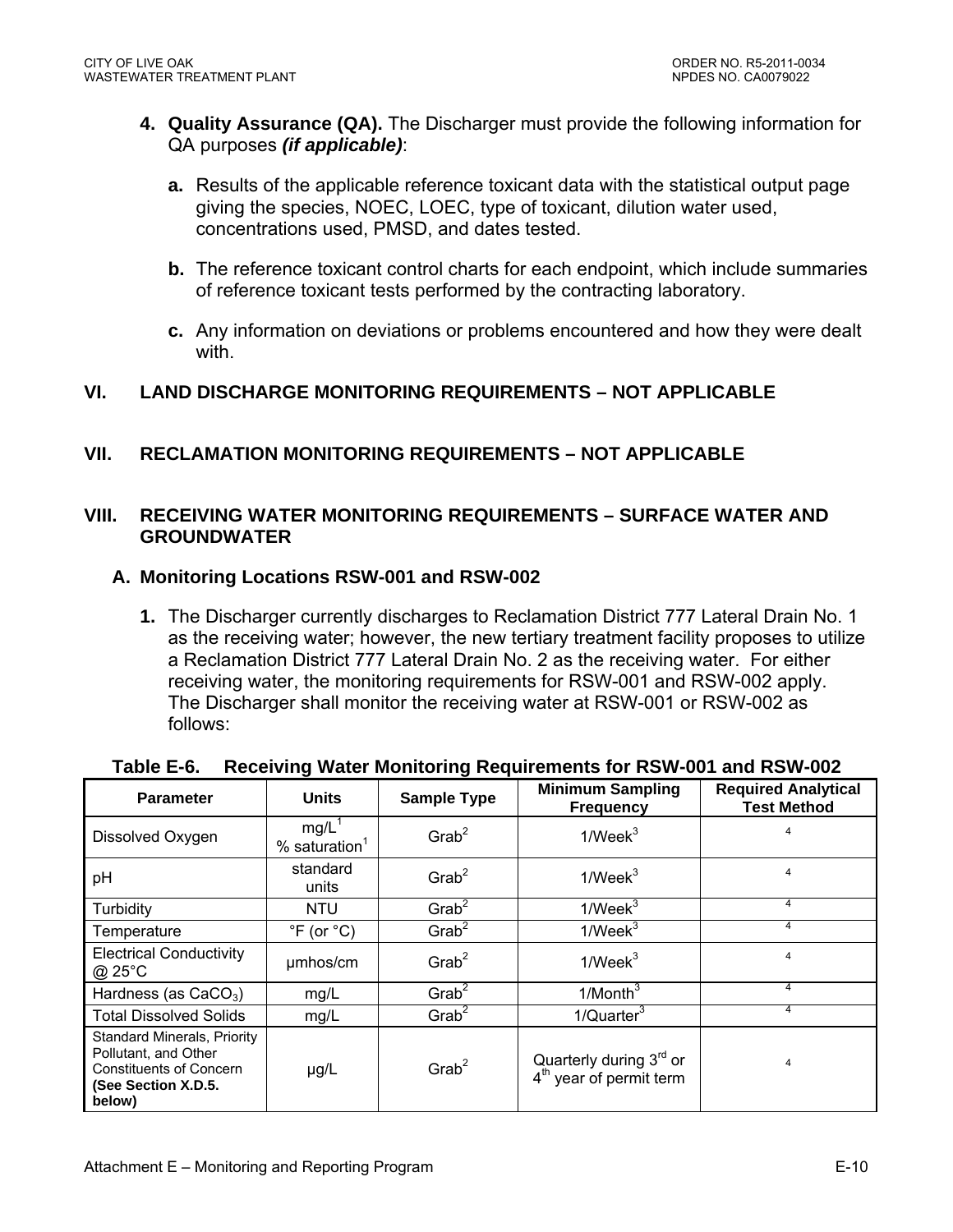| <b>Parameter</b> | Units |             | <b>Minimum Sampling</b> | <b>Required Analytical</b> |
|------------------|-------|-------------|-------------------------|----------------------------|
|                  |       | Sample Type | <b>Frequency</b>        | <b>Test Method</b>         |

1 Report both saturation concentration and percent saturation.

2 Grab samples shall not be collected at the same time each day to get a complete representation of variations in the effluent. If there is no flow in the receiving water (RSW-001 or RSW-002, whichever is applicable) at time of sampling, no sample is required; however all reporting requirements for RSW-001 or RSW-002 still apply and reporting no- flow conditions is required. Flow is a downstream movement of water in sufficient volume to grab a reliable sample. Any receiving water limitation dependent upon available flow in the receiving water shall not be considered in violation, if no flow is available for sampling.

- 3 Monitoring must be concurrent with effluent discharge monitoring.
- 4 Pollutants shall be analyzed using the analytical methods described in 40 CFR Part 136; where no methods are specified for a given pollutant, method shall be approved by the Central Valley Water Board or the State Water Board.

### **B. Groundwater Monitoring – NOT APPLICABLE**

#### **IX. OTHER MONITORING REQUIREMENTS**

#### **A. Biosolids**

#### **1. Monitoring Location BIO-001**

- **a.** A composite sample of sludge shall be collected annually at Monitoring Location BIO-001 in accordance with USEPA's *POTW Sludge Sampling and Analysis Guidance Document*, August 1989, and tested for the metals listed in Title 22.
- **b.** Sampling records shall be retained for a minimum of 5 years. A log shall be maintained of sludge quantities generated and of handling and disposal activities. The frequency of entries is discretionary; however, the log must be complete enough to serve as a basis for part of the annual report.
- **c.** Upon removal of sludge, the Discharger shall submit characterization of sludge quality, including sludge percent solids and the most recent quantitative results of chemical analysis for the priority pollutants listed in 40 CFR Part 122, Appendix D, Tables II and III (excluding total phenols). In addition to USEPA's POTW *Sludge Sampling and Analysis Guidance Document*, August 1989, suggested methods for analysis of sludge are provided in USEPA publications titled *Test Methods for Evaluating Solid Waste: Physical/Chemical Methods* and *Test Methods for Organic Chemical Analysis of Municipal and Industrial Wastewater*. Recommended analytical holding times for sludge samples should reflect those specified in 40 CFR 136.6.3(e). Other guidance is available.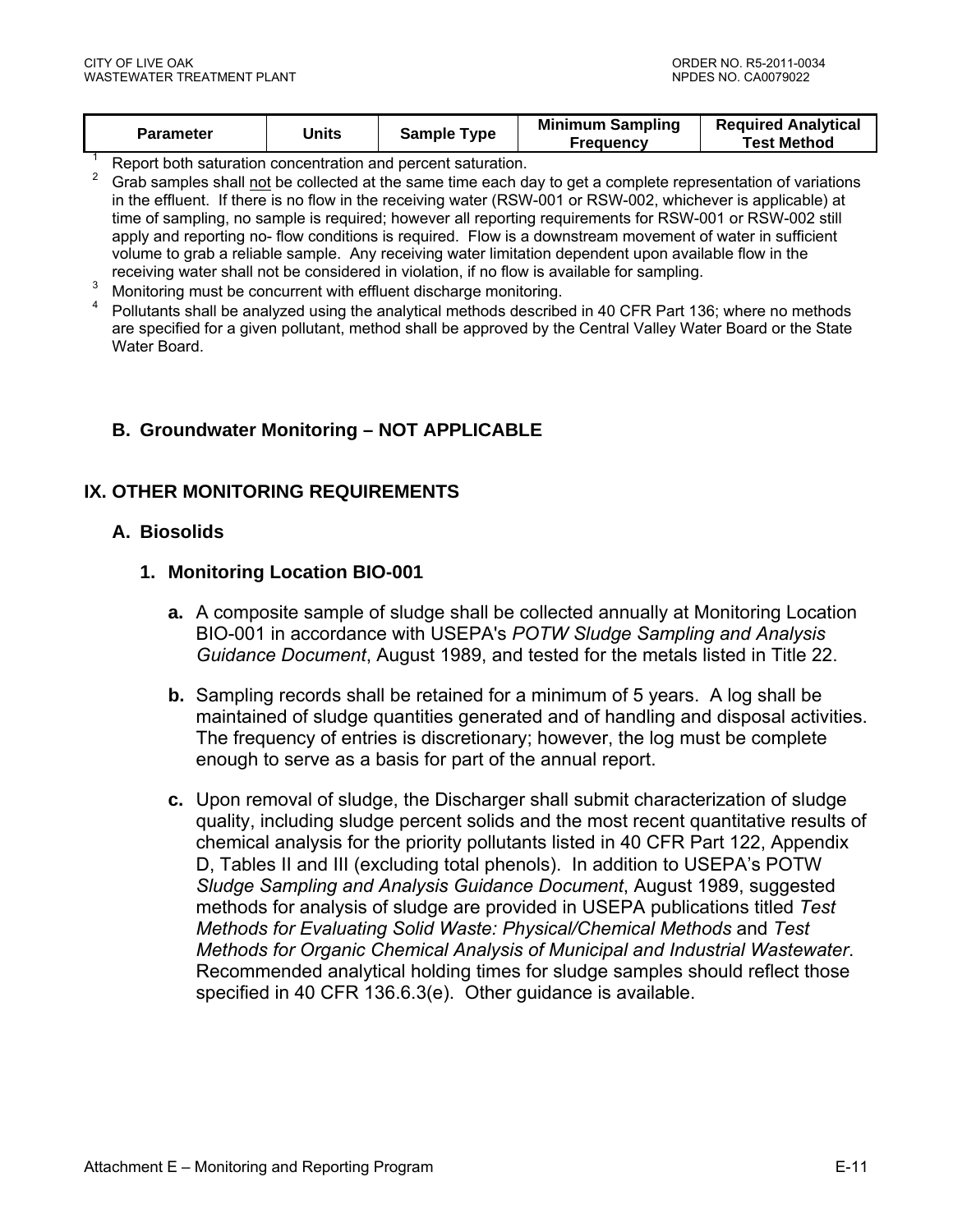## **B. Pond/Lagoon Monitoring**

### **1. Monitoring Location PLG-001**

a. The Discharger shall monitor the wastewater impounded in the existing secondary facility's pond(s)/lagoon(s) at PLG-001 as follows. When the pond(s)/lagoons(s) are not in use, the monthly self-monitoring report shall so state.

| Table E-7. |  | <b>Pond/Lagoon Monitoring Requirements</b> |
|------------|--|--------------------------------------------|
|            |  |                                            |

| <b>Parameter</b>                              | <b>Units</b>          | <b>Sample Type</b> | <b>Minimum Sampling</b><br><b>Frequency</b> |
|-----------------------------------------------|-----------------------|--------------------|---------------------------------------------|
| Freeboard                                     | feet                  | Grab               | Weekly                                      |
| Dissolved Oxygen <sup>2</sup>                 | mg/L                  | Grab               | Weekly <sup>3</sup>                         |
| Odors                                         |                       | $- -$              | Weekly <sup>3</sup>                         |
| $pH^2$                                        | <b>Standard Units</b> | Grab               | Weekly®                                     |
| Electrical Conductivity $@$ 25°C <sup>2</sup> | umhos/cm              | Grab               | Weekly                                      |

 $\frac{1}{2}$  To be measured vertically to the lowest point of overflow.

 A hand-held field meter may be used, provided the meter utilizes a U.S. EPA-approved algorithm method, and is calibrated and maintained in accordance with the manufacturer's instructions. A calibration and maintenance log for each meter used for monitoring required by this Monitoring and Reporting Program shall be maintained at the WWTP.

Sampling is not required when the depth of water covering the entire basin is less than one foot.

## **C. Equalization Basin and Emergency Storage Basin**

#### **1. Monitoring Locations PND-001 and PND-002**

- **a.** The Discharger shall monitor the wastewater impounded in the Facility equalization basin at PND-001 and the emergency storage basin at PND-002 as follows. A sampling station shall be established where a representative sample of the wastewater in the basins can be obtained. Monitoring is required only when the depth of water covering the entire basin is more than one foot; however, the monthly self-monitoring report shall so state.
- **b.** The Discharger shall keep a log related to the use of each basin. In particular the Discharger shall record the following when any type of wastewater is directed to the basins;
	- i. The date(s) when the wastewater is directed to the basin;
	- ii. The type(s) of wastewater (e.g., untreated due to plant upset, tertiary treated) directed to the basin;
	- iii. The total volume of wastewater directed to each basin;
	- iv. The duration of time wastewater is collected in the basin; prior to redirection back to the wastewater treatment plant; and
	- v. The date when all wastewater in the basin has been redirected to the wastewater treatment plant.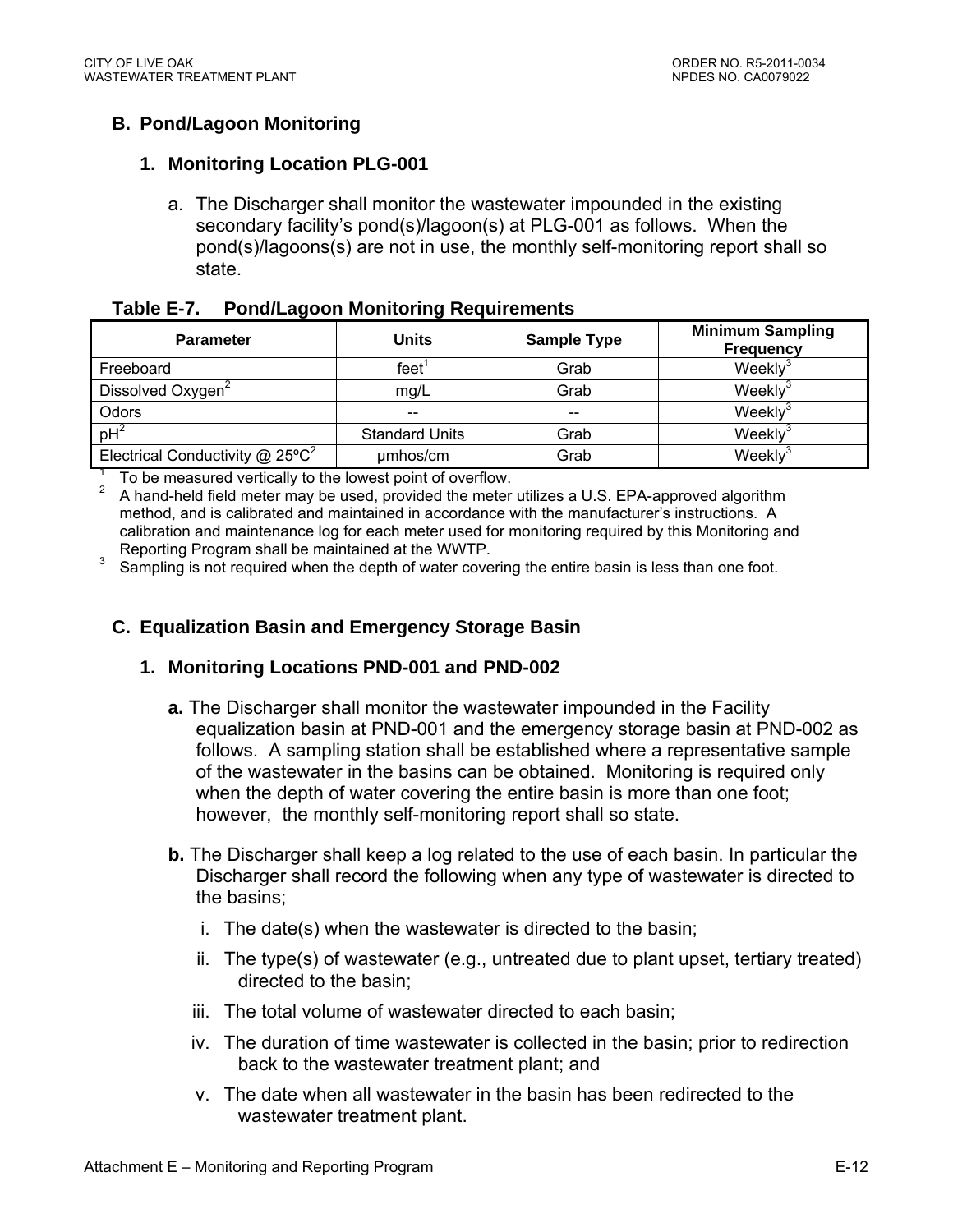- vi. The freeboard available in the basin.
- **c.** The basin logs shall be submitted with the monthly self-monitoring reports required in Section X.B. of the Monitoring and Reporting Program (Attachment E).

#### **D. Ultraviolet Light (UV) Disinfection System**

#### **1. Monitoring Location UVS-001**

The Discharger shall monitor the UV disinfection system at UVS-001 when the system is operational, as follows:

| <b>Parameter</b>                   | <b>Units</b>       | <b>Sample Type</b> | <b>Minimum Sampling</b><br><b>Frequency</b> |
|------------------------------------|--------------------|--------------------|---------------------------------------------|
| Flow rate                          | MGD                | Meter              | Continuous                                  |
| Turbidity <sup>1</sup>             | <b>NTU</b>         | Meter              | Continuous                                  |
| Number of UV banks in<br>operation | <b>Number</b>      | Meter              | Continuous                                  |
| UV Transmittance $3,4$             | Percent (%)        | Meter              | Continuous                                  |
| UV Power Setting                   | Percent (%)        | Meter              | Continuous                                  |
| UV Dose $2$                        | mJ/cm <sup>2</sup> | Calculated         | Continuous                                  |

#### **Table E-8. Ultraviolet Disinfection System Monitoring Requirements**

Report daily average and maximum turbidity. If the influent exceeds 10 NTU, collect a sample for total coliform at EFF-001 and report the duration of the turbidity exceedance. <sup>2</sup>

 Report daily minimum UV dose, daily average UV dose, and weekly average UV dose. If effluent discharge has received less than the minimum UV dose and is not diverted from discharging to the receiving water, report the duration associated with each incident.

3 The Discharger shall report documented routine meter maintenance activities, including date, time of day, duration, in which the UV transmittance analyzer(s) is not in operation to record monitoring information

4 The UV transmittance analyzer can be out of service for calibration no more than 2 hours. One UV transmittance sample shall be collected and analyzed. Grab sample results will then be entered into the UV control system as the value used for UV dose calculation.

#### **E. Municipal Water Supply**

#### **1. Monitoring Location SPL-001**

The Discharger shall monitor the municipal water supply at SPL-001 as follows. A sampling station shall be established where a representative sample of the municipal water supply can be obtained. Municipal water supply samples shall be collected at approximately the same time as effluent samples.

| <b>Parameter</b>                             | Units    | <b>Sample</b><br>Type | <b>Minimum Sampling</b><br><b>Frequency</b> | <b>Required Analytical</b><br><b>Test Method</b> |
|----------------------------------------------|----------|-----------------------|---------------------------------------------|--------------------------------------------------|
| Electrical Conductivity @<br>$25^{\circ}C^1$ | umhos/cm | Grab                  | 1/Quarter                                   |                                                  |
| Total Dissolved Solids <sup>1</sup>          | mg/L     | Grab                  | 1/Quarter                                   |                                                  |
| Standard Minerals <sup>3</sup>               | mg/L     | Grab                  | 1/Year                                      |                                                  |

#### **Table E-9. Municipal Water Supply Monitoring Requirements for SPL-001**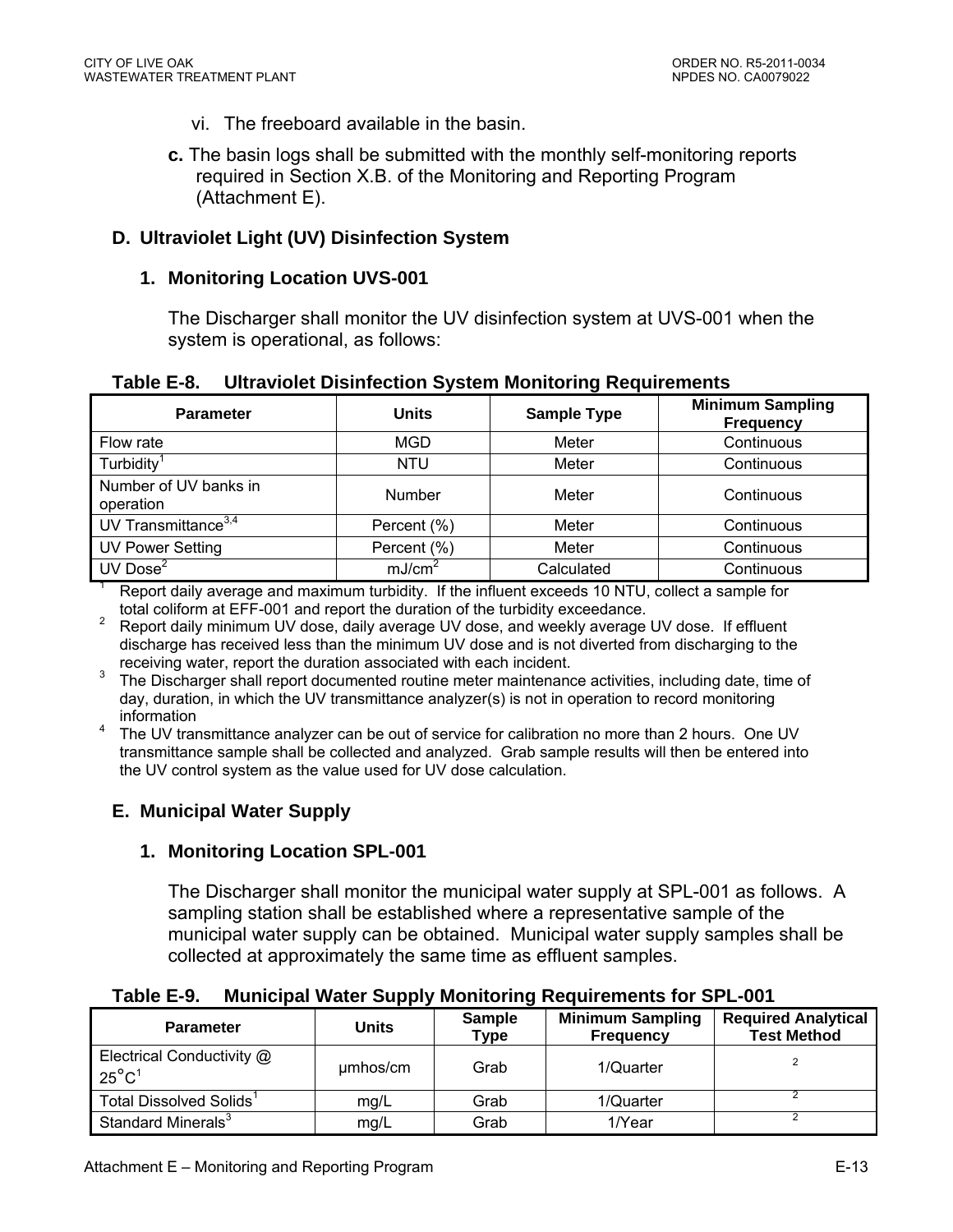| Parameter | Units | Sample<br>Type | <b>Minimum Sampling</b><br><b>Frequency</b> | <b>Required Analytical</b><br><b>Test Method</b> |
|-----------|-------|----------------|---------------------------------------------|--------------------------------------------------|
|           |       |                |                                             |                                                  |

1 If the water supply is from more than one source, the total dissolved solids and electrical conductivity shall be reported as a weighted average and include copies of supporting calculations.

- 2 Pollutants shall be analyzed using the analytical methods described in 40 CFR Part 136; where no methods are specified for a given pollutant, method shall be approved by the Central Valley Water Board or the State Water Board.
- 3 Standard minerals shall include all major cations and anions and include verification that the analysis is complete (i.e., cation/anion balance).

## **X. REPORTING REQUIREMENTS**

#### **A. General Monitoring and Reporting Requirements**

- **1.** The Discharger shall comply with all Standard Provisions (Attachment D) related to monitoring, reporting, and recordkeeping.
- **2.** Upon written request of the Central Valley Water Board, the Discharger shall submit a summary monitoring report. The report shall contain both tabular and graphical summaries of the monitoring data obtained during the previous year(s).
- **3. Compliance Time Schedules.** For compliance time schedules included in the Order, the Discharger shall submit to the Central Valley Water Board, on or before each compliance due date, the specified document or a written report detailing compliance or noncompliance with the specific date and task. If noncompliance is reported, the Discharger shall state the reasons for noncompliance and include an estimate of the date when the Discharger will be in compliance. The Discharger shall notify the Central Valley Water Board by letter when it returns to compliance with the compliance time schedule.
- **4.** The Discharger shall report to the Central Valley Water Board any toxic chemical release data it reports to the State Emergency Response Commission within 15 days of reporting the data to the Commission pursuant to section 313 of the "*Emergency Planning and Community Right to Know Act*" of 1986.
- **5. Calendar Year Annual Average Effluent Limits.** The Discharger shall report the calculated annual average monitoring results in the December SMR.

#### **B. Self Monitoring Reports (SMRs)**

**1.** At any time during the term of this permit, the State Water Board or the Central Valley Water Board may notify the Discharger to electronically submit Self-Monitoring Reports (SMRs) using the State Water Board's California Integrated Water Quality System (CIWQS) Program Web site (http://www.waterboards.ca.gov/ciwqs/index.html). Until such notification is given, the Discharger shall submit hard copy SMRs. The CIWQS Web site will provide additional directions for SMR submittal in the event there will be service interruption for electronic submittal.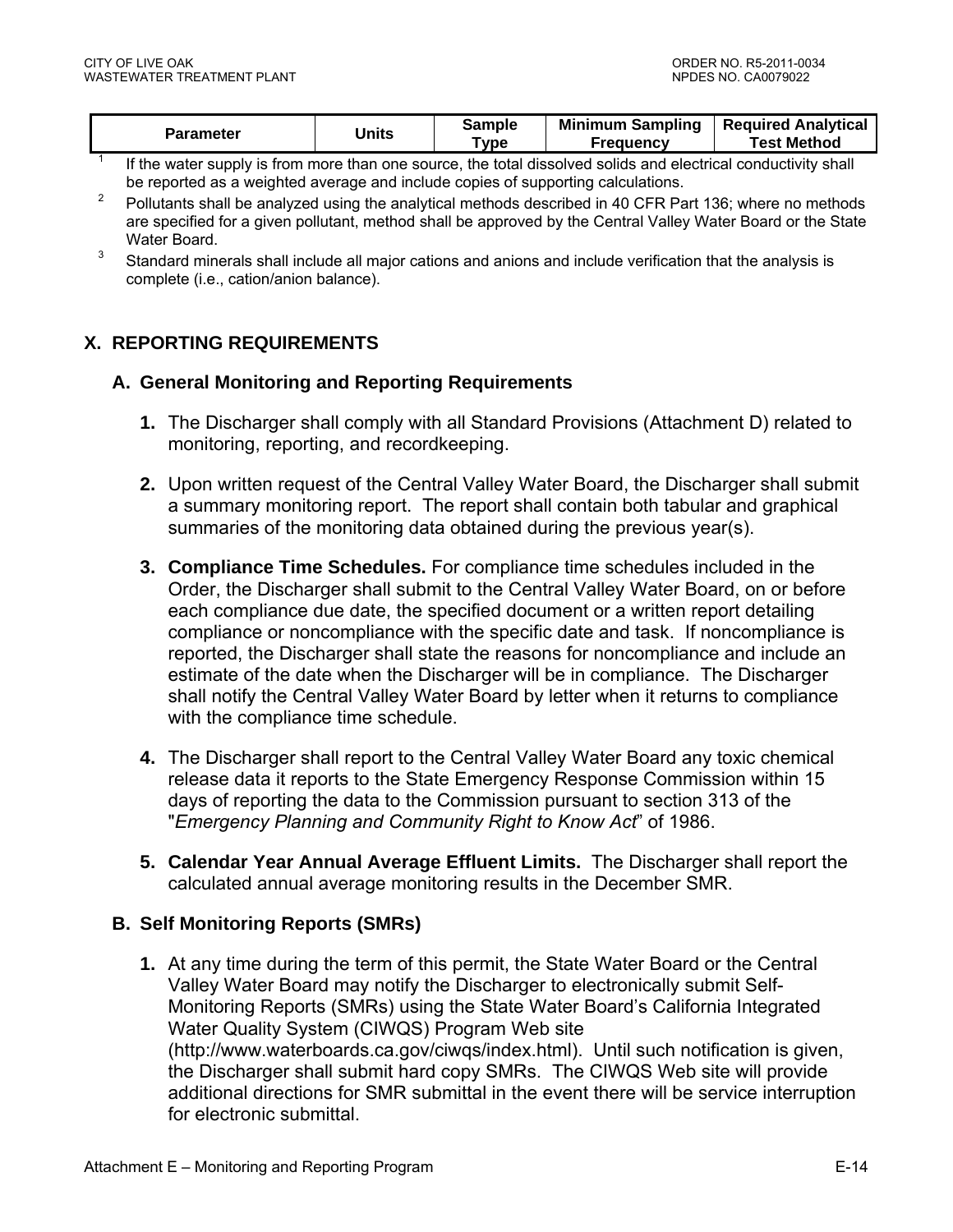- **2.** The Discharger shall report in the SMR the results for all monitoring specified in this Monitoring and Reporting Program under sections III through IX. The Discharger shall submit monthly SMRs including the results of all required monitoring using USEPA-approved test methods or other test methods specified in this Order. If the Discharger monitors any parameter more frequently than required by this Order, the results of this monitoring shall be included in the calculations and reporting of the data submitted in the SMR.
- **3.** In reporting the monitoring data, the Discharger shall arrange the data in tabular form so that the date, the constituents, and the concentrations are readily discernible. The data shall be summarized in such a manner to illustrate clearly whether the discharge complies with waste discharge requirements (e.g., effluent limitations and discharge specifications, receiving water limitations, special provisions, etc.). The highest daily maximum for the month and monthly and weekly averages shall be determined and recorded as needed to demonstrate compliance. In addition, the following shall be calculated and reported in the SMRs:
	- a. **Annual Average Limitations**. For constituents with effluent limitations specified as "annual average" (aluminum, electrical conductivity, iron, and manganese) the Discharger shall report the annual average in the December SMR. The annual average shall be calculated as the average of the samples gathered for the calendar year.
	- b. **Mass Loading Limitations**. For BOD5, TSS, and ammonia, the Discharger shall calculate and report the mass loading (lbs/day) in the SMRs. The mass loading shall be calculated as follows:

Mass Loading (lbs/day) = Flow (MGD) x Concentration (mg/L) x 8.34

When calculating daily mass loading, the daily average flow and constituent concentration shall be used. For weekly average mass loading, the weekly average flow and constituent concentration shall be used. For monthly average mass loading, the monthly average flow and constituent concentration shall be used.

- c. **Mercury**. The Discharger shall calculate and report effluent total annual mass loading of total mercury in the December SMR. The total annual mass loading shall be calculated as specified in Section VII.G. of the Limitations and Discharge Requirements.
- d. **Removal Efficiency (BOD5 and TSS)**. The Discharger shall calculate and report the percent removal of  $BOD<sub>5</sub>$  and TSS in the SMRs. The percent removal shall be calculated as specified in Section VII.A. of the Limitations and Discharger Requirements.
- e. **Average Dry Weather Flow**. The Discharger shall calculate and report the average dry weather flow for the Facility discharge in the December SMR. The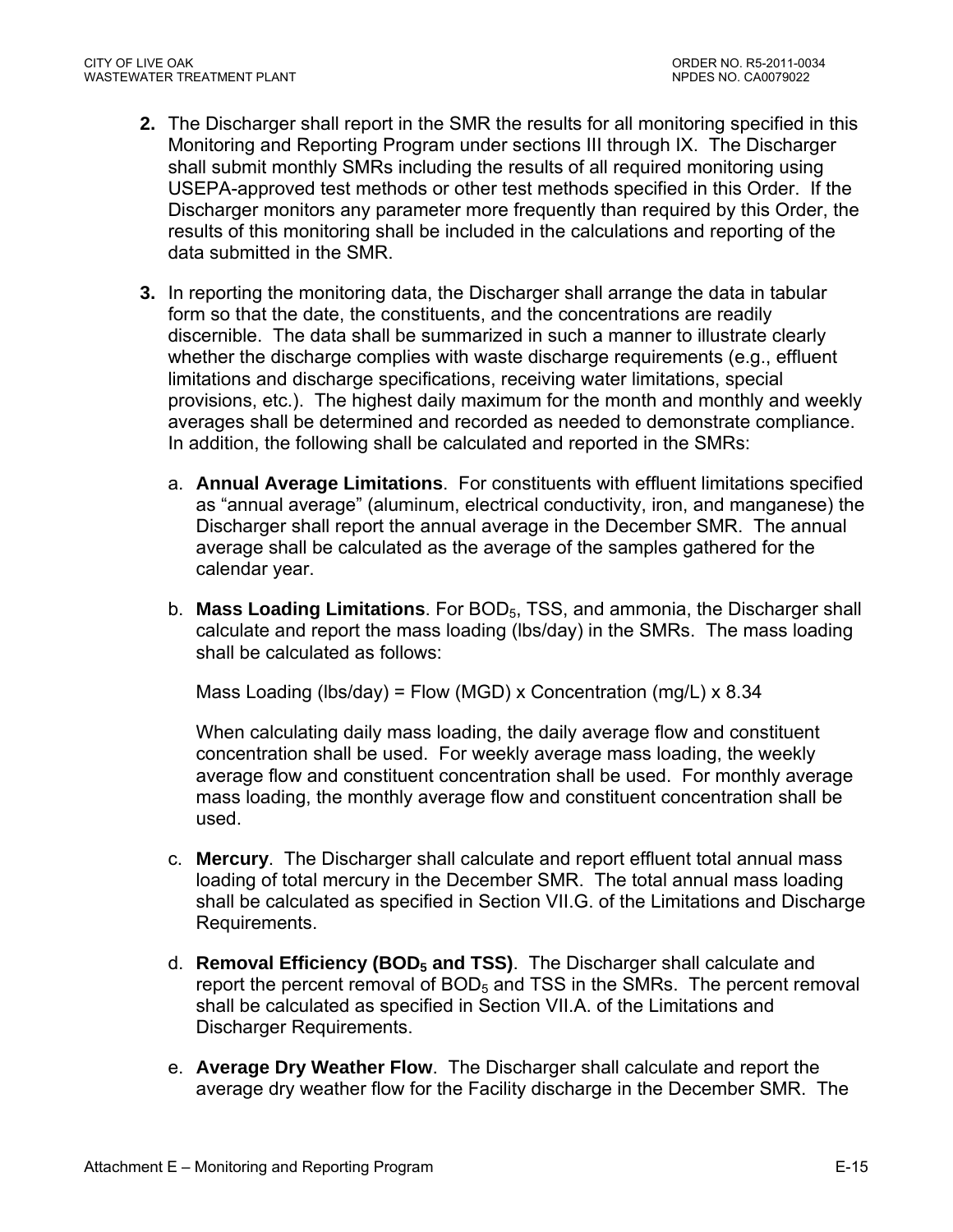average dry weather flow shall be calculated annually as specified in Section VII.C. of the Limitations and Discharge Requirements.

- f. **Total Coliform Organisms Effluent Limitations.** The Discharger shall calculate and report the 7-day median of total coliform organisms for the effluent. The 7-day median of total coliform organisms shall be calculated as specified in Section VII.D. of the Limitations and Discharge Requirements.
- g. **Dissolved Oxygen Receiving Water Limitations.** The Discharger shall calculate and report monthly in the self-monitoring report: i) the dissolved oxygen concentration, ii) the percent of saturation in the main water mass, and  $\overline{a}$  iii) the 95<sup>th</sup> percentile dissolved oxygen concentration.
- h. **Turbidity Receiving Water Limitations.** The Discharger shall calculate and report the turbidity increase in the receiving water applicable to the natural turbidity condition specified in Section V.A.17.a-e. of the Limitations and Discharge Requirements. If there is no flow at RSW-001 at time of sampling, no RSW-001 sample is required, however, all reporting requirements for RSW-001 still apply and reporting the lack of flow is required. Flow is a downstream movement of water in sufficient volume to grab a reliable sample. Any effluent limitaion dependant upon available flow in the receiving water shall not be considered in violation, if no flow is available for sampling.
- i. **Temperature Receiving Water Limitations.** The Discharger shall calculate and report the temperature increase in the receiving water based on the difference in temperature at RSW-001 and RSW-002. If there is no flow at RSW-001 at time of sampling, no RSW-001 sample is required, however, all reporting requirements for RSW-001 still apply and reporting the lack of flow is required. Flow is a downstream movement of water in sufficient volume to grab a reliable sample. Any effluent limitaion dependant upon available flow in the receiving water shall not be considered in violation, if no flow is available for sampling.
- **4.** Monitoring periods and reporting for all required monitoring shall be completed according to the following schedule:

| <b>Sampling</b><br><b>Frequency</b> | <b>Monitoring Period</b><br>Begins On | <b>Monitoring Period</b>                                             | <b>SMR Due Date</b>                                               |
|-------------------------------------|---------------------------------------|----------------------------------------------------------------------|-------------------------------------------------------------------|
| Continuous                          | Permit effective<br>date              | All                                                                  | Submit with monthly SMR                                           |
| Daily                               | Permit effective<br>date              | All                                                                  | Submit with monthly SMR                                           |
| 1/Week                              | Permit effective date                 | Sunday through Saturday                                              | Submit with monthly SMR                                           |
| 3/Week                              | Permit effective date                 | Sunday through Saturday                                              | Submit with monthly SMR                                           |
| 1/Month                             | Permit effective<br>date              | First day of calendar month<br>through last day of calendar<br>month | First day of second calendar month<br>following month of sampling |

**Table E-10. Monitoring Periods and Reporting Schedule**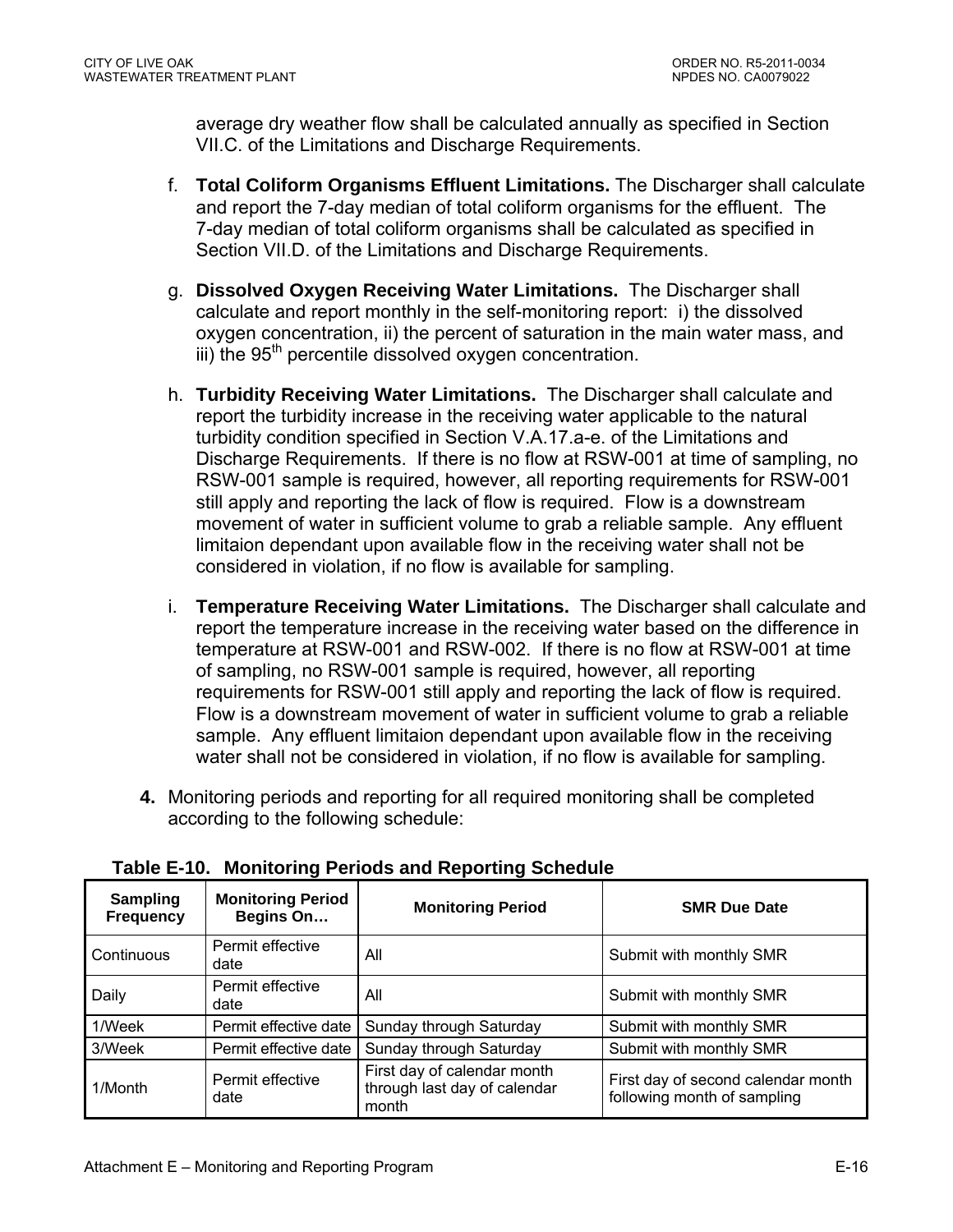| <b>Sampling</b><br><b>Frequency</b> | <b>Monitoring Period</b><br>Begins On | <b>Monitoring Period</b>                                                                                                | <b>SMR Due Date</b>                                                                 |
|-------------------------------------|---------------------------------------|-------------------------------------------------------------------------------------------------------------------------|-------------------------------------------------------------------------------------|
| 1/Quarter                           | Permit effective<br>date              | 1 January through 1 March;<br>1 April through 30 June;<br>1 July through 30 September;<br>1 October through 31 December | First day of second calendar month<br>following the end of the monitoring<br>period |
| l 1/Year                            | Permit effective<br>date              | 1 January through 31 December                                                                                           | First day of February each year                                                     |

**5. Reporting Protocols.** The Discharger shall report with each sample result the applicable reported Minimum Level (ML) and the current Method Detection Limit (MDL), as determined by the procedure in 40 CFR Part 136.

The Discharger shall report the results of analytical determinations for the presence of chemical constituents in a sample using the following reporting protocols:

- **a.** Sample results greater than or equal to the reported ML shall be reported as measured by the laboratory (i.e., the measured chemical concentration in the sample).
- **b.** Sample results less than the RL, but greater than or equal to the laboratory's MDL, shall be reported as "Detected, but Not Quantified," or DNQ. The estimated chemical concentration of the sample shall also be reported.

For the purposes of data collection, the laboratory shall write the estimated chemical concentration next to DNQ as well as the words "Estimated Concentration" (may be shortened to "Est. Conc."). The laboratory may, if such information is available, include numerical estimates of the data quality for the reported result. Numerical estimates of data quality may be percent accuracy (+ a percentage of the reported value), numerical ranges (low to high), or any other means considered appropriate by the laboratory.

- **c.** Sample results less than the laboratory's MDL shall be reported as "Not Detected," or ND.
- **d.** Dischargers are to instruct laboratories to establish calibration standards so that the ML value (or its equivalent if there is differential treatment of samples relative to calibration standards) is the lowest calibration standard. At no time is the Discharger to use analytical data derived from extrapolation beyond the lowest point of the calibration curve.
- **6. Compliance Determination.** Compliance with effluent limitations for priority pollutants shall be determined using sample reporting protocols defined above and in Attachment A of this Order. For purposes of reporting and administrative enforcement by the Central Valley Water Board and the State Water Board, the Discharger shall be deemed out of compliance with effluent limitations if the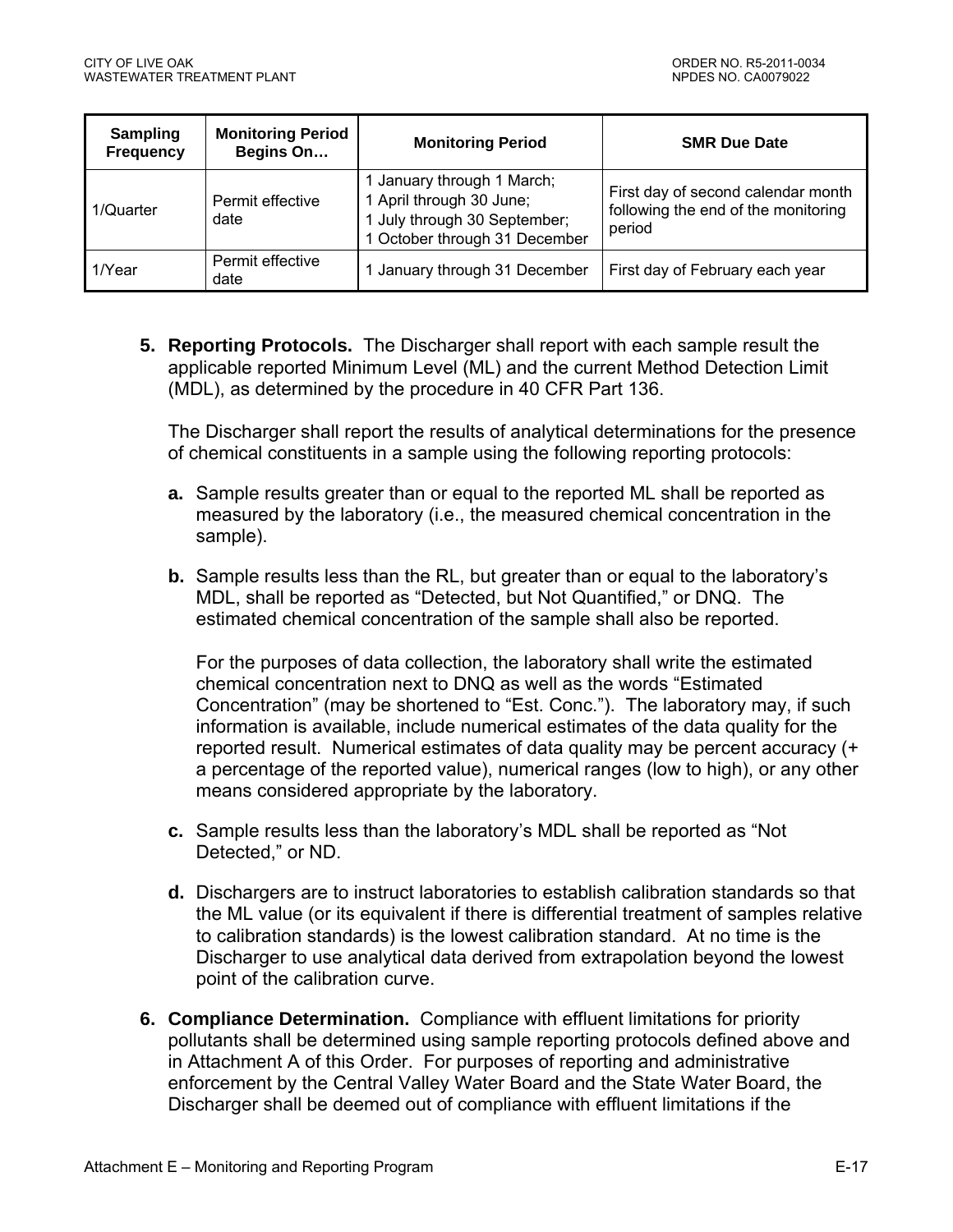concentration of the priority pollutant in the monitoring sample is greater than the effluent limitation and greater than or equal to the reporting level (RL).

- **7. Multiple Sample Data.** When determining compliance with an AMEL, AWEL, or MDEL for priority pollutants and more than one sample result is available, the Discharger shall compute the arithmetic mean unless the data set contains one or more reported determinations of "Detected, but Not Quantified" (DNQ) or "Not Detected" (ND). In those cases, the Discharger shall compute the median in place of the arithmetic mean in accordance with the following procedure:
	- **a.** The data set shall be ranked from low to high, ranking the reported ND determinations lowest, DNQ determinations next, followed by quantified values (if any). The order of the individual ND or DNQ determinations is unimportant.
	- **b.** The median value of the data set shall be determined. If the data set has an odd number of data points, then the median is the middle value. If the data set has an even number of data points, then the median is the average of the two values around the middle unless one or both of the points are ND or DNQ, in which case the median value shall be the lower of the two data points where DNQ is lower than a value and ND is lower than DNQ.
- **8.** The Discharger shall submit SMRs in accordance with the following requirements:
	- **a.** The Discharger shall arrange all reported data in a tabular format. The data shall be summarized to clearly illustrate whether the facility is operating in compliance with interim and/or final effluent limitations. The Discharger is not required to duplicate the submittal of data that is entered in a tabular format within CIWQS. When electronic submittal of data is required and CIWQS does not provide for entry into a tabular format within the system, the Discharger shall electronically submit the data in a tabular format as an attachment.
	- **b.** The Discharger shall attach a cover letter to the SMR. The information contained in the cover letter shall clearly identify violations of the WDRs; discuss corrective actions taken or planned; and the proposed time schedule for corrective actions. Identified violations must include a description of the requirement that was violated and a description of the violation.
	- **c.** SMRs must be submitted to the Central Valley Water Board, signed and certified as required by the Standard Provisions (Attachment D), to the address listed below:

Regional Water Quality Control Board Central Valley Region NPDES Compliance and Enforcement Unit 11020 Sun Center Dr., Suite #200 Rancho Cordova, CA 95670-6114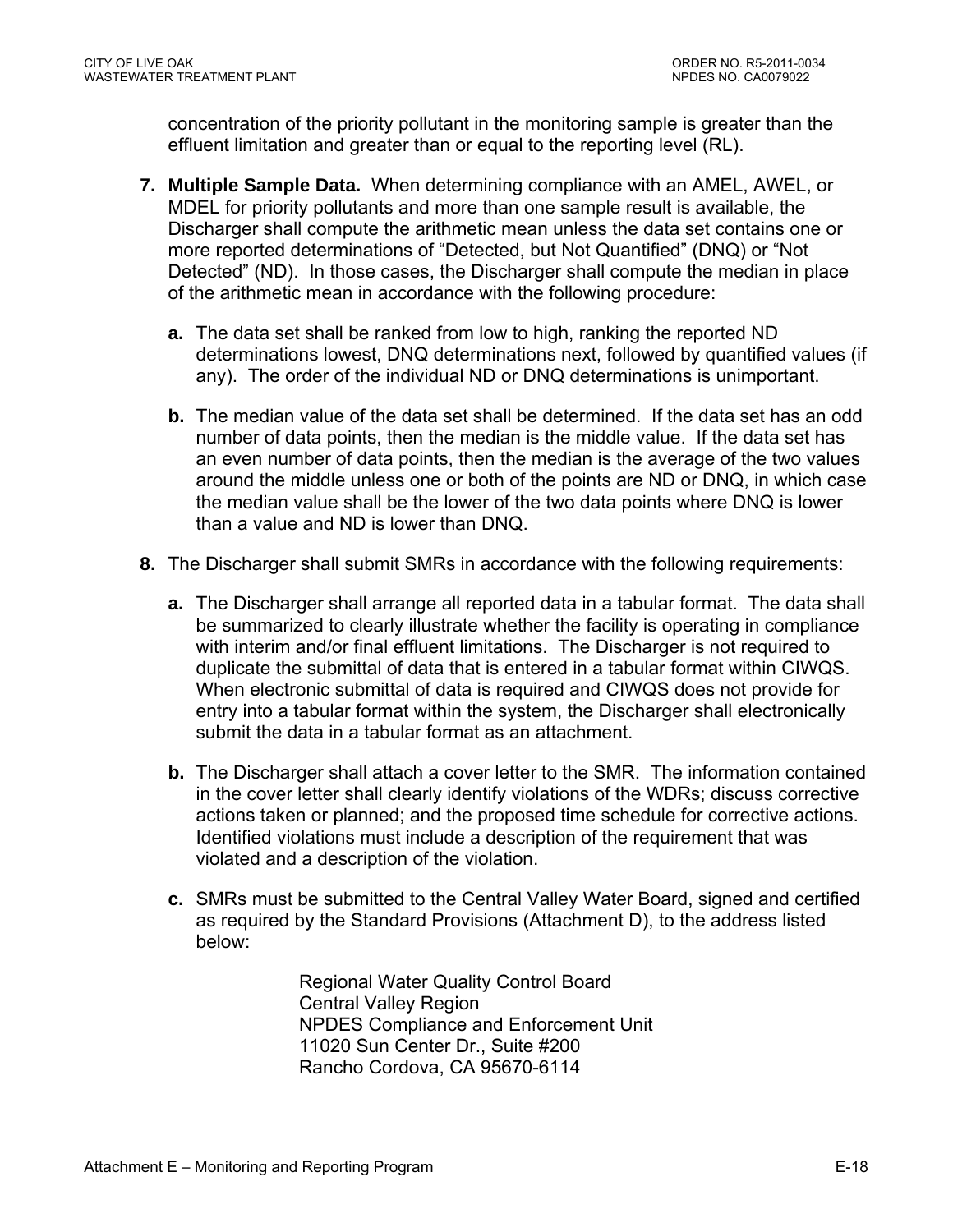**9.** Reports must clearly show when discharging to EFF-001 or other permitted discharge locations. Reports must show the date and time that the discharge started and stopped at each location.

### **C. Discharge Monitoring Reports (DMRs)**

- **1.** As described in section X.B.1 above, at any time during the term of this permit, the State Water Board or Central Valley Water Board may notify the Discharger to electronically submit SMRs that will satisfy federal requirements for submittal of Discharge Monitoring Reports (DMRs). Until such notification is given, the Discharger shall submit DMRs in accordance with the requirements described below.
- **2.** DMRs must be signed and certified as required by the standard provisions (Attachment D). The Discharger shall submit the original DMR and one copy of the DMR to the address listed below:

| <b>STANDARD MAIL</b>                       | <b>FEDEX/UPS/</b><br><b>OTHER PRIVATE CARRIERS</b> |
|--------------------------------------------|----------------------------------------------------|
| <b>State Water Resources Control Board</b> | <b>State Water Resources Control Board</b>         |
| Division of Water Quality                  | Division of Water Quality                          |
| c/o DMR Processing Center                  | c/o DMR Processing Center                          |
| <b>PO Box 100</b>                          | 1001   Street, 15 <sup>th</sup> Floor              |
| Sacramento, CA 95812-1000                  | Sacramento, CA 95814                               |

**3.** All discharge monitoring results must be reported on the official USEPA pre-printed DMR forms (EPA Form 3320-1). Forms that are self-generated will not be accepted unless they follow the exact same format of EPA Form 3320-1.

## **D. Other Reports**

**1. Progress Reports.** As specified in the compliance time schedules required in the Special Provisions contained in Section VI of the Order, progress reports shall be submitted in accordance with the following reporting requirements. At minimum, the progress reports shall include a discussion of the status of final compliance, whether the Discharger is on schedule to meet the final compliance date, and the remaining tasks to meet the final compliance date.

| Table E-11. Reporting Requirements for Special Provisions Reports |  |
|-------------------------------------------------------------------|--|
|-------------------------------------------------------------------|--|

| <b>Special Provision</b>                                  | Reporting<br><b>Requirements</b>                            |
|-----------------------------------------------------------|-------------------------------------------------------------|
| Initial Investigative TRE Workplan<br>(Section VI.C.a.i.) | Within 90 days from the effective date of this Order        |
| Summary Report on EC Monitoring                           | Within 15 months following construction of the new tertiary |
| (Section VI.C.2.b.)                                       | facility                                                    |
| Salinity/EC Site-Specific Study                           | If necessary, based on results of Summary Report on EC      |
| Workplan and Time Schedule                                | Monitoring (see above), within 18 months following          |
| (Section VI.C.2.b.)                                       | construction of the new tertiary facility                   |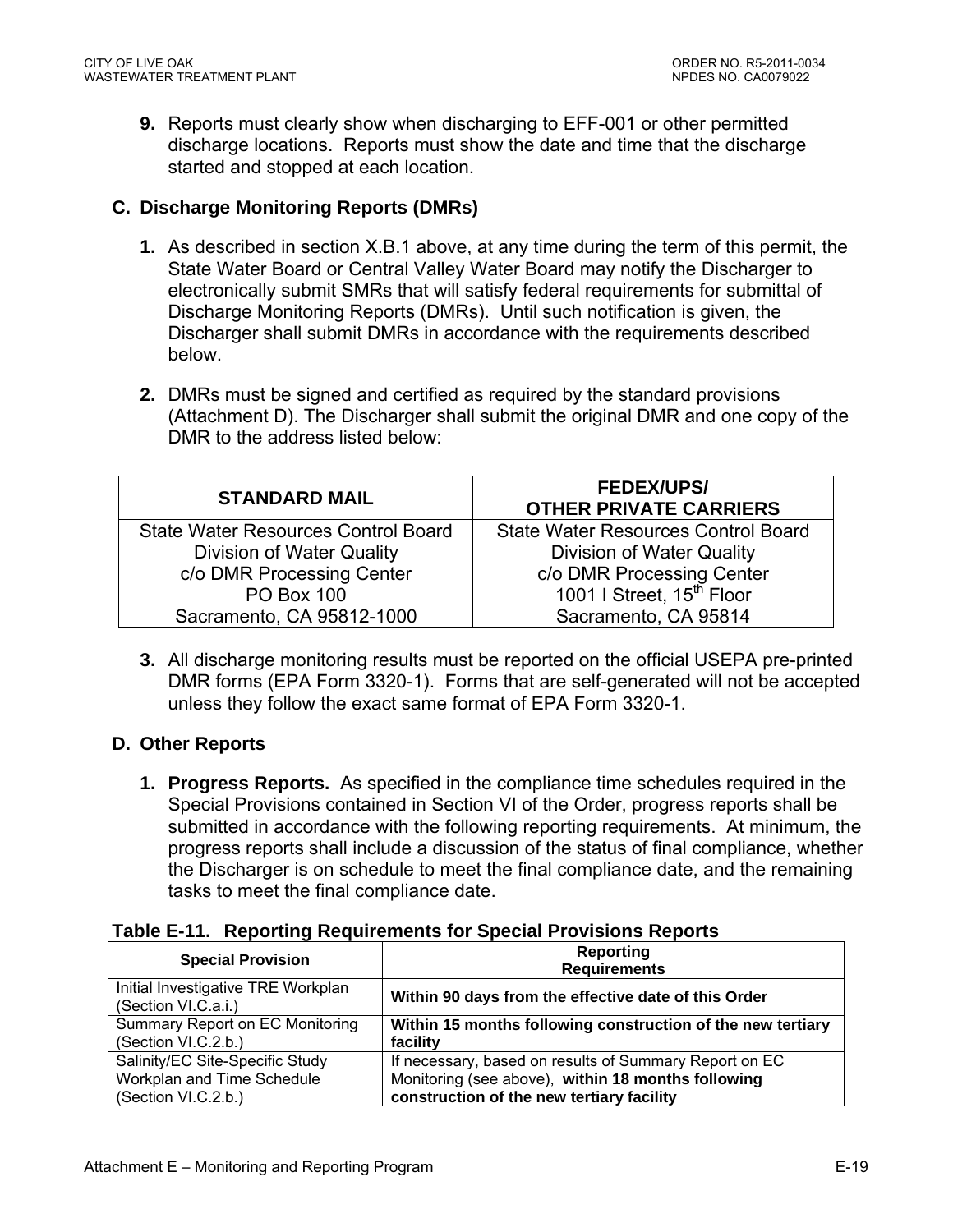| <b>Special Provision</b>                               | Reporting<br><b>Requirements</b>                                                                                                                                                |
|--------------------------------------------------------|---------------------------------------------------------------------------------------------------------------------------------------------------------------------------------|
| Salinity/EC Site-Specific Study<br>(Section VI.C.2.b.) | If necessary, based on results of Summary Report on EC<br>Monitoring (see above), within 15 months following<br><b>Executive Officer approval of Workplan and Time Schedule</b> |
| Salinity Evaluation and Minimization                   | Within 14 months of the effective date of this Order, and                                                                                                                       |
| Plan (Section VI.C.3.a.)                               | annually thereafter on 30 June.                                                                                                                                                 |
| Mercury Evaluation and Minimization                    | Within 14 months of the effective date of this Order, and                                                                                                                       |
| Plan (Section VI.C.3.b.)                               | annually thereafter on 30 June                                                                                                                                                  |

- **2.** The Discharger shall report the results of any special studies, acute and chronic toxicity testing, TRE/TIE, and Pollution Prevention Plan required by Special Provisions VI.C.2 and VI.C.3 of this Order.
- **3. Analytical Methods Report.** Within 60 days of permit adoption, the Discharger shall submit a report outlining minimum levels, method detection limits, and analytical methods for approval, with a goal to achieve detection levels below applicable water quality criteria. At a minimum, the Discharger shall comply with the monitoring requirements for CTR constituents as outlined in section 2.3 and 2.4 of the SIP.
- **4.** The Discharger's sanitary sewer system collects wastewater using sewers, pipes, pumps, and/or other conveyance systems and directs the raw sewage to the wastewater treatment plant. A "sanitary sewer overflow" is defined as a discharge to ground or surface water from the sanitary sewer system at any point upstream of the wastewater treatment plant. Sanitary sewer overflows are prohibited by this Order. All violations must be reported as required in Standard Provisions. Facilities (such as wet wells, regulated impoundments, tanks, highlines, etc.) may be part of a sanitary sewer system and discharges to these facilities are not considered sanitary sewer overflows, provided that the waste is fully contained within these temporary storage facilities.
- **5. Effluent and Receiving Water Characterization Report.** After the new tertiary treatment facility is operational, an effluent and receiving water monitoring study is required to ensure adequate information is available for the next permit renewal. During the third or fourth year of this permit term, the Discharger shall conduct quarterly monitoring of the effluent at EFF-001 and of the receiving water at RSW-001 concurrently for all priority pollutants and other constituents of concern as described in Attachment H. Dioxin and Furan sampling shall be performed only twice during the year, as described in Attachment H. The report shall be completed in conformance with the following schedule.

| Task                                                                                   | <b>Compliance Date</b>                               |
|----------------------------------------------------------------------------------------|------------------------------------------------------|
| Submit Work Plan and Time Schedule                                                     | 18 months from the adoption of this Order            |
| Conduct Quarterly Sampling of All<br>Priority Polutants and Constituents of<br>Concern | During $3^{rd}$ or $4^{th}$ year of permit term      |
| <b>Submit Final Report</b>                                                             | Six months following completion of monitoring events |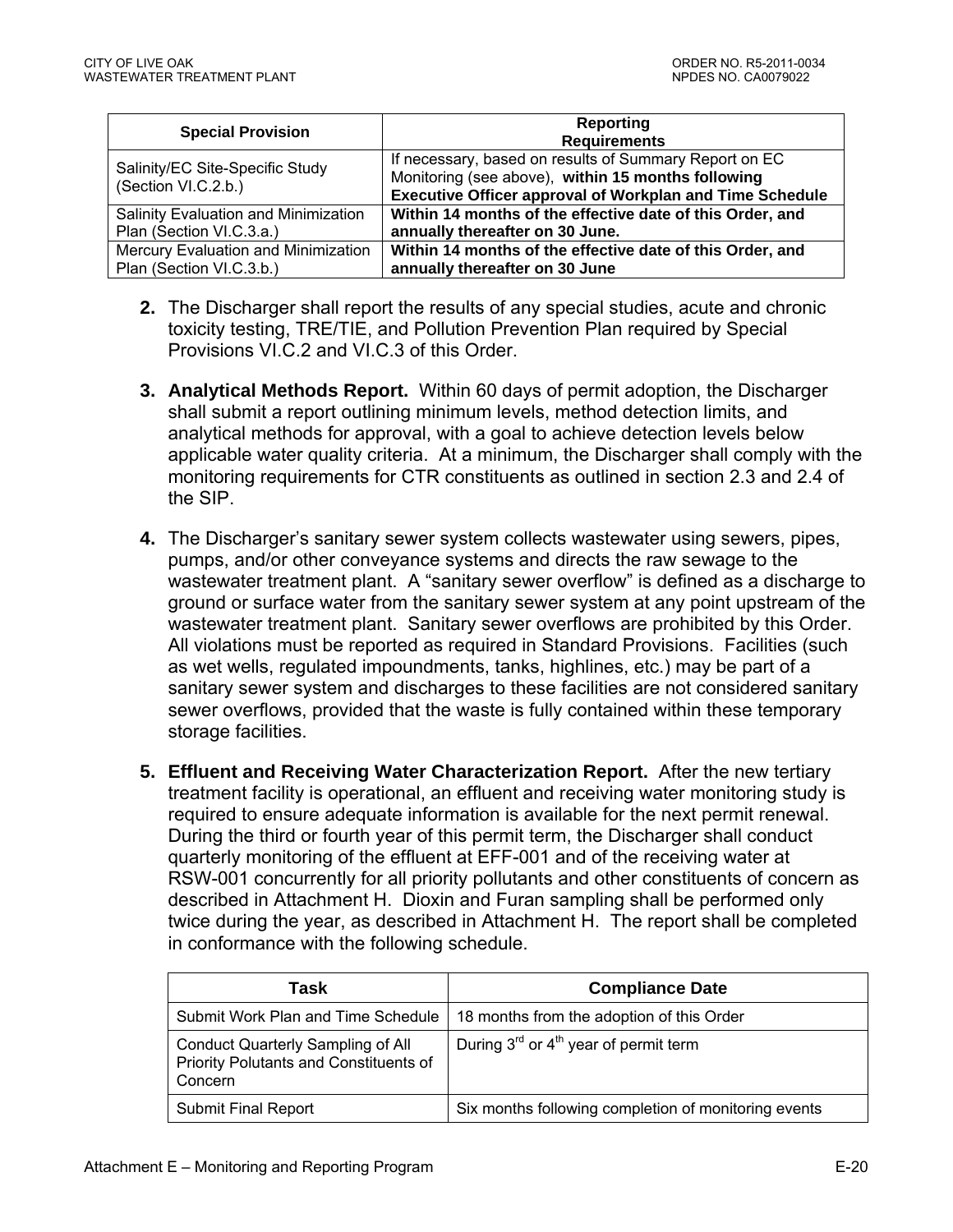- **6. Annual Operations Report.** By 30 January of each year, the Discharger shall submit a written report to the Executive Officer containing the following:
	- **a.** The names, certificate grades, and general responsibilities of all persons employed at the Facility.
	- **b.** The names and telephone numbers of persons to contact regarding the plant for emergency and routine situations.
	- **c.** A statement certifying when the flow meter(s) and other monitoring instruments and devices were last calibrated, including identification of who performed the calibration.
	- **d.** A statement certifying whether the current operation and maintenance manual, and contingency plan, reflect the wastewater treatment plant as currently constructed and operated, and the dates when these documents were last revised and last reviewed for adequacy.
	- **e.** The Discharger may also be requested to submit an annual report to the Central Valley Water Board with both tabular and graphical summaries of the monitoring data obtained during the previous year. Any such request shall be made in writing. The report shall discuss the compliance record. If violations have occurred, the report shall also discuss the corrective actions taken and planned to bring the discharge into full compliance with the waste discharge requirements.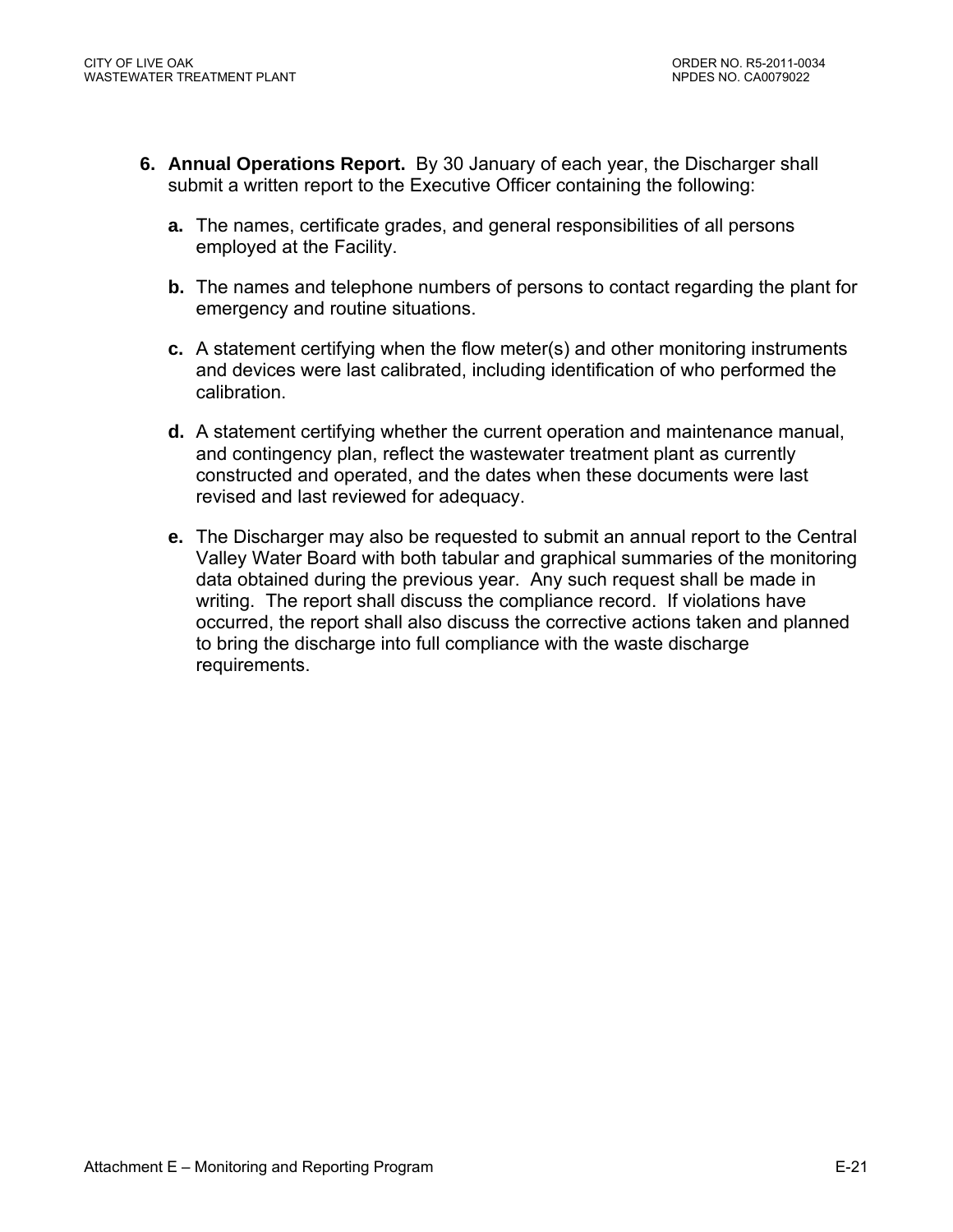# **ATTACHMENT F – FACT SHEET**

# **Table of Contents**

| Ⅱ.   |             |                                                                             |  |
|------|-------------|-----------------------------------------------------------------------------|--|
|      | Α.          | Description of Wastewater and Biosolids Treatment or Controls  F-4          |  |
|      | В.          |                                                                             |  |
|      | C.          | Summary of Existing Requirements and Self-Monitoring Report (SMR) Data  F-5 |  |
|      | D.          |                                                                             |  |
|      | Е.          |                                                                             |  |
| III. |             |                                                                             |  |
|      | А.          |                                                                             |  |
|      | В.          |                                                                             |  |
|      | $C_{\cdot}$ |                                                                             |  |
|      | D.          |                                                                             |  |
|      | Е.          |                                                                             |  |
| IV.  |             | Rationale For Effluent Limitations and Discharge Specifications F-11        |  |
|      | Α.          |                                                                             |  |
|      | В.          |                                                                             |  |
|      | $C_{\cdot}$ |                                                                             |  |
|      | D.          |                                                                             |  |
|      | Е.          |                                                                             |  |
|      | F.          |                                                                             |  |
|      | G.          |                                                                             |  |
| V.   |             |                                                                             |  |
|      | A.          |                                                                             |  |
|      | В.          |                                                                             |  |
| VI.  |             |                                                                             |  |
|      | А.          |                                                                             |  |
|      | В.          |                                                                             |  |
|      | $C_{\cdot}$ |                                                                             |  |
|      | D.          |                                                                             |  |
|      | Е.          |                                                                             |  |
| VII. |             |                                                                             |  |
|      | A.          |                                                                             |  |
|      | В.          |                                                                             |  |
|      |             |                                                                             |  |
|      | Α.          |                                                                             |  |
|      | B.          |                                                                             |  |
|      | $C_{\cdot}$ |                                                                             |  |
|      | D.          |                                                                             |  |
|      | Е.          |                                                                             |  |
|      | F.          |                                                                             |  |
|      | G.          |                                                                             |  |
|      |             |                                                                             |  |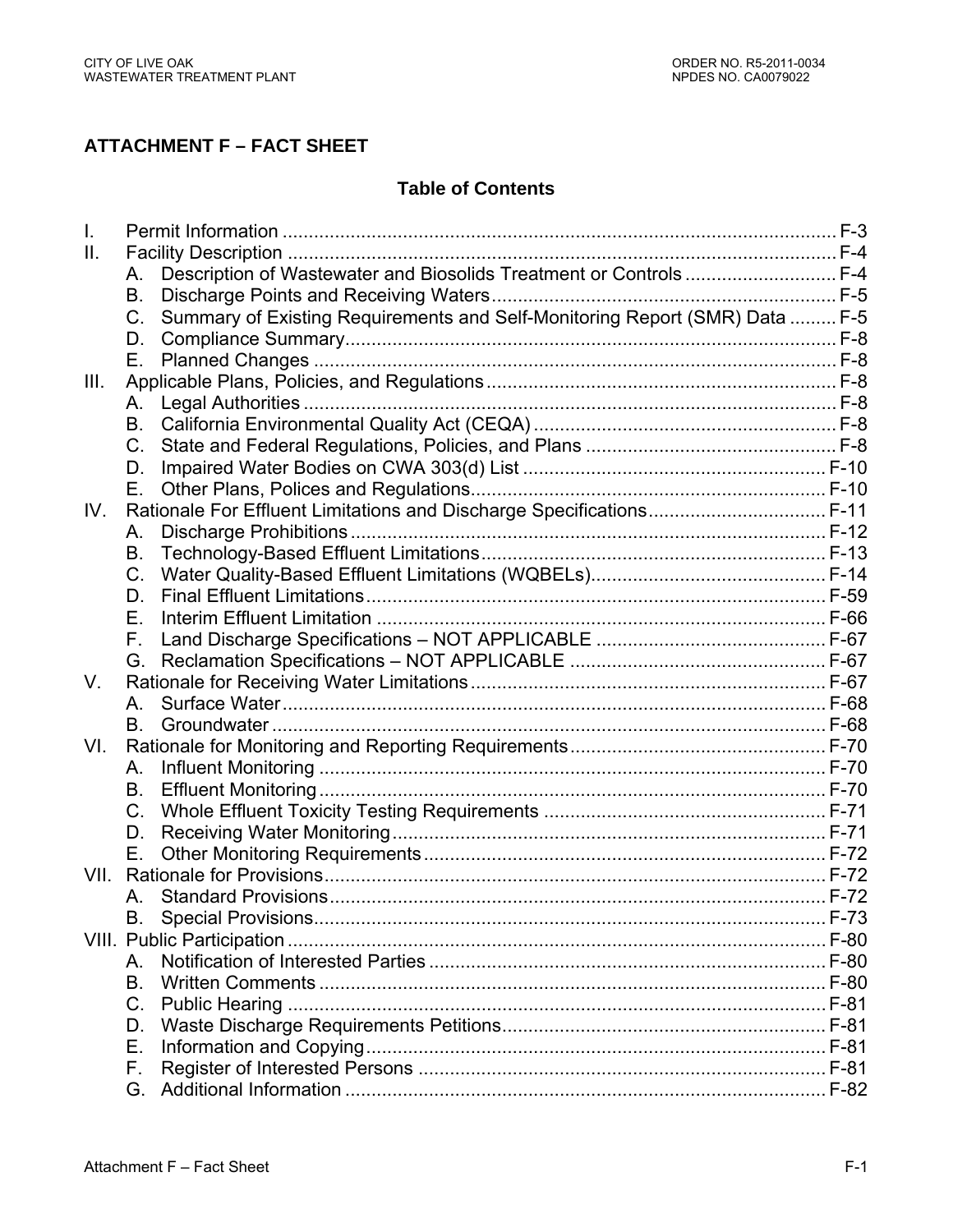# **List of Tables**

| Table F-1.  |                                                                      |  |
|-------------|----------------------------------------------------------------------|--|
| Table F-2.  | Order No. R5-2004-0096 Effluent Limitations and Monitoring Data  F-5 |  |
| Table F-3.  |                                                                      |  |
| Table F-4.  |                                                                      |  |
| Table F-5.  |                                                                      |  |
| Table F-6:  |                                                                      |  |
| Table F-7:  |                                                                      |  |
| Table F-8:  |                                                                      |  |
| Table F-9:  |                                                                      |  |
| Table F-10. |                                                                      |  |
| Table F-11. |                                                                      |  |
| Table F-12. |                                                                      |  |
| Table F-13. |                                                                      |  |
| Table F-14. |                                                                      |  |
| Table F-15. |                                                                      |  |
| Table F-16. |                                                                      |  |
| Table F-17. |                                                                      |  |
| Table F-18. |                                                                      |  |
| Table F-19. |                                                                      |  |
| Table F-20. |                                                                      |  |
| Table F-21. |                                                                      |  |
| Table F-22. |                                                                      |  |
|             |                                                                      |  |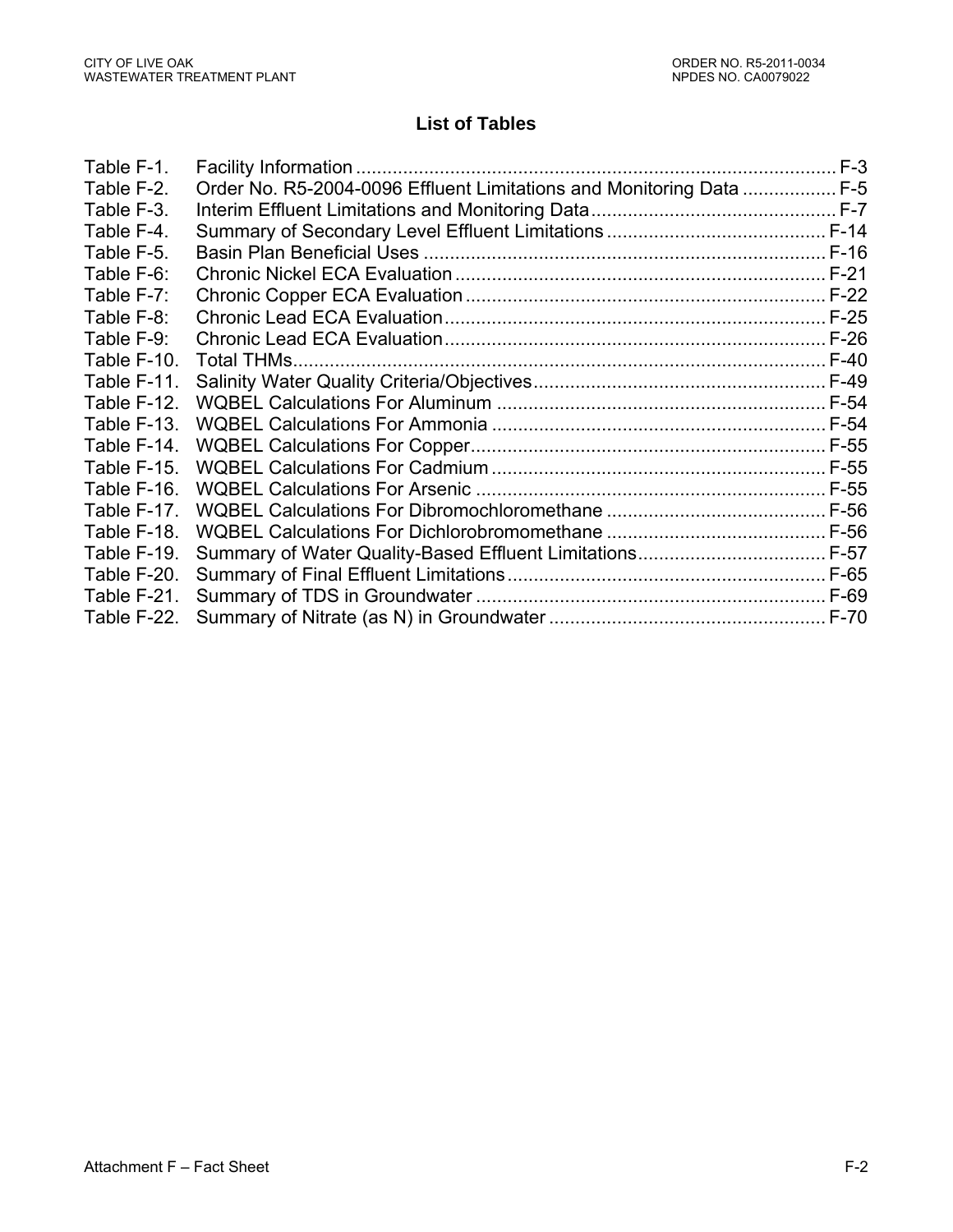# **ATTACHMENT F – FACT SHEET**

As described in the Findings in section II of this Order, this Fact Sheet includes the legal requirements and technical rationale that serve as the basis for the requirements of this Order.

This Order has been prepared under a standardized format to accommodate a broad range of discharge requirements for Dischargers in California. Only those sections or subsections of this Order that are specifically identified as "not applicable" have been determined not to apply to this Discharger. Sections or subsections of this Order not specifically identified as "not applicable" are fully applicable to this Discharger.

#### **I. PERMIT INFORMATION**

The following table summarizes administrative information related to the Facility.

| <b>WDID</b>                                            | 5A510100001                                                                                                                 |  |  |  |  |
|--------------------------------------------------------|-----------------------------------------------------------------------------------------------------------------------------|--|--|--|--|
| <b>Discharger</b>                                      | <b>City of Live Oak</b>                                                                                                     |  |  |  |  |
| <b>Name of Facility</b>                                | <b>City of Live Oak Wastewater Treatment Plant</b>                                                                          |  |  |  |  |
|                                                        | 3450 Treatment Road                                                                                                         |  |  |  |  |
| <b>Facility Address</b>                                | Live Oak, CA 95953                                                                                                          |  |  |  |  |
|                                                        | <b>Sutter County</b>                                                                                                        |  |  |  |  |
| <b>Facility Contact, Title and</b><br><b>Phone</b>     | Mr. Jim Goodwin, City Manager, 530.695.2112                                                                                 |  |  |  |  |
| <b>Authorized Person to Sign</b><br>and Submit Reports | City Manager or Chief Plant Operator 530.695.2112                                                                           |  |  |  |  |
| <b>Mailing Address</b>                                 | 9955 Live Oak Boulevard                                                                                                     |  |  |  |  |
|                                                        | Live Oak, CA 95953                                                                                                          |  |  |  |  |
| <b>Billing Address</b>                                 | <b>Same as Mailing</b>                                                                                                      |  |  |  |  |
| <b>Type of Facility</b>                                | <b>Publicly Owned Treatment Works</b>                                                                                       |  |  |  |  |
| <b>Major or Minor Facility</b>                         | Major                                                                                                                       |  |  |  |  |
| <b>Threat to Water Quality</b>                         | 1                                                                                                                           |  |  |  |  |
| <b>Complexity</b>                                      | в                                                                                                                           |  |  |  |  |
| <b>Pretreatment Program</b>                            | N                                                                                                                           |  |  |  |  |
| <b>Reclamation Requirements</b>                        | N                                                                                                                           |  |  |  |  |
| <b>Facility Permitted Flow</b>                         | 1.4 million gallons per day (MGD) average dry weather flow (ADWF)                                                           |  |  |  |  |
| <b>Facility Design Flow</b>                            | <b>1.4 MGD</b>                                                                                                              |  |  |  |  |
| Watershed                                              | <b>Sacramento</b>                                                                                                           |  |  |  |  |
| <b>Receiving Water</b>                                 | Reclamation District 777 Lateral Drain No. 1 and Reclamation<br>District 777 Lateral Drain No. 2 (planned for new facility) |  |  |  |  |
| <b>Receiving Water Type</b>                            | <b>Inland Surface Water</b>                                                                                                 |  |  |  |  |

#### **Table F-1. Facility Information**

**A.** The City of Live Oak (hereinafter Discharger) is the owner and operator of the Wastewater Treatment Plant (hereinafter Facility), a Publicly Owned Treatment Works.

For the purposes of this Order, references to the "discharger" or "permittee" in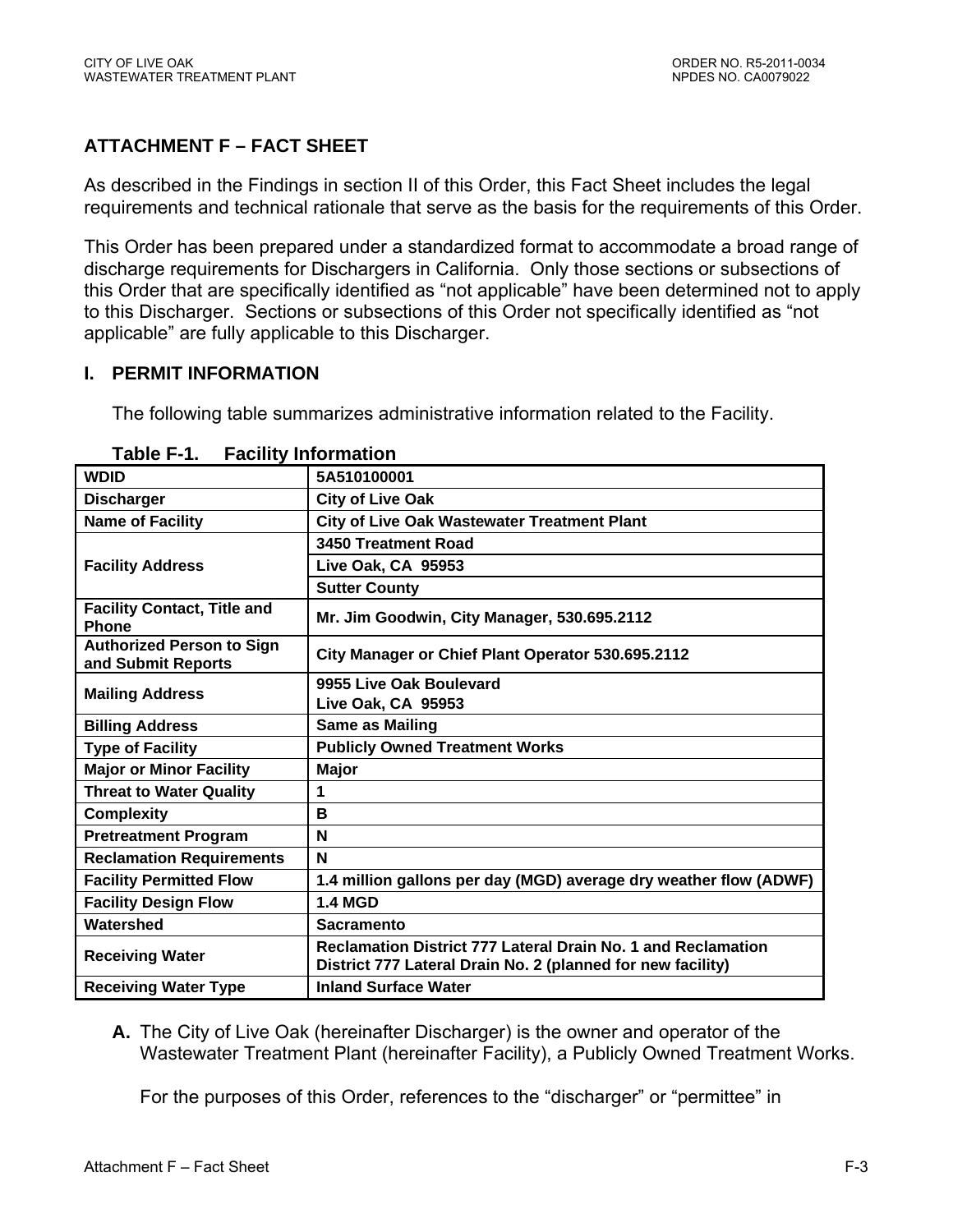applicable federal and state laws, regulations, plans, or policy are held to be equivalent to references to the Discharger herein.

- **B.** The Facility discharges treated wastewater to Reclamation District 777 Lateral Drain No. 1 (a constructed agricultural drain), a water of the United States, and a tributary to the East Interceptor Canal, then Wadsworth Canal, and then the Sutter Bypass. The discharge is currently regulated by Order No. R5-2004-0096 which was adopted on 9 July 2004 and expired on 9 July 2009, and by Cease and Desist Order No. R5-2009- 0012-01 adopted on 24 April 2009. The terms and conditions of the current Order have been automatically continued and remain in effect until new Waste Discharge Requirements (WDRs) and National Pollutant Discharge Elimination System (NPDES) permit are adopted pursuant to this Order.
- **C.** The Discharger filed a report of waste discharge and submitted an application for renewal of its WDRs and NPDES permit on 30 September 2008.

#### **II. FACILITY DESCRIPTION**

The Discharger owns and operates the Publicly Owned Treatment Works. The Discharger provides sewerage service for the City of Live Oak and serves a population of approximately 8,000. The design ADWF capacity of the Facility is 1.4 MGD. The Facility currently provides secondary treatment of domestic wastewater from within the City limits. The collection system consists of 25 miles of sewer lines and 6 pump stations. The City's potable water is supplied by 5 City-owned groundwater wells. The current Facility consists of unlined aerated lagoons, unlined oxidation ponds, disinfection by chlorine, and dechlorination.

Cease and Desist Order No. R5-2009-0012-01 includes interim effluent limits and a time schedule for the Discharger to meet the effluent limitations of the existing Order by 30 September 2012. The Discharger began construction of major tertiary treatment upgrades to the Facility in September 2009. The new tertiary treatment plant will include a lined equalization basin, an unlined emergency storage basin, and a stormwater detention basin. The treatment system will include nitrification and will consist of an odor control system at the headworks, secondary feed pump station, selector basin, two oxidation ditches, two secondary clarifiers, cloth media filters, and ultraviolet disinfection system. Solids handling facilities will consist of storage basins and solar drying beds. Wastewater will be discharged from Discharge Point No. 001 and the new facility plans to use Reclamation District 777 Lateral Drain No. 2 (a constructed agricultural drain) as the receiving water (see section B below). Attachment B provides a map of the area around the Facility. Attachment C provides a flow schematic of the new Facility.

#### **A. Description of Wastewater and Biosolids Treatment or Controls**

The Facility is currently permitted to discharge 1.4 MGD design average dry weather flow from the secondary treatment plant. Current average dry weather flow is 0.72 MGD and peak wet weather flow is 3.2 MGD.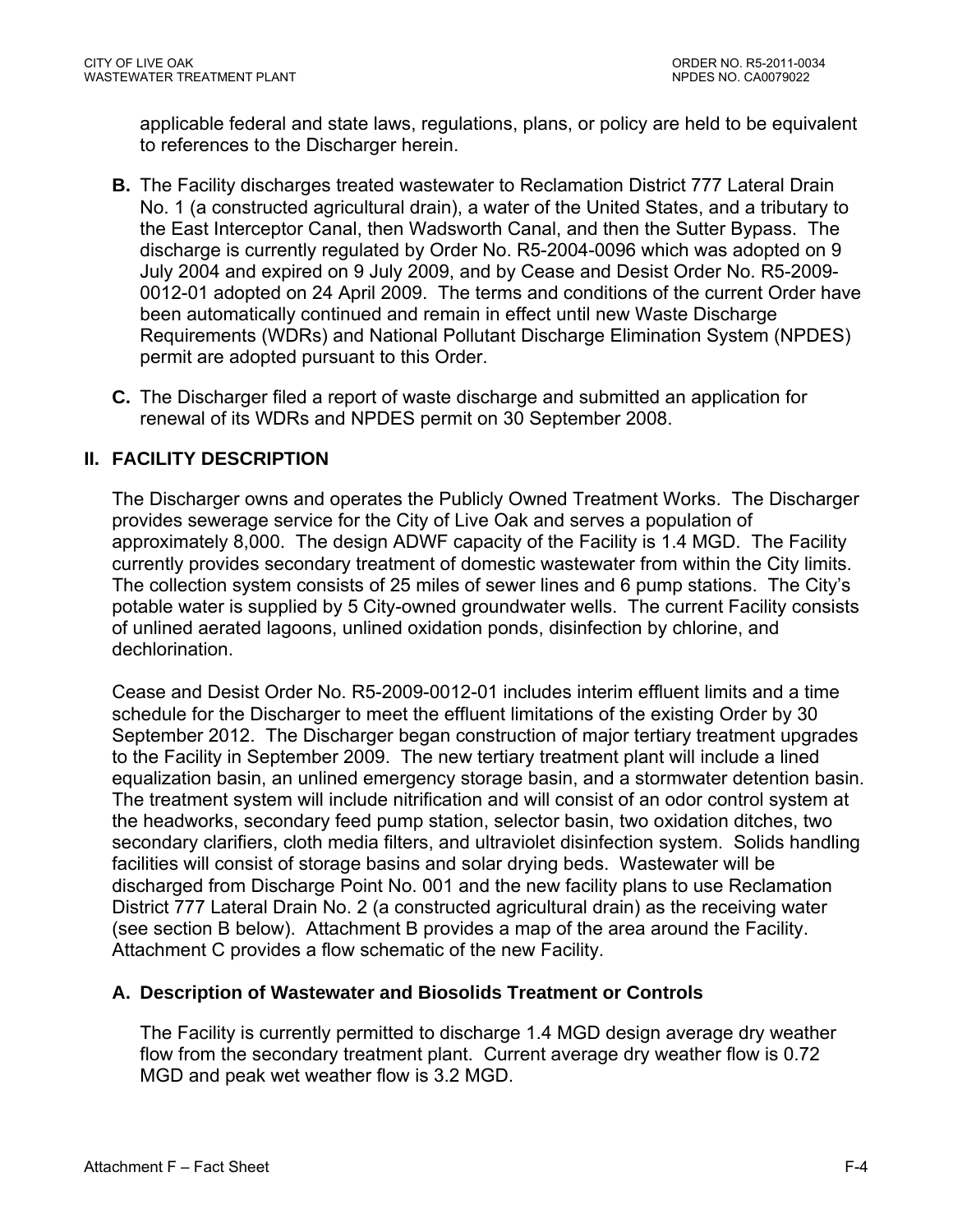### **B. Discharge Points and Receiving Waters**

- **1.** The Facility is located in Section 7, T16N, R3E, MDB&M, as shown in Attachment B, a part of this Order.
- **2.** Treated municipal wastewater is discharged at Discharge Point No. 001. Currently the receiving water is the Reclamation District 777 Lateral Drain No. 1; however, the new tertiary treatment facility may relocate Discharge Point No. 001 to Reclamation District 777 Lateral Drain No. 2 as the receiving water. Both receiving waters are waters of the United States and a tributary to the Sutter Bypass.
- **3.** After the effluent discharges to Lateral Drain No. 1 or Lateral Drain No. 2, the receiving water flows into the East Interceptor Canal and then Wadsworth Canal, which is tributary to the Sutter Bypass.

### **C. Summary of Existing Requirements and Self-Monitoring Report (SMR) Data**

Order No. R5-2004-0096 contained effluent discharge limits for the disinfected secondary treatment facility and a time schedule to meet Title 22 tertiary treatment requirements by April 1, 2009. The Discharger could not meet the 1 April 2009, deadline, therefore, Cease and Desist Order No. R5-2009-0012 was adopted on 5 February 2009, and subsequently amended on 24 April 2009, by Cease and Desist Order No. R5-2009-0012-01. Order No. R5-2009-0012-01 included a new time schedule to meet requirements of Order No. R5-2004-0096 including, aluminum, ammonia, BOD, copper, cyanide, diazinon, total coliform, TSS, turbidity, and BOD and TSS removal efficiency, by 30 September 2012. Order No. R5-2009-0012 also contained interim effluent limitations for aluminum, ammonia, copper, cyanide, and turbidity. Table F-2 includes the effluent limitations in Order No. R5-2004-0096 extended by the time schedule in Order No. R5-2009-0012-01. Table F-3 includes the interim effluent limitations contained in Order No. R5-2009-0012-01.

Effluent limitations and Discharge Specifications contained in Order No. R5-2004-0096 and Cease and Desist Order No. R5-2009-0012-01 for discharges from Discharge Point No. 001, and representative monitoring data from the term of Order No. R5-2004-0096, are as follows:

| .<br>0. 40. 110. 110 EVVT VVVV ENINGIN ENINGRONG GNA MONICONIA DUG |                      |                                                      |                          |                                |                                                                 |                                                                |                                          |  |  |  |
|--------------------------------------------------------------------|----------------------|------------------------------------------------------|--------------------------|--------------------------------|-----------------------------------------------------------------|----------------------------------------------------------------|------------------------------------------|--|--|--|
|                                                                    | <b>Units</b>         | <b>Effluent Limitation</b><br>Order No. R5-2004-0096 |                          |                                | <b>Monitoring Data</b><br>(From July 2005 To June2009)          |                                                                |                                          |  |  |  |
| <b>Parameter</b>                                                   |                      | Average<br><b>Monthly</b>                            | Average<br><b>Weekly</b> | <b>Maximum</b><br><b>Daily</b> | <b>Highest</b><br>Average<br><b>Monthly</b><br><b>Discharge</b> | <b>Highest</b><br>Average<br><b>Weekly</b><br><b>Discharge</b> | <b>Highest Daily</b><br><b>Discharge</b> |  |  |  |
| BOD <sup>1</sup>                                                   | mg/L                 | 10 <sup>4</sup>                                      | 15 <sup>4</sup>          | 20 <sup>4</sup>                |                                                                 |                                                                | 32                                       |  |  |  |
|                                                                    | lbs/day <sup>5</sup> | 120                                                  | 180                      | 230                            | --                                                              | --                                                             | 170                                      |  |  |  |
| BOD <sup>1</sup><br>Minimum<br>Monthly<br>Removal                  | $\%$                 | 85                                                   | --                       | --                             |                                                                 |                                                                | 20                                       |  |  |  |

**Table F-2. Order No. R5-2004-0096 Effluent Limitations and Monitoring Data**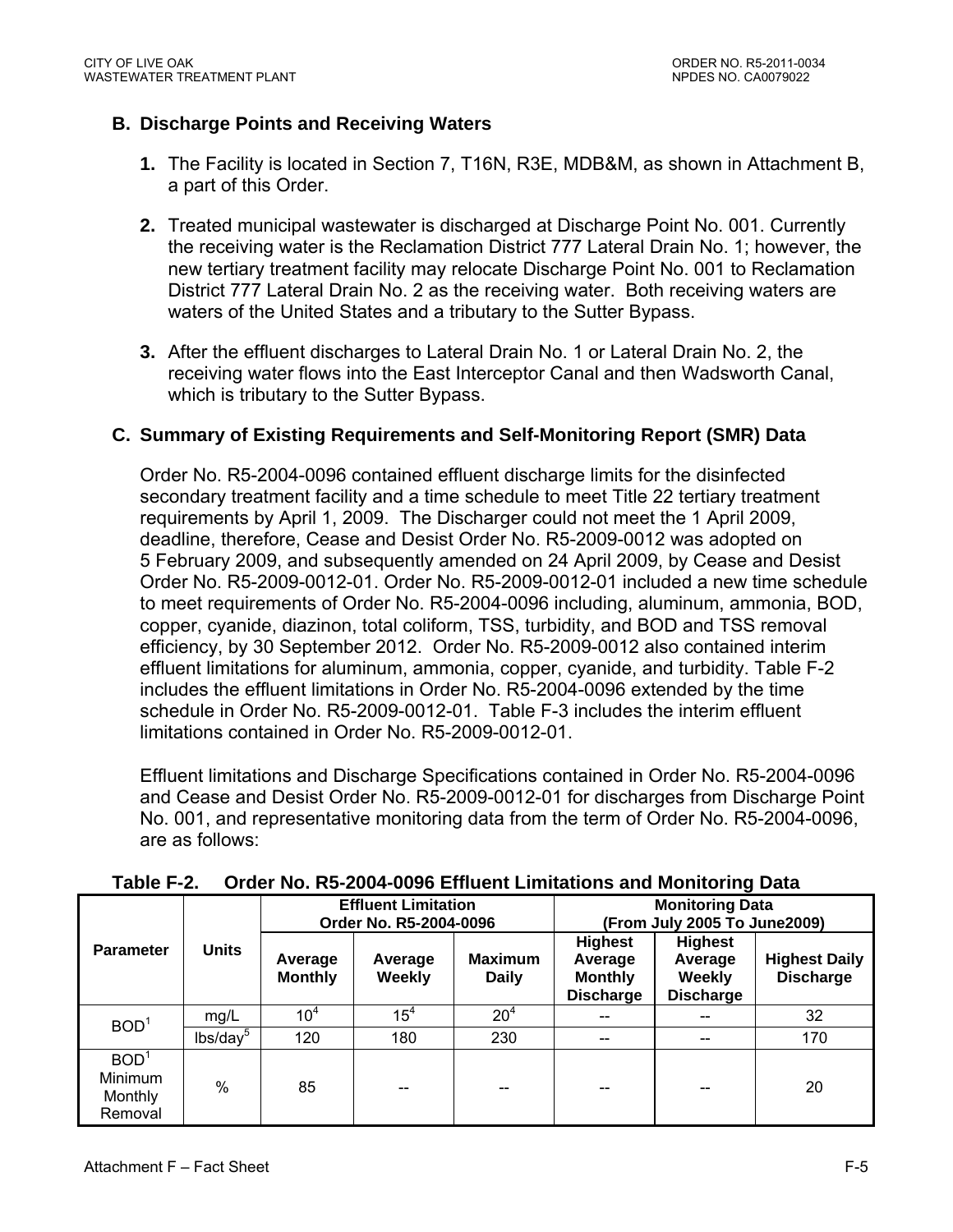|                                             |                      |                           | <b>Effluent Limitation</b><br>Order No. R5-2004-0096                                     |                                  | <b>Monitoring Data</b><br>(From July 2005 To June2009)          |                                                         |                                          |  |
|---------------------------------------------|----------------------|---------------------------|------------------------------------------------------------------------------------------|----------------------------------|-----------------------------------------------------------------|---------------------------------------------------------|------------------------------------------|--|
| <b>Parameter</b>                            | <b>Units</b>         | Average<br><b>Monthly</b> | Average<br><b>Weekly</b>                                                                 | <b>Maximum</b><br><b>Daily</b>   | <b>Highest</b><br>Average<br><b>Monthly</b><br><b>Discharge</b> | <b>Highest</b><br>Average<br>Weekly<br><b>Discharge</b> | <b>Highest Daily</b><br><b>Discharge</b> |  |
| <b>TSS</b>                                  | mg/L                 | 10 <sup>4</sup>           | 15 <sup>4</sup>                                                                          | 20 <sup>4</sup>                  |                                                                 |                                                         | 88                                       |  |
|                                             | $lbs/day^5$          | 120                       | 180                                                                                      | 230                              | $\overline{\phantom{a}}$                                        | $\overline{a}$                                          | 460                                      |  |
| <b>TSS</b><br>Minimum<br>Monthly<br>Removal | $\%$                 | 85                        |                                                                                          |                                  |                                                                 |                                                         | 60                                       |  |
| Total<br>Coliform<br>Organisms              | MPN/<br>100 mL       |                           | $2.2^{2}$                                                                                | $23^9$                           |                                                                 |                                                         | 1600                                     |  |
| Settleable<br>Solids                        | mL/L-hr              | 0.1                       | --                                                                                       | 0.2                              |                                                                 |                                                         | 0.0                                      |  |
| Organochlorine<br>Pesticides                | $\mu$ g/L            | --                        | --                                                                                       | ND <sup>8</sup>                  | --                                                              |                                                         | 0.02                                     |  |
| Cadmium                                     | $\mu$ g/L            | calculated <sup>4</sup>   | --                                                                                       | calculated <sup>4</sup>          | --                                                              | --                                                      | 0.15                                     |  |
| (total<br>recoverable)                      | lbs/day              | calculated $7$            | $\overline{a}$                                                                           | calculated $7$                   | --                                                              |                                                         | 0.00079                                  |  |
| Chlorine,                                   | mg/L                 | $\overline{\phantom{a}}$  | 0.01                                                                                     | 0.02                             | --                                                              |                                                         | 0.02                                     |  |
| Total<br>Residual                           | lbs/day <sup>5</sup> | --                        | 0.13                                                                                     | 0.22                             | $\overline{\phantom{a}}$                                        |                                                         | 0.11                                     |  |
| Diazinon                                    | µg/L                 | 0.04                      | $\overline{\phantom{a}}$                                                                 | 0.08                             | $\overline{\phantom{a}}$                                        | $\overline{\phantom{a}}$                                | <b>ND</b>                                |  |
|                                             | $lbs/day^5$          | 0.0005                    | --                                                                                       | 0.001                            | --                                                              | --                                                      | <b>NA</b>                                |  |
| Copper (total                               | µg/L                 | calculated <sup>4</sup>   | --                                                                                       | calculated <sup>4</sup>          | --                                                              |                                                         | 11                                       |  |
| recoverable)                                | lbs/day              | calculated <sup>7</sup>   | $\overline{\phantom{a}}$                                                                 | calculated $7$                   | $\qquad \qquad -$                                               | --                                                      | 0.058                                    |  |
| Cyanide (total                              | µg/L                 | 4.3                       | --                                                                                       | 8.5                              | --                                                              | --                                                      | <b>ND</b>                                |  |
| recoverable)                                | $lbs/day^5$          | 0.050                     | $\overline{\phantom{a}}$                                                                 | 0.10                             | --                                                              | $-$                                                     | <b>NA</b>                                |  |
| pH                                          | Standard<br>Units    |                           |                                                                                          | Minimum<br>6.5<br>Maximum<br>8.5 |                                                                 |                                                         | Min 6.3<br>Max 8.5                       |  |
| Average Dry<br>Weather<br>Flow              | <b>MGD</b>           |                           |                                                                                          | 1.4                              | $\hspace{0.05cm}$ $\hspace{0.05cm}$                             |                                                         | 0.72                                     |  |
| Acute<br><b>Toxicity</b>                    | $\%$                 |                           | 1-sample not to fall below 70% and<br>3-sample median not to fall below 90%<br>survival. |                                  |                                                                 |                                                         | 70                                       |  |
|                                             | $\mu$ g/L            | 71 <sup>4</sup>           |                                                                                          | $140^{4}$                        | --                                                              |                                                         | 530                                      |  |
| Aluminum <sup>3</sup>                       | lbs/day <sup>5</sup> | 0.83                      | --                                                                                       | 1.7                              | --                                                              | --                                                      | --                                       |  |
| Ammonia,                                    | mg/L                 | calculated                | --                                                                                       | calculated                       | --                                                              | --                                                      | 17.1                                     |  |
| Total (as N)                                | lbs/day              | calculated <sup>6</sup>   | --                                                                                       | calculated <sup>6</sup>          | --                                                              | --                                                      | --                                       |  |
| Turbidity <sup>10</sup>                     | <b>NTU</b>           | --                        | --                                                                                       | $\overline{2}$                   | --                                                              |                                                         | 120                                      |  |
| Tertiary<br>Treatment <sup>11</sup>         |                      |                           |                                                                                          |                                  |                                                                 |                                                         |                                          |  |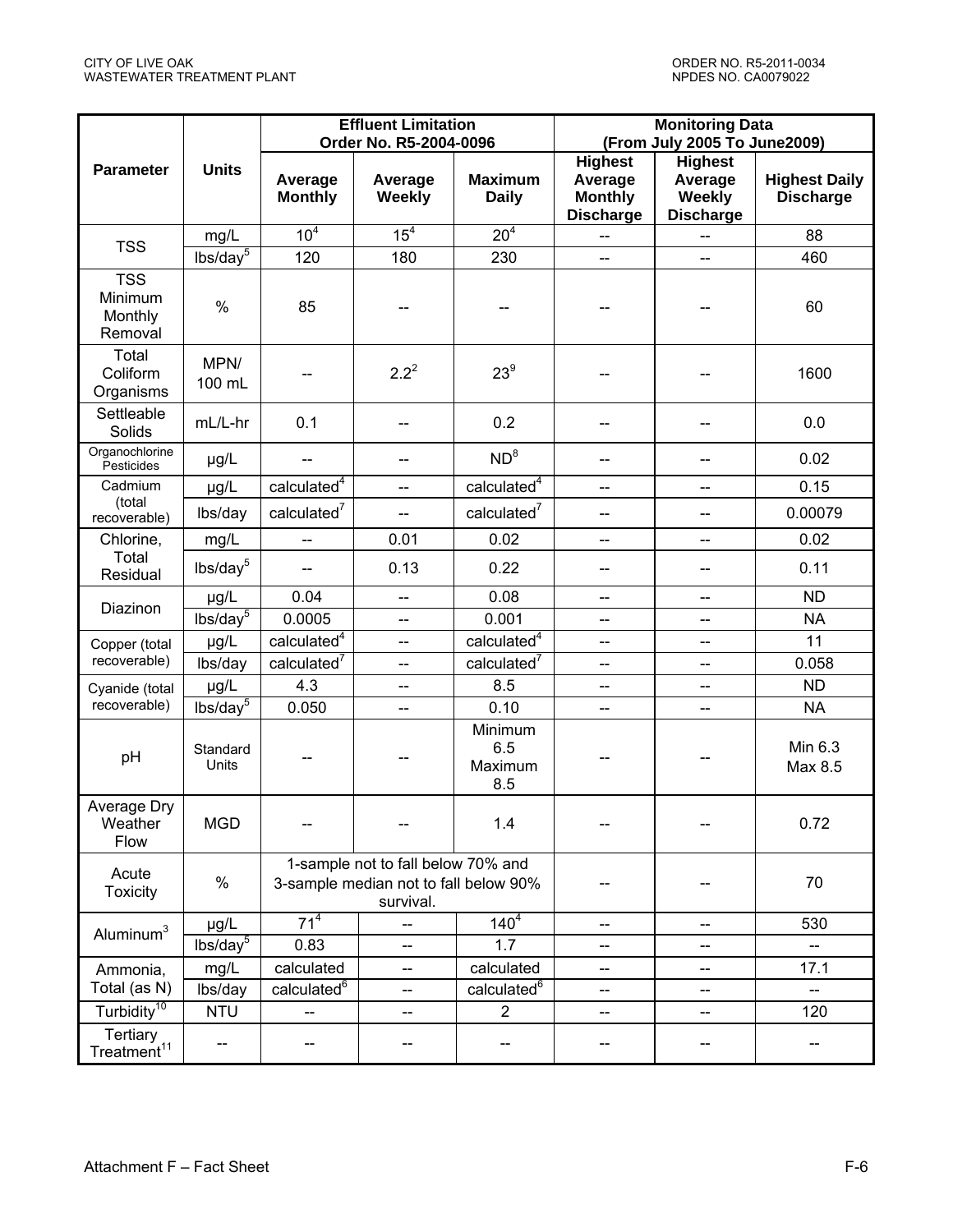|                  |       | <b>Effluent Limitation</b><br>Order No. R5-2004-0096 |                   |                                | <b>Monitoring Data</b><br>(From July 2005 To June 2009)         |                                                         |                                          |
|------------------|-------|------------------------------------------------------|-------------------|--------------------------------|-----------------------------------------------------------------|---------------------------------------------------------|------------------------------------------|
| <b>Parameter</b> | Units | Average<br><b>Monthly</b>                            | Average<br>Weekly | <b>Maximum</b><br><b>Daily</b> | <b>Highest</b><br>Average<br><b>Monthly</b><br><b>Discharge</b> | <b>Highest</b><br>Average<br>Weekly<br><b>Discharge</b> | <b>Highest Daily</b><br><b>Discharge</b> |

1 5-day, 20ºC biochemical oxygen demand.

2 7-day median.

3 Acid soluable or total.

4 To be ascertained by 24-hour composite.

5 Based on Average Dry Weather Flow of 1.4 MGD.

6 The mass limit for ammonia shall be equal to the calculated concentration limit multiplied by the design flow of 1.4 MGD and the unit conversion factor of 8.345. Also includes a calculated instantaneous maximum limit.

7 The mass limit shall be equal to the calculated concentration limit multiplied by the design flow of 1.4 MGD and the unit conversion factor of 8.345 and divided by 1000 µg/L per mg/L.

8 The Non-Detectable limitation applies to each individual pesticide. No individual pesticide may be present in the discharge at detectable concentrations. The Discharger shall use EPA standard analytical techniques with the lowest possible detectable level for organochlorine pesticides with maximum acceptable detection level of 0.05 µg/L.

9  $\frac{9}{10}$  Not to be exceeded more than once in any 30-day period.

The turbidity shall not exceed 5 NTU more than 5 percent of the time within a 24-hour period. At no time shall the turbidity exceed 10 NTU.

11 Wastewater shall be oxidized, coagulated, filtered, and disinfected, or equivalent treatment.

| <b>Parameter</b>         | <b>Units</b> | <b>Effluent Limitation</b><br><b>Cease and Desist Order</b><br>No. R5-2009-0012-01 |                   |                                | <b>Monitoring Data</b><br>(From August 2005 To June 2009) |                                              |                                  |
|--------------------------|--------------|------------------------------------------------------------------------------------|-------------------|--------------------------------|-----------------------------------------------------------|----------------------------------------------|----------------------------------|
|                          |              | Average<br><b>Monthly</b>                                                          | Average<br>Weekly | <b>Maximum</b><br><b>Daily</b> | Average<br><b>Monthly</b><br><b>Discharge</b>             | Average<br><b>Weekly</b><br><b>Discharge</b> | <b>Daily</b><br><b>Discharge</b> |
| Aluminum                 | $\mu$ g/L    |                                                                                    |                   | 7300                           |                                                           |                                              | 530                              |
| Ammonia,<br>Total (as N) | mg/L         |                                                                                    |                   | 23.7                           |                                                           |                                              | 17.1                             |
| Copper                   | $\mu$ g/L    | --                                                                                 | $- -$             | 22                             | $- -$                                                     | $- -$                                        | 11                               |
| Cyanide                  | µg/L         |                                                                                    | --                | 16                             | --                                                        | --                                           | <b>ND</b>                        |
| Turbidity                | <b>NTU</b>   |                                                                                    | --                | 102                            |                                                           |                                              | 120                              |

#### **Table F-3. Interim Effluent Limitations and Monitoring Data**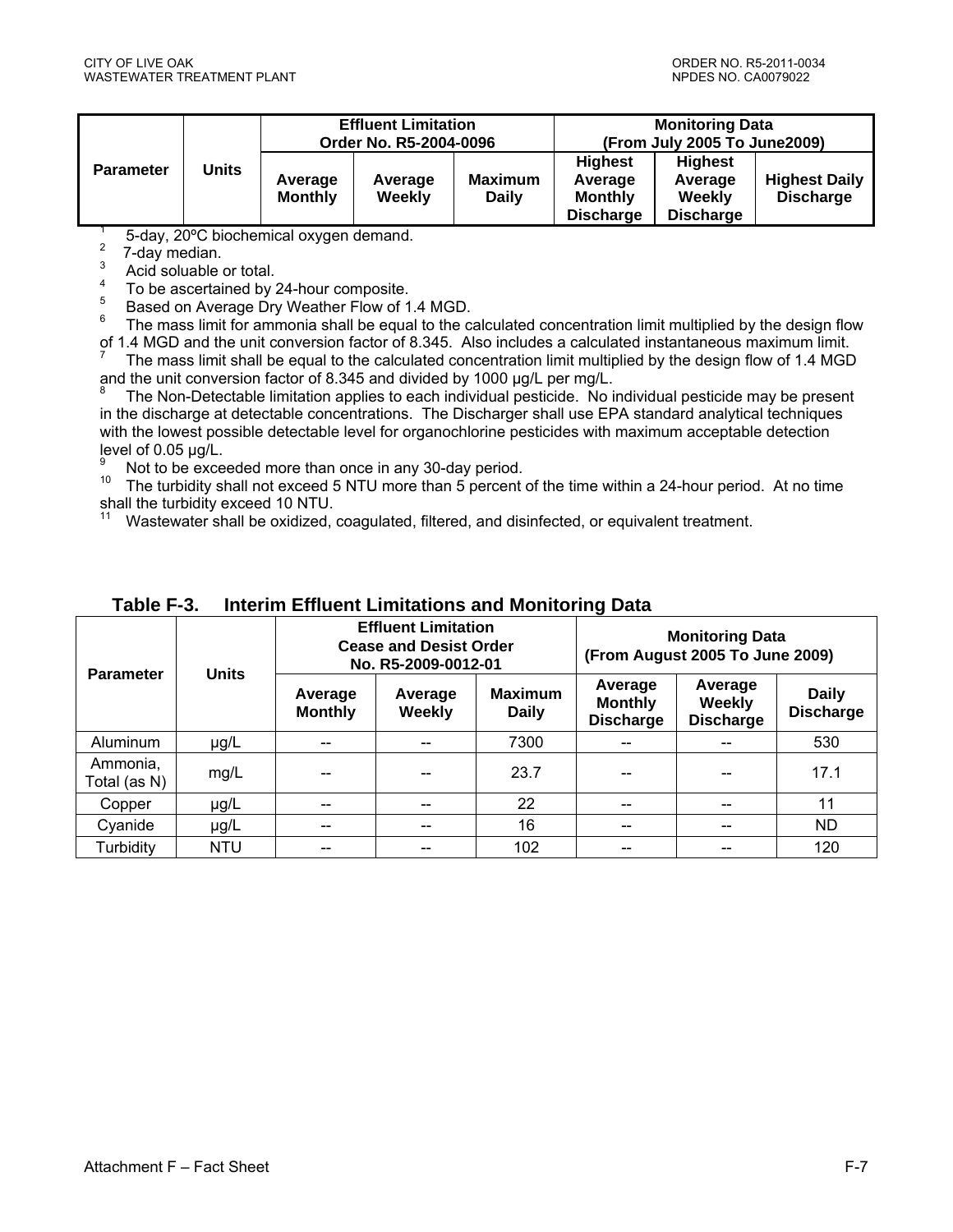# **D. Compliance Summary**

Administrative Civil Liability Complaint R5-2008-0605, issued 10 November 2008.

Administrative Civil Liability Order R5-2009-0587, issued 9 December 2009.

## **E. Planned Changes**

The existing Facility consists of aeration lagoons, oxidation ponds, disinfection by chlorine, and dechlorination. The Facility is being improved to provide tertiary level treatment with nitrification. The improvement project is under construction and is scheduled to be completed in September 2012. The new Facility will not provide an increase in design capacity and is designed to treat the existing permitted 1.4 MGD average dry weather flow. The new Facility design capacity for peak day, peak week, peak month, and annual average flows are 4.27 MGD, 3.80 MGD, 3.33 MGD, and 1.73 MGD, respectively. The new treatment system will consist of an odor control system at the headworks, a secondary feed pump station, selector basin and splitter box, two oxidation ditches, two secondary clarifiers, cloth media filters, and an ultraviolet light disinfection system. Solids handling facilities will include storage basins and solar drying beds.

# **III. APPLICABLE PLANS, POLICIES, AND REGULATIONS**

The requirements contained in this Order are based on the applicable plans, policies, and regulations identified in the Findings in section II of this Order. The applicable plans, policies, and regulations relevant to the discharge include the following:

# **A. Legal Authorities**

This Order is issued pursuant to regulations in the Clean Water Act (CWA) and the California Water Code (CWC) as specified in the Finding contained at section II.C of this Order.

# **B. California Environmental Quality Act (CEQA)**

This Order meets the requirements of CEQA as specified in the Finding contained at section II.E of this Order.

# **C. State and Federal Regulations, Policies, and Plans**

- **1. Water Quality Control Plans.** This Order implements the following water quality control plans as specified in the Finding contained at section II.H of this Order.
	- **a.** *Water Quality Control Plan, Fourth Edition (Revised September 2009), for the Sacramento and San Joaquin River Basins* (Basin Plan).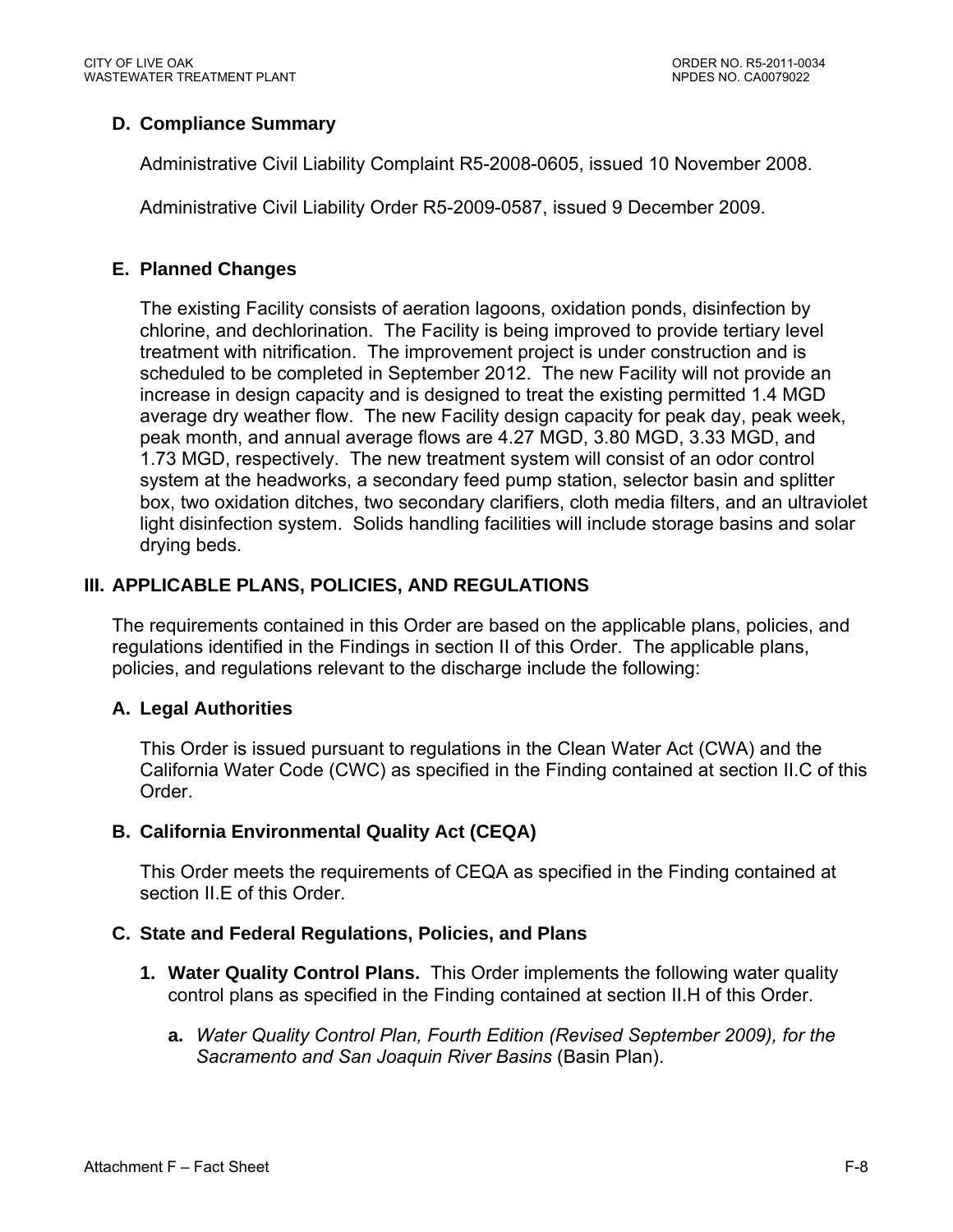- **2. National Toxics Rule (NTR) and California Toxics Rule (CTR).** This Order implements the NTR and CTR as specified in the Finding contained at section II.I of this Order.
- **3. State Implementation Policy (SIP).** This Order implements the SIP as specified in the Finding contained at section II.J of this Order.
- **4. Alaska Rule.** This Order is consistent with the Alaska Rule as specified in the Finding contained at section II.L of this Order.
- **5. Antidegradation Policy.** As specified in the Finding contained at section II.N of this Order and as discussed in detail in the Fact Sheet (Attachment F, Section IV.D.4.), the discharge is consistent with the antidegradation provisions of 40 CFR section 131.12 and State Water Resources Control Board (State Water Board) Resolution 68-16.
- **6. Anti-Backsliding Requirements.** This Order is consistent with anti-backsliding policies as specified in the Finding contained at section II.M of this Order. Compliance with the anti-backsliding requirements is discussed in the Fact Sheet (Attachment F, Section IV.D.3).

### **7. Emergency Planning and Community Right to Know Act**

Section 13263.6(a) of the CWC, requires that "*the Regional Water Board shall prescribe effluent limitations as part of the waste discharge requirements of a POTW*  for all substances that the most recent toxic chemical release data reported to the *state emergency response commission pursuant to Section 313 of the Emergency Planning and Community Right to Know Act of 1986 (42 U.S.C. Sec. 11023) (EPCRA) indicate as discharged into the POTW, for which the State Water Board or the Regional Water Board has established numeric water quality objectives, and has determined that the discharge is or may be discharged at a level which will cause, have the reasonable potential to cause, or contribute to, an excursion above any numeric water quality objective*".

The most recent toxic chemical data report does not indicate any reportable off-site releases or discharges to the collection system for this Facility. Therefore, a reasonable potential analysis based on information from EPCRA cannot be conducted. Based on information from EPCRA, there is no reasonable potential to cause or contribute to an excursion above any numeric water quality objectives included within the Basin Plan or in any State Water Board plan, so no effluent limitations are included in this permit pursuant to CWC section 13263.6(a).

However, as detailed elsewhere in this Order, available effluent data indicate that there are constituents present in the effluent that have a reasonable potential to cause or contribute to exceedances of water quality standards and require inclusion of effluent limitations based on federal and state laws and regulations.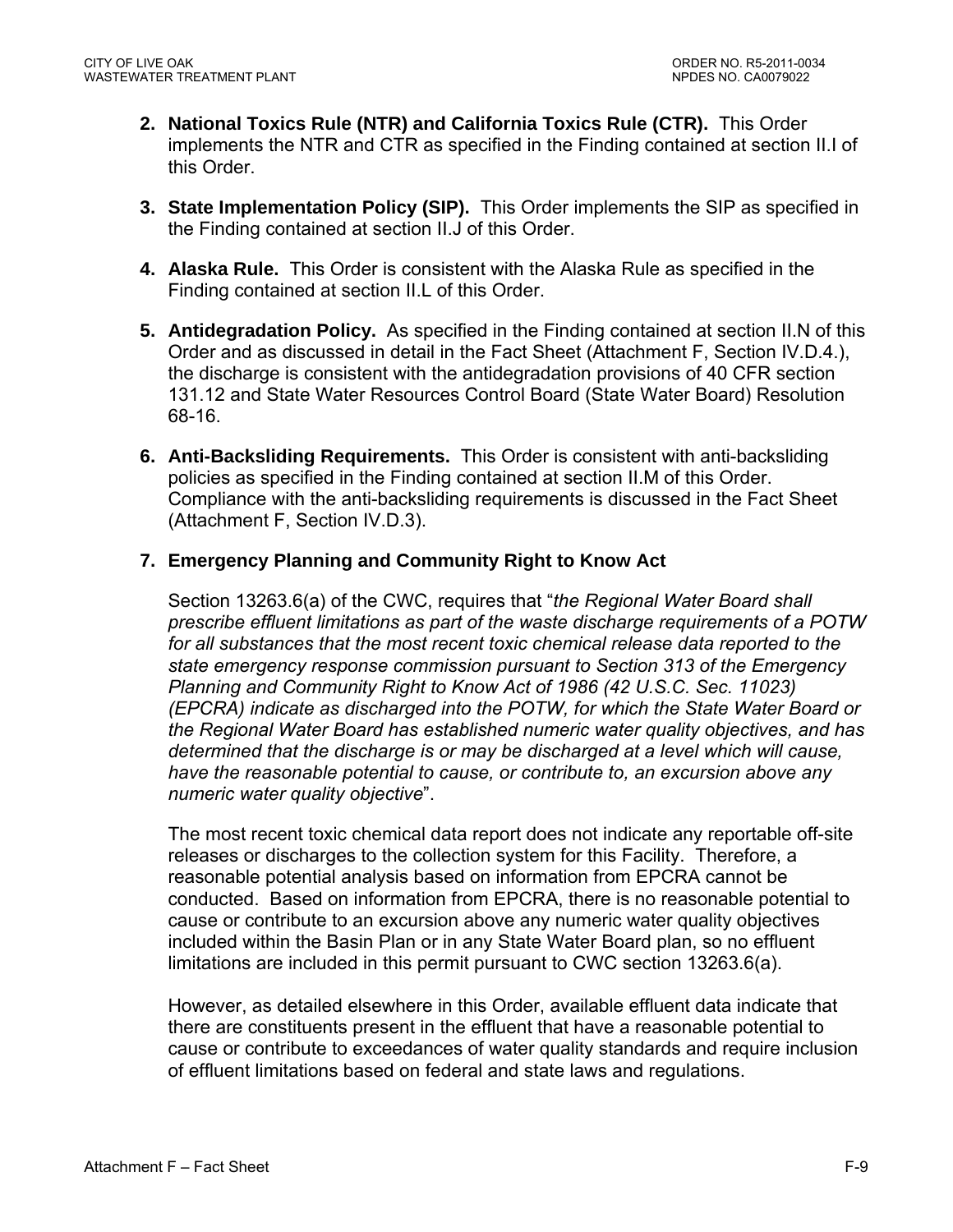## **8. Storm Water Requirements**

USEPA promulgated federal regulations for storm water on 16 November 1990 in 40 CFR Parts 122, 123, and 124. The NPDES Industrial Storm Water Program regulates storm water discharges from wastewater treatment facilities. Wastewater treatment plants are applicable industries under the storm water program and are obligated to comply with the federal regulations.

**9. Endangered Species Act.** This Order is consistent with the Endangered Species Act as specified in the Finding contained at section II.P of this Order.

### **D. Impaired Water Bodies on CWA 303(d) List**

- **1.** Under section 303(d) of the 1972 CWA, states, territories and authorized tribes are required to develop lists of water quality limited segments. The waters on these lists do not meet water quality standards, even after point sources of pollution have installed the minimum required levels of pollution control technology. On 30 November 2006 USEPA gave final approval to California's 2006 section 303(d) List of Water Quality Limited Segments. The Basin Plan references this list of Water Quality Limited Segments (WQLSs), which are defined as "…*those sections of*  lakes, streams, rivers or other fresh water bodies where water quality does not meet *(or is not expected to meet) water quality standards even after the application of appropriate limitations for point sources* (40 CFR Part 130, et seq.)." The Basin Plan also states, "*Additional treatment beyond minimum federal standards will be imposed on dischargers to [WQLSs]. Dischargers will be assigned or allocated a maximum allowable load of critical pollutants so that water quality objectives can be met in the segment*." The listing for the Wadsworth Canal, which the Reclamation District 777 Lateral Drain No. 1 and Lateral Drain No. 2 are tributary to, includes diazinon.
- **2. Total Maximum Daily Loads (TMDLs).** USEPA requires the Central Valley Water Board to develop TMDLs for each 303(d) listed pollutant and water body combination.
- **3.** The 303(d) listings and TMDLs have been considered in the development of the Order. A pollutant-by-pollutant evaluation of each pollutant of concern is described in section IV.C.3. of this Fact Sheet.

### **E. Other Plans, Polices and Regulations**

- **1. Title 27, California Code of Regulations (CCR), section 20005** *et seq***. (hereafter Title 27).** Title 27 requirements apply to land disposal activities, and establish minimum standards governing the water quality aspects of waste discharges to land for treatment, storage, or disposal. Section 20090 of Title 27 includes exemptions to the requirements.
	- **a. Existing Facility.** The treatment system currently consists of aeration lagoons, oxidation ponds, chlorine disinfection, and dechlorination. The sewage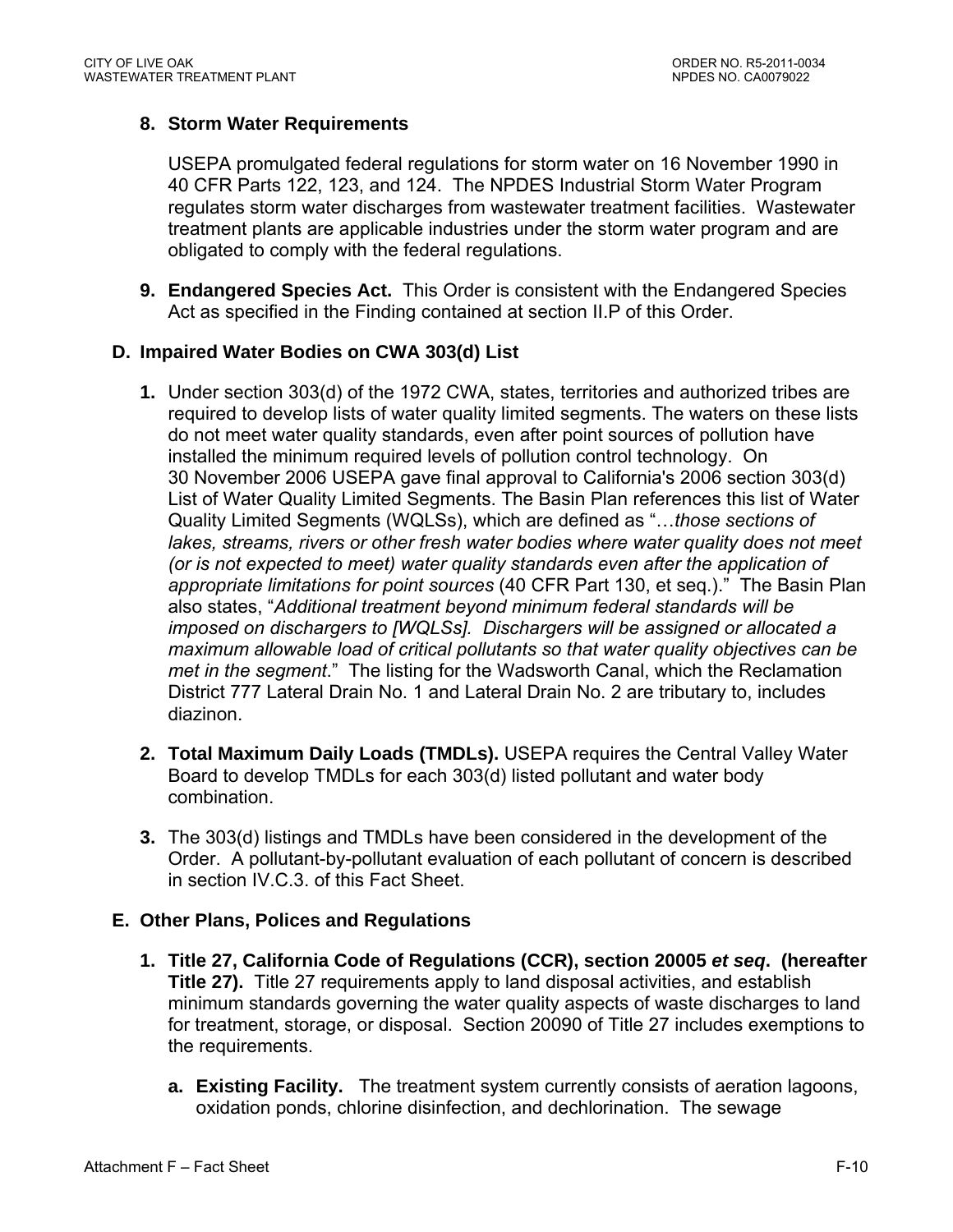throughout the treatment system does not have to be managed as hazardous waste. The lagoons and ponds are unlined and therefore, some percolation to groundwater is expected. However, the lagoon and ponds are exempt from the requirements of Title 27 CCR pursuant to section 20090(a) since the lagoons and ponds are components within the treatment system.

**b. New Facility.** The new tertiary treatment system will include concrete structures such as an oxidation ditch and two secondary clarifiers, a lined equalization basin, a stormwater detention basin, and an emergency storage basin. The only component of the new Facility with the potential to percolate to the underlying groundwater is the emergency storage basin. The emergency storage basin is used to hold wastewater bypassed from the treatment system in case of an emergency. The emergency storage basin is not used as a discharge basin and the contents will be pumped back into the treatment process when feasible. The new Facility will be exempt from the requirements of Title 27 CCR pursuant to 20090(a) because the emergency storage basin is an essential component within the treatment system.

## **IV. RATIONALE FOR EFFLUENT LIMITATIONS AND DISCHARGE SPECIFICATIONS**

Effluent limitations and toxic and pretreatment effluent standards established pursuant to sections 301 (Effluent Limitations), 302 (Water Quality Related Effluent Limitations), 304 (Information and Guidelines), and 307 (Toxic and Pretreatment Effluent Standards) of the CWA and amendments thereto are applicable to the discharge.

The CWA mandates the implementation of effluent limitations that are as stringent as necessary to meet water quality standards established pursuant to state or federal law [33 U.S.C., §1311(b)(1)(C); 40 CFR 122.44(d)(1)]. NPDES permits must incorporate discharge limits necessary to ensure that water quality standards are met. This requirement applies to narrative criteria as well as to criteria specifying maximum amounts of particular pollutants. Pursuant to federal regulations, 40 CFR 122.44(d)(1)(i), NPDES permits must contain limits that control all pollutants that "*are or may be discharged at a level which will cause, have the reasonable potential to cause, or contribute to an excursion above any state water quality standard, including state narrative criteria for water quality*." Federal regulations, 40 CFR 122.44(d)(1)(vi), further provide that "[w]*here a state has not established a water quality criterion for a specific chemical pollutant that is present in an effluent at a concentration that causes, has the reasonable potential to cause, or contributes to an excursion above a narrative criterion within an applicable State water quality standard, the permitting authority must establish effluent limits*."

The CWA requires point source dischargers to control the amount of conventional, nonconventional, and toxic pollutants that are discharged into the waters of the United States. The control of pollutants discharged is established through effluent limitations and other requirements in NPDES permits. There are two principal bases for effluent limitations in the Code of Federal Regulations: 40 CFR 122.44(a) requires that permits include applicable technology-based limitations and standards; and 40 CFR 122.44(d) requires that permits include WQBELs to attain and maintain applicable numeric and narrative water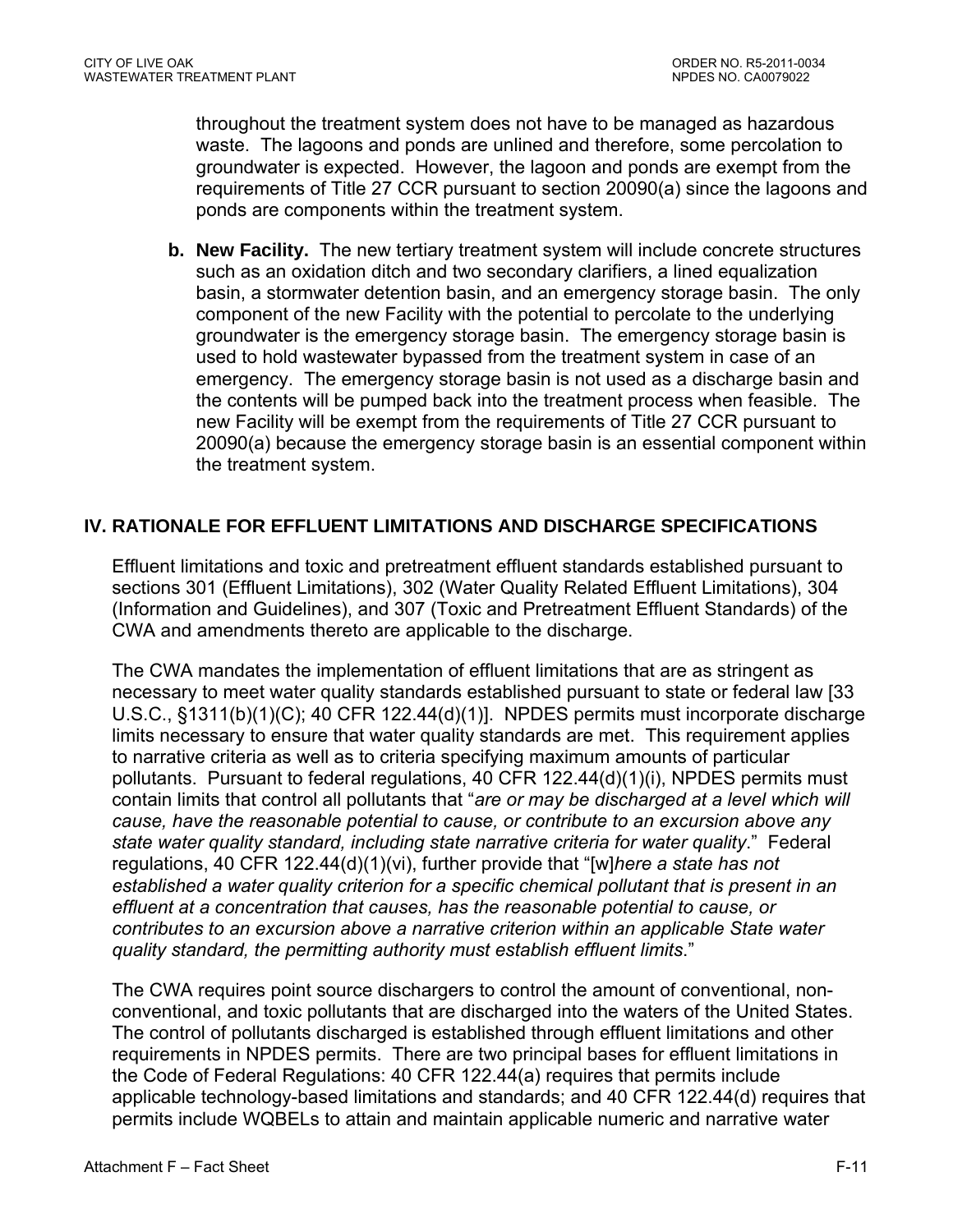quality criteria to protect the beneficial uses of the receiving water where numeric water quality objectives have not been established. The Basin Plan at page IV-17.00, contains an implementation policy, "*Policy for Application of Water Quality Objectives*", that specifies that the Central Valley Water Board "*will, on a case-by-case basis, adopt numerical limitations in orders which will implement the narrative objectives*." This Policy complies with 40 CFR 122.44(d)(1). With respect to narrative objectives, the Central Valley Water Board must establish effluent limitations using one or more of three specified sources, including: (1) USEPA's published water quality criteria, (2) a proposed state criterion (i.e., water quality objective) or an explicit state policy interpreting its narrative water quality criteria (i.e., the Central Valley Water Board's "*Policy for Application of Water Quality Objectives*") (40 CFR 122.44(d)(1)(vi)(A), (B) or (C)), or (3) an indicator parameter.

The Basin Plan includes numeric site-specific water quality objectives and narrative objectives for toxicity, chemical constituents, discoloration, radionuclides, and tastes and odors. The narrative toxicity objective states: "*All waters shall be maintained free of toxic substances in concentrations that produce detrimental physiological responses in human, plant, animal, or aquatic life*." (Basin Plan at III-8.00.) The Basin Plan states that material and relevant information, including numeric criteria, and recommendations from other agencies and scientific literature will be utilized in evaluating compliance with the narrative toxicity objective. The narrative chemical constituents objective states that waters shall not contain chemical constituents in concentrations that adversely affect beneficial uses. At minimum, "…*water designated for use as domestic or municipal supply (MUN) shall not contain concentrations of chemical constituents in excess of the maximum contaminant levels (MCLs)" in Title 22 of CCR.* The Basin Plan further states that, to protect all beneficial uses, the Central Valley Water Board may apply limits more stringent than MCLs. The narrative tastes and odors objective states: *"Water shall not contain taste- or odorproducing substances in concentrations that impart undesirable tastes or odors to domestic or municipal water supplies or to fish flesh or other edible products of aquatic origin, or that cause nuisance, or otherwise adversely affect beneficial uses*."

# **A. Discharge Prohibitions**

**1.** As stated in section I.G of Attachment D, Standard Provisions, this Order prohibits bypass from any portion of the treatment facility. Federal regulations, 40 CFR 122.41(m), define "bypass" as the intentional diversion of waste streams from any portion of a treatment facility. This section of the federal regulations, 40 CFR 122.41(m)(4), prohibits bypass unless it is unavoidable to prevent loss of life, personal injury, or severe property damage. In considering the Central Valley Water Board's prohibition of bypasses, the State Water Board adopted a precedential decision, Order No. WQO 2002-0015, which cites the federal regulations, 40 CFR 122.41(m), as allowing bypass only for essential maintenance to assure efficient operation.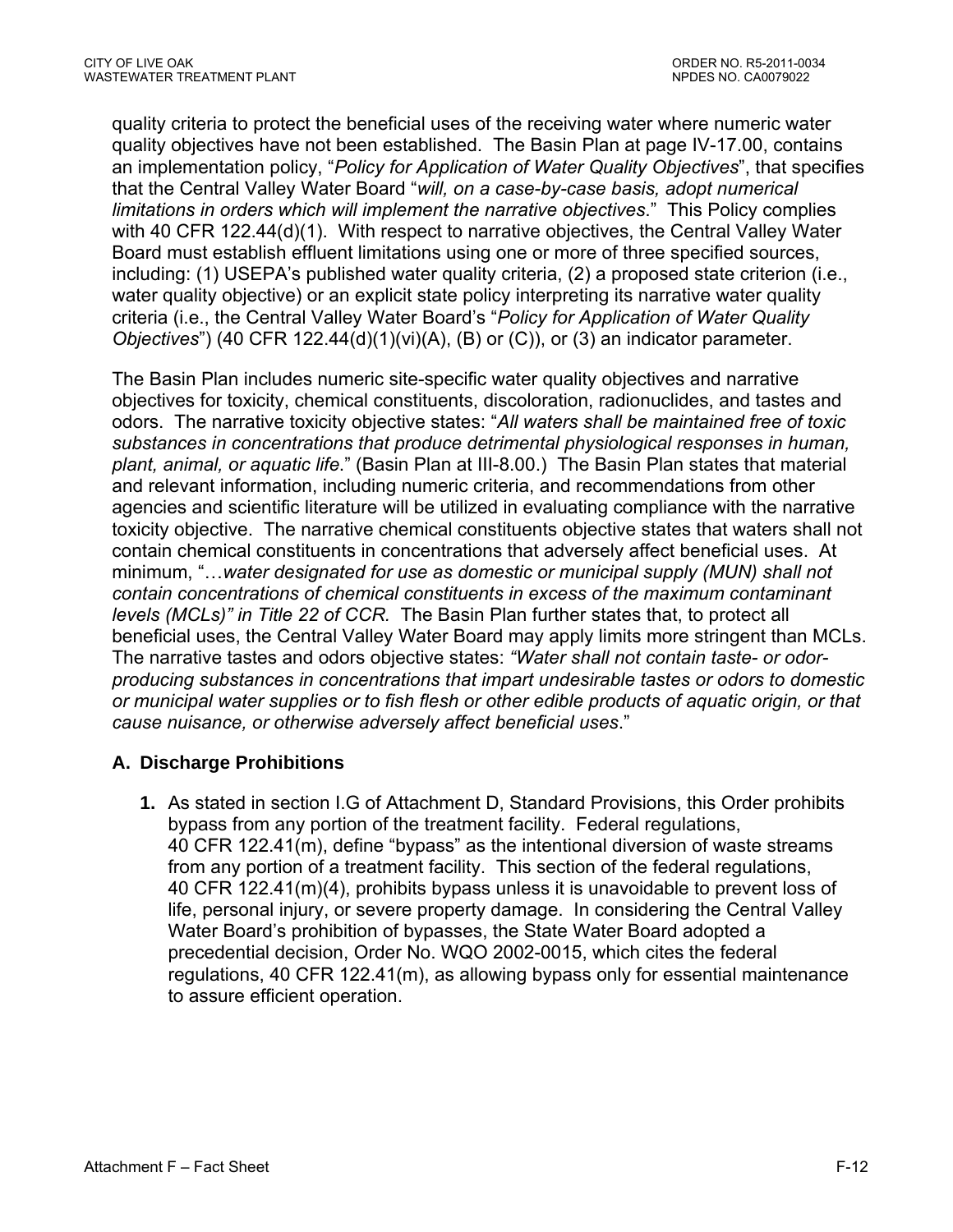### **B. Technology-Based Effluent Limitations**

#### **1. Scope and Authority**

Section 301(b) of the CWA and implementing USEPA permit regulations at 40 CFR 122.44 require that permits include conditions meeting applicable technology-based requirements at a minimum, and any more stringent effluent limitations necessary to meet applicable water quality standards. The discharge authorized by this Order must meet minimum federal technology-based requirements based on Secondary Treatment Standards at 40 CFR Part 133.

Regulations promulgated in 40 CFR 125.3(a)(1) require technology-based effluent limitations for municipal dischargers to be placed in NPDES permits based on Secondary Treatment Standards or Equivalent to Secondary Treatment Standards.

The Federal Water Pollution Control Act Amendments of 1972 (PL 92-500) established the minimum performance requirements for POTWs [defined in section 304(d)(1)]. Section 301(b)(1)(B) of that Act requires that such treatment works must, as a minimum, meet effluent limitations based on secondary treatment as defined by the USEPA Administrator.

Based on this statutory requirement, USEPA developed secondary treatment regulations, which are specified in 40 CFR Part 133. These technology-based regulations apply to all municipal wastewater treatment plants and identify the minimum level of effluent quality attainable by secondary treatment in terms of 5-day biochemical oxygen demand (BOD<sub>5</sub>), total suspended solids (TSS), and pH.

### **2. Applicable Technology-Based Effluent Limitations**

- **a. BOD<sub>5</sub> and TSS.** Federal regulations, 40 CFR Part 133, establish the minimum weekly and monthly average level of effluent quality attainable by secondary treatment for  $BOD<sub>5</sub>$  and TSS. However, as described in section IV.C.3, this Order requires water quality-based effluent limitations (WQBELs) more stringent than the applicable technology-based effluent limitations which are based on tertiary treatment, which is necessary to protect the beneficial uses of the receiving stream. In addition, 40 CFR 133.102, in describing the minimum level of effluent quality attainable by secondary treatment, states that the 30-day average percent removal shall not be less than 85 percent. This Order contains a limitation requiring an average of 85 percent removal of  $BOD<sub>5</sub>$  and TSS over each calendar month.
- **b. Flow.** The Facility was designed to provide a tertiary level of treatment for up to a design flow of 1.4 MGD. Therefore, this Order contains an average dry weather discharge flow effluent limit of 1.4 MGD.
- **c. pH.** The secondary treatment regulations at 40 CFR Part 133 also require that pH be maintained between 6.0 and 9.0 standard units (SU).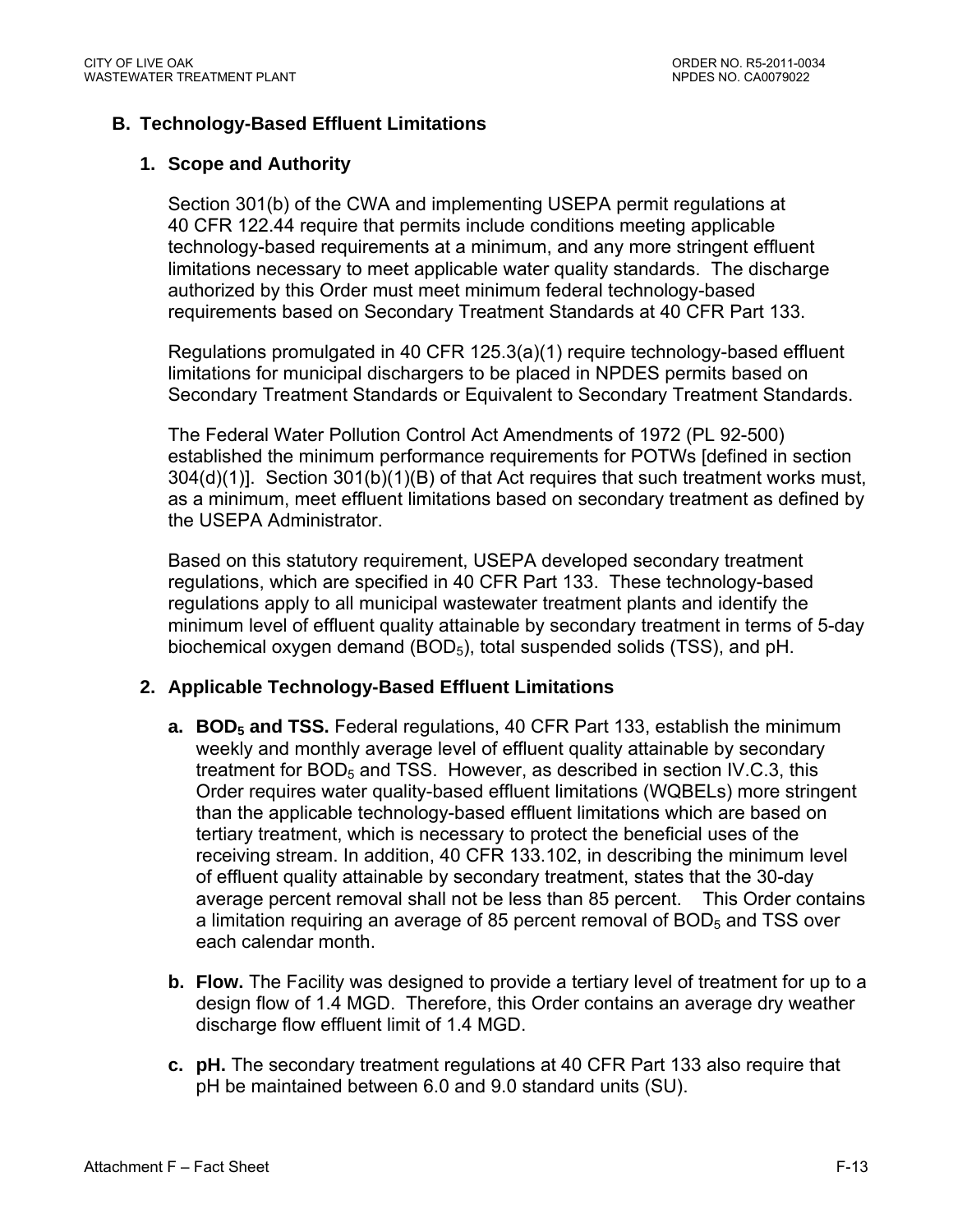## **Summary of Secondary Level Effluent Limitations Discharge Point No. 001**

|                                        |                      | <b>Effluent Limitations</b> |                          |                                |                                        |                                 |  |
|----------------------------------------|----------------------|-----------------------------|--------------------------|--------------------------------|----------------------------------------|---------------------------------|--|
| <b>Parameter</b>                       | <b>Units</b>         | Average<br><b>Monthly</b>   | Average<br><b>Weekly</b> | <b>Maximum</b><br><b>Daily</b> | <b>Instantaneous</b><br><b>Minimum</b> | Instantaneous<br><b>Maximum</b> |  |
| Flow                                   | <b>MGD</b>           | --                          | --                       | $1.4^1$                        | $\hspace{0.05cm}$                      | --                              |  |
|                                        | mg/L                 | 30                          | 45                       | 60                             | $\hspace{0.05cm}$ – $\hspace{0.05cm}$  | $\overline{\phantom{a}}$        |  |
| $BOD_5$ @ 20 $^{\circ}$ C <sup>2</sup> | lbs/day <sup>3</sup> | 350                         | 525                      | 700                            | $\hspace{0.05cm}$                      | $\hspace{0.05cm}$               |  |
|                                        | % Removal            | 85                          | --                       | --                             |                                        |                                 |  |
| Total                                  | mg/L                 | 30                          | 45                       | 60                             | $-$                                    | --                              |  |
| Suspended<br>Solids <sup>2</sup>       | lbs/day <sup>3</sup> | 350                         | 525                      | 700                            | --                                     |                                 |  |
| pH                                     | SU                   | --                          | --                       | --                             | $6.0^{4}$                              | $9.0^4$                         |  |

#### **Table F-4. Summary of Secondary Level Effluent Limitations**

 $1$  Average dry weather flow.

<sup>2</sup> The average monthly percent removal of BOD 5-day 20°C and total suspended solids shall not be less than 85 percent.

3 Based upon an average dry weather treatment design flow of 1.4 MGD.

4 More stringent water quality-based effluent limitations have been applied for pH in this Order.

# **C. Water Quality-Based Effluent Limitations (WQBELs)**

## **1. Scope and Authority**

Section 301(b) of the CWA and 40 CFR 122.44(d) require that permits include limitations more stringent than applicable federal technology-based requirements where necessary to achieve applicable water quality standards. This Order contains requirements, expressed as a technology equivalence requirement, more stringent than secondary treatment requirements that are necessary to meet applicable water quality standards. The rationale for these requirements, which consist of tertiary treatment, is discussed in section IV.C.3.d.xv. (Pathogens) of this Fact Sheet.

40 CFR 122.44(d)(1)(i) mandates that permits include effluent limitations for all pollutants that are or may be discharged at levels that have the reasonable potential to cause or contribute to an exceedance of a water quality standard, including numeric and narrative objectives within a standard. Where reasonable potential has been established for a pollutant, but there is no numeric criterion or objective for the pollutant, WQBELs must be established using: (1) USEPA criteria guidance under CWA section 304(a), supplemented where necessary by other relevant information; (2) an indicator parameter for the pollutant of concern; or (3) a calculated numeric water quality criterion, such as a proposed state criterion or policy interpreting the state's narrative criterion, supplemented with other relevant information, as provided in 40 CFR 122.44(d)(1)(vi).

The process for determining reasonable potential and calculating WQBELs when necessary is intended to protect the designated uses of the receiving water as specified in the Basin Plan, and achieve applicable water quality objectives and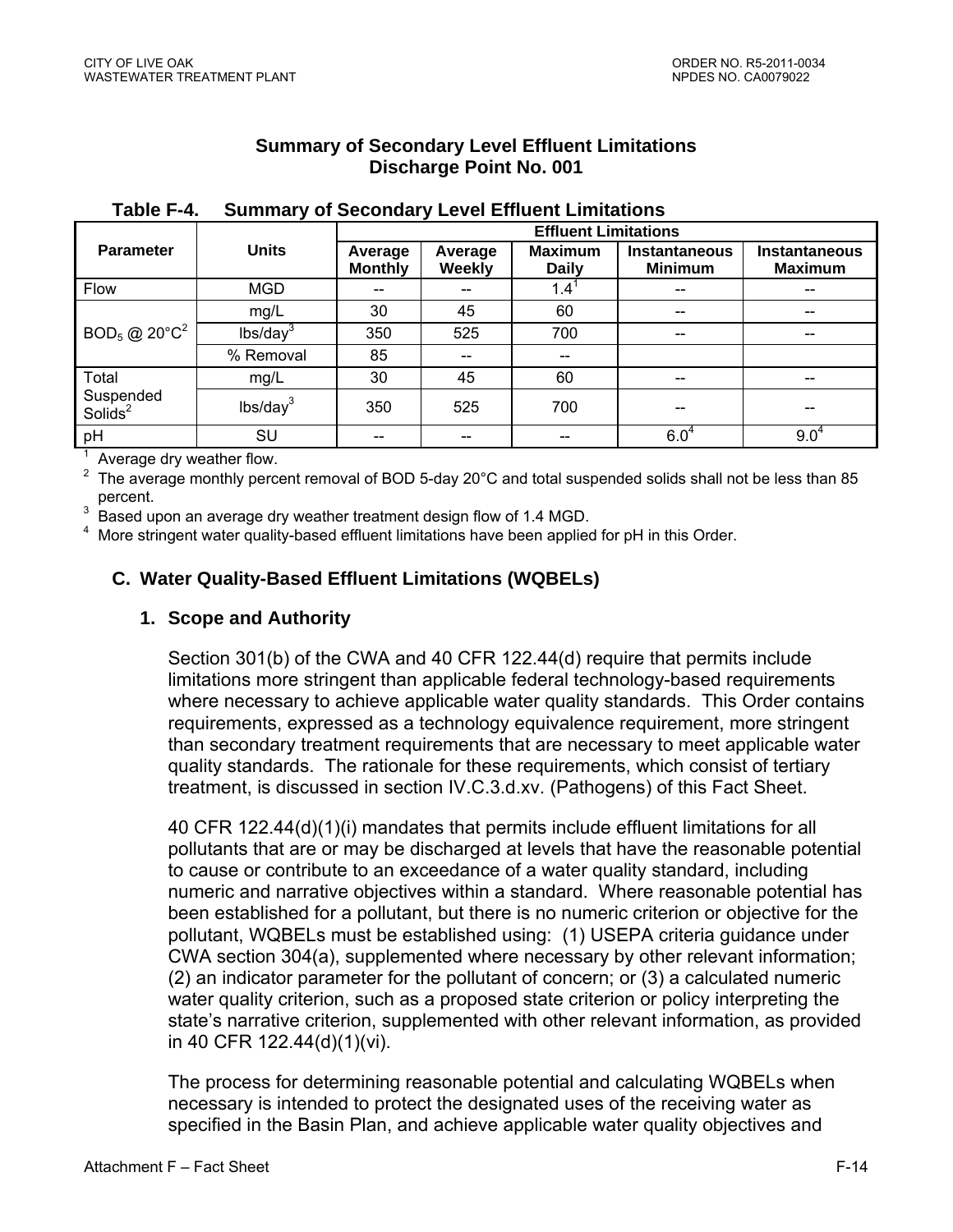criteria that are contained in other state plans and policies, or any applicable water quality criteria contained in the CTR and NTR.

## **2. Applicable Beneficial Uses and Water Quality Criteria and Objectives**

The Basin Plan designates beneficial uses, establishes water quality objectives, and contains implementation programs and policies to achieve those objectives for all waters addressed through the plan. In addition, the Basin Plan implements State Water Board Resolution No. 88-63, which established state policy that all waters, with certain exceptions, should be considered suitable or potentially suitable for municipal or domestic supply.

The Basin Plan on page II-1.00 states: "*Protection and enhancement of existing and potential beneficial uses are primary goals of water quality planning…*" and with respect to disposal of wastewaters states that "...*disposal of wastewaters is [not] a prohibited use of waters of the State; it is merely a use which cannot be satisfied to the detriment of beneficial uses.*"

The federal CWA section 101(a)(2), states: "*it is the national goal that wherever attainable, an interim goal of water quality which provides for the protection and propagation of fish, shellfish, and wildlife, and for recreation in and on the water be achieved by July 1, 1983.*" Federal Regulations, developed to implement the requirements of the CWA, create a rebuttable presumption that all waters be designated as fishable and swimmable. Federal Regulations, 40 CFR sections 131.2 and 131.10, require that all waters of the State regulated to protect the beneficial uses of public water supply, protection and propagation of fish, shell fish and wildlife, recreation in and on the water, agricultural, industrial and other purposes including navigation. Section 131.3(e), 40 CFR, defines existing beneficial uses as those uses actually attained after 28 November 1975, whether or not they are included in the water quality standards. Federal Regulation, 40 CFR section 131.10 requires that uses be obtained by implementing effluent limitations, requires that all downstream uses be protected and states that in no case shall a state adopt waste transport or waste assimilation as a beneficial use for any waters of the United States.

The Central Valley Water Board considered the factors listed in CWC section 13241 at the time of adoption of the previous Order No. R5-2004-0096 which initially established tertiary level effluent limitations for protection of beneficial uses of the receiving water. The previous permit, however, did not recognize the MUN beneficial use to the receiving water. Although the receiving waters which consist of modified agricultural drains upstream of the Sutter Bypass, which is specifically not designated with the MUN beneficial use in Table II-1 in the Basin Plan, this Order correctly interprets the beneficial uses of the receiving waters to include the beneficial use of MUN through implementation of State Water Board Resolution No. 88-63. As stated in Chapter II of the Basin Plan, "Water Bodies within the basins that do not have beneficial uses designated in Table II-1 are assigned MUN designations in accordance with the provisions of State Water Board Resolution No. 88-63 which is, by reference, a part of the Basin Plan" except for two non-applicable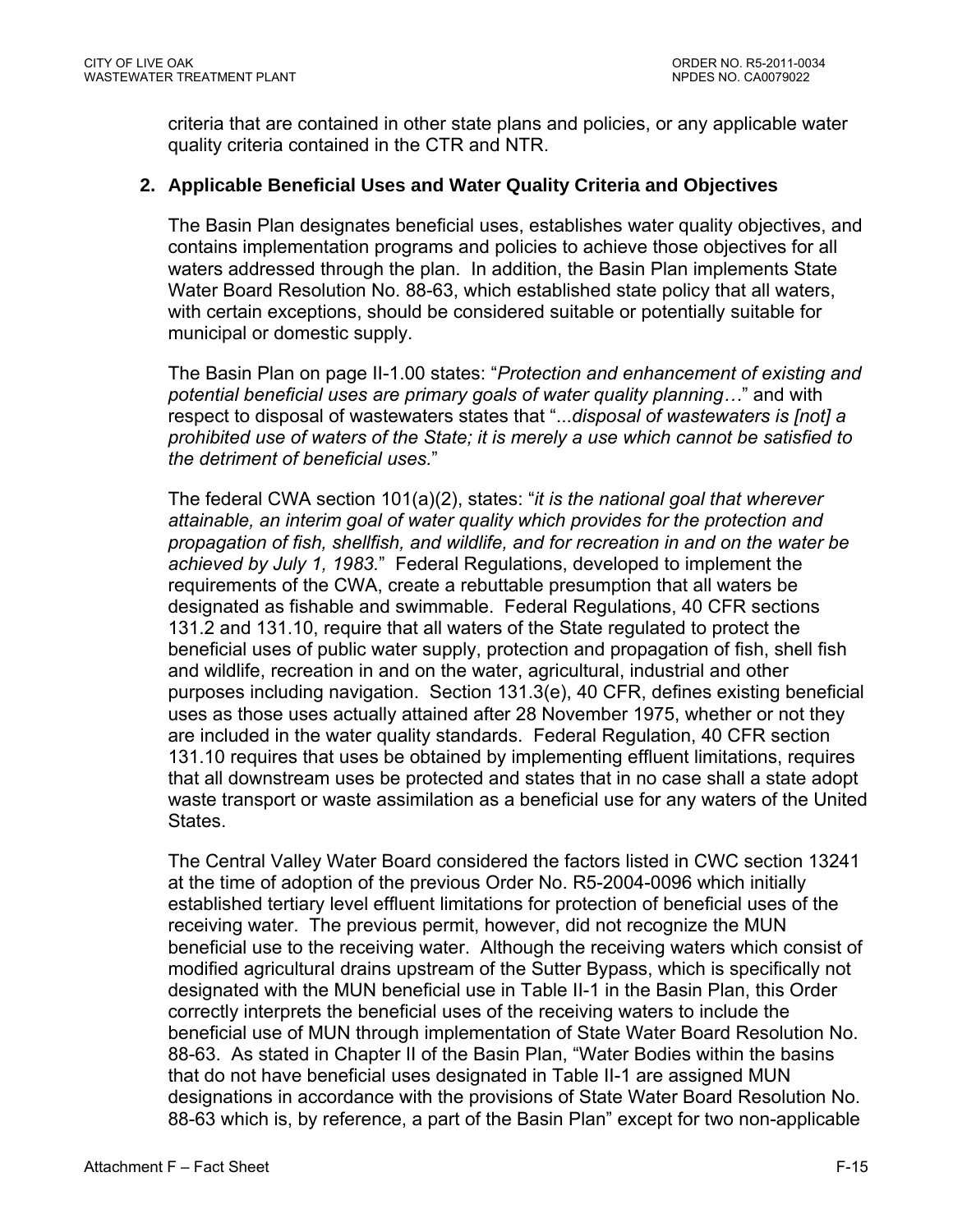exceptions. Furthermore, as specified in Chapter IV of the Basin Plan, an exception to Resolution No. 88-63, and removal of the MUN beneficial use designation for the receiving waters, is effective after a Basin Plan Amendment is adopted by the Central Valley Water Board and approved by the State Water Board and Office of Administrative Law. Therefore, this Order contains new effluent limitations necessary to protect the municipal and domestic supply use of the receiving waters.

**a. Receiving Water and Beneficial Uses.** The receiving water is currently the Reclamation District 777 Lateral Drain No. 1 and may change to Lateral Drain No. 2 with the new tertiary treatment facility, which are waters of the United States and tributary to the Sutter Bypass within the Sacramento River Basin. Lateral Drain No. 1 and Lateral Drain No. 2 were apparently constructed prior to 1917 to capture and transport agricultural drain water. Lateral Drain No. 1 was deepened to three or four feet from the original depth of one foot in 1939. Since 1939 there have been limited improvements to the drains other than maintenance. The drains carry only agricultural and urban stormwater runoff and no surface water streams, creeks, sloughs, or other natural waterway discharges into the drains. Consequently, upstream Lateral Drain No. 1 flows are during winter and irrigation seasons, and the downstream flows are effluent dominant during most of the year. Lateral Drain No. 1 flows south along the western edge of the WWTP and continues until it enters the East Interceptor Canal. Lateral Drain No. 2 flows along the southeast edge of the WWTP until it enters Lateral Drain No. 1 near the southern tip of the WWTP.

The Basin Plan at II-2.00 states that the beneficial uses of any specifically identified water body generally apply to its tributary streams. The Basin Plan does not specifically identify beneficial uses for Reclamation District 777 Lateral Drain No. 1 or Lateral Drain No. 2, but does identify present and potential uses for the Sutter Bypass, to which these waters are tributary. Thus, pursuant to the Basin Plan and State Water Board plans and policies including Resolution No. 88-63, and consistent with the federal Clean Water Act, beneficial uses applicable to Reclamation District 777 Lateral Drain No. 1 and Lateral Drain No. 2 are as follows:

| <b>Discharge</b><br><b>Point</b> | <b>Receiving Water Name</b>                                                                                                                        | <b>Beneficial Use(s)</b>                                                                                                                                                                                                                                                                                                                          |
|----------------------------------|----------------------------------------------------------------------------------------------------------------------------------------------------|---------------------------------------------------------------------------------------------------------------------------------------------------------------------------------------------------------------------------------------------------------------------------------------------------------------------------------------------------|
| 001                              | <b>Reclamation District 777</b><br>Lateral Drain No. 1 and<br><b>Reclamation District 777</b><br>Lateral Drain No. 2<br>(planned for new facility) | Municipal and domestic supply (MUN);<br>Agricultural irrigation (AGR);<br>Water contact recreation (REC-1);<br>Warm freshwater habitat (WARM);<br>Cold freshwater migration (MGR);<br>Spawning, reproduction, and/or early development<br>(SPWN);<br>Wildlife habitat (WILD).<br>Ground water recharge (GWR);<br>Freshwater replenishment (FRSH). |

**Table F-5. Basin Plan Beneficial Uses**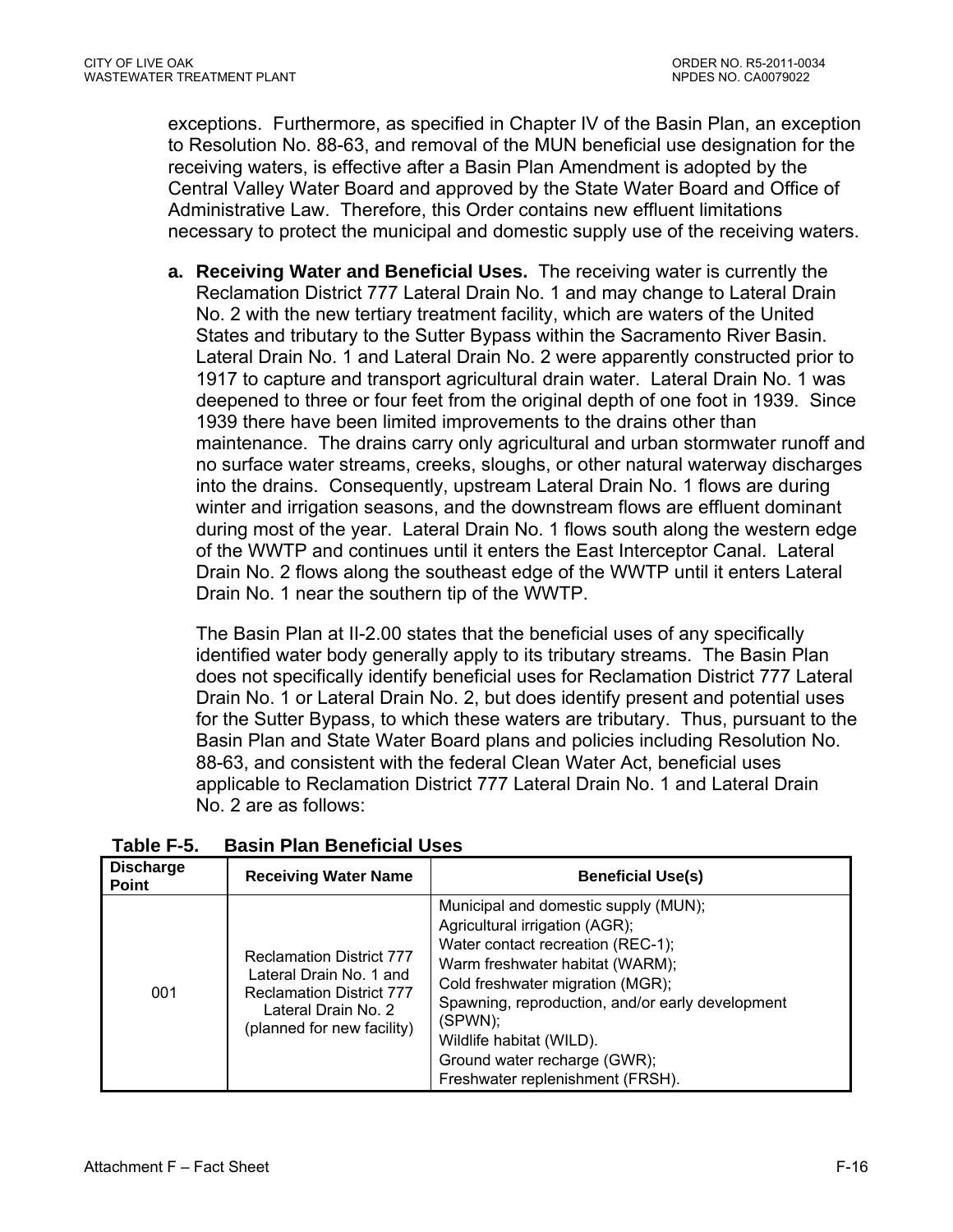**b. Effluent and Ambient Background Data.** The reasonable potential analysis (RPA), as described in section IV.C.3 of this Fact Sheet, was based on data from June 2006 through June 2009, which includes effluent and ambient background data submitted in SMRs and the Report of Waste Discharge (ROWD). Additional data outside of this range were also analyzed where there were inadequate data to perform an analysis. When there were not sufficient data (e.g., not required in MRP) effluent CTR data from January 2003, February 2003, October 2003, and March 2005 to August 2005 were used. Order No. R5-2004-0096 required receiving water monitoring only for dissolved oxygen, pH, turbidity, temperature, EC, radionuclides, and hardness. CTR monitoring was not required. Consequently, there was insufficient receiving water CTR data from the last 3 years, so receiving water data from March 2002 and July 2002 were used for the CTR constituents.

Order No. R5-2004-0096 includes effluent limits for cadmium, cyanide, and copper due to elevated concentrations of these constituents in the receiving water. Since no other receiving water data is available for these constituents, the 2002 data is being used for the RPA in this permit. The 2002 receiving water data results in reasonable potential for cadmium, and copper (i.e.,  $B > C$ ) for this permit. The effluent data showed detections for these constituents, but did not exceed the criteria. This Order includes receiving water sampling in order to have sufficient and better representative data to perform the reasonable potential analysis for the next permit.

**c. Hardness-Dependent CTR Metals Criteria.** The *California Toxics Rule* and the *National Toxics Rule* contain water quality criteria for seven metals that vary as a function of hardness. The lower the hardness the lower the water quality criteria. The metals with hardness-dependent criteria include cadmium, copper, chromium III, lead, nickel, silver, and zinc.

This Order has established the criteria for hardness-dependent metals based on the reasonable worst-case ambient hardness as required by the SIP<sup>1</sup>, the CTR<sup>2</sup> and State Water Board Order No. WQO 2008-0008 (City of Davis). The SIP and the CTR require the use of "receiving water" or "actual ambient" hardness, respectively, to determine effluent limitations for these metals. (SIP, § 1.2; 40 CFR § 131.38(c)(4), Table 4, note 4.) The CTR does not define whether the term "ambient," as applied in the regulations, necessarily requires the consideration of upstream as opposed to downstream hardness conditions. Therefore, where reliable, representative data are available, the hardness value for calculating criteria can be the downstream receiving water hardness, after mixing with the effluent (Order WQO 2008-0008, p. 11). The Central Valley

1

<sup>1</sup> The SIP does not address how to determine the hardness for application to the equations for the protection of aquatic life when using hardness-dependent metals criteria. It simply states, in Section 1.2, that the criteria shall be properly adjusted for hardness using the hardness of the receiving water.

The CTR requires that, for waters with a hardness of 400 mg/L (as  $CaCO<sub>3</sub>$ ), or less, the actual ambient hardness of the surface water must be used. It further requires that the hardness values used must be consistent with the design discharge conditions for design flows and mixing zones.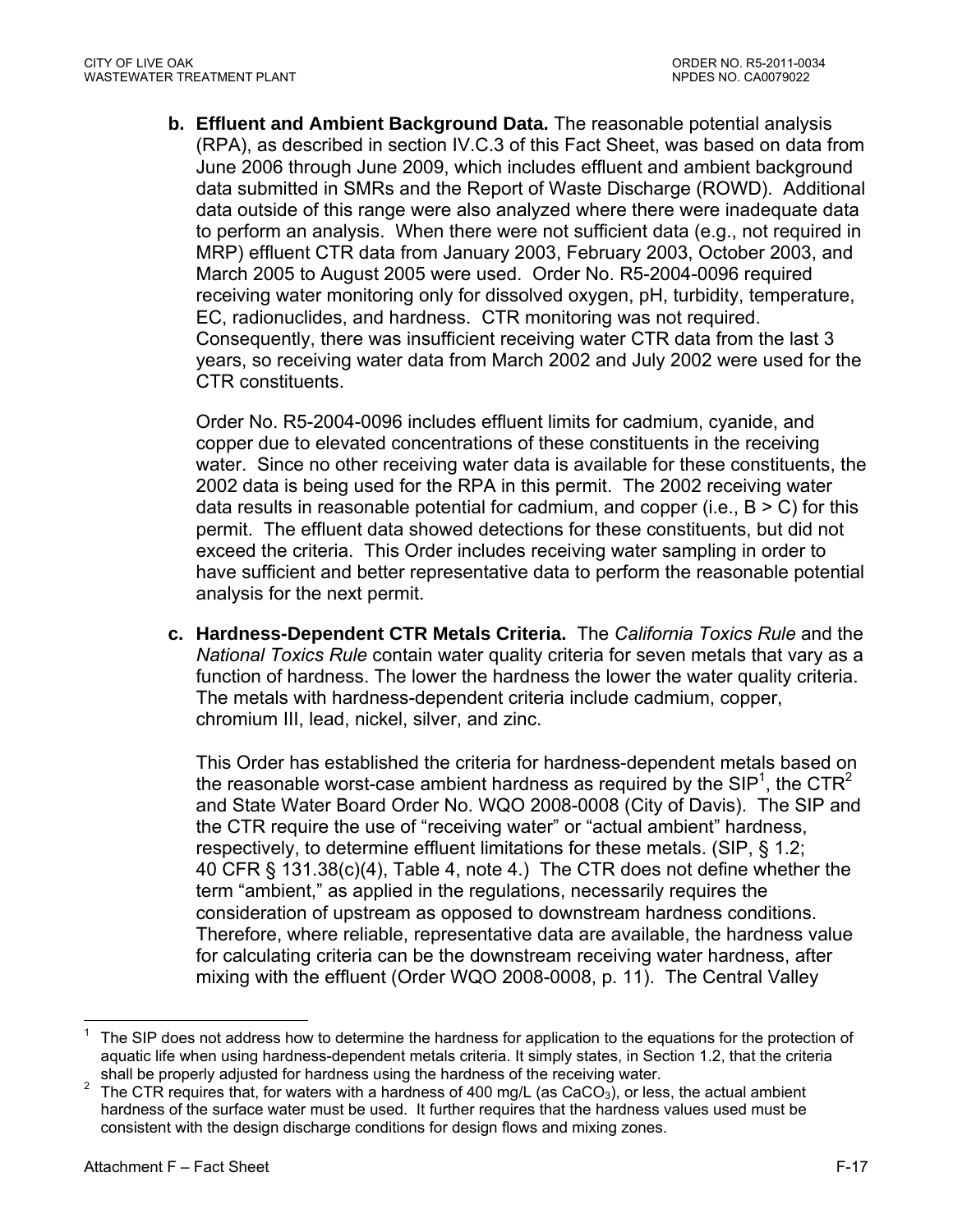Water Board thus has considerable discretion in determining ambient hardness (*Id.*, p.10.).

The hardness values must also be protective under all flow conditions (*Id.*, pp. 10-11). As discussed below, scientific literature provides a reliable method for calculating protective hardness-dependent CTR criteria, considering all discharge conditions. This methodology produces criteria that ensure these metals do not cause receiving water toxicity, while avoiding criteria that are unnecessarily stringent.

- i. **Reasonable Potential Analysis (RPA).** The SIP in Section 1.3 states, "The RWQCB shall…determine whether a discharge may: (1) cause, (2) have a reasonable potential to cause, or (3) contribute to an excursion above any applicable priority pollutant criterion or objective." Section 1.3 provides a step-by-step procedure for conducting the RPA. The procedure requires the comparison of the Maximum Effluent Concentration (MEC) and Maximum Ambient Background Concentration to the applicable criterion that has been properly adjusted for hardness. Unless otherwise noted, for the hardnessdependent CTR metals criteria the following procedures were followed for properly adjusting the criterion for hardness when conducting the RPA.
	- For comparing the MEC to the applicable criterion, in accordance with the SIP, CTR, and Order WQO 2008-0008, the reasonable worst-case downstream hardness was used to adjust the criterion. In this evaluation the portion of the receiving water affected by the discharge is analyzed. For hardness-dependent criteria, the hardness of the effluent has an impact on the determination of the applicable criterion in areas in the receiving water affected by the discharge. Therefore, for this situation it is necessary to consider the hardness of the effluent in determining the applicable hardness to adjust the criterion. The procedures for determining the applicable criterion after proper adjustment using the reasonable worst-case downstream hardness is outlined in subsection ii, below.
	- For comparing the Maximum Ambient Background Concentration to the applicable criterion, in accordance with the SIP, CTR, and Order WQO 2008-0008, the reasonable worst-case upstream hardness was used to adjust the criterion. In this evaluation the area outside the influence of the discharge is analyzed. For this situation, the discharge does not impact the upstream hardness. Therefore, the effect of the effluent hardness was not included in this evaluation.
- ii. **Calculation of Water Quality-Based Effluent Limitations.** The remaining discussion in this section relates to the development of water quality-based effluent limits when it has been determined that the discharge has reasonable potential to cause or contribute to an exceedance of the CTR hardnessdependent metals criteria in the receiving water.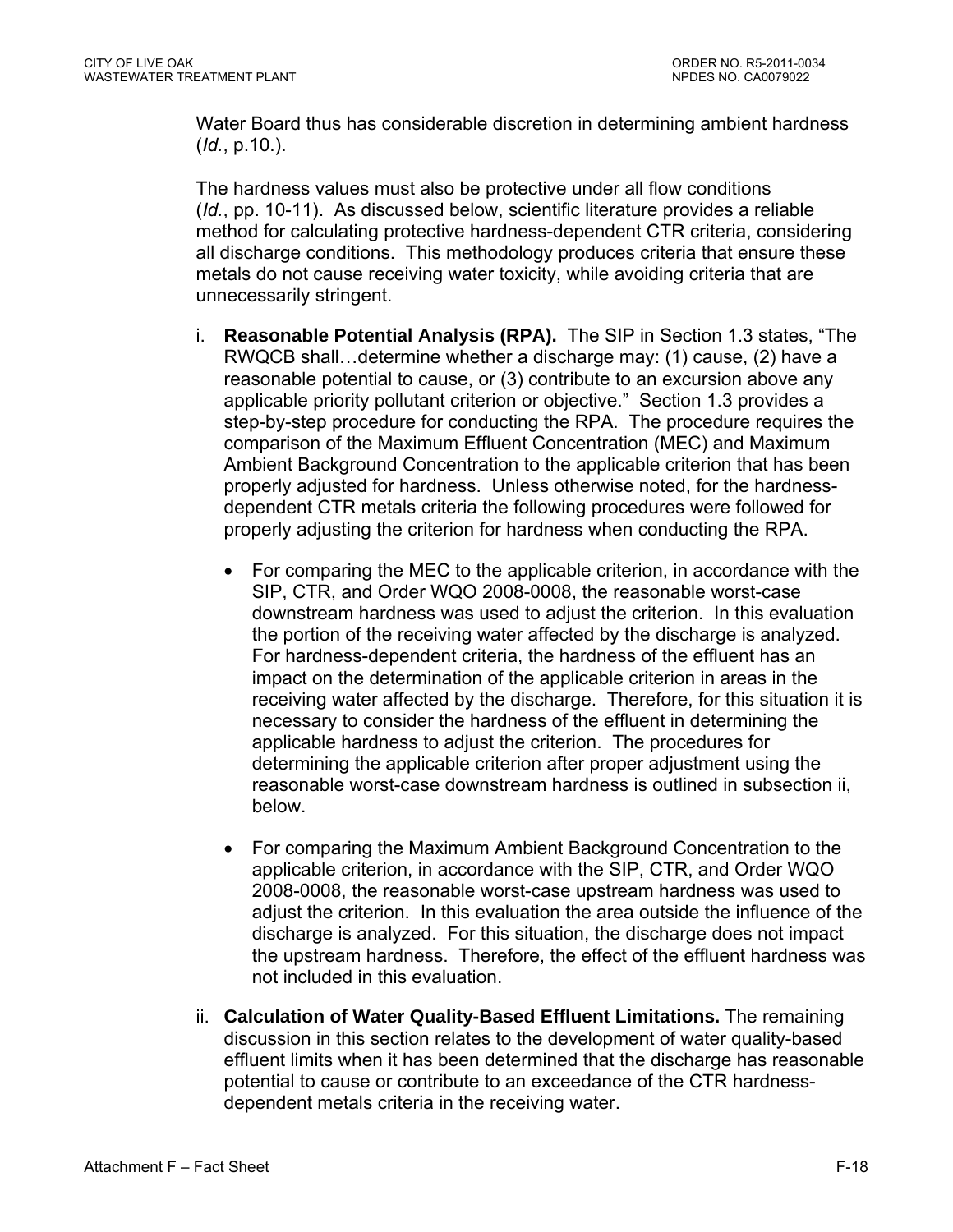Once a discharge is made to a receiving water, the hardness downstream of the discharge will be altered and the applicable water quality criteria will alter accordingly. A 2006 Study<sup>1</sup> developed procedures for calculating the effluent concentration allowance  $(ECA)^2$  for CTR hardness-dependent metals. The 2006 Study demonstrated that it is necessary to evaluate all discharge conditions (e.g. high and low flow conditions) and the hardness of the effluent and receiving water when determining the appropriate ECA for these hardness-dependent metals. Simply using the lowest recorded upstream receiving water hardness to calculate the ECA may result in over or under protective water quality-based effluent limitations.

The equation describing the total recoverable regulatory criterion, as established in the CTR, is as follows:

CTR Criterion = WER x  $(e^{m[ln(H)]+b})$  (Equation 1)

Where:

H = hardness (as  $CaCO<sub>3</sub>$ ) WER = water-effect ratio m, b = metal- and criterion-specific constants

In accordance with the CTR, the default value for the WER is 1. A WER study must be conducted to use a value other than 1. The constants "m" and "b" are specific to both the metal under consideration, and the type of total recoverable criterion (i.e., acute or chronic). The metal-specific values for these constants are provided in the CTR at paragraph (b)(2), Table 1.

The equation for the ECA is defined in Section 1.4, Step 2, of the SIP and is as follows:

 $ECA = C$  (when  $C \leq B$ )<sup>3</sup> (Equation 2)

**Where** 

- $C =$  the priority pollutant criterion/objective, adjusted for hardness (see Equation 1, above)
- $B =$  the ambient background concentration

The 2006 Study demonstrated that the relationship between hardness and the calculated criteria is the same for some metals, so the same procedure for calculating the ECA may be used for these metals. The same procedure can

<sup>&</sup>lt;u>.</u> 1 Emerick, R.W.; Borroum, Y.; & Pedri, J.E., 2006. California and National Toxics Rule Implementation and Development of Protective Hardness Based Metal Effluent Limitations. WEFTEC, Chicago, III.<br><sup>2</sup> The ECA is defined in Appendix 1 of the SIR (page Appendix 1.2). The ECA is used to calcula

The ECA is defined in Appendix 1 of the SIP (page Appendix 1-2). The ECA is used to calculate water qualitybased effluent limitations in accordance with Section 1.4 of the SIP

<sup>&</sup>lt;sup>3</sup> The 2006 Study assumes the ambient background metals concentration is equal to the CTR criterion (i.e. C ≤ B)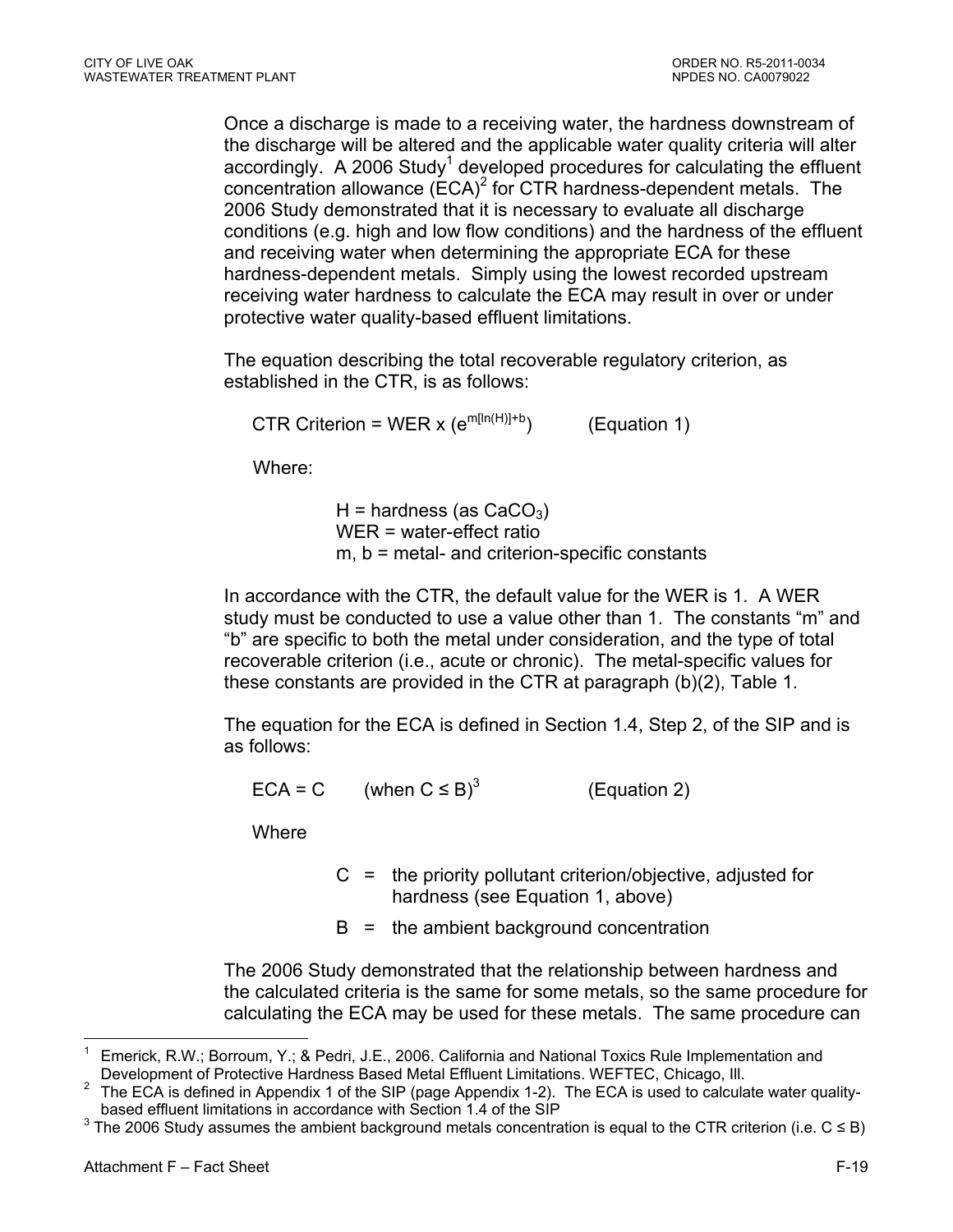be used for chronic cadmium, chromium III, copper, nickel, and zinc. These metals are hereinafter referred to as "Concave Down Metals". "Concave Down" refers to the shape of the curve represented by the relationship between hardness and the CTR criteria in Equation 1. Another similar procedure can be used for determining the ECA for acute cadmium, lead, and acute silver, which are referred to hereafter as "Concave Up Metals".

ECA for Concave Down Metals – For Concave Down Metals (i.e., chronic cadmium, chromium III, copper, nickel, and zinc) the 2006 Study demonstrates that when the effluent is in compliance with CTR criteria associated with its own hardness condition, it is not possible to cause or contribute to a violation of water quality criteria that are applicable once the effluent and receiving water are mixed (either fully or partially). Therefore, based on any observed ambient background hardness, even when there is no receiving water assimilative capacity for metals (i.e., the ambient background metals concentrations are at or above their respective CTR criterion) and the minimum effluent hardness, the ECA calculated using Equation 1 with a downstream ambient hardness equivalent to the minimum effluent hardness is protective under all discharge conditions (i.e., high and low dilution conditions and under all mixtures of effluent and receiving water as the effluent mixes with the receiving water). The conclusions of the study do not change whether the receiving water initially exhibited a higher or lower hardness value or the degree of dilution within the receiving water.

In some instances, the receiving water may already contain concentrations of concave down metals that exceed water quality criteria associated with the hardness condition previous to the discharge. The 2006 study procedures remain applicable under these conditions. The discharge can not cause or contribute to a violation of water quality criteria/objectives in the receiving water. Although metals concentrations downstream of the discharge exceed CTR criteria, the cause of the exceedance is not due to the discharge, it is due to the elevated metals concentrations upstream of the discharge. Implementing the procedures of the 2006 study does not result in an increase in toxicity downstream of the discharge, and in fact reduces the amount of toxicity already present in the receiving water. This is demonstrated in the example below for copper (see Table F-7).

The effluent hardness ranged from 220 mg/L to 330 mg/L (as  $CaCO<sub>3</sub>$ ), based on 35 samples from June 2006 to June 2009. The receiving water hardness varied from 30 mg/L to 520 mg/L (as  $CaCO<sub>3</sub>$ ), based on 35 samples from June 2006 to June 2009. Using a hardness of 220 mg/L (as  $CaCO<sub>3</sub>$ ) to calculate the ECA for copper, chronic cadmium, chromium III, nickel, and zinc will result in water quality-based effluent limitations that are protective under all potential effluent/receiving water mixing scenarios and under all known hardness conditions, as demonstrated in the example using nickel shown in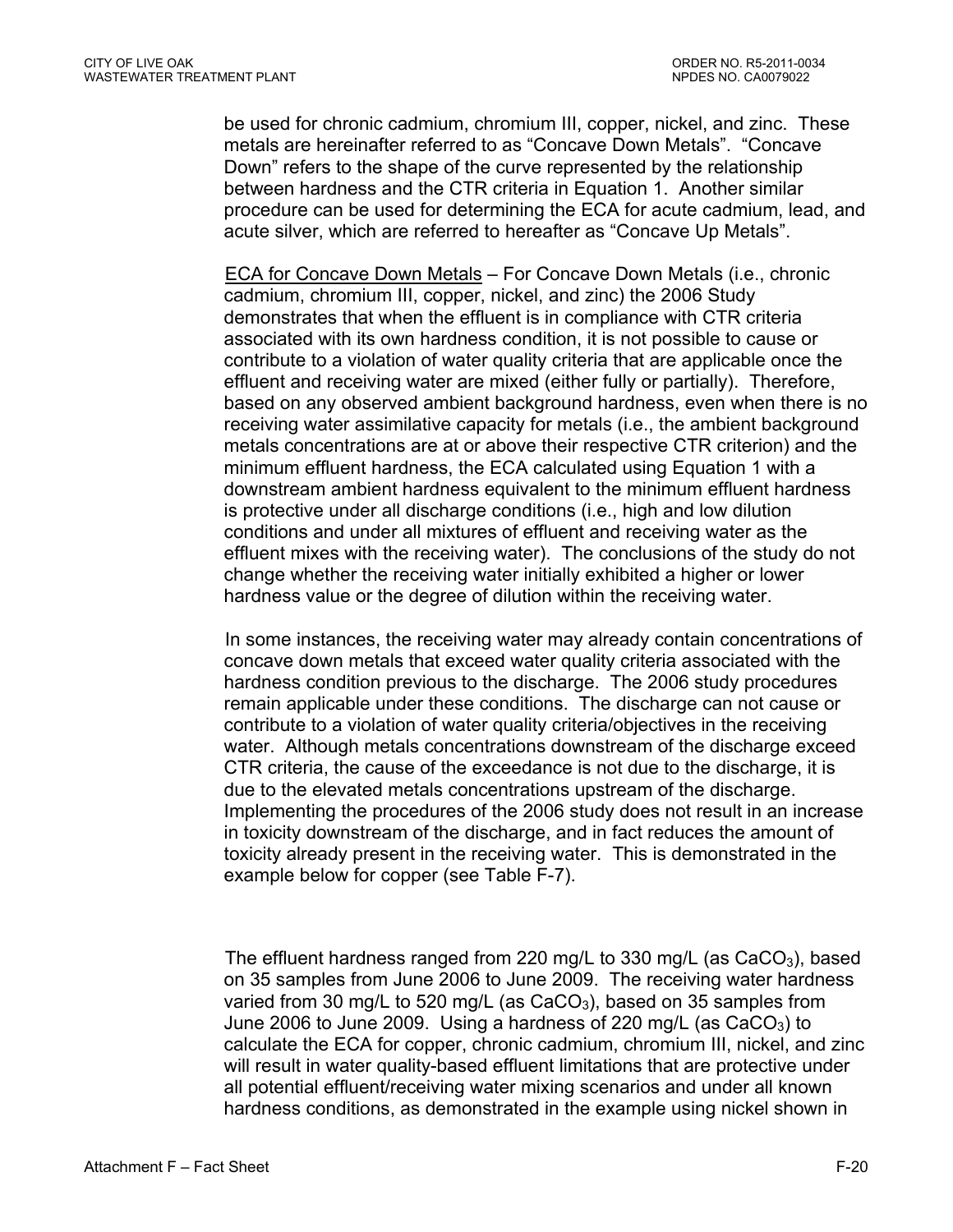Table F-6, below. This example assumes the following conservative conditions for the upstream receiving water:

- Upstream receiving water is never greater than the lowest observed receiving water hardness (i.e., 30 mg/L as  $CaCO<sub>3</sub>$ )
- Upstream receiving water nickel concentration is always at the CTR criteria (i.e., no assimilative capacity). Based on available data, the receiving water never exceeded the CTR criteria for chromium III, nickel, and zinc. For copper and cadmium, this condition has at times not been met in the receiving water upstream of the discharge. Further discussion regarding copper and cadmium is provided below.

Using these reasonable worst-case conditions, the discharge can be mixed with the receiving water and a resulting downstream mixed hardness (or metals concentration) can be calculated for all discharge and mixing conditions (e.g., 0% effluent to 100% effluent) based on a simple mass balance as shown in Equation 3, below. By evaluating all discharge conditions the reasonable worst-case downstream hardness can be determined for adjusting the CTR criteria.

$$
C_{MIX} = C_{RW} x (1-EF) + C_{Eff} x (EF)
$$
 (Equation 3)

Where:

 $C_{MIX}$  = Mixed concentration (e.g. metals or hardness)  $C_{\text{RW}}$  = Upstream receiving water concentration  $C_{\text{Eff}}$  = Effluent concentration EF = Effluent Fraction

As demonstrated in Table F-6, using a minimum effluent hardness of 220 mg/L (as  $CaCO<sub>3</sub>$ ) to calculate the ECA for chromium III, nickel, and zinc ensures the discharge is protective under all discharge and mixing conditions. In this example, the effluent is in compliance with the CTR criteria and any mixture of the effluent and receiving water is in compliance with the CTR criteria. An ECA based on a lower hardness (e.g. lowest upstream receiving water hardness) would also be protective, but would result in unreasonably stringent effluent limits considering the known conditions. Therefore, in this Order the ECA for chromium III, nickel, and zinc has been calculated using Equation 1 with a hardness of 220 mg/L (as  $CaCO<sub>3</sub>$ ).

| <b>Minimum Observed Effluent Hardness</b>                    | 220 mg/L (as $CaCO3$ )    |
|--------------------------------------------------------------|---------------------------|
| <b>Minimum Observed Upstream Receiving Water Hardness</b>    | 30 mg/L (as $CaCO3$ )     |
| <b>Maximum Upstream Receiving Water Nickel Concentration</b> | 19 $\mu$ g/L <sup>1</sup> |
| Nickel $ECA_{\text{chronic}}^2$                              | $102 \mu g/L$             |

### **Table F-6: Chronic Nickel ECA Evaluation**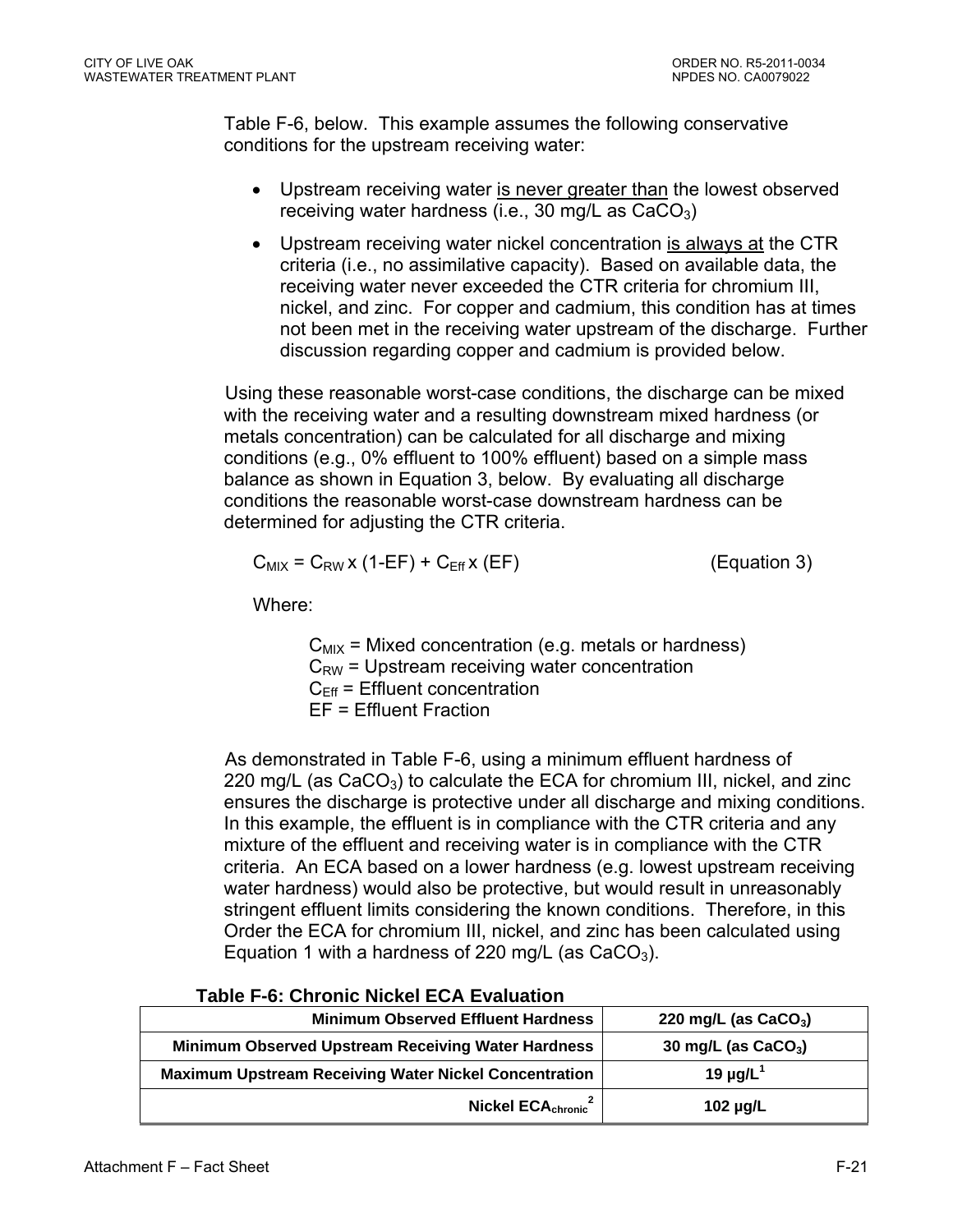|                                    | <b>Mixed Downstream Ambient Concentration</b>    |                                                |                                    |  |  |  |
|------------------------------------|--------------------------------------------------|------------------------------------------------|------------------------------------|--|--|--|
| <b>Effluent</b><br><b>Fraction</b> | Hardness <sup>3</sup><br>(mg/L)<br>(as $CaCO3$ ) | <b>CTR Criteria<sup>4</sup></b><br>$(\mu g/L)$ | Nickel <sup>5</sup><br>$(\mu g/L)$ |  |  |  |
| $1\%$                              | 31.9                                             | 19.8                                           | 19.7                               |  |  |  |
| 5%                                 | 39.5                                             | 23.8                                           | 23.0                               |  |  |  |
| 15%                                | 58.5                                             | 33.1                                           | 31.3                               |  |  |  |
| 25%                                | 77.5                                             | 42.0                                           | 39.5                               |  |  |  |
| 50%                                | 125                                              | 63.0                                           | 60.2                               |  |  |  |
| 75%                                | 172.5                                            | 82.7                                           | 80.9                               |  |  |  |
| 100%                               | 220                                              | 101.6                                          | 101.6                              |  |  |  |

100% 220 220 101.6 100% 101.6 100% 101.6 101.6 101.6 101.6 101.6 101.6 101.6 101.6 100 101.6 100 100 100 100 1

chronic criterion at a hardness of 30 mg/L (as CaCO<sub>3</sub>).<br><sup>2</sup> ECA calculated using Equation 1 for chronic criterion at a hardness of 220 mg/L (as CaCO<sub>3</sub>).

Mixed downstream ambient hardness is the mixture of the receiving water and effluent

<sup>4</sup> Mixed downstream ambient criteria are the chronic criteria calculated using Equation 1 at the mixed hardness.<br><sup>5</sup> Mixed downstream ambient nickel concentration is the mixture of the receiving water and

effluent nickel concentrations at the applicable effluent fraction using Equation 3.

As discussed above, the receiving water at times exceeds the CTR criteria for copper and chronic cadmium. The 2006 study procedures remain applicable under these conditions. Using these procedures the discharge does not cause or contribute to a violation of the water quality criteria. Any exceedances of the CTR criteria are due to the elevated metal concentrations in the receiving water upstream of the discharge. For clarity, the impact of the copper discharge on the receiving water which already contains copper in excess of water quality criteria is illustrated in Table F-7.

As reported in Table F-7, prior to the discharge the copper has been observed to exceed water quality criteria by up to 86%. When the receiving water contains some fraction of effluent, the percent exceedance is reduced. The greater the amount of effluent in the receiving water, the lower the percent exceedance, until a fully compliant state is achieved when the effluent constitutes the entire flow. The effluent limitation associated with copper, therefore, was sufficient to assure that the discharge never causes or contributes to a violation of a water quality criterion, and in fact reduces the amount of toxicity already present in the receiving water. The results for chronic cadmium are similar.

| <b>Minimum Observed Effluent Hardness</b>                                       | 220 mg/L (as $CaCO3$ )     |
|---------------------------------------------------------------------------------|----------------------------|
| <b>Minimum Observed Upstream</b><br><b>Receiving Water Hardness</b>             | 30 mg/L (as $CaCO3$ )      |
| <b>Maximum Observed Upstream</b><br><b>Receiving Water Copper Concentration</b> | 6.2 $\mu$ g/L <sup>1</sup> |

### **Table F-7: Chronic Copper ECA Evaluation**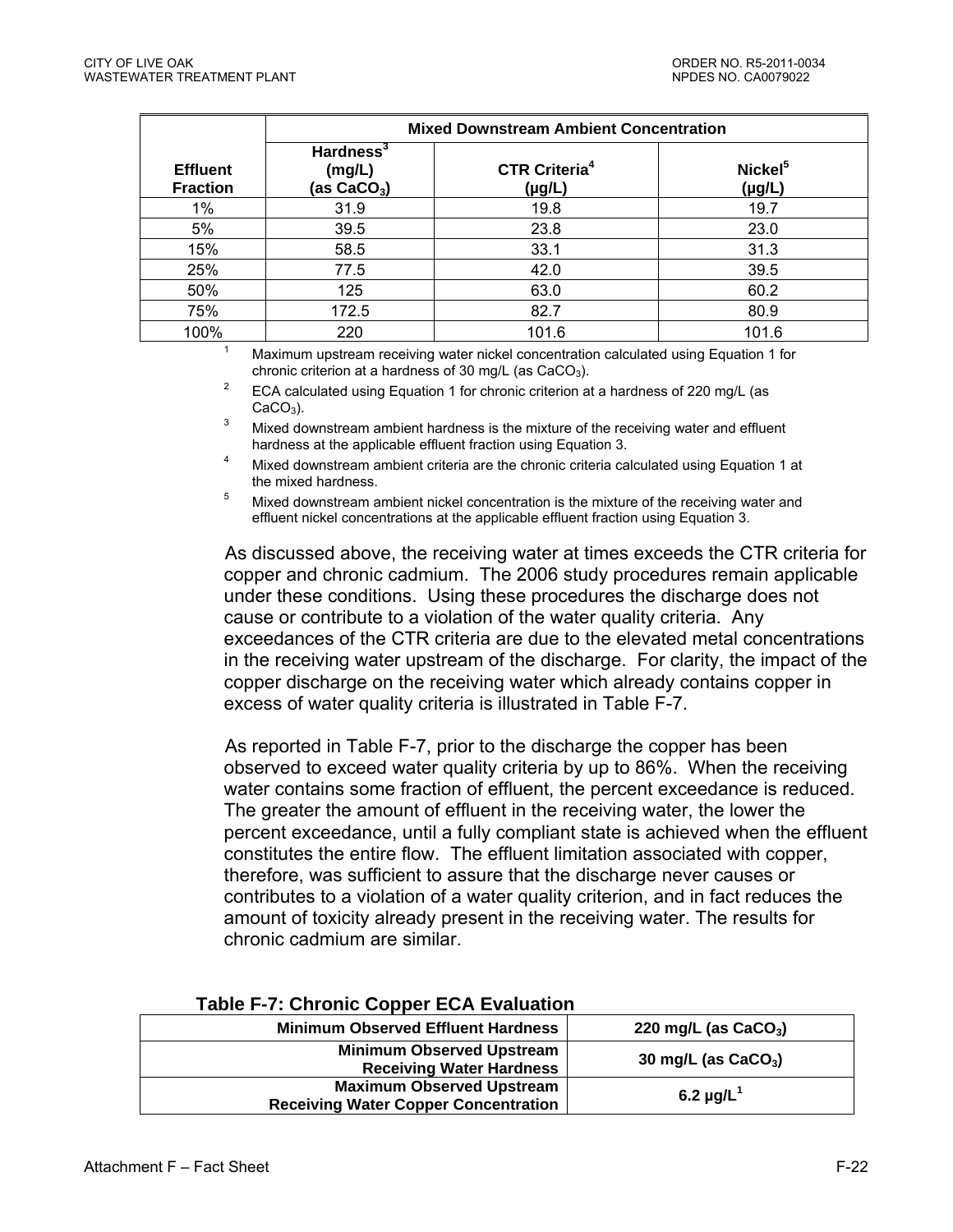| Copper ECA <sub>chronic</sub> <sup>2</sup> |                                               |                                                                 |                                    | 18.3 µg/L                    |
|--------------------------------------------|-----------------------------------------------|-----------------------------------------------------------------|------------------------------------|------------------------------|
|                                            | <b>Mixed Downstream Ambient Concentration</b> |                                                                 |                                    |                              |
| <b>Effluent</b><br><b>Fraction</b>         | Hardness $3$<br>(mg/L)<br>(as $CaCO3$ )       | <b>CTR Criteria<sup>4</sup></b><br>$(\mu g/L)$                  | Copper <sup>5</sup><br>$(\mu g/L)$ | <b>Percent</b><br>exceedance |
| 0%                                         | 30                                            | 3.3                                                             | 6.2                                | 86%                          |
| $1\%$                                      | 31.9                                          | 3.5                                                             | 6.32                               | 80%                          |
| 5%                                         | 39.5                                          | 4.2                                                             | 6.81                               | 61%                          |
| 15%                                        | 58.5                                          | 5.9                                                             | 8.02                               | 36%                          |
| 25%                                        | 77.5                                          | 7.5                                                             | 9.23                               | 23%                          |
| 50%                                        | 125                                           | 11.3                                                            | 12.3                               | 9%                           |
| 75%                                        | 172.5                                         | 14.9                                                            | 15.3                               | 3%                           |
| 100%                                       | 220                                           | 18.3                                                            | 18.3                               | 0%                           |
|                                            |                                               | Maximum observed upstream receiving water copper concentration. |                                    |                              |

<sup>2</sup> ECA calculated using Equation 1 for chronic criterion at a hardness of 220 mg/L (as CaCO<sub>3</sub>).

Mixed downstream ambient hardness is the mixture of the receiving water and effluent

hardness at the applicable effluent fraction using Equation 3.<br>4 Mixed downstream ambient criteria are the chronic criteria calculated using Equation 1 at the mixed hardness.<br><sup>5</sup> Mixed downstream ambient copper concentration is the mixture of the receiving water

and effluent copper concentrations at the applicable effluent fraction using Equation 3.

ECA for Concave Up Metals – For Concave Up Metals (i.e., acute cadmium, lead, and acute silver), the 2006 Study demonstrates that due to a different relationship between hardness and the metals criteria, the effluent and upstream receiving water can be in compliance with the CTR criteria, but the resulting mixture may be out of compliance. Therefore, the 2006 Study provides a mathematical approach to calculate the ECA to ensure that any mixture of effluent and receiving water is in compliance with the CTR criteria (see Equation 4, below). The ECA, as calculated using Equation 4, is based on the reasonable worst-case ambient background hardness, no receiving water assimilative capacity for metals (i.e., ambient background metals concentrations are at their respective CTR criterion), and the minimum observed effluent hardness. The reasonable worst-case ambient background hardness depends on whether the effluent hardness is greater than or less than the upstream receiving water hardness. There are circumstances where the conservative ambient background hardness assumption is to assume that the upstream receiving water is at the highest observed hardness concentration. The conservative upstream receiving water condition as used in the Equation 4 below is defined by the term  $H_{\text{rw}}$ .

$$
\text{ECA}_{l} = \left(\frac{m(H_{e} - H_{rw})(e^{m\{ln(H_{rw})\} + b})}{H_{rw}}\right) + e^{m\{ln(H_{rw})\} + b}
$$
 (Equation 4)

Where: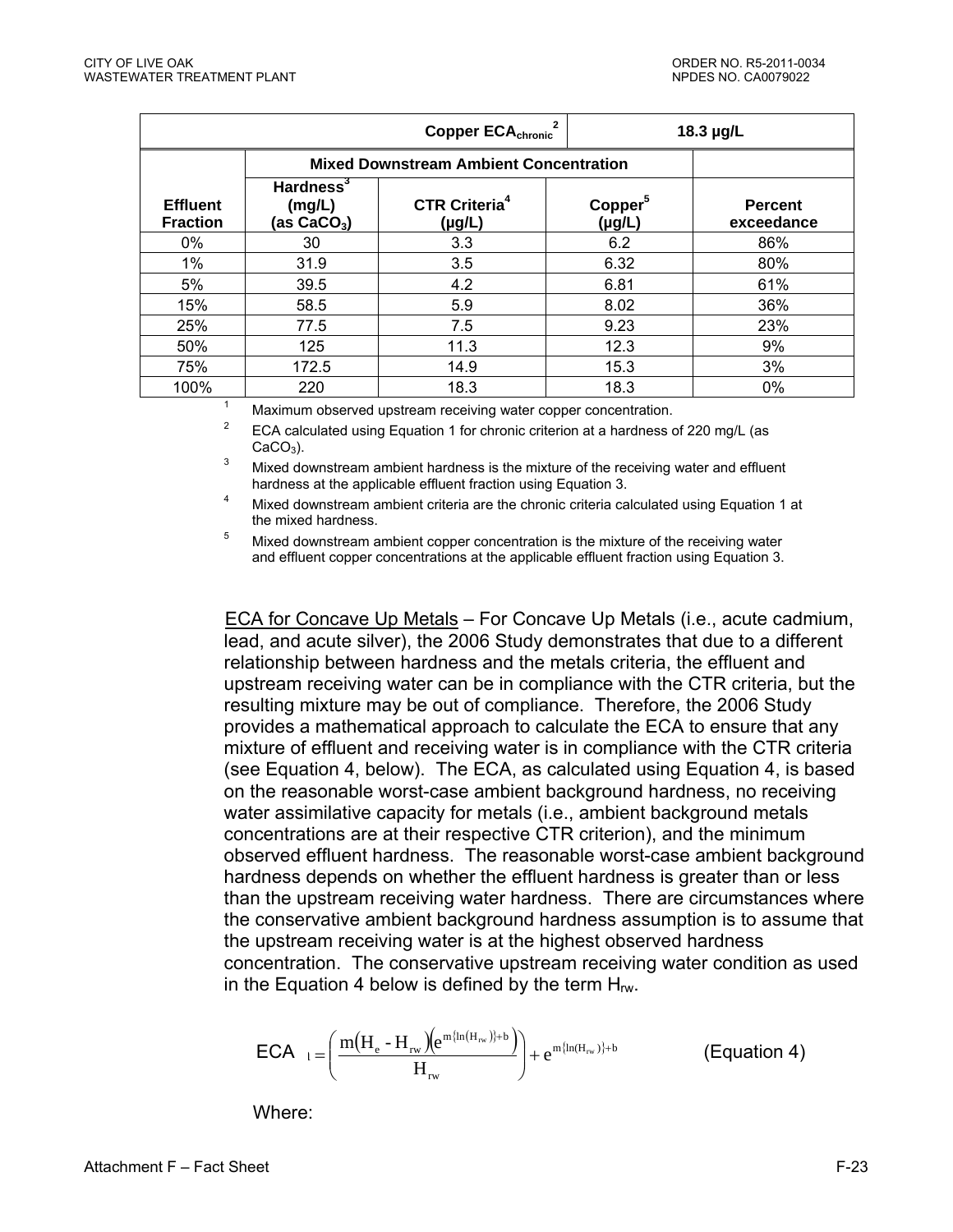- m, b = criterion specific constants (from CTR)
- $H<sub>e</sub>$  = minimum observed effluent hardness
- $H_{rw}$  = minimum observed upstream receiving water hardness when the minimum effluent hardness is always greater than observed upstream receiving water hardness  $(H_{rw} < H_e)$
- -or-

maximum observed upstream receiving water hardness when the minimum effluent hardness is always less than observed upstream receiving water hardness (H<sub>rw</sub> > H<sub>e</sub>)<sup>1</sup>

These procedures are applicable to calculate the CTR criteria for the Concave Up Metals lead and silver. However, the receiving water has been shown to exceed the CTR criteria for acute cadmium, based on paired hardness and metals receiving water data from March 2002 and July 2002. This is not consistent with the assumptions of the 2006 Study, therefore, these procedures for calculating the ECA for the Concave Up Metals are not applicable for acute cadmium. The procedure for selecting the appropriate hardness for acute cadmium is discussed below.

A similar example as was done for the Concave Down Metals is shown for lead, a Concave Up Metal, in Tables F-7 and F-8, below. As previously mentioned, the minimum effluent hardness is 220 mg/L (as  $CaCO<sub>3</sub>$ ), while the upstream receiving water hardness ranged from 30 mg/L to 520 mg/L (as  $CaCO<sub>3</sub>$ ). In this case, the minimum effluent concentration is within the range of observed upstream receiving water hardness concentrations. Therefore, Equation 4 was used to calculate two ECAs, one based on the minimum observed upstream receiving water hardness and one based on the maximum observed upstream receiving water hardness<sup>2</sup>. Using Equation 4, the lowest ECA results from using the maximum upstream receiving water hardness, the minimum effluent hardness, and assuming no receiving water capacity for lead (i.e., ambient background lead concentration is at the CTR chronic criterion). However, based on paired ambient hardness and metals data, the receiving water exceeded the CTR criteria for acute cadmium. Therefore, a different hardness must be used for acute cadmium to ensure protective WQBELs are calculated, as discussed below.

Using Equation 4 to calculate the ECA for lead and acute silver will result in water quality-based effluent limitations that are protective under all potential

<sup>&</sup>lt;u>.</u> 1 When the minimum effluent hardness falls within the range of observed receiving water hardness concentrations, Equation 3 is used to calculate two ECAs, one based on the minimum observed upstream receiving water hardness and one based on the maximum observed upstream receiving water hardness. The minimum of the two calculated ECAs represents the ECA that ensures any mixture of effluent and receiving water is in compliance with the CTR criteria.

Although the maximum upstream receiving water hardness is 550 mg/L (as  $CaCO<sub>3</sub>$ ) a maximum hardness of 400 mg/L (as  $CaCO<sub>3</sub>$ ) was used in this evaluation, because the CTR equations are not applicable for a hardness greater than 400 mg/L.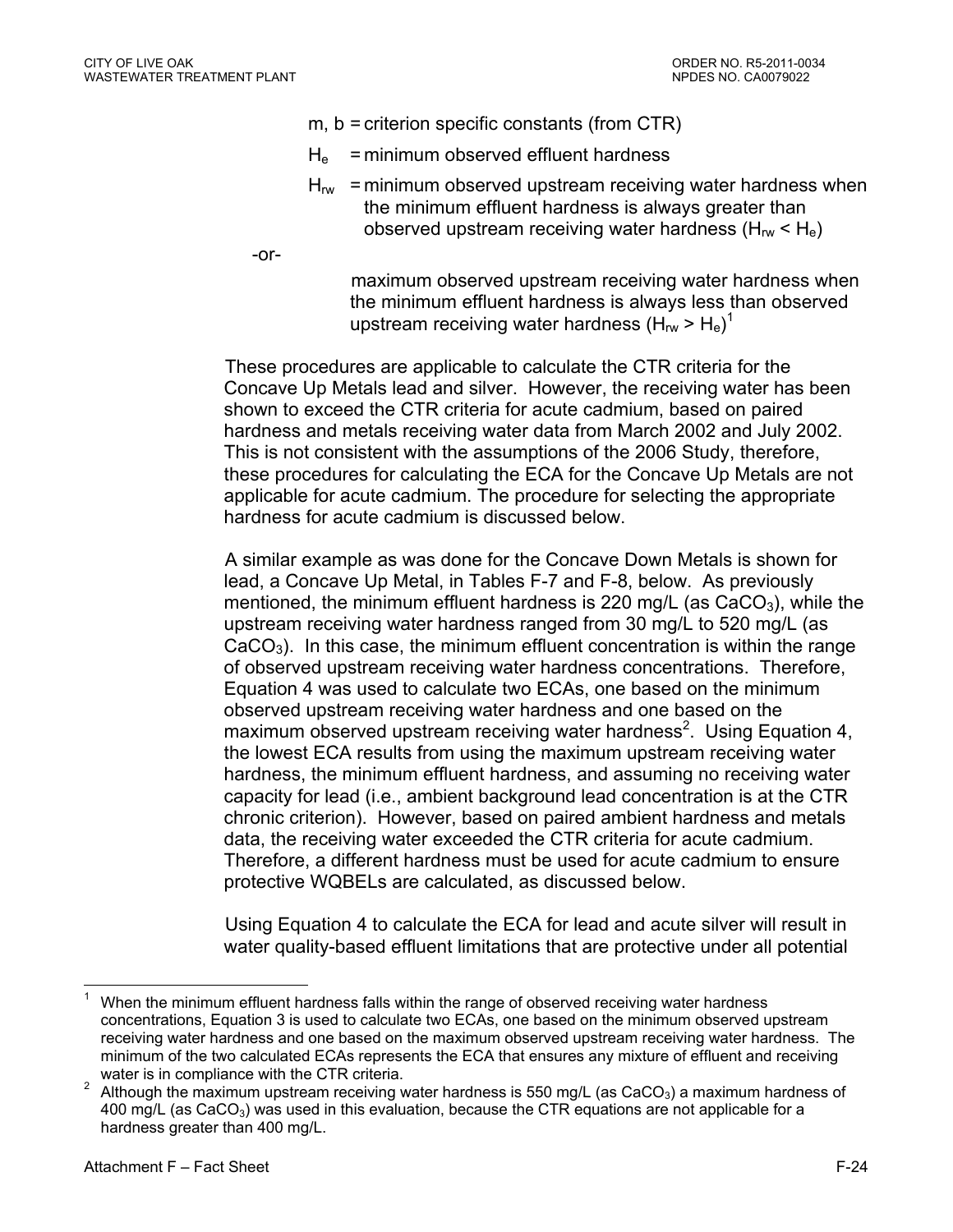effluent/receiving water mixing scenarios and under all known hardness conditions, as demonstrated in Tables F-7 and F-8, for chronic lead. In this example, the effluent is in compliance with the CTR criteria and any mixture of the effluent and receiving water is in compliance with the CTR criteria. Use of a lower ECA (e.g., calculated based solely on the lowest upstream receiving water hardness) is also protective, but would lead to unreasonably stringent effluent limits considering the known conditions. Therefore, Equation 4 has been used to calculate the ECA for lead and acute silver in this Order. For acute cadmium, the minimum observed upstream receiving water hardness of 30 mg/L (as  $CaCO<sub>3</sub>$ ) is required to calculate the ECA to ensure the discharge is protective.

|                                                                      | <b>Minimum Observed Effluent</b>                                    | 220 mg/L (as CaCO <sub>3</sub> )                   |                                |
|----------------------------------------------------------------------|---------------------------------------------------------------------|----------------------------------------------------|--------------------------------|
|                                                                      | <b>Minimum Observed Upstream</b><br><b>Receiving Water Hardness</b> | 30 mg/L (as $CaCO3$ )                              |                                |
| <b>Maximum Upstream Receiving</b><br><b>Water Lead Concentration</b> |                                                                     |                                                    | $0.69 \mu g/L^1$               |
|                                                                      | Lead ECA <sub>chronic</sub>                                         | $6.2 \mu g/L$                                      |                                |
|                                                                      |                                                                     | <b>Mixed Downstream Ambient Concentration</b>      |                                |
| <b>Effluent</b><br><b>Fraction</b>                                   | Hardness <sup>3</sup><br>(mg/L)<br>(as $CaCO3$ )                    | <b>CTR</b><br>Criteria <sup>4</sup><br>$(\mu g/L)$ | $\text{lead}^5$<br>$(\mu g/L)$ |
| $1\%$                                                                | 31.9                                                                | 0.7                                                | 0.7                            |
| 5%                                                                   | 39.5                                                                | 1.0                                                | 1.0                            |
| 15%                                                                  | 58.5                                                                | 1.6                                                | 1.5                            |
| 25%                                                                  | 77.5                                                                | 2.3                                                | 2.1                            |
| 50%                                                                  | 125.0                                                               | 4.2                                                | 3.5                            |
| 75%                                                                  | 172.5                                                               | 6.4                                                | 4.8                            |
| 100%                                                                 | 220.0                                                               | 8.7                                                | 6.2                            |

#### **Table F-8: Chronic Lead ECA Evaluation**

100% 220.0 8.7 6.2 1 Minimum upstream receiving water lead concentration calculated using Equation 1

for chronic criterion at a hardness of 30 mg/L (as CaCO<sub>3</sub>).<br><sup>2</sup> ECA calculated using Equation 3 for chronic criteria.<br><sup>3</sup> Mixed deventes as explicit bardness is the mixture of the

- Mixed downstream ambient hardness is the mixture of the receiving water and effluent hardness at the applicable effluent fraction.<br>4 Mixed downstream ambient criteria are the chronic criteria calculated using Equation
- 1 at the mixed hardness.<br><sup>5</sup> Mixed downstream ambient lead concentration is the mixture of the receiving water
- and effluent lead concentrations at the applicable effluent fraction.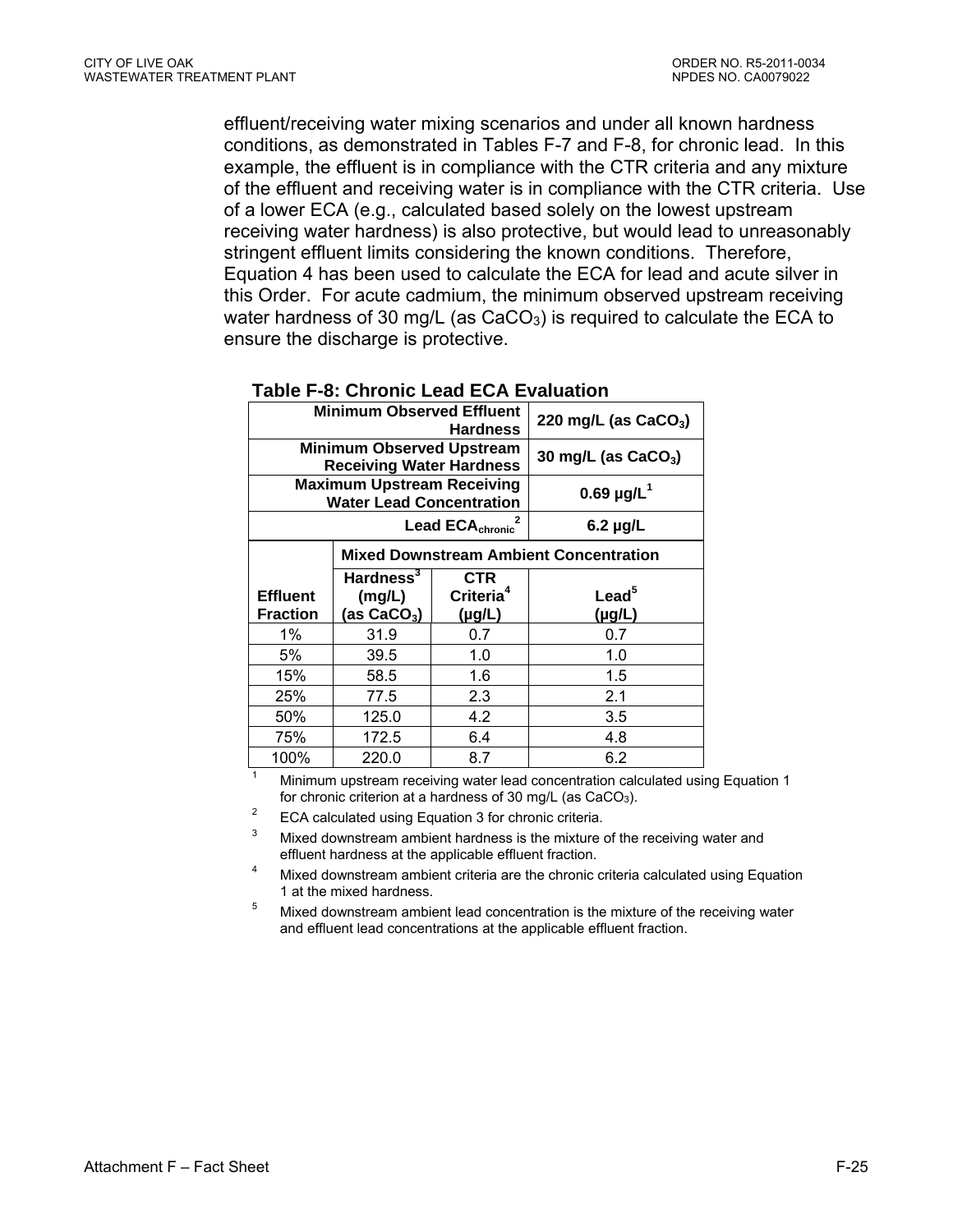|                 | <b>Minimum Observed Effluent</b>                                     | 220 mg/L (as                |                                               |
|-----------------|----------------------------------------------------------------------|-----------------------------|-----------------------------------------------|
|                 |                                                                      | $CaCO3$ )                   |                                               |
|                 | <b>Maximum Observed Upstream</b>                                     | 400 mg/L (as                |                                               |
|                 | <b>Receiving Water Hardness</b>                                      |                             | $CaCO3$ )                                     |
|                 | <b>Maximum Upstream Receiving</b><br><b>Water Lead Concentration</b> |                             | 19 $\mu$ g/L <sup>1</sup>                     |
|                 |                                                                      | Lead ECA <sub>chronic</sub> | $8.0 \mu g/L$                                 |
|                 |                                                                      |                             | <b>Mixed Downstream Ambient Concentration</b> |
|                 | Hardness <sup>3</sup>                                                | <b>CTR</b>                  |                                               |
| <b>Effluent</b> | (mg/L)                                                               | Criteria <sup>4</sup>       | Lead <sup>5</sup>                             |
| <b>Fraction</b> | (as $CaCO3$ )                                                        | $(\mu g/L)$                 | $(\mu g/L)$                                   |
| 1%              | 398.2                                                                | 18.5                        | 18.5                                          |
| 5%              | 391.0                                                                | 17.1                        | 18.0                                          |
| 15%             | 373.0                                                                | 17.0                        | 17.0                                          |
| 25%             | 355.0                                                                | 16.0                        | 15.9                                          |
| 50%             |                                                                      |                             | 13.3                                          |
|                 | 310.0                                                                | 13.4                        |                                               |
| 75%             | 265.0                                                                | 11.0                        | 10.6                                          |

#### **Table F-9: Chronic Lead ECA Evaluation**

100% 220.0 8.7 7.9 1 Maximum upstream receiving water lead concentration calculated using Equation 1 for chronic criterion at a hardness of 400 mg/L (as CaCO<sub>3</sub>).<br><sup>2</sup> ECA calculated using Equation 3 for chronic criteria.<br><sup>3</sup> Mised devents are applicated and particulated in the misture of the

Mixed downstream ambient hardness is the mixture of the receiving water and effluent

- hardness at the applicable effluent fraction using Equation 3.<br>4 Mixed downstream ambient criteria are the chronic criteria calculated using Equation 1 at the mixed hardness.<br>5 Mixed downstream ambient lead concentration is the mixture of the receiving water and
- effluent lead concentrations at the applicable effluent fraction using Equation 3.

# **3. Determining the Need for WQBELs**

**a.** The Central Valley Water Board conducted the RPA in accordance with section 1.3 of the SIP. Although the SIP applies directly to the control of CTR priority pollutants, the State Water Board has held that the Central Valley Water Board may use the SIP as guidance for water quality-based toxics control.<sup>1</sup> The SIP states in the introduction "*The goal of this Policy is to establish a standardized approach for permitting discharges of toxic pollutants to non-ocean surface waters in a manner that promotes statewide consistency*." Therefore, in this Order the RPA procedures from the SIP were used to evaluate reasonable potential for both CTR and non-CTR constituents based on information submitted as part of the application, in studies, and as directed by monitoring and reporting programs. When sufficient data were available, the RPA for each constituent was conducted based on effluent and receiving water data from June 2006 to June 2009. For CTR constituents, when effluent data were not available from June 2006 to June 2009, effluent CTR data from January 2003, February 2003, and March 2005 through August 2005 were used. Due to the lack of more recent

<sup>1</sup>  $1$  See Order WQO 2001-16 (Napa) and Order WQO 2004-0013 (Yuba City).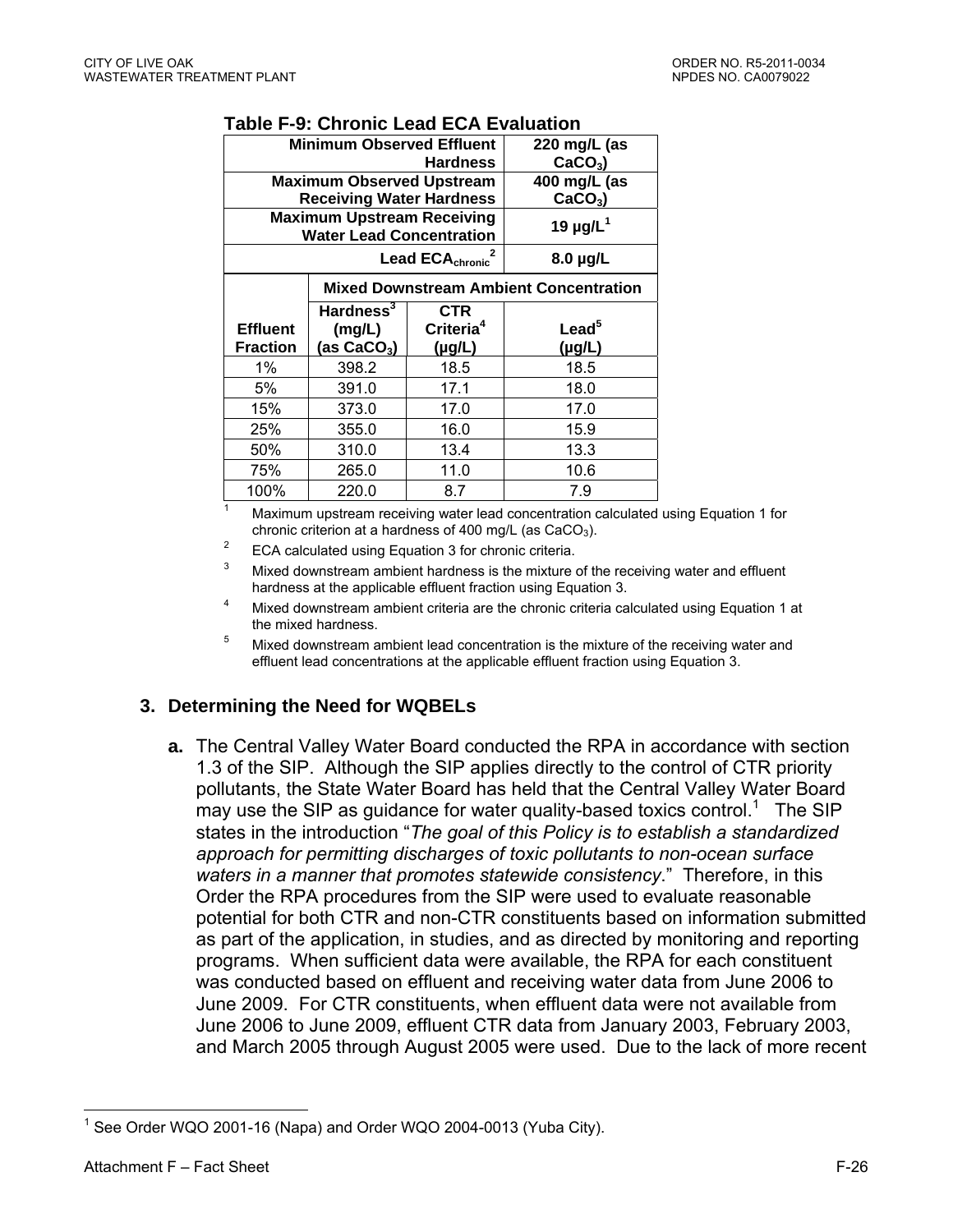receiving water CTR data, data from March 2002 and July 2002 were used for receiving water CTR constituents.

- **b. Constituents with Limited Data.** Reasonable potential cannot be determined for the following constituents because representative effluent data are limited and the Facility tertiary treatment upgrade will provide additional removal for constituents, or ambient background concentrations are not available. The Discharger is required to continue to monitor for these constituents in the effluent using analytical methods that provide the best feasible detection limits. When additional data become available, further analysis will be conducted to determine whether to add numeric effluent limitations or to continue monitoring.
	- **i. Electrical Conductivity.** The Discharger submitted a Salinity Report dated June 2006, which identified potential sources of salinity and indicated that the effluent EC of the Facility was at expected levels. This permit requires the Discharger to conduct a site-specific study to develop EC objectives that will protect water quality. An effluent limitation for EC is included in this permit until the site-specific study is completed, and based upon the results of the site-specific study, the final effluent limitation may be modified or additional salinity requirements may be added.
- **c. Constituents with No Reasonable Potential.** WQBELs are not included in this Order for constituents that do not demonstrate reasonable potential; however, monitoring for those pollutants may be established in this Order as required by the SIP. If the results of effluent monitoring demonstrate reasonable potential, this Order may be reopened and modified by adding an appropriate effluent limitation.
	- **i. Diazinon.** Order No. R5-2004-0096 included effluent limitations and monthly monitoring requirements for diazinon and 31 samples from June 2006 through June 2009 were used for the RPA. Diazonon was not detected in all 31 samples and therefore, the discharge does not demonstrate reasonable potential to cause or contribute to an in-stream excursion above non-CTR water quality criterion for diazinon (see Attachment G Reasonable Potential Analysis).
	- **ii. Settleable Solids.** Order No. R5-2004-0096 requires that the effluent comply with a daily maximum effluent limitation of 0.2 ml/L hr and a monthly average effluent limit of 0.1 ml/L hr for settleable solids to implement the Basin Plan's narrative objectives for Settleable Material. Based on the RPA dataset, over 1100 daily samples from June 2006 through September 2009, Settleable Solids measured 0.1 ml/L only twice (two consecutive days) in February 2007 and was not detected (less than reporting levels of < 0.1 ml/L) in all the other effluent samples. Based on the procedures established in Section 1.3 of the SIP for determining reasonable potential, the discharge no longer demonstrates reasonable potential to cause or contribute to an in-stream excursion above the Basin Plan's narrative objective for Settleable Material, therefore, no effluent limit is included in this Order.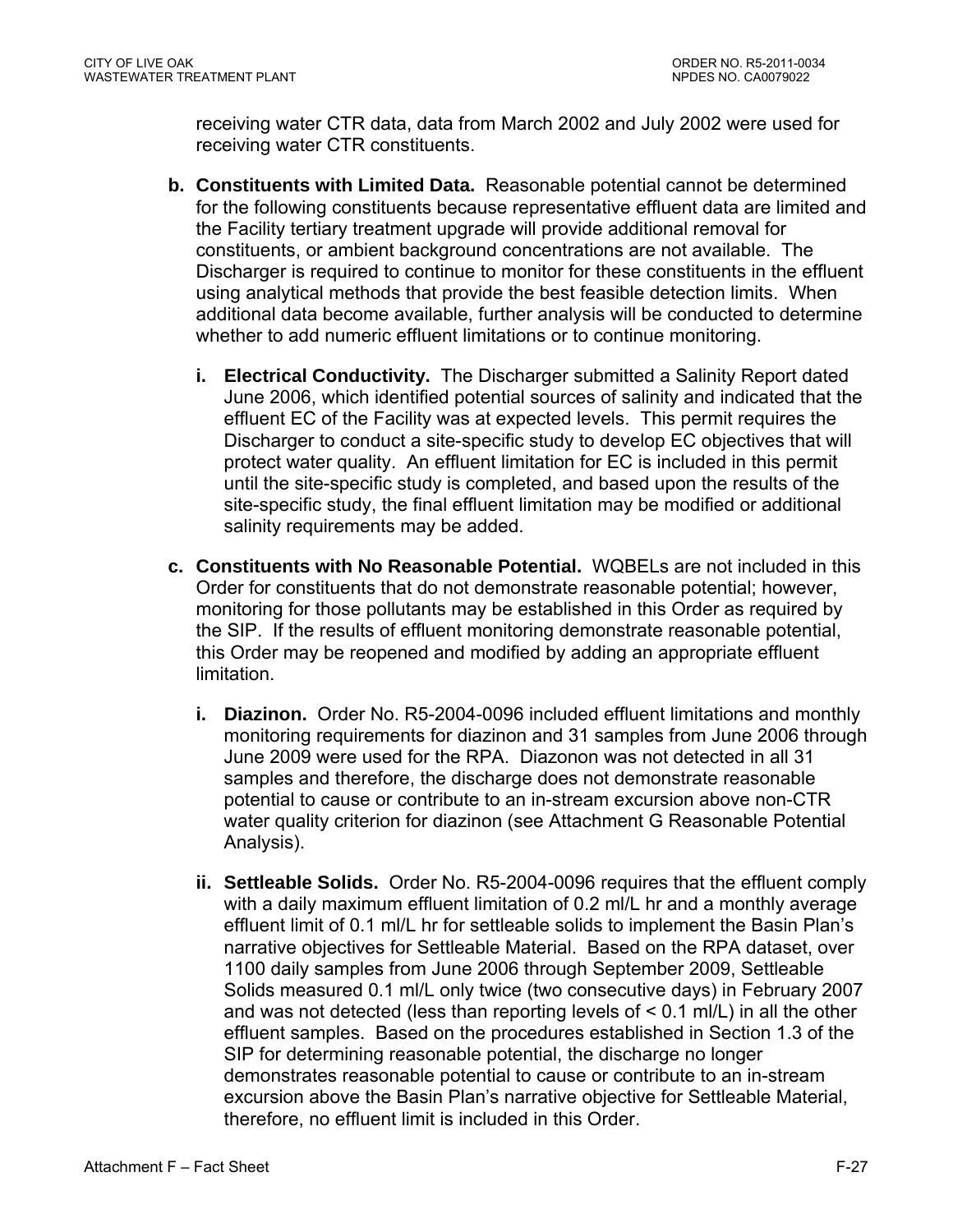- **iii. Cyanide.** Order No. R5-2004-0096 included effluent limitations and monthly monitoring requirements for cyanide, and 33 samples from June 2006 through June 2009 were used for the RPA. Cyanide was not detected in all 33 samples and therefore, the discharge does not demonstrate reasonable potential to cause or contribute to an in-stream excursion above CTR water quality criterion for cyanide (see Attachment G Reasonable Potential Analysis).
- **iv. Bis (2-ethylhexyl) phthalate.** The CTR includes a criterion of 1.8 µg/L for the protection of human health and is based on a one-in-a-million cancer risk for waters from which both water and organisms are consumed. CTR monitoring was performed in April 2005 and August 2005. The April 2005 sample revealed a detection that was not quantifiable, but was estimated at 0.7 µg/L, which is less than the CTR criterion of 1.8 µg/L. The August 2005 sample was non-detect. The upstream receiving water has not been sampled by the Discharger since 2002, at which time the two samples taken resulted in non-detects. Based on this data and the procedures established in Section 1.3 of the SIP for determining reasonable potential, the discharge does not demonstrate reasonable potential to cause or contribute to an in-stream excursion above CTR water quality criterion for bis(2-ethylhexyl)phthalate (see Attachment G Reasonable Potential Analysis).
- **d. Constituents with Reasonable Potential.** The Central Valley Water Board finds that the discharge has a reasonable potential to cause or contribute to an in-stream excursion above a water quality standard for aluminum, ammonia, arsenic, cadmium, copper, dibromochloromethane, dichlorobromomethane, iron, manganese, nitrate, pathogens, persistent chlorinated hydrocarbon pesticides, pH, salinity, and total trihalomethane,. WQBELs for these constituents are included in this Order. A summary of the RPA is provided in Attachment G, and a detailed discussion of the RPA for each constituent is provided below.

# **i. Aluminum**

**(a) WQO.** USEPA developed National Recommended Ambient Water Quality Criteria (NAWQC) for protection of freshwater aquatic life for aluminum. The recommended 4-day average (chronic) and 1-hour average (acute) criteria for aluminum are 87 µg/L and 750 µg/L, respectively, for waters with a pH of 6.5 to 9.0. The Secondary Maximum Contaminant Level - Consumer Acceptance Limit (MCL) for aluminum for the protection of the MUN beneficial use is 200 µg/L. USEPA recommends that the ambient criteria are protective of the aquatic beneficial uses of receiving waters. However, information contained in footnote L to the NAWQC Correction (1999) summary table for aluminum indicates that the chronic aquatic life criterion is based on studies conducted under specific receiving water conditions with a low pH (6.5 to 6.6 pH units) and low hardness  $\left($  < 10 mg/L as CaCO<sub>3</sub>). Monitoring data demonstrates that these conditions are not similar to those in Reclamation District 777 Lateral Drain No. 1. The receiving water monitoring indicates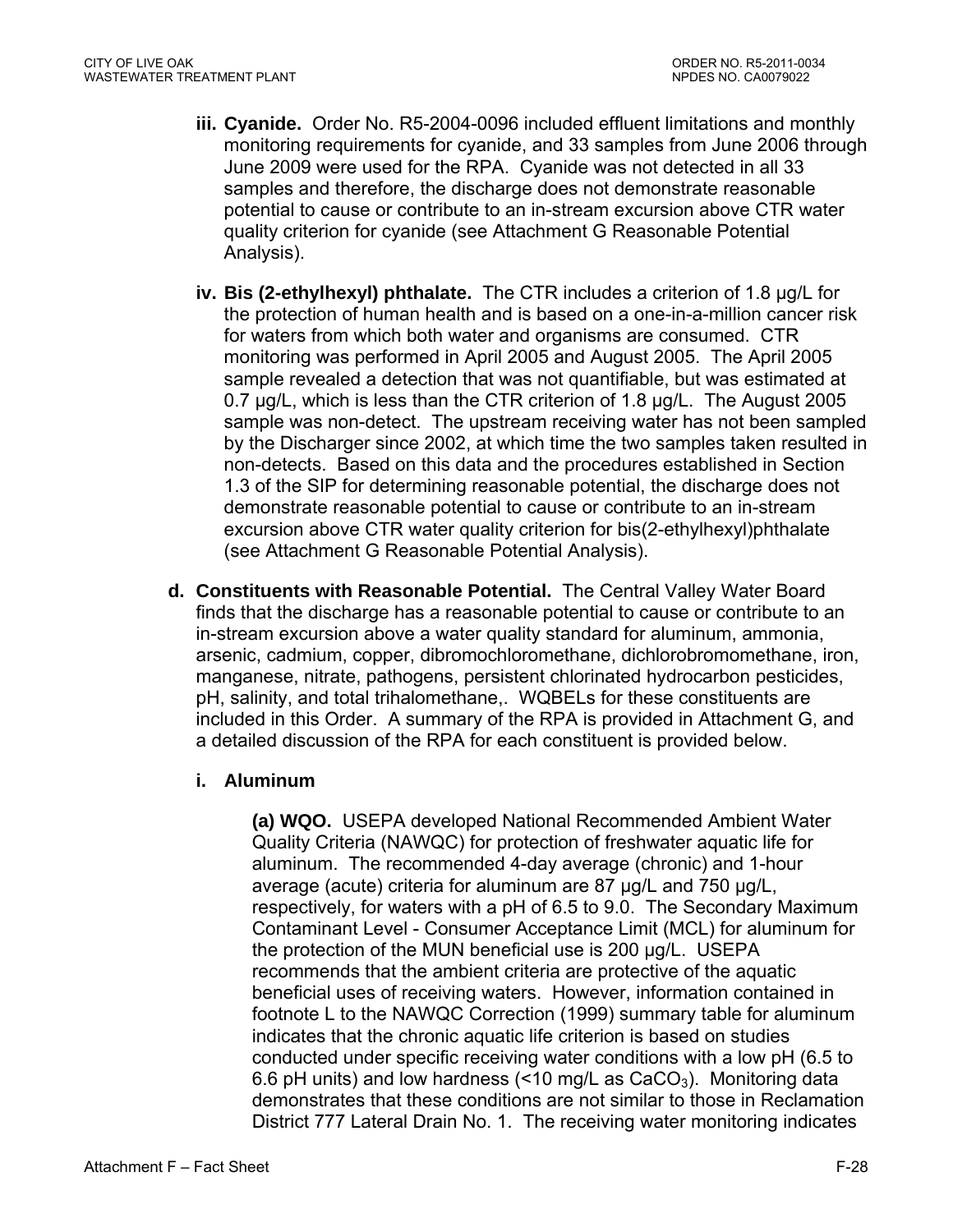upstream hardness concentrations ranging from 72 to 546 mg/L as  $CaCO<sub>3</sub>$ and a pH that is greater than 7.0 standard units. Thus, it is unlikely that application of the chronic criterion of 87 µg/L is necessary to protect aquatic life in Reclamation District 777 Lateral Drain No. 1. For similar reasons, the Utah Department of Environmental Quality (Department) only applies the 87 µg/L chronic criterion for aluminum where the pH is less than 7.0 and the hardness is less than 50 mg/L as  $CaCO<sub>3</sub>$  in the receiving water after mixing. For conditions where the pH equals or exceeds 7.0 and the hardness is equal to or exceeds 50 mg/L as  $CaCO<sub>3</sub>$ , the Department regulates aluminum based on the 750 µg/L acute criterion. USEPA is aware of field data indicating that many high quality waters in the U.S. contain more than 87 µg aluminum/L, when either total recoverable or dissolved is measured (Footnote L). As such, USEPA suggest the use of a water effects ratio (WER) might be appropriate for implementation of its recommended chronic criterion for aluminum to protect aquatic organisms.

Due to uncertainties with NAWQC for aluminum, in May 2006, the Arid West Water Quality Research Project produced its technical report, *Evaluation of the EPA Recalculation Procedure in the Arid West Technical Report*, to update NAWQC based on more recent data, and to recalculate USEPA's recommended NAWQC to reflect the resident species and water quality observed in arid West surface waters. Five effluent-dependent and ephemeral streams were studied during the research project for ambient water characteristics, and the aluminum criteria recalculation was based on this data and on taxa more representative of communities found in these streams. The Arid West research study found and the report states that "*speciation and/or complexation of aluminum is highly dependent on ambient water quality characteristics and ultimately determines the mechanism of toxicity. [Increased] Concentrations of calcium in the water was shown to decrease toxic effects to fish."* Based on the Arid West Technical Report, the Chronic Aluminum (total) Criterion Recalculation Value is 1954  $\mu$ g/L for a mean hardness value of 272 mg/L as CaCO<sub>3</sub>.

The Arid West Technical Report that recalculated the aluminum NAWQC for effluent-dependent streams as waters that are "created by the discharge of treated effluent into ephemeral streambeds or streams that in the absence of effluent discharge would have only minimal flow." Similarly, as described previously in section IV.C.2.a of this Fact Sheet, Lateral Drain No. 1 does not receive natural water flows but at times receives stormwater or agricultural runoff, and thus is effluent dominant. Therefore since the stream morphology of Lateral Drain No. 1 is similar to the streams in the Arid West Research Project, Board staff also compared the ambient water quality characteristics.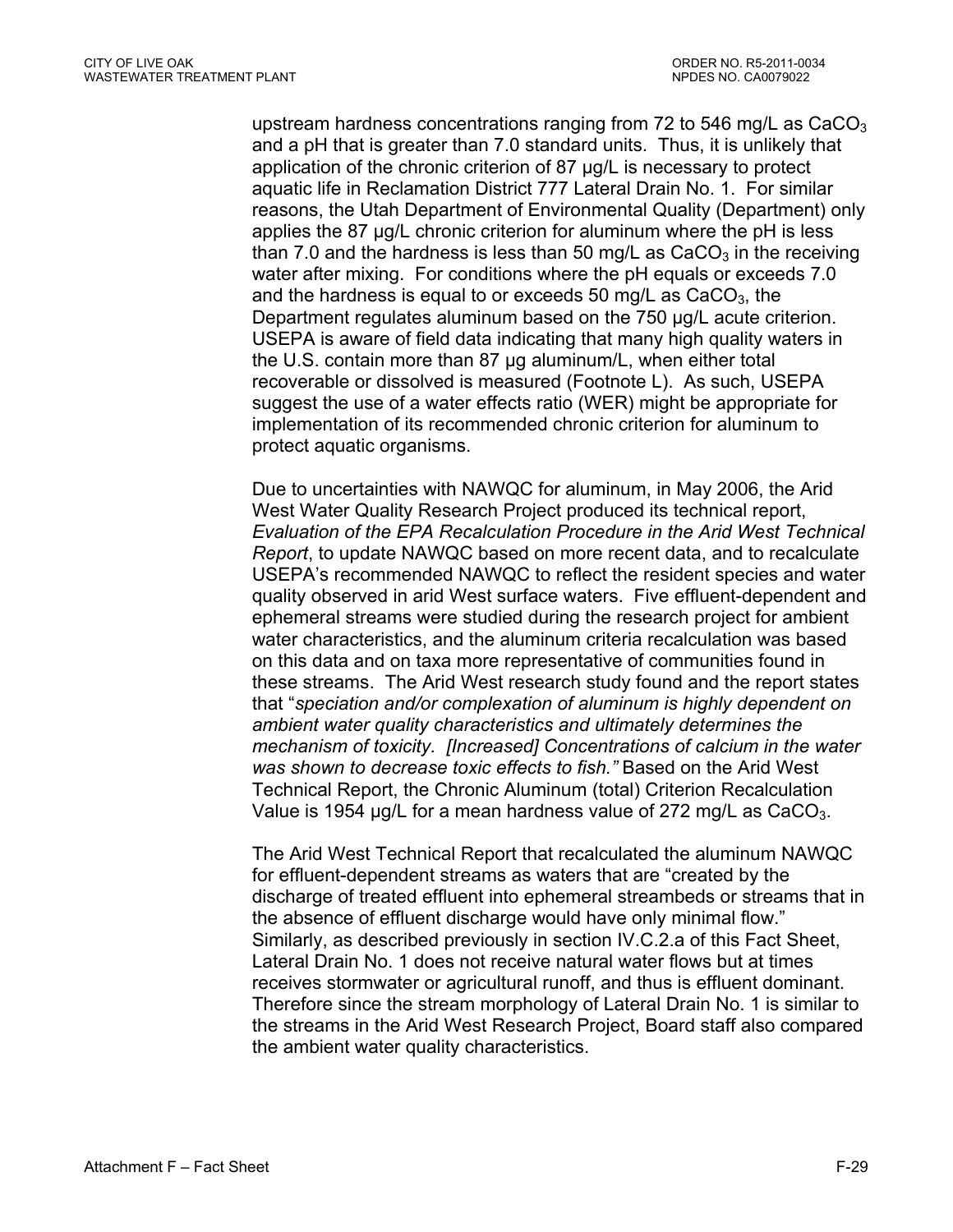The Arid West study streams' water quality characteristics and applicable recalculated aluminum criteria from Tables 10-1 and 10-2 in their Technical Report are summarized below:

|                          | Santa Ana | Santa      | Salt/Gila | Fountain | South               |  |  |
|--------------------------|-----------|------------|-----------|----------|---------------------|--|--|
|                          | River     | Cruz River | River     | Creek    | <b>Platte River</b> |  |  |
| Mean Hardness (mg/L)     | 188       | 170        | 388       | 218      | 280                 |  |  |
| Mean pH (standard units) | 7.2       | 7.5        | 7.4       | 7.4      | 7.4                 |  |  |
| Acute Criterion (CMC):   | 3464      | 6054       | 7763      | 3609     | 4826                |  |  |
| Total Aluminum (µg/L)    |           |            |           |          |                     |  |  |
| Chronic Criterion (CCC)  | 1384      | 2420       | 3103      | 1443     | 1929                |  |  |
| Total Aluminum (µg/L)    |           |            |           |          |                     |  |  |

Additionally, for comparison, monitoring results obtained from Lateral Drain No. 1, and other receiving waters within the Central Valley Region surrounded by similar land uses (e.g. agricultural runoff), are summarized in the following table:

|                          | Lateral Drain No. 1<br>RSW-002 | San Joaquin<br>River | San Joaquin<br>River |
|--------------------------|--------------------------------|----------------------|----------------------|
|                          |                                | Near Manteca         | Near Modesto         |
| Hardness Range (mg/L)    | 72 - 546                       | $56 - 152$           | 50-700               |
| pH Range(standard units) | $7.1 - 8.7$                    | $6.0 - 9.1$          | $6.7 - 8.7$          |
| EC Range (umhos/cm)      | $51 - 1079$                    | 113 - 1102           | 160-1812             |

1. Upstream Monitoring Location, RSW 001

As shown in these two tables, the ambient water quality characteristics of the Arid West study streams and the streams in the Central Valley Region are similar, including Lateral Drain No. 1. Thus, based on the recalculated aluminum chronic criterion in the Arid West Technical Report (shown in the previous table in this section) that ranges from 1384 µg/L to 3103 µg/L, and the WER studies conducted by the Cities of Manteca and Modesto as discussed below, the NAWQC (EPA-822-R-02-047) is overly protective in effluent dominant receiving waters such as Lateral Drain No. 1, and therefore, the NAWQC chronic criterion of 87 µg/L is not used to interpret the Basin Plan's narrative toxicity objective in this Order.

The Discharger did not conduct a site-specific study to determine the appropriate water quality criteria or whether the Arid West recalculated Chronic Aluminum (total) Criterion Value at 1954 µg/L for a mean hardness value of 272 mg/L is fully protective of the representative species found in Lateral Drain No. 1 or nearby waterbodies. However, four Dischargers within the Central Valley Region have conducted sitespecific aluminum WERs (Cities of Manteca, Yuba City, Modesto, and Auburn), and the representative species used in the aluminum WER studies were *Ceriodaphnia dubia, Daphnia magna, or Oncorhynchus mykiss (*rainbow trout). The 1994 WER Guidance for determining aluminum WERs recommends using these three species in toxicity tests, and ranks them as the most sensitive species cited in the aluminum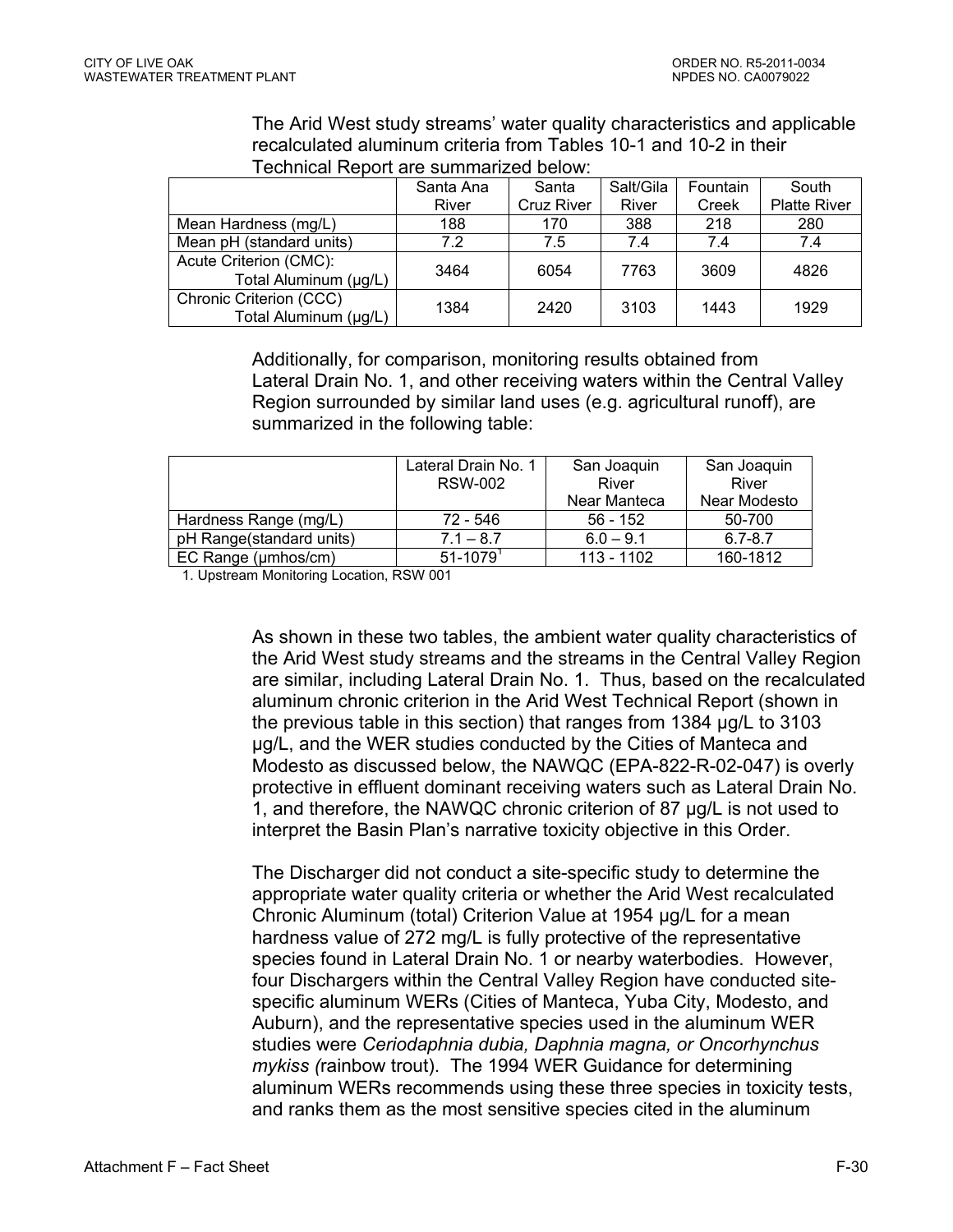criteria document. Moreover, these three representative species are within the resident fish communities listed in Table 2-1 of the Arid West Technical Report, and therefore are appropriate test species.

The following table summarizes the Arid West Technical Report recalculated final aluminum criterion (normalized to Hardness of 50 mg/L) for these three test species (Tables 3-4 and 3-5 of the Arid West Report).

| Arid West Results                                                |               |           |                   |                   |                   |
|------------------------------------------------------------------|---------------|-----------|-------------------|-------------------|-------------------|
| <b>Species</b>                                                   | Common Name   | GMAV'     | GMCV <sup>'</sup> | SMAV <sup>2</sup> | SMCV <sup>2</sup> |
| Ceriodaphnia dubia                                               | Cladoceran    | $2741^3$  | 4165              | 2466              | 4165              |
| Daphnia magna                                                    | Cladoceran    | 10890     | 274               | 10890             | 274               |
| Oncorhynchus mykiss                                              | Rainbow Trout | No Values | No Values         | 10835             | No Values         |
| CMALL: Capus Magn Aguta Value or CMCVI; Capus Magn Chronic Value |               |           |                   |                   |                   |

<sup>1</sup> GMAV: Genus Mean Acute Value or GMCV: Genus Mean Chronic Value 2<br>2 DeMAV: Species Mean Acute Value or SMCV: Species Mean Chronic Valu

<sup>2</sup> SMAV: Senas Mean Acute Value or SMCV: Species Mean Chronic Value

3 No GMAV value specifically for *Ceriodaphnia dubia; this GMAV value is f*or *Ceriodaphnia*  sp. and the applicable SMAV = 3046

For comparison, the following table summarizes the Central Valley Region Specie Specific Toxicity Results obtained during the Dischargers' WER studies. As shown in this table, the Total Aluminum EC50 values are within the range of the mean values obtained in the Arid West Results.

| Discharger | <b>Species</b>               | <b>Test Waters</b>     | <b>Hardness</b> | <b>Total Aluminum</b> |
|------------|------------------------------|------------------------|-----------------|-----------------------|
| (City)     |                              |                        | Value           | $EC_{50}$ Value       |
| Auburn     | Ceriodaphnia dubia           | <b>Effluent</b>        | 99              | >5270                 |
|            |                              | Surface Water          | 16              | >5160                 |
| Manteca    | $\alpha$<br>$\epsilon$       | Surface Water/Effluent | 124             | >8800                 |
|            | $\mathbf{u}$<br>$\mathbf{u}$ | Effluent               | 117             | >8700                 |
|            | $\mathbf{u}$<br>$\mathbf{u}$ | Surface Water          | 57              | 7823                  |
|            | $\alpha$<br>$\epsilon$       | Effluent               | 139             | >9500                 |
|            | $\alpha$<br>$\epsilon$       | Surface Water          | 104             | >11000                |
|            | $\mathbf{u}$<br>$\epsilon$   | Effluent               | 128             | >9700                 |
|            | $\alpha$<br>$\alpha$         | Surface Water          | 85              | >9450                 |
|            | $\alpha$<br>$\epsilon$       | Effluent               | 106             | >11900                |
|            | $\mathbf{u}$<br>$\mathbf{u}$ | Surface Water          | 146             | >10650                |
| Modesto    | $\alpha$<br>$\alpha$         | Surface Water/Effluent | 150-250         | 31604                 |
| Yuba City  | $\alpha$<br>$\epsilon$       | Surface Water/Effluent | 114/164         | >8000                 |
| Manteca    | Daphnia magna                | Surface Water/Effluent | 124             | >8350                 |
| Modesto    |                              | Surface Water/Effluent | 150-250         | >11900                |
| Yuba City  | $\mathbf{u}$<br>$\epsilon$   | Surface Water/Effluent | 114/164         | >8000                 |
| Manteca    | Oncorhynchus mykiss          | Surface Water/Effluent | 124             | >8600                 |
| Auburn     | $\epsilon$<br>$\epsilon$     | Surface Water          | 16              | >16500                |
| Modesto    | $\alpha$<br>$\mathbf{u}$     | Surface Water/Effluent | 150-250         | >34250                |
| Yuba City  | $\alpha$<br>$\epsilon$       | Surface Water/Effluent | 114/164         | >8000                 |

The Arid West Technical Report updated and revised the NAWQC criterion based upon selected hardness values from 1 mg/L to 400 mg/L (Table 3-8). However, the report cautions that "Since the equation models hardness values that ranged from 1 mg to 220 mg of  $CaCO<sub>3</sub>/L$ , estimations made beyond outside of this range should be treated with caution." As previously discussed in this section, the mean hardness value down stream of the discharge (Monitoring Location RSW-002) is 278 mg/L as  $CaCO<sub>3</sub>$ ; however to be fully protective, the Central Valley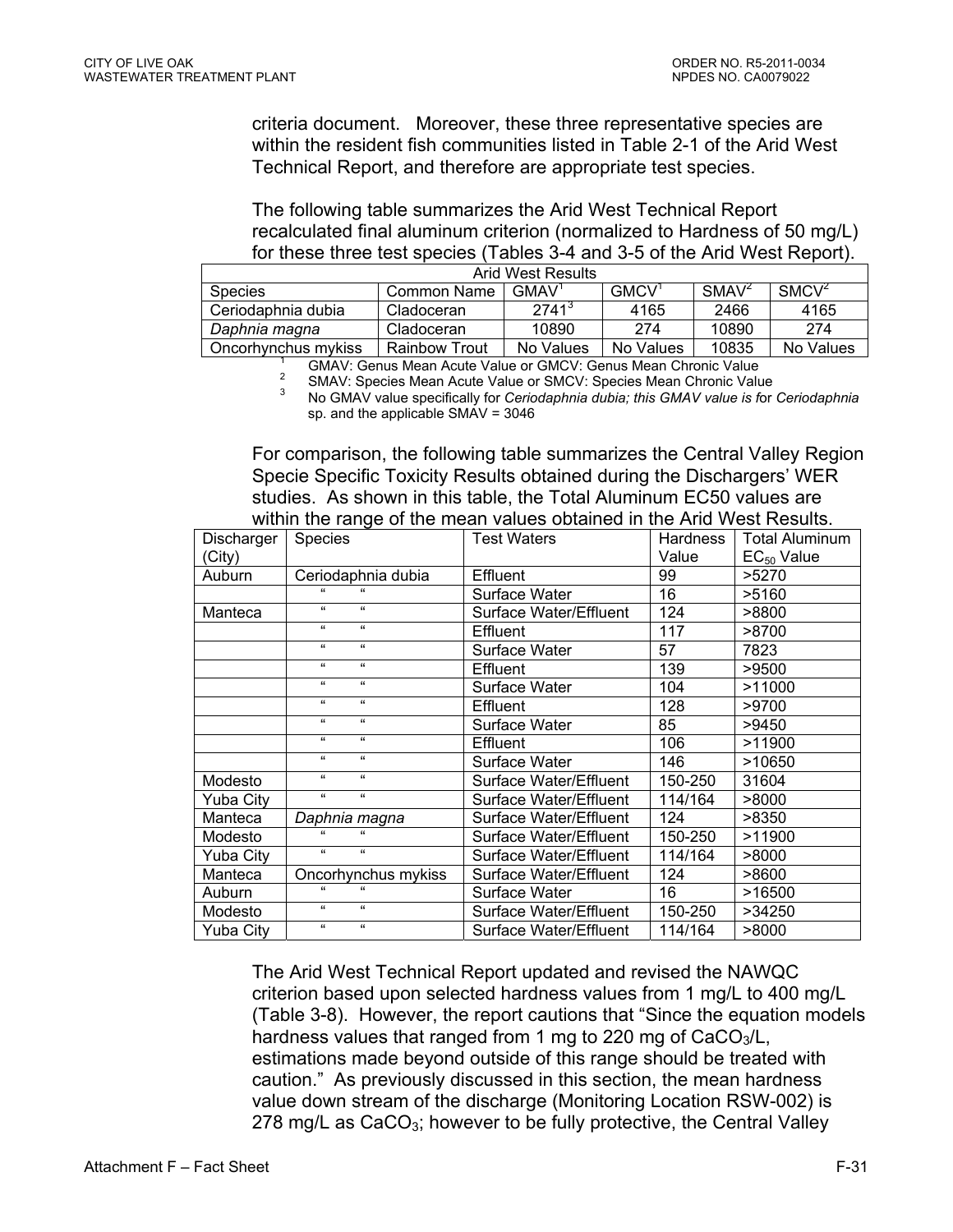Board used a conservative mean hardness value at 200 mg/L as CaCO<sub>3</sub>. The Arid West recalculated Aluminum (total) Chronic Criterion Value for a mean hardness value of 200 mg/L is 1623 µg/L. Based on these findings, the NAWQC acute and chronic criteria are overly protective. However, because the Discharger did not provide any any site-specific information regarding threshold concentrations of aluminum at which acute toxicity occurs, this Order applies the NAWQC acute criterion to interpret the Basin Plan's narrative toxicity objective to protect aquatic life, and the Secondary MCL for the protection of the MUN beneficial use.

- **(b) RPA Results.** The maximum effluent concentration (MEC) for aluminum was 530 µg/L based on 34 samples from June 2006 through June 2009, while the maximum observed upstream receiving water concentration was 1300 µg/L from a sample on 2 July 2002. Therefore, aluminum in the discharge has a reasonable potential to cause or contribute to an instream excursion above the recommended criteria.
- **(c) WQBELs.** This Order contains final Average Monthly Effluent Limitations (AMEL) and Maximum Daily Effluent Limitations (MDEL) for aluminum of 260 μg/L and 750 μg/L, respectively, based on the acute criterion recommended in USEPA's NAWQC for the protection of freshwater aquatic life (See Table F-11 for WQBEL calculations). Based on input from the California Department of Public Health (DPH) and the fact that secondary MCLs are designed to protect consumer acceptance, effluent limitations based on secondary MCLs are to be applied as an annual average concentration. Therefore, this Order contains new WQBELs for aluminum as an annual average effluent limitation of 200 µg/L to protect the MUN beneficial use. Due to no assimilative capacity, dilution credits are not allowed for development of the WQBELs for aluminum. This Order contains a final average monthly effluent limitation (AMEL) and maximum daily effluent limitation (MDEL) for aluminum of 260 µg/L and 750 µg/L, respectively, based on best professional judgment the recommended NAWQC for protection of freshwater aquatic life.
- **(d) Plant Performance and Attainability.** Analysis of the effluent data shows that the MEC of 530 µg/L is less than the applicable acute criterion. However, the Discharge may not be able to comply with the annual average of 200 µg/L, and therefore, the Discharger appears to be in immediate non-compliance with the aluminum final effluent limitations. New or modified control measures may be necessary in order to comply with the effluent limitation, and the new or modified control measures cannot be designed, installed and put into operation within 30 calendar days. The annual average final effluent limitation represents a new limit and therefore, based on the Discharger's request, a time schedule for compliance with the effluent limit is established in amended CDO R5-2009-0012-02 in accordance with CWC section 13301. The CDO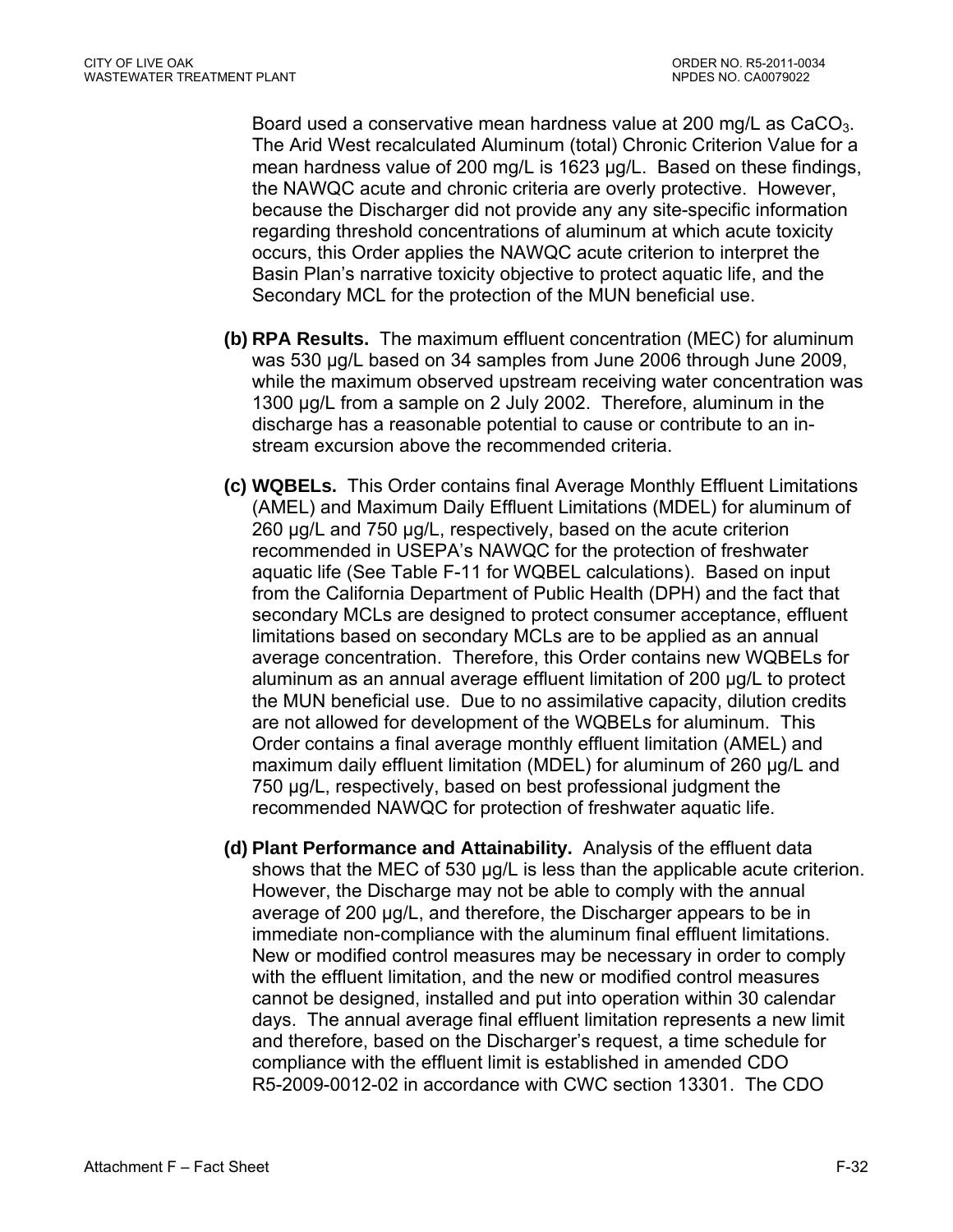requires preparation and implementation of a pollution prevention plan in compliance with CWC section 13263.3.

#### **ii. Ammonia**

**(a) WQO.** The NAWQC for the protection of freshwater aquatic life for total ammonia, recommends acute (1-hour average; criteria maximum concentration or CMC) standards based on pH and chronic (30-day average; criteria continuous concentration or CCC) standards based on pH and temperature. USEPA also recommends that no 4-day average concentration should exceed 2.5 times the 30-day CCC. USEPA found that as pH increased, both the acute and chronic toxicity of ammonia increased. Salmonids were more sensitive to acute toxicity effects than other species. However, while the acute toxicity of ammonia was not influenced by temperature, it was found that invertebrates and young fish experienced increasing chronic toxicity effects with increasing temperature.

The maximum permitted effluent pH is 8.3. In order to protect against the worst-case short-term exposure of an organism, a pH value of 8.3 was used to derive the acute criterion. The resulting acute criterion is 3.15 mg/L.

The 30-day average chronic criterion (CCC) was evaluated for the receiving water based on monitoring data obtained from June 2006 through June 2009. Each chronic criterion value was calculated using the rolling 30-day average pH and temperature of the receiving water. From 150 chronic criterion data values, the 99.9th percentile of the data set was selected as the most stringent criteria, which is consistent with the 1-in-3 year average frequency for criteria excursions recommended by the USEPA. As a result, the effluent CCC was 1.16 mg/L ammonia as N, which was used for development of water quality-based effluent limitations for ammonia.

The 4-day average concentration is derived in accordance with the USEPA criterion as 2.5 times the 30-day CCC. Based on the 30-day CCC of 1.16 mg/L (as N), the 4-day average concentration that should not be exceeded is 2.90 mg/L (as N).

**(b) RPA Results.** Untreated domestic wastewater contains ammonia. Nitrification is a biological process that converts ammonia to nitrite and nitrite to nitrate. Denitrification is a process that converts nitrate to nitrite or nitric oxide and then to nitrous oxide or nitrogen gas, which is then released to the atmosphere. The Discharger does not currently use nitrification to remove ammonia from the waste stream. Inadequate or incomplete nitrification may result in the discharge of ammonia to the receiving stream. Ammonia is known to cause toxicity to aquatic organisms in surface waters. Discharges of ammonia would violate the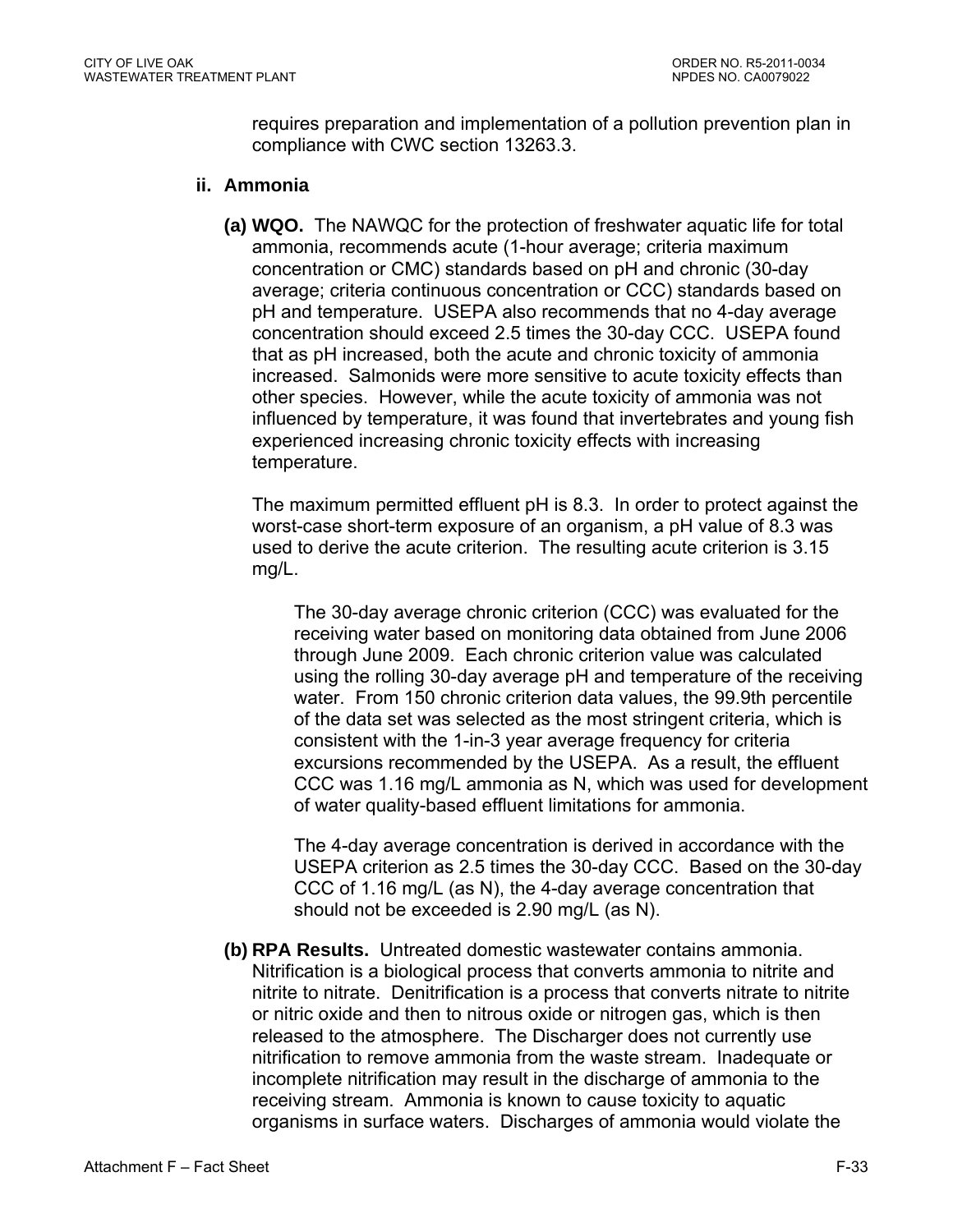Basin Plan narrative toxicity objective. The MEC for ammonia was 17.1 mg/L while the maximum observed upstream receiving water concentration was 3.1 mg/L. Therefore, ammonia in the discharge has a reasonable potential to cause or contribute to an in-stream excursion above the NAWQC. The new facility will include nitrification facilities which will help reduce ammonia in the effluent.

- **(c) WQBELs.** The Central Valley Water Board calculates WQBELs in accordance with SIP procedures for non-CTR constituents, and ammonia is a non-CTR constituent. Section 1.4 of the SIP allows the use of a coefficient of variation (CV) equal to 0.6 when there is a lack of sufficient data points to calculate a CV value. Since the new facility has not been constructed, at this time there are no data points from the new facility and a CV value cannot be determined. Therefore, a CV equal to 0.6 was used to determine the final effluent ammonia limits for the new facility. The SIP procedure assumes a 4-day averaging period for calculating the long-term average discharge condition (LTA). However, USEPA recommends modifying the procedure for calculating permit limits for ammonia using a 30-day averaging period for the calculation of the LTA corresponding to the 30-day CCC. Therefore, while the LTAs corresponding to the acute and 4-day chronic criteria were calculated according to SIP procedures, the LTA corresponding to the 30-day CCC was calculated assuming a 30 day averaging period. The lowest LTA representing the acute, 4-day CCC, and 30-day CCC is then selected for deriving the average monthly effluent limitation (AMEL) and the maximum daily effluent limitation (MDEL), which in this case is the 30-day chronic criterion. The remainder of the WQBEL calculation for ammonia was performed according to the SIP procedures (For Ammonia calculations, see Table F-12 below). This Order contains a final average monthly effluent limitation (AMEL) and maximum daily effluent limitation (MDEL) for ammonia of 1.4 mg/L and 2.8 mg/L, respectively, based on the NAWQC (chronic criteria).
- **(d) Plant Performance and Attainability.** Analysis of the effluent data shows that the MEC of 17.1 µg/L is greater than applicable WQBELs. Based on the sample results for the effluent, the final ammonia effluent limitations appear to put the Discharger in immediate non-compliance. New or modified control measures may be necessary in order to comply with the effluent limitation, and the new or modified control measures cannot be designed, installed and put into operation within 30 calendar days. The existing Permit contains a floating ammonia limit, and the existing CDO contains a performance-based interim limit at 23.7 mg/L. According to State Water Board Resolution No. 2008-0025 (Compliance Schedule Policy), *"Numeric interim limitations for the pollutant must, at a minimum, be based on current treatment facility performance or on existing permit limitations, whichever is more stringent. If the existing permit limitations are more stringent, and the discharger is not in compliance with those limitations, the noncompliance under the existing*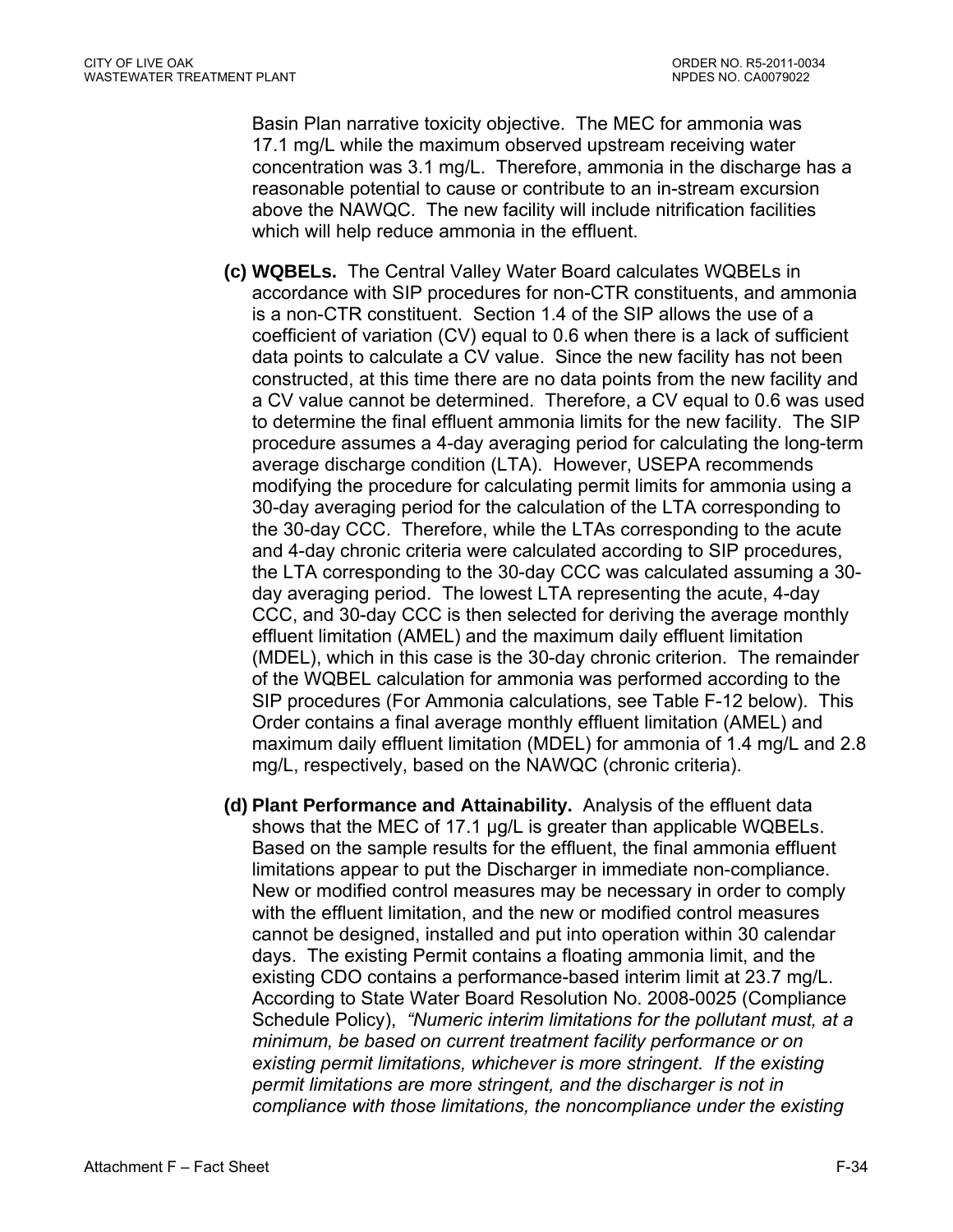*permit must be addressed through appropriate enforcement action…"* The floating ammonia limit is the more stringent; however, the Discharger cannot comply with that limit. Therefore, a compliance schedule must be included in a separate enforcement Order. The compliance schedule for ammonia is included in amended CDO R5-2009-0012-02, in accordance with CWC section 13301. The CDO requires preparation and implementation of a pollution prevention plan in compliance with CWC section 13263.3.

## **iii. Mercury**

- **(a) WQO.** The current NAWQC for protection of freshwater aquatic life, continuous concentration, for mercury is 0.77 µg/L (30-day average, chronic criteria). The CTR contains a human health criterion (based on a threshold dose level causing neurological effects in infants) of 0.050 µg/L for waters from which both water and aquatic organisms are consumed. Both values are controversial and subject to change. In 40 CFR Part 131, USEPA acknowledges that the human health criteria may not be protective of some aquatic or endangered species and that "…*more stringent mercury limits may be determined and implemented through use of the State's narrative criterion.*" In the CTR, USEPA reserved the mercury criteria for freshwater and aquatic life and may adopt new criteria at a later date.
- **(b) RPA Results.** The maximum observed effluent mercury concentration was 0.0134 μg/L. There are no recent receiving water samples for mercury. Data from receiving water samples taken in March 2002 and July 2002 showed mercury concentrations below the criteria. Mercury bioaccumulates in fish tissue and, therefore, the discharge of mercury to the receiving water may contribute to exceedances of the narrative toxicity objective and impact beneficial uses.
- **(c) WQBELs.** On 11 June 2009, the Central Valley Water Board adopted Resolution No. R5-2009-0059 updating the Section 303(d) list of Water Quality Limited Segments for the Central Valley Region. The Sutter Bypass has been identified as impaired for mercury in the June 2009 update.

The SIP states in Section 2.1.1 that, "For bioaccumulative priority pollutants for which the receiving water has been included on the CWA Section 303(d) list, the RWQCB should consider whether the mass loading of the bioaccumulative pollutant(s) should be limited to representative, current levels pending TMDL development…" Although there is no reasonable potential for mercury based on the currently applicable water quality objectives, mercury is bioaccumulative and may impact waterways that are impaired downstream of the discharge. Therefore, this Order contains a performance-based mass effluent limitation of 0.057 lbs/year for mercury for the effluent discharged to the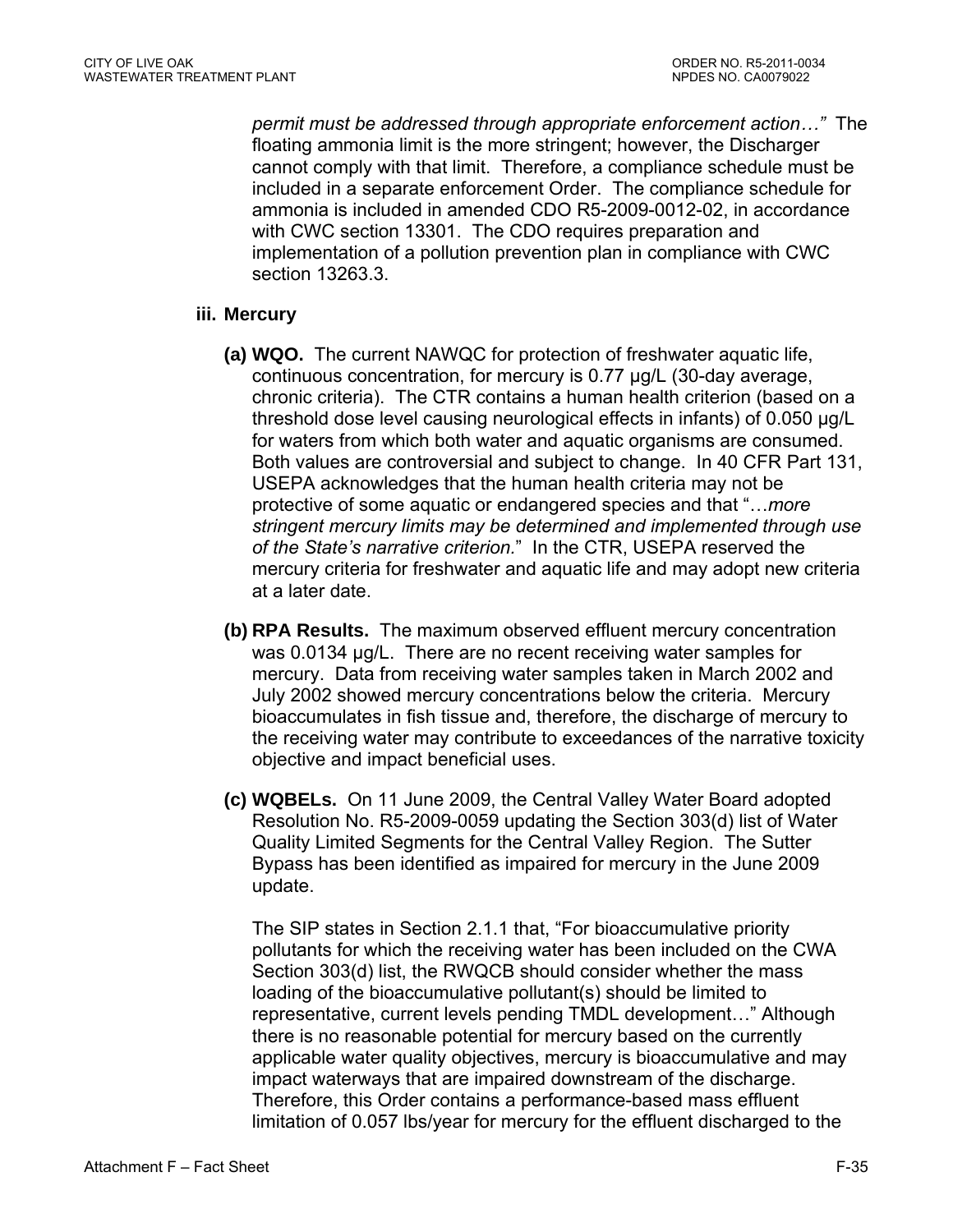receiving water. This limitation is based on maintaining the mercury loading at the current level until a TMDL can be established or USEPA develops mercury standards that are protective of human health. This Order also requires the Discharger prepare and implement a mercury evaluation and minimization plan to address sources of mercury from the Facility. The performance-based effluent limitation was calculated as follows:

[Maximum Effluent Concentration (mg/L) \* [Average Dry Weather Flow Rate] \* [8.34 (conversion factor)] \* [365 days] = lbs/year.

**(d) Plant Performance and Attainability.** Since the limitation is a performance-based effluent limitation, the Discharger can meet this new limitation.

## **iv. Chlorine Residual**

**(a) WQO.** USEPA developed NAWQC for protection of freshwater aquatic life for chlorine residual. The recommended 4-day average (chronic) and 1 hour average (acute) criteria for chlorine residual are 0.011 µg/L and 0.019 µg/L, respectively. These criteria are protective of the Basin Plan's narrative toxicity objective.

> When the new Facility is operational, effluent disinfection will be accomplished by a UV disinfection system and chlorine will no longer be used for effluent disinfection. The new Facility will continue to use chlorine for maintenance purposes such as in the oxidation ditch to control foaming. The threat of a chlorine release will be significanlty less with the use of UV disinfection of the effluent than with the chlorination/declorination process. However, since chlorine is highly toxic to aquatic life, this Order includes effluent limitations and monitoring requirements for when chlorine is used for maintenance purposes.

- **(b) RPA Results.** The Discharger will continue to use chlorine for disinfection, which is extremely toxic to aquatic organisms, until the new UV disinfection system is operational with the new Facility. The Discharger uses a sulfur dioxide process to dechlorinate the effluent prior to discharge to Reclamation District 777 Lateral Drain No. 1. Due to the existing chlorine use and the potential for chlorine to be discharged, the discharge has a reasonable potential to cause or contribute to an instream excursion above the NAWQC.
- **(c) WQBELs.** The USEPA *Technical Support Document for Water Quality-Based Toxics Control* [EPA/505/2-90-001] contains statistical methods for converting chronic (4-day) and acute (1-hour) aquatic life criteria to average monthly and maximum daily effluent limitations based on the variability of the existing data and the expected frequency of monitoring.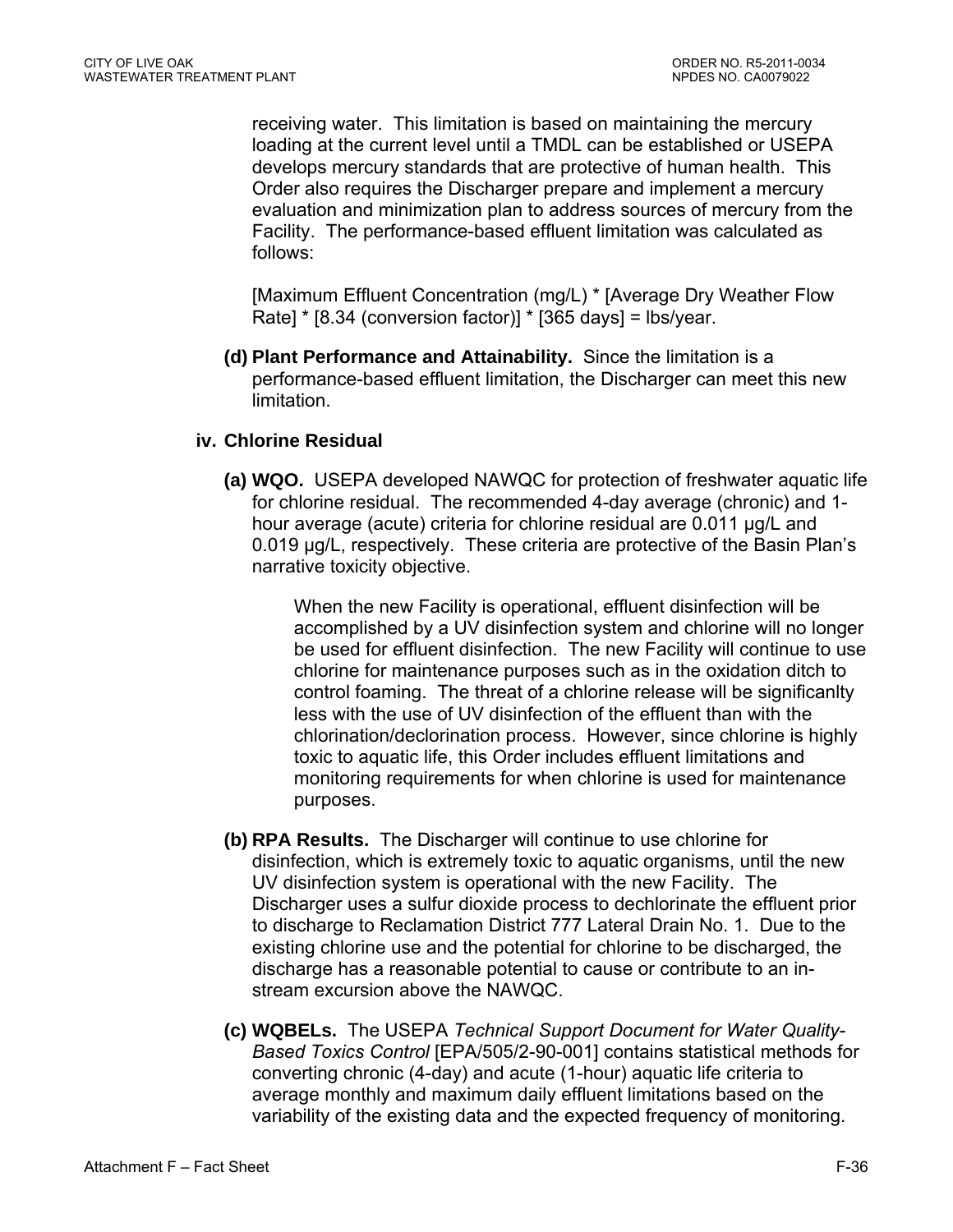However, because chlorine is an acutely toxic constituent that can and will be monitored continuously, an average 1-hour limitation is considered more appropriate than an average daily limitation. This Order contains a 4-day average effluent limitation and 1-hour average effluent limitation for chlorine residual of 0.011 µg/L and 0.019 µg/L, respectively, based on USEPA's NAWQC, which implements the Basin Plan's narrative toxicity objective for protection of aquatic life. The Discharger began construction of major tertiary treatment upgrades to the Facility in September 2009. The new tertiary treatment facility will include, in part, an ultraviolet light (UV) disinfection system that should be completed during the term of this permit to replace the existing chlorine disinfection system. Therefore, monitoring requirements for chlorine residual may be discontinued upon completion of the UV disinfection system

**(d) Plant Performance and Attainability.** The effluent limitations for total chlorine residual is carried over from the previous permit and the new Facility will use UV disinfection of the effluent which replaces the use of chlorine for disinfection. The Central Valley Water Board concludes that immediate compliance with these effluent limitations is feasible.

## **v. Nitrate**

**(a) WQO.** DPH has adopted primary MCLs for the protection of human health for nitrite and nitrate that are equal to 1 mg/L and 10 mg/L (measured as nitrogen), respectively. DPH has also adopted a primary MCL of 10 mg/L for the sum of nitrate and nitrite, measured as nitrogen.

USEPA has developed a primary MCL and an MCL goal of 1 mg/L for nitrite (as nitrogen). For nitrate, USEPA has developed Drinking Water Standards (10 mg/L as primary MCL) and NAWQC for protection of human health (10 mg/L for non-cancer health effects). Recent toxicity studies have indicated a possibility that nitrate is toxic to aquatic organisms.

- **(b) RPA Results.** Untreated domestic wastewater contains ammonia. Nitrification is a biological process that converts ammonia to nitrite and nitrite to nitrate. Denitrification is a process that converts nitrate to nitrite or nitric oxide and then to nitrous oxide or nitrogen gas, which is then released to the atmosphere. Nitrate and nitrite are known to cause adverse health effects in humans. Inadequate or incomplete denitrification may result in the discharge of nitrate and/or nitrite to the receiving stream. The conversion of ammonia to nitrites and the conversion of nitrites to nitrates present a reasonable potential for the discharge to cause or contribute to an in-stream excursion above the Primary MCLs for nitrite and nitrate.
- **(c) WQBELs.** This Order contains a final average monthly effluent limitation (AMEL) for nitrate of 10 mg/L, based on the protection of the Basin Plan's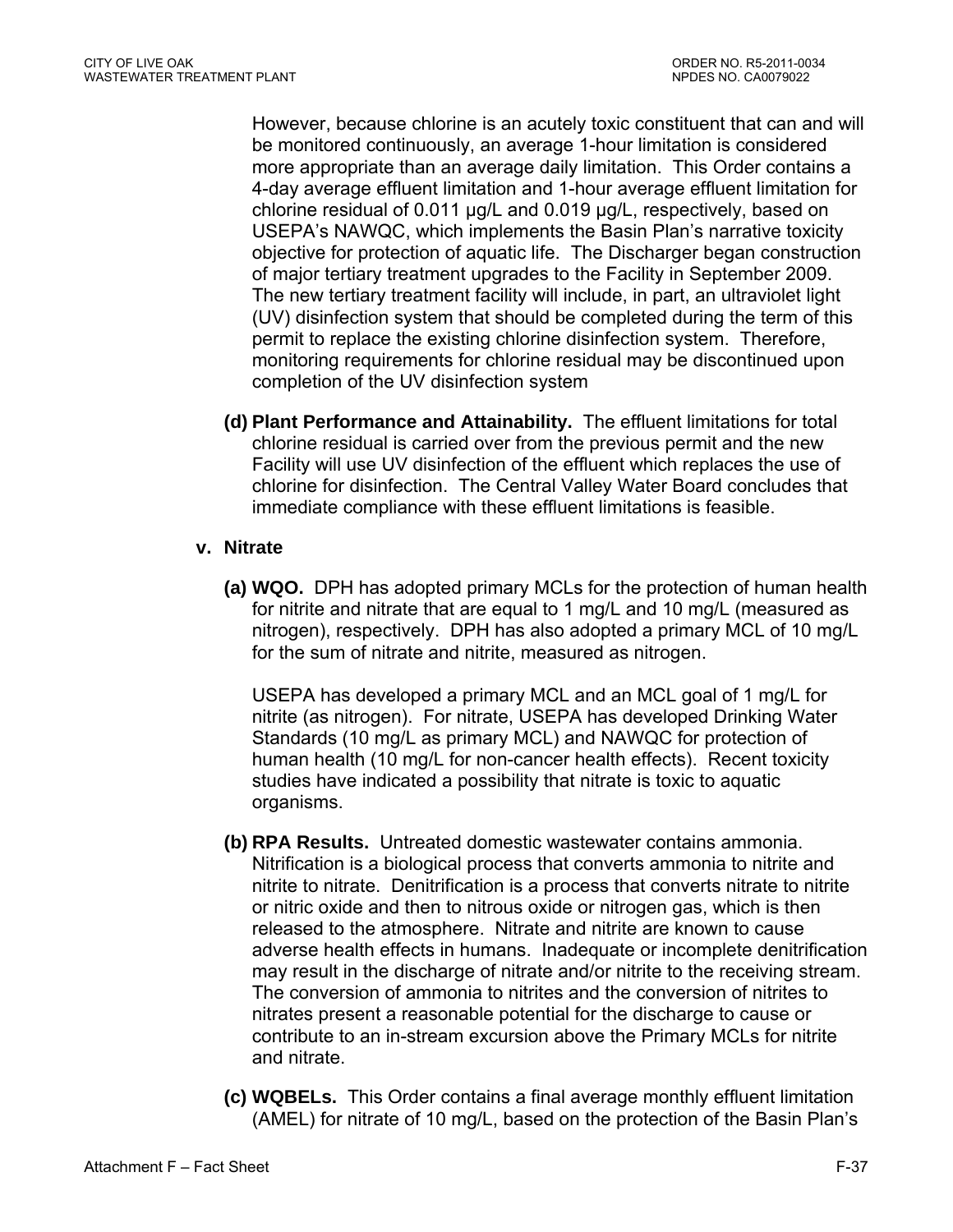narrative chemical constituents' objective and to assure the treatment process adequately nitrifies and denitrifies the waste stream.

**(d) Plant Performance and Attainability.** Analysis of the effluent data shows that the MEC for nitrate (as N) of 13.8 mg/L plus nitrite (as N) of 0.77 mg/L is greater than the WQBELs, and therefore, the Discharger appears to be in immediate non-compliance with nitrate final effluent limitations. The new Facility includes nitrification, but does not include denitrification. New or modified control measures may be necessary in order to comply with the effluent limitation, and the new or modified control measures cannot be designed, installed and put into operation within 30 calendar days. Therefore, a time schedule for compliance with the effluent limit is established in amended CDO R5-2009-0012-02 in accordance with CWC section 13301. The CDO also requires preparation and implementation of a pollution prevention plan in compliance with CWC section 13263.3.

#### **vi. Dibromochloromethane**

- **(a) WQO.** The CTR includes a criterion of 0.41 µg/L for dibromochloromethane for the protection of human health for waters from which both water and organisms are consumed.
- **(b) RPA Results.** CTR monitoring was performed monthly from March through August 2005. The MEC for dibromochloromethane was 4.2 µg/L. Therefore, dibromochloromethane in the discharge has a reasonable potential to cause or contribute to an in-stream excursion above the CTR criterion for the protection of human health.
- **(c) WQBELs.** This Order contains a final average monthly effluent limitation (AMEL) and maximum daily effluent limitation (MDEL) for dibromochloromethane of 0.41 µg/L and 0.82 µg/L, respectively, based on the CTR criterion for the protection of human health.
- **(d) Plant Performance and Attainability.** Analysis of the effluent monitoring samples shows an MEC of 4.2 µg/L, and therefore, the Discharger appears to be in immediate non-compliance with dibromochloromethane final effluent limitations. New or modified control measures may be necessary in order to comply with the effluent limitation, and the new or modified control measures cannot be designed, installed and put into operation within 30 calendar days. Therefore, a time schedule for compliance with the effluent limit is established in amended CDO R5- 2009-0012-02 in accordance with CWC section 13301. The CDO also requires preparation and implementation of a pollution prevention plan in compliance with CWC section 13263.3. The Discharger began construction of major Facility upgrades in September 2009. The new Facility will use UV disinfection of the effluent which replaces the use of chlorine for disinfection. The Central Valley Water Board concludes that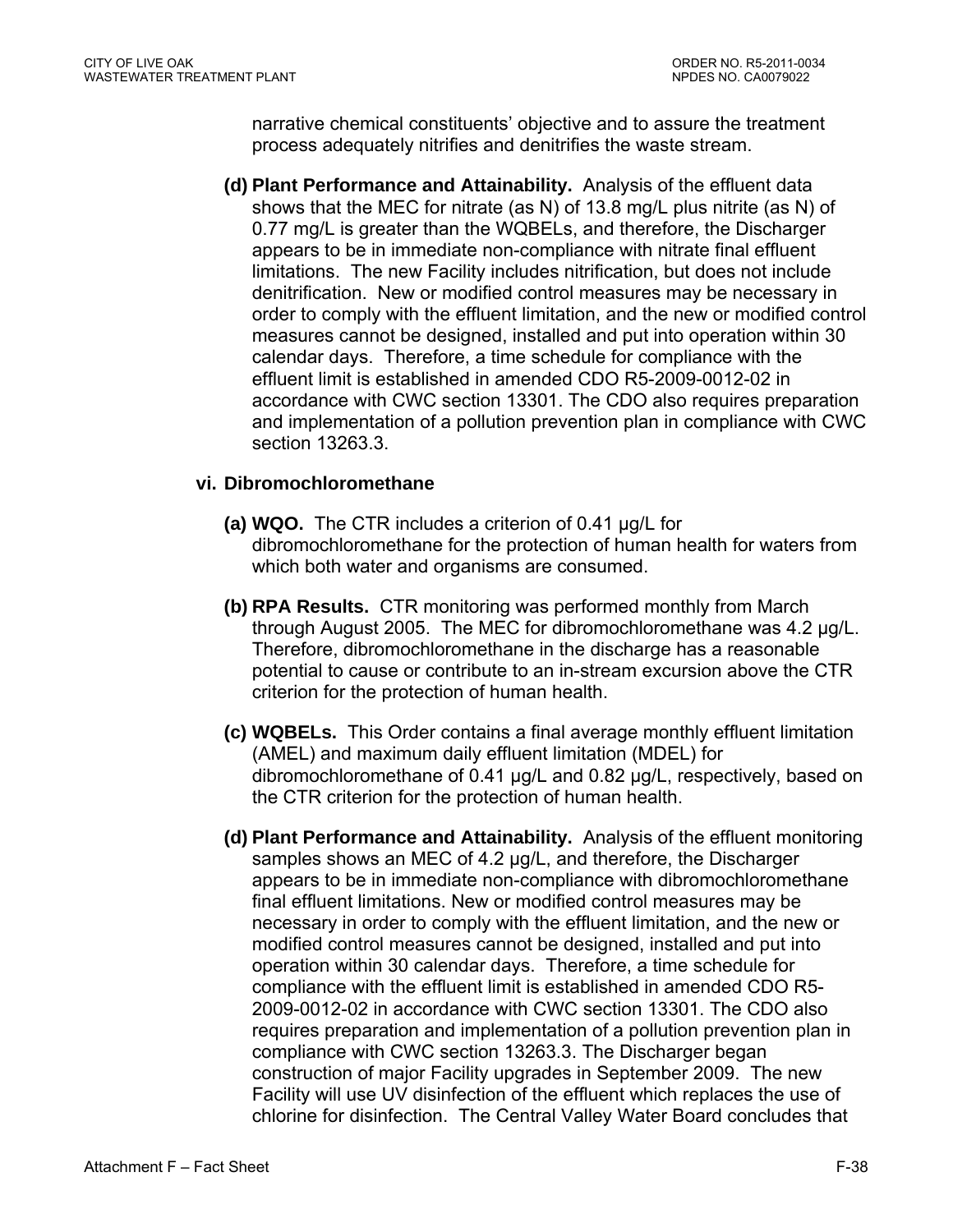compliance with the effluent limit will be feasible as soon as the new Facility is operational.

#### **vii. Dichlorobromomethane**

- **(a) WQO.** The CTR includes a criterion of 0.56 µg/L for dichlorobromomethane for the protection of human health for waters from which both water and organisms are consumed.
- **(b) RPA Results.** CTR monitoring was performed monthly from March through August 2005. The MEC for dichlorobromomethane was 28.2 µg/L. Therefore, dichlorobromomethane in the discharge has a reasonable potential to cause or contribute to an in-stream excursion above the CTR criterion for the protection of human health.
- **(c) WQBELs.** This Order contains a final average monthly effluent limitation (AMEL) and maximum daily effluent limitation (MDEL) for dichlorobromomethane of 0.56 µg/L and 1.2 µg/L, respectively, based on the CTR criterion for the protection of human health.
- **(d) Plant Performance and Attainability.** Analysis of the effluent monitoring samples shows an MEC of 28.2 µg/L; therefore, the Discharger appears to be in immediate non-compliance with dichlorobromomethane final effluent limitations. New or modified control measures may be necessary in order to comply with the effluent limitation, and the new or modified control measures cannot be designed, installed and put into operation within 30 calendar days. Therefore, a time schedule for compliance with the effluent limit is established in amended CDO R5-2009-0012-02 in accordance with CWC section 13301. The CDO also requires preparation and implementation of a pollution prevention plan in compliance with CWC section 13263.3. The Discharger began construction of major Facility upgrades in September 2009. The new Facility will use UV disinfection of the effluent which replaces the use of chlorine for disinfection. The Central Valley Water Board concludes that compliance with the effluent limit will be feasible as soon as the new Facility is operational.

### **viii. Total Trihalomethanes (THM)**

- **(a) WQO.** DPH has adopted a primary MCL for total THM of 80 µg/L, which is protective of the Basin Plan's chemical constituent objective. Total Trihalomethanes is a primary MCL and a sum of four CTR constituents: bromoform, chloroform, dibromochloromethane, and dichlorobromomethane.
- **(b) RPA Results.** The Discharger did not sample for total THM, however, monitoring results of the four CTR constituents that typically comprise total THMs are shown in Table F-9. Chloroform concentration is often used as an indication of total THM concentration. The MEC for chloroform was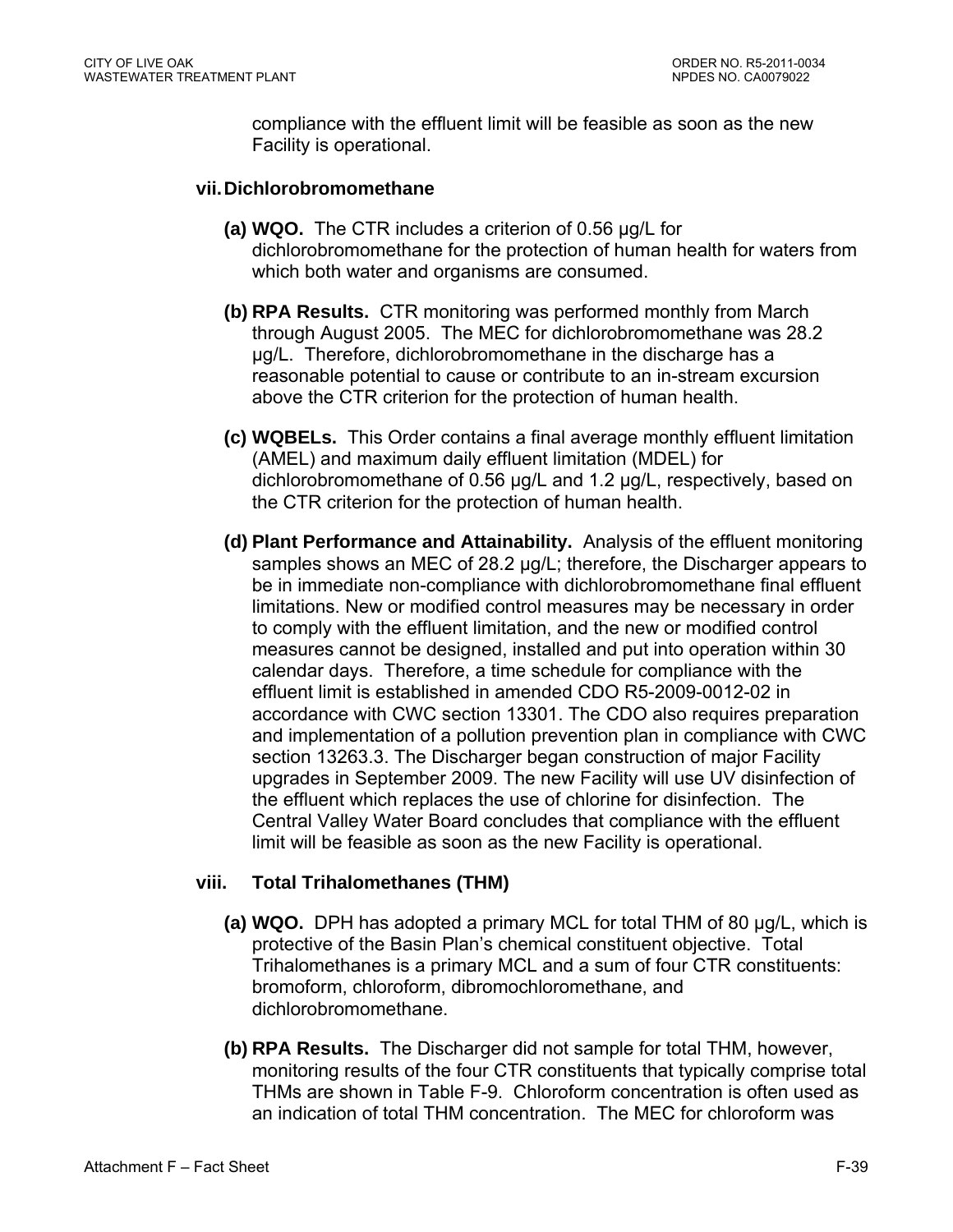150 µg/L. Additionally, three of the four CTR constituents (chloroform, dibromochloromethane, and dichlorobormomethane) had MECs greater than the individual criterion, and the MEC sum of the four CTR constituents was 182.4 µg/L, which is greater than the primary MCL for total THMs of 80 µg/L. Therefore, total THM in the discharge has a reasonable potential to cause or contribute to an in-stream excursion above the primary MCL.

| <b>Parameter</b>                                                                                          | Units | <b>Criterion Basis</b> | <b>Criterion Standard</b> | <b>MEC</b> |
|-----------------------------------------------------------------------------------------------------------|-------|------------------------|---------------------------|------------|
| <b>Bromoform</b>                                                                                          | µg/L  | CTR.                   | 4.3                       | < 0.5      |
| Chloroform                                                                                                | µg/L  | <b>CTR</b>             | --                        | 150        |
| Dibromochloromethane                                                                                      | µg/L  | <b>CTR</b>             | 0.41                      | 4.2        |
| Dichlorobromomethane                                                                                      | µg/L  | <b>CTR</b>             | 0.56                      | 28.2       |
| Total THMs <sup>1</sup>                                                                                   | µg/L  | <b>Primary MCL</b>     | 80                        | $182.4^1$  |
| Total THMs is the additive total of bromeform, epleratorm, dibromophlaromathane, and diphlarohromomathane |       |                        |                           |            |

#### **Table F-10. Total THMs**

Total THMs is the additive total of bromoform, chloroform, dibromochloromethane, and dichlorobromomethane.

- **(c) WQBELs.** Title 40 CFR 122.45 (d) requires, in part, average monthly discharge limitations for publicly owned treatment works (POTWs) unless impracticable. Total THMs is a primary MCL and is a sum of four CTR constituents. The SIP governs establishment of effluent limitations for CTR priority pollutants, but Total THMs is not a CTR priority pollutant. However, for protection of human health, priority pollutants are regulated as a monthly average, and therefore, the Central Valley Water Board has determined that a similar averaging period is appropriate. Thus, this Order contains new WQBELS for total THMs as a monthly average effluent limitation of 80 µg/L.
- **(d) Plant Performance and Attainability.** Summation of the four constituents equals a combined MEC of 182.4 µg/L for total THMs, which is greater than the applicable WQBELs. Therefore, the Discharger appears to be in immediate non-compliance with the total THMs final effluent limitation. New or modified control measures may be necessary in order to comply with the effluent limitation, and the new or modified control measures cannot be designed, installed and put into operation within 30 calendar days. Therefore, a time schedule for compliance with the effluent limit is established in this Order. This Order also requires preparation and implementation of a pollution prevention plan in compliance with CWC section 13263.3. The Discharger began construction of major Facility upgrades in September 2009. The new Facility will use UV disinfection of the effluent which replaces the use of chlorine for disinfection. The Central Valley Water Board concludes that compliance with the effluent limit will be feasible as soon as the new Facility is operational.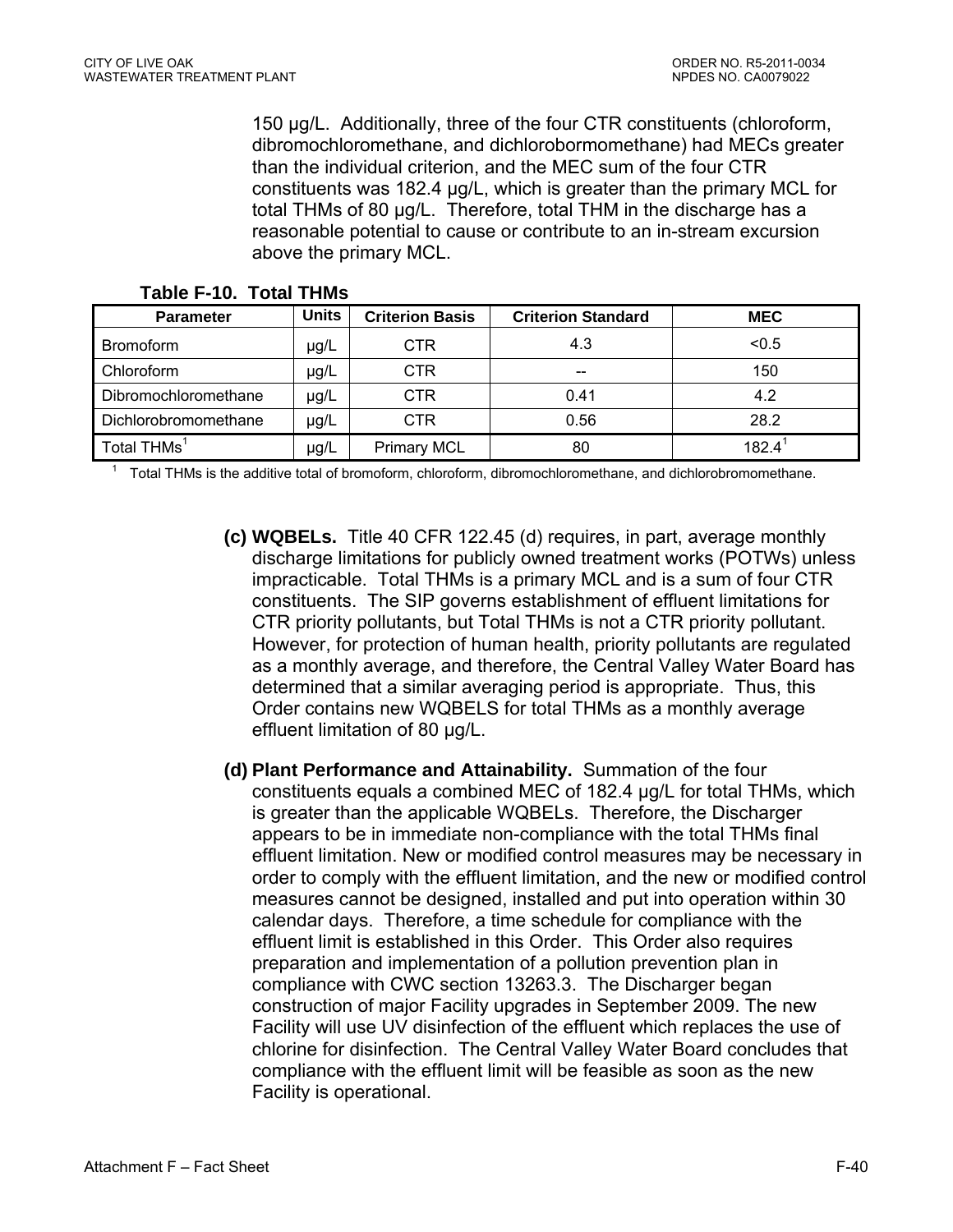## **ix. Copper**

- **(a) WQO.** The CTR contains hardness dependent criteria for copper. Section 1.3 of the SIP contains the requirements for conducting the RPA for CTR constituents. Step 1 of the RPA requires that the CTR criteria be adjusted for hardness, as applicable. In this case, the reasonable worstcase downstream hardness (e.g., represented by the minimum observed effluent hardness, see Section IV.C.2.c) was used to adjust the CTR criteria for copper when comparing the MEC to the criteria and the minimum observed upstream receiving water hardness was used when comparing the maximum background receiving water copper concentrations to the criteria as discussed in section IV.C.2., above. The criteria are presented in dissolved concentrations. USEPA recommends using a default translator of 0.96 as a conversion factor to translate dissolved concentrations to total concentrations.
- **(b) RPA Results.** For comparing the maximum ambient background concentration to the criteria, the applicable copper chronic criterion (maximum 4-day average concentration) is 3.3 µg/L and the applicable acute criterion (maximum 1-hour average concentration) is 4.5 µg/L, as total recoverable, based on a hardness of 30 mg/L. For comparing the MEC to the criteria, the applicable copper chronic criterion (maximum 4 day average concentration) is 18 µg/L and the applicable acute criterion (maximum 1-hour average concentration) is 29 µg/L, as total recoverable, based on a hardness of 220 mg/L. The previous Order required the Discharger sample copper monthly according to Order No. R5-2004-0096. Out of the 34 samples obtained from June 2006 through June 2009, the MEC of copper was 11  $\mu$ g/L, which does not exceed the lowest applicable criterion of 18 µg/L. Due to the lack of recent receiving water samples, data from samples taken in March 2002 and July 2002 were used for the RPA. The receiving water concentration measured in the July 2002 sample was 6.2 µg/L, which is greater than the lowest applicable copper criterion of 3.3 µg/L. Based on this information, the discharge exhibits reasonable potential to cause or contribute to an in-stream excursion of the CTR criteria for copper.
- **(c) WQBELs.** Using the procedures for calculating WQBELs in the Section 1.4 of the SIP, results in final effluent limitations for total recoverable copper of 15 µg/L and 28 µg/L, as the AMEL and MDEL, respectively.
- **(d) Plant Performance and Attainability.** Analysis of 34 effluent samples over three years of monitoring shows an MEC of 11 µg/L with the average effluent concentration of 1.9 µg/L. Therefore, it appears that immediate compliance with the copper final effluent limitations is feasible.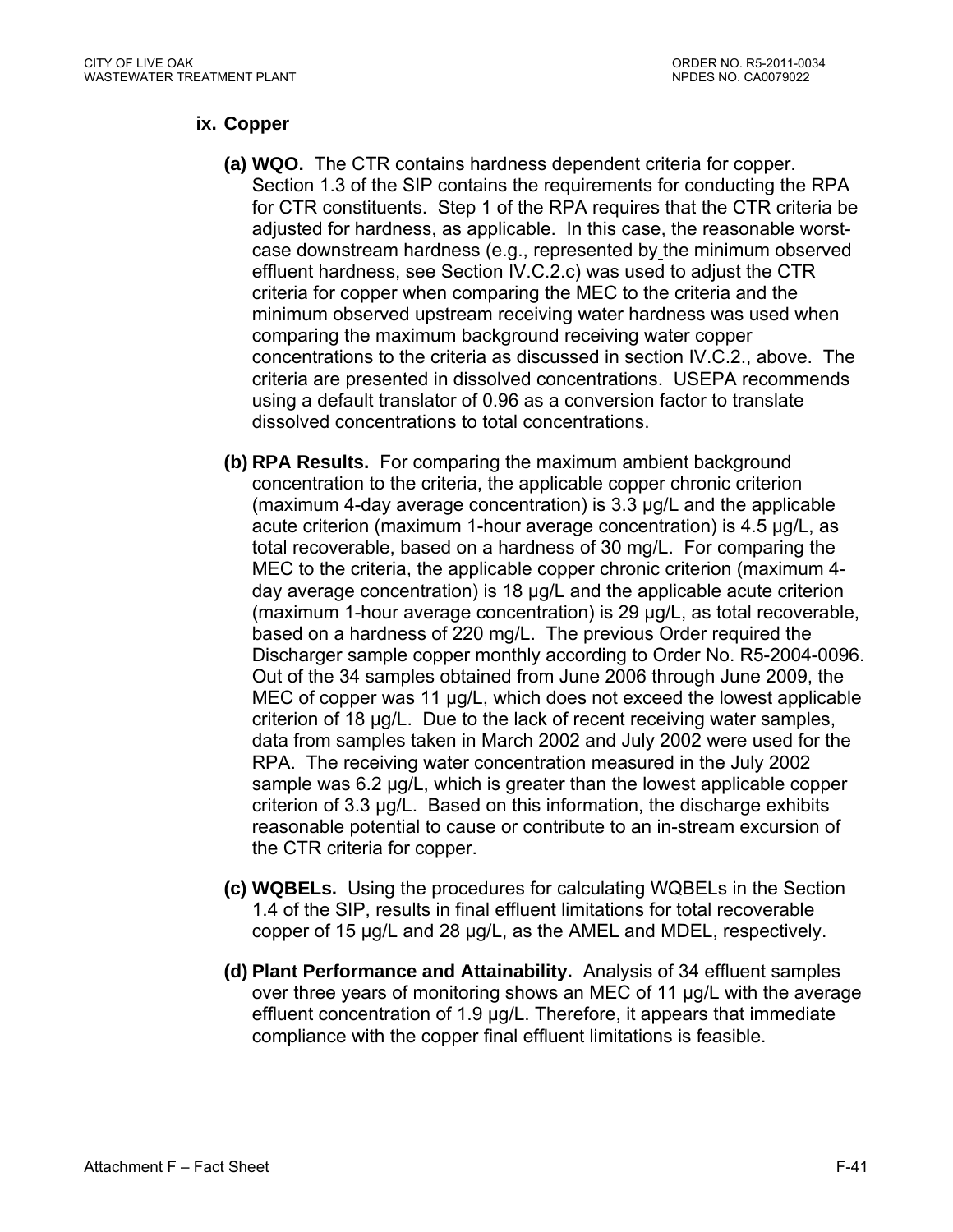### **x. Arsenic**

- **(a) WQO.** DPH has adopted a primary MCL for arsenic of 10 µg/L, which is protective of the Basin Plan's chemical constituent objective. Arsenic is a CTR constituent.
- **(b) RPA Results.** Effluent CTR monitoring was performed monthly from March through August 2005. All six effluent samples for arsenic exceeded the criterion and the MEC for arsenic was 28.6 µg/L. There are no recent receiving water samples, however, data from receiving water samples taken in March 2002 and July 2002 resulted in arsenic concentrations of 6.9 µg/L and 14 µg/L, respectively, which also exceeds the primary MCL for arsenic. Based on the effluent and the background concentrations being greater than the criteria, arsenic in the discharge has a reasonable potential to cause or contribute to an in-stream excursion above the CTR criterion for the protection of human health.
- **(c) WQBELs.** Title 40 CFR 122.45 (d) requires, in part, average monthly discharge limitations for publicly owned treatment works (POTWs) unless impracticable. Additionally, the SIP governs establishment of effluent limitations for CTR priority pollutants. Arsenic is a CTR constituent, and therefore, the arsenic effluent limitation was established in accordance with section 1.4 of the SIP, which requires CTR constituent limitations as an average monthly effluent limitation and a maximum daily effluent limitation. This Order contains new WQBELS for arsenic as a monthly average effluent limitation of 10 µg/L and as a maximum daily effluent limitation of 20.1 µg/L.
- **(d) Plant Performance and Attainability.** The effluent data shows that the MEC of 28.6 µg/L for arsenic is greater than the applicable WQBELs. Therefore, the Discharger appears to be in immediate non-compliance with the arsenic final effluent limitation. New or modified control measures may be necessary in order to comply with the effluent limitation, and the new or modified control measures cannot be designed, installed and put into operation within 30 calendar days. Therefore, a time schedule for compliance with the effluent limit is established in this Order. This Order also requires preparation and implementation of a pollution prevention plan in compliance with CWC section 13263.3.

### **xi. Iron**

- **(a) WQO.** The secondary MCL established for iron is 300 µg/L, used to implement the Basin Plan's chemical constituent objective for the protection of municipal and domestic supply.
- **(b) RPA Results.** Effluent monitoring was performed monthly from March through August 2005. All six samples for iron exceeded the criterion and the MEC detected for iron was 1210 µg/L, which is greater than the lowest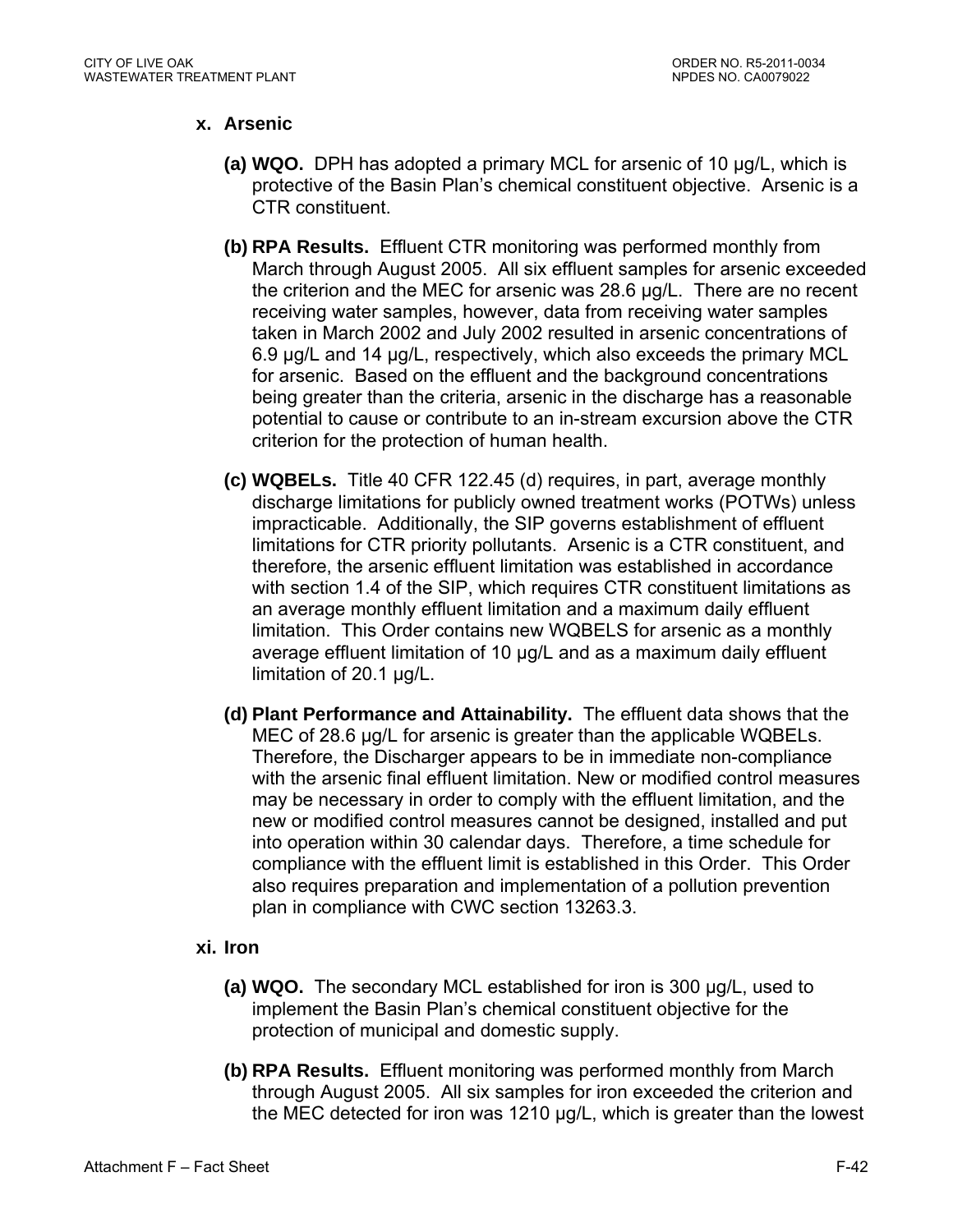applicable iron criterion of 300 µg/L. Due to the lack of recent receiving water samples, data from samples taken in March 2002 and July 2002 were used for the RPA. The receiving water iron concentration measured in the July 2002 sample was 2000 µg/L, which is also greater than the lowest applicable iron criterion of 300 µg/L. Based on this information, the discharge has reasonable potential to cause or contribute to in-stream excursion above the secondary MCL.

- **(c) WQBELs.** This Order contains an annual average effluent limitation for iron of 300 µg/L based on the Basin Plan's narrative chemical constituents objective and the secondary MCL. Secondary MCLs are drinking water standards contained in Title 22 of the California Code of Regulations. For secondary MCLs, Title 22 requires compliance with these standards on an annual average basis, when sampling at least quarterly. Since water that meets these requirements on an annual average basis is suitable for drinking, it is impracticable to calculate average weekly and average monthly effluent limitations because such limits would be more stringent than necessary to protect the MUN beneficial use. Central Valley Water Board has determined that an averaging period similar to what is used by the DPH for those parameters regulated by secondary MCLs is appropriate, and that using shorter averaging periods is impracticable because it sets more stringent limits than necessary.
- **(d) Plant Performance and Attainability.** The effluent data shows that the MEC of 1210 µg/L for iron is greater than the applicable WQBELs. Therefore, the Discharger appears to be in immediate non-compliance with the iron final effluent limitation. New or modified control measures may be necessary in order to comply with the effluent limitation, and the new or modified control measures cannot be designed, installed and put into operation within 30 calendar days. Therefore, a time schedule for compliance with the effluent limit is established in amended CDO R5- 2009-0012-02 in accordance with CWC section 13301. The CDO also requires preparation and implementation of a pollution prevention plan in compliance with CWC section 13263.3.

### **xii. Cadmium**

- **(a) WQO.** The CTR includes hardness dependent criteria for the protection of freshwater aquatic life for cadmium. Using the default conversion factors and reasonable worst-case measured hardness, as described in section VI.C.2.c of this Fact Sheet, the applicable acute (1-hour average) criterion is 9.5 µg/L and the applicable chronic (4-day average) criterion is 4.6 µg/L., as total recoverable.
- **(b) RPA Results.** Order No. R5-2004-0096 included effluent limitations and quarterly monitoring requirements for cadmium and 17 samples from March 2005 through June 2009 were used for the RPA. Cadmium was detected in only one sample at a concentration of 0.15 µg/L and the other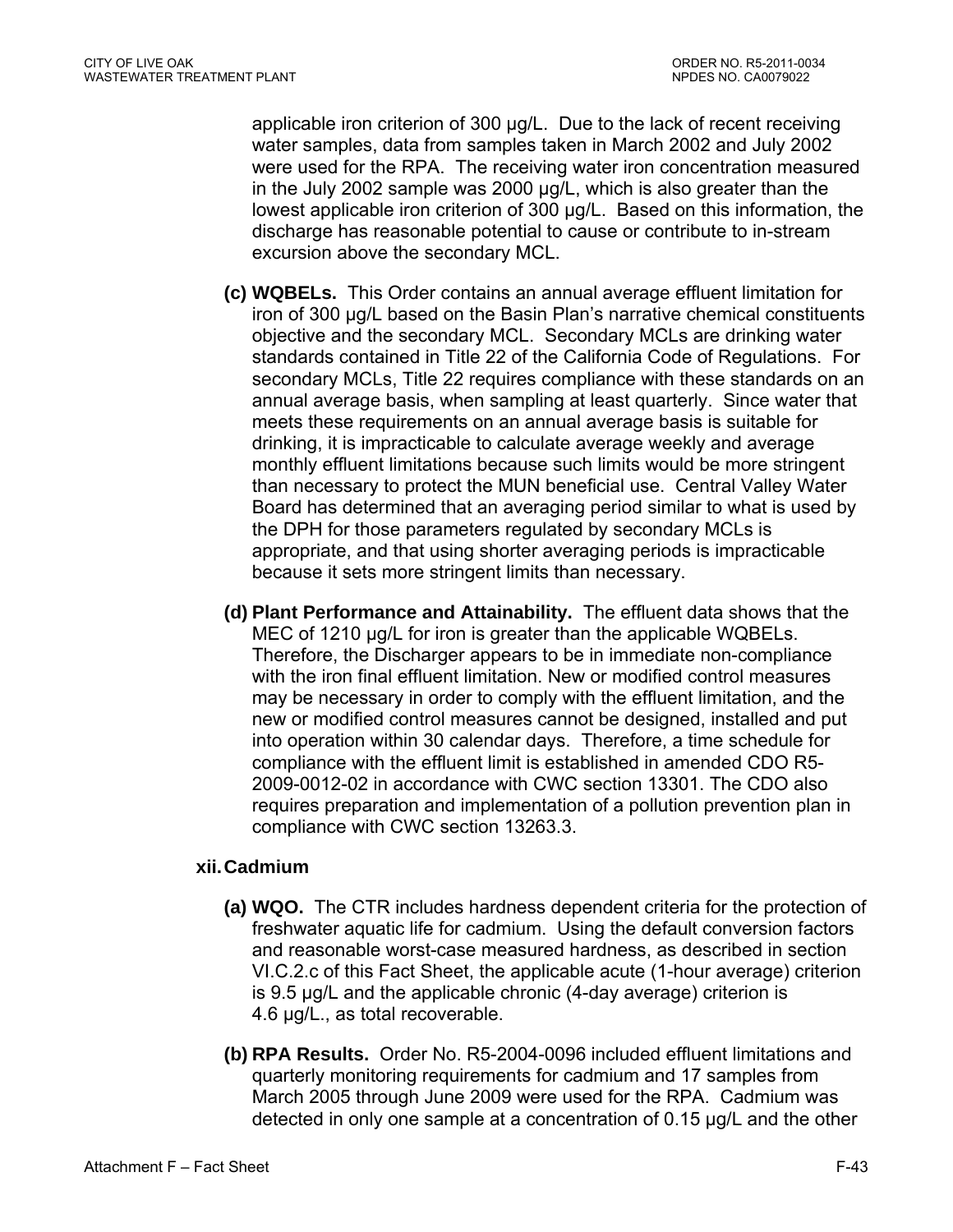16 samples were non-detect. Because cadmium was detected in the effluent, receiving water samples were also used for the RPA. Due to the lack of recent receiving water samples, data from samples taken in March 2002 and July 2002 were used for the RPA. The receiving water cadmium concentration measured in the March 2002 sample was nondetect and the July 2002 sample was 31 µg/L, which is greater than the lowest applicable receiving water cadmium criterion of 1.0 µg/L. Based on this information, the discharge exhibits reasonable potential to cause or contribute to an in-stream excursion of the CTR criteria for cadmium.

- **(c) WQBELs.** This Order contains a final average monthly effluent limitation (AMEL) and maximum daily effluent limitation (MDEL) for cadmium of 3.8 µg/L and 7.6 µg/L, respectively, based on the CTR criterion for the protection of freshwater aquatic life.
- **(d) Plant Performance and Attainability.** Analysis of 17 effluent samples over four plus years of monitoring shows an MEC of 0.15 µg/L. The Central Valley Water Board concludes, therefore, that immediate compliance with these effluent limitations is feasible.

### **xiii. Manganese**

- **(a) WQO.** The secondary MCL established for manganese is 50 µg/L used to implement the Basin Plan's chemical constituent objective for the protection of municipal and domestic supply.
- **(b) RPA Results.** The MEC detected for manganese was 43.2 µg/L. Due to the lack of recent receiving water samples, data from samples taken in March 2002 and July 2002 were used for the RPA. The receiving water manganese concentration measured in the July 2002 sample was 270 µg/L, which is greater than the lowest applicable manganese criterion of 50 µg/L. Based on this information, the discharge has reasonable potential to cause or contribute to in-stream excursion above the secondary MCL.
- **(c) WQBELs.** This Order contains an annual average effluent limitation for manganese of 50 µg/L based on the Basin Plan's narrative chemical constituents objective and the secondary MCL. Secondary MCLs are drinking water standards contained in Title 22 of the California Code of Regulations. For secondary MCLs, Title 22 requires compliance with these standards on an annual average basis, when sampling at least quarterly. Since water that meets these requirements on an annual average basis is suitable for drinking, it is impracticable to calculate average weekly and average monthly effluent limitations because such limits would be more stringent than necessary to protect the MUN beneficial use. Central Valley Water Board has determined that an averaging period similar to what is used by the DPH for those parameters regulated by secondary MCLs is appropriate, and that using shorter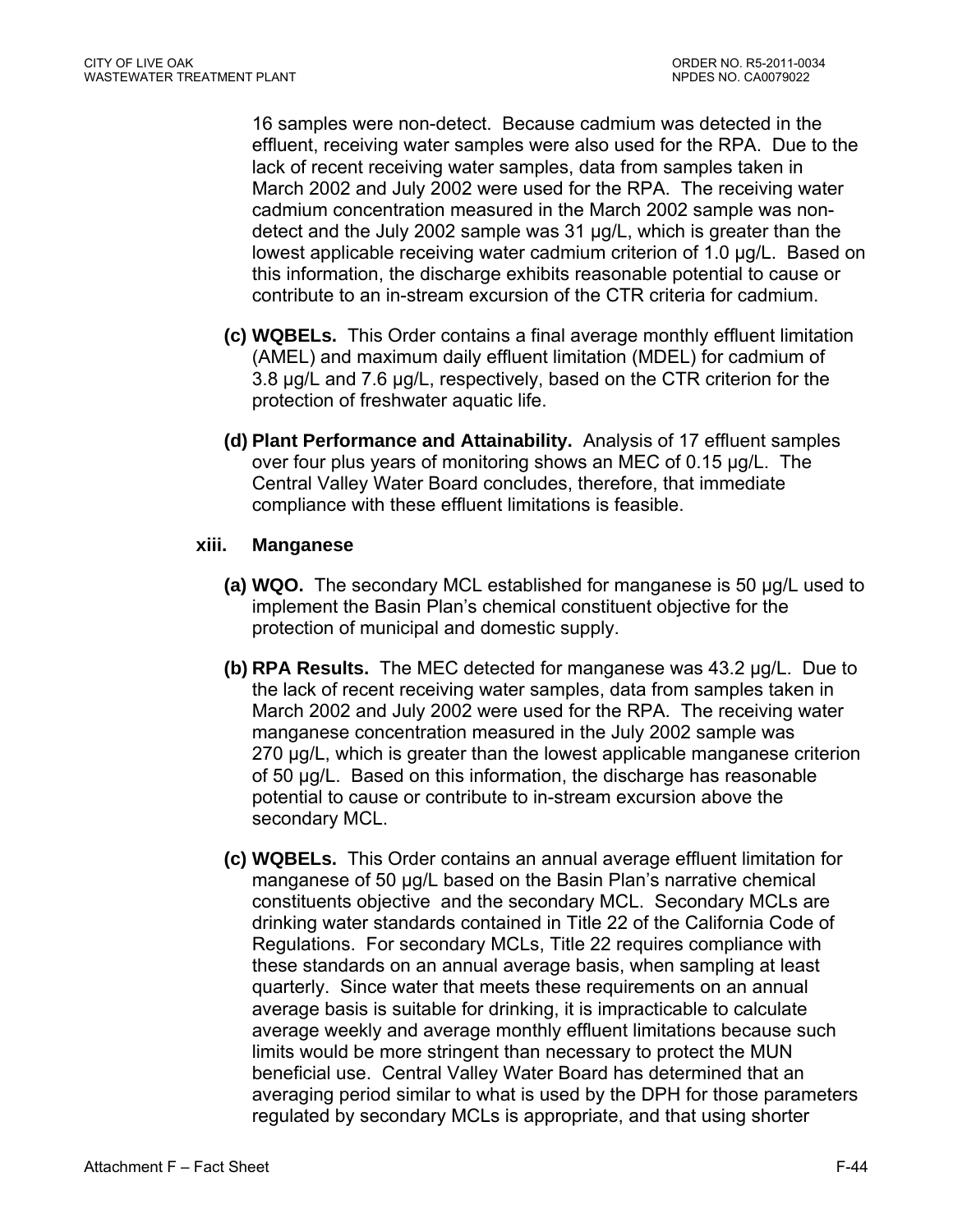averaging periods is impracticable because it sets more stringent limits than necessary.

**(d) Plant Performance and Attainability.** Analysis of the effluent data shows that the MEC of 43.2 µg/L is less than the applicable WQBELs. Although the monitoring data indicates that the Discharger can currently comply with the new effluent limitation, the new Facility was not designed to remove manganese and therefore, the Discharger submitted an Infeasibility Study requesting a compliance schedule to determine if additional upgrades to the Facility will be necessary to meet the limit. Therefore, a time schedule for compliance with the effluent limit is established in amended CDO R5-2009-0012-02 in accordance with CWC section 13301. The CDO also requires preparation and implementation of a pollution prevention plan in compliance with CWC section 13263.3.

### **xiv. Persistent Chlorinated Hydrocarbon Pesticides**

- **(a) WQO.** The Basin Plan requires that no individual pesticides shall be present in concentrations that adversely affect beneficial uses; discharges shall not result in pesticide concentrations in bottom sediments or aquatic life that adversely affect beneficial uses; persistent chlorinated hydrocarbon pesticides shall not be present in the water column at detectable concentrations; and pesticide concentrations shall not exceed those allowable by applicable antidegradation policies. Persistent chlorinated hydrocarbon pesticides include aldrin; alpha-BHC; beta-BHC; gamma-BHC; delta-BHC; chlordane; 4,4-DDT; 4,4-DDE; 4,4-DDD; dieldrin; alpha-endosulfan; beta-endosulfan; endosulfan sulfate; endrin; endrin aldehyde; heptachlor; heptachlor epoxide; and toxaphene.
- **(b) RPA Results.** Alpha BHC, 4,4'-DDE, endrin aldelhyde, and alpha endosulfan were detected in effluent samples. Alpha BHC was not detected in a 7 April 2005 sample, but was detected above the Reporting Level at 0.022 µg/L in the 4 August 2005 sample. The pesticide 4,4'-DDE was detected below the Reporting Level in the 7 April 2005 sample, but was detected above the Reporting Level at 0.012 µg/L in the 4 August 2005 sample. Endrin aldelhyde and alpha endosulfan were not detected in the 7 April 2005 sample, but were detected below the Reporting Level in the 4 August 2005 sample. The detection of alpha BHC, 4,4'-DDE, endrin aldelhyde, and alpha endosulfan in the effluent presents a reasonable potential to exceed the Basin Plan objectives for persistent chlorinated hydrocarbon pesticides.
- **(c) WQBELs.** Effluent Limitations for Alpha BHC, 4,4'-DDE, endrin aldelhyde, and alpha endosulfan are included in this Order and are based on the Basin Plan objective of no detectable concentrations of chlorinated hydrocarbon pesticides.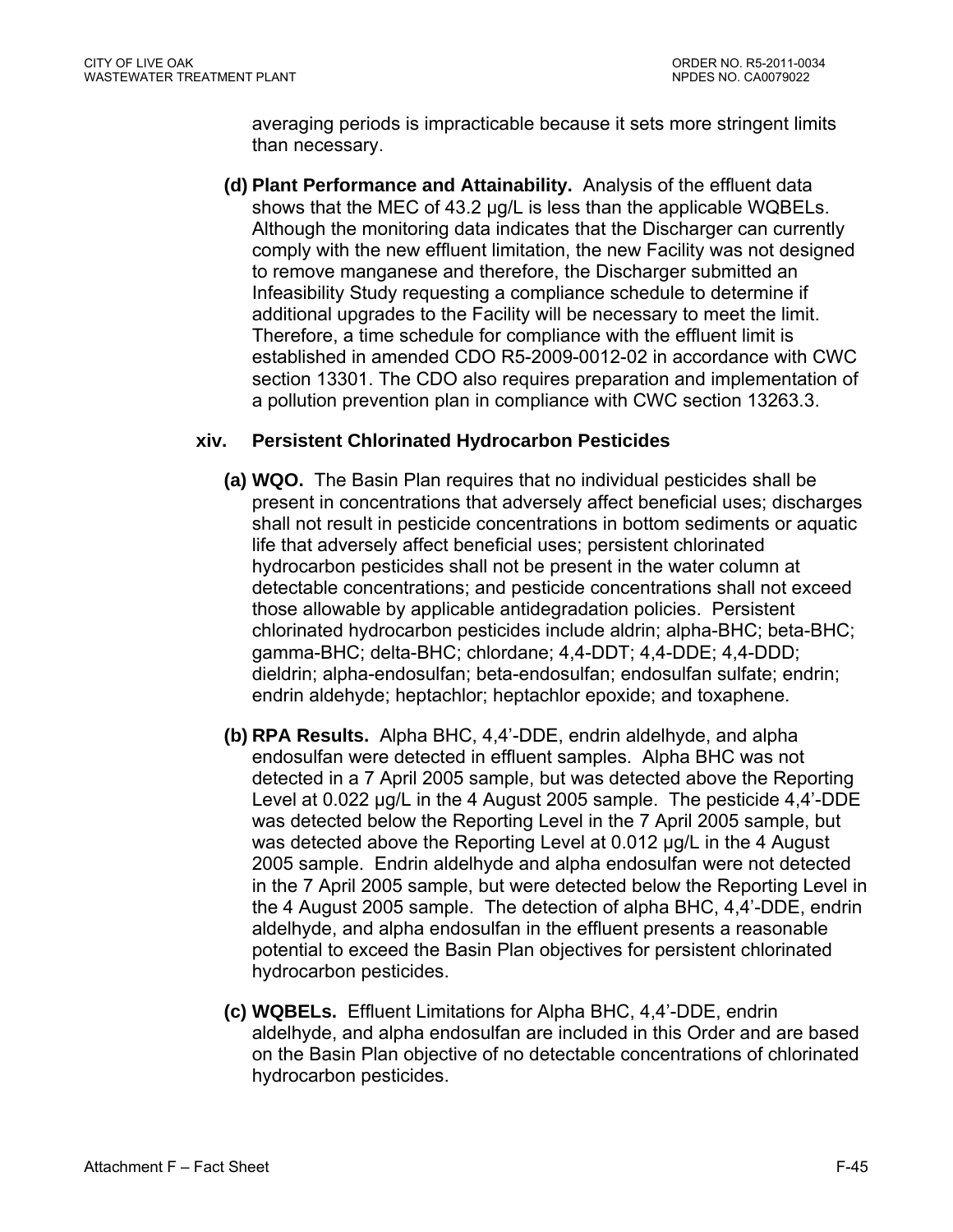**(d) Plant Performance and Attainability.** Detection of individual pesticides in the effluent is typically at very low levels and close to Minimum Detection Levels. There is no reason to believe pesticides should be in the effluent and the specific constituent detected is not always consistent. However, the Discharger submitted an infeasibility analysis on 19 July 2010 requesting time to complete the new Facility, which will effectively remove any pesticides that have the propensity to adhere to solids. Analysis of the effluent monitoring samples shows detections in the effluent for alpha BHC, 4,4'-DDE, endrin aldelhyde, and alpha endosulfan, which is above the criterion of non-detect, therefore, the Discharger appears to be in immediate non-compliance with dichlorobromomethane final effluent limitations. Should the new Facility not be effective, additional new or modified control measures may be necessary in order to comply with the effluent limitation, and the new or modified control measures cannot be designed, installed and put into operation within 30 calendar days. Therefore, a time schedule for compliance with the effluent limit is established in amended CDO R5- 2009-0012-02 in accordance with CWC section 13301. The CDO also requires preparation and implementation of a pollution prevention plan in compliance with CWC section 13263.3. The Discharger began construction of major Facility upgrades in September 2009.

#### **xv. Pathogens**

The Central Valley Water Board, when developing NPDES permits, implements recommendations by DPH for the appropriate disinfection requirements for the protection of MUN, REC-1 and AGR. The disinfection requirements in this Order implement the DPH recommendations and are fully protective of the beneficial uses of the receiving water.

**(a) WQO.** DPH has developed reclamation criteria, CCR, Division 4, Chapter 3 (Title 22), for the reuse of wastewater. Title 22 requires that for spray irrigation of food crops, parks, playgrounds, schoolyards, and other areas of similar public access, wastewater be adequately disinfected, oxidized, coagulated, clarified, and filtered, and that the effluent total coliform levels not exceed 2.2 MPN/100 mL as a 7-day median. As coliform organisms are living and mobile, it is impracticable to quantify an exact number of coliform organisms and to establish weekly average limitations. Instead, coliform organisms are measured as a most probable number and regulated based on a 7-day median limitation. The measure of total coliform organisms is utilized as an indicator of the effectiveness of the entire treatment train and the effectiveness of removing other pathogens

Title 22 also requires that recycled water used as a source of water supply for non-restricted recreational impoundments be disinfected tertiary recycled water that has been subjected to conventional treatment. A nonrestricted recreational impoundment is defined as *"…an impoundment of recycled water, in which no limitations are imposed on body-contact water*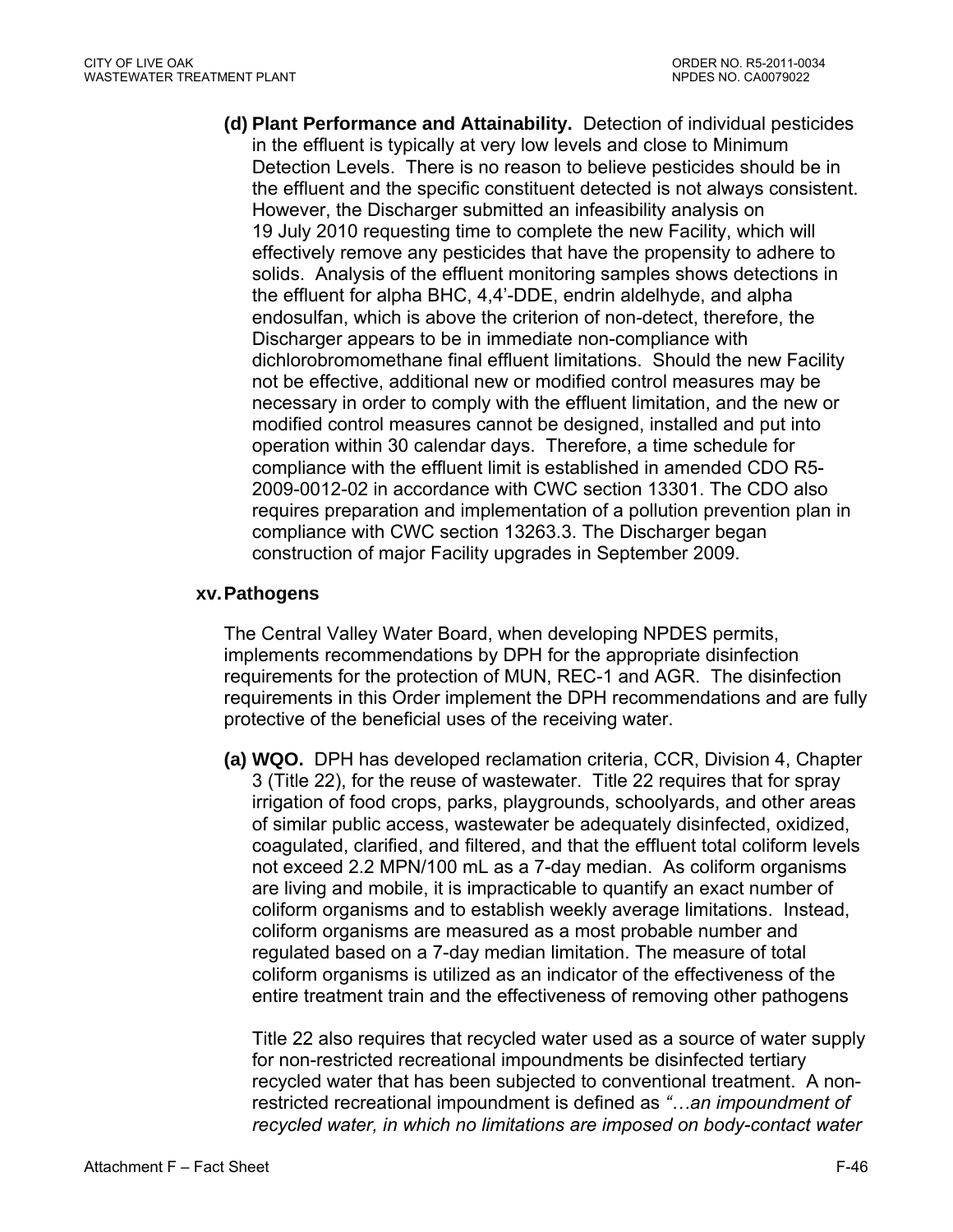*recreational activities.*" Title 22 is not directly applicable to surface waters; however, the Central Valley Water Board finds that it is appropriate to apply an equivalent level of treatment to that required by the DPH reclamation criteria because the receiving water is used for irrigation of agricultural land and for contact recreation purposes. The stringent disinfection criteria of Title 22 are appropriate since the undiluted effluent may be used for the irrigation of food crops and/or for body-contact water recreation.

- **(b) RPA Results.** The beneficial uses of the Reclamation District 777 Lateral Drain No. 1 include municipal and domestic supply, water contact recreation, and agricultural irrigation supply. To protect these beneficial uses, the Central Valley Water Board finds that the wastewater must be disinfected and adequately treated to prevent disease. The method of treatment is not prescribed by this Order; however, wastewater must be treated to a level equivalent to that recommended by DPH.
- **(c) WQBELs.** In accordance with the requirements of Title 22, this Order includes effluent limitations for total coliform organisms of 2.2 MPN/100 mL as a 7-day median; 23 MPN/100 mL, not to be exceeded more than once in a 30-day period; and 240 MPN/100 mL as an instantaneous maximum.

In addition to coliform testing, an operational specification for turbidity has been included to monitor the effectiveness of treatment filter performance, and to immediately signal the Discharger to implement operational procedures to correct deficiencies in filter performance. Higher effluent turbidity measurements do not necessarily indicate that the effluent discharge exceeds the water quality criteria/objectives for pathogens (i.e., bacteria, parasites, and viruses), which are the principal infectious agents that may be present in raw sewage. Since turbidity is not a valid indicator parameter for pathogens, the turbidity limitations in Order No. R5-2004-0096 are not imposed to protect the receiving water from excess turbidity. The former turbidity limitations were not technology-based effluent limitations or WQBELs for either pathogens or turbidity. WQBELs are not required because the effluent does not have a reasonable potential to cause or contribute to an exceedance of the applicable water quality objectives for turbidity.

The tertiary treatment process, or equivalent, is capable of reliably treating wastewater to a turbidity level of 2 nephelometric turbidity units (NTU) as a daily average. Failure of the filtration system such that virus removal is impaired would normally result in increased particles in the effluent, which result in higher effluent turbidity. Turbidity has a major advantage for monitoring filter performance. Coliform testing, by comparison, is not conducted continuously and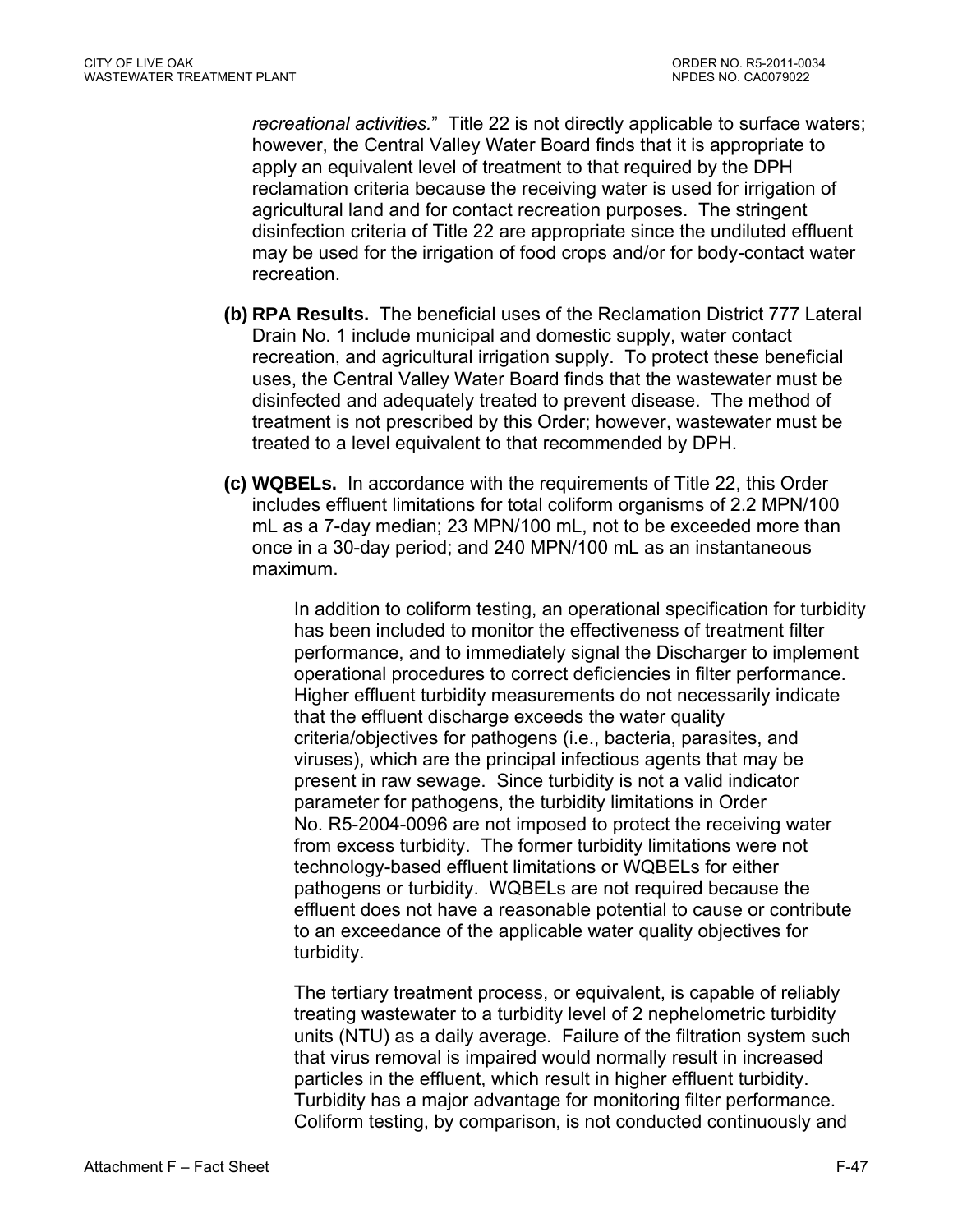requires several hours, to days, to identify high coliform concentrations. Therefore, to ensure compliance with the DPH recommended Title 22 disinfection criteria, weekly average specifications are impracticable for turbidity. This Order includes operational specifications for turbidity of 2 NTU as a daily average; 5 NTU, not to be exceeded more than 5 percent of the time within a 24 hour period; and 10 NTU as an instantaneous maximum.

Final WQBELs for  $BOD<sub>5</sub>$  and TSS are based on the technical capability of the tertiary process, which is necessary to protect the beneficial uses of the receiving water.  $BOD<sub>5</sub>$  is a measure of the amount of oxygen used in the biochemical oxidation of organic matter. The tertiary treatment standards for  $BOD<sub>5</sub>$  and TSS are indicators of the effectiveness of the tertiary treatment process. The principal design parameter for wastewater treatment plants is the daily  $BOD<sub>5</sub>$  and TSS loading rates and the corresponding removal rate of the system. The application of tertiary treatment processes results in the ability to achieve lower levels for  $BOD<sub>5</sub>$  and TSS than the secondary standards currently prescribed. Therefore, this Order requires AWELs and AMELs for  $BOD<sub>5</sub>$  and TSS of 15 mg/L and 10 mg/L, respectively, which is technically based on the capability of a tertiary system. In addition to the average weekly and average monthly effluent limitations, a daily maximum effluent limitation for BOD<sub>5</sub> and TSS of 20 mg/L is included in the Order to ensure that the treatment works are not organically overloaded and operate in accordance with design capabilities.

This Order contains effluent limitations for BOD<sub>5</sub>, total coliform organisms, and TSS, and requires a tertiary level of treatment, or equivalent, necessary to protect the beneficial uses of the receiving water. The Central Valley Water Board has previously considered the factors in CWC section 13241 in establishing these requirements.

**(d) Plant Performance and Attainability.** The Facility is not designed to provide full tertiary treatment. The Discharger began construction of major tertiary treatment upgrades to the Facility in September 2009; however, the new tertiary treatment plant has not been completed. Therefore, the Discharger cannot currently comply with the effluent limitations for BOD5, total coliform organisms, or TSS. The existing CDO No. R5-2009-0012-01 includes a time schedule for the Discharger to meet the effluent limitations for  $BOD<sub>5</sub>$ , total coliform organisms, or TSS, however, the Discharger submitted information from an independent schedule analyst that determined that construction is benind schedule and that completion of the project on the proposed schedule is doubtful. Therefore, an extended time schedule for compliance with the final effluent limitations for BOD<sub>5</sub>, total coliform organisms, and TSS is included in amended CDO R5- 2009-0012-02.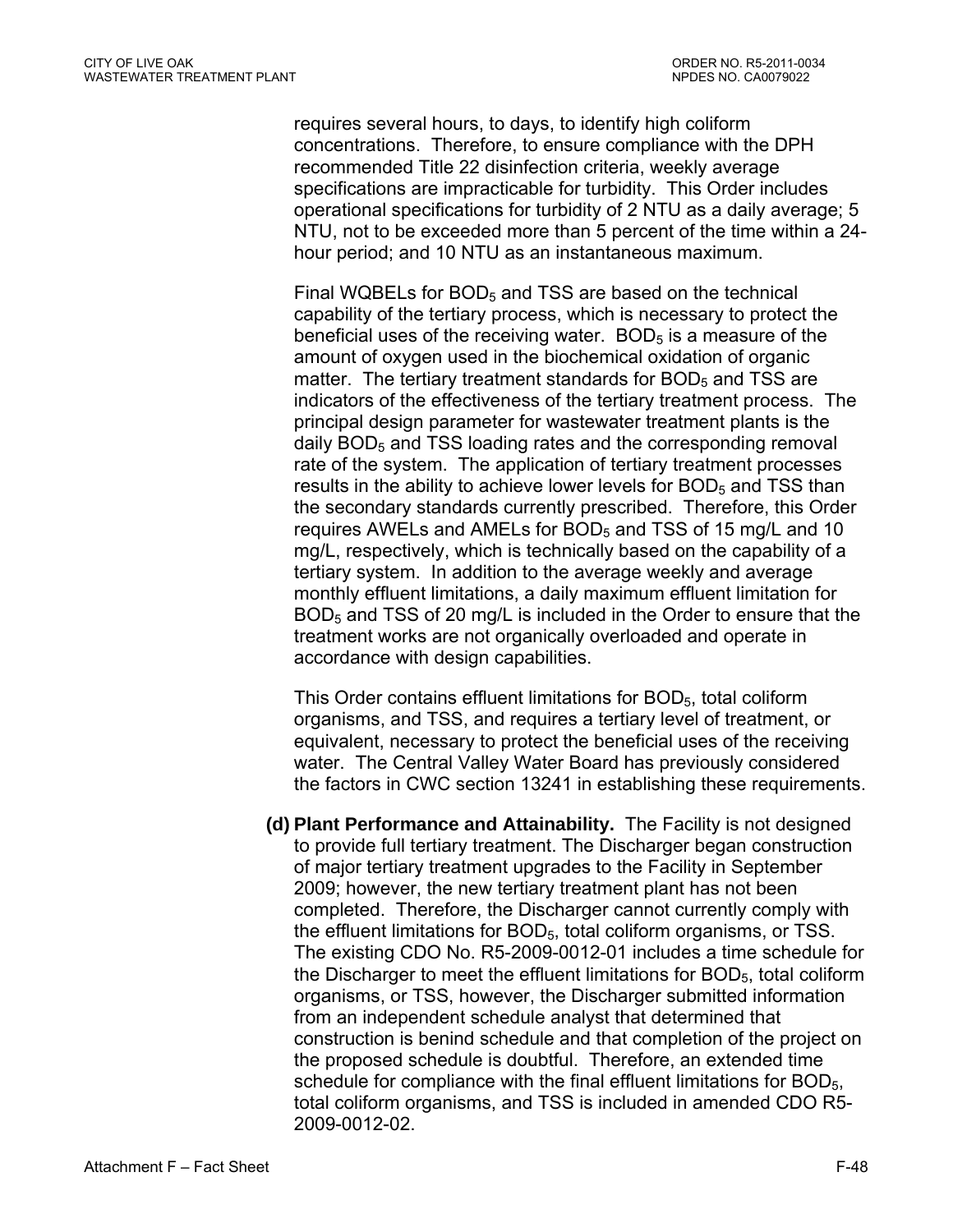#### **xvi. pH**

- **(a) WQO.** The Basin Plan includes a water quality objective for surface waters (except for Goose Lake) that the *"The pH shall not be depressed below 6.5 nor raised above 8.5."* Due to periods of no flow in the receiving water and at a minimum, instantaneous minimum and maximum effluent limits of 6.5 and 8.5, respectively, are necessary to comply with the Basin Plan objectives for pH. The Discharger is upgrading the Facility to tertiary treatment and nitrification, and has requested a more stringent instantaneous maximum pH to allow less stringent ammonia limits, which are based on pH-dependent ammonia criteria.
- **(b) RPA Results.** The Discharger monitored daily pH levels in the effluent. Based on 1162 pH samples taken from October 2006 through December 2009, the pH level exceeded 8.3 only one time and the minimum pH level was 6.7. This complies with the once in three years excursion recommended by USEPA. The 30-day average maximum pH was 8.0. Therefore, it is reasonable to require the more stringent instantaneous maximum effluent pH limit of 8.3 and allow a corresponding less stringent effluent ammonia limit. The discharge has a reasonable potential to cause or contribute to an excursion above the effluent limit for pH.
- **(c) WQBELs.** Effluent limitations for pH of 6.5 as an instantaneous minimum and 8.3 as an instantaneous maximum are included in this Order based on the Basin Plan objectives for pH and Facility performance.
- **(d) Plant Performance and Attainability.** The Facility is capable of meeting the effluent limitations for pH.

### **xvii. Salinity**

**(a) WQO.** There are no USEPA water quality criteria for the protection of aquatic organisms for electrical conductivity, total dissolved solids, sulfate, and chloride. The Basin Plan contains a chemical constituent objective that incorporates state MCLs, contains a narrative objective, and contains numeric water quality objectives for electrical conductivity, total dissolved solids, sulfate, and chloride.

|                  | <b>RPA Screening Levels</b> | Secondary MCL <sup>3</sup> | <b>Effluent</b> |                |  |  |
|------------------|-----------------------------|----------------------------|-----------------|----------------|--|--|
| <b>Parameter</b> |                             |                            | Average         | <b>Maximum</b> |  |  |
| $EC$ (µmhos/cm)  | $700^2$                     | 900, 1600, 2200            | $914^{4}$       | $953^{4}$      |  |  |
| TDS (mg/L)       | 450                         | 500, 1000, 1500            | 621             | 680            |  |  |
| Sulfate (mg/L)   | 250                         | 250, 500, 600              | 78              | 87.5           |  |  |
| Chloride (mg/L)  | 106                         | 250, 500, 600              | 75              | 118            |  |  |

|  |  |  |  | Table F-11. Salinity Water Quality Criteria/Objectives |  |
|--|--|--|--|--------------------------------------------------------|--|
|--|--|--|--|--------------------------------------------------------|--|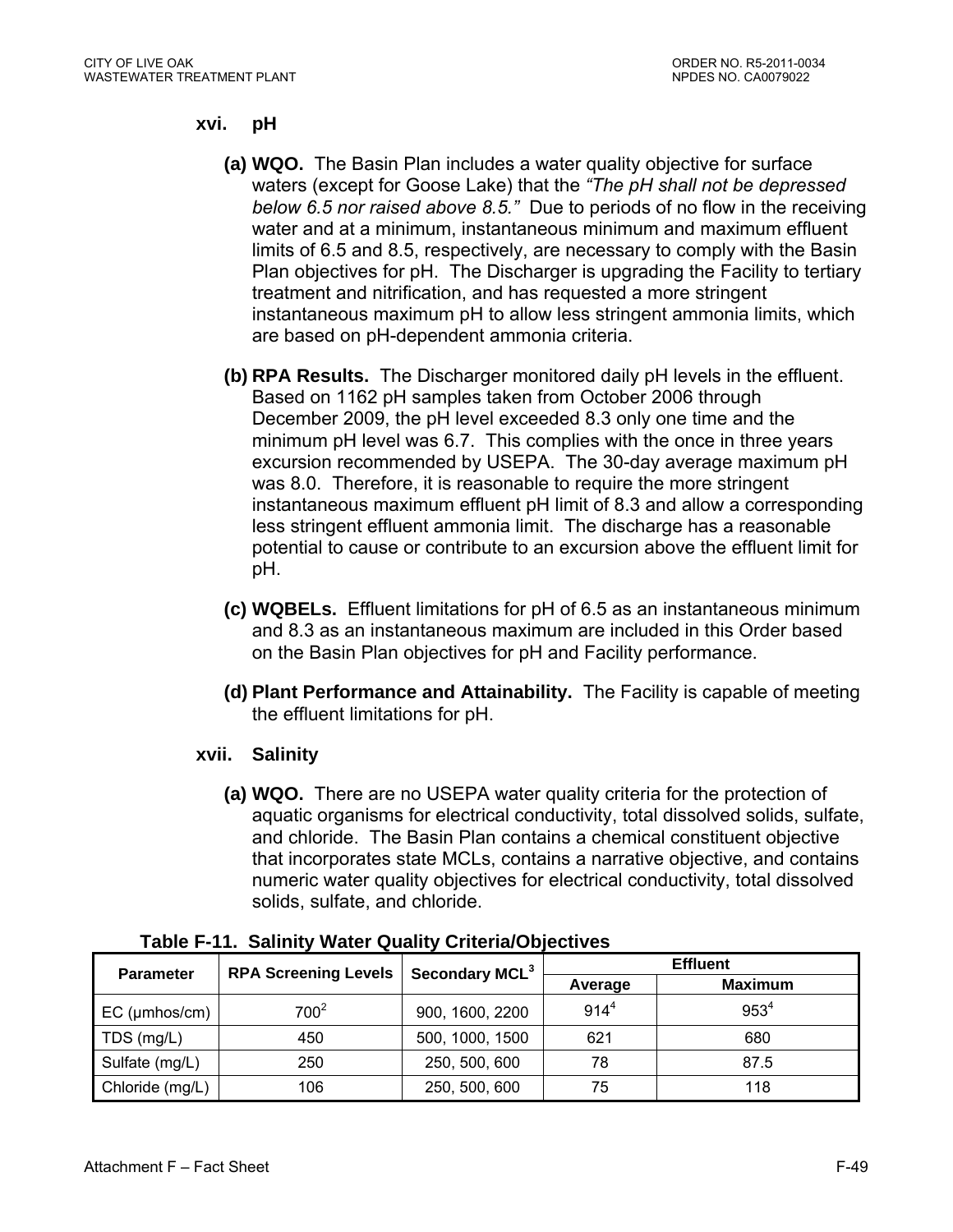- **1** Agricultural water quality goals based on *Water Quality for Agriculture*, Food and Agriculture Organization of the United Nations—Irrigation and Drainage Paper No. 29, Rev. 1 (R.S. Ayers and D.W. Westcot, Rome, 1985)
- <sup>2</sup> The EC level in irrigation water that harms crop production depends on the crop type, soil type, irrigation methods, rainfall, and other factors. An EC level of 700 umhos/cm is generally considered to present no risk of salinity impacts to crops. However, many crops are grown successfully with higher salinities.
- $3$  The secondary MCLs are stated as a recommended level, upper level, and a short-term maximum level.
- 4 The average and maximum EC values are based on annual averages from July 2005 through June 2008.
	- **(1) Chloride.** The secondary MCL for chloride is 250 mg/L, as a recommended level, 500 mg/L as an upper level, and 600 mg/L as a short-term maximum. The recommended agricultural water quality goal for chloride, that would apply the narrative chemical constituent objective, is 106 mg/L as a long-term average based on Water Quality for Agriculture, Food and Agriculture Organization of the United Nations—Irrigation and Drainage Paper No. 29, Rev. 1 (R.S. Ayers and D.W. Westcot, Rome, 1985). The 106 mg/L water quality goal is intended to protect against adverse effects on sensitive crops when irrigated via sprinklers.
	- **(2) Electrical Conductivity.** The secondary MCL for EC is 900 µmhos/cm as a recommended level, 1600 µmhos/cm as an upper level, and 2200 µmhos/cm as a short-term maximum. The agricultural water quality goal, that would apply the narrative chemical constituents objective, is 700 µmhos/cm as a long-term average based on Water Quality for Agriculture, Food and Agriculture Organization of the United Nations—Irrigation and Drainage Paper No. 29, Rev. 1 (R.S. Ayers and D.W. Westcot, Rome, 1985). The 700 µmhos/cm agricultural water quality goal is intended to prevent reduction in crop yield, i.e. a restriction on use of water, for salt-sensitive crops, such as beans, carrots, turnips, and strawberries. These crops are either currently grown in the area or may be grown in the future. Most other crops can tolerate higher EC concentrations without harm, however, as the salinity of the irrigation water increases, more crops are potentially harmed by the EC, or extra measures must be taken by the farmer to minimize or eliminate any harmful impacts.
	- **(3) Sulfate.** The secondary MCL for sulfate is 250 mg/L as a recommended level, 500 mg/L as an upper level, and 600 mg/L as a short-term maximum.
	- **(4) Total Dissolved Solids.** The secondary MCL for TDS is 500 mg/L as a recommended level, 1000 mg/L as an upper level, and 1500 mg/L as a short-term maximum. The recommended agricultural water quality goal for TDS, that would apply the narrative chemical constituent objective, is 450 mg/L as a long-term average based on Water Quality for Agriculture, Food and Agriculture Organization of the United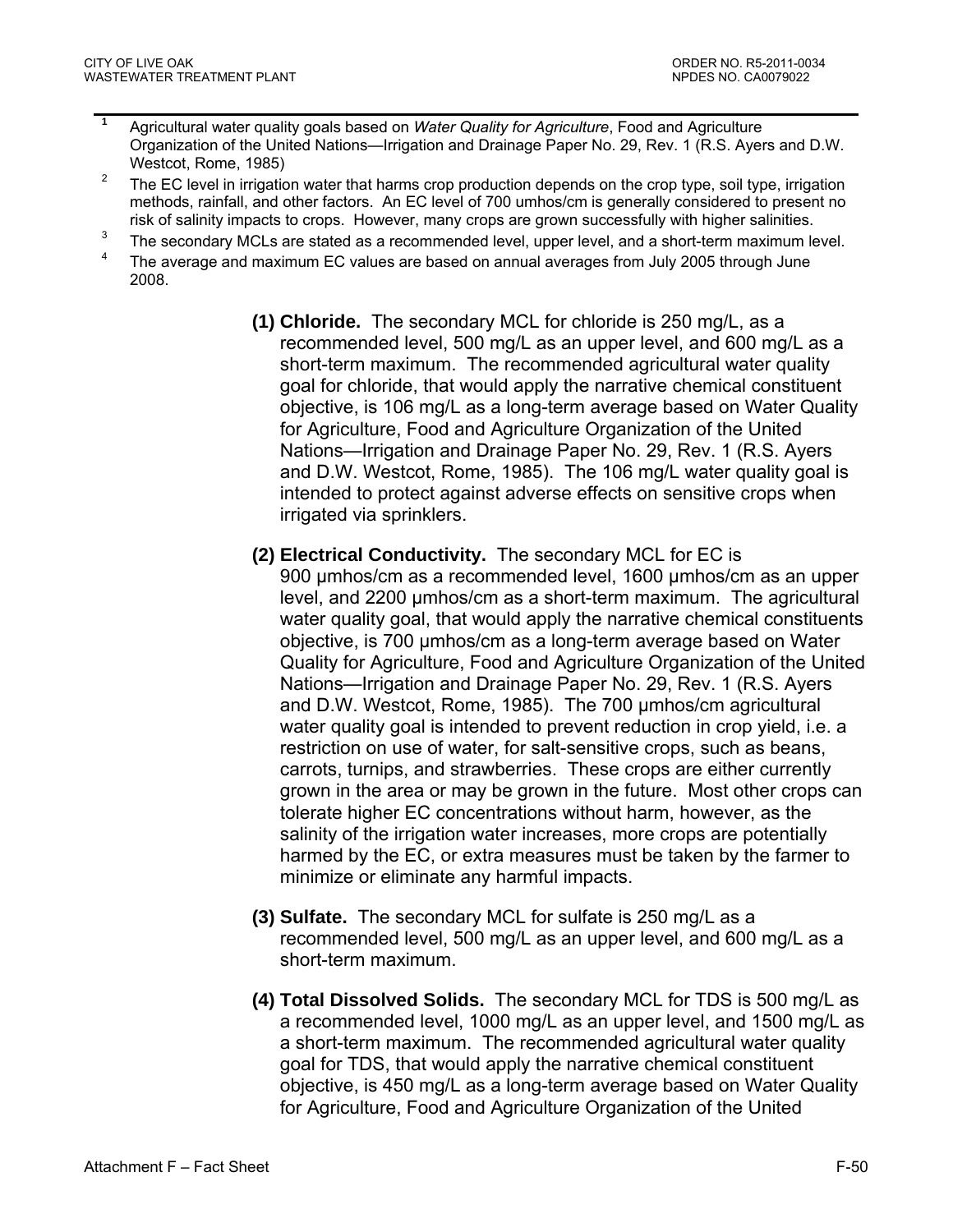Nations—Irrigation and Drainage Paper No. 29, Rev. 1 (R.S. Ayers and D.W. Westcot, Rome, 1985). Water Quality for Agriculture evaluates the impacts of salinity levels on crop tolerance and yield reduction, and establishes water quality goals that are protective of the agricultural uses. The 450 mg/L water quality goal is intended to prevent reduction in crop yield, i.e. a restriction on use of water, for salt-sensitive crops. Only the most salt sensitive crops require irrigation water of 450 mg/L or less to prevent loss of yield. Most other crops can tolerate higher TDS concentrations without harm, however, as the salinity of the irrigation water increases, more crops are potentially harmed by the TDS, or extra measures must be taken by the farmer to minimize or eliminate any harmful impacts.

# **(b) RPA Results.**

- **(1) Chloride.** Chloride concentrations in the effluent ranged from 44.3 mg/L to 118 mg/L, with an average of 75 mg/L from five monthly samples taken from April 2005 through August 2005. The MEC exceeds the agricultural water quality goal. Due to the lack of recent receiving water samples, data from samples taken in March 2002 and July 2002 were used for the RPA. The measured chloride concentrations for March 2002 and July 2002 were 23 mg/L and 65 mg/L, respectively.
- **(2) Electrical Conductivity.** A review of the Discharger's monitoring reports shows an annual average effluent EC of 914 µmhos/cm, with an annual average range from 850 umhos/cm to 953 umhos/cm. Effluent EC data is from 1083 samples from July 2005 through June 2008. These levels exceed the agricultural water quality goal. The background receiving water EC averaged 820 µmhos/cm for 152 samples taken from June 2006 through June 2009. The source water EC averaged 525 µmhos/cm for 58 samples taken from June 2005 through February 2006.
- **(3) Sulfate.** Sulfate concentrations in the effluent ranged from 70.7 mg/L to 87.5 mg/L, with an average of 78 mg/L from five monthly samples taken from April 2005 through August 2005. These levels do not exceed the secondary MCL. Due to the lack of recent receiving water samples, data from samples taken in March 2002 and July 2002 were used for the RPA. The measured receiving water sulfate concentrations for March 2002 and July 2002 were 58 mg/L and 42 mg/L, respectively.
- **(4) Total Dissolved Solids.** The average TDS effluent concentration was 621 mg/L with concentrations ranging from 320 mg/L to 680 mg/L. Effluent TDS data is from 64 samples from June 2006 through June 2009. These levels exceed the applicable water quality objectives. Due to the lack of recent receiving water samples, data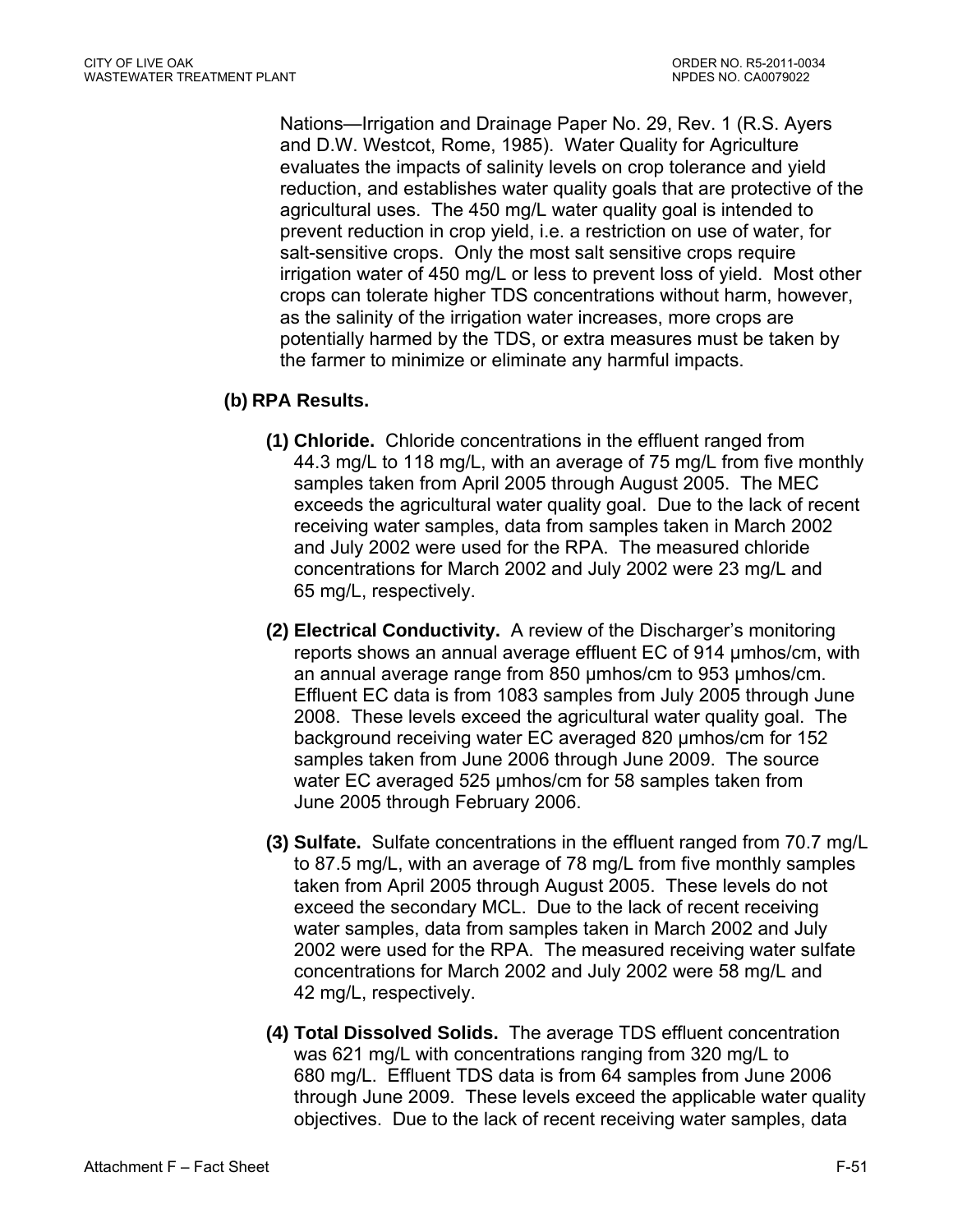from samples taken in March 2002 and July 2002 were used for the RPA. The measured receiving water TDS concentrations for March 2002 and July 2002 were 480 mg/L and 490 mg/L, respectively.

### **(c) WQBELs.**

To protect the receiving water from further salinity degradation, this Order includes a performance-based annual average effluent limitation of 1,100 µmhos/cm for EC. This interim performance-based effluent limitation is derived using the 99.9 percentile of the rolling 12-month average effluent concentration from July 2005 through June 2008.

The Antidegradation Policy (Resolution No. 68-16) requires that the Discharger implement best practicable treatment or control (BPTC) of its discharge. For salinity, the Central Valley Water Board is considering limiting effluent salinity of municipal wastewater treatment plants to an increment of 500 µmhos/cm over the salinity of the municipal water supply as representing BPTC. This Order includes a performance-based effluent limitation for EC because sufficient information does not exist for the water supply for the Discharger. The final effluent limitations for salinity based on BPTC may be modified subsequent to the collection and analysis by the Discharger of EC in the Discharger's water supply. Therefore, this Order requires quarterly monitoring of EC and TDS of the Discharger's influent and water supply (see Attachment E sections III.A. and IX.E.).

This Order also requires the Discharger to implement pollution prevention measures to reduce the salinity in its discharge to the receiving water. Specifically, the Special Provision contained in VI.C.3.a. of this Order requires the Discharger to prepare and implement a salinity evaluation and minimization plan in accordance with CWC section 13263.3(d)(3), and the Special Provision contained in VI.C.3.a. requires the Discharger to report on progress in reducing salinity discharges to the receiving water. Implementation measures to reduce salt loading may include source control, mineralization reduction, chemical addition reductions, changing to water supplies with lower salinity, and limiting the salt load from domestic and industrial dischargers. The Discharger has instituted complete potable water metering of their system resulting in significant reduction in water usage. At this time, it is not known how this will affect EC levels. After one year following completion of the Facility upgrades, should EC levels in the effluent discharge not attain compliance with the agricultural water quality goal of 700 µmhos/cm, which applies the Basin Plan's narrative chemical constituents objective, this Order requires the Discharger to conduct site specific studies to determine the appropriate EC level to protect beneficial uses. It is the intent of the Central Valley Water Board to include a final EC effluent limitation in a subsequent permit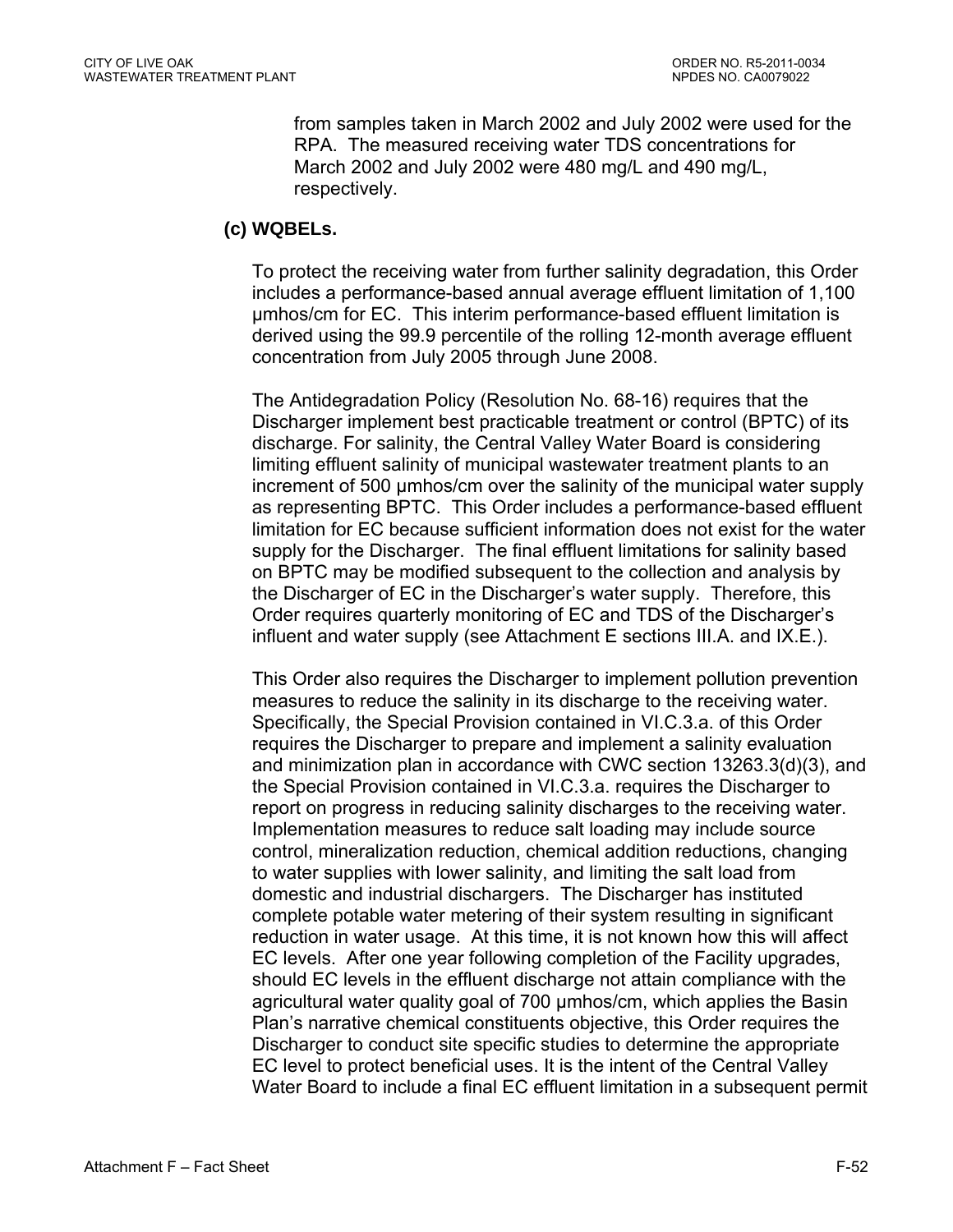renewal or amendment, based on the results of approved site-specific studies.

### **4. WQBEL Calculations**

- **a.** This Order includes WQBELs for aluminum, ammonia, arsenic, EC, cadmium, copper, dibromochloromethane, dichlorobromomethane, iron, manganese, nitrate, alpha BHC, 4,4'-DDE, alpha endosulfan, endrin aldehyde, pH, total coliform, and total THM. The general methodology for calculating WQBELs based on the different criteria/objectives is described in subsections IV.C.4.b through e, below. See Attachment H for the WQBEL calculations.
- **b. Effluent Concentration Allowance.** For each water quality criterion/objective, the ECA is calculated using the following steady-state mass balance equation from Section 1.4 of the SIP:

*ECA = C + D(C – B) where C>B, and ECA = C where C≤B* 

where:

ECA = effluent concentration allowance

- $D =$  dilution credit
- $C =$  the priority pollutant criterion/objective
- $B =$  the ambient background concentration.

According to the SIP, the ambient background concentration (B) in the equation above shall be the observed maximum with the exception that an ECA calculated from a priority pollutant criterion/objective that is intended to protect human health from carcinogenic effects shall use the arithmetic mean concentration of the ambient background samples. For ECAs based on MCLs, which implement the Basin Plan's chemical constituents objective and are applied as annual averages, an arithmetic mean is also used for B due to the long-term basis of the criteria.

- **c. Basin Plan Objectives and MCLs.** For WQBELs based on site-specific numeric Basin Plan objectives or MCLs, the effluent limitations are applied directly as the ECA as either an MDEL, AMEL, or average annual effluent limitations, depending on the averaging period of the objective.
- **d. Aquatic Toxicity Criteria.** WQBELs based on acute and chronic aquatic toxicity criteria are calculated in accordance with Section 1.4 of the SIP. The ECAs are converted to equivalent long-term averages (i.e. LTAacute and LTAchronic) using statistical multipliers and the lowest LTA is used to calculate the AMEL and MDEL using additional statistical multipliers.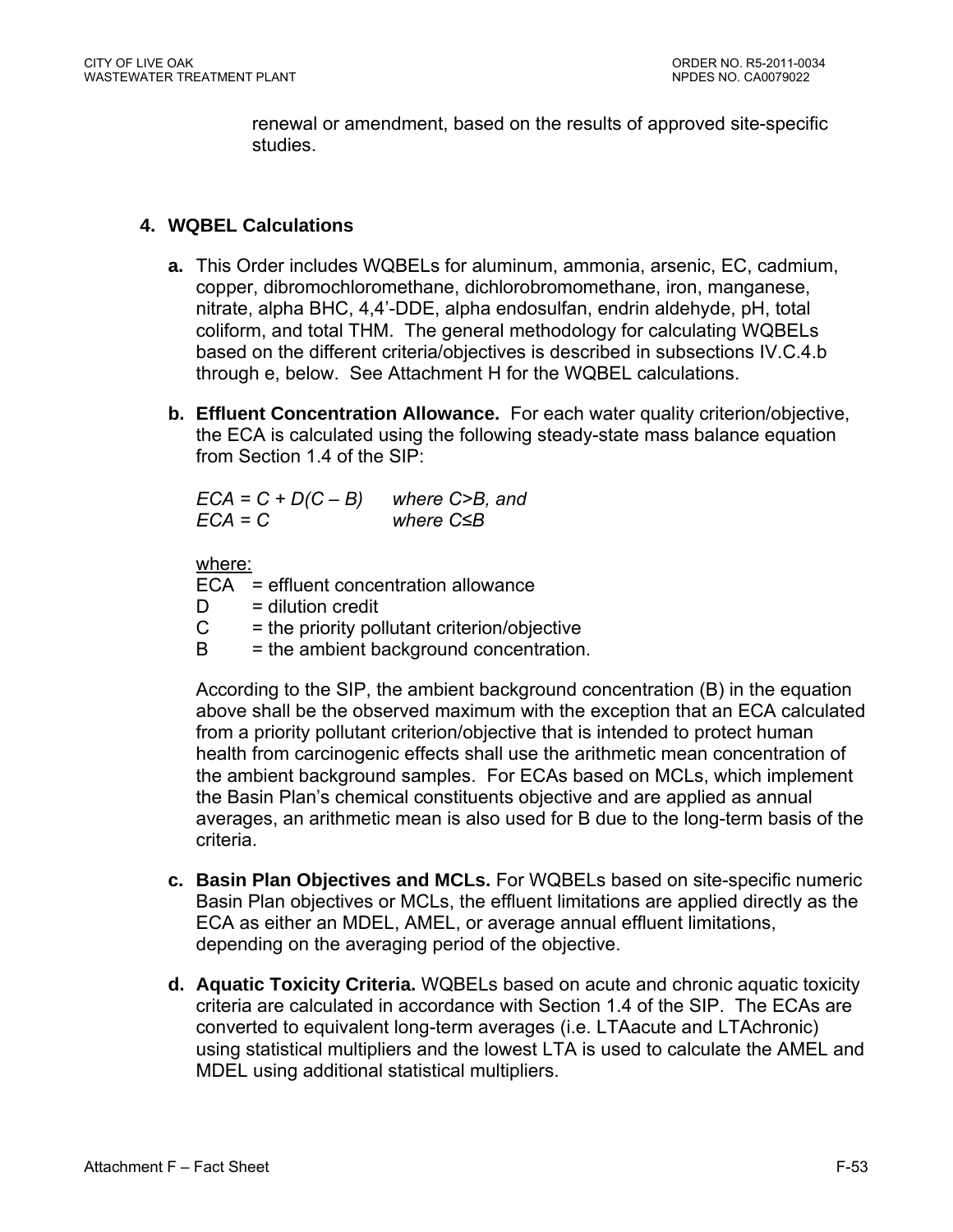**e. Human Health Criteria.** WQBELs based on human health criteria, are also calculated in accordance with Section 1.4 of the SIP. The ECAs are set equal to the AMEL and a statistical multiplier was used to calculate the MDEL.

$$
AMEL = mult_{AMEL} \left[ min(M_{A}ECA_{acute}, M_{C}ECA_{chronic}) \right]
$$
\n
$$
MDEL = mult_{ADEL} \left[ min(M_{A}ECA_{acute}, M_{C}ECA_{chronic}) \right]
$$
\n
$$
MDEL = mult_{ADEL} \left[ min(M_{A}ECA_{acute}, M_{C}ECA_{chronic}) \right]
$$
\n
$$
LTA_{chronic}
$$

$$
MDEL_{HH} = \left(\frac{mult_{MDEL}}{mult_{AMEL}}\right) AMEL_{HH}
$$

where:

*multAMEL* = statistical multiplier converting minimum LTA to AMEL *multMDEL* = statistical multiplier converting minimum LTA to MDEL  *= statistical multiplier converting acute ECA to*  $LTA<sub>acute</sub>$ *MC* = statistical multiplier converting chronic ECA to LTA<sub>chronic</sub>

#### **Table F-12. WQBEL Calculations For Aluminum**

|                                      | Acute       | Chronic     |
|--------------------------------------|-------------|-------------|
| Criteria $(\mu g/L)^1$               | 750         | 750         |
| <b>Dilution Credit</b>               | No Dilution | No Dilution |
| <b>ECA</b>                           | 750         | 750         |
| <b>ECA Multiplier</b>                | 0.144       | 0.264       |
| <b>LTA</b>                           | 108.219     | 198.212     |
| AMEL Multiplier (95 <sup>th</sup> %) | 2.40        | 2           |
| $AMEL$ (µg/L)                        | 260         |             |
| MDEL Multiplier (99 <sup>th</sup> %) | 6.93        |             |
| <b>MDEL</b> $(\mu g/L)$              | 750         | 2           |

1 USEPA Ambient Water Quality Criteria 2

Limitations based on acute LTA (Acute LTA < Chronic LTA)

#### **Table F-13. WQBEL Calculations For Ammonia**

|                                      | Acute       | Chronic 30-day | Chronic 4-day |
|--------------------------------------|-------------|----------------|---------------|
| Criteria $(\mu g/L)$                 | 3.2         | 1.2            | 2.9           |
| <b>Dilution Credit</b>               | No Dilution | No Dilution    | No Dilution   |
| <b>ECA</b>                           | 3.2         | 1.2            | 2.9           |
| <b>ECA Multiplier</b>                | 0.321       | 0.780          | 0.527         |
| <b>LTA</b>                           | 1.011       | 0.906          | 1.531         |
| AMEL Multiplier (95 <sup>th</sup> %) | 2           | 1.55           |               |
| $AMEL$ (µg/L)                        | 2           | 1.4            | $\mathcal{P}$ |
| MDEL Multiplier (99 <sup>th</sup> %) |             | 3.11           | 2             |
| $MDEL$ (µg/L)                        | 2           | 2.8            | 2             |

<sup>1</sup> USEPA Ambient Water Quality Criteria

<sup>2</sup> Limitations based on chronic LTA (Chronic LTA  $\leq$  Acute LTA)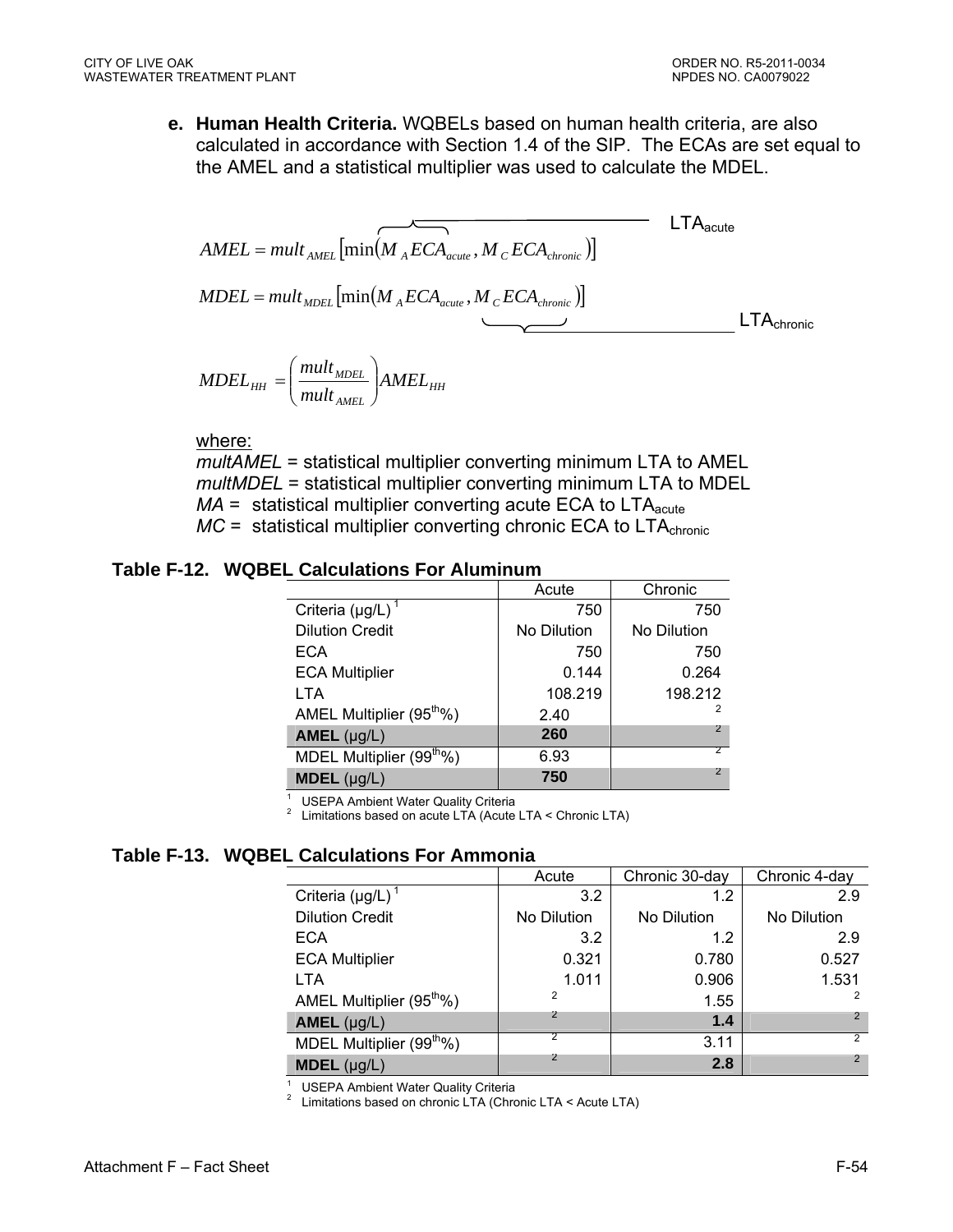# **Table F-14. WQBEL Calculations For Copper**

|                                      | Acute          | Chronic     |
|--------------------------------------|----------------|-------------|
| Criteria ( $\mu$ g/L) <sup>1</sup>   | 29             | 18          |
| <b>Dilution Credit</b>               | No Dilution    | No Dilution |
| ECA                                  | 29             | 18          |
| <b>ECA Multiplier</b>                | 0.367          | 0.576       |
| <b>LTA</b>                           | 10.65          | 10.37       |
| AMEL Multiplier (95 <sup>th</sup> %) | $\mathcal{P}$  | 1.46        |
| $AMEL$ (µg/L)                        | $\overline{2}$ | 15          |
| MDEL Multiplier (99 <sup>th</sup> %) |                | 2.72        |
| $MDEL$ (µg/L)                        | 2              | 28          |

<sup>1</sup> CTR Criteria (Total)

2 Limitations based on chronic LTA (Chronic LTA < Acute LTA)

#### **Table F-15. WQBEL Calculations For Cadmium**

|                                       | Acute          | Chronic     |
|---------------------------------------|----------------|-------------|
| Criteria ( $\mu$ g/L) <sup>1</sup>    | 9.5            | 4.6         |
| <b>Dilution Credit</b>                | No Dilution    | No Dilution |
| <b>ECA</b>                            | 9.5            | 4.6         |
| <b>ECA Multiplier</b>                 | 0.321          | 0.527       |
| LTA                                   | 3.050          | 2.426       |
| AMEL Multiplier (95 <sup>tho</sup> %) | $\overline{2}$ | 1.55        |
| $AMEL$ (µg/L)                         | 2              | 3.8         |
| MDEL Multiplier (99 <sup>th</sup> %)  |                | 3.11        |
| $MDEL$ (µg/L)                         | 2              | 7.6         |
|                                       |                |             |

1 CTR Criteria (Total)

<sup>2</sup> Limitations based on chronic LTA (Chronic LTA  $<$  Acute LTA)

### **Table F-16. WQBEL Calculations For Arsenic**

|                                     | Human Health |
|-------------------------------------|--------------|
| Criteria $(\mu g/L)$                | 10           |
| <b>Dilution Credit</b>              | No Dilution  |
| ECA                                 | 10           |
| AMEL ( $\mu$ g/L) <sup>(1)</sup>    | 10           |
| MDEL/AMEL Multiplier <sup>(2)</sup> | 2.01         |
| $MDEL$ (µg/L)                       | 20.1         |

1 AMEL = ECA per section 1.4.B, Step 6 of SIP

2 Assumes sampling frequency n<=4. Uses MDEL/AMEL multiplier from Table 2 of SIP.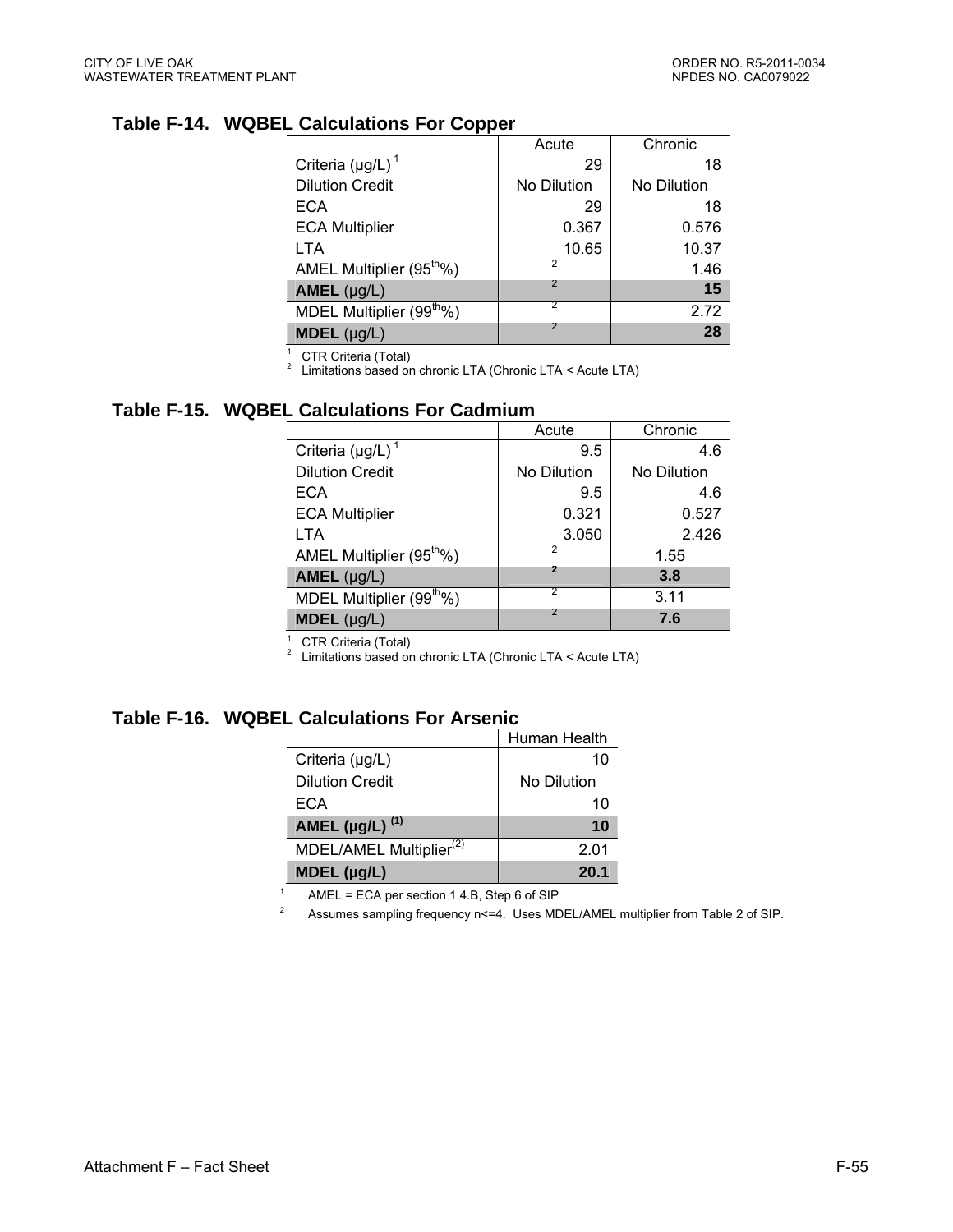# **Table F-17. WQBEL Calculations For Dibromochloromethane**

|                                     | Human Health |
|-------------------------------------|--------------|
| Criteria (mg/L)                     | 0.41         |
| <b>Dilution Credit</b>              | No Dilution  |
| ECA                                 | 0.41         |
| AMEL (mg/L) $^{(1)}$                | 0.41         |
| MDEL/AMEL Multiplier <sup>(2)</sup> | 2.03         |
| MDEL (mg/L)                         | 0.82         |

1 AMEL = ECA per section 1.4.B, Step 6 of SIP

2 Assumes sampling frequency n <= 4. Uses MDEL/AMEL multiplier from Table 2 of SIP.

#### **Table F-18. WQBEL Calculations For Dichlorobromomethane**

1

|                                     | Human Health |
|-------------------------------------|--------------|
| Criteria (mg/L)                     | 0.56         |
| <b>Dilution Credit</b>              | No Dilution  |
| ECA                                 | 0.56         |
| AMEL (mg/L) $^{(1)}$                | 0.56         |
| MDEL/AMEL Multiplier <sup>(2)</sup> | 2.38         |
| MDEL (mg/L)                         | 1.2          |

 AMEL = ECA per section 1.4.B, Step 6 of SIP 2

Assumes sampling frequency n<=4. Uses MDEL/AMEL multiplier from Table 2 of SIP.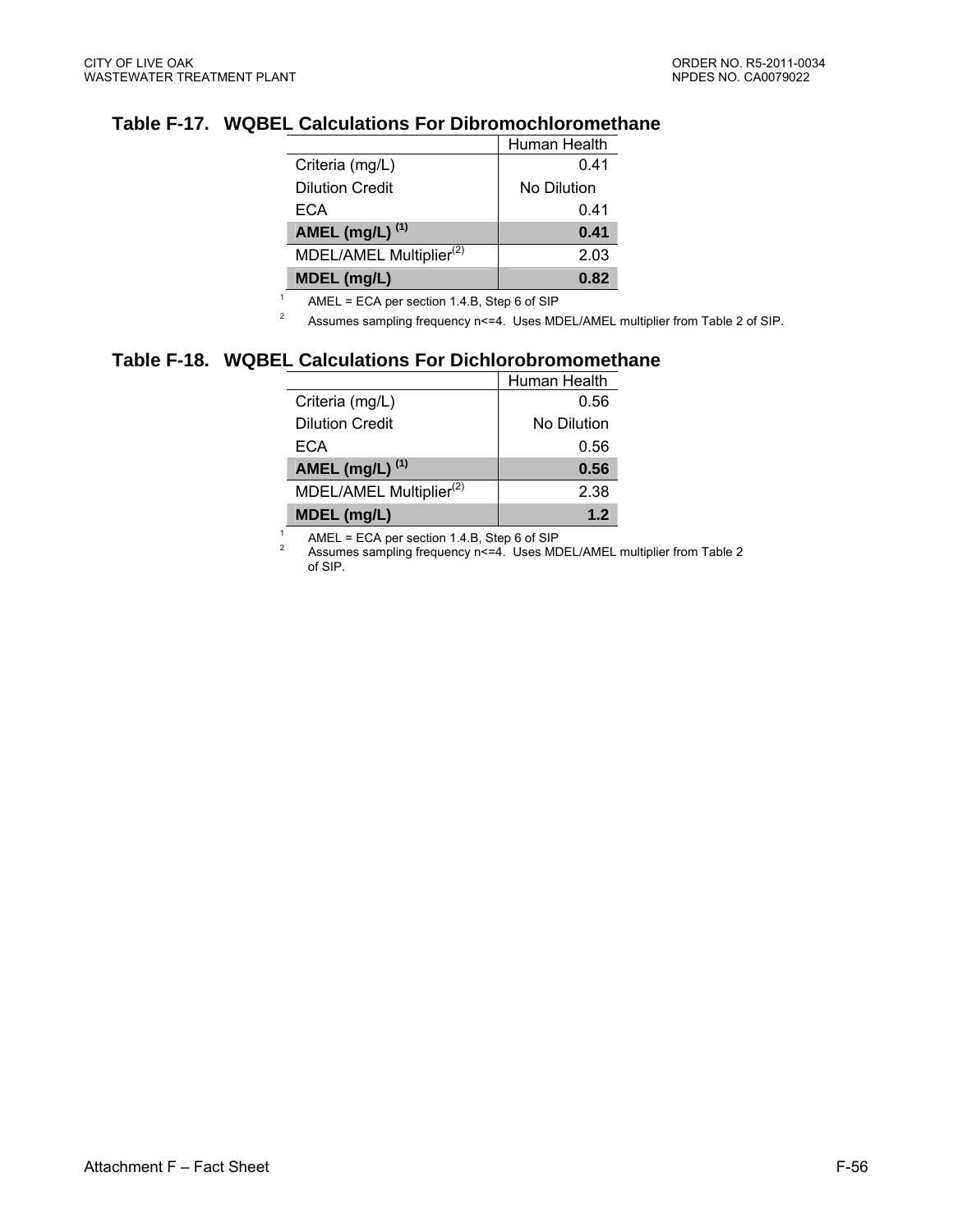#### **Summary of Water Quality-Based Effluent Limitations Discharge Point No. 001**

|                                                  |                   | <b>Effluent Limitations</b> |                               |                                |                                        |                                 |  |
|--------------------------------------------------|-------------------|-----------------------------|-------------------------------|--------------------------------|----------------------------------------|---------------------------------|--|
| <b>Parameter</b>                                 | <b>Units</b>      | Average<br><b>Monthly</b>   | Average<br>Weekly             | <b>Maximum</b><br><b>Daily</b> | <b>Instantaneous</b><br><b>Minimum</b> | Instantaneous<br><b>Maximum</b> |  |
| <b>Biochemical Oxygen</b><br>Demand 5-day @ 20°C | mg/L              | 10                          | 15                            | 20                             |                                        |                                 |  |
| <b>Total Suspended Solids</b>                    | mg/L              | 10                          | 15                            | 20                             | $-$                                    | $\overline{\phantom{a}}$        |  |
| pH                                               | standard<br>units | $\overline{\phantom{a}}$    | $\overline{a}$                | --                             | 6.5                                    | 8.3                             |  |
| Ammonia, Total (as N)                            | mg/L              | 1.4                         | $\overline{\phantom{a}}$      | 2.8                            | --                                     | $-$                             |  |
| Aluminum,<br><b>Total Recoverable</b>            | µg/L              | 260                         | $\qquad \qquad \qquad \qquad$ | 750                            |                                        |                                 |  |
| Copper,<br><b>Total Recoverable</b>              | µg/L              | 15                          | $-$                           | 28                             | --                                     |                                 |  |
| Cadmium,<br><b>Total Recoverable</b>             | µg/L              | 3.8                         | $\qquad \qquad \qquad \qquad$ | 7.6                            |                                        |                                 |  |
| Dibromochloromethane                             | µg/L              | 0.41                        | $\overline{\phantom{a}}$      | 0.82                           | --                                     | --                              |  |
| Dichlorobromomethane                             | µg/L              | 0.56                        | $\overline{\phantom{a}}$      | 1.2                            | $\overline{\phantom{a}}$               | $\overline{\phantom{a}}$        |  |
| alpha BHC                                        | µg/L              | $\overline{a}$              | $-$                           | L.                             | $-$                                    | <b>ND</b>                       |  |
| $4,4'$ -DDE                                      | µg/L              | $\overline{a}$              | $\overline{\phantom{a}}$      | --                             | $-$                                    | <b>ND</b>                       |  |
| Alpha Endosulfan                                 | µg/L              | $\overline{\phantom{0}}$    | $\overline{\phantom{a}}$      | $\overline{a}$                 | --                                     | <b>ND</b>                       |  |
| Endrin Aldelhyde                                 | µg/L              | $-$                         | $\overline{\phantom{a}}$      | --                             | --                                     | <b>ND</b>                       |  |
| Nitrate (as N)                                   | mg/L              | 10                          | --                            |                                | --                                     | $\overline{\phantom{a}}$        |  |
| <b>Total Residual Chlorine</b>                   | mg/L              | цц.                         | $0.011^{1}$                   | $0.019^{2}$                    | --                                     | $\overline{\phantom{a}}$        |  |
| <b>Total Coliform</b><br>Organisms               | <b>MPN</b>        | $\hspace{0.05cm}$           | $2.2^3$                       | 23 <sup>4</sup>                | --                                     | $240^{5}$                       |  |
| <b>Total THM</b>                                 | µg/L              | 80                          | $\overline{\phantom{a}}$      | --                             | --                                     | --                              |  |
| Arsenic                                          | µg/L              | 10                          | Ш.                            | 20.1                           | --                                     | $\overline{\phantom{a}}$        |  |
| Iron                                             | µg/L              | $300^6$                     | $-$                           | --                             | $-$                                    | $\overline{a}$                  |  |
| Manganese                                        | µg/L              | $50^6$                      | $-$                           | $-$                            | $-$                                    | $\overline{a}$                  |  |
| Acute Toxicity <sup>7</sup>                      | $-$               | $\overline{\phantom{0}}$    | $\overline{\phantom{a}}$      | $-$                            | --                                     | $\overline{\phantom{a}}$        |  |
| Chronic Toxicity <sup>8</sup>                    | --                | $\overline{\phantom{m}}$    | $-$                           | --                             | --                                     | $\overline{\phantom{a}}$        |  |
| $1 A$ dou oussass                                |                   |                             |                               |                                |                                        |                                 |  |

## **Table F-19. Summary of Water Quality-Based Effluent Limitations**

 $1$  4-day average.

<sup>2</sup> 1-hour average.

 $3$  7-day median.

<sup>4</sup> Not to be exceeded more than once in any 30-day period.

5 Instantaneous maximum.

<sup>6</sup> Annual average.

 $7$  Survival of aquatic organisms is 96-hour bioassays of undiluted waste shall be no less than: Minimum for any one bioassay-------------------------------------- 70% Median for any three consecutive bioassays-------------------- 90%

<sup>8</sup> There shall be no chronic toxicity in the effluent discharge.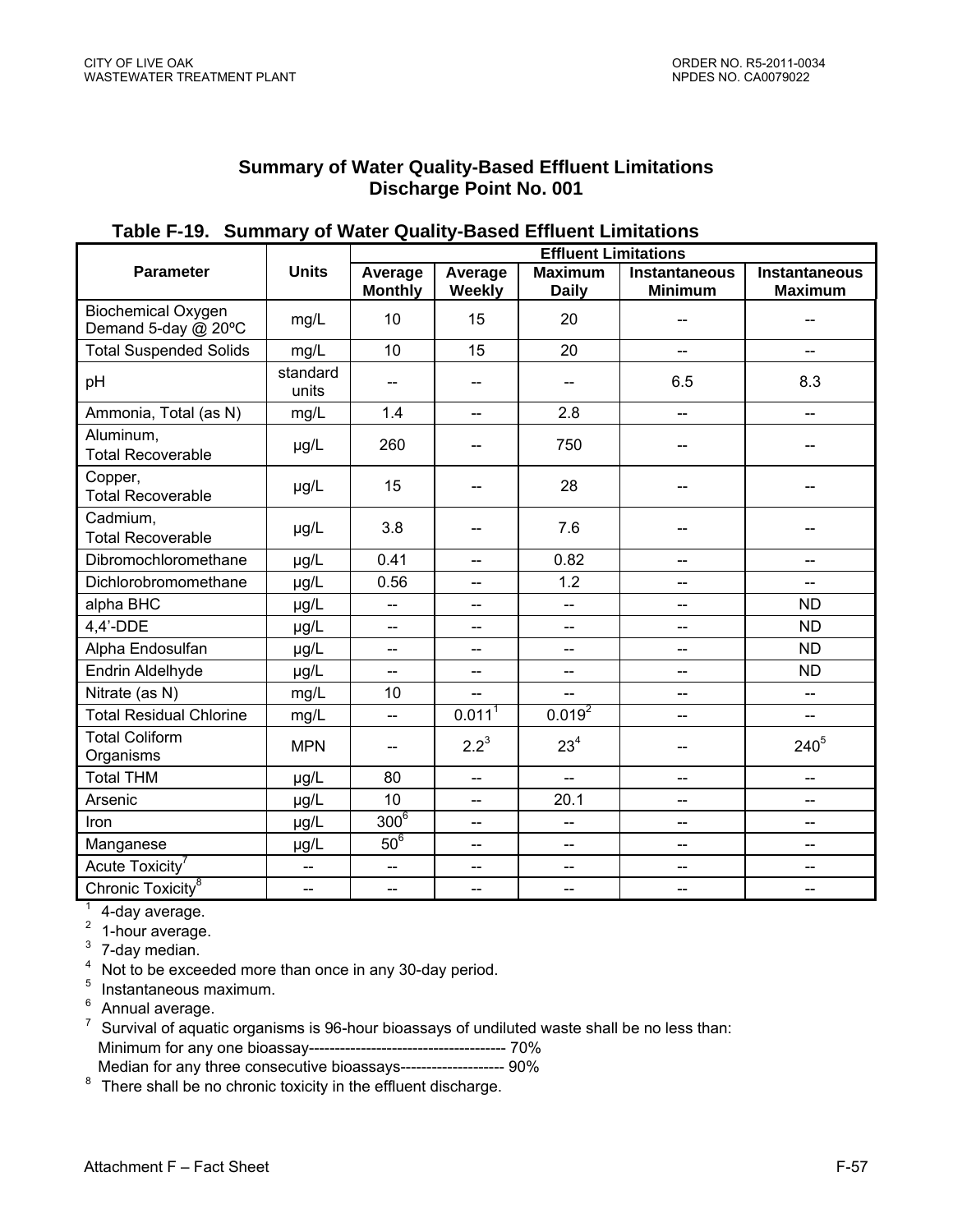# **5. Whole Effluent Toxicity (WET)**

For compliance with the Basin Plan's narrative toxicity objective, this Order requires the Discharger to conduct whole effluent toxicity testing for acute and chronic toxicity, as specified in the Monitoring and Reporting Program (Attachment E section V.). This Order also contains effluent limitations for acute toxicity and a new narrative effluent limitation for chronic toxicity, and requires the Discharger to implement best management practices to investigate the causes of, and identify corrective actions to reduce or eliminate effluent toxicity.

**a. Acute Aquatic Toxicity.** The Basin Plan contains a narrative toxicity objective that states, "All waters shall be maintained free of toxic substances in concentrations that produce detrimental physiological responses in human, plant, animal, or aquatic life." (Basin Plan at page III-8.00) The Basin Plan also states that, "…effluent limits based upon acute biotoxicity tests of effluents will be prescribed where appropriate…". USEPA Region 9 provided guidance for the development of acute toxicity effluent limitations in the absence of numeric water quality objectives for toxicity in its document titled "Guidance for NPDES Permit Issuance", dated February 1994. In section B.2. "Toxicity Requirements" (pgs. 14-15) it states that, "In the absence of specific numeric water quality objectives for acute and chronic toxicity, the narrative criterion 'no toxics in toxic amounts' applies. Achievement of the narrative criterion, as applied herein, means that ambient waters shall not demonstrate for acute toxicity: 1) less than 90% survival, 50% of the time, based on the monthly median, or 2) less than 70% survival, 10% of the time, based on any monthly median. For chronic toxicity, ambient waters shall not demonstrate a test result of greater than 1 TUc." Accordingly, effluent limitations for acute toxicity have been included in this Order as follows:

**Acute Toxicity.** Survival of aquatic organisms in 96-hour bioassays of undiluted waste shall be no less than:

Minimum for any one bioassay-- ------------------------------------ 70% Median for any three or more consecutive bioassays --------- 90%

**b. Chronic Aquatic Toxicity.** The Basin Plan contains a narrative toxicity objective that states, "*All waters shall be maintained free of toxic substances in concentrations that produce detrimental physiological responses in human, plant, animal, or aquatic life.*" (Basin Plan at page III-8.00) Based on chronic WET testing performed by the Discharger from March 2005 through December 2008, the discharge has reasonable potential to cause or contribute to an in-stream excursion above the Basin Plan's narrative toxicity objective.

No dilution has been granted for the chronic condition. Therefore, chronic toxicity testing results exceeding one chronic toxicity unit (TUc) demonstrates the discharge has a reasonable potential to cause or contribute to an exceedance of the Basin Plan's narrative toxicity objective. This Order contains a new narrative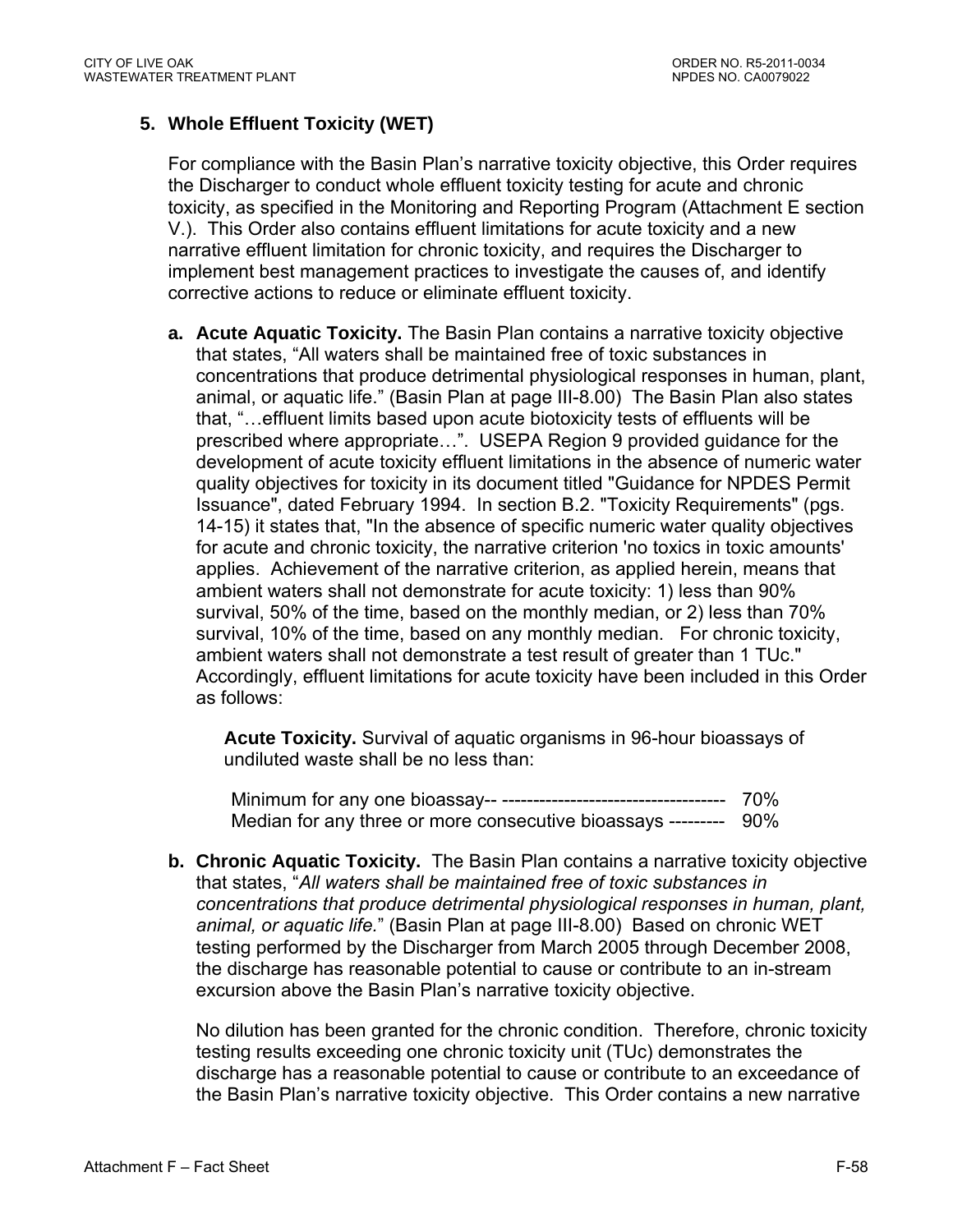chronic toxicity limitation effective 30 September 2012, the projected completion date of the new tertiary treatment plant.

To ensure compliance with the Basin Plan's narrative toxicity objective, the Discharger is required to conduct chronic WET testing, as specified in the Monitoring and Reporting Program (Attachment E section V.). Furthermore, the Special Provision contained at VI.C.2.a. of this Order requires the Discharger to investigate the causes of, and identify and implement corrective actions to reduce or eliminate effluent toxicity. If the discharge demonstrates toxicity exceeding the numeric toxicity monitoring trigger, the Discharger is required to initiate a Toxicity Reduction Evaluation (TRE) in accordance with an approved TRE workplan. The numeric toxicity monitoring trigger is not an effluent limitation; it is the toxicity threshold at which the Discharger is required to perform accelerated chronic toxicity monitoring, as well as, the threshold to initiate a TRE if effluent toxicity has been demonstrated.

## **D. Final Effluent Limitations**

### **1. Mass-based Effluent Limitations**

40 CFR 122.45(f)(1) requires effluent limitations be expressed in terms of mass, with some exceptions, and 40 CFR 122.45(f)(2) allows pollutants that are limited in terms of mass to additionally be limited in terms of other units of measurement. This Order includes effluent limitations expressed in terms of mass and concentration. In addition, pursuant to the exceptions to mass limitations provided in 40 CFR 122.45(f)(1), some effluent limitations are not expressed in terms of mass, such as pH, and when the applicable standards are expressed in terms of concentration (e.g., CTR criteria and MCLs) and mass limitations are not necessary to protect the beneficial uses of the receiving water.

Mass-based effluent limitations were calculated based upon the design flow (Average Dry Weather Flow) permitted in section IV.A.1.g. of this Order.

### **2. Averaging Periods for Effluent Limitations**

40 CFR 122.45 (d) requires average weekly and average monthly discharge limitations for publicly owned treatment works (POTWs) unless impracticable. However, for toxic pollutants and pollutant parameters in water quality permitting, USEPA recommends the use of a maximum daily effluent limitation in lieu of average weekly effluent limitations for two reasons. "*First, the basis for the 7-day average for POTWs derives from the secondary treatment requirements. This basis is not related to the need for assuring achievement of water quality standards. Second, a 7-day average, which could comprise up to seven or more daily samples, could average out peak toxic concentrations and therefore the discharge's potential for causing acute toxic effects would be missed.*" (TSD, pg. 96) This Order utilizes maximum daily effluent limitations in lieu of average weekly effluent limitations for aluminum, ammonia, copper, cadmium, dibromochloromethane, and dichlorobromomethane as recommended by the TSD for the achievement of water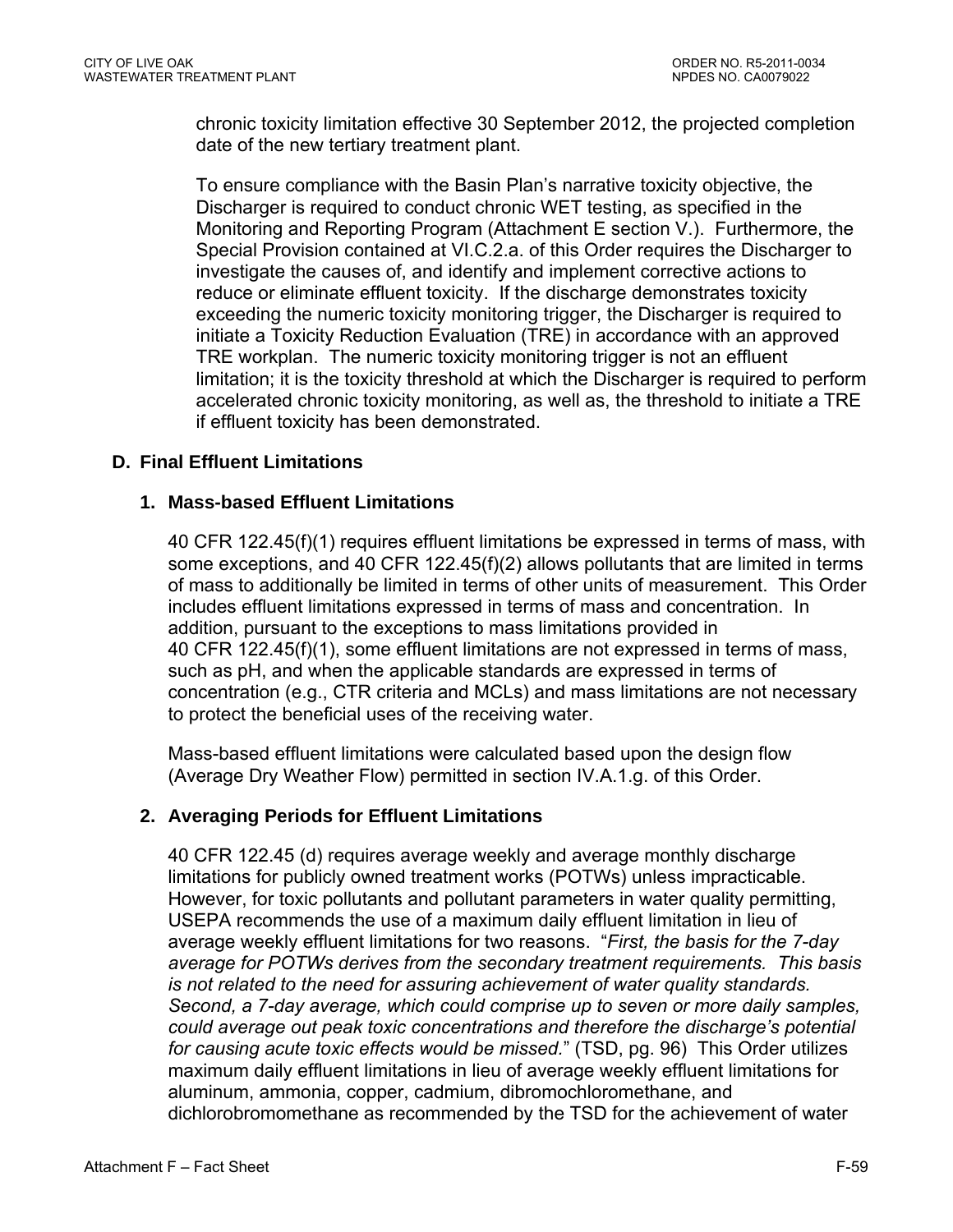quality standards and for the protection of the beneficial uses of the receiving stream. Furthermore, for BOD, TSS, pH, coliform, total residual chlorine, endrin aldelhyde, alpha endosulfan, alpha BHC, and 4,4'-DDE, weekly average effluent limitations have been replaced or supplemented with effluent limitations utilizing shorter averaging periods. The rationale for using shorter averaging periods for these constituents is discussed in section IV.C.3. of this Fact Sheet.

For effluent limitations based on Primary and Secondary MCLs, except nitrate, arsenic, and total THMs, this Order includes annual average effluent limitations. The Primary and Secondary MCLs are drinking water standards contained in Title 22 of the California Code of Regulations. Title 22 requires compliance with these standards on an annual average basis when sampling at least quarterly. Since water that meets these requirements on an annual average basis is suitable for drinking,, it is impracticable to calculate average weekly and average monthly effluent limitations because such limits would be more stringent than necessary to protect the MUN beneficial use.

### **3. Satisfaction of Anti-Backsliding Requirements**

The effluent limitations in this Order are at least as stringent as the effluent limitations in the previous Order No. R5-2004-0096, with the exception of effluent limitations for diazinon, cyanide, and settleable solids. The effluent limitations for these pollutants were not carried forward from Order No. R5-2004-0096. As discussed in section IV.C.3.c. above, data collected during the term of Order No. R5-2004-0096 demonstrate there is no longer reasonable potential for the discharge to cause, have potential to cause, or contribute to an exceedance of the applicable water quality objectives for these constituents. This relaxation of effluent limitations is consistent with the anti-backsliding requirements of the CWA and federal regulations, and the antidegradation provisions of 40 CFR 131.12 and State Water Resources Control Board Resolution 68-16.Any impact on existing water quality will be insignificant.

The Clean Water Act specifies that a revised permit may not include effluent limitations that are less stringent than the previous permit unless a less stringent limitation is justified based on exceptions to the anti-backsliding provisions contained in Clean Water Act sections 402(o) or 303(d)(4), or, where applicable, 40 CFR 122.44(l). This Order contains less stringent effluent limitations for aluminum and changes the effluent limitations for turbidity, to operational specifications. This relaxation of effluent limitations is consistent with the anti-backsliding provisions, and the antidegradation provisions of 40 CFR 131.12 and State Water Resources Control Board Resolution 68-16.Any impact on existing water quality will be insignificant.

**a. Aluminum.** Order No. R5-2004-0096 contained effluent limitations for aluminum that were based upon the chronic criterion of 87 µg/L. However, as discussed in section IV.C.3.d.i, since that time we have learned more about the toxicity of the receiving water. Site-specific monitoring data indicated that the chronic criterion is likely overly stringent, and that the acute criterion applied to the discharge is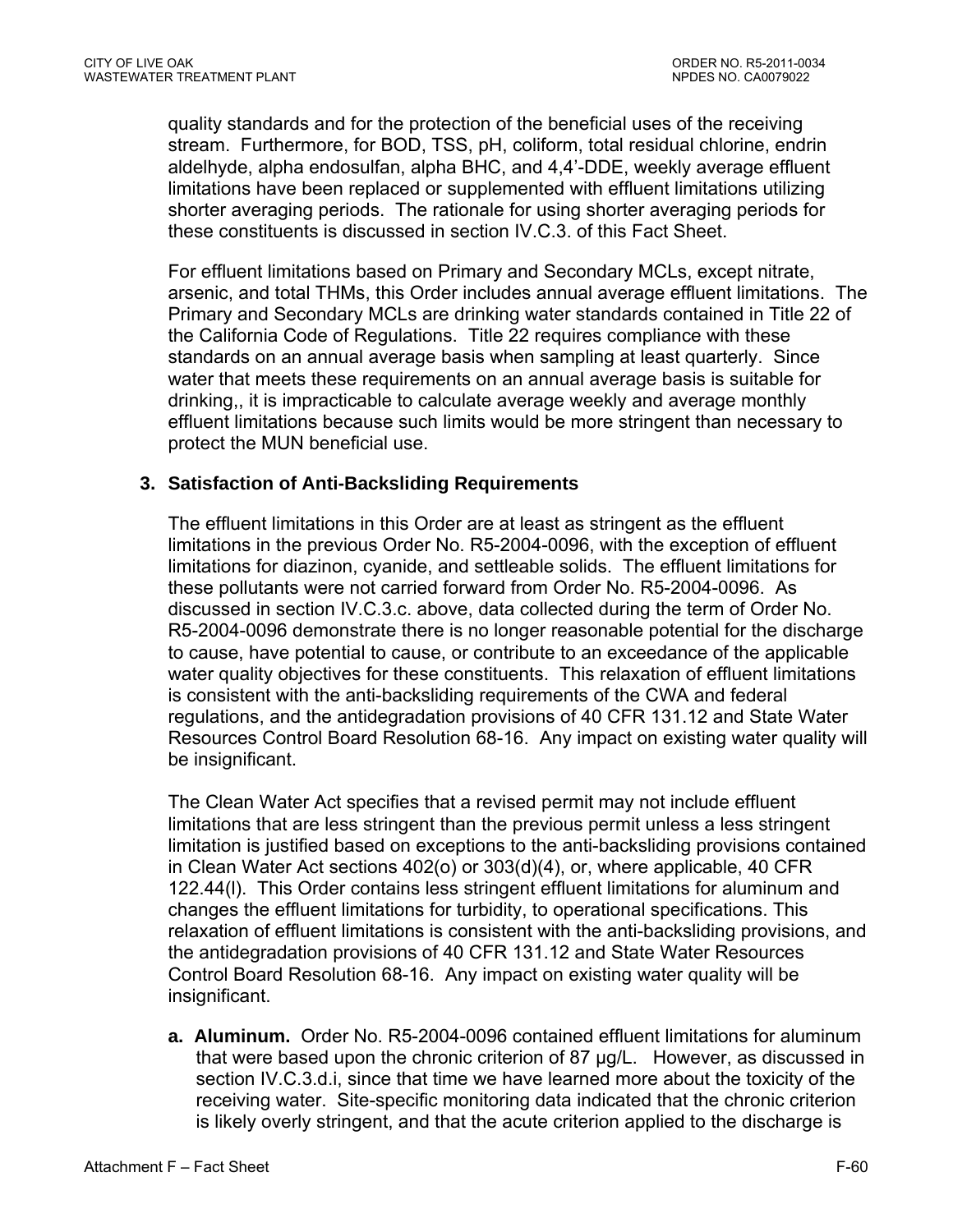protective of the beneficial uses. Therefore, the relaxation of the aluminum effluent limitations is consistent with the anti-backsliding requirements of the CWA and federal regulations. Still, as discussed in the following section of this Fact Sheet, Central Valley Water Board conducted an antidegradation analysis that determine that the relaxation of the aluminum effluent limitation is consistent with antidegradation provisions of 40 CFR 131.12 and State Water Resources Control Board Resolution 68-16.

**b. Turbidity.** Order No. R5-2004-0096 contained effluent limitations for turbidity. The prior limitations were solely an operational check to ensure the treatment system was functioning properly and could meet the limits for solids and coliform. The prior effluent limitations were not intended to regulate turbidity in the receiving water. Rather, turbidity is an operational parameter to determine proper system functioning and not a WQBEL. Therefore, to ensure compliance with the DPH recommended Title 22 disinfection criteria, this Order contains performance-based operational turbidity specifications (See Special Provisions VI.C.4.a in the Limitations and Discharge Requirements section of this Order) to be met prior to disinfection in lieu of effluent limitations. This Order does not include effluent limitations for turbidity. However, the revised operational specifications for turbidity are the same as the effluent limitations in Order No. R5-2004-0096, with the inclusion of a more stringent requirement for an instantaneous maximum limitation at any time. (See Special Provisions VI.C.4.a. and c., Turbidity and Ultraviolet Disinfection (UV) System Operating Specifications for turbidity specifications, respectively.) This Order moves the point of compliance from the final effluent after disinfection to an internal compliance point prior to disinfection. These revisions are consistent with state regulations implementing recycled water requirements.

The revision in the turbidity limitation is consistent with the antidegradation provisions of 40 CFR 131.12 and State Water Board Resolution 68-16 because this Order imposes equivalent or more stringent requirements than Order No. R5-2004-0096 and therefore does not allow degradation.

**c. Copper.** Order R5-2004-0096 contained floating effluent limitations for copper that were calculated based on measured hardness of the receiving water downstream of the discharge at monitoring location RSW-002 (R-2 in the previous Order). Since adoption of Order R5-2004-0096, the average hardness of RSW-002 was 279 mg/L (as  $CaCO<sub>3</sub>$ ). Based on Attachment F of Order R5-2004-0096, this corresponds to copper effluent limits of 18 µg/L and 36 µg/L, as an average monthly and maximum daily, respectively. The new effluent limits for copper in this Order are 15 µg/L and 28 µg/L, as an average monthly and maximum daily, respectively. Therefore, the new limits are on average more stringent than the previous Order and are consistent with the anti-backsliding requirements of the CWA and federal regulations.

The revision in the copper effluent limitations is consistent with the antidegradation provisions of 40 CFR 131.12 and State Water Board Resolution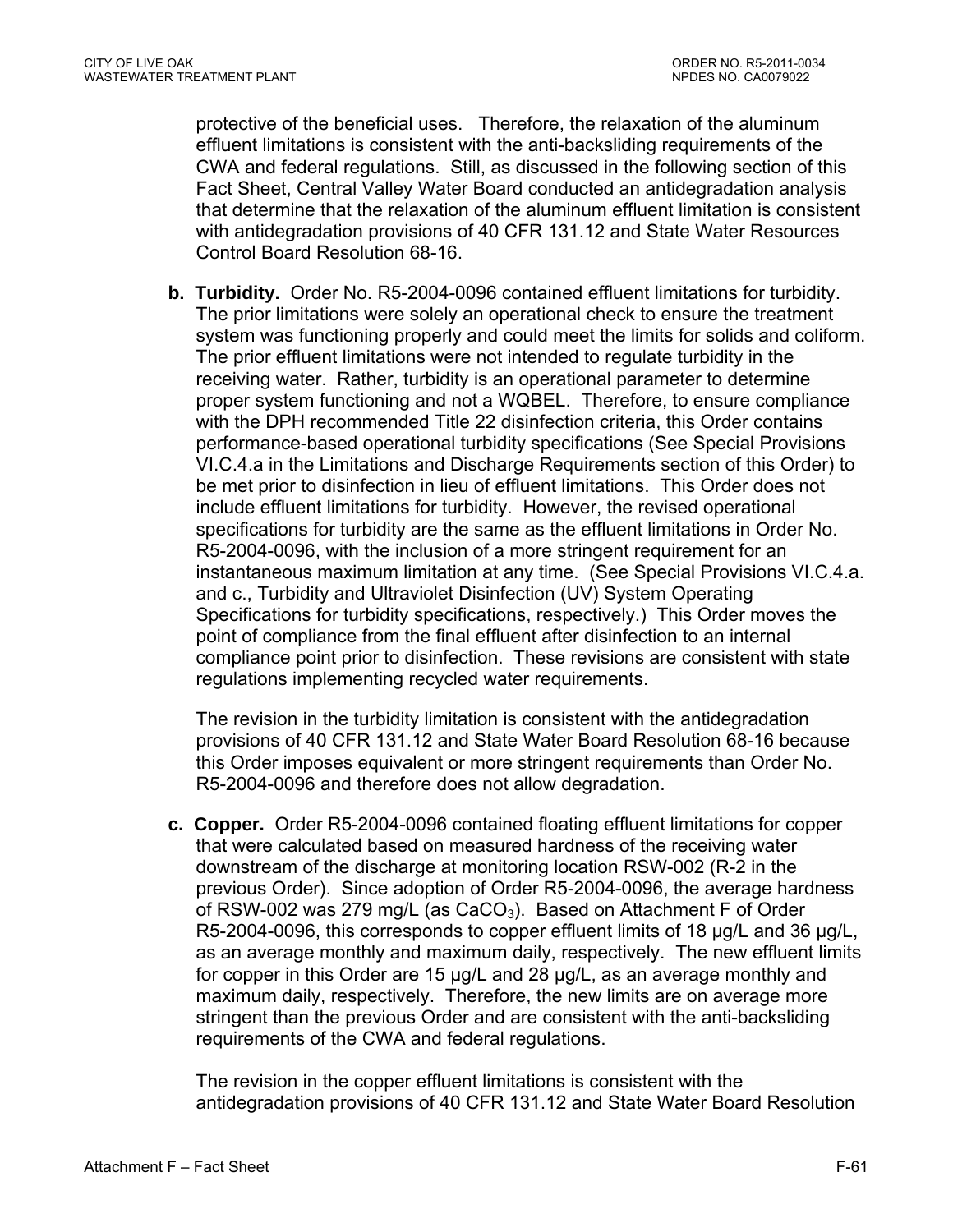68-16 because this Order imposes on average more stringent requirements than Order No. R5-2004-0096 and therefore does not allow degradation.

**d. Cadmium.** Order R5-2004-0096 contained floating effluent limitations for cadmium that were calculated based on measured hardness of the receiving water downstream of the discharge at monitoring location RSW-002 (R-2 in the previous Order). Since adoption of Order R5-2004-0096, the average hardness of RSW-002 was 279 mg/L (as  $CaCO<sub>3</sub>$ ). Based on Attachment E of Order R5-2004-0096, this corresponds to cadmium effluent limits of 4.5 µg/L and 9.1 µg/L, as an average monthly and maximum daily, respectively. . The new effluent limits for cadmium in this Order are 3.8 µg/L and 7.6 µg/L, as an average monthly and maximum daily, respectively. Therefore, the new limits are on average more stringent than the previous Order and are consistent with the antibacksliding requirements of the CWA and federal regulations.

The revision in the cadmium effluent limitations is consistent with the antidegradation provisions of 40 CFR 131.12 and State Water Board Resolution 68-16 because this Order imposes on average more stringent requirements than Order No. R5-2004-0096 and therefore does not allow degradation.

## **4. Satisfaction of Antidegradation Policy**

This Order does not allow for an increase in flow or mass of pollutants to the receiving water with the exception of relaxed effluent limitations for aluminum. Therefore, a complete antidegradation analysis is not necessary. The Order requires compliance with applicable federal technology-based standards and with WQBELs where the discharge could have the reasonable potential to cause or contribute to an exceedance of water quality standards. The permitted discharge is consistent with the antidegradation provisions of 40 CFR 131.12 and State Water Board Resolution No. 68-16. Compliance with these requirements will result in the use of best practicable treatment or control of the discharge. The impact on existing water quality will be insignificant.

**a. Aluminum.** Proposed effluent limitations for aluminum have been relaxed. As previously discussed in section IV.C.3.d.i, Central Valley Water Board has determined that USEPA National Ambient Water Quality Criteria chronic criterion of 87 ug/L is not applicable to this discharge based upon the site-specific findings of the receiving water. Therefore, the new limits are based on the National Ambient Water Quality Criteria acute criterion of 750 ug/L. This Order contains a final average monthly effluent limitation (AMEL) and maximum daily effluent limitation (MDEL) for aluminum of 260 µg/L and 750 µg/L, respectively. This Order also includes an annual average effluent limitation for aluminum of 200 µg/L. The previous permit contained aluminum average monthly and maximum daily effluent limitations of 71 mg/L and 140 mg/L, respectively. The previous permit also required monthly monitoring of aluminum in the effluent discharge. .

During the period from August 2005 through June 2007, monthly monitoring analytical results indicated aluminum concentrations in the effluent ranged from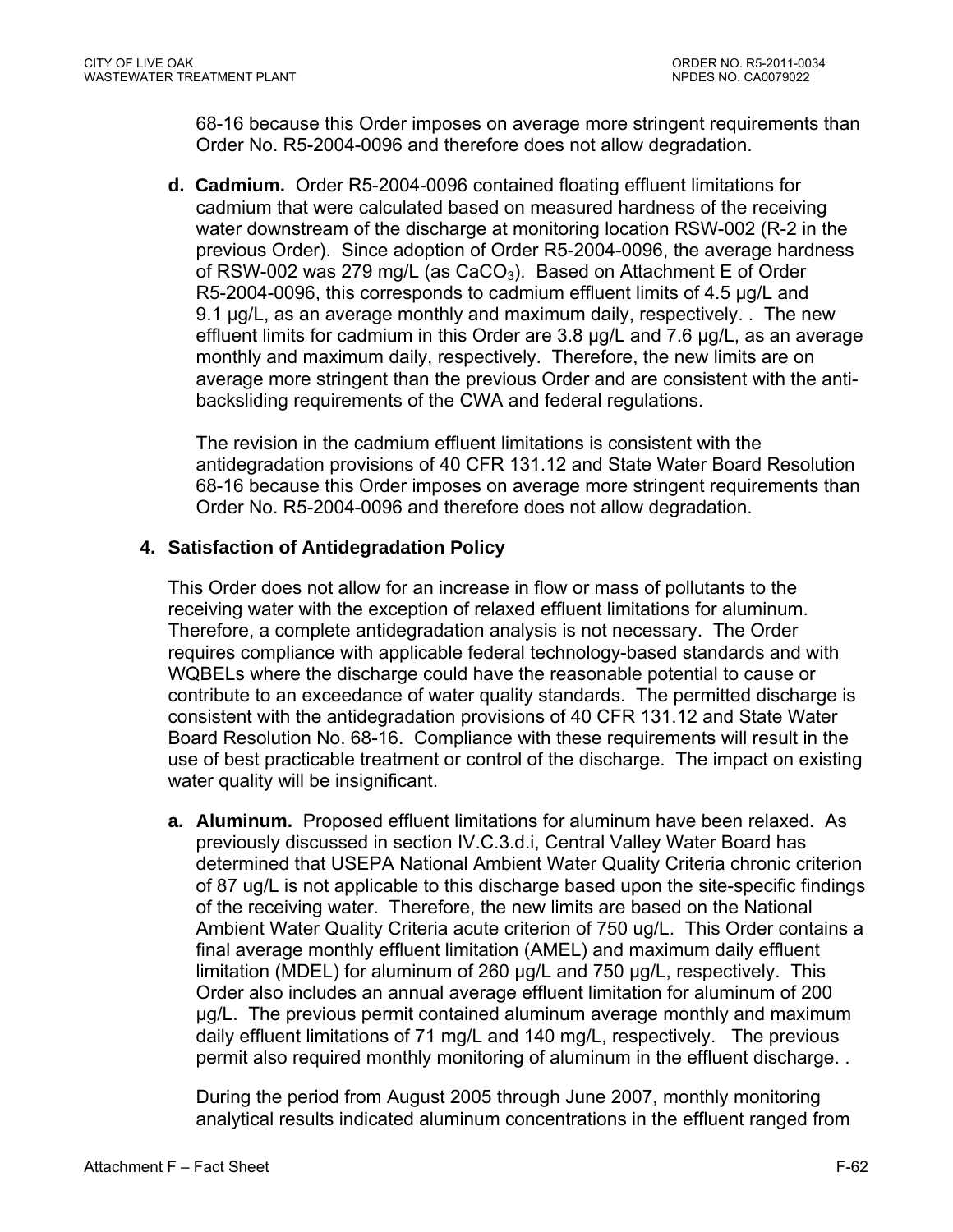77 µg/L to 3700 µg/L, with median of 228 µg/L. The Facility does not use any aluminum products within the treatment train, and there are no known industrial facilities, or other sources, that would discharge aluminum into the City's collection system. Thus the City suspected that the source of aluminum was from an illicit discharger (e.g. illegal drug lab). Therefore, the Discharger improved treatment to reduce the levels of aluminum in the effluent discharge.

Receiving water analytical monitoring results (2 sampling events in March and July of 2002) show that upstream aluminum concentrations (average of 692 µg/L) are greater than downstream concentrations (average of 265 µg/L), indicating that the effluent discharge improves the receiving water quality through dilution. Analytical results of 31 effluent monitoring samples obtained during the past three years showed aluminum concentrations in the effluent ranged from <10 µg/L to 200 µg/L, with a median at 23 µg/L. The Central Valley Water Board concludes that the proposed relaxation of the aluminum effluent limitations will not results in a reduction of water quality, since the treatment system is already in place, the Discharger employs BPTC for aluminum (e.g. aluminum is not used within the treatment system), there are no known sources of aluminum within the collection system, effluent concentrations in the discharge are consistent, and the effluent discharge will likely improve the water quality of the receiving water. Based upon the findings of the simple analysis, a complete antidegration analysis is not necessary.

## **5. Stringency of Requirements for Individual Pollutants**

This Order contains both technology-based effluent limitations and WQBELs for individual pollutants. The technology-based effluent limitations consist of restrictions on flow and percent removal requirements for BOD and TSS. The WQBELs consist of restrictions on aluminum, ammonia, arsenic, cadmium, copper, dibromochloromethane, dichlorobromomethane, iron, manganese, nitrate, endrin aldelhyde, alpha endosulfan, alpha BHC, and 4,4'-DDE, pH, total coliform, and total THM. This Order's technology-based pollutant restrictions implement the minimum, applicable federal technology-based requirements. In addition, this Order includes new effluent limitations for BOD, dibromochloromethane, dichlorobromomethane, total coliform organisms, TSS, total THMs, alpha BHC, 4,4'-DDE, alpha endosulfan, endrin aldelhyde, arsenic, iron, manganese, and electrical conductivity to meet numeric objectives or protect beneficial uses.

WQBELs have been scientifically derived to implement water quality objectives that protect beneficial uses. Both the beneficial uses and the water quality objectives have been approved pursuant to federal law and are the applicable federal water quality standards. To the extent that toxic pollutant WQBELs were derived from the CTR, the CTR is the applicable standard pursuant to 40 CFR 131.38. The scientific procedures for calculating the individual WQBELs for priority pollutants are based on the CTR-SIP, which was approved by USEPA on 18 May 2000. All beneficial uses and water quality objectives contained in the Basin Plan were approved under state law and submitted to and approved by USEPA prior to 30 May 2000. Any water quality objectives and beneficial uses submitted to USEPA prior to 30 May 2000, but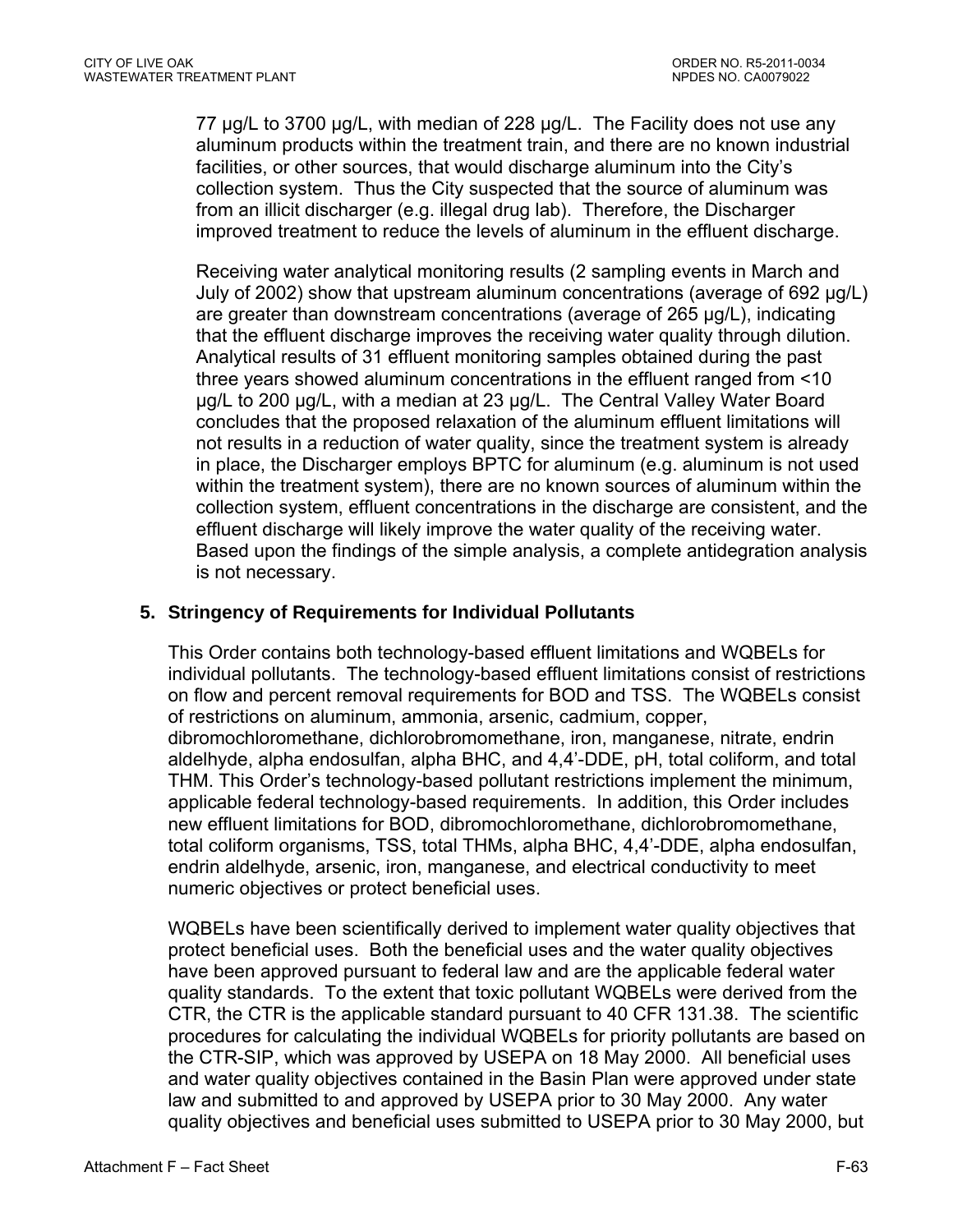not approved by USEPA before that date, are nonetheless "applicable water quality standards for purposes of the CWA" pursuant to 40 CFR 131.21(c)(1). Collectively, this Order's restrictions on individual pollutants are no more stringent than required to implement the requirements of the CWA.

This Order contains pollutant restrictions that are more stringent than applicable federal requirements and standards. Specifically, this Order includes effluent limitations for 4,4'-DDE, alpha BHC, alpha endosulfan, and endrin aldelhyde that are more stringent than applicable federal standards, but that are nonetheless necessary to meet numeric objectives or protect beneficial uses. The rationale for including these limitations is explained in Section IV.D.5. of this Fact Sheet. In addition, the Central Valley Water Board has considered the factors in CWC Section 13241.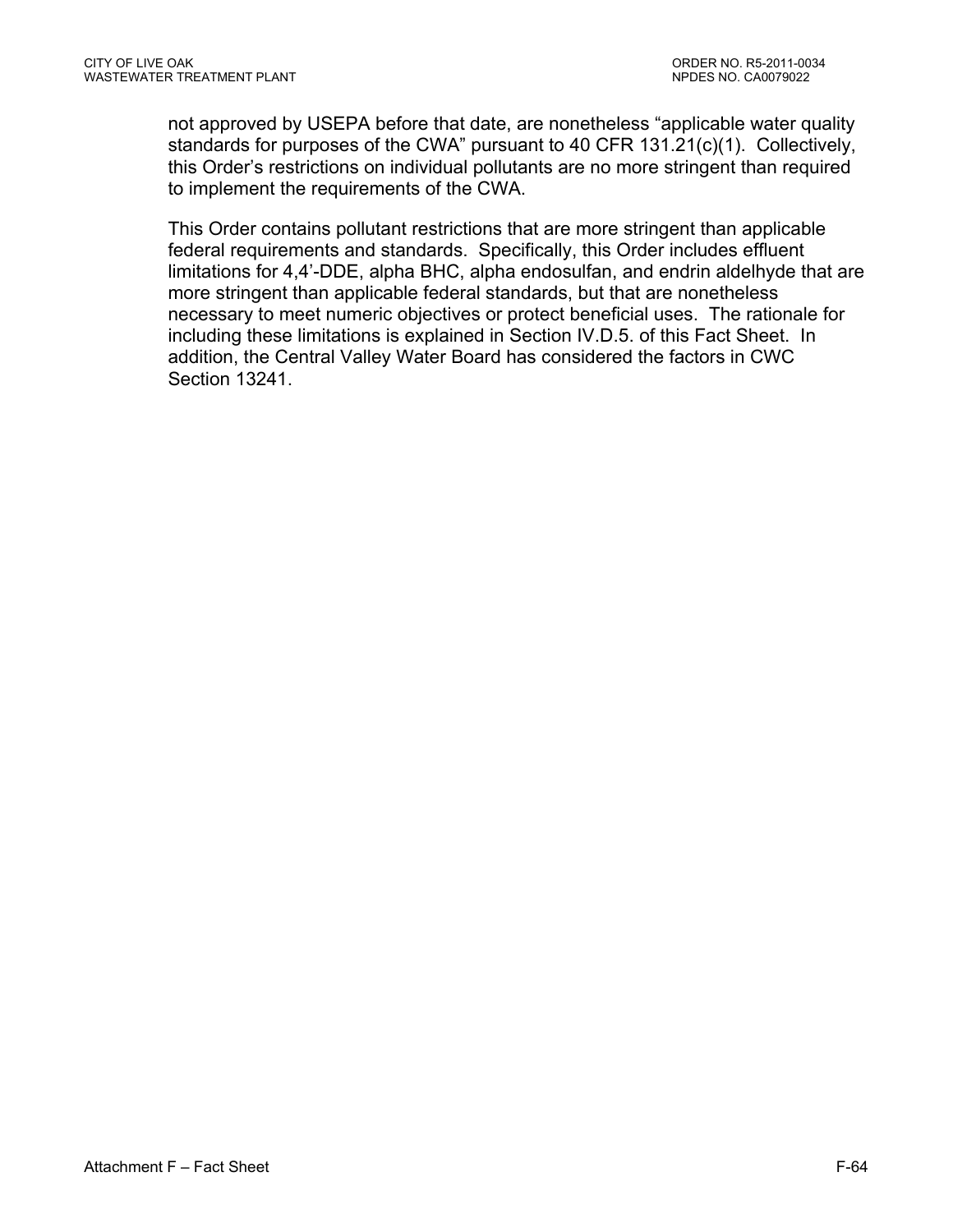### **Summary of Final Effluent Limitations Discharge Point No. 001**

# **Table F-20. Summary of Final Effluent Limitations**

|                                              |                          | <b>Effluent Limitations</b> |                              |                                |                                        |                                        |
|----------------------------------------------|--------------------------|-----------------------------|------------------------------|--------------------------------|----------------------------------------|----------------------------------------|
| <b>Parameter</b>                             | <b>Units</b>             | Average<br><b>Monthly</b>   | Average<br>Weekly            | <b>Maximum</b><br><b>Daily</b> | <b>Instantaneous</b><br><b>Minimum</b> | <b>Instantaneous</b><br><b>Maximum</b> |
| <b>Biochemical Oxygen</b>                    | mg/L                     | 10                          | 15                           | 20                             | $-$                                    | --                                     |
| Demand 5-day @ 20°C                          | lbs/day <sup>9</sup>     | 120                         | 180                          | 230                            |                                        |                                        |
|                                              | mg/L                     | 10                          | 15                           | 20                             | <u></u>                                | $-$                                    |
| <b>Total Suspended Solids</b>                | lbs/day <sup>9</sup>     | 120                         | 180                          | 230                            | --                                     | $-$                                    |
| pH                                           | standard<br>units        | --                          | $\qquad \qquad \textbf{---}$ | --                             | 6.5                                    | 8.3                                    |
|                                              | mg/L                     | 1.4                         | $\overline{\phantom{a}}$     | 2.8                            | $-$                                    | $\overline{\phantom{a}}$               |
| Ammonia, Total (as N)                        | lbs/day <sup>9</sup>     | 16                          | $\overline{\phantom{a}}$     | 33                             | шш.<br>——                              | $\overline{\phantom{a}}$               |
| Aluminum, Total<br>Recoverable <sup>10</sup> | µg/L                     | 260                         | $\overline{\phantom{m}}$     | 750                            | --                                     | $-$                                    |
| Copper, Total Recoverable                    | µg/L                     | 15                          | $-$                          | 28                             | $-$                                    | --                                     |
| Cadmium, Total<br>Recoverable                | µg/L                     | 3.8                         | $-$                          | 7.6                            | --                                     |                                        |
| Dibromochloromethane                         | µg/L                     | 0.41                        | $\overline{\phantom{a}}$     | 0.82                           | $\overline{\phantom{a}}$               | $\overline{\phantom{a}}$               |
| Dichlorobromomethane                         | µg/L                     | 0.56                        | $\overline{\phantom{a}}$     | 1.2                            | --                                     | $-$                                    |
| alpha BHC                                    | µg/L                     | --                          | $-$                          | --                             | ш.,                                    | <b>ND</b>                              |
| 4,4'-DDE                                     | µg/L                     | --                          | $\overline{\phantom{a}}$     | --                             | --                                     | <b>ND</b>                              |
| Alpha Endosulfan                             | µg/L                     | $-$                         | $\overline{\phantom{a}}$     | --                             | --                                     | <b>ND</b>                              |
| Endrin Aldelhyde                             | µg/L                     | --                          | $\overline{\phantom{a}}$     | --                             | --                                     | <b>ND</b>                              |
| Nitrate (as N)                               | mg/L                     | 10                          | $\overline{\phantom{a}}$     | --                             | $\overline{\phantom{a}}$               | --                                     |
| <b>Total Residual Chlorine</b>               | mg/L                     | --                          | 0.011 <sup>1</sup>           | $0.019^2$                      | --                                     | $\overline{\phantom{a}}$               |
| <b>Total Coliform Organisms</b>              | <b>MPN</b>               | L.                          | $2.2^{3}$                    | $23^{4}$                       | 44                                     | $240^{5}$                              |
| <b>Total THM</b>                             | µg/L                     | 80                          | $\overline{\phantom{a}}$     | --                             | --                                     | $\overline{\phantom{a}}$               |
| Arsenic                                      | µg/L                     | 10                          | $-$                          | 20.1                           | $-$                                    | $-$                                    |
| Iron                                         | µg/L                     | $300^{\overline{6}}$        | $\overline{\phantom{a}}$     | --                             | $\overline{\phantom{a}}$               | $\overline{\phantom{a}}$               |
| Manganese                                    | µg/L                     | $50^6$                      | $\overline{\phantom{a}}$     | $-$                            | --                                     | --                                     |
| <b>Electrical Conductivity</b>               | umhos/cm                 | 1100 <sup>6</sup>           | $-$                          | --                             | --                                     | $-$                                    |
| Mercury                                      | lbs/year                 | $0.057^6$                   | $\overline{\phantom{a}}$     | --                             | $\overline{\phantom{a}}$               | $\overline{\phantom{a}}$               |
| Acute Toxicity <sup>7</sup>                  | $\overline{\phantom{a}}$ | $\overline{\phantom{a}}$    | $\overline{a}$               | --                             | --                                     | --                                     |
| Chronic Toxicity <sup>8</sup>                | $\overline{\phantom{a}}$ | $\overline{\phantom{a}}$    | $-$                          | --                             | $\overline{\phantom{a}}$               | $\overline{\phantom{a}}$               |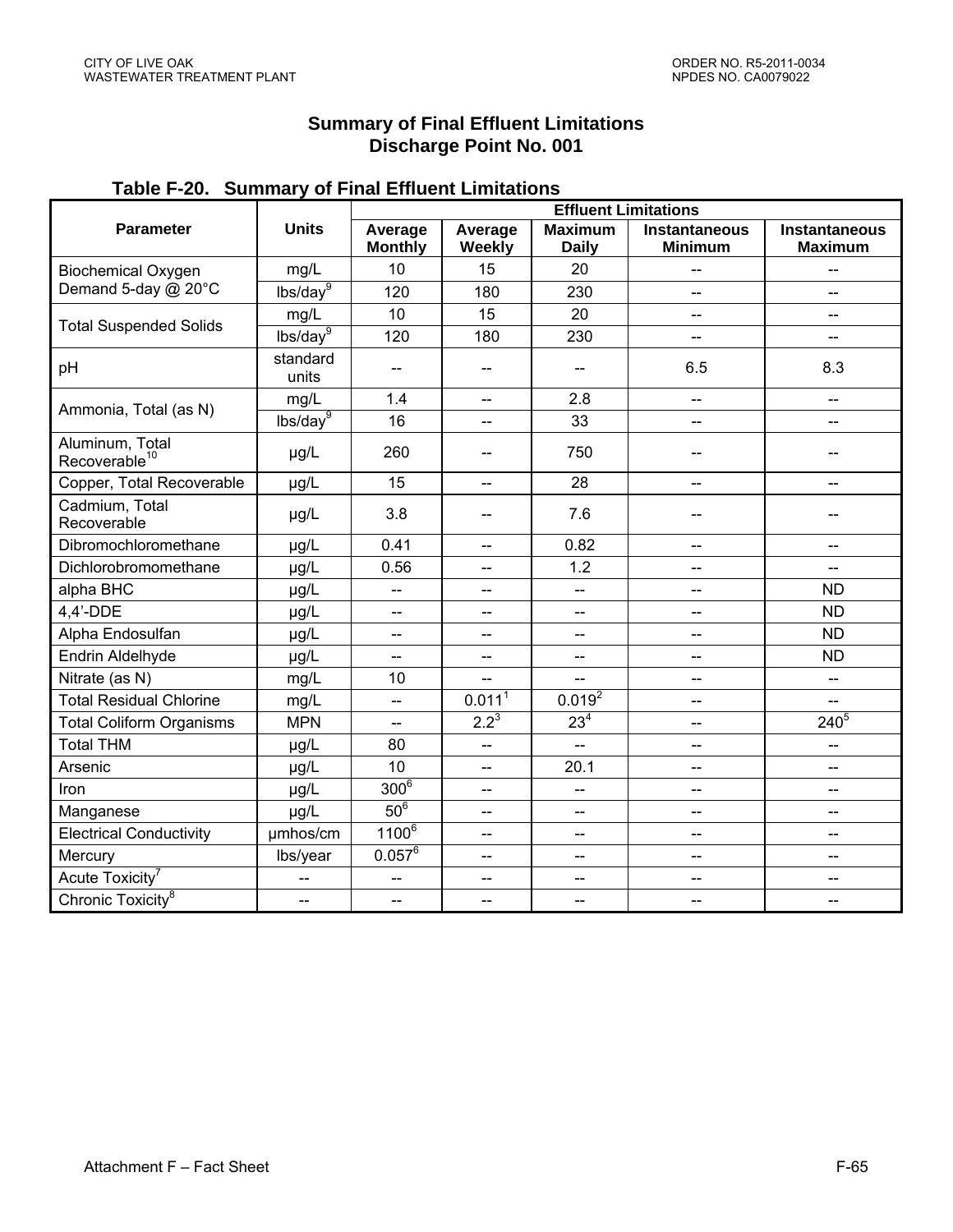|                |       | <b>Effluent Limitations</b> |                   |                                |                                 |                                 |
|----------------|-------|-----------------------------|-------------------|--------------------------------|---------------------------------|---------------------------------|
| Parameter      | Units | Average<br><b>Monthly</b>   | Average<br>Weekly | <b>Maximum</b><br><b>Daily</b> | Instantaneous<br><b>Minimum</b> | Instantaneous<br><b>Maximum</b> |
| $\overline{a}$ |       |                             |                   |                                |                                 |                                 |

- 4-day average. 2
- 1-hour average.
- 3 7-day median.
- 4 Not to be exceeded more than once in any 30-day period.
- 5 Instantaneous maximum.
- 6 Annual average. 7

8

- Survival of aquatic organisms is 96-hour bioassays of undiluted waste shall be no less than: Minimum for any one bioassay-------------------------------------- 70%
	- Median for any three consecutive bioassays-------------------- 90%
- There shall be no chronic toxicity in the effluent discharge.
- 9  $B^9$  Based on an average dry weather flow of 1.4 MGD.
- And 200 µg/L as an annual average effluent limitation

## **E. Interim Effluent Limitation**

**1. Compliance Schedules for total Trihalomethanes and Arsenic.** The permit limitations for total trihalomethanes and arsenic are new limitations that are based on a new interpretation of the narrative chemical constituents objective. To implement the narrative objective, this Order contains effluent limitations for total trihalomethane and arsenic based on the Department of Public Health's Drinking Water Standards that were promulgated after September 1995. The Drinking Water Standards' primary maximum contaminant levels for total trihalomethanes became effective on 17 June 2006 and for arsenic became effective on 28 November 2008.

The Discharger submitted an Infeasibility Analysis on 19 July 2010 (and updated on 26 August 2010) in compliance with paragraph 4 of the State Water Board's Compliance Schedule Policy. The Discharger's analysis demonstrates the need for additional time to implement actions to comply with the new limitations. Therefore, a compliance schedule for compliance with the effluent limitations for total trihalomethanes and arsenic are established in this Order.

**2. Interim Effluent Limitation for total Trihalomethanes and Arsenic.** The Compliance Schedule Policy requires the Central Valley Water Board to establish interim requirements and dates for their achievement in the NPDES permit. Interim numeric effluent limitations are required for compliance schedules longer than 1 year. Interim effluent limitations must be based on current treatment plant performance or existing permit limitations, whichever is more stringent.

The interim limitations for total trihalomethanes and arsenic in this Order are based on the current treatment plant performance. Therefore, this Order includes an interim average daily effluent limit for total trihalomethanes of 567.3 µg/L and for arsenic of 88.9 µg/L. In developing the interim limitation, where there are 10 sampling data points or more, sampling and laboratory variability is accounted for by establishing interim limits that are based on normally distributed data where 99.9% of the data points will lie within 3.3 standard deviations of the mean (Basic Statistical Methods for Engineers and Scientists, Kennedy and Neville, Harper and Row).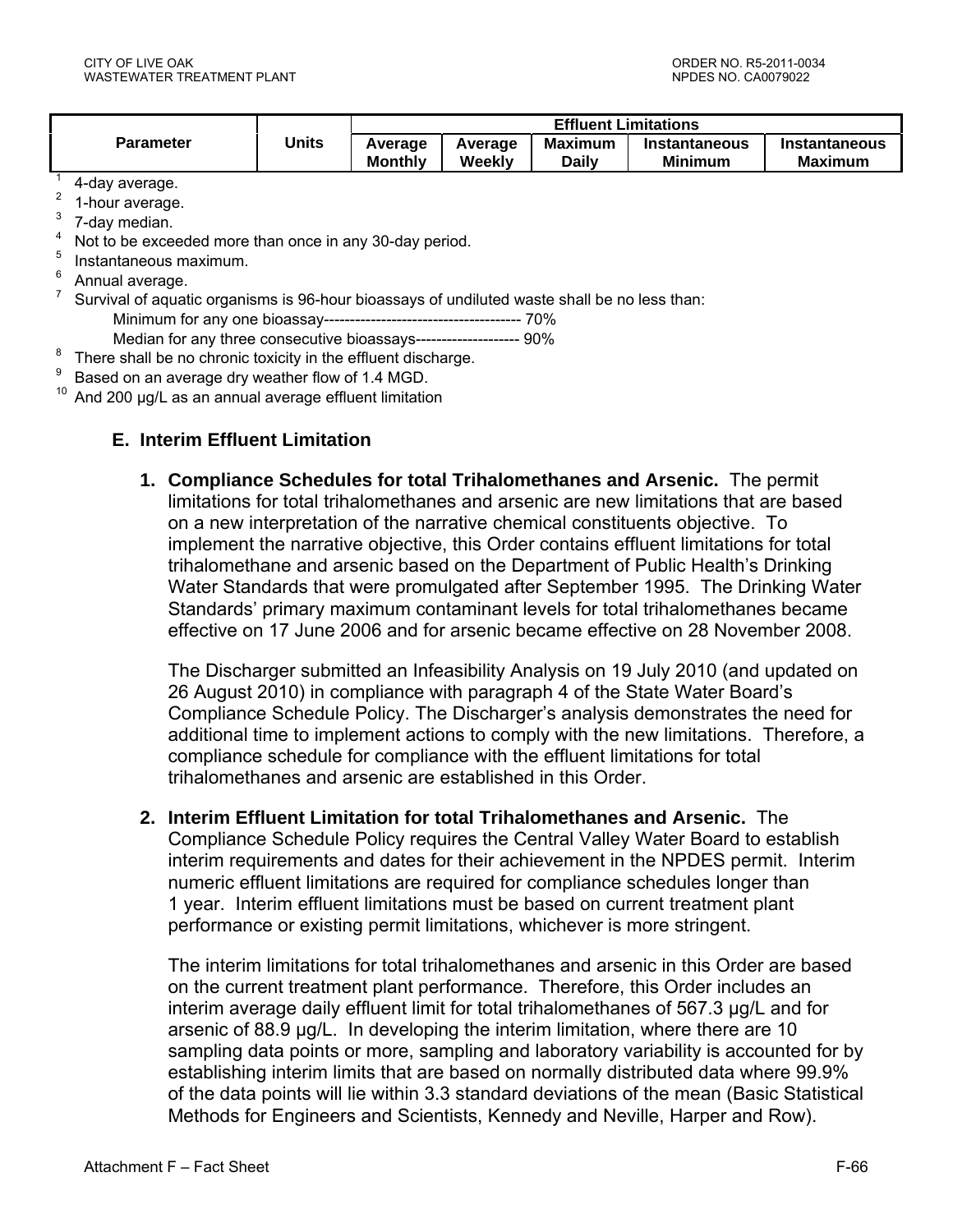When there are less than 10 sampling data points available, the EPA *Technical Support Document for Water Quality-based Toxics Control* (EPA/505/2-90-001), or TSD, recommends a coefficient of variation of 0.6 be utilized as representative of wastewater effluent sampling. The TSD recognizes that a minimum of 10 data points is necessary to conduct a valid statistical analysis. The multipliers contained in Table 5-2 of the TSD are used to determine a maximum daily limitation based on a long-term average objective. In this case, the long-term average objective is to maintain, at a minimum, the current plant performance level. Therefore, when there are less than 10 sampling points for a constituent, interim limitations are based on 3.11 times the maximum observed effluent concentration to obtain the daily maximum interim limitation (TSD, Table 5 2). Therefore, the interim limitations in this Order are established as 3.11 times the maximum observed effluent concentration of the available data.

The Central Valley Water Board finds that the Discharger can undertake source control and treatment plant measures to maintain compliance with the interim limitations included in this Order. Interim limitations are established when compliance with final effluent limitations cannot be achieved by the existing discharge. Discharge of constituents in concentrations in excess of the final effluent limitations, but in compliance with the interim effluent limitations, can significantly degrade water quality and adversely affect the beneficial uses of the receiving stream on a long-term basis. The interim limitations, however, establish an enforceable ceiling concentration until compliance with the effluent limitation can be achieved. The limited, short-term degradation associated with the compliance schedule is consistent with State and federal policies and is authorized by 40 CFR 122.47 and the Compliance Schedule Policy.

# **F. Land Discharge Specifications – NOT APPLICABLE**

# **G. Reclamation Specifications – NOT APPLICABLE**

# **V. RATIONALE FOR RECEIVING WATER LIMITATIONS**

Basin Plan water quality objectives to protect the beneficial uses of surface water and groundwater include numeric objectives and narrative objectives, including objectives for chemical constituents, toxicity, and tastes and odors. The toxicity objective requires that surface water and groundwater be maintained free of toxic substances in concentrations that produce detrimental physiological responses in humans, plants, animals, or aquatic life. The chemical constituent objective requires that surface water and groundwater shall not contain chemical constituents in concentrations that adversely affect any beneficial use or that exceed the maximum contaminant levels (MCLs) in Title 22, CCR. The tastes and odors objective states that surface water and groundwater shall not contain taste- or odorproducing substances in concentrations that cause nuisance or adversely affect beneficial uses. The Basin Plan requires the application of the most stringent objective necessary to ensure that surface water and groundwater do not contain chemical constituents, toxic substances, radionuclides, or taste and odor producing substances in concentrations that adversely affect domestic drinking water supply, agricultural supply, or any other beneficial use.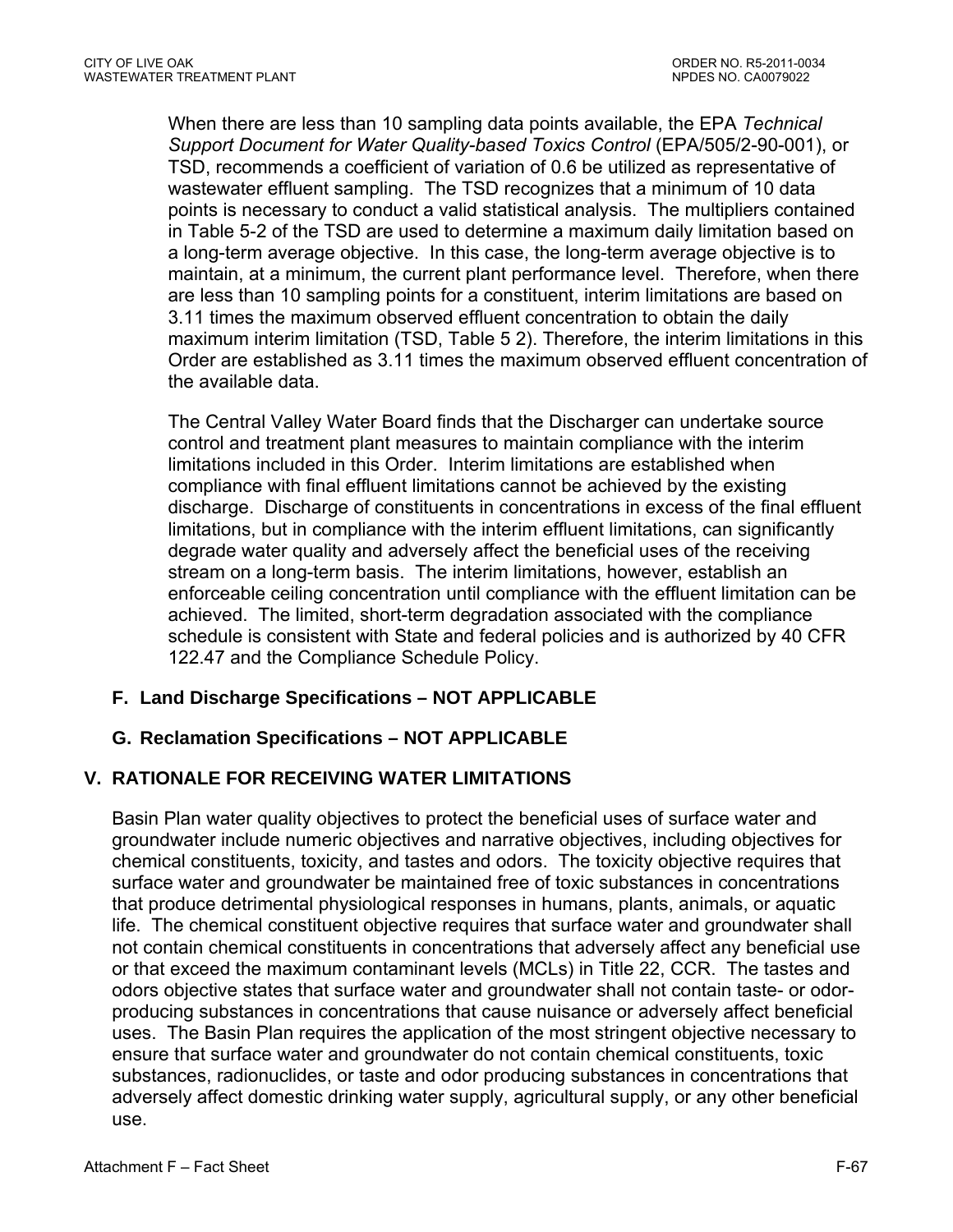# **A. Surface Water**

**1.** CWA section 303(a-c), requires states to adopt water quality standards, including criteria where they are necessary to protect beneficial uses. The Central Valley Water Board adopted water quality criteria as water quality objectives in the Basin Plan. The Basin Plan states that "[t]*he numerical and narrative water quality objectives define the least stringent standards that the Regional Water Board will apply to regional waters in order to protect the beneficial uses.*" The Basin Plan includes numeric and narrative water quality objectives for various beneficial uses and water bodies. This Order contains receiving surface water limitations based on the Basin Plan numerical and narrative water quality objectives for bacteria, biostimulatory substances, color, chemical constituents, dissolved oxygen, floating material, oil and grease, pH, pesticides, radioactivity, salinity, suspended sediment, settleable substances, suspended material, tastes and odors, temperature, toxicity, and turbidity.

This Order includes a narrative receiving water limitation based on the Basin Plan objectives that the discharge shall not cause the instantaneous natural temperature to be increased by more than 5°F. Compliance is to be determined based on the difference in temperature at RSW-001 and RSW-002. However, the receiving water at RSW-001 is often dry or without a measurable flow, and thus, representative sampling data is limited. As such, the Discharger may perform a temperature study to determine an accurate upstream temperature in order to determine compliance with the Basin Plan temperature objective.

### **B. Groundwater**

**1. Beneficial Uses, Basin Plan, and Regulatory Conditions.** The beneficial uses of the underlying ground water are municipal and domestic supply, industrial service supply, industrial process supply, and agricultural supply.

Basin Plan water quality objectives include narrative objectives for chemical constituents, tastes and odors, and toxicity of groundwater. The toxicity objective requires that groundwater be maintained free of toxic substances in concentrations that produce detrimental physiological responses in humans, plants, animals, or aquatic life. The chemical constituent objective states groundwater shall not contain chemical constituents in concentrations that adversely affect any beneficial use. The tastes and odors objective prohibits taste- or odor-producing substances in concentrations that cause nuisance or adversely affect beneficial uses. The Basin Plan also establishes numerical water quality objectives for chemical constituents and radioactivity in groundwaters designated as municipal supply. These include, at a minimum, compliance with MCLs in Title 22 of the CCR. The bacteria objective prohibits coliform organisms at or above 2.2 MPN/100 mL. The Basin Plan requires the application of the most stringent objective necessary to ensure that waters do not contain chemical constituents, toxic substances, radionuclides, taste- or odorproducing substances, or bacteria in concentrations that adversely affect municipal or domestic supply, agricultural supply, industrial supply or some other beneficial use.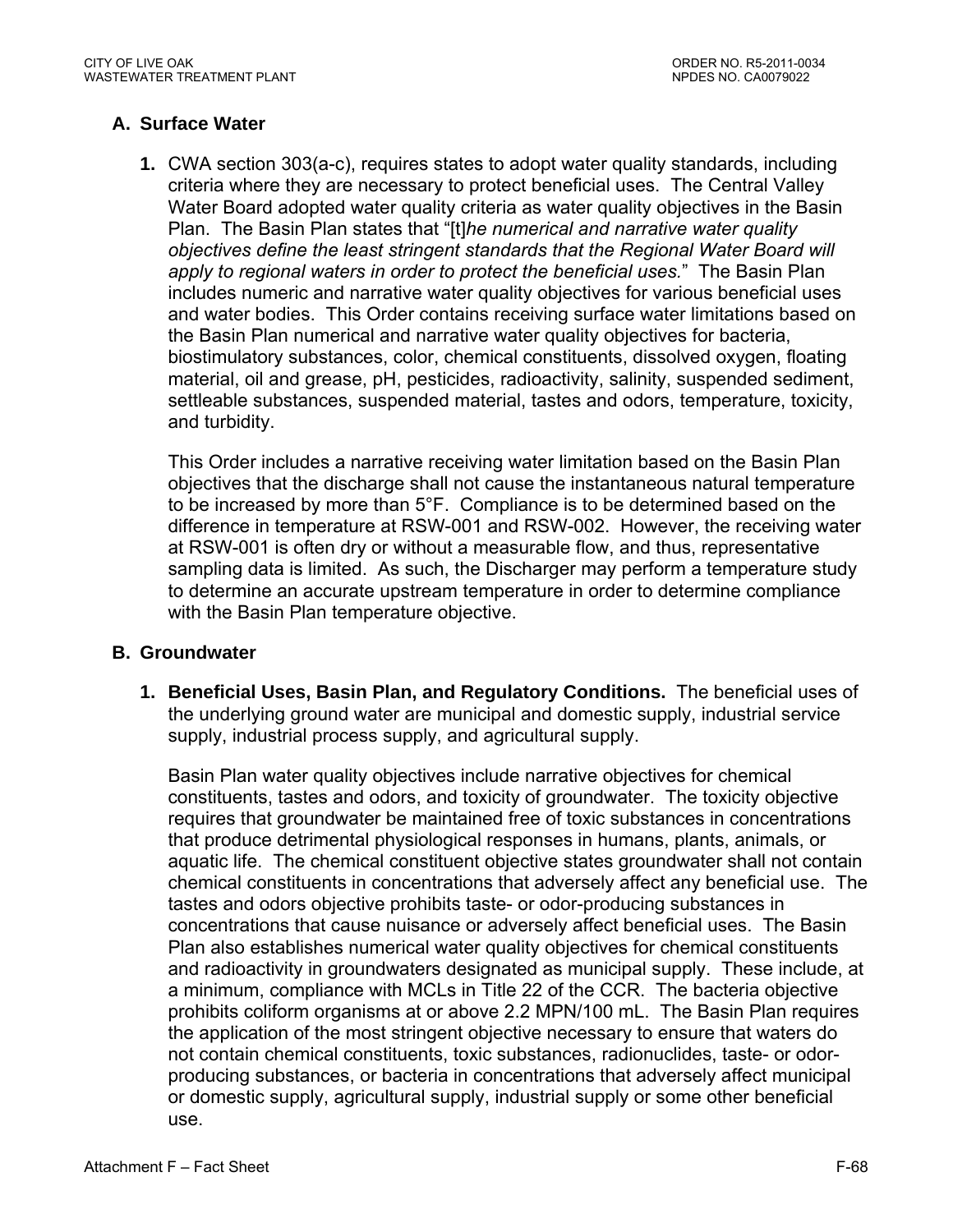- **2. Discharge Locations.** The current Facility consists of a series of aeration lagoons and oxidation ponds that have potential to impact underlying groundwater quality; However, the Discharger is replacing the existing Facility (completion expected 30 September 2012), The new Facility will include one lined equalization basin, one stormwater detention basin, and one emergency storage basin. The equalization basin, which can store 2.9 million gallons, is designed for shaving peak flows and is located between the headworks and the secondary feed pump station. The stormwater detention basin is designed to collect all onsite runoff during rainfall events. The emergency storage basin can store up to 6.8 million gallons of wastewater and will only be used to capture bypassed flow during an emergency at the plant. Operation of the new Facility's stormwater detention basin and emergency storage basin is not expected to pose a potential threat to groundwater quality.
- **3. Groundwater Quality.** The Facility is located southwest of the City of Live Oak in the northern portion of Sutter County. Land use surrounding the Facility is predominantly agricultural. There are four groundwater monitoring wells around the Facility identified as: MW-1R, MW-2, MW-3, and MW-4. Monitoring well MW-1R is located near the northern boundary of the Facility, MW-2 is located along the east edge of the Facility near the southeastern corner, MW-3 is located near the confluence of Reclamation District 777 Lateral Drain No. 1 and Lateral Drain No. 2 just south of the Facility, and MW-4 is located at about the midpoint along the western boundary of the Facility. The wells were constructed in early 2004.

According to the *City of Live Oak WWTP Hydrogeologic Evaluation* report dated July 2006, by ECO:LOGIC Engineering, the local groundwater flow direction can vary by almost 360 degrees depending on seasonal conditions. The regional groundwater flow direction is generally toward the south. In order to determine background condition of the groundwater, a statistical analysis of the data from the four monitoring wells was performed pursuant to Title 27 Section 20415(e)(10) of the California Code of Regulations. Based on this analysis, MW-1R and MW-3 were determined to be most likely representative of background water quality.

Combining the data from MW-1R and MW-3 and comparing the results to data from MW-2 and MW-4 indicates that the Facility does not appear to be impacting groundwater quality. Tables F-19 and F-20 below summarize the groundwater data from the second quarter of 2005 through the second quarter of 2010 for TDS and nitrate.

| <b>Parameter</b> | <b>Water Quality</b><br>Objective | <b>Statistics</b>         | <b>Background Wells</b> |        |        |        |
|------------------|-----------------------------------|---------------------------|-------------------------|--------|--------|--------|
|                  |                                   |                           | MW-1R                   | $MW-3$ | $MW-2$ | $MW-4$ |
| TDS (mg/L)       | 450                               | No. of Samples            | 19                      | 21     | 21     | 20     |
|                  |                                   | Mean                      | 594                     | 701    | 557    | 583    |
|                  |                                   | <b>Standard Deviation</b> | 57                      | 76     | 28     | 39     |
|                  |                                   | Maximum                   | 700                     | 810    | 620    | 660    |
|                  |                                   | 95th%                     | 682                     | 810    | 600    | 632    |
|                  |                                   | 99th%                     | 696                     | 810    | 616    | 654    |

**Table F-21. Summary of TDS in Groundwater**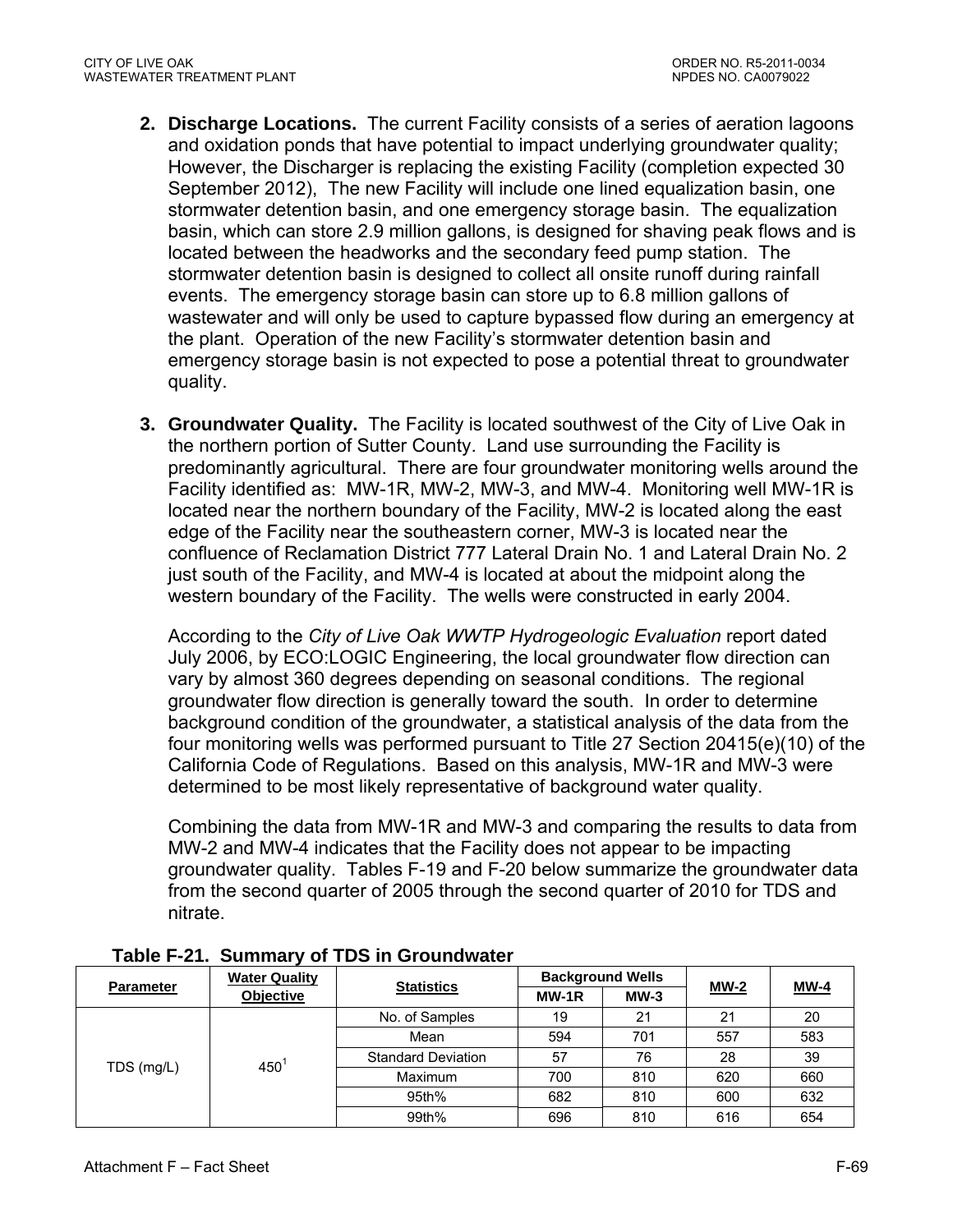1 Agricultural water quality goals based on *Water Quality for Agriculture*, Food and Agriculture Organization of the United Nations—Irrigation and Drainage Paper No. 29, Rev. 1 (R.S. Ayers and D.W. Westcot, Rome, 1985). Agricultural water quality goals listed provide no restrictions on crop type or irrigation methods for maximum crop yield. Higher concentrations may require special irrigation methods to maintain crop yields or may restrict types of crops grown.

| <b>Parameter</b>      | <b>Water Quality</b><br><b>Objective</b> | <b>Statistics</b>         | <b>Background Wells</b> |        |        |             |
|-----------------------|------------------------------------------|---------------------------|-------------------------|--------|--------|-------------|
|                       |                                          |                           | MW-1R                   | $MW-3$ | $MW-2$ | <b>MW-4</b> |
| Nitrate (as N) (mg/L) | $10^1$                                   | No. of Samples            | 19                      | 21     | 21     | 20          |
|                       |                                          | Mean                      | 15.0                    | 4.5    | 2.8    | 0.4         |
|                       |                                          | <b>Standard Deviation</b> | 4.8                     | 4.5    | 6.2    | 1.8         |
|                       |                                          | <b>Maximum</b>            | 22.8                    | 20.3   | 22.8   | 8.0         |
|                       |                                          | 95th%                     | 22.5                    | 8.5    | 18.6   | 0.4         |
|                       |                                          | 99th%                     | 22.7                    | 17.9   | 22.0   | 6.5         |

|  |  | Table F-22. Summary of Nitrate (as N) in Groundwater |
|--|--|------------------------------------------------------|
|  |  |                                                      |

USEPA Drinking Water Standards (Primary Maximum Contaminant Level)

**4. Groundwater Limits.** This Order includes narrative groundwater limitations in Section V.B. to protect the beneficial uses. However, there is little potential impacts to groundwater from the new facility and therefore, this Order does not retain groundwater monitoring requirements as explained in Section VI.D.2.

# **VI. RATIONALE FOR MONITORING AND REPORTING REQUIREMENTS**

40 CFR 122.48 requires that all NPDES permits specify requirements for recording and reporting monitoring results. Water Code sections 13267 and 13383 authorize the Central Valley Water Board to require technical and monitoring reports. The Monitoring and Reporting Program (Attachment E) of this Order establishes monitoring and reporting requirements to implement federal and state requirements. The following provides the rationale for the monitoring and reporting requirements contained in the Monitoring and Reporting Program for the Facility.

### **A. Influent Monitoring**

**1.** Influent monitoring is required to collect data on the characteristics of the wastewater and to assess compliance with effluent limitations (e.g.,  $BOD<sub>5</sub>$  and TSS reduction requirements). The Monitoring and Reporting Requirements (Attachment E) include influent monitoring requirements in Attachment E, section III.

### **B. Effluent Monitoring**

**1.** Pursuant to the requirements of 40 CFR 122.44(i)(2) effluent monitoring is required for all constituents with effluent limitations. Effluent monitoring is necessary to assess compliance with effluent limitations, assess the effectiveness of the treatment process, and to assess the impacts of the discharge on the receiving stream and groundwater.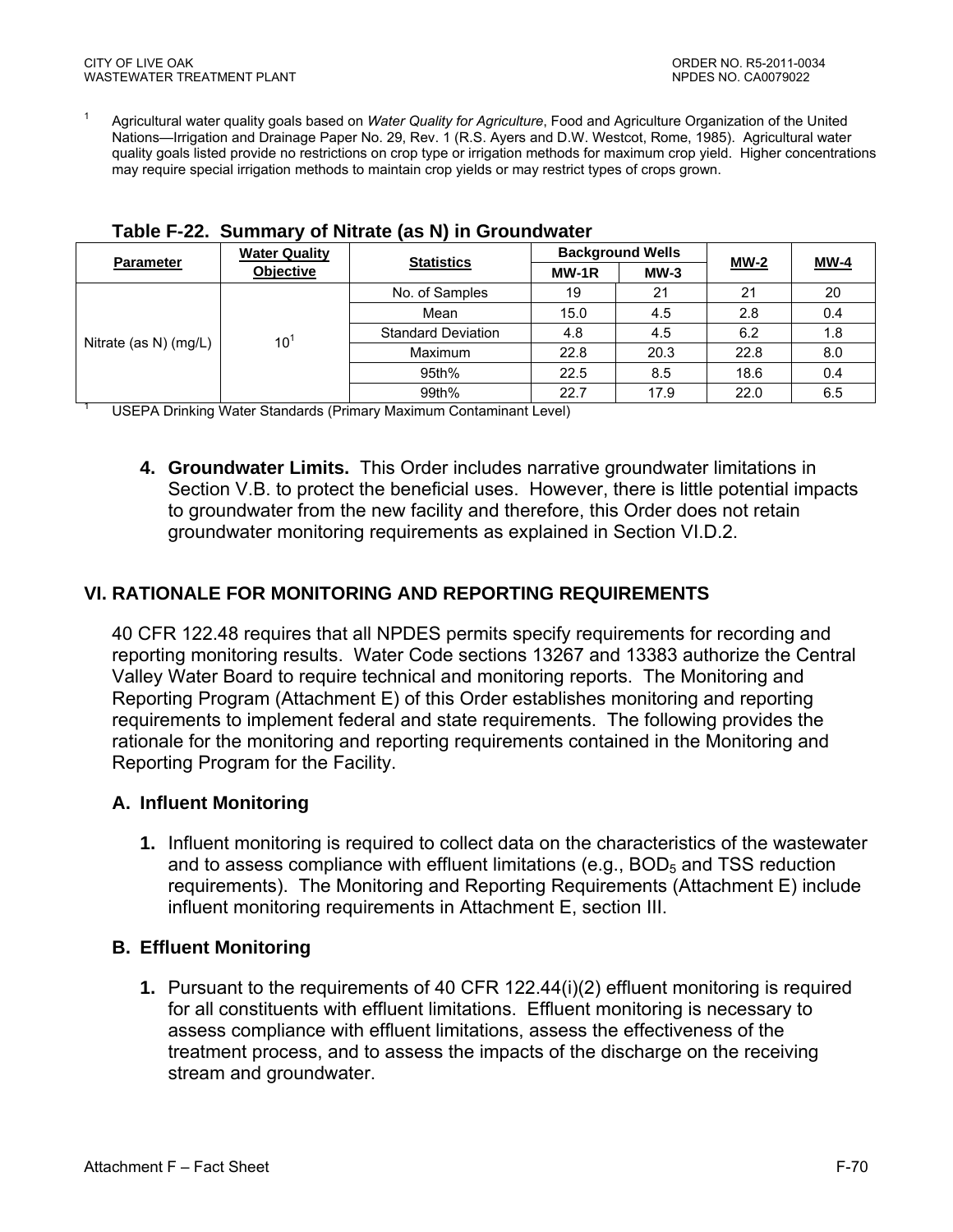- **2.** Effluent monitoring frequencies and sample types for flow, aluminum, cadmium, whole effluent toxicity, total coliform organisms, turbidity, hardness, and total dissolved solids have been retained from Order No. R5-2004-0096 to determine compliance with effluent limitations for these parameters.
- **3.** Monitoring data collected over the existing permit term for cyanide, diazinon and settleable solids did not demonstrate reasonable potential to exceed water quality objectives/criteria. Thus, specific monitoring requirements for these parameters have not been retained from Order No. R5-2004-0096. However, this Order requires quarterly monitoring of cyanide and diazinon with other Priority Pollutants for one year to characterize the effluent and receiving water for the next permit renewal.
- **4.** The SIP states that if "…*all reported detection limits of the pollutant in the effluent are greater than or equal to the C [water quality criterion or objective] value, the RWQCB [Regional Water Board] shall establish interim requirements…that require additional monitoring for the pollutant*…." All reported detection limits are greater than or equal to corresponding applicable water quality criteria or objectives. Monitoring for these constituents has been included in this Order in accordance with the SIP.
- **5.** While no effluent limitations for hardness, turbidity, dissolved oxygen, temperature, total dissolved solids, or methylmercury are necessary at this time, these constituents are critical in the assessment of the need for, and the development of, effluent limitations. Therefore, this Order requires monitoring of these constituents.
- **6.** Effluent monitoring frequencies and/or sample type have been adjusted from Order No. R5-2004-0096 for pH, BOD, TSS, turbidity, ammonia, copper, pesticides, temperature, electrical conductivity, and mercury (total recoverable) for consistency with other NPDES permits with similar discharges.

# **C. Whole Effluent Toxicity Testing Requirements**

- **1. Acute Toxicity.** Quarterly 96-hour bioassay testing is required to demonstrate compliance with the effluent limitation for acute toxicity. Acute toxicity testing may be conducted as part of the chronic test provided the testing is in accordance with the Monitoring and Reporting Requirements (Attachment E), Section V.
- **2. Chronic Toxicity.** Quarterly chronic whole effluent toxicity testing is required in order to demonstrate compliance with the Basin Plan's narrative toxicity objective.

### **D. Receiving Water Monitoring**

### **1. Surface Water**

**a.** Receiving water monitoring is necessary to assess compliance with receiving water limitations and to assess the impacts of the discharge on the receiving stream. Receiving water sampling data was limited and therefore, some samples from 2002 were used in the reasonable potential analysis. This older data may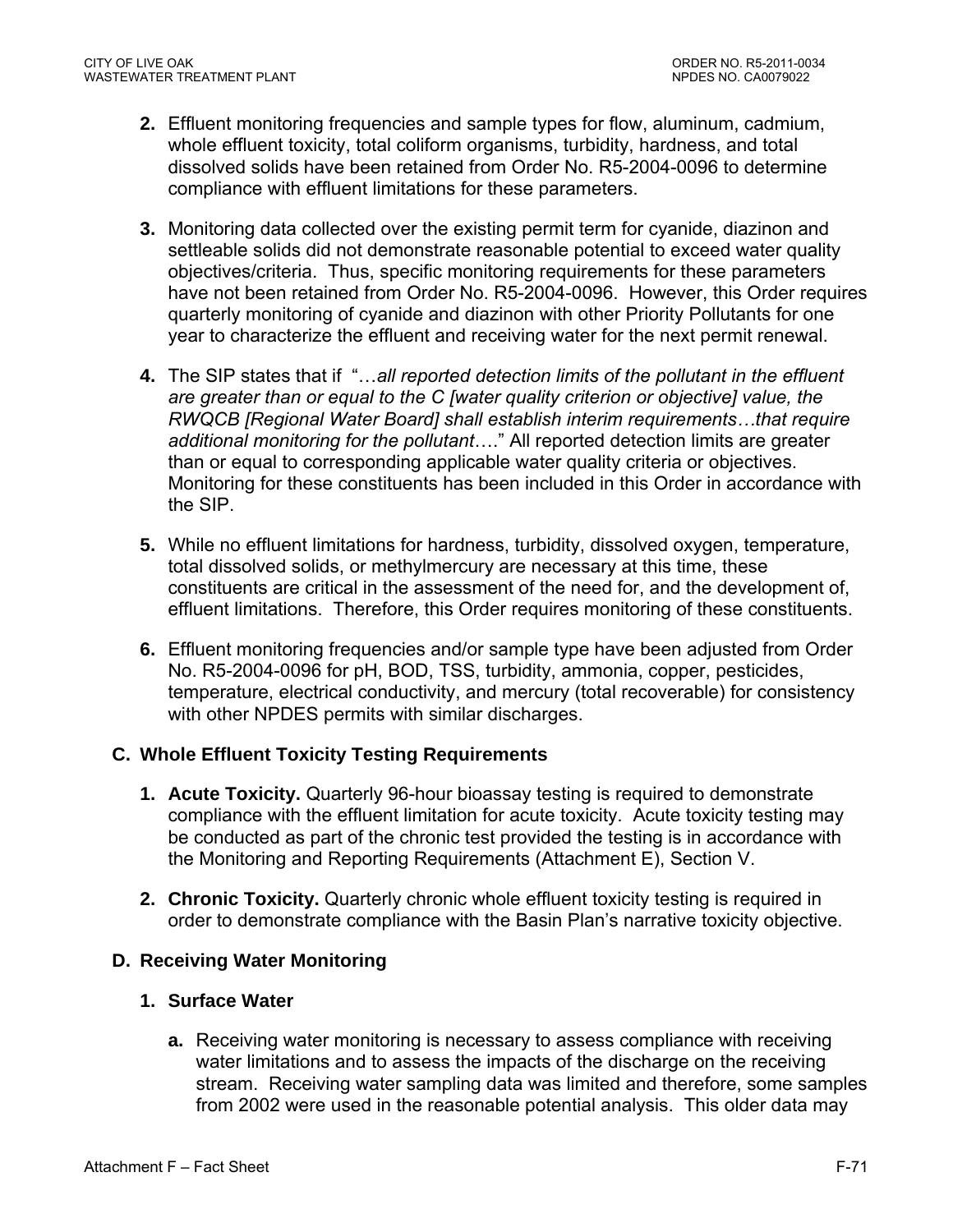not be representative of current discharges and new data will be needed when the new tertiary treatment facility is operational. Therefore, the Monitoring and Reporting Requirements (Attachment E) include receiving water monitoring requirements in Attachment E, Section VIII.

**2. Groundwater** The Discharger is nearing completion of a new treatment facility and will no longer be using treatment ponds. The new facility includes wastewater structures that are lined, so there will be no threat to groundwater. The Discharger plans to maintain one pond as an emergency storage basin that has the potential to discharge to groundwater. However, the emergency storage basin will only be used intermittently and wastewater will be drained as soon as possible. Therefore, there is insufficient threat to groundwater to require groundwater monitoring.

### **E. Other Monitoring Requirements**

### **1. Biosolids Monitoring**

Biosolids monitoring is required to ensure compliance with the biosolids disposal requirements contained in the Special Provision contained in section VI.C.5.b-d., of this Order. Biosolids disposal requirements are imposed pursuant to 40 CFR Part 503 to protect public health and prevent groundwater degradation.

### **2. Water Supply Monitoring**

Water supply monitoring is required to evaluate the source of EC, TDS, and standard minerals in the wastewater.

### **3. Ultraviolet Disinfection System Monitoring**

UV System specifications and monitoring and reporting is required to ensure that adequate UV dosage is applied to the wastewater to inactivate pathogens (e.g. viruses) in the wastewater. UV disinfection system monitoring requirements are imposed pursuant to requirements established by the DPH and the National Water Research Institute (NWRI) and American Water Works Association Research Foundation NWRI/AWWARF's *"Ultraviolet Disinfection Guidelines for Drinking Water and Water Reuse"*.

### **VII. RATIONALE FOR PROVISIONS**

### **A. Standard Provisions**

Standard Provisions, which apply to all NPDES permits in accordance with 40 CFR 122.41, and additional conditions applicable to specified categories of permits in accordance with 40 CFR 122.42, are provided in Attachment D. The discharger must comply with all standard provisions and with those additional conditions that are applicable under 40 CFR 122.42.

40 CFR 122.41(a)(1) and (b) through (n) establish conditions that apply to all Stateissued NPDES permits. These conditions must be incorporated into the permits either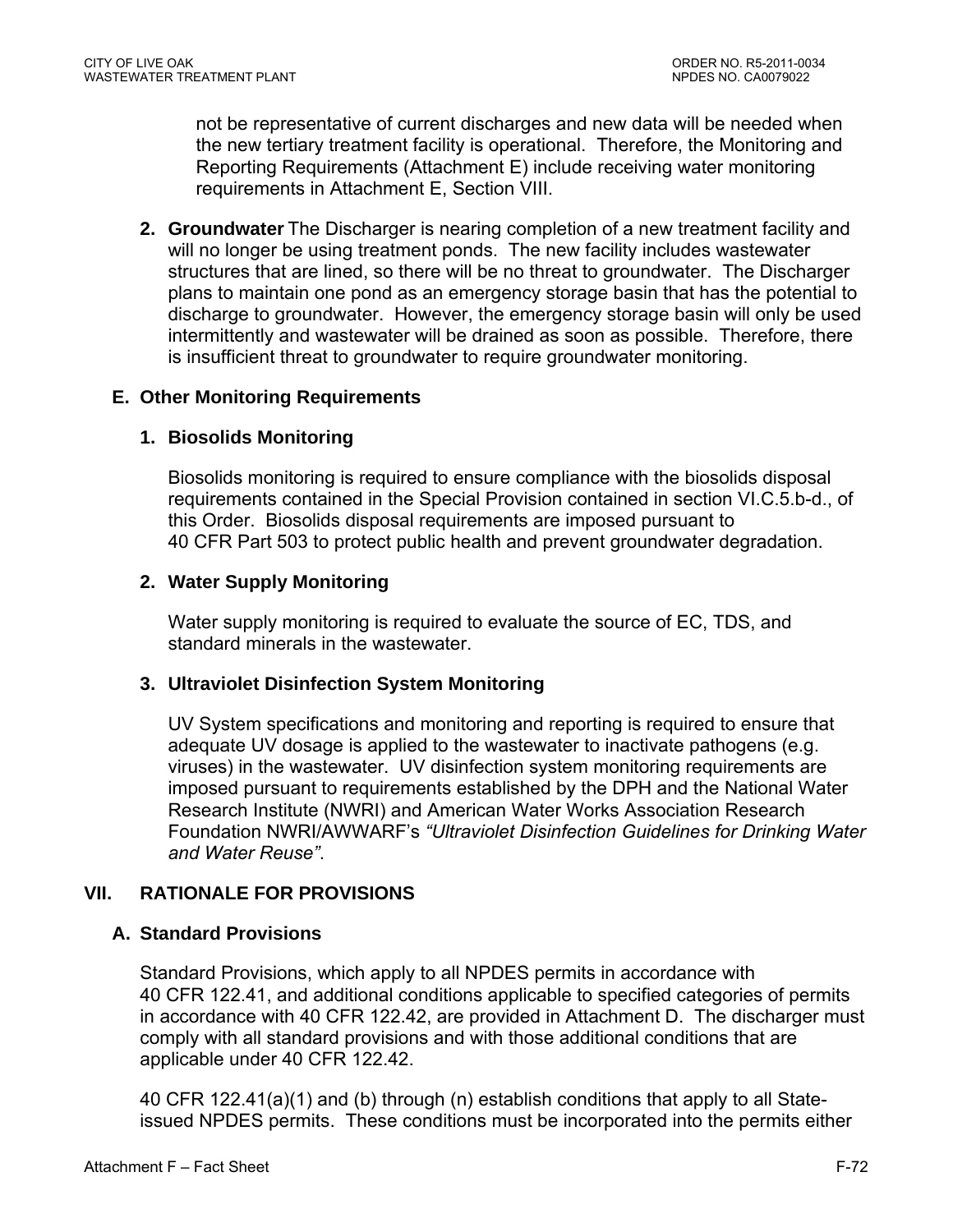expressly or by reference. If incorporated by reference, a specific citation to the regulations must be included in the Order. 40 CFR 123.25(a)(12) allows the state to omit or modify conditions to impose more stringent requirements. In accordance with 40 CFR 123.25, this Order omits federal conditions that address enforcement authority specified in 40 CFR 122.41(j)(5) and  $(k)(2)$  because the enforcement authority under the CWC is more stringent. In lieu of these conditions, this Order incorporates by reference CWC section 13387(e).

## **B. Special Provisions**

### **1. Reopener Provisions**

- **a. Mercury.** This provision allows the Central Valley Water Board to reopen this Order in the event mercury is found to be causing toxicity based on acute or chronic toxicity test results, or if a TMDL program is adopted. In addition, this Order may be reopened if the Central Valley Water Board determines that a mercury offset program is feasible for dischargers subject to NPDES permits.
- **b. Whole Effluent Toxicity.** This Order requires the Discharger to investigate the causes of, and identify corrective actions to reduce or eliminate effluent toxicity through a Toxicity Reduction Evaluation (TRE). This Order may be reopened to include a numeric chronic toxicity limitation, a new acute toxicity limitation, and/or a limitation for a specific toxicant identified in the TRE. Additionally, if a numeric chronic toxicity water quality objective is adopted by the State Water Board, this Order may be reopened to include a numeric chronic toxicity limitation based on that objective.
- **c. Water Effects Ratio (WER) and Metal Translators.** This provision allows the Central Valley Water Board to reopen the permit to modify applicable inorganic effluent limitations based upon the results of the Discharger's site specific studies.
- **d. Salinity/EC Site-Specific Study.** This Order requires the Discharger to complete and submit a report on the results of salinity/EC site-specific studies to determine appropriate salinity/EC levels necessary to protect downstream beneficial uses. The studies shall be completed and submitted to the Central Valley Water Board as specified in section VI.C.2.b. of this Order. Based on a review of the results of the report on the salinity/EC site-specific studies this Order may be reopened for addition of an effluent limitation and requirements for salinity and/or EC.

#### **2. Special Studies and Additional Monitoring Requirements**

**a. Chronic Whole Effluent Toxicity Requirements.** The Basin Plan contains a narrative toxicity objective that states, "*All waters shall be maintained free of toxic substances in concentrations that produce detrimental physiological responses in human, plant, animal, or aquatic life.*" (Basin Plan at page III-8.00) Based on whole effluent chronic toxicity testing performed by the Discharger from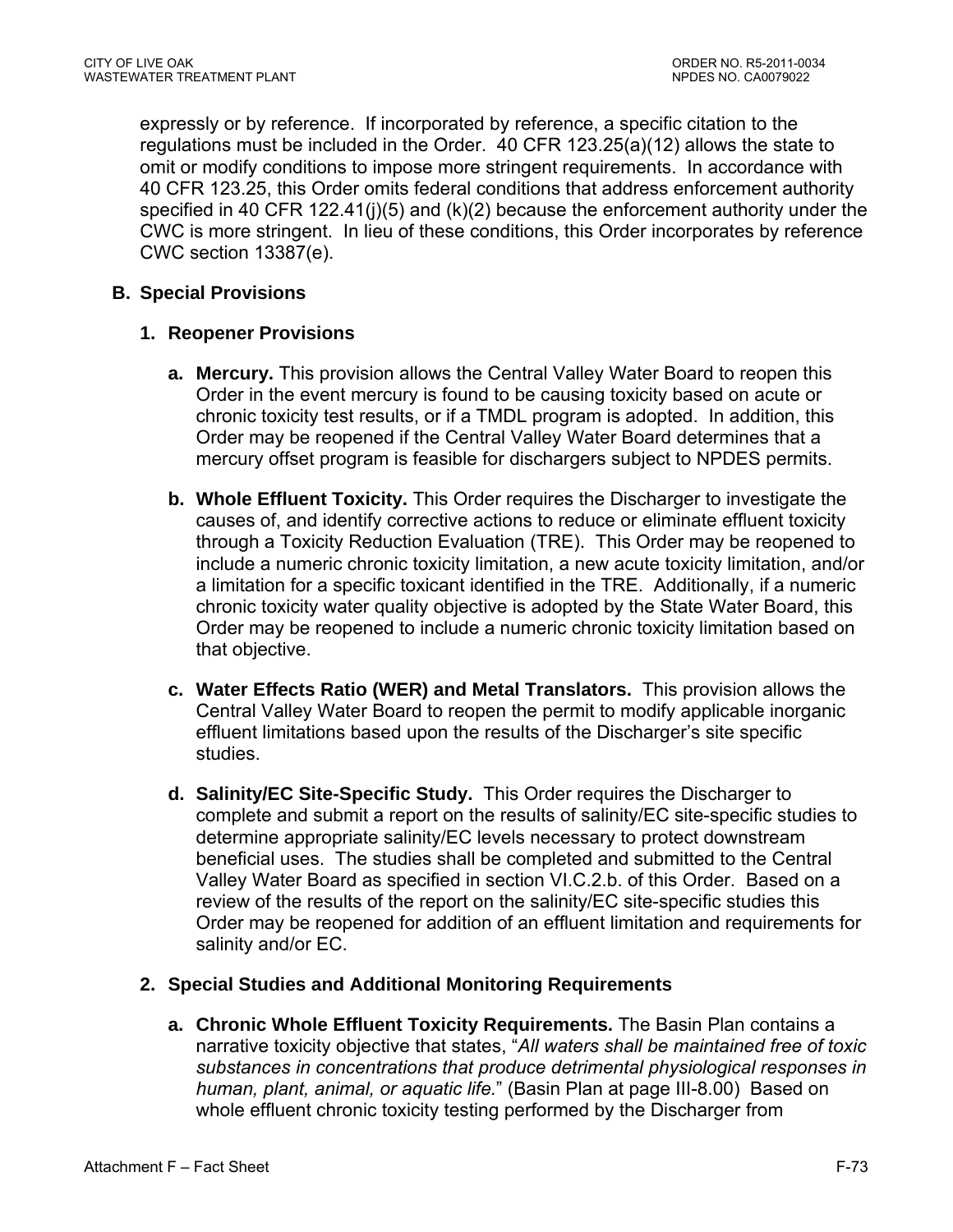March 2005 through December 2008, the discharge has reasonable potential to cause or contribute to an in-stream excursion above of the Basin Plan's narrative toxicity objective.

This provision requires the Discharger to develop a TRE Workplan in accordance with USEPA guidance. In addition, the provision provides a numeric toxicity monitoring trigger and requirements for accelerated monitoring, as well as, requirements for TRE initiation if toxicity has been demonstrated.

**Monitoring Trigger.** A numeric toxicity monitoring trigger of > 1 TUc (where TUc = 100/NOEC) is applied in the provision, because this Order does not allow any dilution for the chronic condition. Therefore, a TRE is triggered when the effluent exhibits toxicity at 100% effluent.

**Accelerated Monitoring.** The provision requires accelerated WET testing when a regular WET test result exceeds the monitoring trigger. The purpose of accelerated monitoring is to determine, in an expedient manner, whether there is of toxicity before requiring the implementation of a TRE. Due to possible seasonality of the toxicity, the accelerated monitoring should be performed in a timely manner, preferably taking no more than 2 to 3 months to complete.

The provision requires accelerated monitoring consisting of four chronic toxicity tests in a six-week period (i.e., one test every two weeks) using the species that exhibited toxicity. Guidance regarding accelerated monitoring and TRE initiation is provided in the *Technical Support Document for Water Quality-based Toxics Control,* EPA/505/2-90-001, March 1991 (TSD). The TSD at page 118 states, "*EPA recommends if toxicity is repeatedly or periodically present at levels above effluent limits more than 20 percent of the time, a TRE should be required.*" Therefore, four accelerated monitoring tests are required in this provision. If no toxicity is demonstrated in the four accelerated tests, then it demonstrates that toxicity is not present at levels above the monitoring trigger more than 20 percent of the time (only 1 of 5 tests are toxic, including the initial test). However, notwithstanding the accelerated monitoring results, if there is adequate evidence of effluent toxicity (i.e. toxicity present exceeding the monitoring trigger more than 20 percent of the time), the Executive Officer may require that the Discharger initiate a TRE.

See the WET Accelerated Monitoring Flow Chart (Figure F-1), below, for further clarification of the accelerated monitoring requirements and for the decision points for determining the need for TRE initiation.

**TRE Guidance.** The Discharger is required to prepare a TRE Workplan in accordance with USEPA guidance. Numerous guidance documents are available, as identified below:

 Toxicity Reduction Evaluation Guidance for Municipal Wastewater Treatment Plants, EPA/833-B-99/002, August 1999.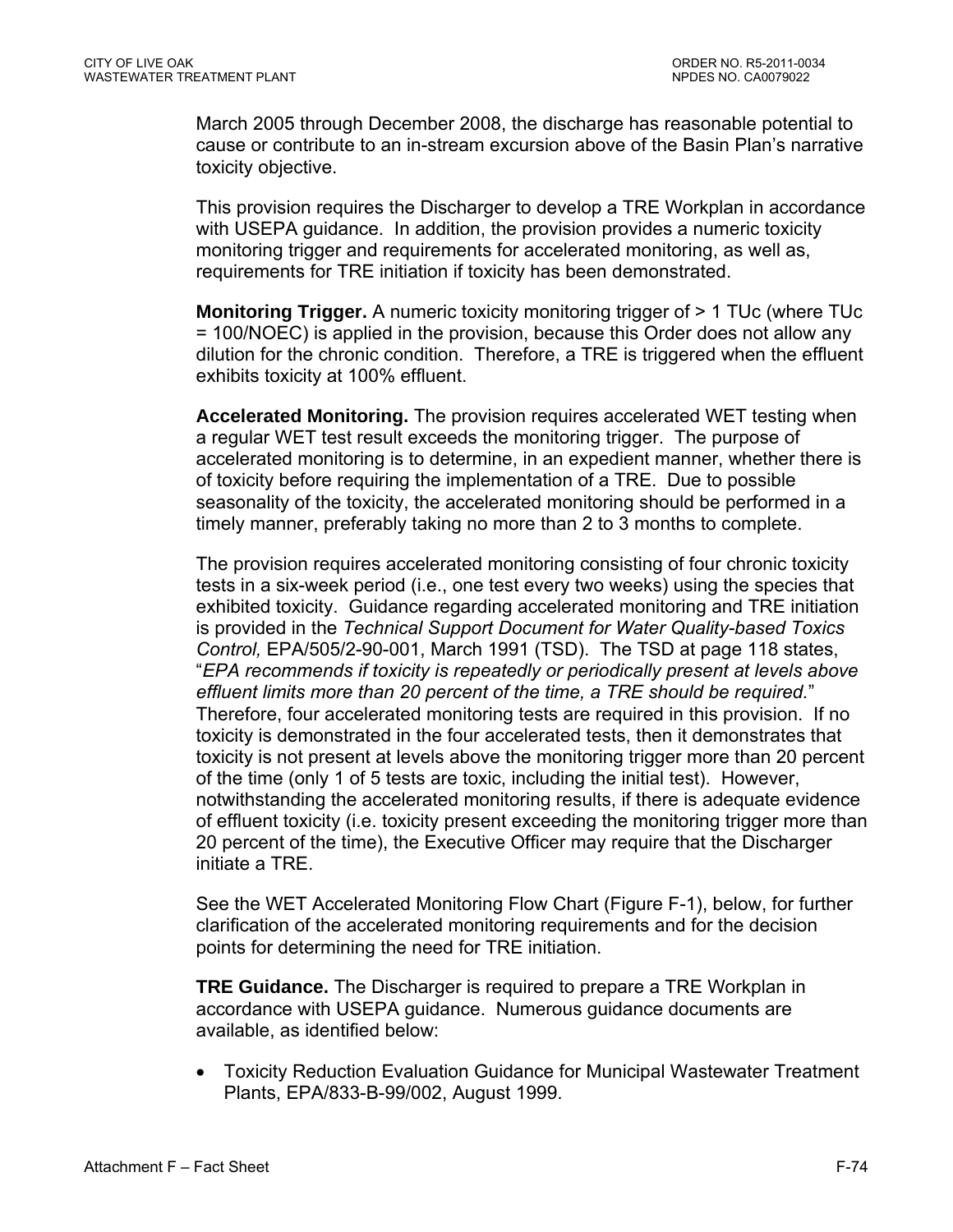- Generalized Methodology for Conducting Industrial Toxicity Reduction Evaluations (TREs), EPA/600/2-88/070, April 1989.
- Methods for Aquatic Toxicity Identification Evaluations: Phase I Toxicity Characterization Procedures, Second Edition, EPA 600/6-91/003, February 1991.
- Toxicity Identification Evaluation: Characterization of Chronically Toxic Effluents, Phase I, EPA/600/6-91/005F, May 1992.
- Methods for Aquatic Toxicity Identification Evaluations: Phase II Toxicity Identification Procedures for Samples Exhibiting Acute and Chronic Toxicity, Second Edition, EPA/600/R-92/080, September 1993.
- Methods for Aquatic Toxicity Identification Evaluations: Phase III Toxicity Confirmation Procedures for Samples Exhibiting Acute and Chronic Toxicity, Second Edition, EPA 600/R-92/081, September 1993.
- Methods for Measuring the Acute Toxicity of Effluents and Receiving Waters to Freshwater and Marine Organisms, Fifth Edition, EPA-821-R-02-012, October 2002.
- Short-term Methods for Estimating the Chronic Toxicity of Effluents and Receiving Waters to Freshwater Organisms, Fourth Edition, EPA-821-R-02- 013, October 2002.
- Technical Support Document for Water Quality-based Toxics Control, EPA/505/2-90-001, March 1991.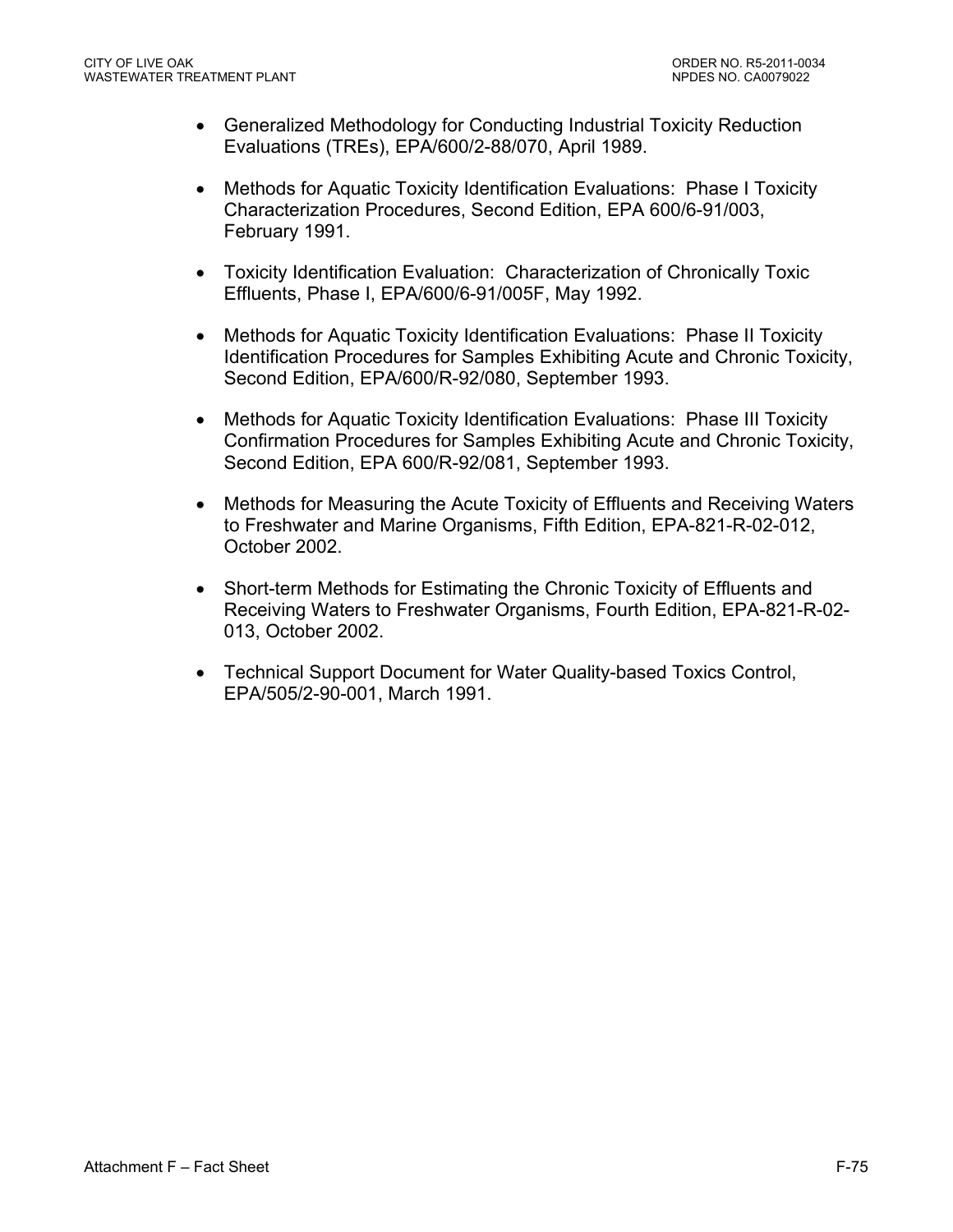

**Figure F-1 WET Accelerated Monitoring Flow Chart**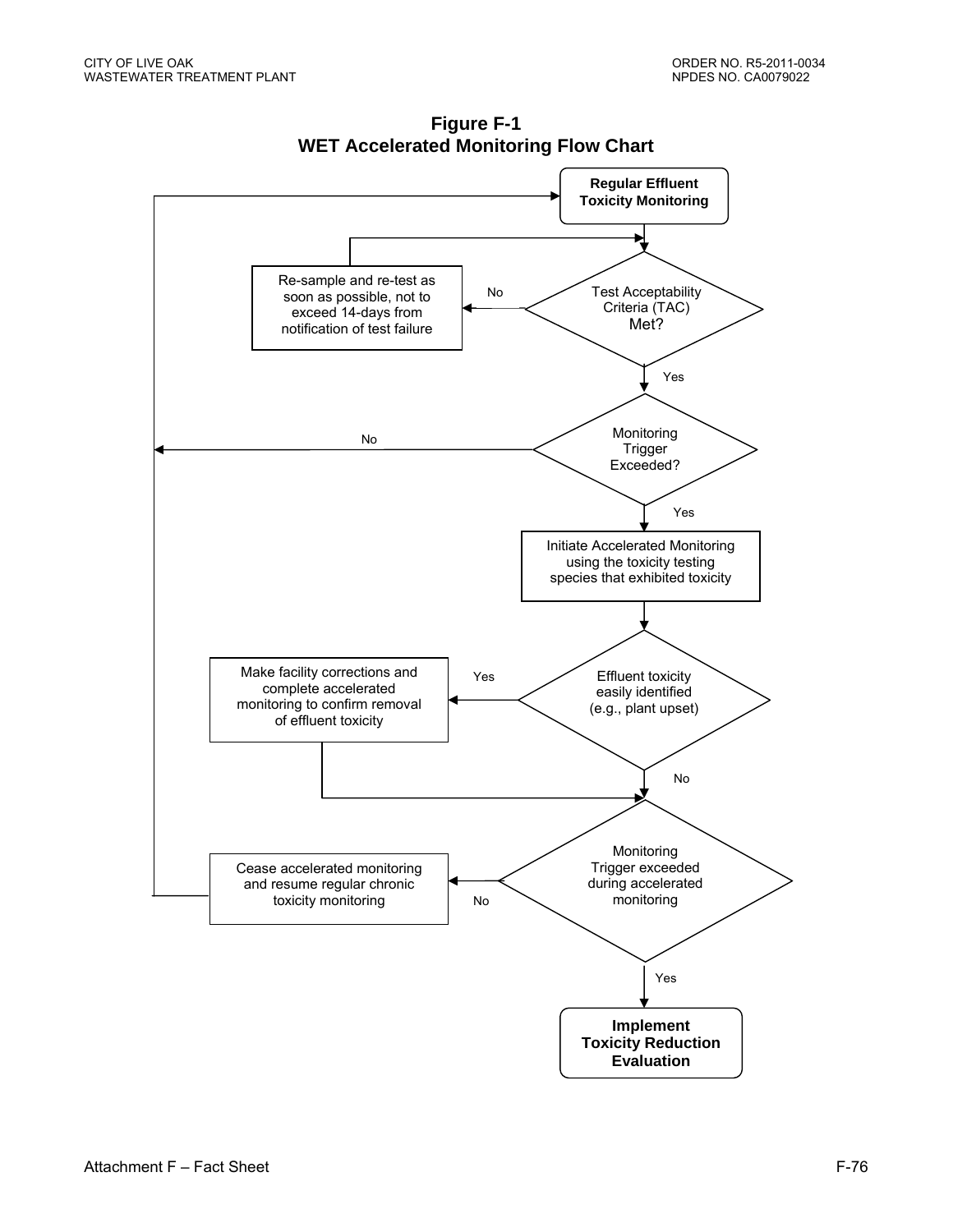**b. Salinity/EC Site-Specific Studies.** This Order requires the Discharger to prepare and submit a report on the results of salinity/EC site-specific studies to determine appropriate salinity/EC levels necessary to protect downstream beneficial uses. The study shall determine local drinking water intakes. Based on these factors, the study shall recommend site-specific numeric values for salinity/EC that fully protect the agricultural irrigation use designation of Reclamation District 777 Lateral Drain No. 1. The Central Valley Water Board will evaluate the recommendations, select appropriate values, reevaluate reasonable potential for salinity/EC, and reopen the permit, as necessary, to include appropriate effluent limitations for these constituents. The study shall be completed and submitted to the Central Valley Water Board within 27 months following approval of the study workplan and time schedule by the Executive Officer.

## **3. Best Management Practices and Pollution Prevention**

- **a. Salinity Evaluation and Minimization Plan.** This provision requires the Discharger to prepare and implement a salinity evaluation and minimization plan, and is necessary to address sources of salinity from the Facility to protect the beneficial uses.
- **b. Mercury Evaluation and Minimization Plan.** This provision requires the Discharger to prepare and implement a mercury evaluation and minimization plan to address sources of mercury from the Facility, and is necessary to protect the receiving water that is impaired for mercury.

### **4. Construction, Operation, and Maintenance Specifications**

**a. Turbidity.** Turbidity is included as an operational specification as an indicator of the effectiveness of the treatment process and to assure compliance with effluent limitations for total coliform organisms. The tertiary treatment process utilized at this Facility is capable of reliably meeting a turbidity limitation of 2 nephelometric turbidity units (NTU) as a daily average. Failure of the treatment system such that virus removal is impaired would normally result in increased particles in the effluent, which result in higher effluent turbidity and could impact UV dosage.

Turbidity has a major advantage for monitoring filter performance, allowing immediate detection of filter failure and rapid corrective action. The operational specification requires that turbidity prior to disinfection shall not exceed 2 NTU as a daily average; 5 NTU, more than 5 percent of the time within a 24-hour period; and an instantaneous maximum of 10 NTU.

**b. Emergency Pond Operating Requirements.** The operation and maintenance specifications for the emergency pond in this Order are necessary to protect the public and the beneficial uses of the groundwater, and to prevent nuisance conditions.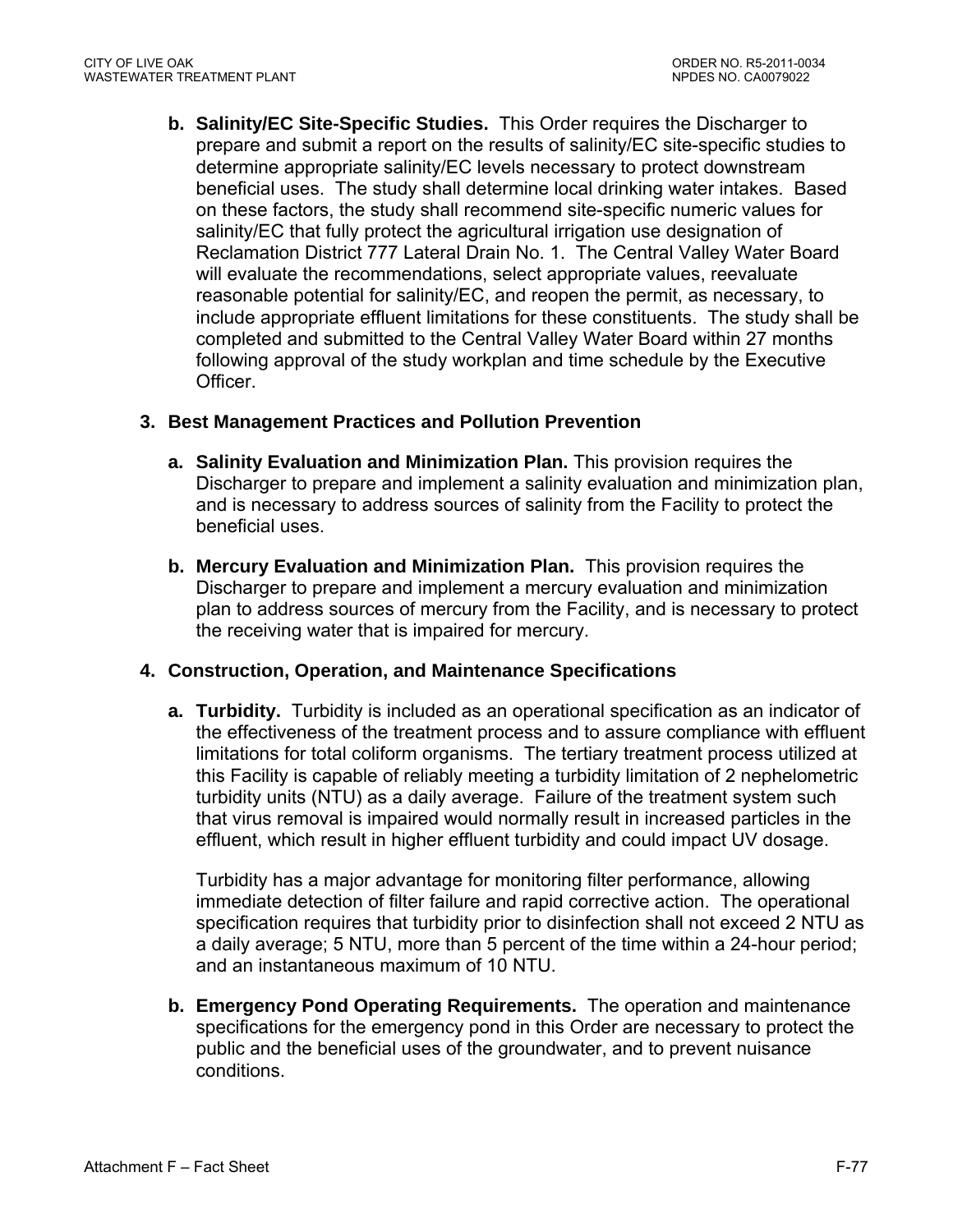**c. Ultraviolet Light (UV) Disinfection System Operating Requirements.** UV disinfection system specifications and monitoring and reporting requirements are required to ensure that adequate UV dosage is applied to the wastewater to inactivate pathogens (e.g. viruses) in the wastewater. UV dosage is dependent on several factors such as UV transmittance, UV power setting, wastewater turbidity, and wastewater flow through the UV disinfection system. Monitoring and reporting of these parameters is necessary to determine compliance with minimum dosage requirements established by the DPH and the National Water Research Institute (NWRI) and American Water Works Association Research Foundation NWRI/AWWRF's "*Ultraviolet Disinfection Guidelines for Drinking Water and Water Reuse"* first published in December 2000 revised as a Second Edition dated May 2003. In addition, a Memorandum dated 1 November 2004 issued by DPH to Central Valley Water Board executive offices recommended that provisions be included in permits to water recycling treatment plants employing UV disinfection requiring dischargers to establish fixed cleaning frequency if quartz sleeves as well as include provisions that specify minimum delivered UV dose that must be maintained (as recommended by the NWRI/AWWRF UV Disinfection Guidelines). Minimum UV dosage and operating criteria are necessary to ensure that adequate disinfection of wastewater is achieved to protect beneficial uses. As described in section VII.B.4.a above, turbidity is included as an operational specification as an indicator of the effectiveness of the treatment process and to assure compliance with effluent limitations for total coliform organisms. The operational specification requires that turbidity prior to disinfection shall not exceed 2 NTU as a daily average; 5 NTU, more than 5 percent of the time within a 24-hour period, and an instantaneous maximum of 10 NTU.

Minimum UV dosage and turbidity specifications are included as operating criteria in section VI.C.4.c of this Order and section IX.D of the Monitoring and Reporting Program (Attachment E) to ensure that adequate disinfection of wastewater is achieved.

### **5. Special Provisions for Municipal Facilities (POTWs Only)**

- **a Biosolids.** The sludge/biosolids provisions are required to ensure compliance with State disposal requirements (Title 27, CCR, Division 2, Subdivision 1, section 20005, et seq) and USEPA sludge/biosolids use and disposal requirements at 40 CFR Part 503.
- **b. Collection System.** The State Water Board issued General Waste Discharge Requirements for Sanitary Sewer Systems, Water Quality Order No. 2006-0003- DWQ (General Order) on 2 May 2006. The General Order requires public agencies that own or operate sanitary sewer systems with greater than one mile of pipes or sewer lines to enroll for coverage under the General Order. The General Order requires agencies to develop sanitary sewer management plans (SSMPs) and report all sanitary sewer overflows (SSOs), among other requirements and prohibitions.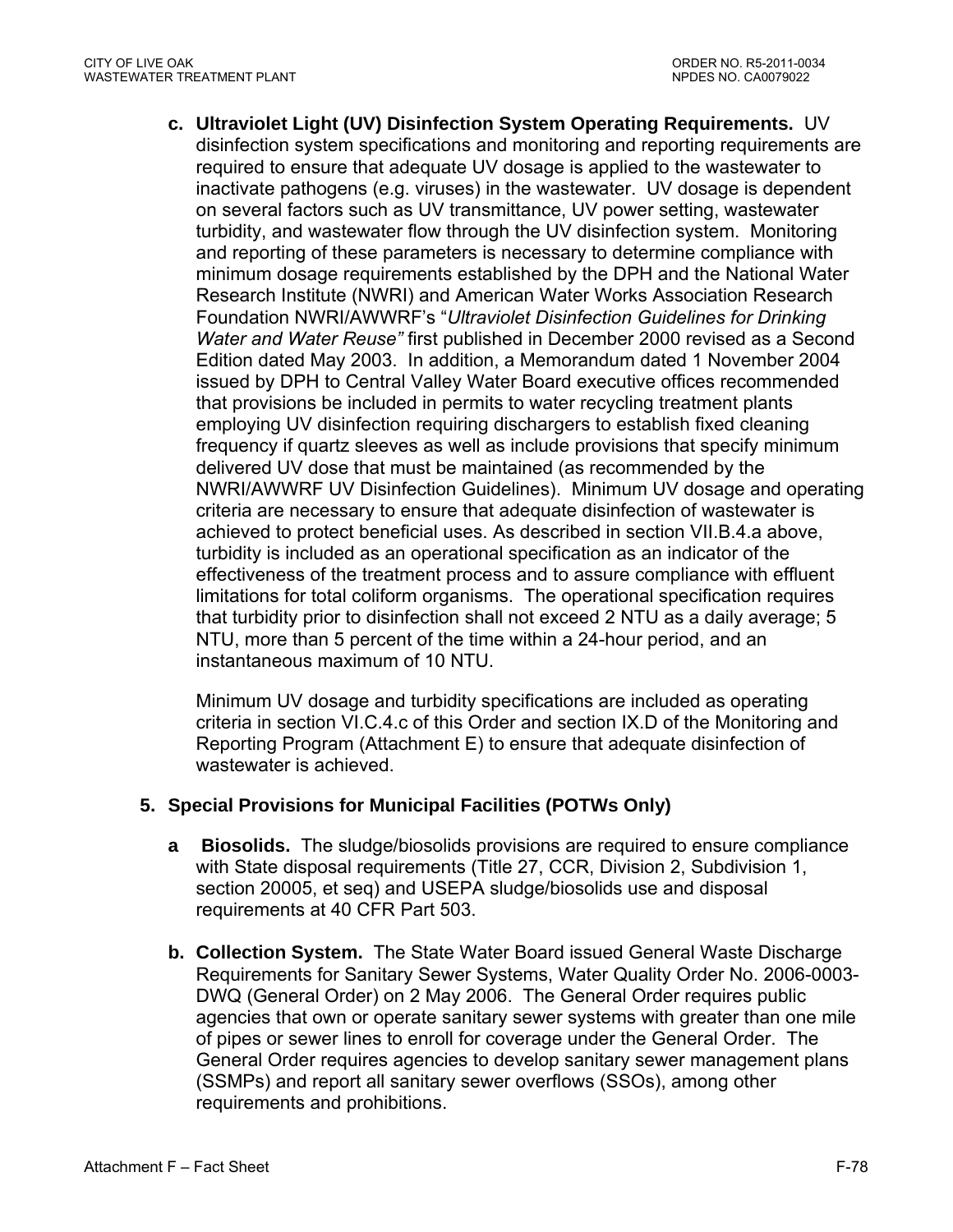Furthermore, the General Order contains requirements for operation and maintenance of collection systems and for reporting and mitigating sanitary sewer overflows. Inasmuch that the Discharger's collection system is part of the system that is subject to this Order, certain standard provisions are applicable as specified in Provisions, section VI.C.5. For instance, the 24-hour reporting requirements in this Order are not included in the General Order. The Discharger must comply with both the General Order and this Order. The Discharger and public agencies that are discharging wastewater into the facility were required to obtain enrollment for regulation under the General Order by 1 December 2006.

### **6. Other Special Provisions**

- **a. Tertiary Treatment, or equivalent**. To protect public health and safety, the Discharger is to comply with DHS reclamation criteria, CCR Title 22, Division 4, Chapter 3, or equivalent.
- **b. Ownership Change.** To maintain the accountability of the operation of the Facility, the Discharger is required to notify the succeeding owner or operator of the existence of this Order by letter if, and when, there is any change in control or ownership of land or waste discharge facilities presently owned or controlled by the Discharger.

### **7. Compliance Schedules**

- **a**. The Discharger submitted a request, and justification (dated 19 July 2010. and updated on 26 August 2010) for compliance schedules for arsenic and total trihalomethanes. The compliance schedule justification included all items specified in paragraph 4 of the Compliance Schedule Policy, as discussed in Section IV.E of this Fact Sheet. This Order establishes a compliance schedule that is a short as practicable for the new, final, WQBELs for total trihalomethanes and arsenic.
- **b.** A pollution prevention plan for arsenic and total trihalomethanes is required in this Order per CWC section 13263.3(d)(1)(C). In accordance with CWC section 13263.3(d)(3), these pollution prevention plans shall, at a minimum, meet the following requirements:
	- **i.** An estimate of all of the sources of a pollutant contributing, or potentially contributing, to the loadings of a pollutant in the treatment plant influent.
	- **ii.** An analysis of the methods that could be used to prevent the discharge of the pollutants into the Facility, including application of local limits to industrial or commercial dischargers regarding pollution prevention techniques, public education and outreach, or other innovative and alternative approaches to reduce discharges of the pollutant to the Facility. The analysis also shall identify sources, or potential sources, not within the ability or authority of the Discharger to control, such as pollutants in the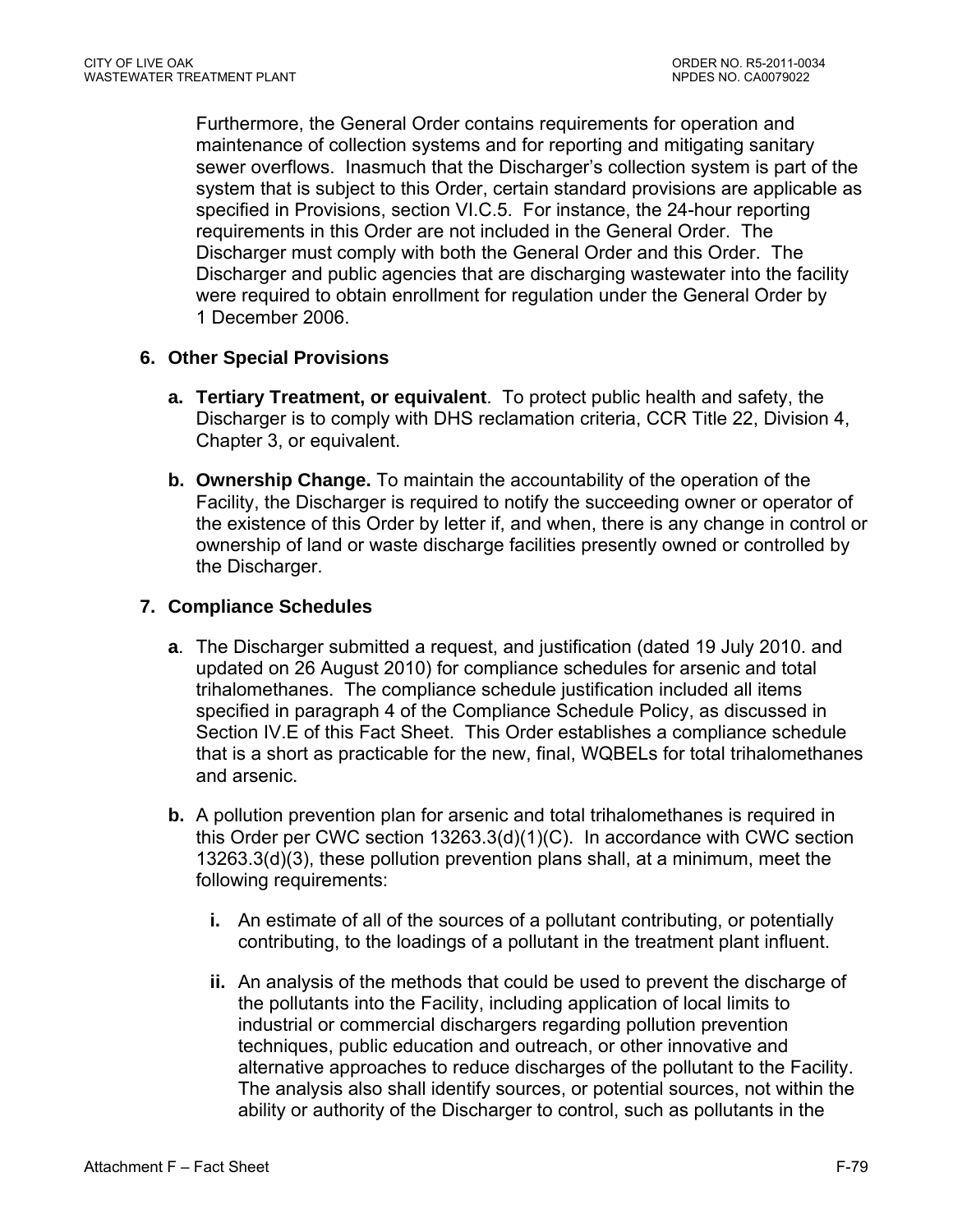potable water supply, airborne pollutants, pharmaceuticals, or pesticides, and estimate the magnitude of those sources, to the extent feasible.

- **iii.** An estimate of load reductions that may be attained through the methods identified in subparagraph ii.
- **iv.** A plan for monitoring the results of the pollution prevention program.
- **v.** A description of the tasks, cost, and time required to investigate and implement various elements in the pollution prevention plan.
- **vi.** A statement of the Discharger's pollution prevention goals and strategies, including priorities for short-term and long-term action, and a description of the Discharger's intended pollution prevention activities for the immediate future.
- **vii.** A description of the Discharger's existing pollution prevention programs.
- **viii.** An analysis, to the extent feasible, of any adverse environmental impacts, including cross-media impacts or substitute chemicals that may result from the implementation of the pollution prevention program.
- **ix.** An analysis, to the extent feasible, of the costs and benefits that may be incurred to implement the pollution prevention program.

# **VIII PUBLIC PARTICIPATION**

The Central Valley Water Board is considering the issuance of WDRs that will serve as an NPDES permit for the Facility. As a step in the WDR adoption process, the Central Valley Water Board staff has developed tentative WDRs. The Central Valley Water Board encourages public participation in the WDR adoption process.

### **A. Notification of Interested Parties**

The Central Valley Water Board has notified the Discharger and interested agencies and persons of its intent to prescribe waste discharge requirements for the discharge and has provided them with an opportunity to submit their written comments and recommendations. Notification was provided through the following: Direct mailing to agencies and known interested parties; Posting of NOPH at the Facility, the Discharger's offices and the local post office; and Publication in the local paper.

#### **B. Written Comments**

The staff determinations are tentative. Interested persons are invited to submit written comments concerning these tentative WDRs. Comments must be submitted either in person or by mail to the Executive Office at the Central Valley Water Board at the address above on the cover page of this Order.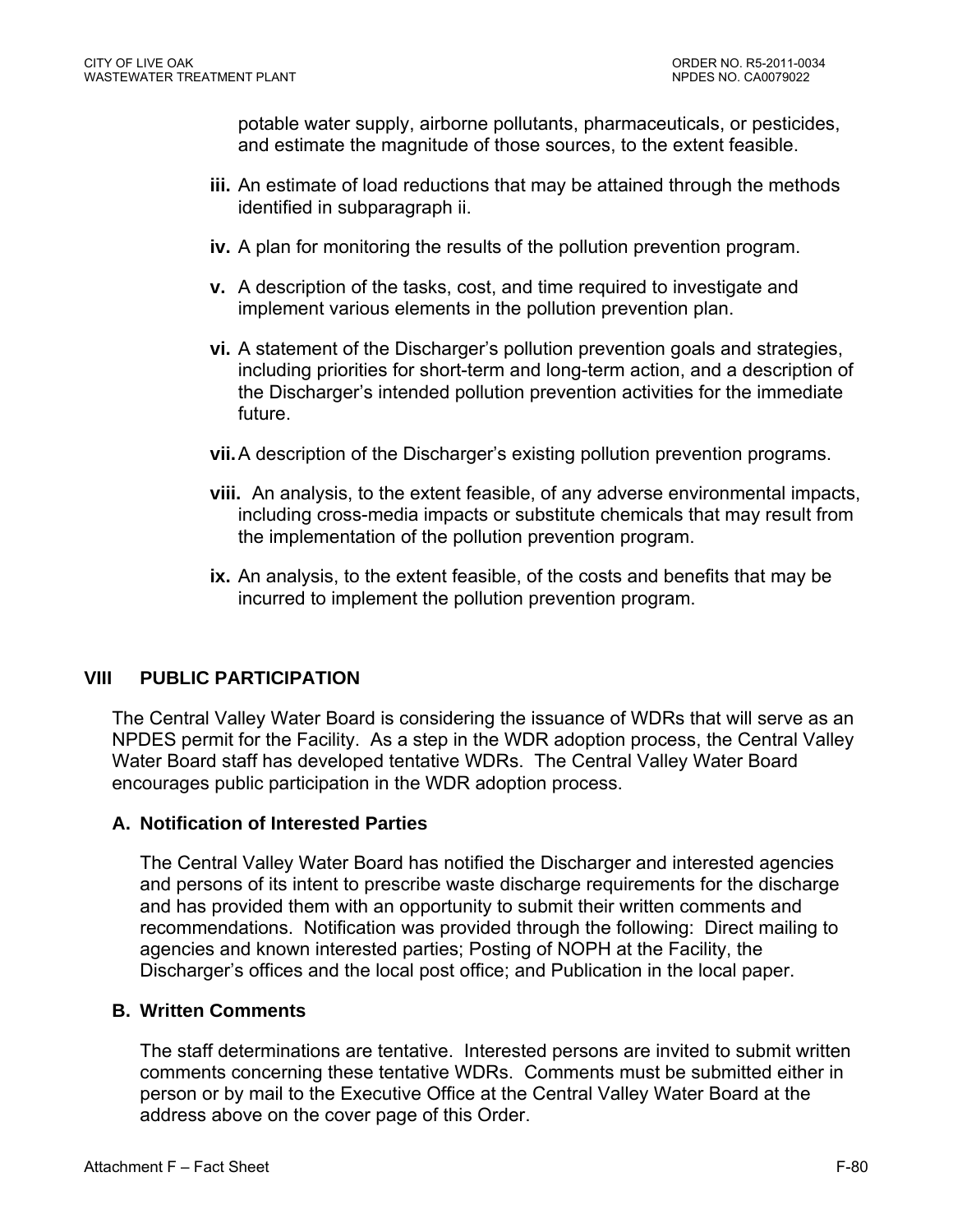To be fully responded to by staff and considered by the Central Valley Water Board, written comments must be received at the Central Valley Water Board offices by 5:00 p.m. on **30 August 2010.**

### **C. Public Hearing**

The Central Valley Water Board will hold a public hearing on the tentative WDRs during its regular Board meeting on the following date and time and at the following location:

| Date:     | 8/9/10 June 2011                                            |
|-----------|-------------------------------------------------------------|
| Time:     | 8:30a.m.                                                    |
| Location: | Regional Water Quality Control Board, Central Valley Region |
|           | 11020 Sun Center Dr., Suite #200                            |
|           | Rancho Cordova, CA 95670                                    |

Interested persons are invited to attend. At the public hearing, the Central Valley Water Board will hear testimony, if any, pertinent to the discharge, WDRs, and permit. Oral testimony will be heard; however, for accuracy of the record, important testimony should be in writing.

Please be aware that dates and venues may change. Our Web address is www.waterboards.ca.gov/centralvalley, where you can access the current agenda for changes in dates and locations.

### **D. Waste Discharge Requirements Petitions**

Any aggrieved person may petition the State Water Board to review the decision of the Central Valley Water Board regarding the final WDRs. The petition must be submitted within 30 days of the Central Valley Water Board's action to the following address:

State Water Resources Control Board Office of Chief Counsel P.O. Box 100, 1001 I Street Sacramento, CA 95812-0100

### **E. Information and Copying**

The Report of Waste Discharge, related documents, tentative effluent limitations and special provisions, comments received, and other information are on file and may be inspected at the address above at any time between 8:30 a.m. and 4:45 p.m., Monday through Friday. Copying of documents may be arranged through the Central Valley Water Board by calling (916) 464-3291.

### **F. Register of Interested Persons**

Any person interested in being placed on the mailing list for information regarding the WDRs and NPDES permit should contact the Central Valley Water Board, reference this Facility, and provide a name, address, and phone number.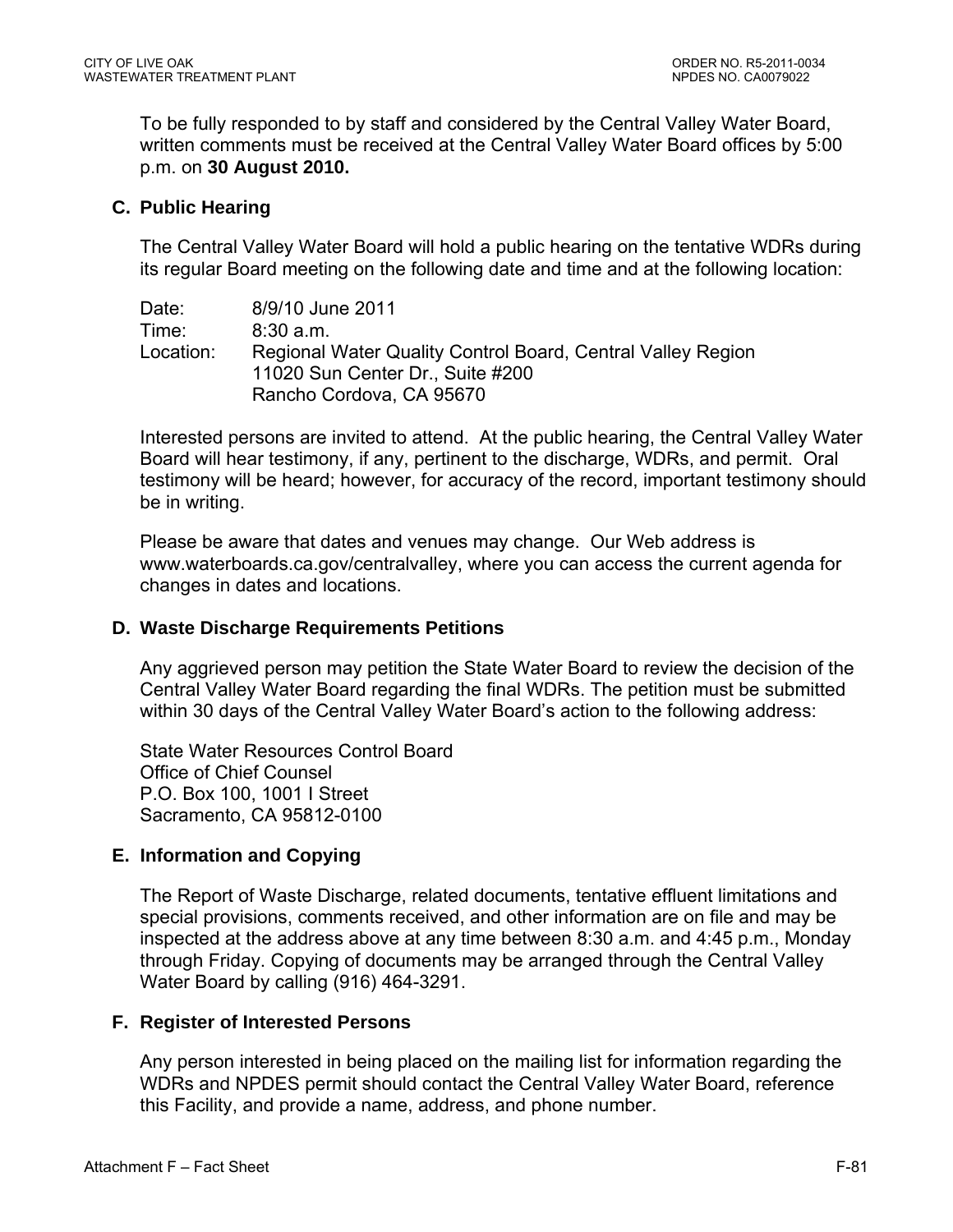.

# **G. Additional Information**

Requests for additional information or questions regarding this order should be directed to Mr. David Kirn at 916.464.4761 or at dwkirn@waterboards.ca.gov.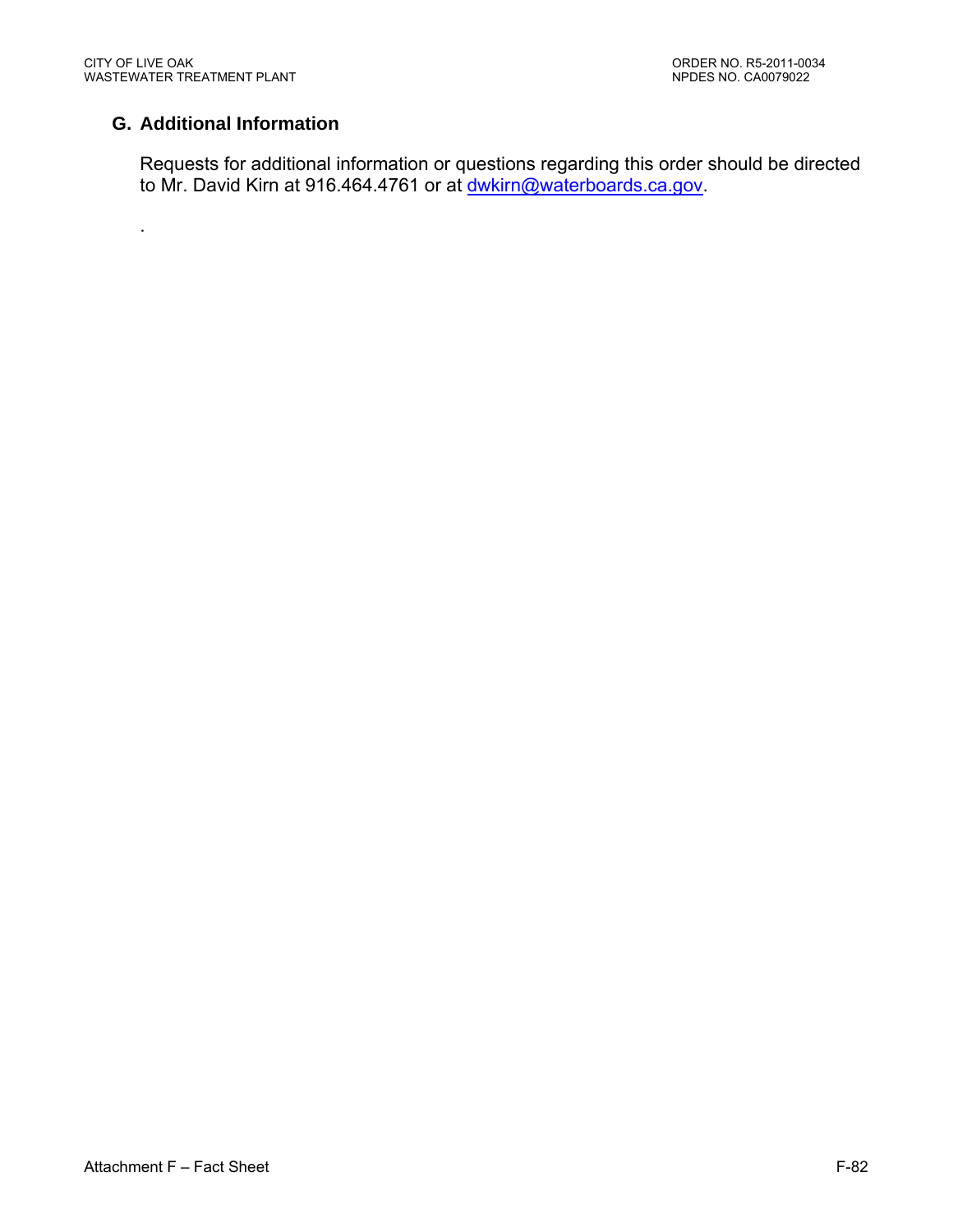#### **ATTACHMENT G – SUMMARY OF REASONABLE POTENTIAL ANALYSIS**

| <b>Constituent</b>           | <b>Units</b> | <b>MEC</b> | B              | $\mathbf C$ | <b>CMC</b>                            | <b>CCC</b>                            | Water &<br>Org                                 | Org.<br>Only             | <b>Basin</b><br>Plan     | <b>MCL</b>               | Reasonable<br><b>Potential</b> |
|------------------------------|--------------|------------|----------------|-------------|---------------------------------------|---------------------------------------|------------------------------------------------|--------------------------|--------------------------|--------------------------|--------------------------------|
| $4,4'$ -DDE                  | µg/L         | 0.012      | <b>ND</b>      | <b>ND</b>   | $- -$                                 | $-$                                   | --                                             | $- -$                    | --                       | $- -$                    | Yes                            |
| Alpha BHC                    | µg/L         | 0.022      | <b>ND</b>      | <b>ND</b>   | $\sim$ $\sim$                         | $\hspace{0.05cm}$ – $\hspace{0.05cm}$ | $\hspace{0.1mm}-\hspace{0.1mm}-\hspace{0.1mm}$ | ——                       | $\overline{\phantom{a}}$ | $\overline{\phantom{a}}$ | Yes                            |
| Alpha Endosulfan             | µg/L         | 0.0008     | <b>ND</b>      | <b>ND</b>   | $\hspace{0.05cm}$ – $\hspace{0.05cm}$ | $\overline{\phantom{a}}$              | $\overline{\phantom{a}}$                       | $\qquad \qquad -$        | $\overline{\phantom{m}}$ | $\overline{\phantom{a}}$ | Yes                            |
| Aluminum                     | µg/L         | 530        | 1300           | 200         | 750                                   | 87                                    | $\overline{a}$                                 | $\overline{\phantom{a}}$ | $\overline{\phantom{a}}$ | 200                      | Yes                            |
| Ammonia, Total (as N)        | mg/L         | 17.1       | 3.1            | 1.17        | $\overline{\phantom{a}}$              | $\hspace{0.05cm}$ – $\hspace{0.05cm}$ | $\hspace{0.05cm}$ $\hspace{0.05cm}$            | $\overline{\phantom{a}}$ | $-$                      | 50                       | Yes                            |
| Arsenic                      | µg/L         | 28.6       | 22             | 10          | $\overline{\phantom{m}}$              | $\qquad \qquad \qquad -$              | $\overline{\phantom{a}}$                       | --                       | --                       | 10                       | Yes                            |
| Bis (2-ethylhexyl) phthalate | µg/L         | 0.7        | <b>ND</b>      | 1.8         | --                                    |                                       | $\overline{\phantom{m}}$                       | --                       | $\qquad \qquad \cdots$   |                          | <b>No</b>                      |
| Cadmium, Total Recoverable   | µg/L         | 0.15       | 31             | 4.6/0.96    | 9.5/1,2                               | 4.6/0.96                              | $\overline{\phantom{m}}$                       | -−                       | $\overline{\phantom{a}}$ | $\overline{\phantom{a}}$ | Yes                            |
| Chlorine, Total Residual     | µg/L         | <b>NA</b>  | $\overline{a}$ | 0.011       | $- -$                                 | $\overline{\phantom{a}}$              | $\overline{\phantom{m}}$                       | –−                       | $\overline{\phantom{a}}$ | $\overline{\phantom{a}}$ | Yes                            |
| Chloroform                   | µg/L         | 150        | 1.7            | 80          | $\hspace{0.05cm} \ldots$              | $\overline{\phantom{a}}$              | $\qquad \qquad -$                              | --                       | $\qquad \qquad \cdots$   | --                       | Yes                            |
| <b>Chronic Toxicity</b>      | <b>TU</b>    | >1.0       | $\overline{a}$ | 1.0         | $\overline{a}$                        | $\overline{a}$                        | $-$                                            | $- -$                    | $\overline{\phantom{a}}$ | $-$                      | Yes                            |
| Copper, Total Recoverable    | µg/L         | 11         | 6.2            | 18/3.3      | 29/4.5                                | 18/3.3                                | $\overline{\phantom{a}}$                       | $\hspace{0.05cm}$        | $\overline{\phantom{m}}$ | $\qquad \qquad \cdots$   | Yes                            |
| Cyanide                      | µg/L         | <b>ND</b>  | 6.9            | 5.2         | $--$                                  | $\overline{a}$                        | $\overline{a}$                                 | $- -$                    | --                       | $\overline{\phantom{a}}$ | <b>No</b>                      |
| Diazinon                     | µg/L         | <b>ND</b>  | <b>ND</b>      | 0.05        | $\overline{\phantom{a}}$              | $\overline{\phantom{a}}$              | $\overline{\phantom{a}}$                       | --                       | --                       |                          | <b>No</b>                      |
| Dibromochloromethane         | µg/L         | 4.2        | <b>ND</b>      | 0.41        | $\overline{\phantom{a}}$              | $\overline{\phantom{a}}$              | $\overline{\phantom{m}}$                       | --                       | $-$                      | $\overline{\phantom{m}}$ | Yes                            |
| Dichlorobromomethane         | µg/L         | 28.2       | <b>ND</b>      | 0.56        | $\overline{\phantom{a}}$              | $\overline{\phantom{a}}$              | $\overline{\phantom{a}}$                       | $- -$                    | $\overline{\phantom{a}}$ | $- -$                    | Yes                            |
| EC (Salinity)                | umhos/cm     | 1188       | 1079           | 700         | $\frac{1}{2}$                         | $\overline{\phantom{a}}$              | $\overline{\phantom{a}}$                       | $\overline{\phantom{a}}$ | $\overline{\phantom{a}}$ | 900                      | Yes                            |
| Endrin Aldelhyde             | µg/L         | 0.006      | <b>ND</b>      | <b>ND</b>   | $\frac{1}{2}$                         | $\overline{\phantom{a}}$              | $-$                                            | $- -$                    | $\overline{\phantom{a}}$ | $- -$                    | <b>Yes</b>                     |
| Iron                         | µg/L         | 1210       | 2000           | 300         | $\overline{\phantom{a}}$              | $\overline{\phantom{a}}$              | $\overline{\phantom{a}}$                       | $\overline{\phantom{a}}$ | --                       | 300                      | Yes                            |
| Manganese                    | µg/L         | 43.2       | 470            | 50          | $\frac{1}{2}$                         | $-$                                   | $\overline{\phantom{a}}$                       | --                       | $-$                      | 50                       | Yes                            |
| Mercury                      | µg/L         | 0.0134     | 0.0115         | 0.05        | $-$                                   | $-$                                   | $\overline{\phantom{a}}$                       | $\overline{\phantom{a}}$ | $-$                      | $-$                      | Yes                            |
| Nitrate (as N)               | mg/L         | 13.8       | 6.6            | 10          | $-$                                   | $-$                                   | $- -$                                          | --                       | --                       | 10                       | Yes                            |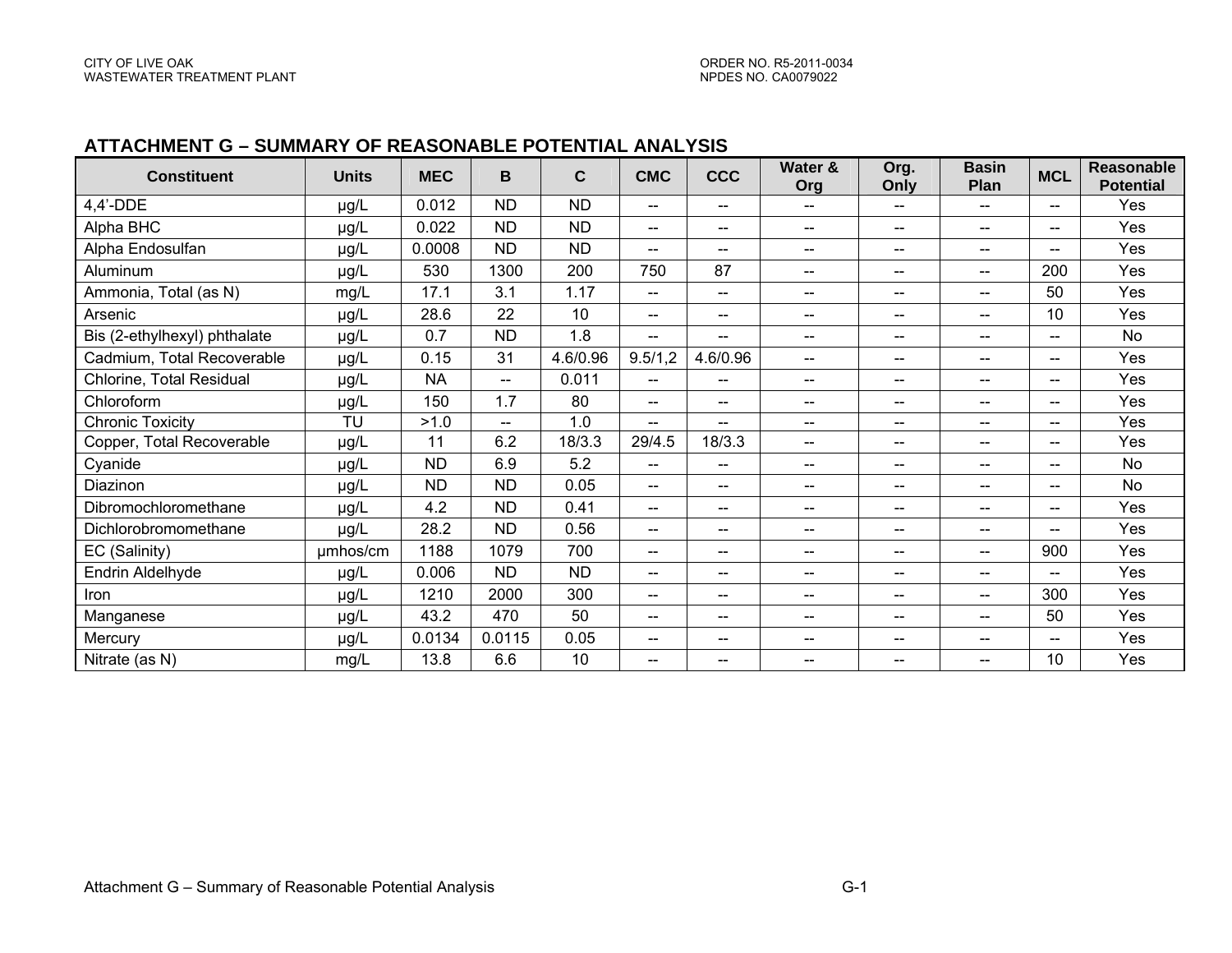| <b>Constituent</b>                                                                        | <b>Units</b> | <b>MEC</b> | в | C | <b>CMC</b> | <b>CCC</b> | Water &<br><b>Org</b> | Org.<br>Only | <b>Basin</b><br>Plan | <b>MCL</b> | Reasonable<br><b>Potential</b> |
|-------------------------------------------------------------------------------------------|--------------|------------|---|---|------------|------------|-----------------------|--------------|----------------------|------------|--------------------------------|
| General Note: All inorganic concentrations are given as a total recoverable.              |              |            |   |   |            | Footnotes: |                       |              |                      |            |                                |
| MEC = Maximum Effluent Concentration<br>(1)                                               |              |            |   |   |            |            |                       |              |                      |            |                                |
| (2)<br>B = Maximum Receiving Water Concentration or lowest detection level, if non-detect |              |            |   |   |            |            |                       |              |                      |            |                                |
| C = Criterion used for Reasonable Potential Analysis                                      |              |            |   |   |            |            |                       |              |                      |            |                                |
| CMC = Criterion Maximum Concentration (CTR or NTR)                                        |              |            |   |   |            |            |                       |              |                      |            |                                |
| CCC = Criterion Continuous Concentration (CTR or NTR)                                     |              |            |   |   |            |            |                       |              |                      |            |                                |
| Water & Org = Human Health Criterion for Consumption of Water & Organisms (CTR or         |              |            |   |   |            |            |                       |              |                      |            |                                |
| NTR)                                                                                      |              |            |   |   |            |            |                       |              |                      |            |                                |
| Org. Only = Human Health Criterion for Consumption of Organisms Only (CTR or NTR)         |              |            |   |   |            |            |                       |              |                      |            |                                |
| Basin Plan = Numeric Site-specific Basin Plan Water Quality Objective                     |              |            |   |   |            |            |                       |              |                      |            |                                |
| MCL = Drinking Water Standards Maximum Contaminant Level                                  |              |            |   |   |            |            |                       |              |                      |            |                                |

NA = Not Available

ND = Non-detect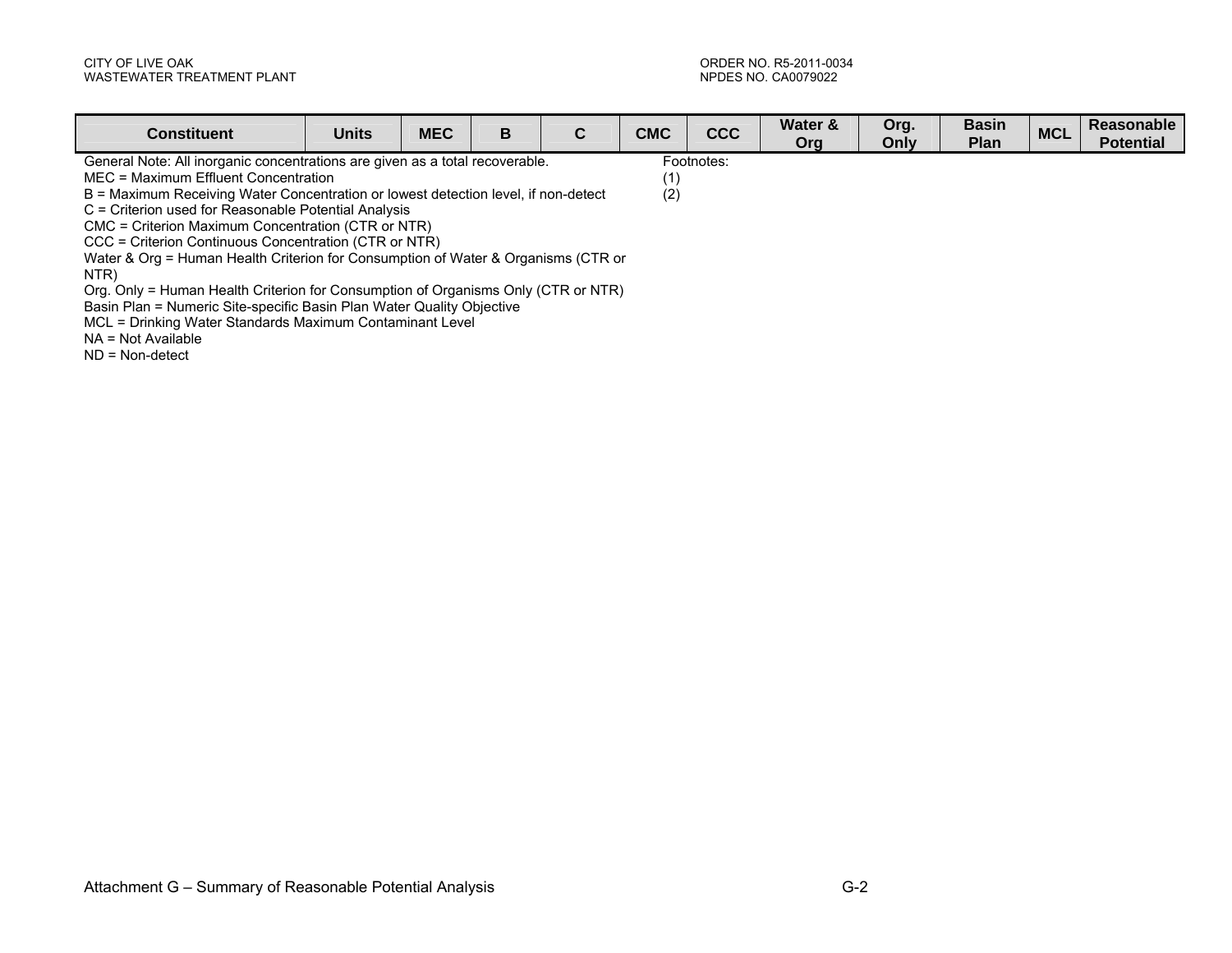# **ATTACHMENT H – CONSTITUENTS TO BE MONITORED**

- **I. Background.** Sections 2.4.1 through 2.4.4 of the SIP provide minimum standards for analyses and reporting. (Copies of the SIP may be obtained from the State Water Resources Control Board, or downloaded from http://www.waterboards.ca.gov/iswp/index.html). To implement the SIP, effluent and receiving water data are needed for all priority pollutants. Effluent and receiving water pH and hardness are required to evaluate the toxicity of certain priority pollutants (such as heavy metals) where the toxicity of the constituents varies with pH and/or hardness. Section 3 of the SIP prescribes mandatory monitoring of dioxin congeners. In addition to specific requirements of the SIP, the Central Valley Water Board is requiring the following monitoring:
	- **A. Drinking water constituents**. Constituents for which drinking water Maximum Contaminant Levels (MCLs) have been prescribed in the California Code of Regulation are included in the *Water Quality Control Plan, Fourth Edition, for the Sacramento and San Joaquin River Basins* (Basin Plan). The Drinking Water Policy implemented through the Basin Plan defines virtually all surface waters within the Central Valley Region as being suitable or potentially suitable for municipal and domestic supply. The Basin Plan further requires that, at a minimum, water designated for use as domestic or municipal supply shall not contain concentrations of chemical constituents in excess of the MCLs contained in the California Code of Regulations.
	- **B. Effluent and receiving water temperature.** This is both a concern for application of certain temperature-sensitive constituents, such as fluoride, and for compliance with the Basin Plan's thermal discharge requirements.
	- **C. Effluent and receiving water hardness and pH.** These are necessary because several of the CTR constituents are hardness and pH dependent.
	- **D. Dioxin and furan sampling.** Section 3 of the SIP has specific requirements for the collection of samples for analysis of dioxin and furan congeners, which are detailed in section III.G., below. Pursuant to Section 13267 of the California Water Code, this Order includes a requirement for the Discharger to submit monitoring data for the effluent and receiving water as described in section III.G., below.

### **II. Monitoring Requirements.**

**A. Quarterly Monitoring**. Quarterly priority pollutant samples shall be collected from the effluent and upstream receiving water (EFF-001 and RSW-001) and analyzed for the constituents listed in Table I-1. Quarterly monitoring shall be conducted during the third or fourth year of the permit term for 1 year (4 consecutive samples, evenly distributed throughout the year) and the results of such monitoring be submitted to the Central Valley Water Board. Each individual monitoring event shall provide representative sample results for the effluent and upstream receiving water.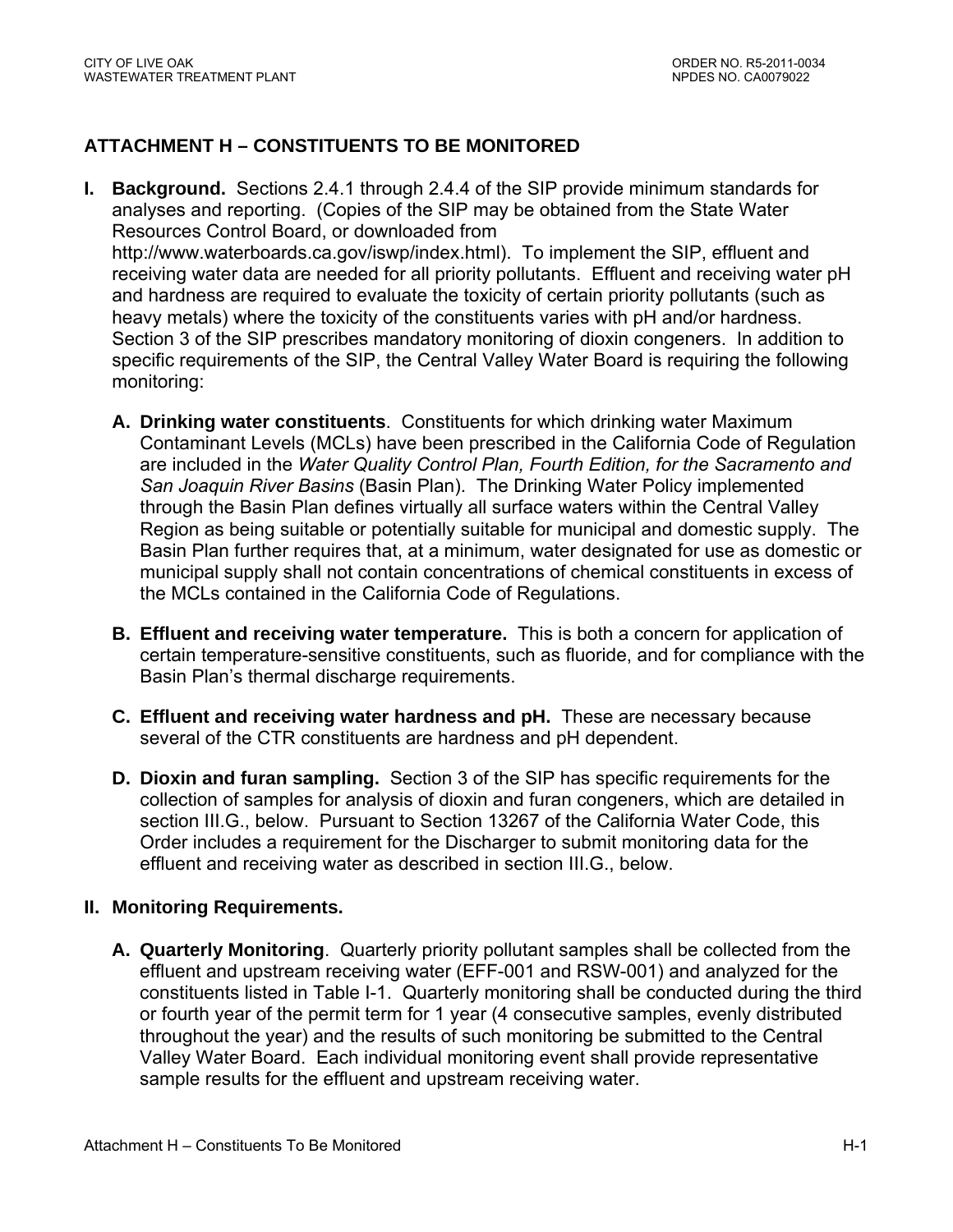- **B. Semi-annual Monitoring (dioxins and furans only)**. Semi-annual monitoring for one year is required for dioxins and furans, as specified in Attachment H. The results of dioxin and furan monitoring shall be submitted to the Central Valley Water Board with the quarterly priority data at the completion of the Effluent and Receiving Water Characterization Study, and during the fourth year of the permit term.
- **C. Concurrent Sampling.** Effluent and receiving water sampling shall be performed at approximately the same time, on the same date.
- **D. Sample type.** All effluent samples shall be taken as 24-hour flow proportioned composite samples unless designated as a grab sample such as dioxins and furans, Bis(2-ethylhexyl) phthalate, and other volatile compounds. All receiving water samples shall be taken as grab samples.

|                 |                                       |                             | <b>Controlling Water Quality Criterion for</b><br><b>Surface Waters</b> |                                                                        | <b>Criterion</b>                       |                                         |
|-----------------|---------------------------------------|-----------------------------|-------------------------------------------------------------------------|------------------------------------------------------------------------|----------------------------------------|-----------------------------------------|
| <b>CTR</b><br># | <b>Constituent</b>                    | <b>CAS</b><br><b>Number</b> | <b>Basis</b>                                                            | <b>Criterion</b><br><b>Concentration</b><br>ug/L or noted <sup>1</sup> | Quantitation<br>Limit<br>ug/L or noted | <b>Suggested Test</b><br><b>Methods</b> |
|                 | <b>VOLATILE ORGANICS</b>              |                             |                                                                         |                                                                        |                                        |                                         |
| 28              | 1,1-Dichloroethane                    | 75343                       | <b>Primary MCL</b>                                                      | 5                                                                      | 0.5                                    | <b>EPA 8260B</b>                        |
| 30              | 1,1-Dichloroethene                    | 75354                       | <b>National Toxics Rule</b>                                             | 0.057                                                                  | 0.5                                    | <b>EPA 8260B</b>                        |
| 41              | 1,1,1-Trichloroethane                 | 71556                       | <b>Primary MCL</b>                                                      | 200                                                                    | 0.5                                    | <b>EPA 8260B</b>                        |
| 42              | 1,1,2-Trichloroethane                 | 79005                       | <b>National Toxics Rule</b>                                             | 0.6                                                                    | 0.5                                    | <b>EPA 8260B</b>                        |
| 37              | 1,1,2,2-Tetrachloroethane             | 79345                       | <b>National Toxics Rule</b>                                             | 0.17                                                                   | 0.5                                    | <b>EPA 8260B</b>                        |
| 75              | 1,2-Dichlorobenzene                   | 95501                       | Taste & Odor                                                            | 10                                                                     | 0.5                                    | <b>EPA 8260B</b>                        |
| 29              | 1,2-Dichloroethane                    | 107062                      | <b>National Toxics Rule</b>                                             | 0.38                                                                   | 0.5                                    | <b>EPA 8260B</b>                        |
|                 | cis-1,2-Dichloroethene                | 156592                      | <b>Primary MCL</b>                                                      | 6                                                                      | 0.5                                    | <b>EPA 8260B</b>                        |
| 31              | 1,2-Dichloropropane                   | 78875                       | Calif. Toxics Rule                                                      | 0.52                                                                   | 0.5                                    | <b>EPA 8260B</b>                        |
| 101             | 1,2,4-Trichlorobenzene                | 120821                      | <b>Public Health Goal</b>                                               | 5                                                                      | 0.5                                    | <b>EPA 8260B</b>                        |
| 76              | 1,3-Dichlorobenzene                   | 541731                      | Taste & Odor                                                            | 10                                                                     | 0.5                                    | <b>EPA 8260B</b>                        |
| 32              | 1,3-Dichloropropene                   | 542756                      | <b>Primary MCL</b>                                                      | 0.5                                                                    | 0.5                                    | <b>EPA 8260B</b>                        |
| 77              | 1,4-Dichlorobenzene                   | 106467                      | <b>Primary MCL</b>                                                      | 5                                                                      | 0.5                                    | <b>EPA 8260B</b>                        |
| 17              | Acrolein                              | 107028                      | <b>Aquatic Toxicity</b>                                                 | 21                                                                     | $\overline{2}$                         | <b>EPA 8260B</b>                        |
| 18              | Acrylonitrile                         | 107131                      | <b>National Toxics Rule</b>                                             | 0.059                                                                  | $\overline{2}$                         | <b>EPA 8260B</b>                        |
| 19              | Benzene                               | 71432                       | <b>Primary MCL</b>                                                      | 1                                                                      | 0.5                                    | <b>EPA 8260B</b>                        |
| 20              | <b>Bromoform</b>                      | 75252                       | Calif. Toxics Rule                                                      | 4.3                                                                    | 0.5                                    | <b>EPA 8260B</b>                        |
| 34              | Bromomethane                          | 74839                       | Calif. Toxics Rule                                                      | 48                                                                     | $\mathbf{1}$                           | <b>EPA 8260B</b>                        |
| 21              | Carbon tetrachloride                  | 56235                       | <b>National Toxics Rule</b>                                             | 0.25                                                                   | 0.5                                    | <b>EPA 8260B</b>                        |
| 22              | Chlorobenzene (mono<br>chlorobenzene) | 108907                      | Taste & Odor                                                            | 50                                                                     | 0.5                                    | <b>EPA 8260B</b>                        |
| 24              | Chloroethane                          | 75003                       | Taste & Odor                                                            | 16                                                                     | 0.5                                    | <b>EPA 8260B</b>                        |
| 25              | 2- Chloroethyl vinyl ether            | 110758                      | <b>Aquatic Toxicity</b>                                                 | 122(3)                                                                 | $\mathbf{1}$                           | <b>EPA 8260B</b>                        |

#### **Table I-1. Priority Pollutants**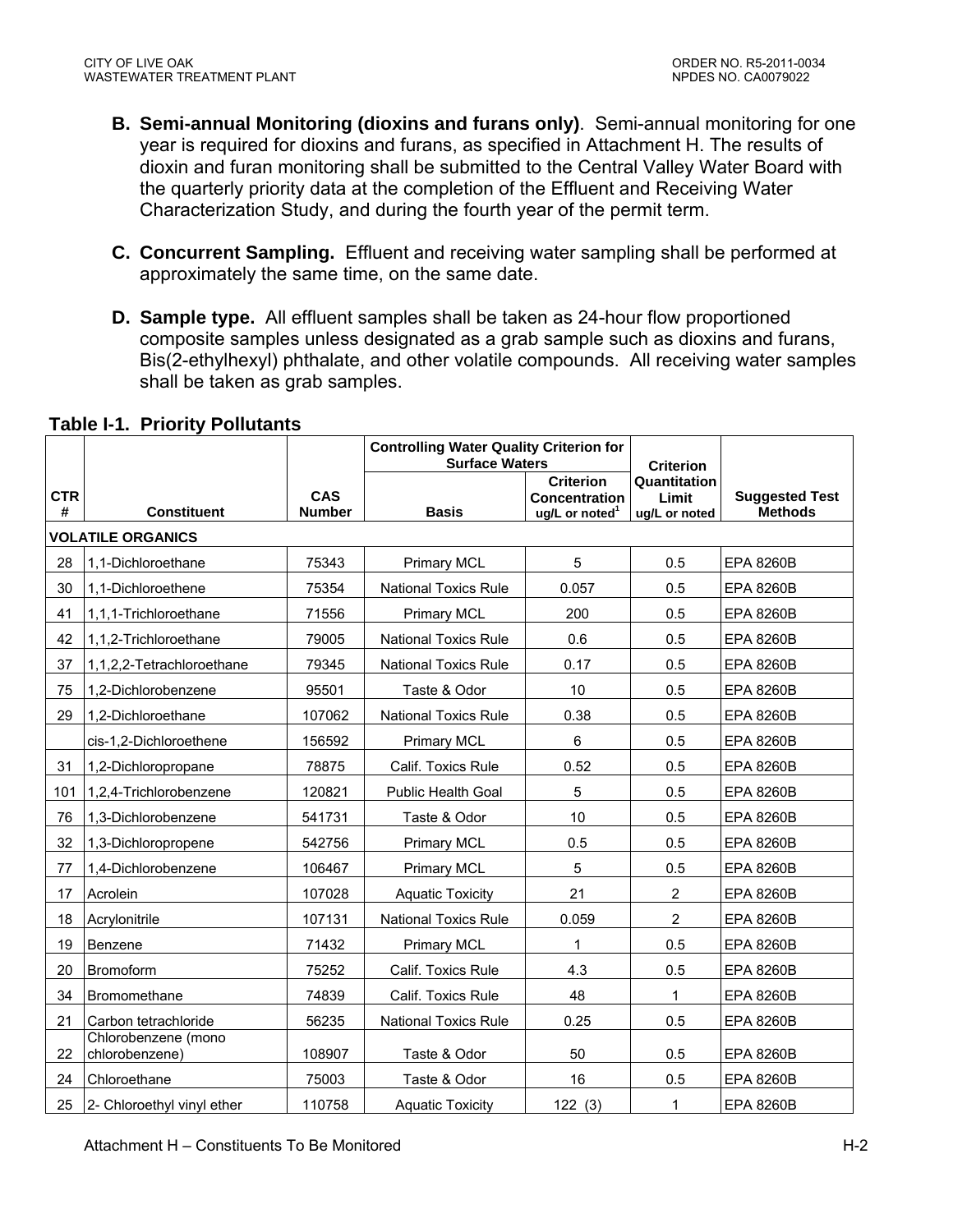|                 |                                           |                             | <b>Controlling Water Quality Criterion for</b><br><b>Surface Waters</b> |                                                                        | <b>Criterion</b>                       |                                         |
|-----------------|-------------------------------------------|-----------------------------|-------------------------------------------------------------------------|------------------------------------------------------------------------|----------------------------------------|-----------------------------------------|
| <b>CTR</b><br># | <b>Constituent</b>                        | <b>CAS</b><br><b>Number</b> | <b>Basis</b>                                                            | <b>Criterion</b><br><b>Concentration</b><br>ug/L or noted <sup>1</sup> | Quantitation<br>Limit<br>ug/L or noted | <b>Suggested Test</b><br><b>Methods</b> |
| 26              | Chloroform                                | 67663                       | <b>OEHHA Cancer Risk</b>                                                | 1.1                                                                    | 0.5                                    | <b>EPA 8260B</b>                        |
| 35              | Chloromethane                             | 74873                       | <b>USEPA Health Advisory</b>                                            | 3                                                                      | 0.5                                    | <b>EPA 8260B</b>                        |
| 23              | Dibromochloromethane                      | 124481                      | Calif. Toxics Rule                                                      | 0.41                                                                   | 0.5                                    | <b>EPA 8260B</b>                        |
| 27              | Dichlorobromomethane                      | 75274                       | Calif. Toxics Rule                                                      | 0.56                                                                   | 0.5                                    | <b>EPA 8260B</b>                        |
| 36              | Dichloromethane                           | 75092                       | Calif. Toxics Rule                                                      | 4.7                                                                    | 0.5                                    | <b>EPA 8260B</b>                        |
| 33              | Ethylbenzene                              | 100414                      | Taste & Odor                                                            | 29                                                                     | 0.5                                    | <b>EPA 8260B</b>                        |
| 88              | Hexachlorobenzene                         | 118741                      | Calif. Toxics Rule                                                      | 0.00075                                                                | 1                                      | <b>EPA 8260B</b>                        |
| 89              | Hexachlorobutadiene                       | 87683                       | <b>National Toxics Rule</b>                                             | 0.44                                                                   | $\mathbf{1}$                           | <b>EPA 8260B</b>                        |
| 91              | Hexachloroethane                          | 67721                       | <b>National Toxics Rule</b>                                             | 1.9                                                                    | 1                                      | <b>EPA 8260B</b>                        |
| 94              | Naphthalene                               | 91203                       | <b>USEPA IRIS</b>                                                       | 14                                                                     | 10                                     | <b>EPA 8260B</b>                        |
| 38              | Tetrachloroethene                         | 127184                      | <b>National Toxics Rule</b>                                             | 0.8                                                                    | 0.5                                    | <b>EPA 8260B</b>                        |
| 39              | Toluene                                   | 108883                      | Taste & Odor                                                            | 42                                                                     | 0.5                                    | <b>EPA 8260B</b>                        |
| 40              | trans-1,2-Dichloroethylene                | 156605                      | <b>Primary MCL</b>                                                      | 10                                                                     | 0.5                                    | <b>EPA 8260B</b>                        |
| 43              | Trichloroethene                           | 79016                       | <b>National Toxics Rule</b>                                             | 2.7                                                                    | 0.5                                    | EPA 8260B                               |
| 44              | Vinyl chloride                            | 75014                       | <b>Primary MCL</b>                                                      | 0.5                                                                    | 0.5                                    | <b>EPA 8260B</b>                        |
|                 | Methyl-tert-butyl ether (MTBE)            | 1634044                     | Secondary MCL                                                           | 5                                                                      | 0.5                                    | <b>EPA 8260B</b>                        |
|                 | Trichlorofluoromethane                    | 75694                       | <b>Primary MCL</b>                                                      | 150                                                                    | 5                                      | <b>EPA 8260B</b>                        |
|                 | 1,1,2-Trichloro-1,2,2-<br>Trifluoroethane | 76131                       | <b>Primary MCL</b>                                                      | 1200                                                                   | 10                                     | <b>EPA 8260B</b>                        |
|                 | Styrene                                   | 100425                      | Taste & Odor                                                            | 11                                                                     | 0.5                                    | <b>EPA 8260B</b>                        |
|                 | Xylenes                                   | 1330207                     | Taste & Odor                                                            | 17                                                                     | 0.5                                    | <b>EPA 8260B</b>                        |
|                 | <b>SEMI-VOLATILE ORGANICS</b>             |                             |                                                                         |                                                                        |                                        |                                         |
| 60              | 1,2-Benzanthracene                        | 56553                       | Calif. Toxics Rule                                                      | 0.0044                                                                 | 5                                      | <b>EPA 8270C</b>                        |
| 85              | 1,2-Diphenylhydrazine                     | 122667                      | <b>National Toxics Rule</b>                                             | 0.04                                                                   | 1                                      | <b>EPA 8270C</b>                        |
| 45              | 2-Chlorophenol                            | 95578                       | Taste and Odor                                                          | 0.1                                                                    | $\overline{2}$                         | <b>EPA 8270C</b>                        |
| 46              | 2,4-Dichlorophenol                        | 120832                      | Taste and Odor                                                          | 0.3                                                                    | $\mathbf{1}$                           | <b>EPA 8270C</b>                        |
| 47              | 2,4-Dimethylphenol                        | 105679                      | Calif. Toxics Rule                                                      | 540                                                                    | $\overline{2}$                         | <b>EPA 8270C</b>                        |
| 49              | 2,4-Dinitrophenol                         | 51285                       | <b>National Toxics Rule</b>                                             | 70                                                                     | 5                                      | <b>EPA 8270C</b>                        |
| 82              | 2,4-Dinitrotoluene                        | 121142                      | <b>National Toxics Rule</b>                                             | 0.11                                                                   | 5                                      | <b>EPA 8270C</b>                        |
| 55              | 2,4,6-Trichlorophenol                     | 88062                       | Taste and Odor                                                          | 2                                                                      | 10                                     | <b>EPA 8270C</b>                        |
| 83              | 2,6-Dinitrotoluene                        | 606202                      | <b>USEPA IRIS</b>                                                       | 0.05                                                                   | 5                                      | <b>EPA 8270C</b>                        |
| 50              | 2-Nitrophenol                             | 25154557                    | <b>Aquatic Toxicity</b>                                                 | 150(5)                                                                 | 10                                     | <b>EPA 8270C</b>                        |
| 71              | 2-Chloronaphthalene                       | 91587                       | <b>Aquatic Toxicity</b>                                                 | 1600(6)                                                                | 10                                     | <b>EPA 8270C</b>                        |
| 78              | 3,3'-Dichlorobenzidine                    | 91941                       | <b>National Toxics Rule</b>                                             | 0.04                                                                   | 5                                      | <b>EPA 8270C</b>                        |
| 62              | 3,4-Benzofluoranthene                     | 205992                      | Calif. Toxics Rule                                                      | 0.0044                                                                 | 10                                     | <b>EPA 8270C</b>                        |
| 52              | 4-Chloro-3-methylphenol                   | 59507                       | <b>Aquatic Toxicity</b>                                                 | 30                                                                     | 5                                      | <b>EPA 8270C</b>                        |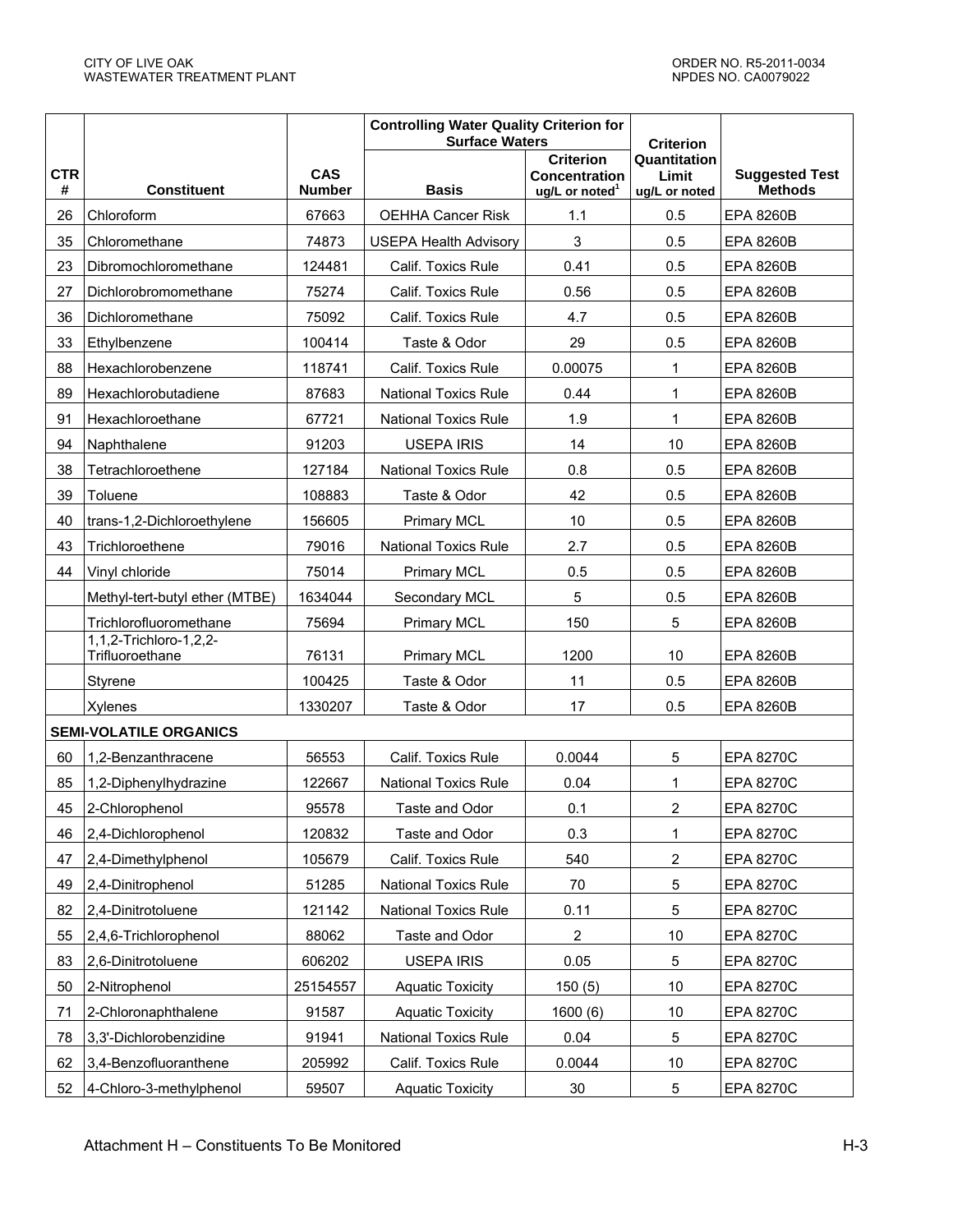|                 |                                      |                             | <b>Controlling Water Quality Criterion for</b><br><b>Surface Waters</b> |                                                                | <b>Criterion</b>                       |                                         |
|-----------------|--------------------------------------|-----------------------------|-------------------------------------------------------------------------|----------------------------------------------------------------|----------------------------------------|-----------------------------------------|
| <b>CTR</b><br># | <b>Constituent</b>                   | <b>CAS</b><br><b>Number</b> | <b>Basis</b>                                                            | <b>Criterion</b><br><b>Concentration</b><br>ug/L or noted $^1$ | Quantitation<br>Limit<br>ug/L or noted | <b>Suggested Test</b><br><b>Methods</b> |
| 48              | 4,6-Dinitro-2-methylphenol           | 534521                      | <b>National Toxics Rule</b>                                             | 13.4                                                           | 10                                     | <b>EPA 8270C</b>                        |
| 51              | 4-Nitrophenol                        | 100027                      | <b>USEPA Health Advisory</b>                                            | 60                                                             | 5                                      | <b>EPA 8270C</b>                        |
| 69              | 4-Bromophenyl phenyl ether           | 101553                      | <b>Aquatic Toxicity</b>                                                 | 122                                                            | 10                                     | <b>EPA 8270C</b>                        |
| 72              | 4-Chlorophenyl phenyl ether          | 7005723                     | <b>Aquatic Toxicity</b>                                                 | 122(3)                                                         | 5                                      | <b>EPA 8270C</b>                        |
| 56              | Acenaphthene                         | 83329                       | Taste and Odor                                                          | 20                                                             | 1                                      | <b>EPA 8270C</b>                        |
| 57              | Acenaphthylene                       | 208968                      | No Criteria Available                                                   |                                                                | 10                                     | <b>EPA 8270C</b>                        |
| 58              | Anthracene                           | 120127                      | Calif. Toxics Rule                                                      | 9,600                                                          | 10                                     | <b>EPA 8270C</b>                        |
| 59              | Benzidine                            | 92875                       | National Toxics Rule                                                    | 0.00012                                                        | 5                                      | <b>EPA 8270C</b>                        |
| 61              | Benzo(a)pyrene (3,4-<br>Benzopyrene) | 50328                       | Calif. Toxics Rule                                                      | 0.0044                                                         | 0.1                                    | <b>EPA 8270C</b>                        |
| 63              | Benzo(g,h,i)perylene                 | 191242                      | No Criteria Available                                                   |                                                                | 5                                      | <b>EPA 8270C</b>                        |
| 64              | Benzo(k)fluoranthene                 | 207089                      | Calif. Toxics Rule                                                      | 0.0044                                                         | $\overline{2}$                         | <b>EPA 8270C</b>                        |
| 65              | Bis(2-chloroethoxy) methane          | 111911                      | No Criteria Available                                                   |                                                                | 5                                      | <b>EPA 8270C</b>                        |
| 66              | Bis(2-chloroethyl) ether             | 111444                      | <b>National Toxics Rule</b>                                             | 0.031                                                          | 1                                      | <b>EPA 8270C</b>                        |
| 67              | Bis(2-chloroisopropyl) ether         | 39638329                    | <b>Aquatic Toxicity</b>                                                 | 122(3)                                                         | 10                                     | <b>EPA 8270C</b>                        |
| 68              | Bis(2-ethylhexyl) phthalate          | 117817                      | <b>National Toxics Rule</b>                                             | 1.8                                                            | 3                                      | <b>EPA 8270C</b>                        |
| 70              | Butyl benzyl phthalate               | 85687                       | <b>Aquatic Toxicity</b>                                                 | 3(7)                                                           | 10                                     | <b>EPA 8270C</b>                        |
| 73              | Chrysene                             | 218019                      | Calif. Toxics Rule                                                      | 0.0044                                                         | 5                                      | <b>EPA 8270C</b>                        |
| 81              | Di-n-butylphthalate                  | 84742                       | <b>Aquatic Toxicity</b>                                                 | 3(7)                                                           | 10                                     | <b>EPA 8270C</b>                        |
| 84              | Di-n-octylphthalate                  | 117840                      | <b>Aquatic Toxicity</b>                                                 | 3(7)                                                           | 10                                     | <b>EPA 8270C</b>                        |
| 74              | Dibenzo(a,h)-anthracene              | 53703                       | Calif. Toxics Rule                                                      | 0.0044                                                         | 0.1                                    | <b>EPA 8270C</b>                        |
| 79              | Diethyl phthalate                    | 84662                       | <b>Aquatic Toxicity</b>                                                 | 3(7)                                                           | $\overline{2}$                         | <b>EPA 8270C</b>                        |
| 80              | Dimethyl phthalate                   | 131113                      | <b>Aquatic Toxicity</b>                                                 | 3(7)                                                           | $\overline{2}$                         | <b>EPA 8270C</b>                        |
| 86              | Fluoranthene                         | 206440                      | Calif. Toxics Rule                                                      | 300                                                            | 10                                     | <b>EPA 8270C</b>                        |
| 87              | Fluorene                             | 86737                       | Calif. Toxics Rule                                                      | 1300                                                           | 10                                     | <b>EPA 8270C</b>                        |
| 90              | Hexachlorocyclopentadiene            | 77474                       | Taste and Odor                                                          | 1                                                              | 1                                      | <b>EPA 8270C</b>                        |
| 92              | Indeno(1,2,3-c,d)pyrene              | 193395                      | Calif. Toxics Rule                                                      | 0.0044                                                         | 0.05                                   | <b>EPA 8270C</b>                        |
| 93              | Isophorone                           | 78591                       | <b>National Toxics Rule</b>                                             | 8.4                                                            | 1                                      | <b>EPA 8270C</b>                        |
| 98              | N-Nitrosodiphenylamine               | 86306                       | <b>National Toxics Rule</b>                                             | 5                                                              | $\mathbf 1$                            | <b>EPA 8270C</b>                        |
| 96              | N-Nitrosodimethylamine               | 62759                       | <b>National Toxics Rule</b>                                             | 0.00069                                                        | 5                                      | <b>EPA 8270C</b>                        |
| 97              | N-Nitrosodi-n-propylamine            | 621647                      | Calif. Toxics Rule                                                      | 0.005                                                          | 5                                      | <b>EPA 8270C</b>                        |
| 95              | Nitrobenzene                         | 98953                       | <b>National Toxics Rule</b>                                             | 17                                                             | 10                                     | <b>EPA 8270C</b>                        |
| 53              | Pentachlorophenol                    | 87865                       | Calif. Toxics Rule                                                      | 0.28                                                           | 0.2                                    | <b>EPA 8270C</b>                        |
| 99              | Phenanthrene                         | 85018                       | No Criteria Available                                                   |                                                                | 5                                      | <b>EPA 8270C</b>                        |
| 54              | Phenol                               | 108952                      | Taste and Odor                                                          | 5                                                              | 1                                      | <b>EPA 8270C</b>                        |
| 100             | Pyrene                               | 129000                      | Calif. Toxics Rule                                                      | 960                                                            | $10$                                   | <b>EPA 8270C</b>                        |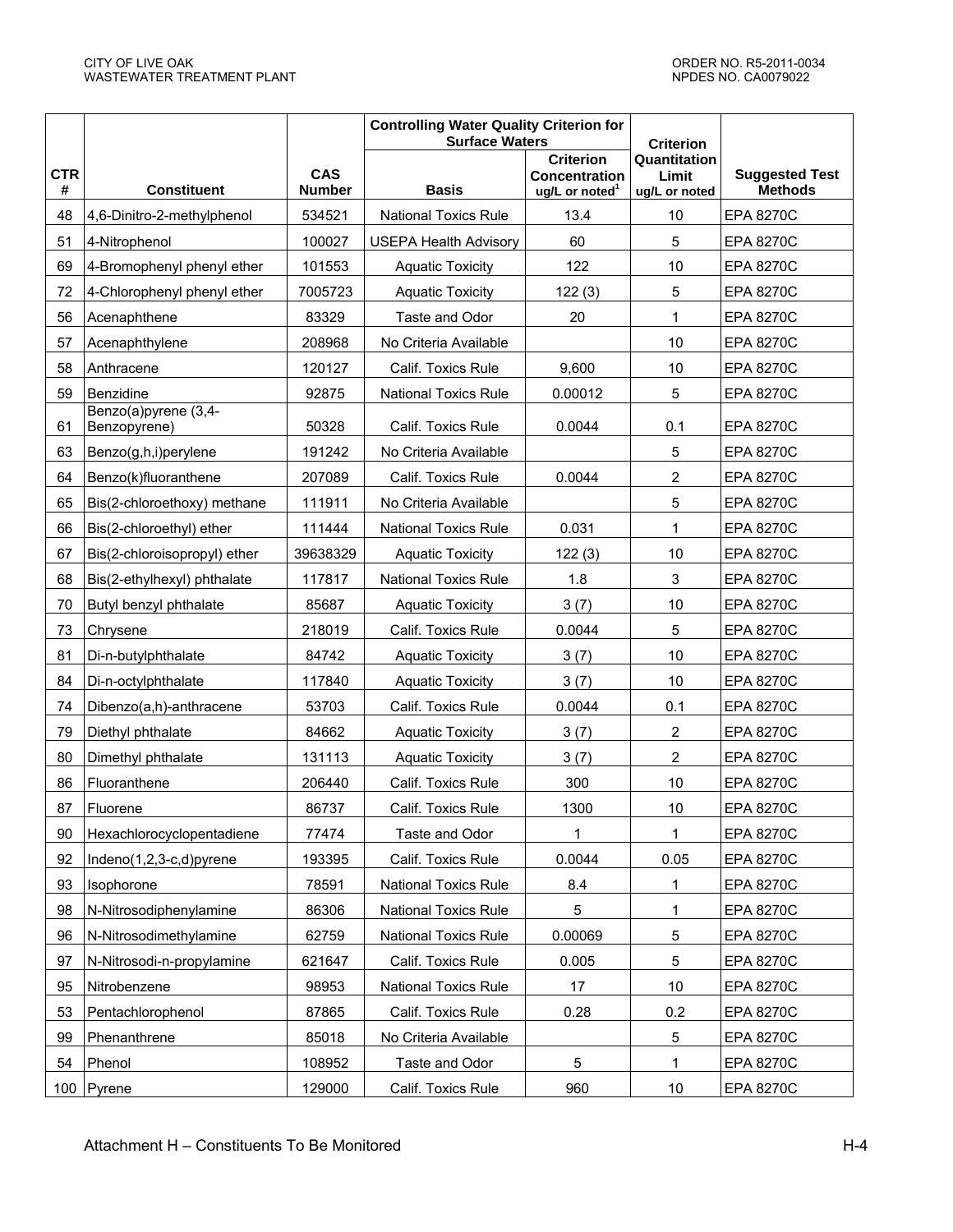|                         |                                      |               | <b>Controlling Water Quality Criterion for</b><br><b>Surface Waters</b> |                                          | <b>Criterion</b>      |                           |
|-------------------------|--------------------------------------|---------------|-------------------------------------------------------------------------|------------------------------------------|-----------------------|---------------------------|
| <b>CTR</b>              |                                      | <b>CAS</b>    |                                                                         | <b>Criterion</b><br><b>Concentration</b> | Quantitation<br>Limit | <b>Suggested Test</b>     |
| #                       | <b>Constituent</b>                   | <b>Number</b> | <b>Basis</b>                                                            | ug/L or noted <sup>1</sup>               | ug/L or noted         | <b>Methods</b>            |
|                         | <b>INORGANICS</b>                    |               |                                                                         |                                          |                       |                           |
|                         | Aluminum                             | 7429905       | <b>Ambient Water Quality</b>                                            | 87                                       | 50                    | EPA 6020/200.8            |
| 1                       | Antimony                             | 7440360       | <b>Primary MCL</b>                                                      | 6                                        | 5                     | EPA 6020/200.8            |
| $\overline{\mathbf{c}}$ | Arsenic                              | 7440382       | <b>Ambient Water Quality</b>                                            | 0.018                                    | 0.01                  | EPA 1632                  |
| 15                      | Asbestos                             | 1332214       | National Toxics Rule/<br><b>Primary MCL</b>                             | 7 MFL                                    | $0.2$ MFL<br>$>10$ um | EPA/600/R-<br>93/116(PCM) |
|                         | Barium                               | 7440393       | <b>Basin Plan Objective</b>                                             | 100                                      | 100                   | EPA 6020/200.8            |
| 3                       | Beryllium                            | 7440417       | <b>Primary MCL</b>                                                      | 4                                        | 1                     | EPA 6020/200.8            |
| 4                       | Cadmium                              | 7440439       | <b>Public Health Goal</b>                                               | 0.07                                     | 0.25                  | EPA 1638/200.8            |
| 5a                      | Chromium (total)                     | 7440473       | <b>Primary MCL</b>                                                      | 50                                       | $\overline{2}$        | EPA 6020/200.8            |
| 5b                      | Chromium (VI)                        | 18540299      | <b>Public Health Goal</b>                                               | 0.2                                      | 0.5                   | EPA 7199/1636             |
| 6                       | Copper                               | 7440508       | <b>National Toxics Rule</b>                                             | 4.1(2)                                   | 0.5                   | EPA 6020/200.8            |
| 14                      | Cyanide                              | 57125         | <b>National Toxics Rule</b>                                             | 5.2                                      | 5                     | EPA 9012A                 |
|                         | Fluoride                             | 7782414       | <b>Public Health Goal</b>                                               | 1000                                     | 0.1                   | <b>EPA 300</b>            |
|                         | Iron                                 | 7439896       | Secondary MCL                                                           | 300                                      | 100                   | EPA 6020/200.8            |
| $\overline{7}$          | Lead                                 | 7439921       | Calif. Toxics Rule                                                      | 0.92(2)                                  | 0.5                   | EPA 1638                  |
| 8                       | Mercury                              | 7439976       | <b>TMDL Development</b>                                                 |                                          | 0.0002(11)            | EPA 1669/1631             |
|                         | Manganese                            | 7439965       | Secondary MCL/ Basin<br>Plan Objective                                  | 50                                       | 20                    | EPA 6020/200.8            |
| 9                       | Nickel                               | 7440020       | Calif. Toxics Rule                                                      | 24(2)                                    | 5                     | EPA 6020/200.8            |
| 10                      | Selenium                             | 7782492       | Calif. Toxics Rule                                                      | 5(8)                                     | 5                     | EPA 6020/200.8            |
| 11                      | Silver                               | 7440224       | Calif. Toxics Rule                                                      | 0.71(2)                                  | $\mathbf 1$           | EPA 6020/200.8            |
| 12                      | Thallium                             | 7440280       | <b>National Toxics Rule</b>                                             | 1.7                                      | $\mathbf{1}$          | EPA 6020/200.8            |
|                         | Tributyltin                          | 688733        | <b>Ambient Water Quality</b>                                            | 0.063                                    | 0.002                 | EV-024/025                |
| 13                      | Zinc                                 | 7440666       | Calif. Toxics Rule/ Basin<br>Plan Objective                             | 54/16(2)                                 | 10                    | EPA 6020/200.8            |
|                         | <b>PESTICIDES - PCBs</b>             |               |                                                                         |                                          |                       |                           |
| 110                     | $4,4'$ -DDD                          | 72548         | Calif. Toxics Rule                                                      | 0.00083                                  | 0.02                  | EPA 8081A                 |
| 109                     | $4,4'$ -DDE                          | 72559         | Calif. Toxics Rule                                                      | 0.00059                                  | 0.01                  | EPA 8081A                 |
| 108                     | $4,4'$ -DDT                          | 50293         | Calif. Toxics Rule                                                      | 0.00059                                  | 0.01                  | EPA 8081A                 |
| 112                     | alpha-Endosulfan                     | 959988        | <b>National Toxics Rule</b>                                             | 0.056(9)                                 | 0.02                  | EPA 8081A                 |
| 103                     | alpha-Hexachlorocyclohexane<br>(BHC) | 319846        | Calif. Toxics Rule                                                      | 0.0039                                   | 0.01                  | EPA 8081A                 |
|                         | Alachlor                             | 15972608      | <b>Primary MCL</b>                                                      | 2                                        | 1                     | EPA 8081A                 |
| 102                     | Aldrin                               | 309002        | Calif. Toxics Rule                                                      | 0.00013                                  | 0.005                 | EPA 8081A                 |
| 113                     | beta-Endosulfan                      | 33213659      | Calif. Toxics Rule                                                      | 0.056(9)                                 | 0.01                  | EPA 8081A                 |
| 104                     | beta-Hexachlorocyclohexane           | 319857        | Calif. Toxics Rule                                                      | 0.014                                    | 0.005                 | EPA 8081A                 |
| 107                     | Chlordane                            | 57749         | Calif. Toxics Rule                                                      | 0.00057                                  | 0.1                   | EPA 8081A                 |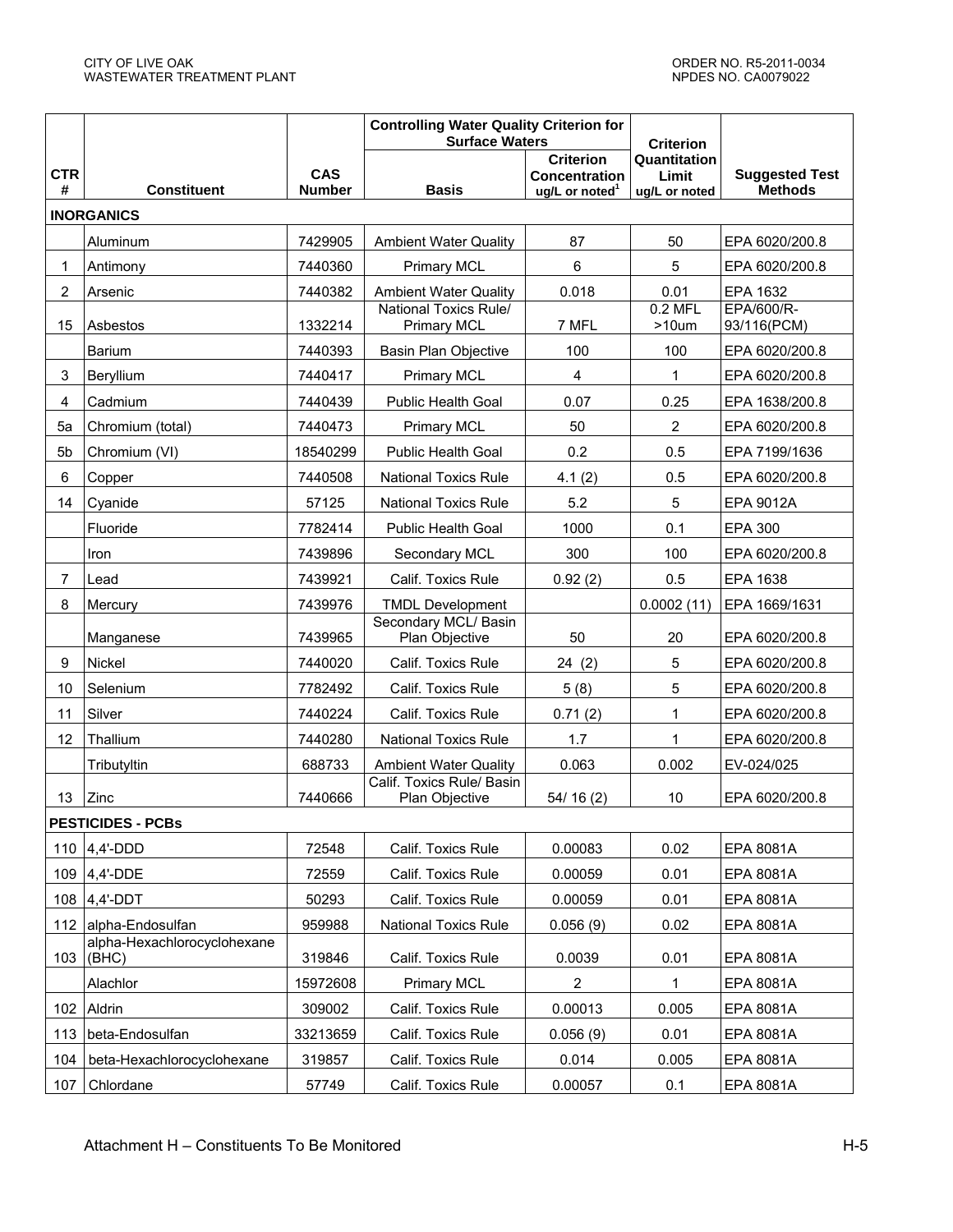|                 |                                           |                             | <b>Controlling Water Quality Criterion for</b><br><b>Surface Waters</b> |                                                                        | <b>Criterion</b>                       |                                         |
|-----------------|-------------------------------------------|-----------------------------|-------------------------------------------------------------------------|------------------------------------------------------------------------|----------------------------------------|-----------------------------------------|
| <b>CTR</b><br># | <b>Constituent</b>                        | <b>CAS</b><br><b>Number</b> | <b>Basis</b>                                                            | <b>Criterion</b><br><b>Concentration</b><br>ug/L or noted <sup>1</sup> | Quantitation<br>Limit<br>ug/L or noted | <b>Suggested Test</b><br><b>Methods</b> |
| 106             | delta-Hexachlorocyclohexane               | 319868                      | No Criteria Available                                                   |                                                                        | 0.005                                  | EPA 8081A                               |
| 111             | Dieldrin                                  | 60571                       | Calif. Toxics Rule                                                      | 0.00014                                                                | 0.01                                   | EPA 8081A                               |
| 114             | Endosulfan sulfate                        | 1031078                     | <b>Ambient Water Quality</b>                                            | 0.056                                                                  | 0.05                                   | <b>EPA 8081A</b>                        |
| 115             | Endrin                                    | 72208                       | Calif. Toxics Rule                                                      | 0.036                                                                  | 0.01                                   | EPA 8081A                               |
| 116             | Endrin Aldehyde                           | 7421934                     | Calif. Toxics Rule                                                      | 0.76                                                                   | 0.01                                   | EPA 8081A                               |
| 117             | Heptachlor                                | 76448                       | Calif. Toxics Rule                                                      | 0.00021                                                                | 0.01                                   | EPA 8081A                               |
| 118             | <b>Heptachlor Epoxide</b>                 | 1024573                     | Calif. Toxics Rule                                                      | 0.0001                                                                 | 0.01                                   | <b>EPA 8081A</b>                        |
| 105             | Lindane (gamma-<br>Hexachlorocyclohexane) | 58899                       | Calif. Toxics Rule                                                      | 0.019                                                                  | 0.019                                  | EPA 8081A                               |
| 119             | PCB-1016                                  | 12674112                    | Calif. Toxics Rule                                                      | 0.00017(10)                                                            | 0.5                                    | EPA 8082                                |
| 120             | <b>PCB-1221</b>                           | 11104282                    | Calif. Toxics Rule                                                      | 0.00017(10)                                                            | 0.5                                    | EPA 8082                                |
| 121             | PCB-1232                                  | 11141165                    | Calif. Toxics Rule                                                      | 0.00017(10)                                                            | 0.5                                    | EPA 8082                                |
| 122             | PCB-1242                                  | 53469219                    | Calif. Toxics Rule                                                      | 0.00017(10)                                                            | 0.5                                    | EPA 8082                                |
| 123             | <b>PCB-1248</b>                           | 12672296                    | Calif. Toxics Rule                                                      | 0.00017(10)                                                            | 0.5                                    | EPA 8082                                |
| 124             | PCB-1254                                  | 11097691                    | Calif. Toxics Rule                                                      | 0.00017(10)                                                            | 0.5                                    | EPA 8082                                |
| 125             | PCB-1260                                  | 11096825                    | Calif. Toxics Rule                                                      | 0.00017(10)                                                            | 0.5                                    | EPA 8082                                |
| 126             | Toxaphene                                 | 8001352                     | Calif. Toxics Rule                                                      | 0.0002                                                                 | 0.5                                    | EPA 8081A                               |
|                 | Atrazine                                  | 1912249                     | Public Health Goal                                                      | 0.15                                                                   | 1                                      | <b>EPA 8141A</b>                        |
|                 | Bentazon                                  | 25057890                    | <b>Primary MCL</b>                                                      | 18                                                                     | $\overline{c}$                         | <b>EPA 643/</b><br>515.2                |
|                 | Carbofuran                                | 1563662                     | <b>CDFG Hazard Assess.</b>                                              | 0.5                                                                    | 5                                      | EPA 8318                                |
|                 | $2,4-D$                                   | 94757                       | <b>Primary MCL</b>                                                      | 70                                                                     | 10                                     | <b>EPA 8151A</b>                        |
|                 | Dalapon                                   | 75990                       | <b>Ambient Water Quality</b>                                            | 110                                                                    | 10                                     | EPA 8151A                               |
|                 | 1,2-Dibromo-3-chloropropane<br>(DBCP)     | 96128                       | <b>Public Health Goal</b>                                               | 0.0017                                                                 | 0.01                                   | <b>EPA 8260B</b>                        |
|                 | Di(2-ethylhexyl)adipate                   | 103231                      | <b>USEPA IRIS</b>                                                       | 30                                                                     | 5                                      | <b>EPA 8270C</b>                        |
|                 | Dinoseb                                   | 88857                       | <b>Primary MCL</b>                                                      | $\overline{7}$                                                         | $\overline{2}$                         | EPA 8151A                               |
|                 | Diquat                                    | 85007                       | <b>Ambient Water Quality</b>                                            | 0.5                                                                    | 4                                      | EPA 8340/<br>549.1/HPLC                 |
|                 | Endothal                                  | 145733                      | <b>Primary MCL</b>                                                      | 100                                                                    | 45                                     | EPA 548.1                               |
|                 | Ethylene Dibromide                        | 106934                      | <b>OEHHA Cancer Risk</b>                                                | 0.0097                                                                 | 0.02                                   | EPA 8260B/504                           |
|                 | Glyphosate                                | 1071836                     | <b>Primary MCL</b>                                                      | 700                                                                    | 25                                     | HPLC/EPA 547                            |
|                 | Methoxychlor                              | 72435                       | Public Health Goal                                                      | 30                                                                     | 10                                     | EPA 8081A                               |
|                 | Molinate (Ordram)                         | 2212671                     | <b>CDFG Hazard Assess.</b>                                              | 13                                                                     | $\overline{2}$                         | EPA 634                                 |
|                 | Oxamyl                                    | 23135220                    | Public Health Goal                                                      | 50                                                                     | 20                                     | EPA 8318/632                            |
|                 | Picloram                                  | 1918021                     | <b>Primary MCL</b>                                                      | 500                                                                    | $\mathbf 1$                            | EPA 8151A                               |
|                 | Simazine (Princep)                        | 122349                      | <b>USEPA IRIS</b>                                                       | 3.4                                                                    | 1                                      | EPA 8141A                               |
|                 | Thiobencarb                               | 28249776                    | Basin Plan Objective/<br>Secondary MCL                                  | 1                                                                      | 1                                      | HPLC/EPA 639                            |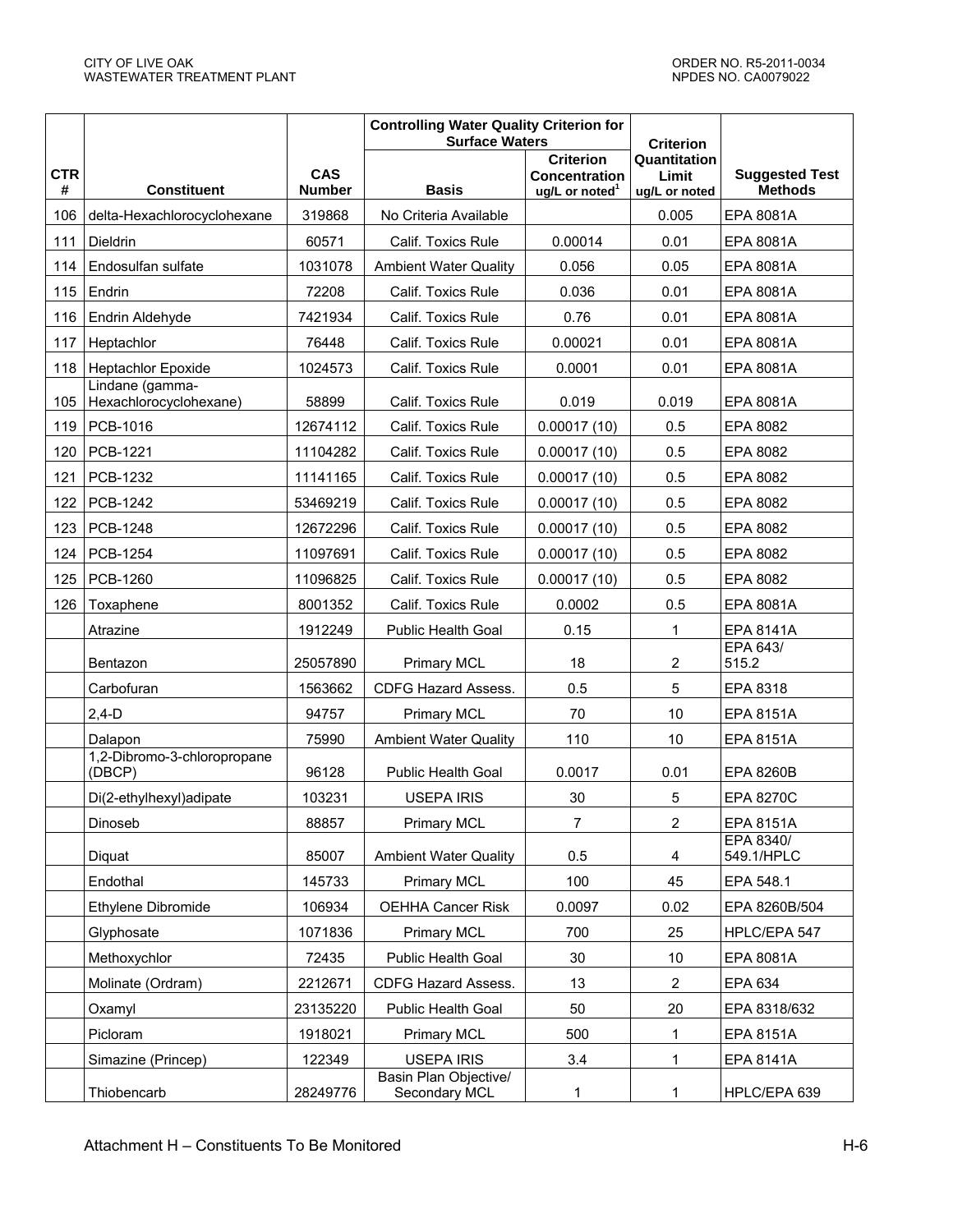|                 |                                  |                             | <b>Controlling Water Quality Criterion for</b><br><b>Surface Waters</b> |                                                                        | <b>Criterion</b>                       |                                         |
|-----------------|----------------------------------|-----------------------------|-------------------------------------------------------------------------|------------------------------------------------------------------------|----------------------------------------|-----------------------------------------|
| <b>CTR</b><br># | <b>Constituent</b>               | <b>CAS</b><br><b>Number</b> | <b>Basis</b>                                                            | <b>Criterion</b><br><b>Concentration</b><br>ug/L or noted <sup>1</sup> | Quantitation<br>Limit<br>ug/L or noted | <b>Suggested Test</b><br><b>Methods</b> |
| 16              | 2,3,7,8-TCDD (Dioxin)            | 1746016                     | Calif. Toxics Rule                                                      | 1.30E-08                                                               | 5.00E-06                               | EPA 8290<br>(HRGC) MS                   |
|                 | $2,4,5$ -TP (Silvex)             | 93765                       | <b>Ambient Water Quality</b>                                            | 10                                                                     | 1                                      | EPA 8151A                               |
|                 | <b>Diazinon</b>                  | 333415                      | <b>CDFG Hazard Assess.</b>                                              | 0.05                                                                   | 0.25                                   | EPA 8141A/GCMS                          |
|                 | Chlorpyrifos                     | 2921882                     | <b>CDFG Hazard Assess.</b>                                              | 0.014                                                                  | 1                                      | EPA 8141A/GCMS                          |
|                 | <b>OTHER CONSTITUENTS</b>        |                             |                                                                         |                                                                        |                                        |                                         |
|                 | Ammonia (as N)                   | 7664417                     | <b>Ambient Water Quality</b>                                            | 1500(4)                                                                |                                        | EPA 350.1                               |
|                 | Chloride                         | 16887006                    | <b>Agricultural Use</b>                                                 | 106,000                                                                |                                        | EPA 300.0                               |
|                 | Flow                             |                             |                                                                         | 1 CFS                                                                  |                                        |                                         |
|                 | Hardness (as CaCO <sub>3</sub> ) |                             |                                                                         | 5000                                                                   |                                        | EPA 130.2                               |
|                 | Foaming Agents (MBAS)            |                             | Secondary MCL                                                           | 500                                                                    |                                        | <b>SM5540C</b>                          |
|                 | Nitrate (as N)                   | 14797558                    | Primary MCL                                                             | 10,000                                                                 | 2.000                                  | EPA 300.0                               |
|                 | Nitrite (as N)                   | 14797650                    | <b>Primary MCL</b>                                                      | 1000                                                                   | 400                                    | EPA 300.0                               |
|                 | pH                               |                             | <b>Basin Plan Objective</b>                                             | $6.5 - 8.5$                                                            | 0.1                                    | EPA 150.1                               |
|                 | Phosphorus, Total (as P)         | 7723140                     | <b>USEPA IRIS</b>                                                       | 0.14                                                                   |                                        | EPA 365.3                               |
|                 | Specific conductance (EC)        |                             | <b>Agricultural Use</b>                                                 | 700 umhos/cm                                                           |                                        | EPA 120.1                               |
|                 | Sulfate                          |                             | Secondary MCL                                                           | 250,000                                                                | 500                                    | EPA 300.0                               |
|                 | Sulfide (as S)                   |                             | Taste and Odor                                                          | 0.029                                                                  |                                        | EPA 376.2                               |
|                 | Sulfite (as $SO3$ )              |                             | No Criteria Available                                                   |                                                                        |                                        | SM4500-SO3                              |
|                 | Temperature                      |                             | <b>Basin Plan Objective</b>                                             | $^{\circ}$ F                                                           |                                        |                                         |
|                 | Total Disolved Solids (TDS)      |                             | <b>Agricultural Use</b>                                                 | 450,000                                                                |                                        | EPA 160.1                               |

FOOTNOTES:

(1) - The Criterion Concentrations serve only as a point of reference for the selection of the appropriate analytical method. They do not indicate a regulatory decision that the cited concentration is either necessary or sufficient for full protection of beneficial uses. Available technology may require that effluent limits be set lower than these values.

(2) - Freshwater aquatic life criteria for metals are expressed as a function of total hardness (mg/L) in the water body. Values displayed correspond to a total hardness of 40 mg/L.

(3) - For haloethers

(4) - Freshwater aquatic life criteria for ammonia are expressed as a function of pH and temperature of the water body. Values displayed correspond to pH 8.0 and temperature of 22°C.

- (5) For nitrophenols.
- (6) For chlorinated naphthalenes.
- (7) For phthalate esters.
- (8) Basin Plan objective = 2 ug/L for Salt Slough and specific constructed channels in the Grassland watershed.
- (9) Criteria for sum of alpha- and beta- forms.
- (10) Criteria for sum of all PCBs.
- (11) Mercury monitoring shall utilize "ultra-clean" sampling and analytical methods. These methods include:

Method 1669: Sampling Ambient Water for Trace Metals at USEPA Water Quality Criteria Levels, USEPA; and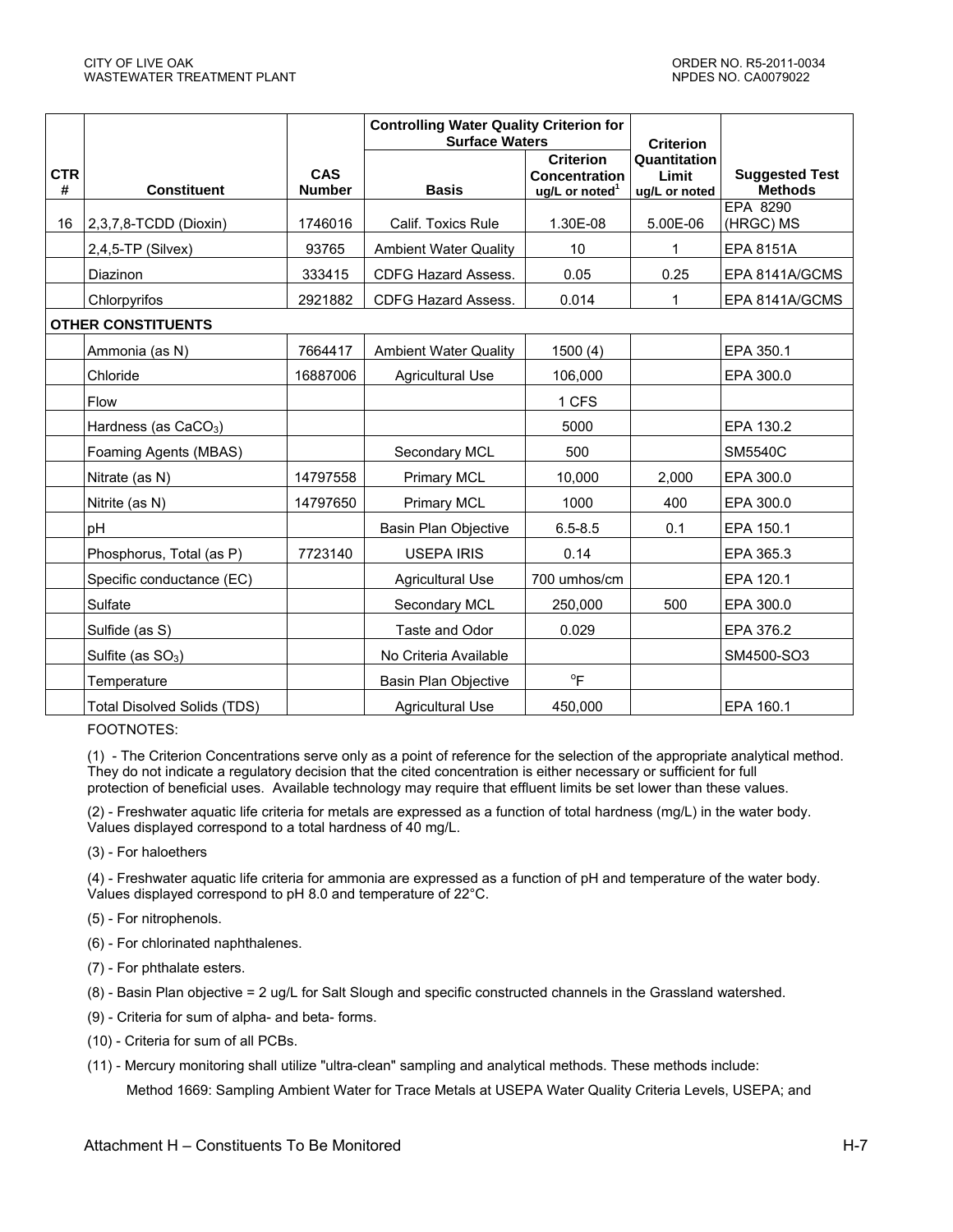|                 |                    |                             | <b>Controlling Water Quality Criterion for</b><br><b>Surface Waters</b> |                                                                        | <b>Criterion</b>                       |                                         |
|-----------------|--------------------|-----------------------------|-------------------------------------------------------------------------|------------------------------------------------------------------------|----------------------------------------|-----------------------------------------|
| <b>CTR</b><br># | <b>Constituent</b> | <b>CAS</b><br><b>Number</b> | <b>Basis</b>                                                            | <b>Criterion</b><br><b>Concentration</b><br>ua/L or noted <sup>1</sup> | Quantitation<br>Limit<br>ua/L or noted | <b>Suggested Test</b><br><b>Methods</b> |

Method 1631: Mercury in Water by Oxidation, Purge and Trap, and Cold Vapor Atomic Fluoresence, USEPA

# **III. Additional Study Requirements**

- **A. Laboratory Requirements.** The laboratory analyzing the monitoring samples shall be certified by the Department of Public Health in accordance with the provisions of Water Code 13176 and must include quality assurance/quality control data with their reports (ELAP certified).
- **B. Criterion Quantitation Limit (CQL).** The criterion quantitation limits will be equal to or lower than the minimum levels (MLs) in Appendix 4 of the SIP or the detection limits for purposes of reporting (DLRs) below the controlling water quality criterion concentrations summarized in Table I-1 of this Order. In cases where the controlling water quality criteria concentrations are below the detection limits of all approved analytical methods, the best available procedure will be utilized that meets the lowest of the MLs and DLR. Table I-1 contains suggested analytical procedures. The Discharger is not required to use these specific procedures as long as the procedure selected achieves the desired minimum detection level.
- **C. Method Detection Limit (MDL**). The method detection limit for the laboratory shall be determined by the procedure found in 40 CFR Part 136, Appendix B (revised as of May 14, 1999).
- **D. Reporting Limit (RL).** The reporting limit for the laboratory. This is the lowest quantifiable concentration that the laboratory can determine. Ideally, the RL should be equal to or lower than the CQL to meet the purposes of this monitoring.
- **E. Reporting Protocols.** The results of analytical determinations for the presence of chemical constituents in a sample shall use the following reporting protocols:
	- 1. Sample results greater than or equal to the reported RL shall be reported as measured by the laboratory (i.e., the measured chemical concentration in the sample).
	- 2. Sample results less than the reported RL, but greater than or equal to the laboratory's MDL, shall be reported as "Detected, but Not Quantified," or DNQ. The estimated chemical concentration of the sample shall also be reported.
	- 3. For the purposes of data collection, the laboratory shall write the estimated chemical concentration next to DNQ as well as the words "Estimated Concentration" (may shortened to "Est. Conc.). The laboratory, if such information is available, may include numerical estimates of the data quantity for the reported result. Numerical estimates of data quality may be percent accuracy (+ or – a percentage of the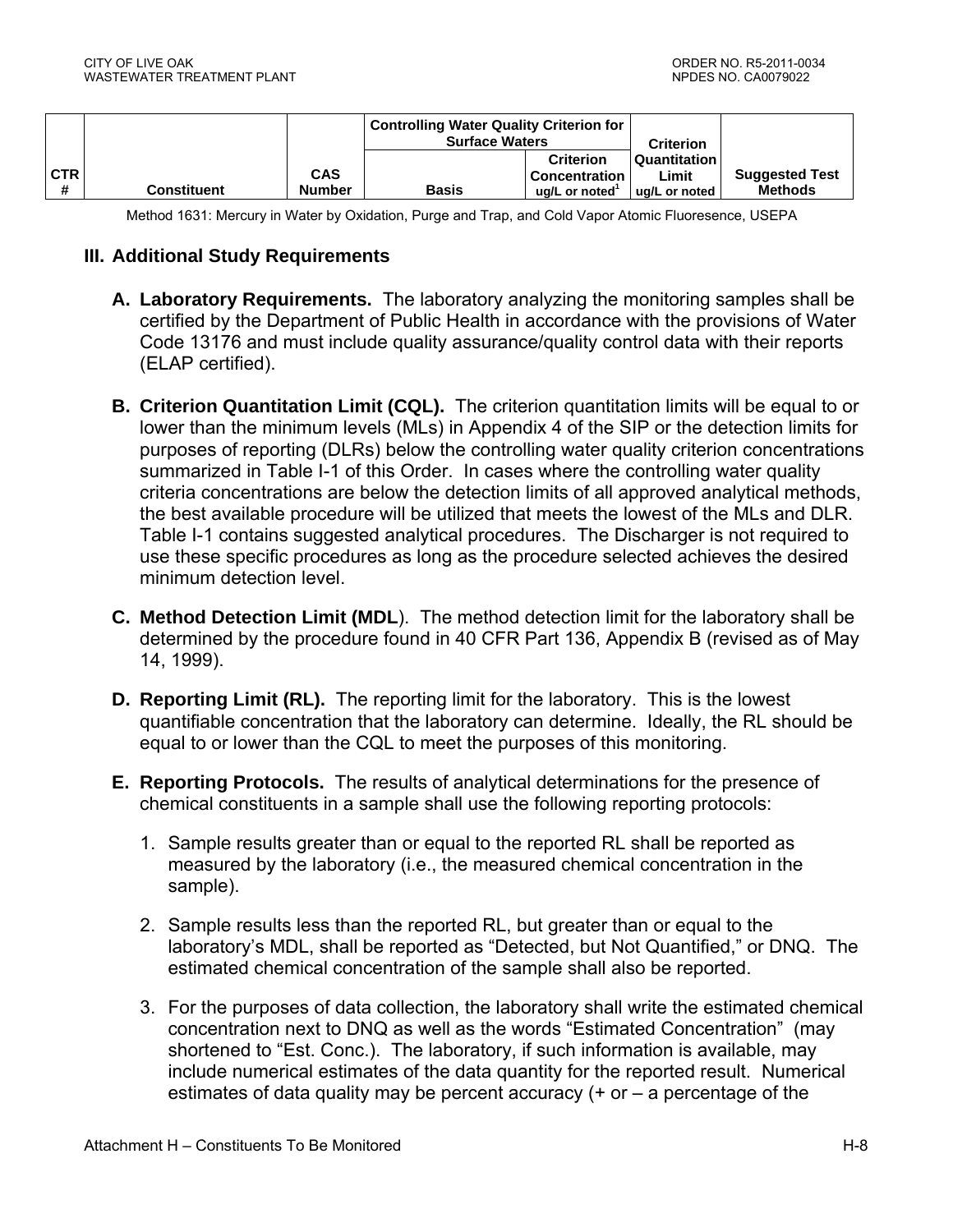reported value), numerical ranges (low and high), or any other means considered appropriate by the laboratory.

- 4. Sample results that are less than the laboratory's MDL shall be reported as "Not Detected" or ND.
- **F. Data Format.** The monitoring report shall contain the following information for each pollutant:
	- 1. The name of the constituent.
	- 2. Sampling location.
	- 3. The date the sample was collected.
	- 4. The time the sample was collected.
	- 5. The date the sample was analyzed. For organic analyses, the extraction data will also be indicated to assure that hold times are not exceeded for prepared samples.
	- 6. The analytical method utilized.
	- 7. The measured or estimated concentration.
	- 8. The required Criterion Quantitation Limit (CQL).
	- 9. The laboratory's current Method Detection Limit (MDL), as determined by the procedure found in 40 CFR Part 136, Appendix B (revised as of May 14, 1999).
	- 10. The laboratory's lowest reporting limit (RL).
	- 11. Any additional comments.

### **G. Dioxin and Furan Sampling**

 The CTR includes criteria for 2,3,7,8-tetrachlorodibenzo-pdioxin (2,3,7,8-TCDD). In addition to this compound, there are many congeners of chlorinated dibenzodioxins (2,3,7,8-CDDs) and chlorinated dibenzofurans (2,3,7,8-CDFs) that exhibit toxic effects similar to those of 2,3,7,8-TCDD. The USEPA has published toxic equivalency factors (TEFs) for 17 of the congeners. The TEFs express the relative toxicities of the congeners compared to 2,3,7,8-TCDD (whose TEF equals 1.0). In June 1997, participants in a World Health Organization (WHO) expert meeting revised TEF values for 1,2,3,7,8-PentaCDD, OctaCDD, and OctaCDF. The current TEFs for the 17 congeners, which include the three revised values, are shown below: